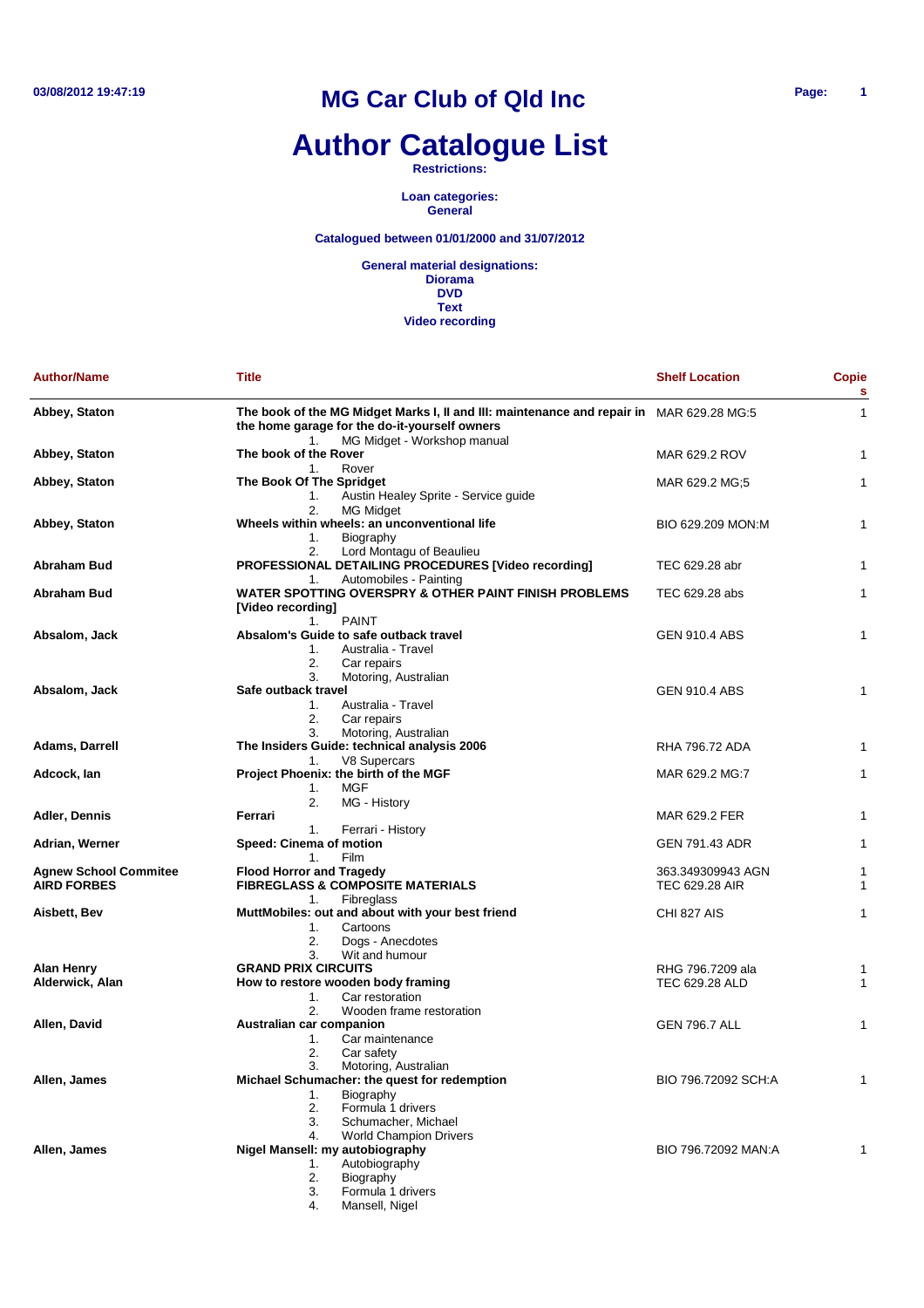# **Author Catalogue List**

#### **Restrictions:**

**Loan categories: General**

#### **Catalogued between 01/01/2000 and 31/07/2012**

| <b>Author/Name</b> | <b>Title</b>                                                                               | <b>Shelf Location</b> | <b>Copie</b><br>s |
|--------------------|--------------------------------------------------------------------------------------------|-----------------------|-------------------|
|                    | 5.<br><b>World Champion Drivers</b>                                                        |                       |                   |
| Allison, Mike      | The works MGs in pre-war and post-war races, rallies, trials and record- MAR 796.7209 MG:9 |                       | 1                 |
|                    | breaking                                                                                   |                       |                   |
|                    | 1.<br>Enever, Syd                                                                          |                       |                   |
|                    | 2.<br>Eyston, Capt George                                                                  |                       |                   |
|                    | 3.<br>Gardner, Goldie                                                                      |                       |                   |
|                    | Hedges, Andrew<br>4.<br>5.                                                                 |                       |                   |
|                    | Hopkirk, Paddy<br>6.<br>Horton, Ron                                                        |                       |                   |
|                    | 7.<br>Jackson, Reg                                                                         |                       |                   |
|                    | 8.<br>Kimber, Cecil                                                                        |                       |                   |
|                    | 9.<br>Le Mans                                                                              |                       |                   |
|                    | Makinen, Timo<br>10.                                                                       |                       |                   |
|                    | MG - History<br>11.                                                                        |                       |                   |
|                    | 12.<br>MG - Record attempts                                                                |                       |                   |
|                    | 13.<br>Montlhery                                                                           |                       |                   |
|                    | 14.<br>Morris, Sir William (Lord Nuffield)                                                 |                       |                   |
|                    | 15.<br>Nurburgring                                                                         |                       |                   |
|                    | <b>Tourist Trophy</b><br>16.                                                               |                       |                   |
|                    | Turner, Stuart<br>17.                                                                      |                       |                   |
| Allsop, Derick     | Driven to win: an autobiography                                                            | BIO 796.72092 MAN:A   | 1                 |
|                    | Autobiography<br>1.                                                                        |                       |                   |
|                    | 2.<br>Formula 1 drivers                                                                    |                       |                   |
|                    | 3.<br>Mansell, Nigel                                                                       |                       |                   |
|                    | 4.<br><b>World Champion Drivers</b>                                                        |                       |                   |
| Allsop, Derick     | Driven to win: an autobiography                                                            | BIO 796.72092 MAN:A   | 1                 |
|                    | 1.<br>Autobiography                                                                        |                       |                   |
|                    | Formula 1 drivers<br>2.                                                                    |                       |                   |
|                    | 3.<br>Mansell, Nigel                                                                       |                       |                   |
|                    | 4.<br>Motor racing drivers                                                                 |                       |                   |
| Allsop, Derick     | Mansell and Williams: the challenge for the championship                                   | BIO 796.72092 MAN:A   | 3                 |
|                    | Biography<br>1.                                                                            |                       |                   |
|                    | 2.<br>Formula 1 drivers                                                                    |                       |                   |
|                    | 3.<br>Mansell, Nigel                                                                       |                       |                   |
|                    | 4.<br>Williams racing team                                                                 |                       |                   |
|                    | 5.<br><b>World Drivers Championship</b>                                                    |                       |                   |
| Allsop, Derick     | Michael Schumacher: formula for success                                                    | BIO 796.72092 SCH:A   | 1                 |
|                    | Biography<br>1.                                                                            |                       |                   |
|                    | 2.<br>Formula 1 drivers                                                                    |                       |                   |
|                    | 3.<br>Schumacher, Michael                                                                  |                       |                   |
| Allsop, Derick     | MuttMobiles: out and about with your best friend                                           | CHI 827 AIS           | 1                 |
|                    | 1.<br>Cartoons                                                                             |                       |                   |
|                    | 2.<br>Dogs - Anecdotes                                                                     |                       |                   |
|                    | Wit and humour<br>3.                                                                       |                       |                   |
| Alston, Rob        | Bathurst 1982/3                                                                            | <b>RHA 796.72 BAT</b> | 1                 |
|                    | <b>Bathurst</b><br>1.                                                                      |                       |                   |
| Anderson, Ross     | <b>Car hunting</b>                                                                         | GEN 629.222 AND       | 1                 |
|                    | Cars - Australia - Purchasing<br>1.                                                        |                       |                   |
|                    | 2.<br>Consumerism                                                                          |                       |                   |
|                    | 3.<br>Used cars - Purchasing                                                               |                       |                   |
| Andretti, Mario    | Andretti                                                                                   | BIO 796.72092 AND:A   | 1                 |
|                    | Andretti, Mario<br>1.                                                                      |                       |                   |
| Andretti, Mario    | Mario Andretti: world champion                                                             | BIO 796.72092 AND:R   | 2                 |
|                    | Andretti, Mario<br>1.                                                                      |                       |                   |
|                    | 2.<br>Autobiography                                                                        |                       |                   |
|                    | Formula 1 drivers<br>3.                                                                    |                       |                   |
|                    | <b>World Champion Drivers</b><br>4.                                                        |                       |                   |
| Andrews, Bill      | Explore Australia's great inland: 20 suggested outback trips                               | <b>GEN 910.4 AND</b>  | 1                 |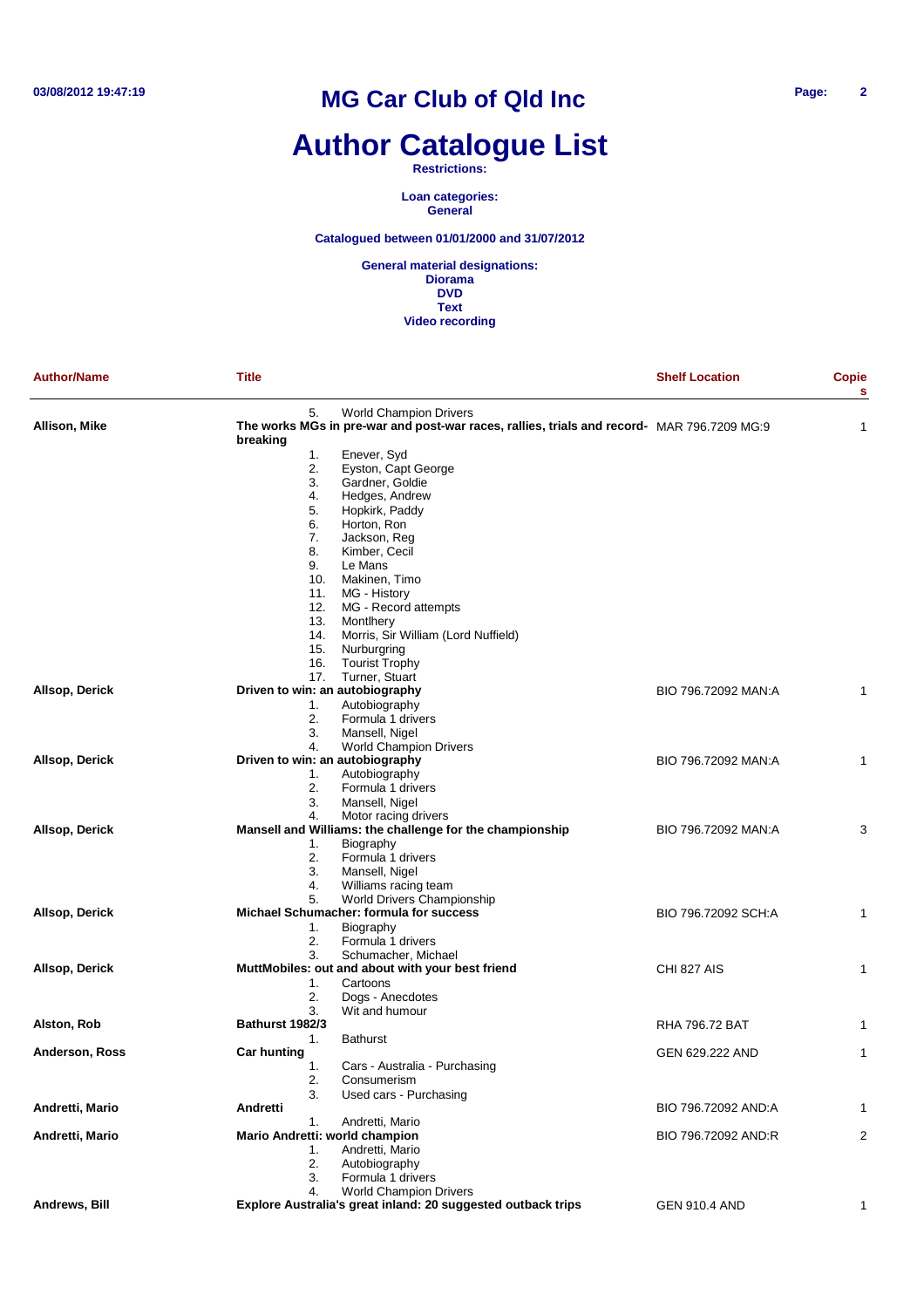# **Author Catalogue List**

**Restrictions:**

**Loan categories: General**

**Catalogued between 01/01/2000 and 31/07/2012**

| <b>Author/Name</b>                                          | Title                                                                                                                                                                            | <b>Shelf Location</b>  | Copie<br>s |
|-------------------------------------------------------------|----------------------------------------------------------------------------------------------------------------------------------------------------------------------------------|------------------------|------------|
|                                                             | 1.<br>Australia - Travel<br>2.<br>Motoring, Australian                                                                                                                           |                        |            |
| Andrews, P W S                                              | The life of Lord Nuffield                                                                                                                                                        | <b>BIO 629.2 NUF:A</b> | 2          |
| <b>Anthony Rowlinson</b>                                    | Morris, Sir William (Lord Nuffield)<br>1.<br>David Coulthard His Decade in Formula 1                                                                                             | BIO 796.72092 ant      | 1          |
| Antill, Peter                                               | Formula 1 drivers<br>1 <sup>1</sup><br>The car owner's handbook illustrated<br>Cars - Construction<br>1.<br>2.<br>Cars - Transmission<br>3.<br>Cars - Electrical system          | <b>TEC 629.2 ANT</b>   | 1          |
|                                                             | 4.<br>Cars - Ignition systems<br>5.<br>Cars - Fuel systems<br>Cars - Cooling systems<br>6.<br>7.<br>Cars - Steering systems<br>8.<br>Cars - Suspension systems<br>9.<br>Clutches |                        |            |
| API                                                         | BORG & BECK INTERNATIONAL CLUTCH SERVICE<br>BORG & BECK INTERNATIONAL CLUTCH SERVICE<br>1.                                                                                       | TEC 629.222 API        | 1          |
| Archer, Jeffrey                                             | Never stop on the motorway                                                                                                                                                       | <b>FIC HAI</b>         |            |
| Arnold, Ralph                                               | But that was a great many years ago                                                                                                                                              | <b>FIC WEL</b>         | 1          |
| Arron Simon & Hughes Mark                                   | The Complete Book Of Formula One<br>Formula 1<br>$1_{-}$                                                                                                                         | RHF 796,7203 arr       | 1          |
| Ash, Mike                                                   | <b>Tech sessiions from MGA</b><br>MGA - Special tuning<br>1.                                                                                                                     | MAR 629.28 MG:5        |            |
| Asmus, A F                                                  | Diesel fuel system fundamentals: metric edition<br>Diesel engines<br>1.                                                                                                          | TEC 629.2506 ASM       | 1          |
| Aspden, Richard                                             | The classic MG<br>MG - History<br>1.                                                                                                                                             | MAR 629.2 MG:1         | 6          |
| Astley, Rick                                                | <b>MGB Electrical systems</b><br>MGB - Electrical systems<br>1.                                                                                                                  | MAR 629.28 MG:6        | 1          |
| Attenborough, David                                         | The helpful jeep                                                                                                                                                                 | <b>FIC MOS</b>         | 1          |
| Austin, Alan                                                | Great classic cars<br>1.<br>Marque cars                                                                                                                                          | HIS 629.20945 AUS      | 2          |
| <b>Austin Motor Co Ltd</b>                                  | The Austtin A40 Models Running and Maintenance Instructions<br>1.<br>Austin                                                                                                      | MAR 629.2 aus          | 1          |
| Autocourse                                                  | Autocourse 1994/5                                                                                                                                                                | RHF 796.7209 aut       | 1          |
| autoguide                                                   | <b>Grand Prix</b><br>1.<br><b>HILLCLIMBS IN GREAT BRITAIN</b><br>hillclimb venues uk<br>1.                                                                                       | RHG 726.7209 au        | 1          |
| <b>Automobile</b>                                           | <b>Automobile Review 1953-4</b><br>1.<br>Cars                                                                                                                                    | <b>GEN 796.7 aut</b>   | 1          |
| Automobile                                                  | <b>Automobile Review 1955</b><br>Cars<br>1.                                                                                                                                      | <b>GEN 796.7 Aut</b>   | 1          |
| Automobile                                                  | <b>Automobile Year</b><br>Cars<br>1.                                                                                                                                             | <b>GEN 796.7 Aut</b>   | 1          |
| <b>Automobile</b>                                           | Automobile Year 1956-57<br>1.<br>Cars                                                                                                                                            | <b>GEN 796.7 Aut</b>   | 1          |
| <b>Automobile Association</b><br><b>Automotive Products</b> | A A Book Of The Road<br>LOCKHEED UNIVERSAL RANGE DISC PADS, BRAKE SHOES, DISCS & TEC 629.222 APL<br><b>DRUMS</b>                                                                 | TEC 629.222 AA         | 1<br>1     |
| autosport                                                   | 1.<br>LOCKHEED UNIVERSAL RANGE DISC PADS, BRAKE SHOES, DISCS & DRUMS<br><b>AUTOSPORT 1996 GRAND PRIX REVIEW</b><br>Formula 1 drivers<br>1.                                       | RHF 796.7209 AUT       | 1          |
| autosport                                                   | 2.<br><b>World Drivers Championship</b><br><b>Grand Prix Review 94</b>                                                                                                           | RHF 796.7209 Aut       |            |
| autosport                                                   | Formula 1 drivers<br>1.<br><b>Grand Prix Reviews 95</b><br>Formula 1 drivers<br>1.                                                                                               | RHF 796.7209 AUU       | 1          |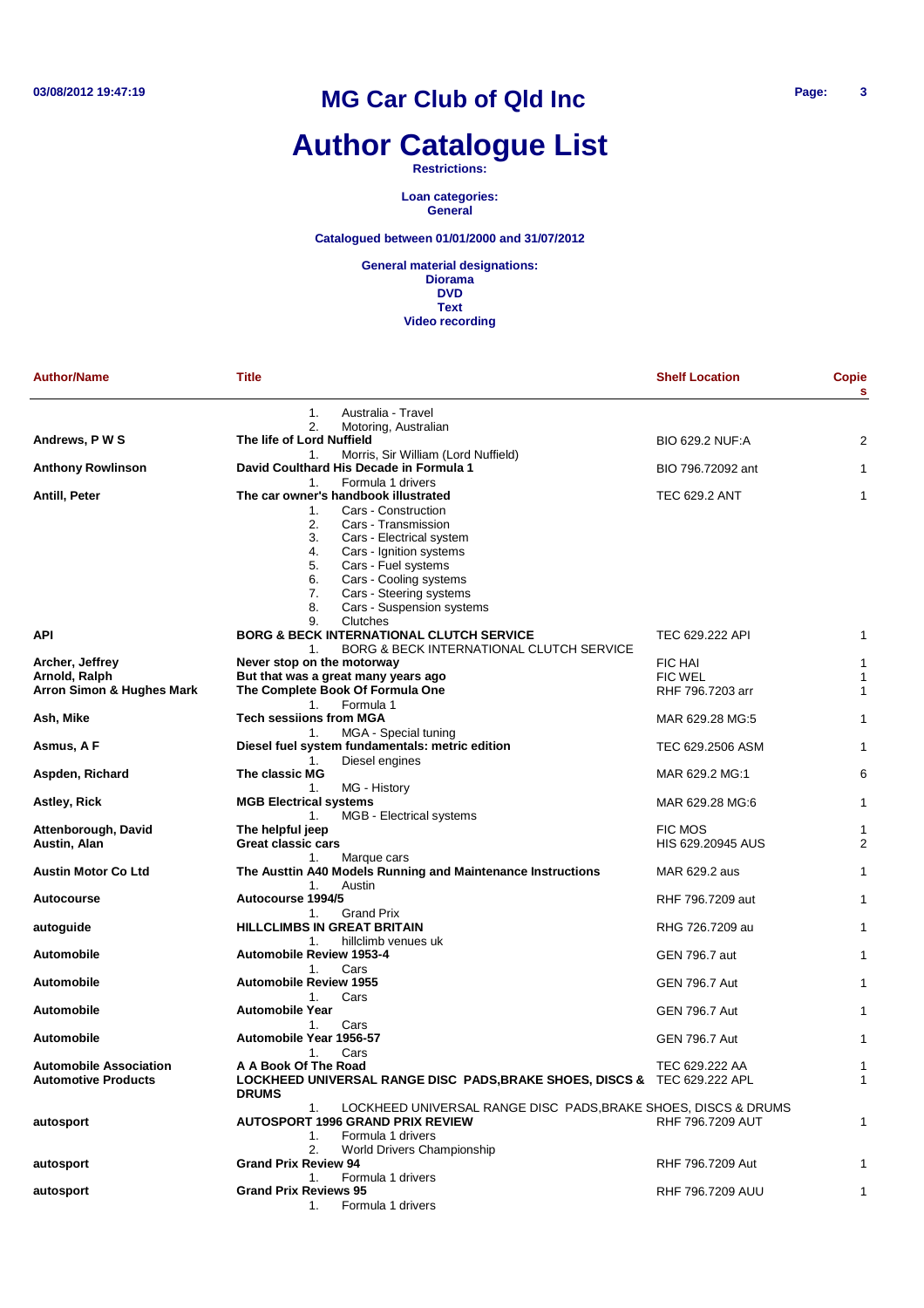## **Author Catalogue List**

**Restrictions:**

**Loan categories: General**

**Catalogued between 01/01/2000 and 31/07/2012**

**General material designations: Diorama DVD Text Video recording**

| <b>Author/Name</b>          | <b>Title</b>                                                                                                                                                                                                                                                                                                                                                                                                                                                                                                                                                                                                                    | <b>Shelf Location</b> | <b>Copie</b><br>s |
|-----------------------------|---------------------------------------------------------------------------------------------------------------------------------------------------------------------------------------------------------------------------------------------------------------------------------------------------------------------------------------------------------------------------------------------------------------------------------------------------------------------------------------------------------------------------------------------------------------------------------------------------------------------------------|-----------------------|-------------------|
| Awdry, Christopher          | Thomas and the birthday party<br>1.<br>Fiction, Children's                                                                                                                                                                                                                                                                                                                                                                                                                                                                                                                                                                      | CHI 741.6 AWD         | 1                 |
| Baggott, John               | <b>MGB: the racing story</b><br>1.<br>MG B                                                                                                                                                                                                                                                                                                                                                                                                                                                                                                                                                                                      | MAR 629.2 MG:6        | 1                 |
| Baggott, John               | 2.<br>MGB - Competition<br><b>Mighty midgets and special Sprites</b><br><b>Austin-Healey Sprite</b><br>1.<br>2.<br>MG Midget                                                                                                                                                                                                                                                                                                                                                                                                                                                                                                    | MAR 629.2 MG:5        | 2                 |
| <b>Baird Kenny</b>          | <b>BO'NESS Speed Hill Climb</b><br>Hillclimb<br>1.                                                                                                                                                                                                                                                                                                                                                                                                                                                                                                                                                                              | RHG 796.7902 Bai      | 1                 |
| Baker, Stephen              | How to live with a neurotic dog<br>Wit and humour<br>1.                                                                                                                                                                                                                                                                                                                                                                                                                                                                                                                                                                         | GEN 827 BAK           | 1                 |
| Baker, Tony                 | How to photograph cars                                                                                                                                                                                                                                                                                                                                                                                                                                                                                                                                                                                                          | GEN 770 BAK.          | 1                 |
|                             | Motorsport photography<br>1.                                                                                                                                                                                                                                                                                                                                                                                                                                                                                                                                                                                                    |                       |                   |
|                             | 2.<br>Photography                                                                                                                                                                                                                                                                                                                                                                                                                                                                                                                                                                                                               |                       |                   |
| Balchin, Nigel              | The enthusiast                                                                                                                                                                                                                                                                                                                                                                                                                                                                                                                                                                                                                  | <b>FIC WEL</b>        | 1                 |
| <b>Balfour, Christopher</b> | Auto-architect: the autobiography of Gerald Palmer (1911-1999)<br>Jowett Javelin - History<br>1.<br>2.<br>MG Magnette - History<br>3.<br>Motor engineering and design                                                                                                                                                                                                                                                                                                                                                                                                                                                           | BIO 629.222 PAL:P     | 1                 |
|                             | 4.<br>Palmer, Gerald                                                                                                                                                                                                                                                                                                                                                                                                                                                                                                                                                                                                            |                       |                   |
| Ball, Adrian (Ed)           | My greatest race: by twenty of the finest motor racing drivers of all time RHG 796.7209 BAL<br>Andretti, Mario<br>1.<br>2.<br>Brabham, Jack<br>3.<br>de Graffenried, Baron<br>4.<br>Etancelin, Philippe<br>5.<br>Fangio, Juan Manual<br>6.<br>Fittipaldi, Emerson<br>7.<br>Frere, Paul<br>8.<br>Gendebien, Olivier<br>9.<br>Gonzales, Froilan<br>10.<br>Hill, Graham<br>11.<br>Hulme, Denny<br>12.<br>Ickx, Jackie<br>13.<br>Ireland, Innes<br>14.<br>Mays, Raymond<br>15.<br>Mille Miglia<br>Moss, Stirling<br>16.<br>17.<br>Salvadori, Roy<br>18.<br>Stewart, Jackie<br>Taruffi, Piero<br>19.<br>20.<br>Von Hanstein, Huschke |                       | 1                 |
| <b>Ball, Kenneth</b>        | 1100 Mark 2, 1300, America 1968-69 Autobook: workshop manual for the MAR 629.28 MG:5<br>1100 Mark 2, 1300, America. Austin, Morris, MG, Riley, Vanden Plan and<br><b>Wolseley</b><br>MG 1100 - Workshop manual<br>1.                                                                                                                                                                                                                                                                                                                                                                                                            |                       | 1                 |
| Ball, Kenneth               | 2.<br>Workshop manual<br>Austin A30, A35, A40 autobook<br>Austin A30 - Workshop manual<br>1.<br>2.<br>Austin A35 - Workshop manual                                                                                                                                                                                                                                                                                                                                                                                                                                                                                              | MAR 629.28 AUS        | $\mathbf{1}$      |
| <b>Ball, Kenneth</b>        | Austin A40 Farina - Workshop manual<br>3.<br>Fiat 124 1966-74 Autobook                                                                                                                                                                                                                                                                                                                                                                                                                                                                                                                                                          | MAR 629.28 FIA        | 1                 |
| <b>Ball, Kenneth</b>        | Fiat 124 - Workshop manual<br>1.<br>MG Midget TA-TF 1936-55 Autobook: Workshop manual for MG Midget<br>TA, TB, TC, TD, TF, TF 1500 1936-55<br>MG Midget TA<br>1.<br>2.<br>MG TC                                                                                                                                                                                                                                                                                                                                                                                                                                                 | MAR 629.28 MG:4       | 5                 |

3. MG TD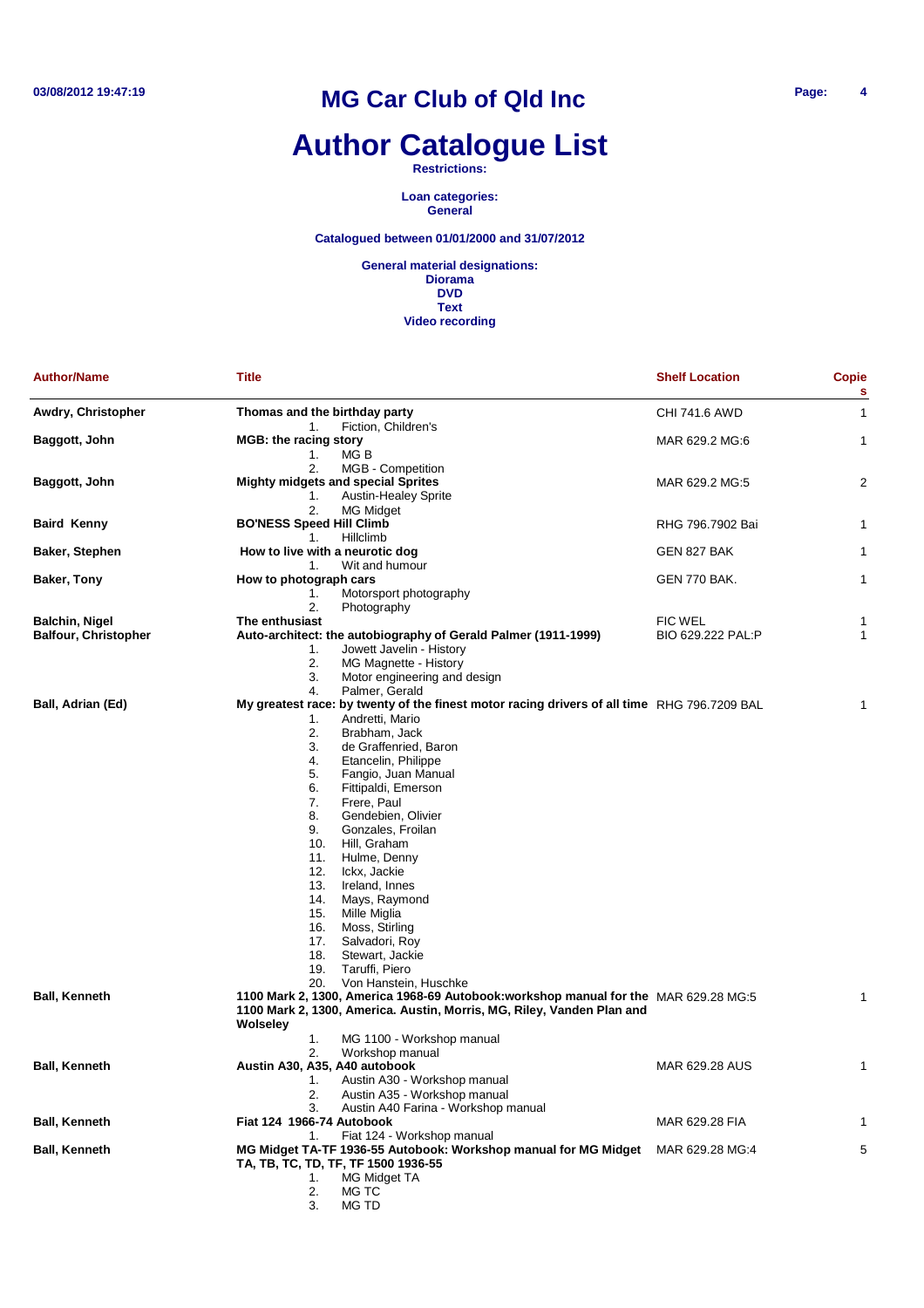# **Author Catalogue List**

#### **Restrictions:**

**Loan categories: General**

**Catalogued between 01/01/2000 and 31/07/2012**

| <b>Author/Name</b>                                  | <b>Title</b>                     |                                                             | <b>Shelf Location</b> | Copie<br>s |
|-----------------------------------------------------|----------------------------------|-------------------------------------------------------------|-----------------------|------------|
|                                                     | 4.                               | MG TF                                                       |                       |            |
|                                                     | 5.                               | MG T-Series                                                 |                       |            |
|                                                     | 6.                               | MG - Technical                                              |                       |            |
|                                                     | 7.                               | MG TB                                                       |                       |            |
|                                                     | 8.                               | <b>MG TA</b>                                                |                       |            |
|                                                     | 9.                               | MG TA - Workshop manual                                     |                       |            |
|                                                     | 10.                              | MG TB - Workshop manual                                     |                       |            |
|                                                     | 11.<br>12.                       | MG TC - Workshop manual<br>MG TD - Workshop manual          |                       |            |
|                                                     | 13.                              | MG TF - Workshop manual                                     |                       |            |
|                                                     | 14.                              | Workshop manual                                             |                       |            |
| <b>Ball, Kenneth</b>                                | MGA, MGB 1955-68 Autobook        |                                                             | MAR 629.28 MG:5       | 1          |
|                                                     | 1.                               | MGA - Workshop manual                                       |                       |            |
|                                                     | 2.                               | MGA Twin cam - Workshop manual                              |                       |            |
|                                                     | 3.                               | MGB - Workshop manual                                       |                       |            |
|                                                     | 4.                               | MGB GT - Workshop manual                                    |                       |            |
| <b>Ball, Kenneth</b>                                | <b>MGB GT 1969-73</b>            | MGB 1969-1973 Autobook: workshop manual for MGB 1969-73 and | MAR 629.28 MG:6       | 1          |
|                                                     | 1.                               | MGB - Workshop manual                                       |                       |            |
|                                                     | 2.                               | MGB - Technical                                             |                       |            |
|                                                     | 3.                               | MGB GT - Technical                                          |                       |            |
|                                                     | 4.                               | MGB GT - Workshop manual                                    |                       |            |
|                                                     | 5.                               | Workshop manual                                             |                       |            |
| Ballard, J.G.                                       | Crash                            |                                                             | <b>FIC HAI</b>        | 1          |
| <b>Ballard, Robert</b>                              | <b>Return to Midway</b>          |                                                             | <b>HIS 940.54 BAL</b> | 1          |
|                                                     | 1.                               | Battle of Midway                                            |                       |            |
| <b>BALLINGTON KORK</b>                              | 2.<br><b>BALLINGTON UNKORKED</b> | World War II                                                | BIO 796.720924 BAL    |            |
|                                                     | 1.                               | MotoGP                                                      |                       | 1          |
| Bamsey, lan                                         | <b>Competition car controls</b>  |                                                             | RHG 629.2042 BAM      | 1          |
|                                                     | 1.                               | Car safety                                                  |                       |            |
|                                                     | 2.                               | Motor racing - Safety                                       |                       |            |
|                                                     | 3.                               | Race car design - Safety                                    |                       |            |
| Barbieri, Jay                                       | <b>Biker's handbook</b>          |                                                             | <b>GEN 796.7 BIR</b>  | 1          |
|                                                     | 1.                               | Bikes and biking                                            |                       |            |
| <b>Bardsley Gillian and Colin Corke</b>             | <b>Making Cars At Longbridge</b> |                                                             | MAR 629.2 MG;1        | 1          |
|                                                     | 1.                               | МG                                                          |                       |            |
| <b>Bardsley Gillian and Laing</b><br><b>Stephen</b> | <b>Making Cars At Cowley</b>     |                                                             | MAR 629.2 MG;1        | 1          |
|                                                     | 1.                               | МG                                                          |                       |            |
| Barker, Robert                                      |                                  | Motor racing at Goodwood: an illustrated history            | <b>RHG 796.72 BAR</b> | 1          |
|                                                     | 1.                               | Goodwood                                                    |                       |            |
|                                                     | 2.                               | Goodwood - History                                          |                       |            |
| Barker, Stuart                                      | 1.                               | Barry Sheene 1950-2003: the biography<br>Biography          | BIO 796.75 SHE:B      | З          |
|                                                     | 2.                               | Motorcycle racing                                           |                       |            |
|                                                     | 3.                               | Sheene, Barry                                               |                       |            |
| Barnes, Kay                                         | My racing car                    |                                                             | CHI 741.6 BAR         |            |
|                                                     | 1.                               | Children's picture books                                    |                       |            |
| Barnhart, Mark (Ed)                                 | A-antics tech tips               |                                                             | MAR 629.25 MG:5       |            |
|                                                     | 1.                               | MGA - Special tuning                                        |                       |            |
| Barraclough, Robin I                                |                                  | The bullnose and flatnose Morris                            | MAR 629.222 MOR       | 1          |
|                                                     | 1.                               | MG - History                                                |                       |            |
|                                                     | 2.                               | Morris - Bullnose                                           |                       |            |
|                                                     | 3.                               | Morris cars - History                                       |                       |            |
|                                                     | 4.                               | Morris - Cowley                                             |                       |            |
| <b>Barrie Down</b>                                  | Art Deco and British Car Design  |                                                             | 629.222 bar           | 1          |
|                                                     | 1.                               | Automobiles - Design                                        |                       |            |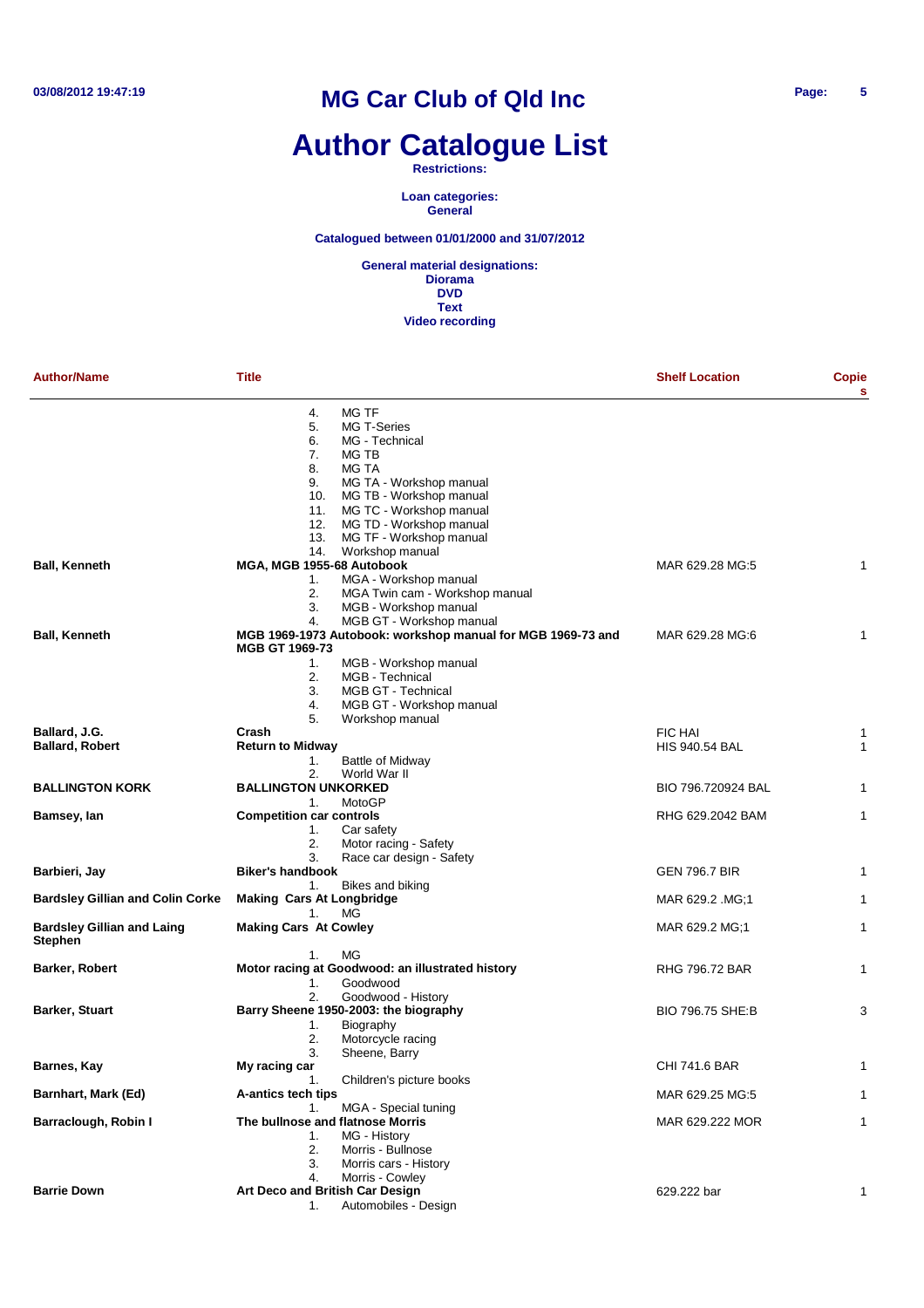# **Author Catalogue List**

**Restrictions:**

**Loan categories: General**

**Catalogued between 01/01/2000 and 31/07/2012**

| <b>Author/Name</b>    | <b>Title</b>                                                                                 | <b>Shelf Location</b>               | <b>Copie</b><br>s |
|-----------------------|----------------------------------------------------------------------------------------------|-------------------------------------|-------------------|
| <b>Barrie Jones</b>   | 1949-55<br>The Essential Buyers guide MG TD TF & TF 1500<br>1.<br>MG TD                      | MAR 629.2 bar                       | $\mathbf{1}$      |
| Bartlett, Kev         | 2.<br><b>MG TF</b><br>Big rev Kev: Kevin Bartlett face to face with Jim Shepherd             | BIO 796.720924 BAR:S                | $\mathbf{1}$      |
|                       | Bartlett, Kevin<br>1.                                                                        |                                     |                   |
|                       | 2.<br>Biography                                                                              |                                     |                   |
| <b>Baxter Nicola</b>  | THE TROUBLE WITH TIPPERS                                                                     | CHI 741.6 bax                       | 1                 |
| Bean, Richard         | Basic automotive trouble shooting                                                            | TEC 629.28 BEA                      | $\mathbf{1}$      |
|                       | Cars - Transmission<br>1.                                                                    |                                     |                   |
|                       | 2.<br>Cars - Fuel systems<br>3.<br>Cars - Braking systems                                    |                                     |                   |
|                       | 4.<br>Diagnosis                                                                              |                                     |                   |
|                       | 5.<br>Ignition systems                                                                       |                                     |                   |
|                       | Internal Combustion Engine<br>6.                                                             |                                     |                   |
|                       | 7.<br>Starter motors                                                                         |                                     |                   |
|                       | 8.<br>Troubleshooting                                                                        |                                     |                   |
| <b>Bell, A Graham</b> | Forced induction performance tuning: a practical guide to<br>supercharging and turbocharging | TEC 629.259 BEL                     | 1                 |
|                       | Superchargers<br>1.                                                                          |                                     |                   |
|                       | Turbocharging<br>2.                                                                          |                                     |                   |
| Bell, Graham          | Four-stroke performance tuning                                                               | TEC 629.25 BEL                      | 1                 |
| Benson, E. F.         | Four stroke motors<br>1.<br><b>The Dust-cloud</b>                                            |                                     |                   |
| Bentley, John         | The devil behind them: nine dedicated drivers who made motor racing                          | <b>FIC HAI</b><br>BIO 796.72092 BEN | 1<br>2            |
|                       | history                                                                                      |                                     |                   |
|                       | 1.<br>Ascari, Alberto                                                                        |                                     |                   |
|                       | 2.<br>Biography                                                                              |                                     |                   |
|                       | 3.<br>Caracciola, Rudolf                                                                     |                                     |                   |
|                       | 4.<br>Fangio, Juan Manual                                                                    |                                     |                   |
|                       | 5.<br>Moss, Stirling                                                                         |                                     |                   |
|                       | 6.<br>Nuvolari, Tazio                                                                        |                                     |                   |
|                       | 7.<br>Seaman, Richard<br>8.<br>Shaw, Wilbur                                                  |                                     |                   |
|                       | Sommer, Raymond<br>9.                                                                        |                                     |                   |
|                       | 10.<br>Varzi, Achille                                                                        |                                     |                   |
| <b>Bentley, Ross</b>  | The perfect driver                                                                           | <b>RHG 796.7 BEN</b>                | 1                 |
|                       | 1.<br>Performance driving                                                                    |                                     |                   |
| Bentley, Ross         | <b>Speed Secrets 2</b>                                                                       | TEC 629,228 BEN                     | 1                 |
|                       | 1.<br>Mechanics, Racing                                                                      |                                     |                   |
| Berg, Ivan            | Top Gear - Motormania                                                                        | GEN 827 BER                         | $\mathbf{1}$      |
| Berghouse, Ray        | 1.<br>Wit and humour<br>James Hardie 1000 1981/82: Australia's greatest motor race           | <b>RHA 796.72 TUC</b>               | $\mathbf 1$       |
|                       | 1.<br><b>Bathurst</b>                                                                        |                                     |                   |
| Berkin, Peter         | <b>MG Midget reborn</b>                                                                      | MAR 629.28 MG:5                     | 1                 |
|                       | 1.<br>MG Midget - Restoration                                                                |                                     |                   |
| Bird, Paul (Comp)     | The vintage car guide                                                                        | HIS 629.209042 CLU                  | 1                 |
|                       | 1.<br>MG                                                                                     |                                     |                   |
|                       | 2.<br>Vintage cars                                                                           |                                     |                   |
| Birney, Shane         | Australia's own: the history of Holden<br>Holden<br>1.                                       | MAR 629.2 HOL                       | $\overline{c}$    |
|                       | Holden - History<br>2.                                                                       |                                     |                   |
| Birney, Shane         | A nation on wheels: Australia and the motor car                                              | HIS 796,70994 BIR                   | 2                 |
|                       | Chrysler<br>1.                                                                               |                                     |                   |
|                       | 2.<br>Ford - Australia                                                                       |                                     |                   |
|                       | 3.<br>Holden                                                                                 |                                     |                   |
|                       | 4.<br>Motoring, Australian                                                                   |                                     |                   |
| <b>Black, Wallace</b> | Cars: an environmental challenge                                                             | GEN 363.731 WIL                     | $\mathbf{1}$      |
|                       | Environment<br>1.                                                                            |                                     |                   |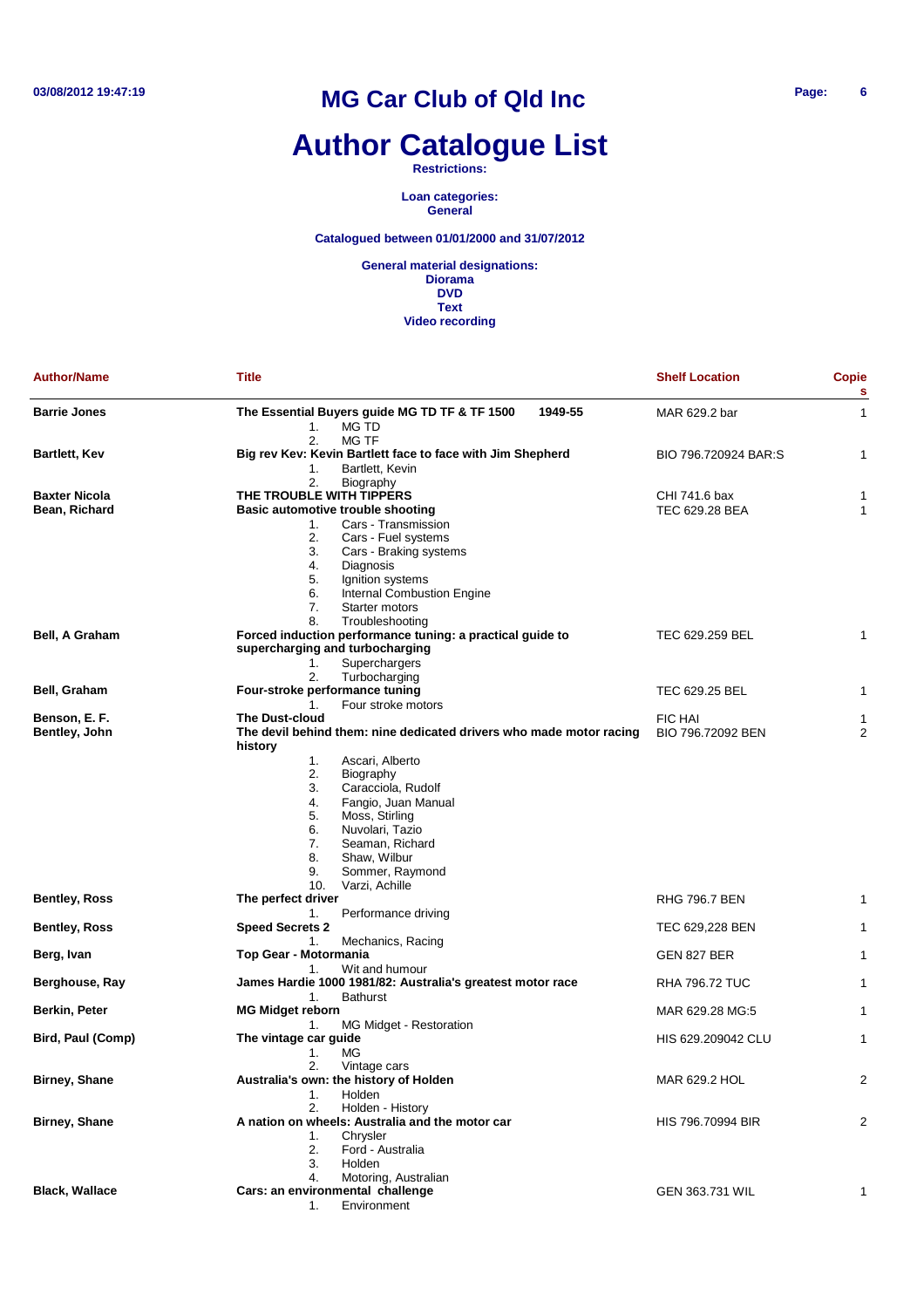## **Author Catalogue List**

**Restrictions:**

**Loan categories: General**

#### **Catalogued between 01/01/2000 and 31/07/2012**

**General material designations: Diorama DVD Text Video recording**

| <b>Author/Name</b>       | Title                                                                                     | <b>Shelf Location</b>            | <b>Copie</b><br>$\mathbf{s}$ |
|--------------------------|-------------------------------------------------------------------------------------------|----------------------------------|------------------------------|
|                          | Pollution<br>2.                                                                           |                                  |                              |
| <b>Blainey, Geoffrey</b> | Jumping over the wheel                                                                    | TEC 338.7678 BLA                 | 2                            |
|                          | 1.<br>Bicycles and cycling                                                                |                                  |                              |
|                          | 2.<br>Dunlop tyres - History                                                              |                                  |                              |
|                          | Tyre industry - Australia<br>3.                                                           |                                  |                              |
| <b>Blank, Harrod</b>     | Art cars: the cars, the artists, the obsession, the craft<br>Automobiles - Painting<br>1. | GEN 629.262 BLA                  | 1                            |
| Blower, W E              | The complete MG workshop and tuning manual                                                | REF 629.28 MG:1                  | 1                            |
|                          | MG TB<br>1.                                                                               |                                  |                              |
|                          | 2.<br>MG TA - Workshop manual                                                             |                                  |                              |
|                          | 3.<br>MG TB - Workshop manual                                                             |                                  |                              |
|                          | 4.<br>MG TC - Service manual                                                              |                                  |                              |
|                          | 5.<br>MG - Workshop manual                                                                |                                  |                              |
| Blower, W E              | The M G Workshop Manual                                                                   | MAR 629.28 MG:1                  | 1                            |
|                          | MG<br>1.                                                                                  |                                  |                              |
| Blunsden, John           | The power to win                                                                          | TEC 629.25 BLU                   | 1                            |
| <b>BMC</b>               | Austin 1800 Drivers Handbook and Passport to Service                                      | MAR 629.28 bmc                   | 1                            |
|                          | Austin<br>1.                                                                              |                                  |                              |
| <b>BMC</b>               | The Austin A40 Workshop Manual                                                            | TEC 629.28 bmc                   | 1                            |
|                          | Austin A40 Somerset<br>1.                                                                 |                                  |                              |
| <b>BMC</b>               | BUILDING CARS IN AUSTRALIA Morris Austin BMC and Leyland 1950-                            | HIS 796,7 bmc                    | 1                            |
|                          | 1975                                                                                      |                                  |                              |
|                          | <b>BMC</b><br>1.                                                                          |                                  |                              |
| <b>BMC</b>               | Factory Films And Adverts From The 1960s BMC [DVD]<br><b>MG 1100 Workshop Manual</b>      | HIS 629.2 bmc<br>REF 629.222 BMC | 1                            |
| <b>BMC</b>               | MG 1100<br>1.                                                                             |                                  | 1                            |
| <b>BMC</b>               | <b>MGC WORKSHOP MANUAL</b>                                                                | MAR 629.28 mg:6                  | 1                            |
|                          | Workshop manual<br>1.                                                                     |                                  |                              |
| <b>BMC</b>               | <b>S.U Workshop Manual</b>                                                                | TEC 629.28 bmc                   | 1                            |
|                          | SU (carburettors)<br>1.                                                                   |                                  |                              |
| <b>BMC Australia</b>     | <b>BMC AUSTRALIA TECH BULLETINS 1968-73</b>                                               | TEC 629.222 bmc                  | 1                            |
|                          | 1.<br>bmc tech bulletins                                                                  |                                  |                              |
| <b>BOC Gases</b>         | <b>Gas Metal Arc Welding Aluminium [Video recording]</b>                                  | TEC 629.222 BOC                  | 1                            |
|                          | Welding<br>1.                                                                             |                                  |                              |
| <b>BOC Gases</b>         | Gas Metal Arc Welding Basic Skills [Video recording]                                      | TEC 629.222 BOC                  | 1                            |
|                          | 1.<br>Welding                                                                             |                                  |                              |
| <b>BOC Gases</b>         | gas Metal Arc Welding Carbon Maganese Steel [Video recording]                             | TEC 629.222 BOC                  | 1                            |
|                          | 1.<br>Welding                                                                             |                                  |                              |
| <b>BOC Gases</b>         | Gas Metal Arc Welding Stainless Steel [Video recording]                                   | TEC 629.222 BOC                  | 1                            |
|                          | 1.<br>Welding                                                                             |                                  |                              |
| <b>BOC Gases</b>         | Gas Tungsten Arc Welding Aluminium [Video recording]                                      | TEC 629.222 .BOC                 | 1                            |
| <b>BOC Gases</b>         | 1.<br>Welding                                                                             | TEC 629.222 BOC                  | 1                            |
|                          | Gas Tungston Arc Welding (Basic Skills) [Video recording]<br>1.<br>Welding                |                                  |                              |
| <b>BOC Gases</b>         | Gas Tunsten Arc Welding Process and Practice [Video recording]                            | TEC 629.222 BOC                  | 1                            |
|                          | 1.<br>Welding                                                                             |                                  |                              |
| <b>BOC Gases</b>         | <b>Gas Welding [Video recording]</b>                                                      | TEC 629.222 BOC                  | 1                            |
|                          | Welding<br>1.                                                                             |                                  |                              |
| <b>BOC Gases</b>         | <b>Gas Welding Safety [Video recording]</b>                                               | TEC 629.222 BOD                  | 1                            |
| Boddy, William           | Brooklands - the complete motor racing history                                            | <b>HIS 796.72 BOD</b>            | 1                            |
|                          | <b>Brooklands</b><br>1.                                                                   |                                  |                              |
|                          | Brooklands - History<br>2.                                                                |                                  |                              |
| Boddy, William           | Champions: poirtraits and memories of the seven British drivers who                       | BIO 796.72092 CHA                | 1                            |
|                          | have won the Formula 1 world championship                                                 |                                  |                              |
|                          | Biography<br>1.                                                                           |                                  |                              |
|                          | Clark, Jim<br>2.                                                                          |                                  |                              |
|                          | 3.<br>Formula 1 drivers                                                                   |                                  |                              |

4. Hawthorn, John Michael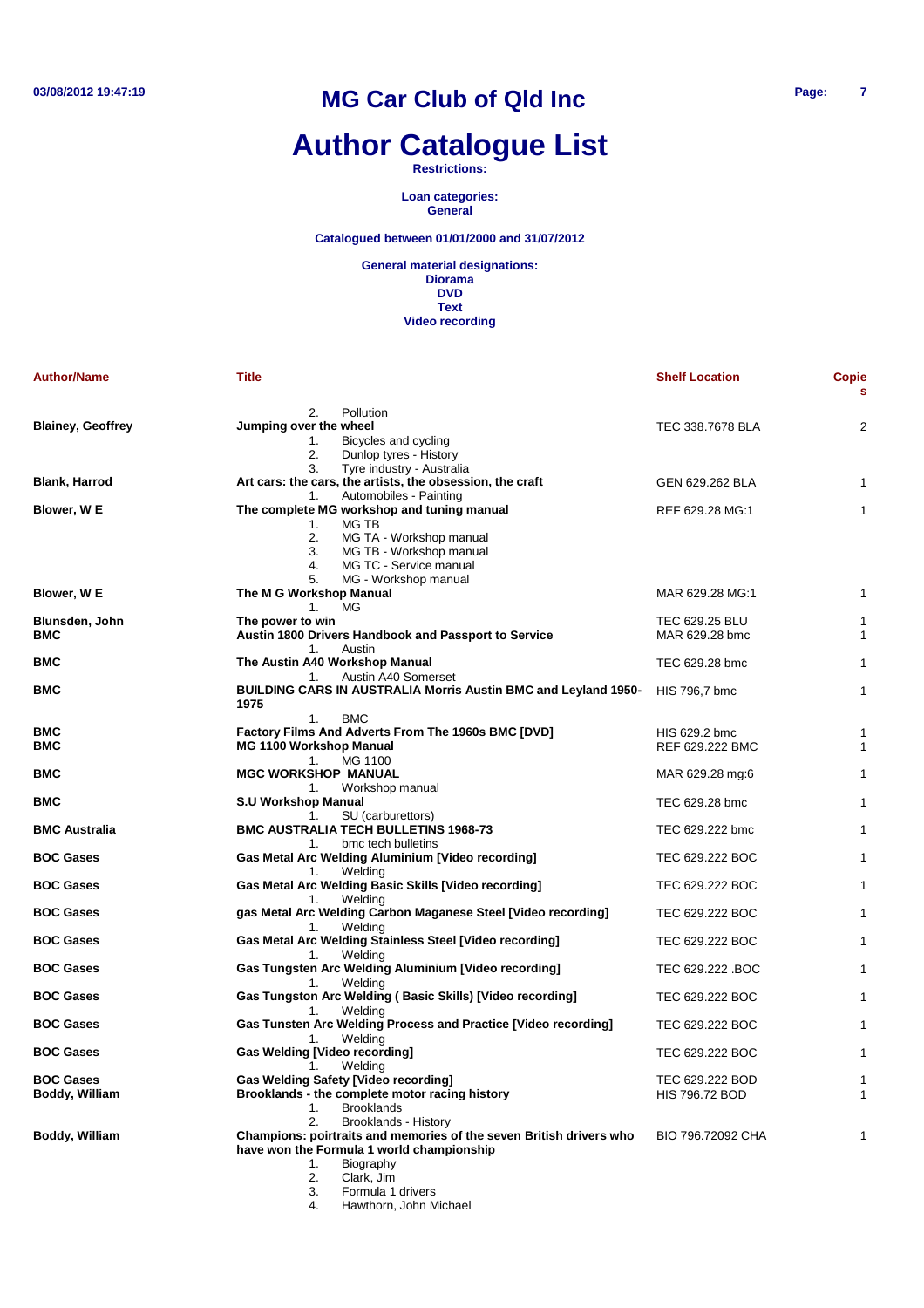## **Author Catalogue List**

**Restrictions:**

**Loan categories: General**

**Catalogued between 01/01/2000 and 31/07/2012**

| 5.<br>Hill, Graham<br>6.<br>Hunt, James<br>7.<br>Mansell, Nigel<br>8.<br>Stewart, Jackie<br>9.<br>Surtees, John<br>10.<br><b>World Champion Drivers</b><br>Boddy, William<br>The history of motor racing<br>RHG 796.7209 BOD | $\mathbf{s}$<br>$\overline{c}$ |
|------------------------------------------------------------------------------------------------------------------------------------------------------------------------------------------------------------------------------|--------------------------------|
|                                                                                                                                                                                                                              |                                |
|                                                                                                                                                                                                                              |                                |
|                                                                                                                                                                                                                              |                                |
|                                                                                                                                                                                                                              |                                |
|                                                                                                                                                                                                                              |                                |
|                                                                                                                                                                                                                              |                                |
|                                                                                                                                                                                                                              |                                |
| <b>Grand Prix</b><br>1.                                                                                                                                                                                                      |                                |
| 2.<br>Le Mans                                                                                                                                                                                                                |                                |
| 3.<br>Miller, Harry Armenius                                                                                                                                                                                                 |                                |
| Motor racing - history<br>4.                                                                                                                                                                                                 |                                |
| 5.<br>Motor racing circuits                                                                                                                                                                                                  |                                |
| Boddy, William<br>Vintage motor cars<br>HIS 629.209042 BOD                                                                                                                                                                   | 1                              |
| 1.<br>Vintage cars                                                                                                                                                                                                           |                                |
| The road ahead: a practical manual for the new driver<br>Bodnar, Mike<br>GEN 629.2 BOD                                                                                                                                       | $\mathbf{1}$                   |
| Car maintenance<br>1.                                                                                                                                                                                                        |                                |
| 2.                                                                                                                                                                                                                           |                                |
| Defensive driving                                                                                                                                                                                                            |                                |
| 3.<br>Motoring                                                                                                                                                                                                               |                                |
| Bolster, John<br><b>Specials</b><br>RHG 629.228 BOL                                                                                                                                                                          | $\mathbf{1}$                   |
| AC-Nash<br>1.                                                                                                                                                                                                                |                                |
| 2.<br>Aikens                                                                                                                                                                                                                 |                                |
| 3.<br>AJB                                                                                                                                                                                                                    |                                |
| 4.<br>Allard                                                                                                                                                                                                                 |                                |
| 5.<br>Appleton                                                                                                                                                                                                               |                                |
| 6.<br>Avon-JAP                                                                                                                                                                                                               |                                |
| 7.<br>Bantam                                                                                                                                                                                                                 |                                |
| 8.<br>Becke                                                                                                                                                                                                                  |                                |
| 9.<br><b>Bentley</b>                                                                                                                                                                                                         |                                |
| 10.<br><b>BHW</b>                                                                                                                                                                                                            |                                |
| 11.<br><b>Bolster Specials</b>                                                                                                                                                                                               |                                |
| 12.<br><b>Brooke</b>                                                                                                                                                                                                         |                                |
| 13.<br>Carlmark                                                                                                                                                                                                              |                                |
| 14.<br>CDL                                                                                                                                                                                                                   |                                |
| 15.<br>Chatterbox                                                                                                                                                                                                            |                                |
| Chitty-Bang-Bang<br>16.                                                                                                                                                                                                      |                                |
| 17.<br>Cowlan                                                                                                                                                                                                                |                                |
| 18.<br>Djinn                                                                                                                                                                                                                 |                                |
| 19.<br>Dorcas                                                                                                                                                                                                                |                                |
| 20.<br>Eldridge                                                                                                                                                                                                              |                                |
| 21.<br>Emeryson                                                                                                                                                                                                              |                                |
| 22.<br>Fairley                                                                                                                                                                                                               |                                |
| 23.<br><b>FHB 500</b>                                                                                                                                                                                                        |                                |
| 24.<br>Freikaiserwagen                                                                                                                                                                                                       |                                |
| 25.<br>Fuzzi                                                                                                                                                                                                                 |                                |
| 26.<br>Gardner                                                                                                                                                                                                               |                                |
| 27.<br>GNAT                                                                                                                                                                                                                  |                                |
| 28.<br><b>GN Martyr</b>                                                                                                                                                                                                      |                                |
| 29.<br><b>GSI</b>                                                                                                                                                                                                            |                                |
| 30. Halford                                                                                                                                                                                                                  |                                |
| 31. Harker                                                                                                                                                                                                                   |                                |
| 32.<br>Himmelwagen                                                                                                                                                                                                           |                                |
| 33.<br><b>Horton Special</b>                                                                                                                                                                                                 |                                |
| <b>HW Alta</b><br>34.                                                                                                                                                                                                        |                                |
| 35.<br>lota                                                                                                                                                                                                                  |                                |
|                                                                                                                                                                                                                              |                                |
| 36.<br>Jappic                                                                                                                                                                                                                |                                |
| 37.<br>Killick                                                                                                                                                                                                               |                                |
| KN 500<br>38.                                                                                                                                                                                                                |                                |
| 39.<br>Laystsall                                                                                                                                                                                                             |                                |
|                                                                                                                                                                                                                              |                                |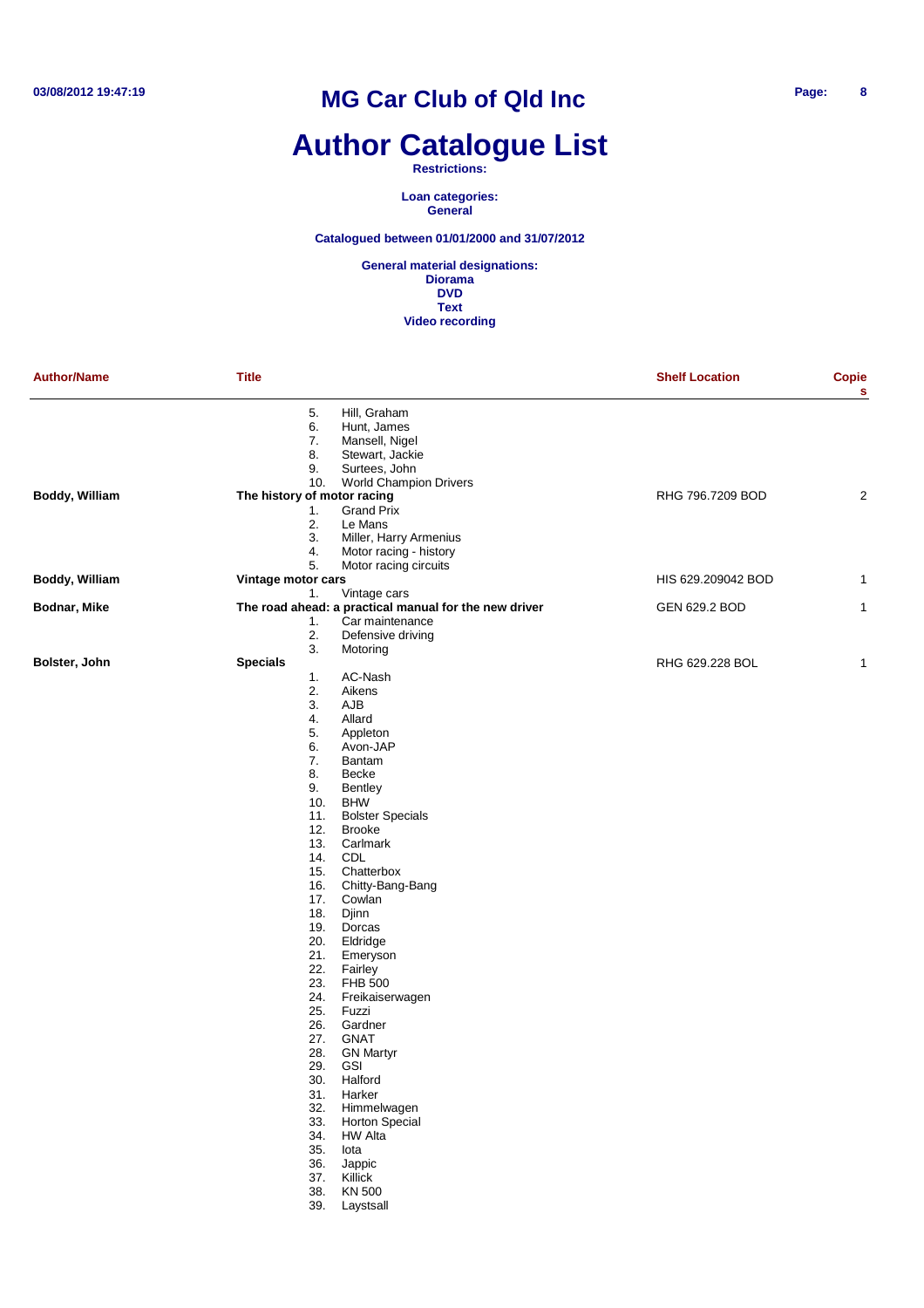### **Author Catalogue List**

**Restrictions:**

**Loan categories: General**

**Catalogued between 01/01/2000 and 31/07/2012**

| <b>Author/Name</b>     | <b>Title</b>                    |                                                     | <b>Shelf Location</b> | Copie<br>s   |
|------------------------|---------------------------------|-----------------------------------------------------|-----------------------|--------------|
|                        | 40.                             | Lightweight                                         |                       |              |
|                        | 41.                             | Meo                                                 |                       |              |
|                        | 42.                             | Mephistophelgatti                                   |                       |              |
|                        | 43.                             | Monaco                                              |                       |              |
|                        | 44.                             | Multi-Union                                         |                       |              |
|                        | 45.                             | Nanette                                             |                       |              |
|                        | 46.                             | Newton-Ceirano                                      |                       |              |
|                        | 47.                             | Nibbio                                              |                       |              |
|                        | 48.                             | Norris                                              |                       |              |
|                        | 49.<br>50.                      | Rabelro<br>Racing car specials                      |                       |              |
|                        | 51.                             | <b>Red Biddy</b>                                    |                       |              |
|                        | 52.                             | Rhiando Trimax                                      |                       |              |
|                        | 53.                             | Ridley                                              |                       |              |
|                        | 54.                             | Salome                                              |                       |              |
|                        | 55.                             | Semmence                                            |                       |              |
|                        | 56.                             | Skinner                                             |                       |              |
|                        | 57.                             | Smith                                               |                       |              |
|                        | 58.                             | Spider                                              |                       |              |
|                        | 59.                             | Spikins                                             |                       |              |
|                        | 60.                             | Spook                                               |                       |              |
|                        | 61.                             | Stafford                                            |                       |              |
|                        | 62.                             | Strang                                              |                       |              |
|                        | 63.<br>64.                      | Sumner-JAP<br>Tarf                                  |                       |              |
|                        | 65.                             | Thomas                                              |                       |              |
|                        | 66.                             | <b>Tiger Cat</b>                                    |                       |              |
|                        | 67.                             | <b>Tiger Kitten</b>                                 |                       |              |
|                        | 68.                             | <b>Vauxhall Villiers</b>                            |                       |              |
|                        | 69.                             | Vitesse                                             |                       |              |
|                        | 70.                             | Wasp                                                |                       |              |
|                        | 71.                             | Watkins-Nash                                        |                       |              |
|                        | 72.                             | Wellesley                                           |                       |              |
|                        | 73.                             | Wharton                                             |                       |              |
|                        | 74.                             | White Lloyd                                         |                       |              |
|                        | 75.                             | Wilkes                                              |                       |              |
|                        | 76.                             | World speed records                                 |                       |              |
|                        | 77.                             | <b>Worsley-Harris</b>                               |                       |              |
| <b>Boorman Charley</b> | 1.                              | Race To Dakar Charley Boorman [DVD]<br>Dakar Race   | RHG 796.72 BOR        | $\mathbf{1}$ |
| Borg & Beck            |                                 | BORG & BECK AND AP TRASMISSION INTERNATIONAL CLUTCH | TEC 629.222 .borg     | 1            |
|                        | <b>SERVICE application list</b> |                                                     |                       |              |
|                        | 1.                              | BORG & BECK INTERNATIONAL CLUTCH SERVICE            |                       |              |
| Borg & Beck            |                                 | BORG & BECK AND AP TRASMISSION INTERNATIONAL CLUTCH | TEC 629.222 bor       | 1            |
|                        | <b>SERVICE application list</b> |                                                     |                       |              |
|                        | 1.                              | BORG & BECK INTERNATIONAL CLUTCH SERVICE            |                       |              |
| Borgesen Griffith      | The Classic Twin Cam Engine     |                                                     | TEC 629.222 bor       | 1            |
|                        | 1.                              | <b>Internal Combustion Engine</b>                   |                       |              |
|                        | 2.                              | MG A Twin Cam                                       |                       |              |
| Borgeson, Griffith     |                                 | The golden age of the American racing car           | RHG 796.720973 BOR    | 1            |
|                        | 1.                              | Duesenberg                                          |                       |              |
|                        | 2.                              | Frontenac                                           |                       |              |
|                        | 3.<br>4.                        | Goossen, Leo William<br>Miller, Harry Armenius      |                       |              |
|                        | 5.                              | Motor racing circuits                               |                       |              |
|                        | 6.                              | Motor sport, History - US                           |                       |              |
|                        | 7.                              | Motor racing, history - US                          |                       |              |
| <b>Botsford, Keith</b> | <b>Driving ambition</b>         |                                                     | BIO 796.72092 JON:B   | 1            |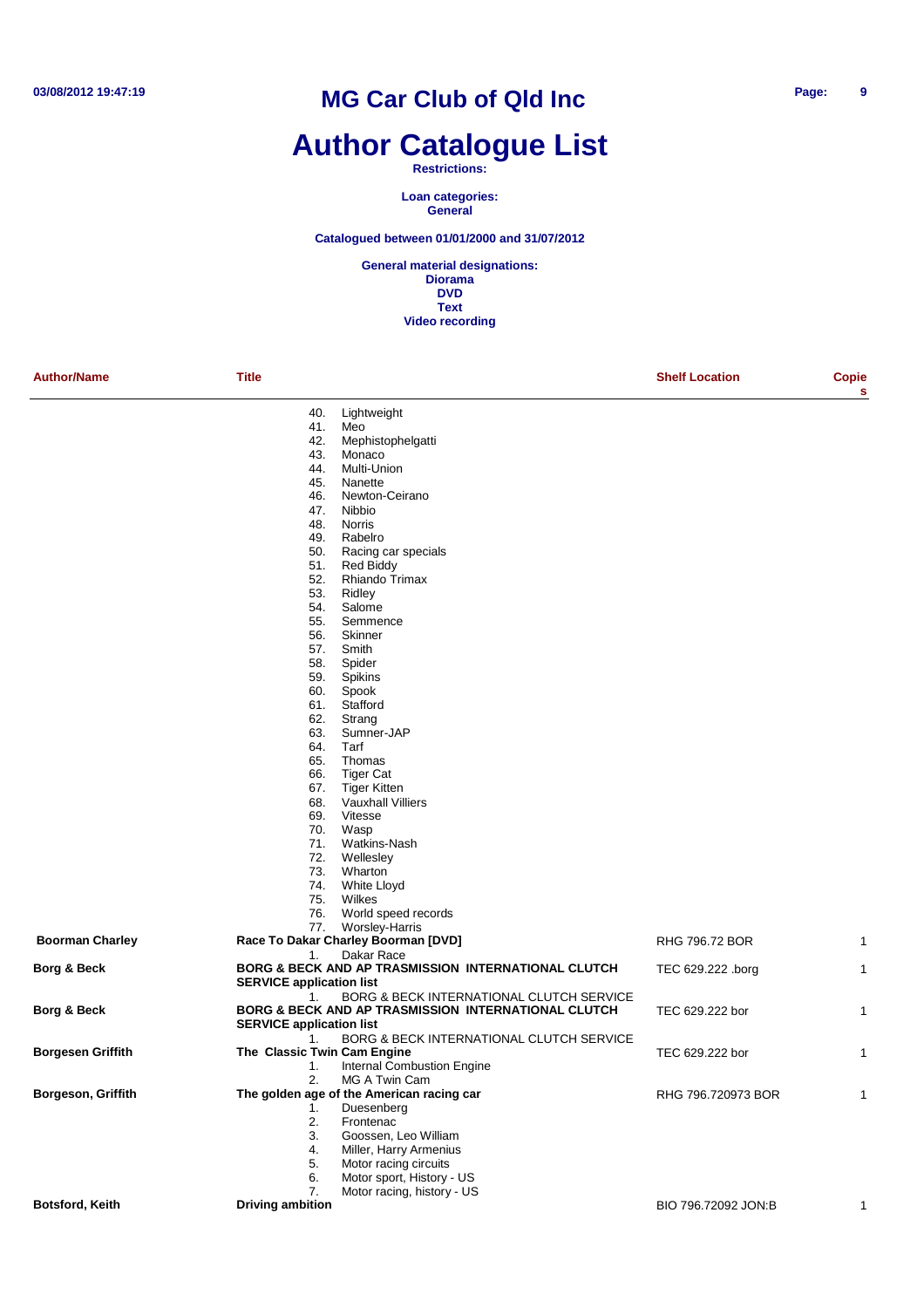# **Author Catalogue List**

**Restrictions:**

**Loan categories: General**

**Catalogued between 01/01/2000 and 31/07/2012**

| <b>Author/Name</b>             | <b>Title</b>                                                                                                                                                                                                                                                                                                                                                                                       | <b>Shelf Location</b> | Copie<br>s     |
|--------------------------------|----------------------------------------------------------------------------------------------------------------------------------------------------------------------------------------------------------------------------------------------------------------------------------------------------------------------------------------------------------------------------------------------------|-----------------------|----------------|
|                                | 1.<br>Formula 1 drivers<br>2.<br>Jones, Alan<br>3.<br><b>World Champion Drivers</b>                                                                                                                                                                                                                                                                                                                |                       |                |
| Boucher, Robin                 | Drive it! The complete book of hillclimbing and sprinting                                                                                                                                                                                                                                                                                                                                          | <b>RHG 796.72 BOU</b> | 1              |
| <b>Bourne, Possum</b>          | Motor sport - hillclimbs<br>1.<br>Bourne to rally: Possum Bourne, the autobiography<br>Biography<br>1.<br>Bourne, Possum<br>2.                                                                                                                                                                                                                                                                     | BIO 796.720924 BOU:B  | 1              |
| <b>Bouzanquet Jean-Francis</b> | 3.<br><b>Rally drivers</b><br><b>Fast Ladies Female Racing Drivers</b><br>Women racing drivers                                                                                                                                                                                                                                                                                                     | RHF 796.7209 bou      | 1              |
| Bowler, Michael                | 1.<br>The fastest cars from around the world<br>A.C.<br>1.<br>2.<br><b>Aston Martin</b><br>3.<br>Audi<br><b>BMW</b><br>4.<br>5.<br>Bugatti<br>6.<br>Chevrolet<br>7.<br><b>Chrysler Viper</b><br>8.<br>De Tomaso<br>9.<br>F1 teams - Ferrari<br>10.<br>Ford GT40<br>Honda NSX<br>11.<br>12.<br>Jaguar<br>Lamborghini<br>13.<br>Lotus Esprit Turbo<br>14.<br>15.<br>Maserati<br>16.<br>Mercedes-Benz | MAR 629.222 BOW       | 1              |
| Box Rob De la Riva             | 17.<br>Porsche<br>The Encyclopedia of Sports Cars                                                                                                                                                                                                                                                                                                                                                  | MAR 629.2 .box        | 1              |
| Boyd, Maxwell                  | Sports cars, British<br>1.<br>Stirling Moss's second book of motor sport<br>Moss, Stirling<br>1.                                                                                                                                                                                                                                                                                                   | RHG 796.72 BOY        | 2              |
| Brabham, Jack                  | The Jack Brabham story<br>Autobiography<br>1.<br>2.<br>Brabham, Jack<br>3.<br>F1 teams - Brabham<br>4.<br>F1 teams - Cooper<br>5.<br>Gurney, Dan<br>6.<br>Hill, Graham<br>7.<br>Hulme, Denny<br>8.<br>Ickx, Jackie<br>9.<br>F1 teams - Lotus<br>McLaren, Bruce<br>10.<br>Moss, Stirling<br>11.<br>Tauranac, Ron<br>12.                                                                             | BIO 796.72092 BRA:B   | 2              |
| Bradford, L E                  | Modern motor sport<br>1.<br>Driving technique<br>2.<br>Formula 1<br>Motor racing circuits<br>3.<br>Motor sport - hillclimbs<br>4.<br>Motor racing schools<br>5.<br>6.<br>Rallying                                                                                                                                                                                                                  | RHG 796.7209 BRA      | $\overline{2}$ |
| Bradley, W F                   | Targa Florio: an authentic history of the famous motor race                                                                                                                                                                                                                                                                                                                                        | RHG 796.72 BRA        |                |
| <b>Bradshaw, Andrew</b>        | <b>Targa Florio</b><br>1.<br>40 years of the Triple M Register: Commemorative publication and<br>guide to historic display cars<br>MG J-Type<br>1.                                                                                                                                                                                                                                                 | MAR 629.2 MG:3        | 1              |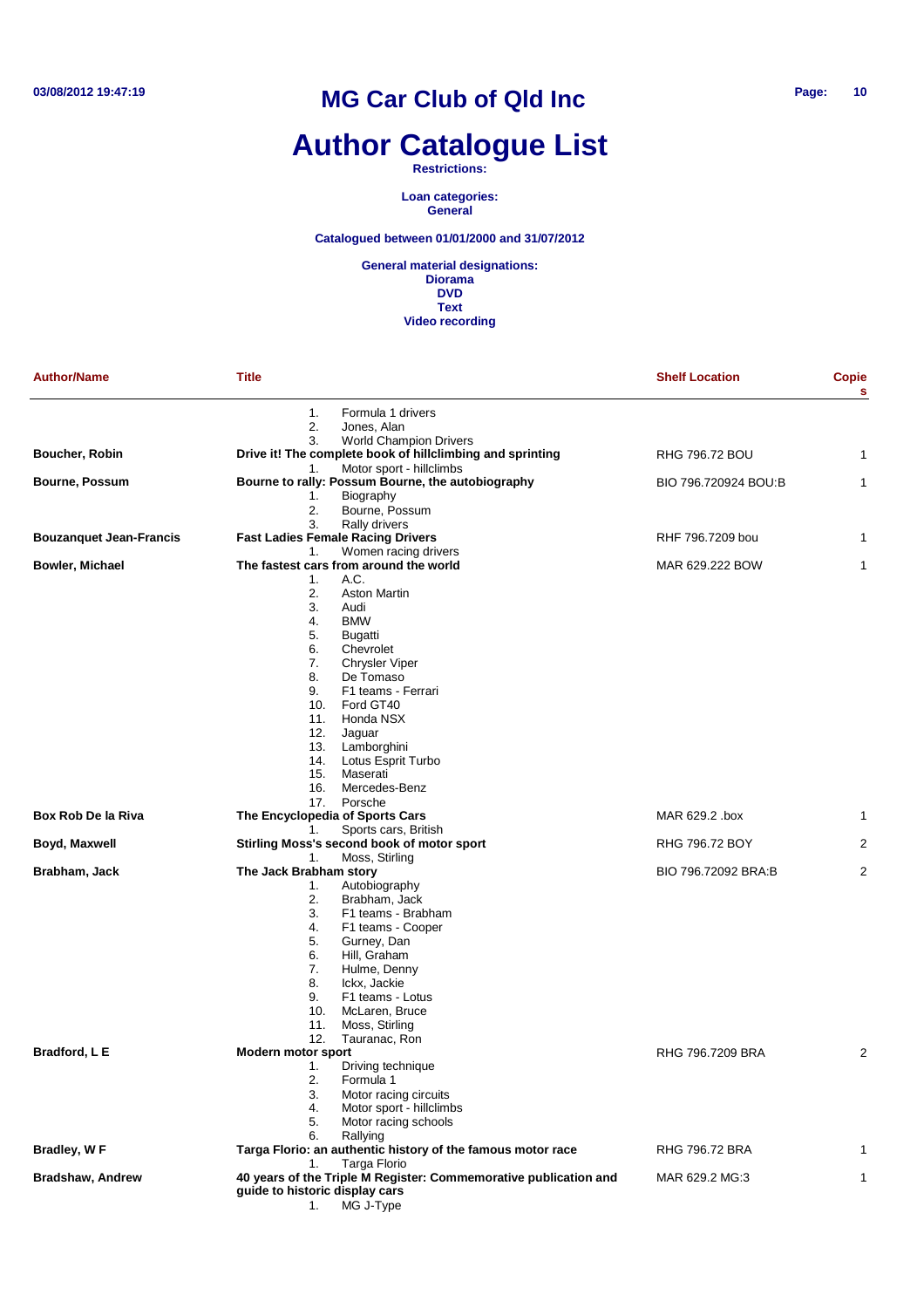# **Author Catalogue List**

**Restrictions:**

**Loan categories: General**

**Catalogued between 01/01/2000 and 31/07/2012**

| <b>Author/Name</b>            | Title                                                                                                                                                                                                                                                                                    | <b>Shelf Location</b> | <b>Copie</b><br>$\mathbf{s}$ |
|-------------------------------|------------------------------------------------------------------------------------------------------------------------------------------------------------------------------------------------------------------------------------------------------------------------------------------|-----------------------|------------------------------|
|                               | 2.<br>MG K3 Magnette<br>3.<br>MG M-type                                                                                                                                                                                                                                                  |                       |                              |
| Bragdon, Allen (Ed)           | MG P-type<br>4.<br>The car bodywork repair manual<br>Automobiles - Painting<br>1.                                                                                                                                                                                                        | TEC 629.28 BRA        | 1                            |
| <b>Bristow, Grahame</b>       | 2.<br>Bodywork repairs<br>Restoring Sprites and Midgets: an enthusiast's guide<br><b>Austin-Healey Sprite</b><br>1.                                                                                                                                                                      | MAR 629.28 MG:5       | 1                            |
|                               | 2.<br>MG Midget<br>3.<br>MG Midget - Restoration<br>MG - Restoration<br>4.                                                                                                                                                                                                               |                       |                              |
| <b>British Leyland Manual</b> | <b>Sprite &amp; Midget</b><br>Austin Healey Sprite - Service guide<br>1.<br>MG Midget - Maintenance<br>2.                                                                                                                                                                                | MAR 629.2 MG::5       | 1                            |
| <b>British Motor Heritage</b> | <b>Mgb Tourer Gt and V8 Parts catalogue</b><br>Parts catalog<br>1.                                                                                                                                                                                                                       | TEC 629.29 .BRI       | 1                            |
| <b>Brock, Peter</b>           | Off the road Brock<br>Brock, Peter<br>1.<br>2.<br>Off road rallying<br>3.<br>Round-AustraliaTrials                                                                                                                                                                                       | RHA 796.7209 BRO      | 1                            |
| <b>Brooklands Museum</b>      | <b>Brooklands Centenary Festival june 2007</b><br><b>Brooklands - History</b><br>1.                                                                                                                                                                                                      | <b>GEN 796.7 Bro</b>  | 1                            |
| <b>Brooks, Christine</b>      | Sports marketing: competitive business strategies for sport<br>Sports - Marketing<br>1.<br>2.<br>Sponsorship                                                                                                                                                                             | GEN 338.4 BRO         | 1                            |
| Brown, Julian (Ed)            | <b>Collectors' cars</b><br>Aerodynamics<br>1.<br>2.<br>Alfa Romeo - History<br>3.<br>Cars - History<br>4.<br>Cars - History - 1940-<br>5.<br>MG - History<br>Turbocharging<br>6.                                                                                                         | HIS 629.209044 BRO    | 2                            |
| Brown, Roland                 | The encyclopaedia of motorcycles<br>Motorcycles<br>1.<br>Motorcycles - History<br>2.                                                                                                                                                                                                     | HIS 629.2275 BRO      | 1                            |
| Brown, Warren                 | The great Peking to Paris Expedition<br>1.<br>Cars<br>2.<br>Rallies                                                                                                                                                                                                                      | <b>HIS 796.72 BRO</b> | $\mathbf{1}$                 |
| Browning, Michael (Ed)        | Targa Tasmania: the ultimate tarmac rally, 1992-2001 the first 10 years<br>Targa Tasmania<br>1.<br>2.<br>Targa Tasmania - History                                                                                                                                                        | RHA 796.72 TAR        | 1                            |
| <b>Browning, Peter</b>        | <b>BMC Competition Department secrets</b><br><b>BMC - History</b><br>1.<br>2.<br><b>BMC - Racing history</b>                                                                                                                                                                             | RHG 796.7209 CHA      | 1                            |
| <b>Browning, Peter</b>        | The works MGs in pre-war and post-war races, rallies, trials and record- MAR 796.7209 MG:9<br>breaking                                                                                                                                                                                   |                       | 1                            |
|                               | 1.<br>Enever, Syd<br>2.<br>Eyston, Capt George<br>3.<br>Gardner, Goldie<br>4.<br>Hedges, Andrew<br>5.<br>Hopkirk, Paddy<br>6.<br>Horton, Ron<br>7.<br>Jackson, Reg<br>8.<br>Kimber, Cecil<br>Le Mans<br>9.<br>Makinen, Timo<br>10.<br>MG - History<br>11.<br>MG - Record attempts<br>12. |                       |                              |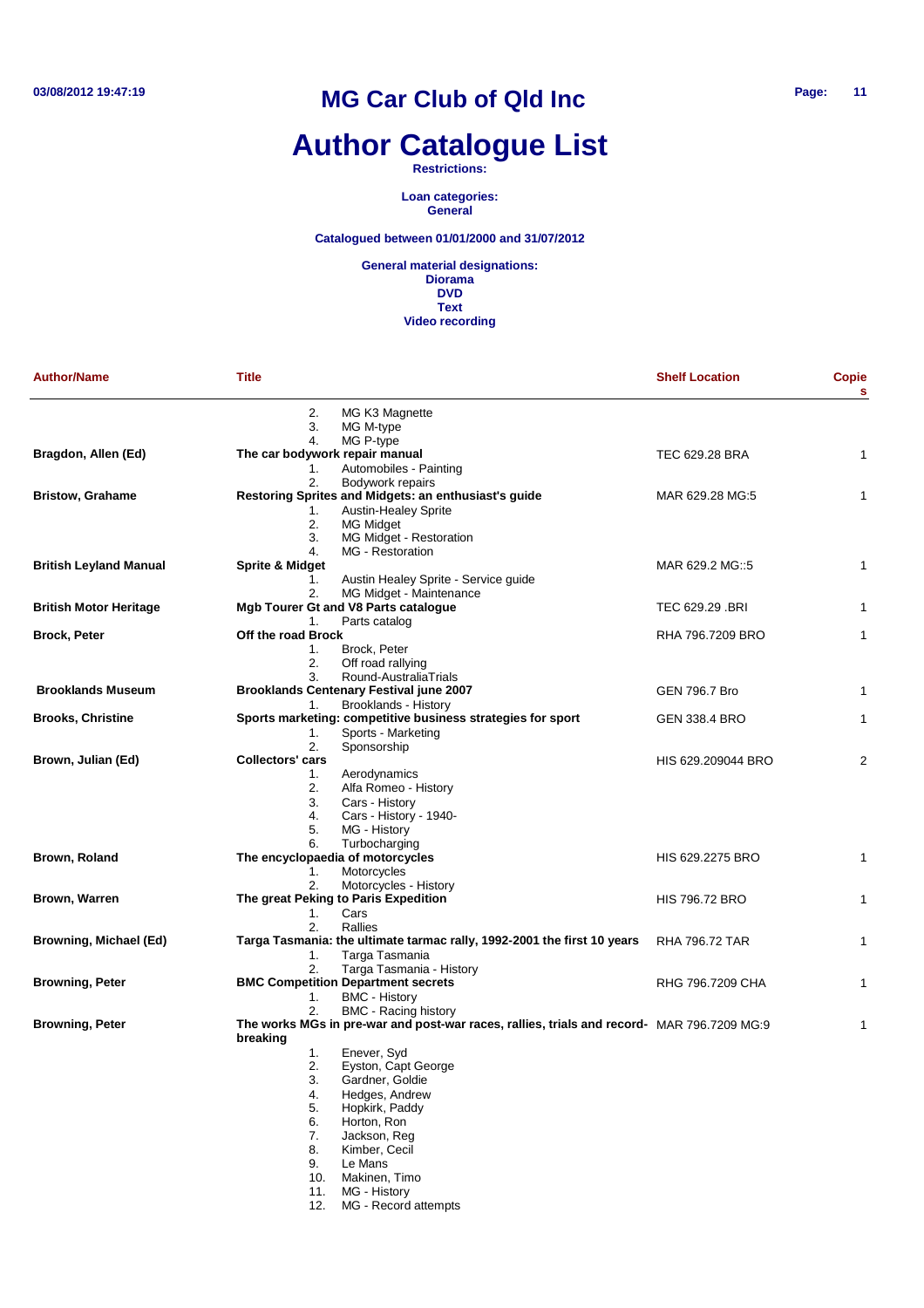# **Author Catalogue List**

#### **Restrictions:**

**Loan categories: General**

#### **Catalogued between 01/01/2000 and 31/07/2012**

| <b>Author/Name</b>          | <b>Title</b>                                                                                                                                                                                                                     | <b>Shelf Location</b>  | <b>Copie</b><br>s |
|-----------------------------|----------------------------------------------------------------------------------------------------------------------------------------------------------------------------------------------------------------------------------|------------------------|-------------------|
|                             | 13.<br>Montlhery<br>Morris, Sir William (Lord Nuffield)<br>14.<br>15.<br>Nurburgring<br><b>Tourist Trophy</b><br>16.                                                                                                             |                        |                   |
| <b>Buckley, Martin</b>      | 17.<br>Turner, Stuart<br>Classic cars: a celebration of the motor car from 1945 to 1975<br>Cars - History<br>1.<br>2.<br>Cars - History - 1940-                                                                                  | HIS 629.209045 BUC     | 1                 |
|                             | 3.<br>Classic cars<br>4.<br>MG A<br>5.<br>MG B<br>6.<br>MG - History<br>7.<br>MG Magna                                                                                                                                           |                        |                   |
|                             | 8.<br>MG Magnette<br>9.<br><b>MG Midget</b><br>10.<br>MG TC<br>11.<br>MG TD<br>12.<br>MG TF                                                                                                                                      |                        |                   |
| <b>Buckley, Martin</b>      | MG File: MGA, MGB, MGC, V8<br>MG A<br>1.<br>2.<br>MG <sub>B</sub><br>3.<br>MGB GT V8<br>MG C<br>4.                                                                                                                               | MAR 629.2 MG:6         | 1                 |
| <b>Buckley, Martin</b>      | The new guide to classic cars: an A to Z of automobiles from 1945 to<br>1975                                                                                                                                                     | <b>HIS 629.205 BUC</b> | 1                 |
| <b>Buckley, Martin</b>      | Classic cars<br>1.<br>The world encyclopaedia of cars: the definitive guide to classic and<br>contemporary cars from 1945 to the present day<br>Cars - History<br>1.<br>2.<br>Cars - History - 1940-                             | HIS 629.20904 BUC      | 2                 |
| <b>Bugattis Owners Club</b> | 3.<br>Classic cars<br><b>Bugattis At Prescott</b><br>1.<br>Bugatti                                                                                                                                                               | RHG 796.7209 .BUG      | 1                 |
|                             | hillclimb Prescott<br>2.                                                                                                                                                                                                         |                        |                   |
| <b>Bullock, John</b>        | Fast women: the drivers who changed the face of motor racing<br><b>Bruce, Mrs Victor</b><br>1.<br>2.<br>Gast, Camille du<br>3.<br>Motor racing drivers<br>4.<br>Petre, Kay<br>5.<br>Women and cars<br>6.<br>Women racing drivers | BIO 796.720924 BUL     | 1                 |
| Burger, Dan                 | Great car collections of the world<br>Car Museums<br>1.<br>2.                                                                                                                                                                    | <b>HIS 629.2 EVE</b>   | 1                 |
| <b>Burgess, Chris</b>       | <b>Car Collections</b><br>Life's little motortips                                                                                                                                                                                | TEC 629.28 BUR         | 1                 |
| Burgess, Jacki              | Car maintenance<br>1.<br>Life's little motortips                                                                                                                                                                                 | <b>TEC 629.28 BUR</b>  | 1                 |
| <b>Burghardt, Henry</b>     | 1.<br>Car maintenance<br><b>Machine tool operation</b><br>1.<br>Drilling<br>2.<br>Lathes<br>Tools                                                                                                                                | TEC 681 BUR            | 1                 |
| burlen fuel systems         | 3.<br><b>SU REFERENCE CATALOGUE</b>                                                                                                                                                                                              | TEC 629,222 bfs        |                   |
| burlen fuel systems         | SU (carburettors)<br>1.<br><b>SU WORKSHOP MANUAL</b>                                                                                                                                                                             | TEC 629.222 bfs        |                   |
| <b>Burns, Richard</b>       | SU (carburettors)<br>1.<br><b>Driving ambition</b><br>Autobiography<br>1.                                                                                                                                                        | BIO 796.720924 BUR:B   | 1                 |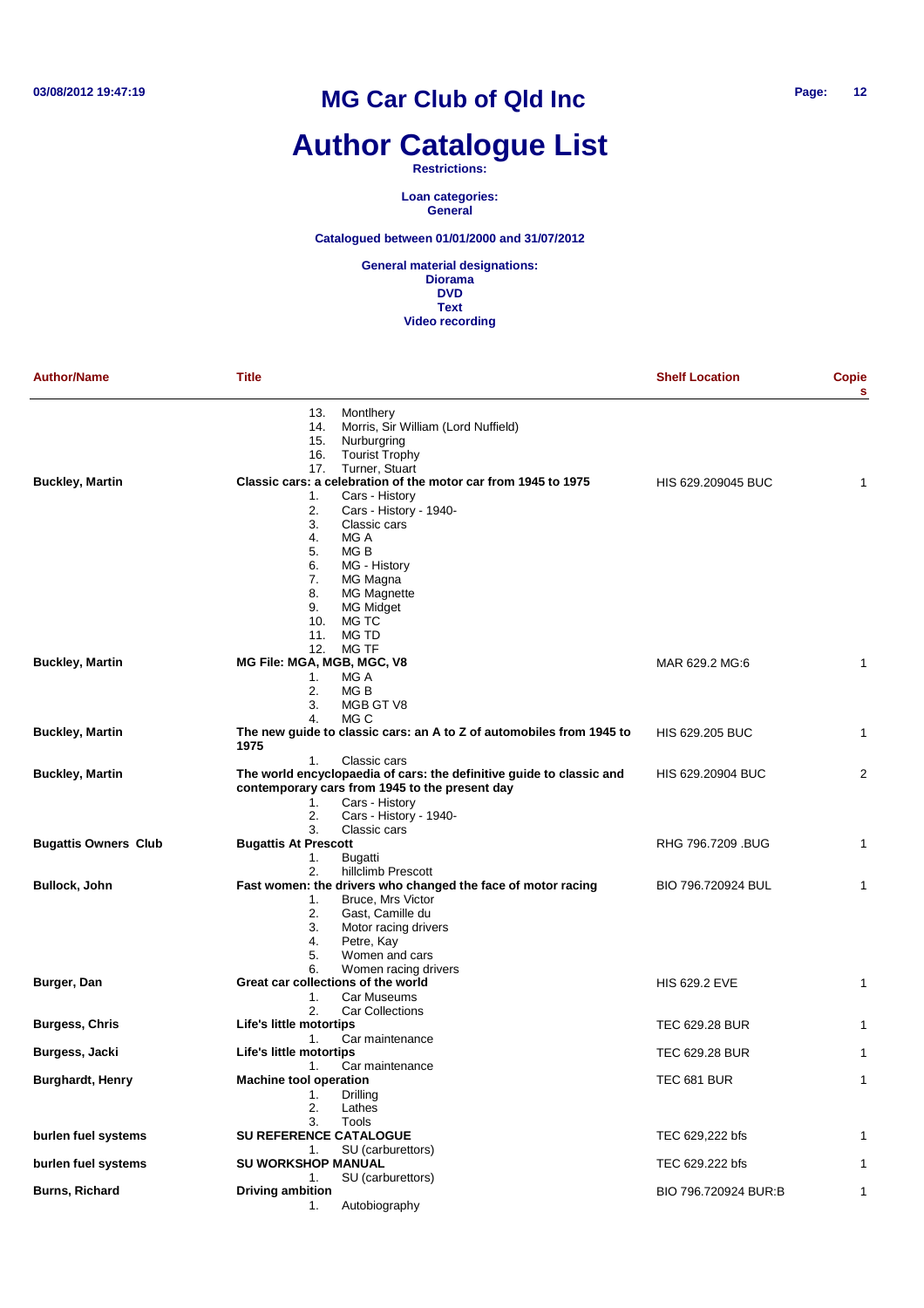# **Author Catalogue List**

#### **Restrictions:**

**Loan categories: General**

#### **Catalogued between 01/01/2000 and 31/07/2012**

| <b>Author/Name</b>                       | <b>Title</b>                                                                                                                                                | <b>Shelf Location</b>           | <b>Copie</b><br>s |
|------------------------------------------|-------------------------------------------------------------------------------------------------------------------------------------------------------------|---------------------------------|-------------------|
|                                          | 2.<br>Burns, Richard<br>3.<br>Rally cars                                                                                                                    |                                 |                   |
| Burr, Norman                             | World Rally Championship<br>4.<br>Living with speed: speed hillclimbing through the eyes of Britain's most RHG 796.72 BUR.<br>successful team               |                                 | $\mathbf{1}$      |
| <b>Burrell, Lionel</b>                   | 1.<br>Motor sport - hillclimbs<br><b>MGB: the illustrated history</b><br>1.<br>MG B<br>2.<br>MG C                                                           | MAR 629.2 MG:6                  | 1                 |
| Butler, Herbert J                        | 3.<br>MG - History<br>Antique auto body leather work for the restorer<br>Bodywork repairs<br>1.<br>2.<br>Car restoration                                    | TEC 629.288 BUT                 | 1                 |
| Butler, Herbert J                        | Leather - Restoration<br>3.<br>Electrical equipment of the car Vol 1                                                                                        | <b>REF 629.27 BUT</b>           | 1                 |
| Cade, Laurie                             | Cars - Electrical system<br>1.<br><b>Sports cars</b><br>Sports cars, British<br>1.                                                                          | MAR 629.222 CAD                 | 1                 |
| <b>Cairns, Neil</b>                      | Engines for MGs: their story after 1935<br>1.<br><b>BMC A series engines</b><br>2.<br><b>BMC B series engines</b>                                           | MAR 629.25 MG:1                 | 1                 |
| <b>Cairns, Neil</b>                      | 3.<br>MG engines<br>MG Y Series guarantee plate issue ledger<br>MG Y<br>1.                                                                                  | MAR 629.2 MG:4                  | 1                 |
| Callander, Sean                          | 2.<br>MG Y - Plate Issue Ledger<br>Marcos Ambrose: the devil racer<br>Ambrose, Marcus<br>1.                                                                 | BIO 796.720924 AMB:C            | 1                 |
| <b>Campbell, Colin</b>                   | 2.<br>Biography<br>Design of racing sports cars<br>Sports cars - Design and manufacture<br>1.                                                               | TEC 629.2 CAM                   | 1                 |
| Campbell, Donald                         | Into the water barrier<br>Biography<br>1.<br>Campbell, Donald<br>2.                                                                                         | BIO 796.720924 CAM:C            | 1                 |
| Campbell, Gina                           | 3.<br>World speed records<br>Bluebirds: the story of the Campbell dynasty<br>Campbell, Malcolm<br>1.<br>2.<br>Campbell, Donald<br>3.<br>Campbell, Gina      | BIO 796.72 CAM:C                | 1                 |
| Campbell, John                           | World speed records<br>4.<br>Centaur<br>Centaur<br>1.                                                                                                       | 629.2 CAN                       | 4                 |
| <b>Campbell, Ramsey</b><br>Campbell, Rod | <b>Accident zone</b><br>I'm a mechanic<br>Careers - Mechanic<br>1.<br>2.<br>Children's picture books                                                        | <b>FIC HAI</b><br>CHI 741.6 CAM | 1<br>$\mathbf{1}$ |
| <b>CAMS</b>                              | 3.<br>Tools<br><b>Cams Manual Of Motor Sport</b><br>CAMS                                                                                                    | RHA 796.7209 cam                | 1                 |
| <b>CAMS</b>                              | 1.<br>Motorkhana from start to finish  gives an insight into the exciting<br>motor sport of motorkhana [Video recording]<br>1.<br>Motorkhana<br>2.<br>Video | RHA 796.72 CAM                  | 1                 |
| Carroll, Brian                           | Getting around town: a history of urban transport in Australia<br>Transport - Australia - History<br>1.                                                     | HIS 388.40994 CAR               | 1                 |
| Carroll, Brian                           | Toll: an illustrated history<br>Freikaiserwagen<br>1.                                                                                                       | <b>GEN 388.04 CAR</b>           | 1                 |
| Carruthers, Stephen L                    | The Ampol touring atlas of Australia<br>Maps - Australia<br>1.                                                                                              | GEN 796.70994 AMP               | 1                 |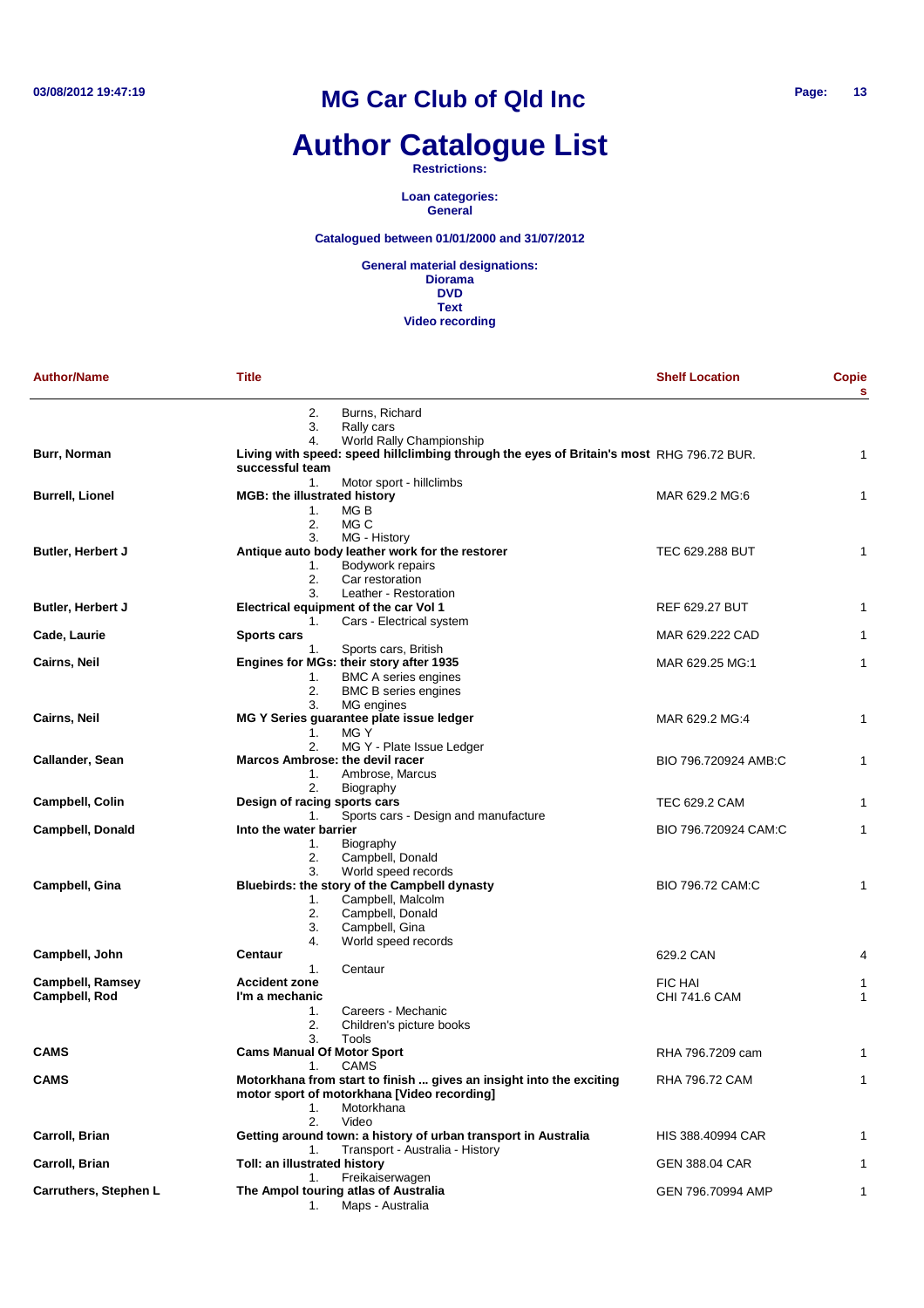# **Author Catalogue List**

**Restrictions:**

**Loan categories: General**

#### **Catalogued between 01/01/2000 and 31/07/2012**

| <b>Author/Name</b>          | <b>Title</b>                                                         | <b>Shelf Location</b> | Copie<br>s |
|-----------------------------|----------------------------------------------------------------------|-----------------------|------------|
|                             | 2.<br>Motoring, Australian                                           |                       |            |
| Carter, Bruce               | The bike racers                                                      | FIC CAR               | 1          |
|                             | 1.<br>Motorcycle racing - Fiction                                    |                       |            |
| Carter, Bruce               | <b>Great motor races</b>                                             | RHG 796.7209 CAR      | 1          |
|                             | 1.<br>Le Mans - History                                              |                       |            |
|                             | 2.<br>Motor racing - history                                         |                       |            |
|                             | 3.<br>Short stories                                                  |                       |            |
|                             | 4.<br><b>Tourist Trophy</b>                                          |                       |            |
| Castle, H G                 | The boys' book of motor racing<br>F1 teams - Cooper<br>1.            | RHG 796.7209 CAS      | 1          |
|                             | 2.<br>Grand Prix - History                                           |                       |            |
|                             | 3.<br>Half-litre cars                                                |                       |            |
|                             | 4.<br>Motor racing - history                                         |                       |            |
|                             | 5.<br>Motorcycle racing                                              |                       |            |
|                             | 6.<br>Rallying                                                       |                       |            |
|                             | 7.<br>Sports car racing                                              |                       |            |
|                             | 8.<br>Trials                                                         |                       |            |
|                             | 9.<br>World speed records                                            |                       |            |
| Castrol                     | The First Fifty Years                                                | HIS 796.7 cas         | 1          |
|                             | Cars - History - 20th century<br>1.                                  |                       |            |
| Caunter, CF                 | The light car: a technical history of cars with engines of less than | <b>HIS 629.28 CAU</b> | 1          |
|                             | 1600cc capacity                                                      |                       |            |
|                             | Austin A30<br>1.                                                     |                       |            |
|                             | 2.<br>Cars - History                                                 |                       |            |
| Chadwick, Tim               | Saloon motorsport in New Zealand                                     | RHG 796.72 CHA        | 1          |
|                             | Motor racing - New Zealand<br>1.                                     |                       |            |
| Chakrabongse, Chula         | Wheels at speed                                                      | BIO 796.72092 BIR:C   | 1          |
|                             | Biography<br>1.<br>2.<br>Bira, B                                     |                       |            |
|                             | Formula 1 drivers<br>3.                                              |                       |            |
|                             | 4.<br>Prince Bira of Thailand                                        |                       |            |
| <b>Chalmers-Hunt, Brian</b> | Morris Oxford VI; MG Magnette IV; Wolseley 16/60: owner's handbook   | MAR 629.28 MG:5       | 1          |
|                             | and maintenance manual                                               |                       |            |
|                             | MG Magnette - Service manual<br>1.                                   |                       |            |
| <b>Chambers, Marcus</b>     | <b>BMC Competition Department secrets</b>                            | RHG 796.7209 CHA      | 1          |
|                             | <b>BMC - History</b><br>1.                                           |                       |            |
|                             | 2.<br><b>BMC - Racing history</b>                                    |                       |            |
| <b>Chambers, Marcus</b>     | Works wonders: rallying and racing with BMC, Rootes and Chrysler     | RHG 796.7209 CHA      | 1          |
|                             | <b>BMC - History</b><br>1.                                           |                       |            |
|                             | 2.<br>Chrysler - History                                             |                       |            |
|                             | Motor sport, History - Gt Britain<br>3.                              |                       |            |
|                             | Rallying - History<br>4.                                             |                       |            |
|                             | Rootes - History<br>5.                                               |                       |            |
| <b>Champion, Ron</b>        | Build your own sports car                                            | TEC 629.2 CHA         | 1          |
|                             | Sports cars - Design and manufacture<br>1.                           |                       |            |
| <b>Channel 7</b>            | Tooheys Bathurst 1995 [Video recording]<br>Bathurst - History<br>1.  | RHA 796.72 cha        | 1          |
|                             | 2.<br>Bathurst                                                       |                       |            |
| Chappell, lan               | The best of Chappelli                                                | GEN 827 CHA           | 1          |
|                             | 1.<br>Wit and humour                                                 |                       |            |
| Chappell, lan               | Chappelli has the last laugh                                         | GEN 827 CHA           | 1          |
|                             | Wit and humour<br>1.                                                 |                       |            |
| Chappell, lan               | Chappelli laughs again: cricket's funniest stories                   | GEN 827 CHA           | 1          |
|                             | Cricket - Anecdotes<br>1.                                            |                       |            |
|                             | 2.<br>Wit and humour                                                 |                       |            |
| Chappell, lan               | Smile sport!                                                         | GEN 827 CHA           | 2          |
|                             | Sport - Anecdotes<br>1.                                              |                       |            |
|                             | Wit and humour<br>2.                                                 |                       |            |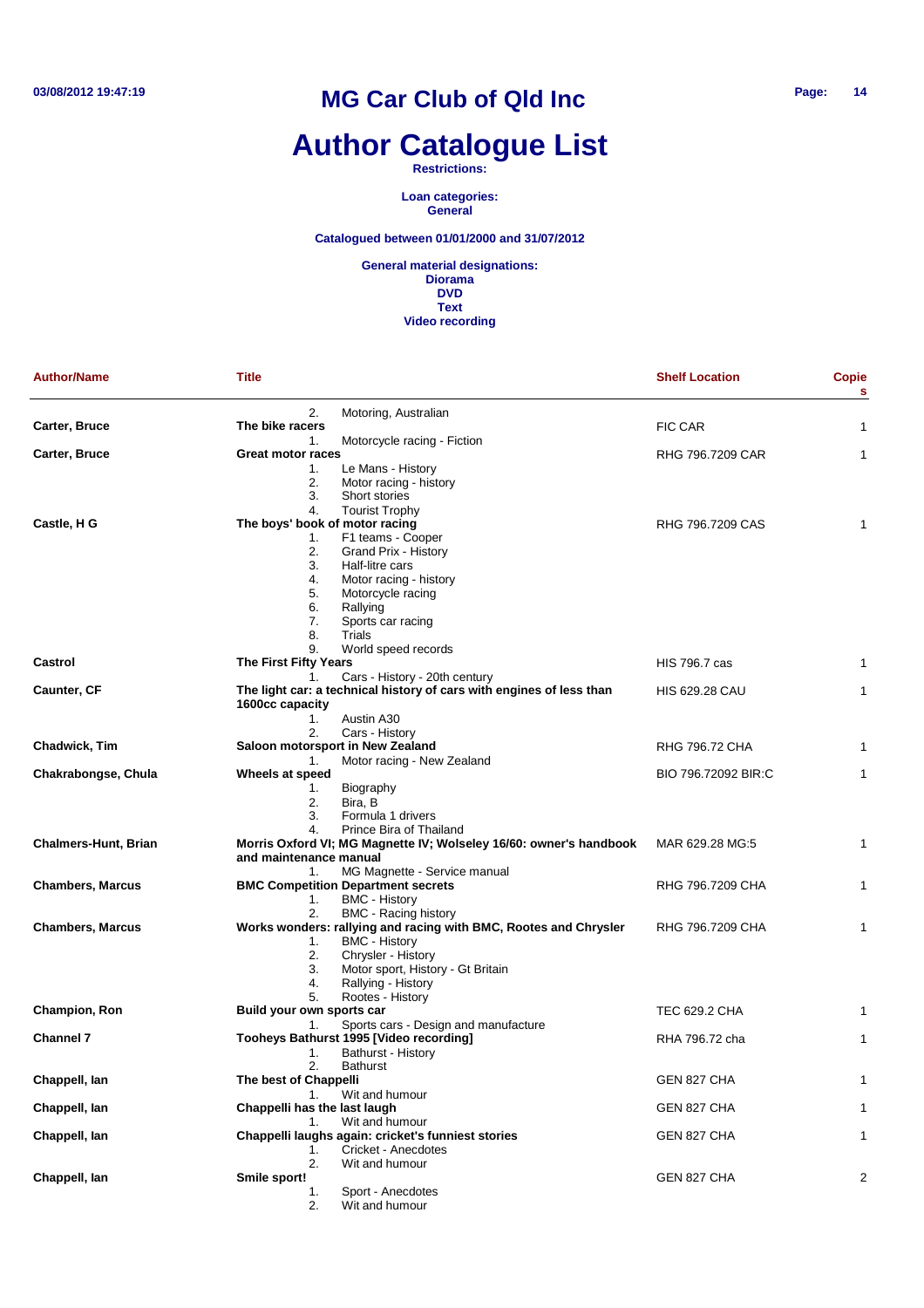# **Author Catalogue List**

**Restrictions:**

**Loan categories: General**

#### **Catalogued between 01/01/2000 and 31/07/2012**

| <b>Author/Name</b>                     | <b>Title</b>                                                            | <b>Shelf Location</b> | Copie<br>s   |
|----------------------------------------|-------------------------------------------------------------------------|-----------------------|--------------|
| Cheney, SA                             | From horse to horsepower                                                | BIO 796.70994 CHE     | $\mathbf{1}$ |
|                                        | Holden<br>1.                                                            |                       |              |
|                                        | 2.<br>Holden - History                                                  |                       |              |
|                                        | 3.<br>Memoirs                                                           |                       |              |
|                                        | Motoring, Australian - History<br>4.                                    |                       |              |
| <b>Chilton</b>                         | <b>Chiltons Import Car Manual 1981-1988</b>                             | W/M 629.28 chi        | 1            |
|                                        | Car repairs<br>1.                                                       |                       |              |
| <b>Chilton</b>                         | <b>Chiltons Import Car Repair Manual 1977-84</b><br>Car repairs<br>1.   | W/M 629.28 chi        | 1            |
| <b>Chilton</b>                         | Chilton's Repairs and tune Up Guide MG                                  | MAR 629.2 .MG;1       | 1            |
|                                        | MG - Workshop manual<br>1.                                              |                       |              |
| <b>Chimits Xavier</b>                  | <b>Grand Prix Racers Portrait of Speed</b>                              | BIO 796.72092 chi     | 1            |
|                                        | Formula 1 drivers<br>1.                                                 |                       |              |
| Christy, John (Ed)                     | Of men and cars                                                         | <b>RHG 796.7 CHR</b>  | 1            |
|                                        | Motor racing drivers<br>1.                                              |                       |              |
| Cimarosti, Adriano                     | The complete history of Grand Prix Motor Racing                         | <b>RHF 796.72 CIM</b> | 1            |
|                                        | Formula 1<br>1.                                                         |                       |              |
|                                        | 2.<br><b>Grand Prix</b>                                                 |                       |              |
|                                        | Grand Prix - History<br>3.                                              |                       |              |
|                                        | 4.<br>Motor racing circuits                                             |                       |              |
| Clark, Jim                             | Jim Clark at the wheel                                                  | BIO 796.72092 CLA:C   | 1            |
|                                        | 1.<br>Autobiography                                                     |                       |              |
|                                        | 2.<br>Clark, Jim<br>Formula 1 drivers<br>3.                             |                       |              |
|                                        | <b>World Champion Drivers</b><br>4.                                     |                       |              |
| <b>Clarke, Andrew</b>                  | The pictorial history of Australian automobiles                         | HIS 796.70994 CLA     | $\mathbf{1}$ |
|                                        | Motoring, Australian<br>1.                                              |                       |              |
|                                        | 2.<br>Motoring, Australian - History                                    |                       |              |
| <b>Clarke Andrew &amp; Black Jacob</b> | <b>2008 BATHURST 1000</b>                                               | RHA 796.72 cla        | $\mathbf{1}$ |
|                                        | Bathurst - History<br>1.                                                |                       |              |
| Clarke, Donald (Ed)                    | Anatomy of the automobile: how it's built - what makes it run           | <b>TEC 629.2 CLA</b>  | 1            |
|                                        | 1.<br>Cars - History                                                    |                       |              |
|                                        | 2.<br>Cars - Construction                                               |                       |              |
|                                        | 3.<br>Cars - Mechanics                                                  |                       |              |
| Clarke, Donald (Ed)                    | The car: how it works and how it's made                                 | TEC 629.2 CLA         | 1            |
|                                        | Cars - History<br>1.                                                    |                       |              |
|                                        | 2.<br>Cars - Construction                                               |                       |              |
|                                        | 3.<br>Cars - Safety                                                     |                       |              |
|                                        | 4.<br>Cars - Transmission                                               |                       |              |
|                                        | 5.<br>Cars - Electrical system                                          |                       |              |
| Clarke, Donald (Ed)                    | 6.<br><b>Internal Combustion Engine</b><br>TVR Gold portfolio 1959-1986 | MAR 629.2 TVR         | 1            |
|                                        | <b>TVR</b><br>1.                                                        |                       |              |
| Clarke, R M (Comp)                     | MG Cars 1957-1959                                                       | MAR 629.2 MG:5        | 1            |
|                                        | MG A<br>1.                                                              |                       |              |
|                                        | 2.<br>MG A Twin Cam                                                     |                       |              |
|                                        | 3.<br>MG Judson                                                         |                       |              |
|                                        | 4.<br>MG K3 Magnette                                                    |                       |              |
|                                        | 5.<br><b>MG Magnette</b>                                                |                       |              |
|                                        | Road tests<br>6.                                                        |                       |              |
| Clarke, R M (Comp)                     | MG Cars 1959-1962                                                       | MAR 629.2 MG:5        | 1            |
|                                        | MG 1100<br>1.                                                           |                       |              |
|                                        | 2.<br>MG A                                                              |                       |              |
|                                        | 3.<br>MG B                                                              |                       |              |
|                                        | 4.<br><b>MG Magnette</b>                                                |                       |              |
|                                        | <b>MG Midget</b><br>5.                                                  |                       |              |
| Clarke, R M (Comp)                     | 6.<br>Road tests                                                        | MAR 629.2 MG:2        | 1            |
|                                        | MG Gold portfolio 1929-1939                                             |                       |              |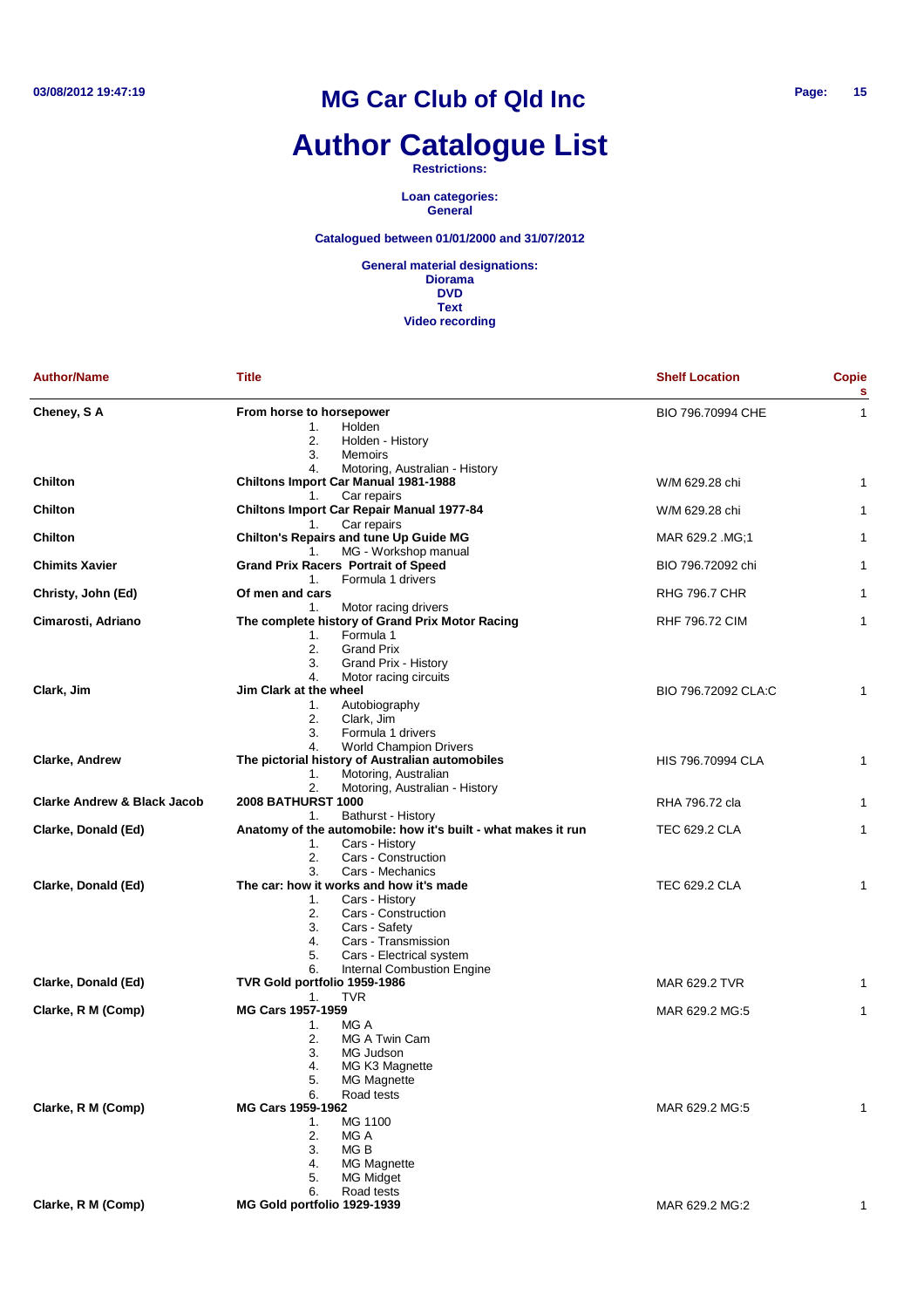# **Author Catalogue List**

**Restrictions:**

**Loan categories: General**

**Catalogued between 01/01/2000 and 31/07/2012**

| <b>Author/Name</b>              | <b>Title</b>                                    |                                                                                        | <b>Shelf Location</b> | Copie<br>s     |
|---------------------------------|-------------------------------------------------|----------------------------------------------------------------------------------------|-----------------------|----------------|
|                                 | 1.<br>2.                                        | MG K3 Magnette<br>MG Magna                                                             |                       |                |
|                                 | 3.                                              | <b>MG Midget</b>                                                                       |                       |                |
|                                 | 4.                                              | MG - Models                                                                            |                       |                |
|                                 | 5.                                              | Road tests                                                                             |                       |                |
| Clarke, R M (Comp)              | <b>MG MGB GT 1965-1980</b><br>1.                | MG B                                                                                   | MAR 629.2 MG:6        | 1              |
|                                 | 2.                                              | MGB GT                                                                                 |                       |                |
|                                 | 3.                                              | MGB GT V8                                                                              |                       |                |
| Clarke, R M (Comp)              | MG Midget 1961-1980                             |                                                                                        | MAR 629.2 MG:5        | 1              |
|                                 | 1.                                              | MG Midget                                                                              |                       |                |
|                                 | 2.                                              | Road tests                                                                             |                       |                |
| Clarke, R M (Comp)              | MG Y-Type and Magnette ZA/ZB                    |                                                                                        | MAR 629.2 MG:4        | 1              |
|                                 | 1.                                              | MG Magnette                                                                            |                       |                |
|                                 | 2.<br>3.                                        | MG - Models<br>MG Y                                                                    |                       |                |
|                                 | 4.                                              | Road tests                                                                             |                       |                |
| Clarke, R M (Comp)              | MGA 1955 - 1982                                 |                                                                                        | MAR 629.2 MG:5        | 1              |
|                                 | 1.                                              | MG A                                                                                   |                       |                |
| Clarke, R M (Comp)              |                                                 | MGA and Twin Cam Gold Portfolio: 1955-1962                                             | MAR 629.2 MG:6        | $\overline{2}$ |
|                                 | 1.                                              | MG A                                                                                   |                       |                |
|                                 | 2.                                              | MG A Twin Cam                                                                          |                       |                |
|                                 | 3.                                              | Road tests                                                                             |                       |                |
| Clarke, R M (Comp)              | MGF                                             |                                                                                        | MAR 629.2 MG:7        | $\mathbf{1}$   |
|                                 | 1.                                              | <b>MGF</b>                                                                             |                       |                |
| Clarke, R M (Comp)              | 2.<br><b>MGF &amp; TF Performance Portfolio</b> | Road tests                                                                             | MAR 629.2 MG;7        | $\mathbf{1}$   |
|                                 | 1.                                              | <b>MGF</b>                                                                             |                       |                |
| <b>Clarkson Jeremy</b>          | Jeremy Clarkson's Hot 100                       |                                                                                        | GEN 796.7 cla         | 1              |
| <b>Classic Repoductions</b>     |                                                 | <b>CLASSIC REPODUCTIONS DECALS CHASSIS PLATES &amp; LICENCE</b>                        | TEC 629.222 CRE       | $\mathbf{1}$   |
|                                 | <b>HOLDERS FOR CLASSIC CARS</b>                 |                                                                                        |                       |                |
| Clausager, Anders Ditlev        | 1929-55                                         | Essential MG T Series and Pre-War midgets: the cars and their story                    | MAR 629.2 MG:3        | $\mathbf{1}$   |
|                                 | 1.                                              | MG - History                                                                           |                       |                |
|                                 | 2.                                              | MG Midget                                                                              |                       |                |
|                                 | 3.                                              | MG - Models                                                                            |                       |                |
|                                 | 4.                                              | MG T-Series                                                                            |                       |                |
| <b>Clausager, Anders Ditlev</b> | Le Mans                                         |                                                                                        | RHG 796.72 CLA        | 1              |
|                                 | 1.<br>2.                                        | Le Mans<br>Le Mans - History                                                           |                       |                |
| <b>Clausager, Anders Ditlev</b> |                                                 | MG saloon cars from the 1920s to the 1970s                                             | MAR 629.2 MG:1        | $\mathbf{1}$   |
|                                 | 1.                                              | MG 1100                                                                                |                       |                |
|                                 | 2.                                              | MG 1300                                                                                |                       |                |
|                                 | 3.                                              | <b>MG Magnette</b>                                                                     |                       |                |
|                                 | 4.                                              | MG - Saloons                                                                           |                       |                |
|                                 | 5.                                              | MG Y                                                                                   |                       |                |
|                                 | 6.                                              | MG Z Magnette                                                                          |                       |                |
| <b>Clausager, Anders Ditlev</b> | The MG story                                    |                                                                                        | MAR 629.2 MG:1        | $\mathbf{1}$   |
|                                 | 1.                                              | MG - History                                                                           |                       |                |
| <b>Clausager, Anders Ditlev</b> | MG: the book of the car                         |                                                                                        | MAR 629.2 MG:1        | 1              |
|                                 | 1.<br>2.                                        | MG - History<br>MG - Models                                                            |                       |                |
| <b>Clausager, Anders Ditlev</b> |                                                 | Original MG T Series: the restorer's guide to MG TA, TB, TC, TD and TF MAR 629.28 MG:4 |                       | 2              |
|                                 | 1.                                              | <b>MG T-Series</b>                                                                     |                       |                |
|                                 | 2.                                              | MG T-Series - Restoration                                                              |                       |                |
|                                 | 3.                                              | MG TA - Restoration                                                                    |                       |                |
|                                 | 4.                                              | MG TB - Restoration                                                                    |                       |                |
|                                 | 5.                                              | MG TC - Restoration                                                                    |                       |                |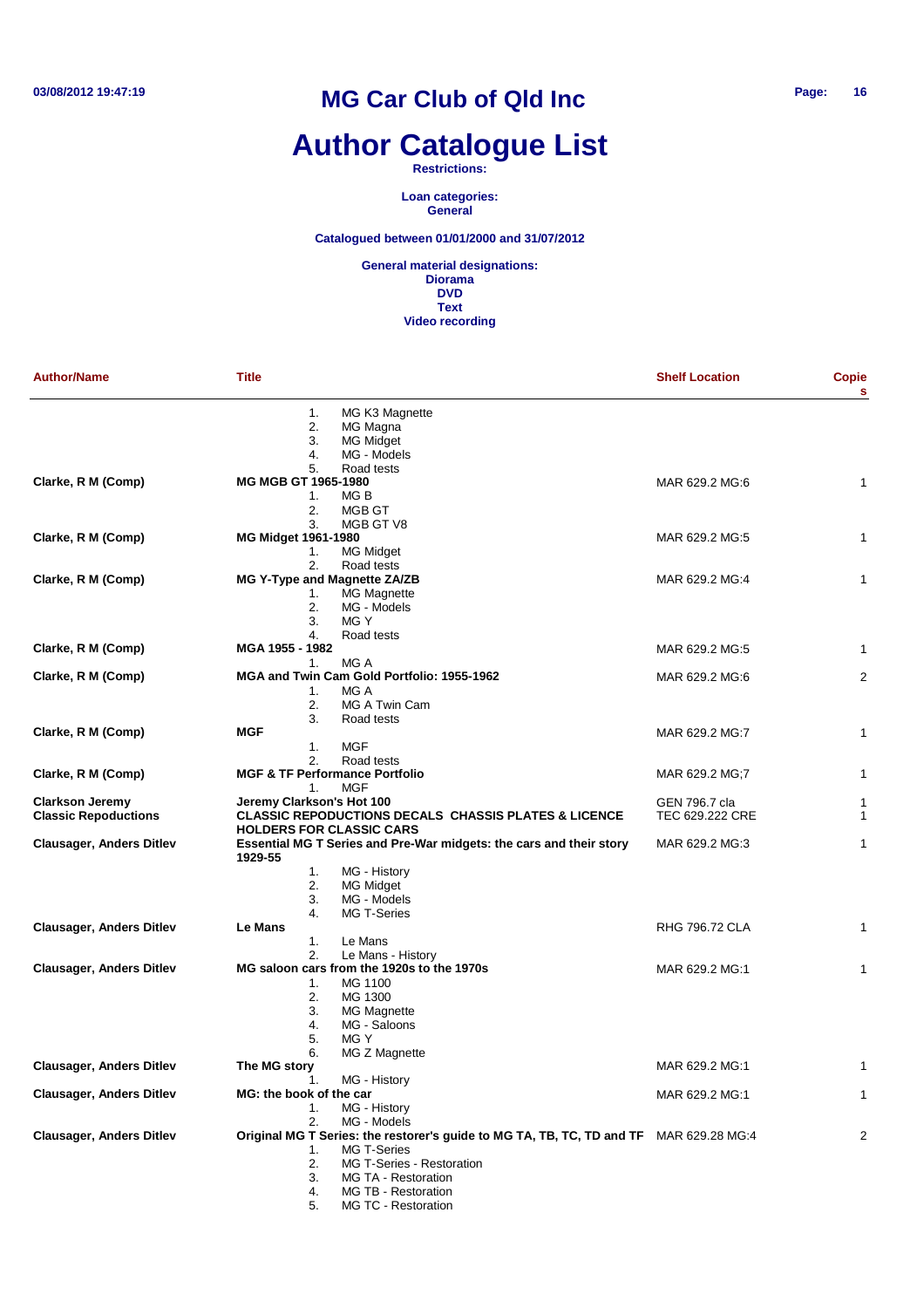# **Author Catalogue List**

**Restrictions:**

**Loan categories: General**

**Catalogued between 01/01/2000 and 31/07/2012**

**General material designations: Diorama DVD Text Video recording**

| <b>Author/Name</b>              | <b>Title</b>                                                                                                                                                                                                                                             | <b>Shelf Location</b> | Copie<br>s     |
|---------------------------------|----------------------------------------------------------------------------------------------------------------------------------------------------------------------------------------------------------------------------------------------------------|-----------------------|----------------|
|                                 | 6.<br>MG TD - Restoration                                                                                                                                                                                                                                |                       |                |
| <b>Clausager, Anders Ditlev</b> | MG TF - Restoration<br>7.<br>Original MGA: the restorer's guide<br>Mg a<br>1.                                                                                                                                                                            | MAR 629.28 MG:5       | 1              |
| <b>Clausager, Anders Ditlev</b> | 2.<br><b>MGA - Restoration</b><br>Original MGB with MGC and MGB GT V8: the restorer's guide to all<br>roadster and GT models 1962-1980<br>MGB - Restoration<br>$1_{-}$                                                                                   | MAR 629.28 MG:6       | 1              |
| <b>Clausager, Anders Ditlev</b> | 2.<br>MGB GT V8 - Restoration<br><b>MGC - Restoration</b><br>3.<br>Sprites and midgets: the complete story<br><b>Austin-Healey Sprite</b><br>1.                                                                                                          | MAR 629.2 MG:5        | 4              |
| <b>Clausager, Anders Ditlev</b> | 2.<br>MG Midget<br>Jaguar: a living legend                                                                                                                                                                                                               | MAR 629.2 JAG         | 1              |
| <b>Cleary, Beverly</b>          | Jaguar<br>1.<br>The mouse and the motorcycle                                                                                                                                                                                                             | CHI 741.6 CLE         | 1              |
| Clutton, Cecil (Comp)           | Fiction, Children's<br>1.<br>The Batsford guide to vintage cars                                                                                                                                                                                          | HIS 629.209042 CLU    | 1              |
| Clutton, Cecil (Comp)           | Vintage cars<br>1.<br>The vintage car guide                                                                                                                                                                                                              | HIS 629.209042 CLU    | 1              |
|                                 | ΜG<br>1.<br>2.<br>Vintage cars                                                                                                                                                                                                                           |                       |                |
| Clutton, Cecil (Comp)           | The Vintage Motor Car                                                                                                                                                                                                                                    | GEN 796.7 clu         | 1              |
| Clymer, Floyd                   | Vintage cars<br>1.<br>Floyd Clymer's handbook of imported car carburetors and fuel injection TEC 629.253 CLY<br>Cars - Fuel systems<br>1.                                                                                                                |                       | 1              |
|                                 | 2.<br>Carburetters - Tuning                                                                                                                                                                                                                              |                       |                |
| Clymer, Floyd                   | Fuel injection<br>3.<br>THOSE WONDERFUL OLD AUTOMOBILES                                                                                                                                                                                                  | <b>HIS 796.7 cly</b>  | 1              |
| <b>Coad Jonathan</b>            | cars - history<br>1.<br><b>Dover Castle</b>                                                                                                                                                                                                              | GEN 827 eng           | 1              |
| Cohan, Steven                   | Dover castle<br>1.<br>The road movie book                                                                                                                                                                                                                | GEN 791.43 COH        | 1              |
|                                 | Road films<br>1.                                                                                                                                                                                                                                         |                       |                |
| Coleman, John                   | Your book of racing and sports cars<br>1.<br><b>Brooklands</b><br>2.<br>Motor racing - history                                                                                                                                                           | HIS 796.7209 COL      | 1              |
| <b>Collings, Timothy</b>        | Seaman, Richard<br>3.<br>Jackie Stewart: a restless life - the biography<br>Biography<br>1.<br>2.<br>Formula 1 drivers<br>Stewart, Jackie<br>3.                                                                                                          | BIO 796.72092 STE:C   | 1              |
| <b>Collings, Timothy</b>        | <b>World Champion Drivers</b><br>4.<br>The new Villeneuve: a life of Jacques Villeneuve<br>Biography<br>1.                                                                                                                                               | BIO 796.72092 VIL:C   | $\overline{2}$ |
|                                 | 2.<br>Formula 1 drivers<br>3.<br>Villeneuve, Jacques<br><b>World Champion Drivers</b><br>4.                                                                                                                                                              |                       |                |
| <b>Collings, Timothy</b>        | The Piranha Club: power and influence in Formula One<br>Balestre, Jean-Marie<br>1.<br>2.<br>Chapman, Colin<br>3.<br>Clark, Jim<br>4.<br>Concorde Agreement<br>5.<br>Cooper, John<br>Dennis, Ron<br>6.<br>7.<br>Ecclestone, Bernie<br>8.<br>Ferrari, Enzo | RHF 796.7209 COL      | 1              |

9. FIA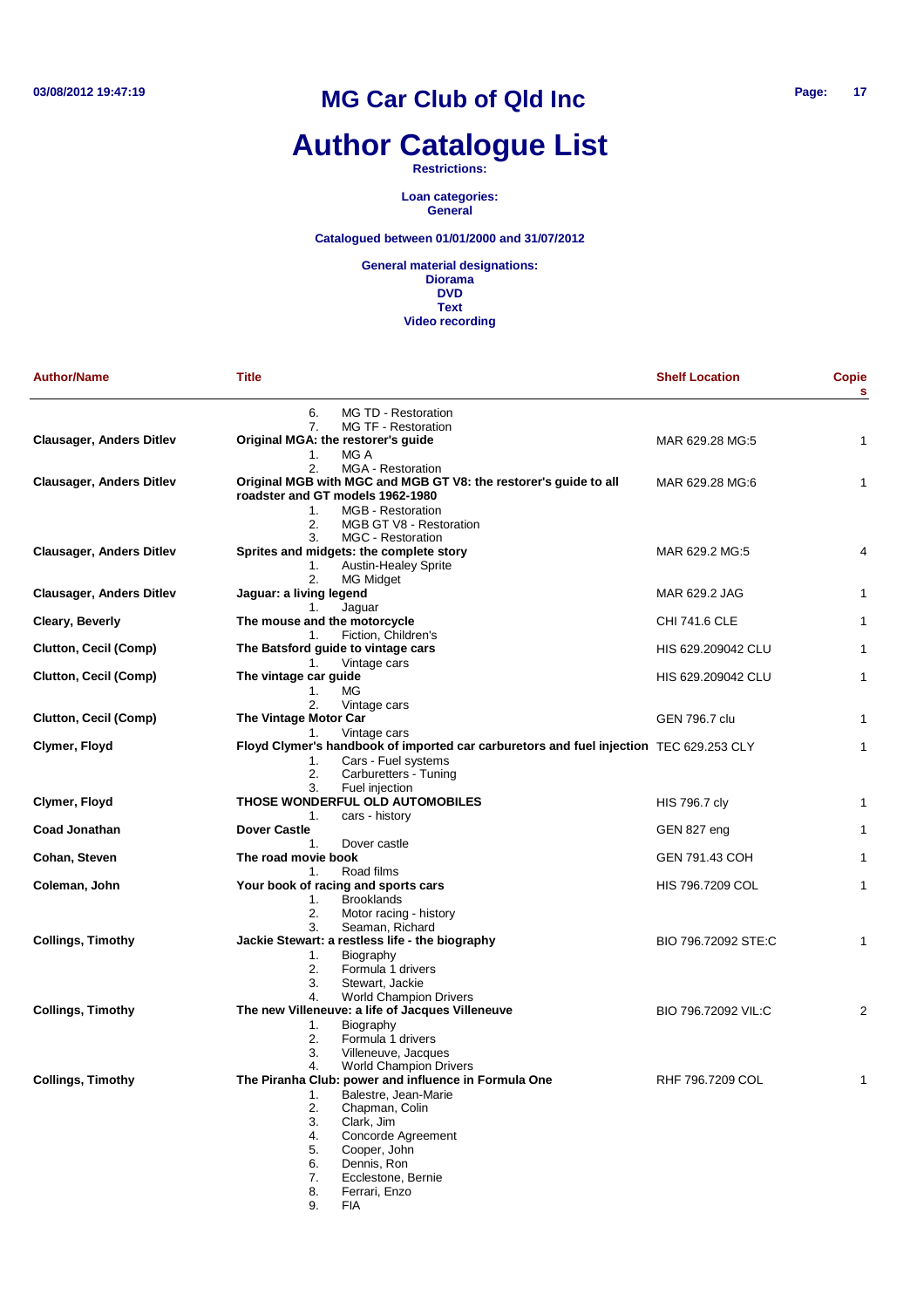# **Author Catalogue List**

#### **Restrictions:**

**Loan categories: General**

#### **Catalogued between 01/01/2000 and 31/07/2012**

**General material designations: Diorama DVD Text Video recording**

| <b>Author/Name</b>          | <b>Title</b>                                                           | <b>Shelf Location</b> | <b>Copie</b><br>s |
|-----------------------------|------------------------------------------------------------------------|-----------------------|-------------------|
|                             | 10. FISA                                                               |                       |                   |
|                             | 11. Formula 1                                                          |                       |                   |
|                             | 12. Formula 1 - Culture                                                |                       |                   |
|                             | 13. Formula 1 - Politics                                               |                       |                   |
|                             | 14. Formula One Constructors' Associaton                               |                       |                   |
|                             | 15.<br>Mosley, Max                                                     |                       |                   |
| <b>Collings, Timothy</b>    | Schumacher: the life of the new Formula 1 champion                     | BIO 796.72092 SCH:C   | 1                 |
|                             | Schumacher, Michael<br>1.                                              |                       |                   |
| <b>CONSTANDUROS BOB</b>     | <b>FORMULA ONE YEAR BOOK 1987</b>                                      | <b>RHF 796.72 CON</b> | 1                 |
| Coomber, I M                | MG Midget & AH Sprite Owners Workshop Manual                           | MAR 629.28 MG:5       | 1                 |
|                             | Austin Healey Sprite - Workshop manual<br>1.                           |                       |                   |
|                             | 2.<br>MG Midget - Workshop manual                                      |                       |                   |
| Cooper, Adam                | Michael Schumacher: a decade of Formula One                            | BIO 796.72092 SCH:C   | 1                 |
|                             | Biography<br>1.                                                        |                       |                   |
|                             | Schumacher, Michael<br>2.                                              |                       |                   |
| Cooper, Adam                | Piers Courage: last of the gentlemen racers                            | BIO 797.72092 COU:C   | 1                 |
|                             | Biography<br>1.                                                        |                       |                   |
|                             | 2.<br>Courage, Piers                                                   |                       |                   |
|                             | 3.<br>Formula 1 drivers                                                |                       |                   |
| Cooper, Robert (Ed)         | Images of Shelsley: 90 years of Britain's oldest motor sporting event  | RHG 796.72 COO        | $\mathbf{1}$      |
|                             | seen through the eye of the camera                                     |                       |                   |
|                             | Shelsley Walsh Hill Climb<br>1.                                        |                       |                   |
| <b>Cornell, Peter</b>       | Car badges of the RACQ: the story of the emblems                       | <b>GEN 929 COR</b>    | 1                 |
|                             | <b>Badges</b><br>1.                                                    |                       |                   |
|                             | 2.<br><b>RACQ</b>                                                      |                       |                   |
| Costello, Ken               | <b>Introducing the Costello MGB V8</b>                                 | MAR 629.2 MG:6        | 1                 |
|                             | Costello<br>1.                                                         |                       |                   |
|                             |                                                                        |                       |                   |
|                             | 2.<br>MGB V8 Costello                                                  |                       |                   |
| Coulter, Jeremy (Ed)        | The Illustrated encyclopedia of world motor racing                     | RHG 796.7209 COU      | 1                 |
|                             | Motor racing - history<br>1.                                           |                       |                   |
|                             | 2.<br>Motor racing circuits                                            |                       |                   |
| <b>Coulthard, David</b>     | David's diary: the quest for the Formula 1 1998 Grand Prix             | BIO 796.72092 COU:C   | $\overline{2}$    |
|                             | Championship                                                           |                       |                   |
|                             | 1.<br>Biography                                                        |                       |                   |
|                             | Coulthard, David<br>2.                                                 |                       |                   |
|                             | 3.<br>Formula 1 drivers                                                |                       |                   |
|                             | 4.<br><b>World Drivers Championship</b>                                |                       |                   |
| Counselman, Mary Elizabeth  | <b>Night court</b>                                                     | <b>FIC HAI</b>        | 1                 |
| Cox, Bruce                  | MG: The best of British: the full and official story [Video recording] | MAR 629.2 MG:1        | $\mathbf{1}$      |
|                             | MG - History<br>1.                                                     |                       |                   |
| Crouse, William H           | Automotive mechanics: metric edition                                   | TEC 629.2 MAY         | 1                 |
|                             | Cars - Suspension systems<br>1.                                        |                       |                   |
|                             | Cars - Braking systems<br>2.                                           |                       |                   |
|                             | <b>Internal Combustion Engine</b><br>3.                                |                       |                   |
| <b>Cruickshank, Charles</b> | The last great Redex trial with "Gelignite" Jack Murray, "Wild" Bill   | <b>RHA 796.72 CRU</b> | 1                 |
|                             | McLachlan and friends [Video recording]                                |                       |                   |
|                             | McLachlan, Bill<br>1.                                                  |                       |                   |
|                             | 2.<br>Murray, Jack                                                     |                       |                   |
|                             | Redex Round Australia Trial<br>3.                                      |                       |                   |
|                             | Video<br>4.                                                            |                       |                   |
| Cruickshank, Gordon         | For millionaires only: the world's most expensive cars                 | MAR 629.2 CRU         | 1                 |
|                             | Alfa Romeo<br>1.                                                       |                       |                   |
|                             | <b>Aston Martin</b><br>2.                                              |                       |                   |
|                             | 3.<br>Bugatti                                                          |                       |                   |
|                             | Ferrari<br>4.                                                          |                       |                   |
|                             | Ford GT40<br>5.                                                        |                       |                   |
|                             | 6.<br>Jaguar                                                           |                       |                   |
|                             |                                                                        |                       |                   |

7. Lamborghini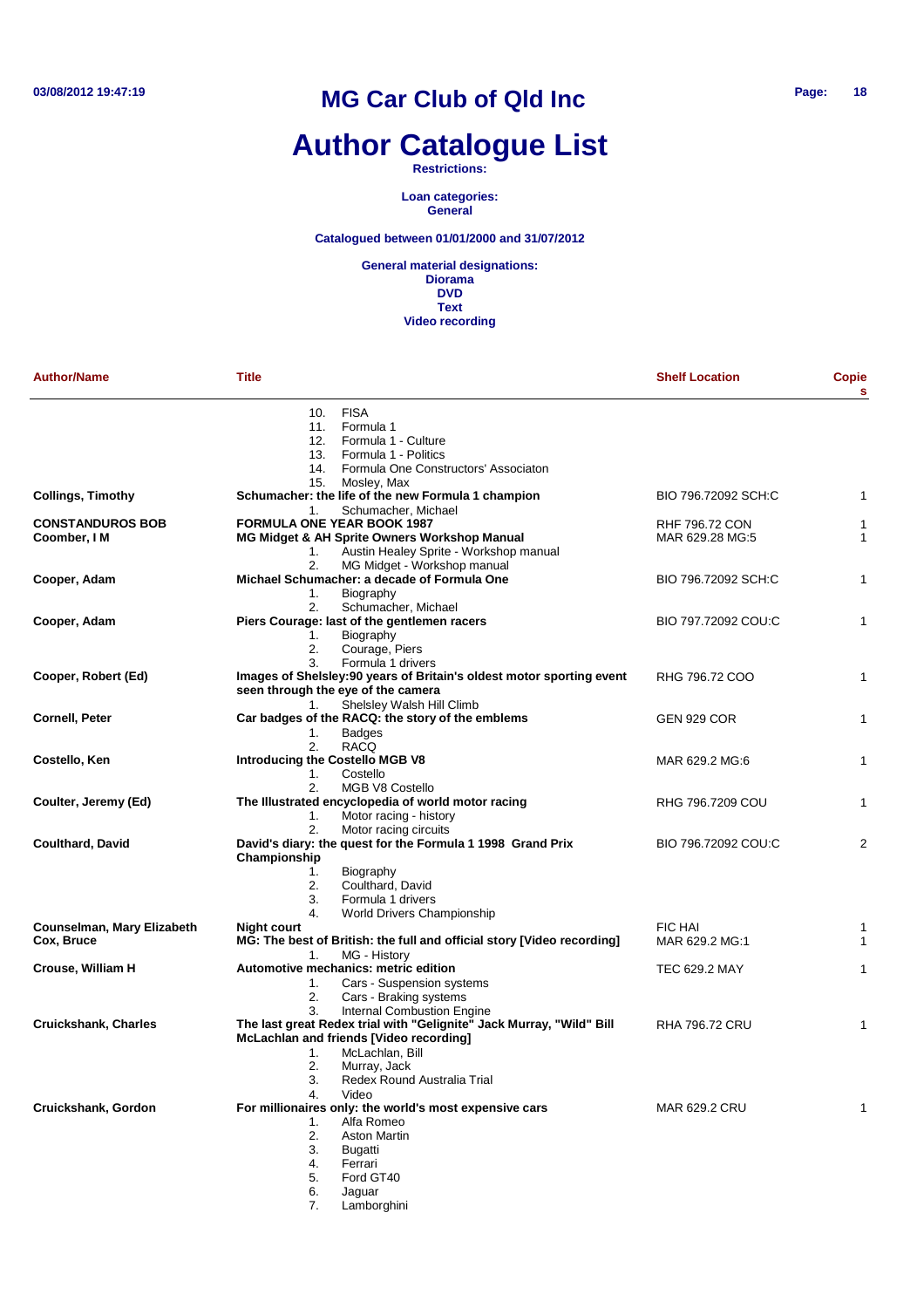# **Author Catalogue List**

**Restrictions:**

**Loan categories: General**

**Catalogued between 01/01/2000 and 31/07/2012**

| <b>Author/Name</b> | <b>Title</b>                                                                          | <b>Shelf Location</b>                                                                | Copie<br>s     |
|--------------------|---------------------------------------------------------------------------------------|--------------------------------------------------------------------------------------|----------------|
|                    | 8.<br>Mercedes-Benz<br>9.<br>Porsche                                                  |                                                                                      |                |
| Crush, Margaret    | A first book of transport                                                             | <b>CHI 338.4 CRU</b>                                                                 | 1              |
|                    | 1.<br>Transport - History                                                             |                                                                                      |                |
| Culpepper, Lee     | <b>Collectors' cars</b>                                                               | HIS 629.209044 CUL                                                                   | $\mathbf{1}$   |
|                    | 1.<br>Cars - History<br>2.<br>MG - History                                            |                                                                                      |                |
| Culshaw, David     | The complete catalogue of British cars                                                | HIS 629.20904 CUL                                                                    | 1              |
|                    | Cars, British - History<br>1.                                                         |                                                                                      |                |
|                    | 2.<br>MG - History                                                                    |                                                                                      |                |
| Dahl, Roald        | The hitch-hiker                                                                       | <b>FIC HAI</b>                                                                       | 1              |
| Dales, Davis       | <b>Automatic transmissions</b>                                                        | TEC 629.244 THI                                                                      | $\mathbf{1}$   |
|                    | Cars - Transmission<br>1.<br>The fast one                                             |                                                                                      |                |
| Daley, Robert      | Motor sport - Fiction<br>1.                                                           | <b>FIC DAL</b>                                                                       | 1              |
| Daly, Derek        | Race to win: how to become a complete champion driver                                 | GEN 796.72 DAL                                                                       | 1              |
|                    | Performance driving<br>1.                                                             |                                                                                      |                |
| Daniels, Jeffrey   | The colourful world of motor sports: the great cars, great drivers and<br>great races | RHG 796.7209 DAN                                                                     | 1              |
|                    | Formula 1 drivers<br>1.                                                               |                                                                                      |                |
|                    | 2.<br><b>Grand Prix</b>                                                               |                                                                                      |                |
|                    | 3.<br>Rallies                                                                         |                                                                                      |                |
|                    | 4.<br>Sports car racing                                                               | RHG 796.7209 DAN                                                                     | 2              |
| Daniels, Jeffrey   | <b>Motor sports</b><br>Ascari, Alberto<br>1.                                          |                                                                                      |                |
|                    | 2.<br>Boillot, Georges                                                                |                                                                                      |                |
|                    | 3.<br>Brabham, Jack                                                                   |                                                                                      |                |
|                    | 4.<br>Caracciola, Rudolf                                                              |                                                                                      |                |
|                    | 5.<br>Clark, Jim                                                                      |                                                                                      |                |
|                    | 6.<br>Fagioli, Luigi                                                                  |                                                                                      |                |
|                    | Fangio, Juan Manual<br>7.                                                             |                                                                                      |                |
|                    | 8.<br>Formula 1<br><b>Grand Prix</b><br>9.                                            |                                                                                      |                |
|                    | 10.<br>Grand Prix - History                                                           |                                                                                      |                |
|                    | 11.<br>Grand Prix racing                                                              |                                                                                      |                |
|                    | 12.<br>Hawthorn, John Michael                                                         |                                                                                      |                |
|                    | Hill, Graham<br>13.                                                                   |                                                                                      |                |
|                    | Moss, Stirling<br>14.                                                                 |                                                                                      |                |
|                    | Motor sport - rallies<br>15.<br>Nazarro, Felice<br>16.                                |                                                                                      |                |
|                    | Nuvolari, Tazio<br>17.                                                                |                                                                                      |                |
|                    | 18.<br>Rally cars                                                                     |                                                                                      |                |
|                    | Stewart, Jackie<br>19.                                                                |                                                                                      |                |
|                    | Varzi, Achille<br>20.                                                                 |                                                                                      |                |
| Davidson, CP       | from 1934                                                                             | MG Cars: a practical guide to maintenance and repair covering models MAR 629.28 MG:1 | $\overline{2}$ |
|                    | 1.<br>MG - Maintenance                                                                |                                                                                      |                |
|                    | 2.<br>MG - Maintenance manual                                                         |                                                                                      |                |
| Davies, Paul       | <b>Tuning Datsuns</b><br>1.<br>Datsun                                                 | MAR 629.28 DAT                                                                       | $\mathbf{1}$   |
|                    | 2.<br>Datsun - Tuning                                                                 |                                                                                      |                |
| Davies, Paul       | <b>Tuning four cylinder Fords</b>                                                     | TEC 629.25 DAV                                                                       | $\mathbf{1}$   |
|                    | 1.<br>Engine tuning                                                                   |                                                                                      |                |
|                    | 2.<br>Ford                                                                            |                                                                                      |                |
| Davis, Dolores     | Woman at the wheel                                                                    | GEN 796.7 DAV                                                                        | 1              |
|                    | 1.<br>Motoring<br>2.<br>Women and cars                                                |                                                                                      |                |
| Davis Lee          | <b>P.B.BEAR SANCASTLE SURPRISE</b>                                                    | CHI 741.6 Dav                                                                        | 1              |
|                    |                                                                                       |                                                                                      |                |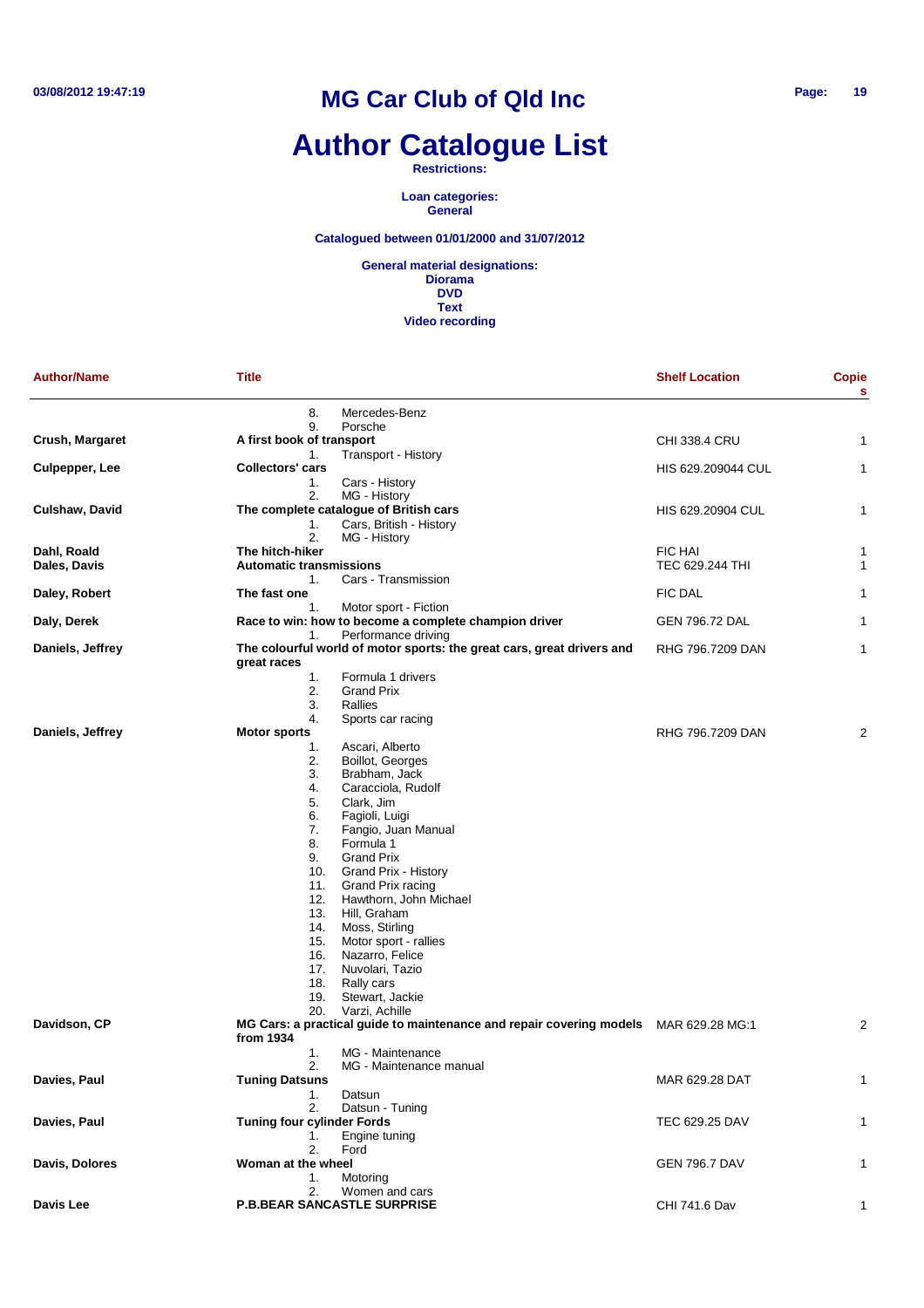# **Author Catalogue List**

**Restrictions:**

**Loan categories: General**

#### **Catalogued between 01/01/2000 and 31/07/2012**

| <b>Author/Name</b>           | <b>Title</b>                                                                                                                                                                                                                                                                                                                                                                         | <b>Shelf Location</b>                   | <b>Copie</b><br>s |
|------------------------------|--------------------------------------------------------------------------------------------------------------------------------------------------------------------------------------------------------------------------------------------------------------------------------------------------------------------------------------------------------------------------------------|-----------------------------------------|-------------------|
| Davis, Pedr                  | Australians on the road<br>1.<br><b>Birtles, Francis</b><br>2.<br>Ford Model T<br>3.<br>Hartnett - History<br>4.<br>Holden - History<br>5.<br>Maroubra Speedway<br>Motor sport, History - Australia<br>6.<br>7.<br>Motoring, Australian<br>8.<br>Smith, 'Wizard'                                                                                                                     | HIS 796.70994 DAV                       | 1                 |
| Davis, Pedr                  | 9.<br>Tarrant, Harley<br>Drive and stay alive<br>Defensive driving<br>1.<br>2.<br>Driving technique<br>3.<br>Motoring<br>Road safety<br>4.                                                                                                                                                                                                                                           | <b>GEN 796.7 DAV</b>                    | 1                 |
| Davis, Pedr                  | The Macquarie Dictionary of Motoring<br>Encyclopedias and dictionaries<br>1.<br>2.<br>Motoring - History                                                                                                                                                                                                                                                                             | <b>GEN 796.7 DAV</b>                    | 2                 |
| Davis, Pedr                  | Project VN: An Australian car for the 1990s<br>Holden<br>1.<br>2.<br>Holden VN                                                                                                                                                                                                                                                                                                       | MAR 629.2 HOL                           | 1                 |
| Davis, Pedr                  | Sarich: the man and his engines<br>Biography<br>1.<br>2.<br>Orbital engine<br>3.<br>Sarich, Ralph                                                                                                                                                                                                                                                                                    | BIO 629.25 SAR:D                        | 1                 |
| Davis, Pedr                  | Subaru: the innovator downunder                                                                                                                                                                                                                                                                                                                                                      | MAR 629.2 SUB                           | 1                 |
| Davis, Pedr                  | Subaru - History<br>1.<br>Wheels across Australia: motoring from the 1890s to the 1980s<br><b>Australian Grand Prix</b><br>1.<br>2.<br>Hartnett - History<br>3.<br>Holden<br>4.<br>Motoring - History<br>Motoring, Australian<br>5.<br>6.<br>Tarrant, Harley<br>Turner, Albert Valentine<br>7.                                                                                       | HIS 796.70994 DAV                       | 1                 |
| Davis, Pedr                  | Woman at the wheel<br>Motoring<br>1.<br>2.<br>Women and cars                                                                                                                                                                                                                                                                                                                         | <b>GEN 796.7 DAV</b>                    | 1                 |
| Davis, S C H                 | Car driving as an art: a guide for learners and advanced drivers<br>Driving technique<br>1.<br>2.<br>Motoring<br>3.<br>Road safety                                                                                                                                                                                                                                                   | <b>GEN 796.7 DAV</b>                    | 1                 |
| Davis, S C H<br>Davis, S C H | Old No 7<br><b>Rallies and trials</b><br>Rallies<br>1.<br>2.<br>Rallying<br>3.                                                                                                                                                                                                                                                                                                       | <b>FIC WEL</b><br><b>HIS 796.72 DAV</b> | 1<br>1            |
| Davis, Tony                  | Trials<br>Aussie Bathurst Supercars - the Golden era 1963-1972<br>Bathurst - History<br>1.<br>Ford Cortina GT500<br>2.<br>Ford Falcon XR GT<br>3.<br>Ford Falcon XW GT-HO<br>4.<br>Ford Falcon GT HO XW Phase II<br>5.<br>Ford Falcon XY GT HO Phase 2<br>6.<br>Holden EH S4<br>7.<br>8.<br>Holden Monaro GTS 327<br>Holden Monaro GTS 350<br>9.<br>Holden LC Torana GTR XU-1<br>10. | RHA 629.228 DAV                         | 1                 |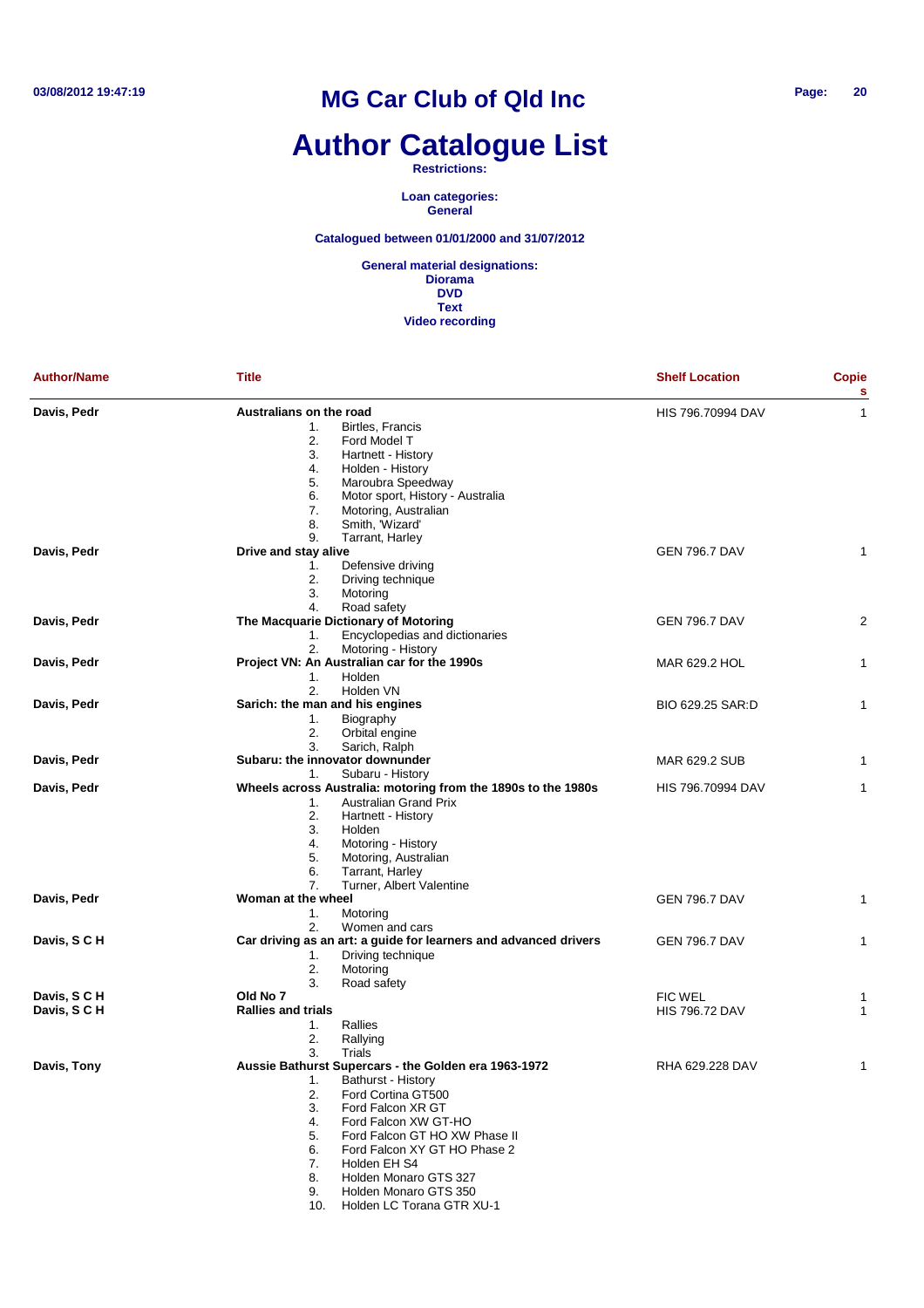# **Author Catalogue List**

#### **Restrictions:**

**Loan categories: General**

#### **Catalogued between 01/01/2000 and 31/07/2012**

| <b>Author/Name</b>        | <b>Title</b>                                                                                      | <b>Shelf Location</b> | <b>Copie</b><br>s |
|---------------------------|---------------------------------------------------------------------------------------------------|-----------------------|-------------------|
|                           | 11.<br>Holden LJ Torana XU-1<br>12.<br>Valiant VG Pacer Hemi 245<br>Valiant VH Charger E38<br>13. |                       |                   |
|                           | Valiant Charger R/T E49<br>14.                                                                    |                       |                   |
| Davis, Tony               | <b>Holden Monaro</b>                                                                              | TEC 629.222 DAV       | 1                 |
|                           | Holden Monaro<br>1.                                                                               |                       |                   |
|                           | 2.<br>Road tests                                                                                  |                       |                   |
| Davis, Tony               | Project VN: An Australian car for the 1990s<br>Holden<br>1.                                       | MAR 629.2 HOL         | $\mathbf{1}$      |
|                           | 2.<br>Holden VN                                                                                   |                       |                   |
| Davis, Tony               | Step On It                                                                                        | GEN 796.7 dav         | 1                 |
| Davis, Tony               | Subaru: the innovator downunder                                                                   | MAR 629.2 SUB         | $\mathbf{1}$      |
|                           | 1.<br>Subaru - History                                                                            |                       |                   |
| Davis, Tony               | The ultimate book of car hints                                                                    | TEC 629.28 DAV        | 1                 |
|                           | Cars - Braking systems<br>1.<br>2.<br>Cars - Maintenance                                          |                       |                   |
|                           | 3.<br>Motoring                                                                                    |                       |                   |
| Deane, Quentin            | How it works: inside modern technology<br>1.<br>Technology                                        | TEC 620 DEA           | 1                 |
| DeLorenzo, Matt           | The new beetle                                                                                    | MAR 629.2 VW          | 1                 |
|                           | 1.<br>Volkswagens                                                                                 |                       |                   |
| Demaus, A B               | The Humber story: 1868-1932                                                                       | MAR 629.22 HUM        | $\mathbf{1}$      |
|                           | Bicycles - History<br>1.                                                                          |                       |                   |
|                           | 2.<br>Humber - History                                                                            |                       |                   |
| Dennis, Lisa              | Flag fun                                                                                          | CHI 741.6 DEN         | 1                 |
|                           | 1.<br>Children's picture books<br>Motor sport - Fiction<br>2.                                     |                       |                   |
| Dennis, Lisa              | The high speed world of Mac and Lauren                                                            | CHI DEN               | 1                 |
|                           | Fiction, Children's<br>1.                                                                         |                       |                   |
| Dennis, Lisa              | <b>Rainy races</b>                                                                                | CHI 741.6 DEN         | 1                 |
|                           | Children's picture books<br>1.                                                                    |                       |                   |
|                           | 2.<br>Motor sport - Fiction                                                                       |                       |                   |
| Desmond, Kevin            | Racing cars                                                                                       | RHG 796.7209 DES      | 1                 |
| <b>Discovery Channel</b>  | Motor racing - history<br>1.<br>The Secret Life of Formula One [DVD]                              |                       | $\mathbf{1}$      |
|                           | $\mathbf{1}$ .<br>Formula 1                                                                       | RHF 796.7209 dis      |                   |
| Doane, Michael            | Six miles to roadside business                                                                    | <b>FIC DOA</b>        | 1                 |
| Domenjoz, Luc             | Jean Alesi: red missilese                                                                         | BIO 796.7209 ALE:D    | 1                 |
|                           | 1.<br>Alesi, Jean                                                                                 |                       |                   |
| Domenjoz, Luc             | Michael Schumacher: the rise of a genius                                                          | BIO 796.72092 SCH:D   | 1                 |
|                           | 1.<br>Biography                                                                                   |                       |                   |
|                           | 2.<br>Formula 1 drivers                                                                           |                       |                   |
|                           | 3.<br>Grand Prix racing<br>4.<br>Schumacher, Michael                                              |                       |                   |
|                           | <b>World Champion Drivers</b><br>5.                                                               |                       |                   |
| <b>Dominon Motors Ltd</b> | THE DOMINON MOTORS LTD PRODUCT INFORMATION                                                        | TEC 629.222 dom       | 1                 |
|                           | Cars, British<br>1.                                                                               |                       |                   |
| Donaldson, Gerald         | David's diary: the quest for the Formula 1 1998 Grand Prix<br>Championship                        | BIO 796.72092 COU:C   | $\overline{c}$    |
|                           | Biography<br>1.                                                                                   |                       |                   |
|                           | 2.<br>Coulthard, David                                                                            |                       |                   |
|                           | 3.<br>Formula 1 drivers                                                                           |                       |                   |
| Donaldson, Gerald         | World Drivers Championship<br>4.<br>Fangio The Life Behind The Legend                             | BIO 796.72092 Don     | 1                 |
|                           | Formula 1 drivers<br>1.                                                                           |                       |                   |
| Donaldson, Gerald         | Formula 1: the autobiography                                                                      | RHF 796.72 DON        | $\mathbf{1}$      |
|                           | Formula 1 drivers<br>1.                                                                           |                       |                   |
| Donaldson, Gerald         | Villeneuve: my first season in Formula 1                                                          | BIO 796.72092 VIL:V   | $\mathbf{1}$      |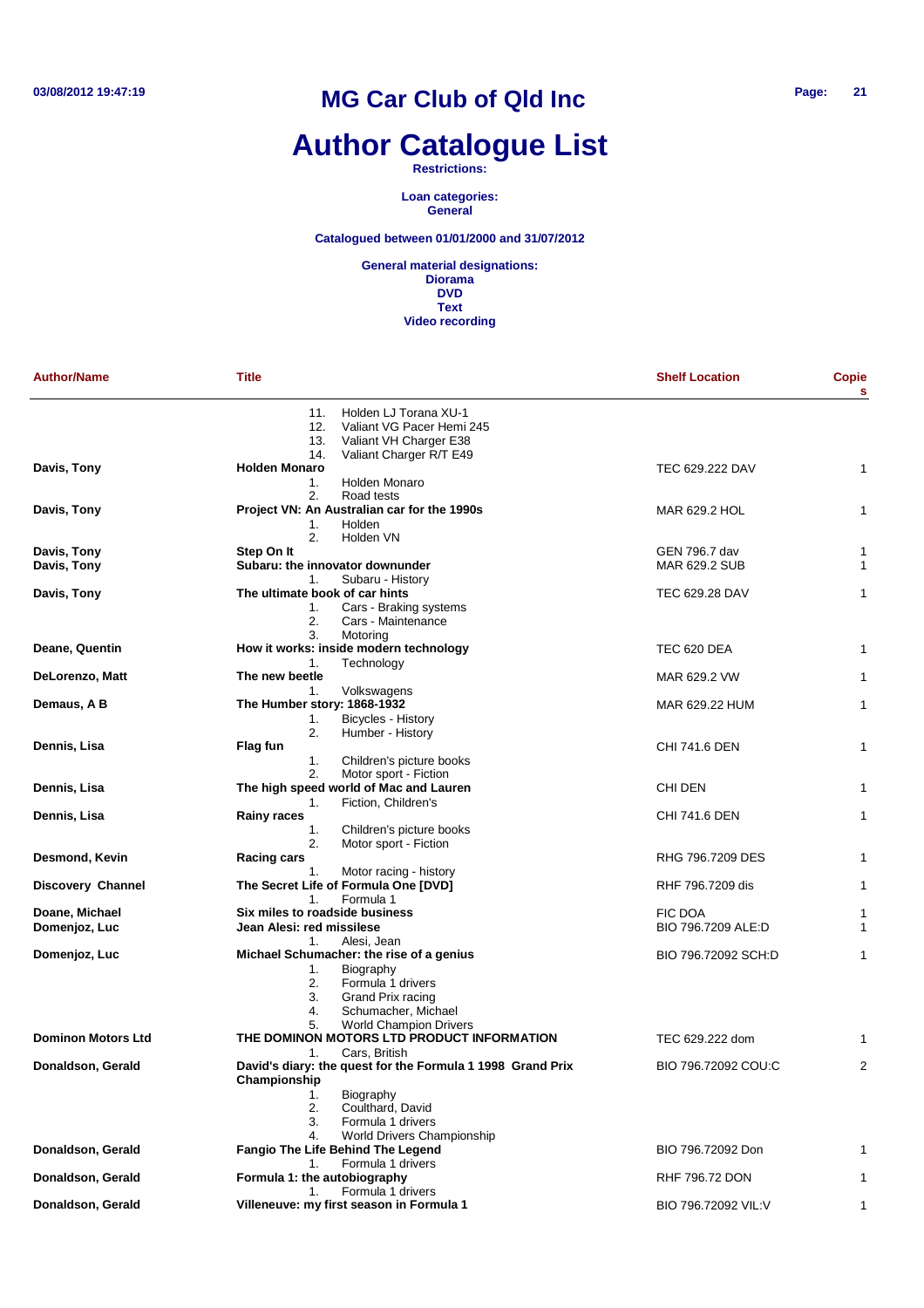# **Author Catalogue List**

#### **Restrictions:**

**Loan categories: General**

#### **Catalogued between 01/01/2000 and 31/07/2012**

| <b>Author/Name</b>  | <b>Title</b>                                                                                                                                                                                                                                                                                                                                                                                                                           | <b>Shelf Location</b> | Copie<br>s     |
|---------------------|----------------------------------------------------------------------------------------------------------------------------------------------------------------------------------------------------------------------------------------------------------------------------------------------------------------------------------------------------------------------------------------------------------------------------------------|-----------------------|----------------|
|                     | 1.<br>Biography<br>2.<br>Formula 1 drivers<br>3.<br>Villeneuve, Jacques                                                                                                                                                                                                                                                                                                                                                                |                       |                |
|                     | 4.<br><b>World Drivers Championship</b>                                                                                                                                                                                                                                                                                                                                                                                                |                       |                |
| Dowds, Alan         | <b>Superbikes</b>                                                                                                                                                                                                                                                                                                                                                                                                                      | GEN 629.2275 DOW      | 1              |
|                     | Superbikes<br>1.                                                                                                                                                                                                                                                                                                                                                                                                                       |                       |                |
| Drackett, Phil      | Brabham: story of a racing team<br>Brabham, Jack<br>1.<br>2.<br>F1 teams - Brabham<br>3.<br>Ecclestone, Bernie<br>Hulme, Denny<br>4.<br>5.<br>Jones, Alan<br>6.<br>Lauda, Niki<br>7.<br>Motor racing constructors<br>8.<br>Murray, Gordon<br>9.<br>Pace, Carlos<br>10.<br>Piquet, Nelson<br>11.<br>Prost, Alain<br>12.<br>Reutemann, Carlos                                                                                            | <b>RHF 796.72 DRA</b> | 1              |
|                     | 13.<br>Rosberg, Keke<br>14.<br>Scheckter, Jody<br>15.<br>Tauranac, Ron<br>16.<br>Watson, John                                                                                                                                                                                                                                                                                                                                          |                       |                |
| Drackett, Phil      | <b>Car Makers</b><br>Cars - Construction<br>1.                                                                                                                                                                                                                                                                                                                                                                                         | TEC 629.222 DRA       | 1              |
| Drackett, Phil      | Vintage cars in colour<br>Cars - History<br>1.<br>2.<br>Vintage cars                                                                                                                                                                                                                                                                                                                                                                   | HIS 629.209042 DRA    | 1              |
| Drackett, Phil (Ed) | Encyclopaedia of the motor car<br>Cars<br>1.<br>2.                                                                                                                                                                                                                                                                                                                                                                                     | <b>HIS 629.2 DRA</b>  | 2              |
| Drackett, Phil (Ed) | Encyclopedias and dictionaries<br>International motor racing book<br>Blundsen, John<br>1.<br>2.<br>Brabham, Jack<br>3.<br>Brittan, Nick<br>4.<br>British Racing Green - History<br>5.<br>Ferrari, Enzo<br>Hill, Graham<br>6.<br>7.<br>Indianapolis<br>8.<br>Journalism<br>9.<br>Nurburgring<br><b>RAC Tourist Trophy</b><br>10.<br>Shelby, Carroll<br>11.<br>12.<br>Surtees, John<br>Targa Florio<br>13.<br>World speed records<br>14. | RHG 796.7209 DRA      | 1              |
| Drackett, Phil (Ed) | <b>Motor racing champions</b><br>1.<br>Formula 1 drivers                                                                                                                                                                                                                                                                                                                                                                               | <b>BIO 796.72 DRA</b> | 1              |
| <b>Duke Video</b>   | Ayrton Senna (The Offical Video Biography) [Video recording]<br>Motor racing drivers<br>1.<br>2.<br>Senna, Ayrton                                                                                                                                                                                                                                                                                                                      | BIO 796.72092 dul     | $\mathbf{1}$   |
| <b>Duke Video</b>   | The Bestof Havoc 2 [DVD]                                                                                                                                                                                                                                                                                                                                                                                                               | GEN 796.7 duk         | 1              |
| <b>Duke Video</b>   | <b>Crash Crazy [DVD]</b>                                                                                                                                                                                                                                                                                                                                                                                                               | GEN 796.7 duk         | $\overline{c}$ |
| <b>Duke Video</b>   | Enzo Ferrari His Life, His Cars, His Legacy [DVD]<br>Ferrari<br>1.                                                                                                                                                                                                                                                                                                                                                                     | BIO 796.720924 duk    | 1              |
| Dunn, Peter         | Off road vehicles in Australia<br>1.<br>Off road                                                                                                                                                                                                                                                                                                                                                                                       | <b>GEN 796.7 DUN</b>  | 1              |
| Dussek, lan         | <b>Sports cars 1910-1960</b>                                                                                                                                                                                                                                                                                                                                                                                                           | MAR 629.222 DUS       | 1              |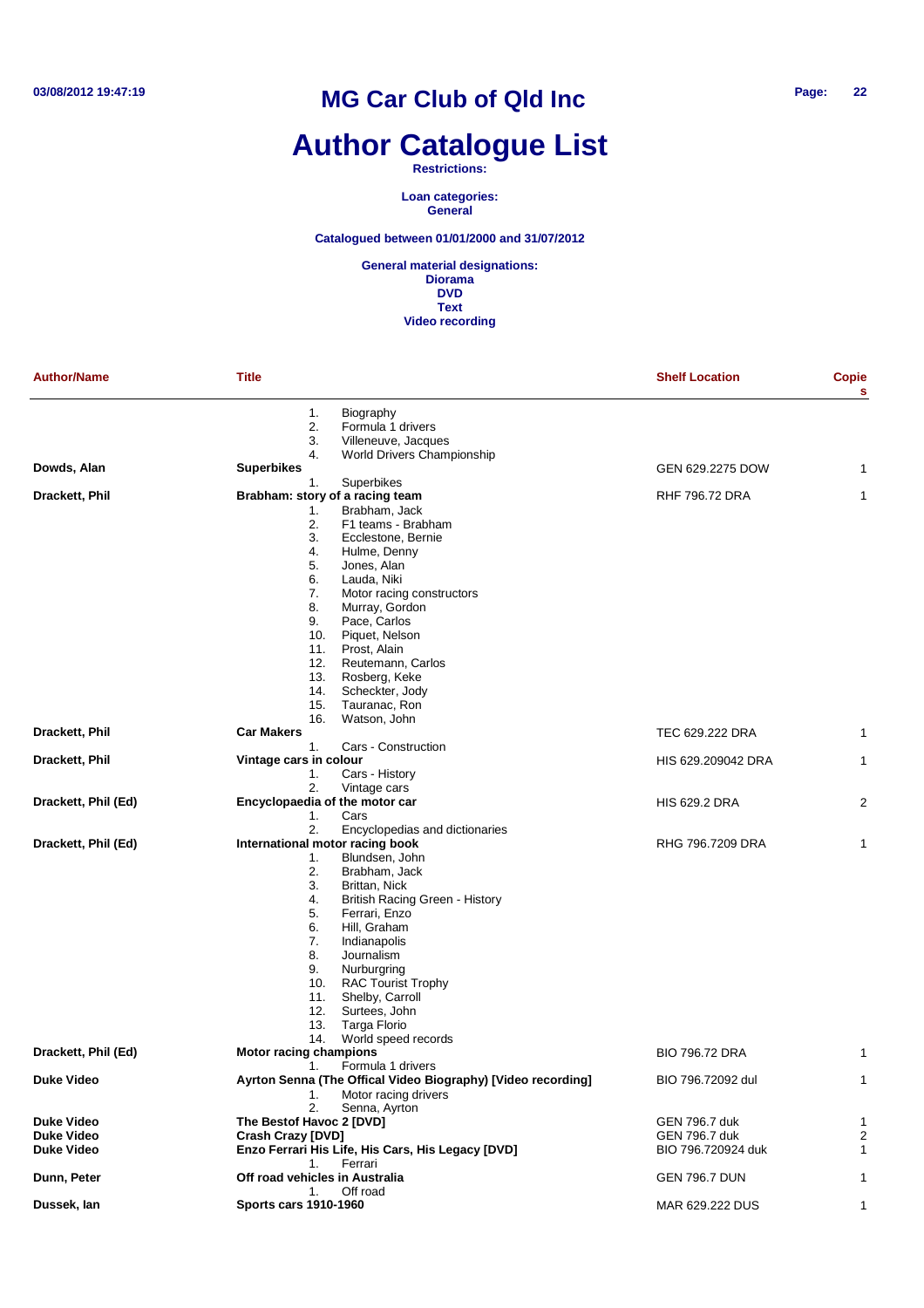# **Author Catalogue List**

**Restrictions:**

**Loan categories: General**

**Catalogued between 01/01/2000 and 31/07/2012**

| <b>Author/Name</b> | <b>Title</b>                   |                                                                           | <b>Shelf Location</b> | <b>Copie</b><br>s |
|--------------------|--------------------------------|---------------------------------------------------------------------------|-----------------------|-------------------|
|                    | 1.                             | Sports cars - History                                                     |                       |                   |
|                    | 2.                             | Sports cars, British                                                      |                       |                   |
| Dyke, AL           |                                | Dyke's automobile and gasoline engine encyclopedia<br>Cars - Construction | TEC 629.203 DYK       | 1                 |
|                    | 1.<br>2.                       | Cars - Maintenance                                                        |                       |                   |
|                    | 3.                             | Encyclopedias and dictionaries                                            |                       |                   |
|                    | 4.                             | Internal Combustion Engine                                                |                       |                   |
| Dymock, Eric       | <b>ECURIE ECOSSE</b>           |                                                                           | RHG 796.7209 DYM      | 1                 |
|                    | 1.                             | Motor racing drivers                                                      |                       |                   |
| Dymock, Eric       | Jackie Stewart: World champion |                                                                           | BIO 796.72092 STE:D   | 1                 |
|                    | 1.                             | Amon, Chris                                                               |                       |                   |
|                    | 2.                             | Beltoise, Jean-Pierre                                                     |                       |                   |
|                    | 3.                             | Brabham, Jack                                                             |                       |                   |
|                    | 4.                             | Courage, Piers                                                            |                       |                   |
|                    | 5.                             | Formula 1 drivers                                                         |                       |                   |
|                    | 6.                             | <b>Grand Prix</b>                                                         |                       |                   |
|                    | 7.                             | Grand Prix racing                                                         |                       |                   |
|                    | 8.                             | Hill, Graham                                                              |                       |                   |
|                    | 9.                             | Hulme, Denny                                                              |                       |                   |
|                    | 10.                            | Ickx, Jackie                                                              |                       |                   |
|                    | 11.                            | Kyalami                                                                   |                       |                   |
|                    | 12.                            | Lotus - History                                                           |                       |                   |
|                    | 13.                            | McLaren, Bruce                                                            |                       |                   |
|                    | 14.                            | Motor sport, History - Gt Britain                                         |                       |                   |
|                    | 15.                            | Oliver, Jack                                                              |                       |                   |
|                    | 16.                            | Rindt, Jochen                                                             |                       |                   |
|                    | 17.                            | Siffert, Jo                                                               |                       |                   |
|                    | 18.                            | Silverstone                                                               |                       |                   |
|                    | 19.                            | Spa                                                                       |                       |                   |
|                    | 20.                            | Stewart, Jackie                                                           |                       |                   |
|                    | 21.<br>22.                     | Surtees, John<br>Tyrrell, Ken                                             |                       |                   |
|                    | 23.                            | World Champion Drivers                                                    |                       |                   |
|                    | 24.                            | World Drivers Championship                                                |                       |                   |
|                    | 25.                            | Zandvoort                                                                 |                       |                   |
| Dymock, Eric       | The MG file: model by model    |                                                                           | MAR 629.2 MG:1        | 1                 |
|                    | 1.                             | MG - History                                                              |                       |                   |
|                    | 2.                             | MG - Models                                                               |                       |                   |
| Dymock, Eric       |                                | Postwar sports cars: the modern classics                                  | HIS 629.209043 DYM    | 1                 |
|                    | 1.                             | A.C.                                                                      |                       |                   |
|                    | 2.                             | Alfa Romeo                                                                |                       |                   |
|                    | 3.                             | Aston Martin                                                              |                       |                   |
|                    | 4.                             | <b>BMW</b>                                                                |                       |                   |
|                    | 5.                             | <b>Bristol</b>                                                            |                       |                   |
|                    | 6.                             | Classic cars                                                              |                       |                   |
|                    | 7.                             | Facel Vega                                                                |                       |                   |
|                    | 8.                             | Ferrari                                                                   |                       |                   |
|                    | 9.                             | Ford GT40                                                                 |                       |                   |
|                    | 10.                            | Frazer Nash                                                               |                       |                   |
|                    | 11.                            | Jaguar                                                                    |                       |                   |
|                    | 12.                            | Lamborghini                                                               |                       |                   |
|                    | 13.                            | Lancia                                                                    |                       |                   |
|                    | 14.                            | Lotus                                                                     |                       |                   |
|                    | 15.                            | Maserati                                                                  |                       |                   |
|                    | 16.                            | Mercedes-Benz                                                             |                       |                   |
|                    | 17.                            | MG                                                                        |                       |                   |
|                    | 18.                            | Morgan                                                                    |                       |                   |
|                    | 19.                            | Pegaso                                                                    |                       |                   |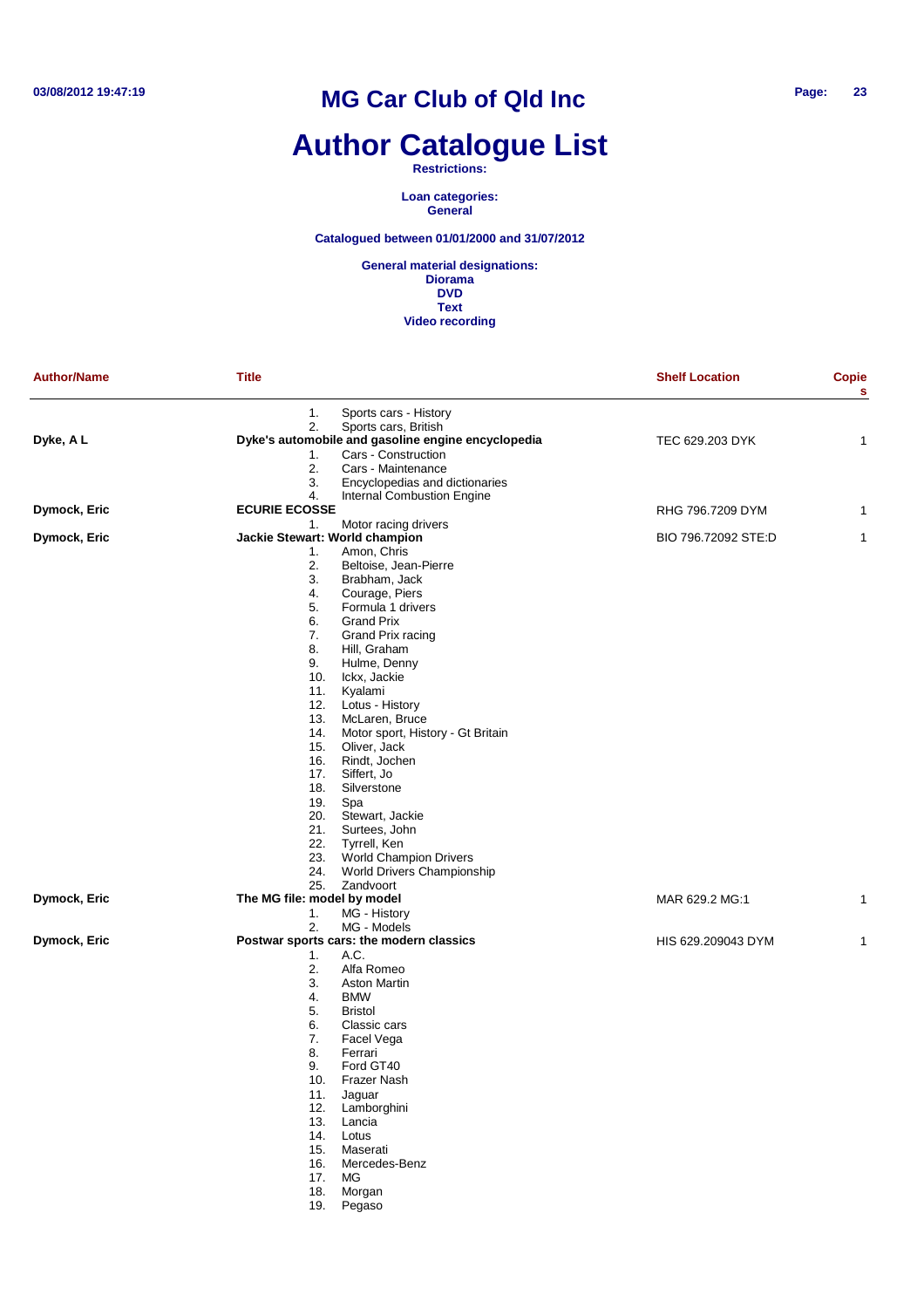# **Author Catalogue List**

**Restrictions:**

**Loan categories: General**

**Catalogued between 01/01/2000 and 31/07/2012**

| <b>Author/Name</b>         | <b>Title</b>                    |                                                                                         | <b>Shelf Location</b> | Copie<br>s     |
|----------------------------|---------------------------------|-----------------------------------------------------------------------------------------|-----------------------|----------------|
|                            | 20.                             | Porsche                                                                                 |                       |                |
|                            | 21.                             | Talbot-Lago                                                                             |                       |                |
| Dymock, Eric               | <b>The Sprites and Midgets</b>  |                                                                                         | MAR 629.2 MG:5        | 1              |
|                            | 1.                              | MG Midget                                                                               |                       |                |
| Dymock, Eric               | The world of racing cars        |                                                                                         | RHG 796.7209 DYM      | 1              |
|                            | 1.                              | F1 teams - Brabham                                                                      |                       |                |
|                            | 2.<br>3.                        | F1 teams - BRM                                                                          |                       |                |
|                            | 4.                              | Grand Prix - History<br>Motor racing - history                                          |                       |                |
|                            | 5.                              | Motor racing constructors                                                               |                       |                |
| Eades, Malcolm (Ed)        |                                 | Z Magnette Modifications Manual: the practical owner's guide to getting MAR 629.28 MG:5 |                       | $\overline{2}$ |
|                            | more from the car               |                                                                                         |                       |                |
|                            | 1.                              | <b>MG Magnette</b>                                                                      |                       |                |
|                            | 2.                              | MG Magnette Z - Modifications manual                                                    |                       |                |
| Earney J & Mattock S J     | <b>Hillman Cars</b>             |                                                                                         | MAR 629.2 Ear         | 1              |
|                            | 1.                              | Hillman - Service manual                                                                |                       |                |
| <b>Eaton Godfrey</b>       | <b>Classic Ferrari</b>          |                                                                                         | MAR 629.2 Eat         | 1              |
| Edwards, Jonathan          | <b>MGB and MGC</b>              |                                                                                         | MAR 629.2 MG:6        | 1              |
|                            | 1.                              | MG B                                                                                    |                       |                |
|                            | 2.<br>3.                        | MG C<br>MG - Photographs                                                                |                       |                |
| Edwards, Jonathan          | <b>Sprite and midget</b>        |                                                                                         | MAR 629.2 MG:5        | 2              |
|                            | 1.                              | Austin-Healey Sprite                                                                    |                       |                |
|                            | 2.                              | <b>MG Midget</b>                                                                        |                       |                |
|                            | 3.                              | MG - Photographs                                                                        |                       |                |
| <b>Edwards, Robert</b>     |                                 | Stirling Moss: the authorised biography                                                 | BIO 796.72092 MOS:E   | 1              |
|                            | 1.                              | <b>Aston Martin</b>                                                                     |                       |                |
|                            | 2.                              | Biography                                                                               |                       |                |
|                            | 3.                              | F1 teams - BRM                                                                          |                       |                |
|                            | 4.                              | F1 teams - Cooper                                                                       |                       |                |
|                            | 5.                              | Fangio, Juan Manual                                                                     |                       |                |
|                            | 6.                              | F1 teams - Ferrari                                                                      |                       |                |
|                            | 7.<br>8.                        | Francis, Alf<br>Goodwood                                                                |                       |                |
|                            | 9.                              | Hawthorn, John Michael                                                                  |                       |                |
|                            | 10.                             | Jaguar                                                                                  |                       |                |
|                            | 11.                             | Jenkinson, Denis                                                                        |                       |                |
|                            | 12.                             | Le Mans                                                                                 |                       |                |
|                            | 13.                             | Lotus                                                                                   |                       |                |
|                            | 14.                             | F1 teams - Lotus                                                                        |                       |                |
|                            | 15.                             | Maserati                                                                                |                       |                |
|                            | 16.                             | Mercedes-Benz                                                                           |                       |                |
|                            | 17.                             | MG - Record attempts                                                                    |                       |                |
|                            | 18.                             | Mille Miglia                                                                            |                       |                |
|                            | 19.                             | Moss, Stirling                                                                          |                       |                |
|                            | 20.                             | Vanwall                                                                                 |                       |                |
| Eldin, Peter               | 21.<br>The riddler's dictionary | Walker, Rob                                                                             | CHI 827 ELD           | 1              |
|                            | 1.                              | Wit and humour                                                                          |                       |                |
| <b>Ellinger, Herbert E</b> | <b>Automotive engines</b>       |                                                                                         | TEC 629.25 ELL        | 1              |
|                            | 1.                              | <b>Internal Combustion Engine</b>                                                       |                       |                |
| Ellison, Harlan            | Along the scenic route          |                                                                                         | <b>FIC HAI</b>        | 1              |
| Ellman-Brown, Michael      | <b>MG Collectibles</b>          |                                                                                         | MAR 745.1 MG:9        | 1              |
|                            | 1.                              | MG - Advertising                                                                        |                       |                |
|                            | 2.                              | MG - Memorabilia                                                                        |                       |                |
|                            | 3.                              | MG - Regalia                                                                            |                       |                |
| Elton, Ben                 | <b>Gridlock</b>                 |                                                                                         | FIC ELT               | 1              |
| <b>Emanuel, Dave</b>       |                                 | Carter carburetors: Volume 2 carburetion                                                | TEC 629.253 EMA       | $\mathbf{1}$   |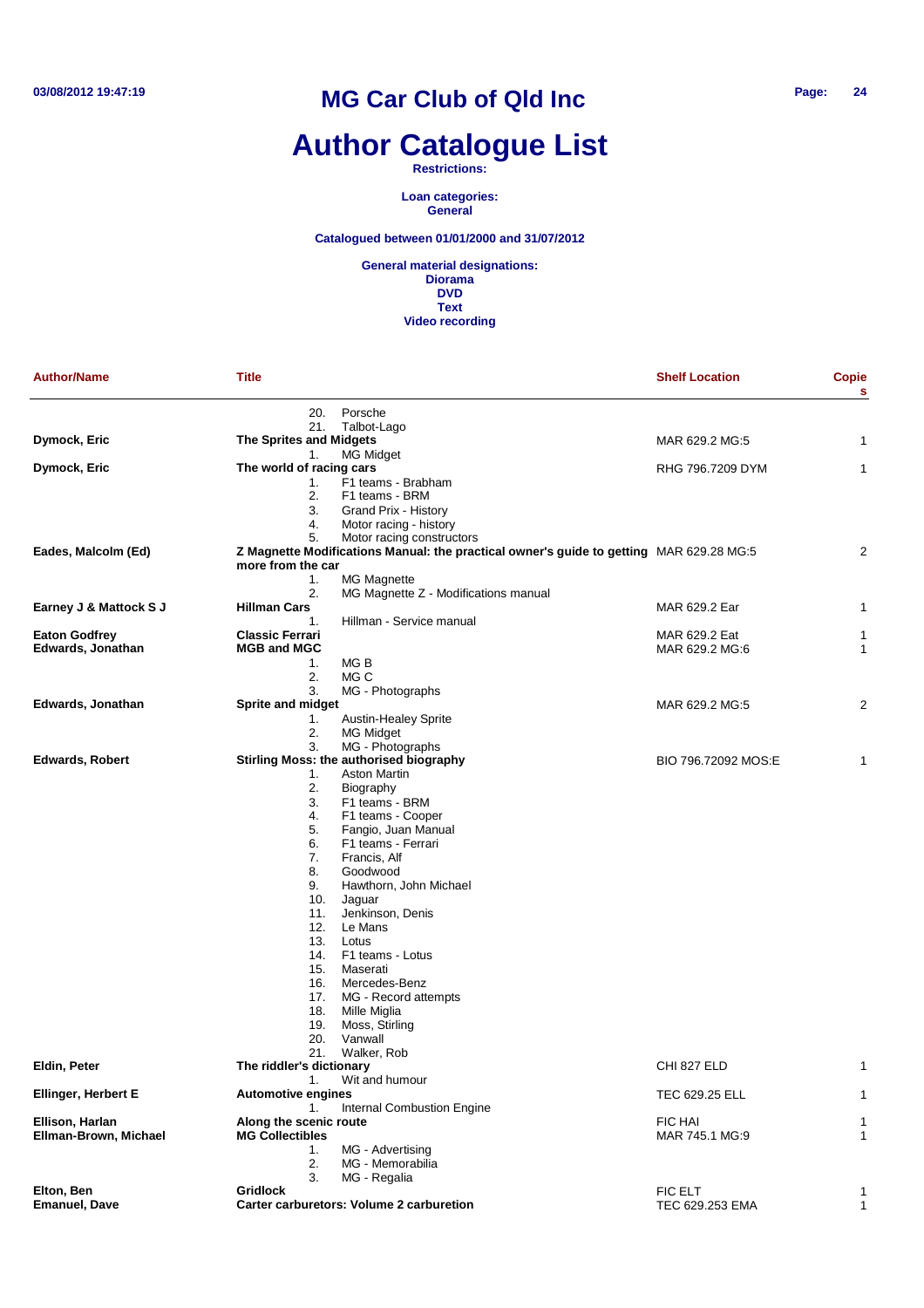# **Author Catalogue List**

**Restrictions:**

**Loan categories: General**

**Catalogued between 01/01/2000 and 31/07/2012**

| <b>Author/Name</b>       | Title                                                                                    | <b>Shelf Location</b> | Copie<br>s |
|--------------------------|------------------------------------------------------------------------------------------|-----------------------|------------|
| Emes, S B                | Carburettors - Carter<br>1.<br>The car and how it works: in 330 diagrams and photographs | <b>TEC 629.2 EME</b>  | 1          |
|                          | Cars - Construction<br>1.                                                                |                       |            |
|                          | 2.<br>Cars - Transmission                                                                |                       |            |
|                          | 3.<br>Cars - Electrical system                                                           |                       |            |
|                          | 4.<br>Cars - Fuel systems                                                                |                       |            |
|                          | 5.<br>Cars - Cooling systems<br>Cars - Suspension systems<br>6.                          |                       |            |
|                          | Internal Combustion Engine<br>7.                                                         |                       |            |
| Emes, T G                | The car and how it works: in 330 diagrams and photographs                                | <b>TEC 629.2 EME</b>  |            |
|                          | Cars - Construction<br>1.                                                                |                       |            |
|                          | 2.<br>Cars - Transmission                                                                |                       |            |
|                          | 3.<br>Cars - Electrical system                                                           |                       |            |
|                          | 4.<br>Cars - Fuel systems                                                                |                       |            |
|                          | Cars - Cooling systems<br>5.                                                             |                       |            |
|                          | 6.<br>Cars - Suspension systems                                                          |                       |            |
|                          | <b>Internal Combustion Engine</b><br>7.                                                  |                       |            |
| Engel, Lyle Kenyon       | Jackie Stewart: world driving champion                                                   | BIO 796.72092 STE:E   |            |
|                          | Formula 1<br>1.                                                                          |                       |            |
|                          | 2.<br>Formula 1 drivers                                                                  |                       |            |
|                          | 3.<br>Grand Prix racing                                                                  |                       |            |
|                          | 4.<br>Stewart, Jackie                                                                    |                       |            |
|                          | <b>World Champion Drivers</b><br>5.                                                      |                       |            |
|                          | World Drivers Championship<br>6.                                                         |                       |            |
| Ernat, Jens              | 1998 Formula One Yearbook: chronicel of the Grand Prix year                              | <b>RHF 796.72 GIL</b> | 1          |
|                          | Grand Prix - History<br>1.                                                               |                       |            |
|                          | 2.<br>Lotus                                                                              |                       |            |
|                          | 3.<br>Monza                                                                              |                       |            |
|                          | von Trips, Wolfgang<br>4.                                                                |                       |            |
| Estleman, Loren D        | Sugartown: an Amos Walker mystery<br>An MG is born [DVD]                                 | <b>FIC EST</b>        | 1          |
| Evans, Mark              |                                                                                          | MAR 629.2 MG:1        | 1          |
| Eves, Edward             | MG - History<br>1.<br>Great car collections of the world                                 | <b>HIS 629.2 EVE</b>  | 1          |
|                          | 1.<br>Car Museums                                                                        |                       |            |
|                          | 2.<br><b>Car Collections</b>                                                             |                       |            |
| Ewart, Neil              | Graham                                                                                   | BIO 796.72092 HIL:E   | 1          |
|                          | 1.<br>Autobiography                                                                      |                       |            |
|                          | 2.<br>Formula 1 drivers                                                                  |                       |            |
|                          | 3.<br>Hill, Graham                                                                       |                       |            |
|                          | 4.<br><b>World Champion Drivers</b>                                                      |                       |            |
| Fairclough, Chris        | A day with a lorry driver                                                                | <b>GEN 796.7 FAI</b>  | 1          |
|                          | Truck driving<br>1.                                                                      |                       |            |
| <b>Faith, Nicholas</b>   | Crash: the limits of car safety                                                          | GEN 629.23 FAI        | 1          |
|                          | Cars - Construction<br>1.                                                                |                       |            |
|                          | 2.<br>Car safety                                                                         |                       |            |
|                          | 3.<br>Road safety                                                                        |                       |            |
| <b>Falloon lan</b>       | The Moto Guzzi Story                                                                     | RHG 796.7 fal         | 1          |
|                          | 1.<br>Motorcycles                                                                        |                       |            |
| <b>Fastforward Music</b> | <b>Classic Cars Volume 1 [DVD]</b>                                                       | MAR 629.2 Lot         | 1          |
|                          | Classic cars<br>1.                                                                       |                       |            |
| Faulkner, Keithy         | First questions about transport                                                          | <b>GEN 338.4 FAU</b>  | 1          |
|                          | <b>Transport - History</b><br>1.                                                         |                       |            |
| Feast, Richard           | The DNA of Bentley. Rich heritage, challenging future                                    | MAR 629.2 BEN         | 1          |
|                          | <b>Bentley</b><br>1.                                                                     |                       |            |
| Feast, Richard           | Kidnap of the flying lady                                                                | <b>HIS 629.2 FEA</b>  | 1          |
|                          | <b>Bentley</b><br>1.                                                                     |                       |            |
|                          | 2.<br>Rolls-Royce                                                                        |                       |            |
| Filby, Peter             | MG 1911 to 1978                                                                          | MAR 629.2 MG:1        | 2          |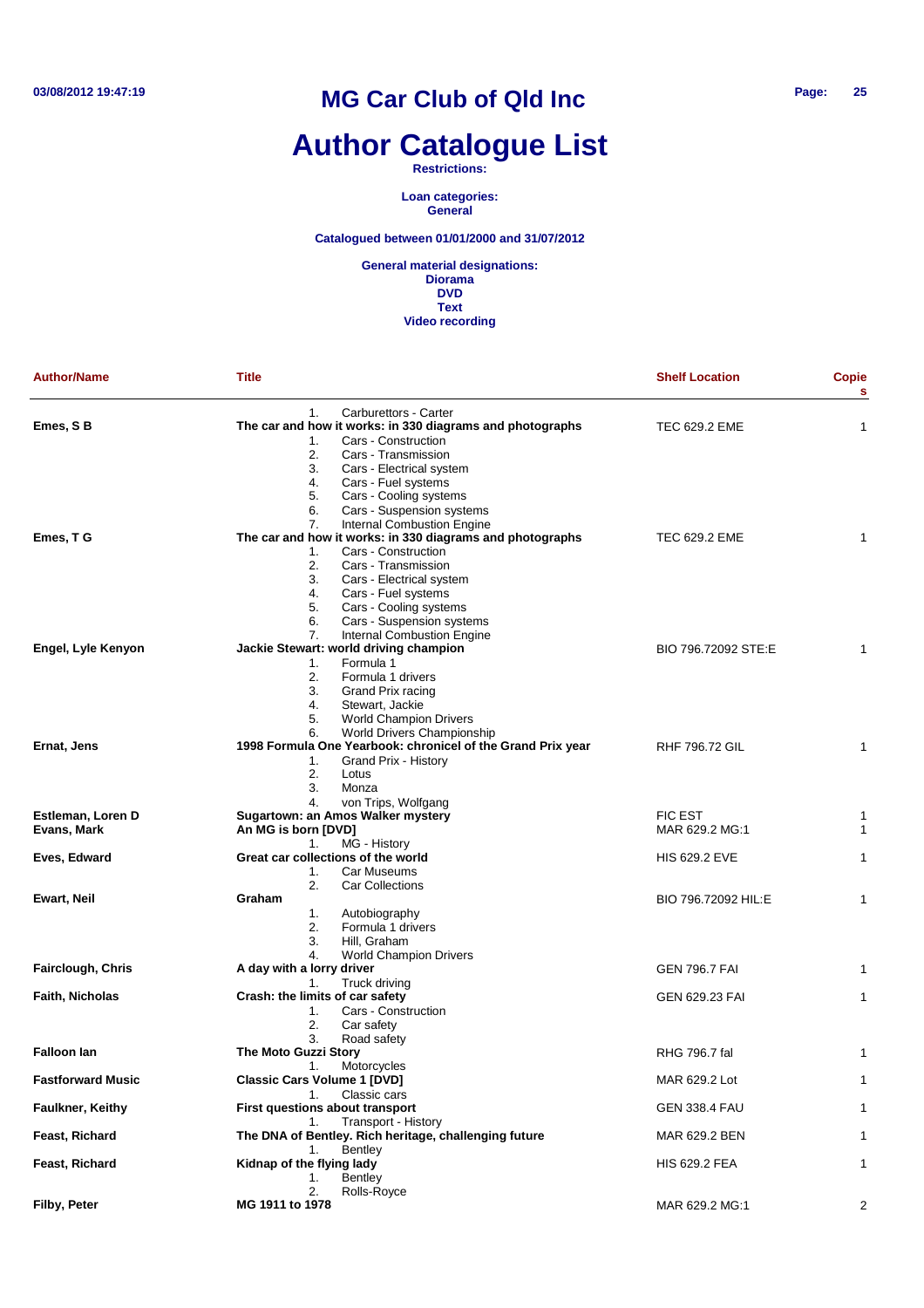# **Author Catalogue List**

**Restrictions:**

**Loan categories: General**

**Catalogued between 01/01/2000 and 31/07/2012**

| MG - History<br>1.<br>2.<br>MG - Models<br>Finney, Jack<br>Second chance<br>FIC HAI<br>1<br>Fisher, Bill<br>Holley carburetors and manifolds<br>TEC 629.253 URI<br>$\mathbf{1}$<br>1.<br>Carburretors<br>2.<br>Carburetors - Holley<br>Flying on the ground<br>BIO 796.72092 FIT:H<br>Fittipaldi, Emerson<br>1<br>Biography<br>1.<br>2.<br>Fittipaldi, Emerson<br><b>James Bond drives</b><br><b>FIC WEL</b><br>Fleming, lan<br>1<br><b>Fletcher, Rivers</b><br><b>MG past and present</b><br>MAR 629.2 MG:1<br>1<br>Autobiography<br>1.<br>2.<br><b>Brooklands</b><br>3.<br>Gardner, Goldie<br>4.<br>MG C-Type<br>5.<br>MG - History<br>MG K3 Magnette<br>6.<br>7.<br>MG Magna<br>8.<br><b>MG Midget</b><br>9.<br>MG M-type<br>MG N-type<br>10.<br>Mille Miglia<br>11.<br>Salvadori, Roy<br>12.<br>The Illustrated encyclopedia of world motor racing<br>Flower, Raymond<br>RHG 796.7209 COU<br>$\mathbf{1}$<br>Motor racing - history<br>1.<br>2.<br>Motor racing circuits<br><b>Flower, Raymond</b><br>Motor Sports : a pictorial history<br>RHG 796.7209 FLO<br>1<br>Motor racing - history<br>1.<br>From Redex to Repco: Gregory's 25 years Around Australia Trials<br>Floyd, Thomas B<br>$\overline{2}$<br><b>RHA 796.72 TUC</b><br>Ampol Round Australia Trial<br>1.<br>2.<br>Redex Round Australia Trial<br>Trials<br>3.<br>Floyd, Thomas B<br>An old dog for a hard road : the inside story of the 1979 Repco<br><b>RHA 796.72 TUC</b><br>$\mathbf{1}$<br>Round Australia Reliability Trial<br>Repco Trial 1979<br>1.<br>Trials<br>2.<br>Ford, Hilary<br><b>Felix driving</b><br><b>FIC WEL</b><br>1<br><b>Ford Motor Company</b><br>Falcon Fairlane EA - NA-DA Models<br>MAR 629.28 for.<br>$\mathbf{1}$<br>Ford Fairlane - Repair manual<br>1.<br>Fordham John<br>The reluctant Motor Mechanic<br>TEC 629.222 for<br>$\mathbf{1}$<br>Cars - Mechanics<br>1.<br><b>FIC HAI</b><br>Foster, Alan Dean<br>The last run<br>1<br>Fox, Charles<br>The great racing cars and drivers<br>RHG 796.7209 FOX<br>1<br>Clark, Jim<br>1.<br>2.<br>F1 teams - Ferrari<br>3.<br>Motor racing - history<br>The Le Mans story<br><b>Fraichard, Georges</b><br><b>RHG 796.77 FRA</b><br>1<br>1.<br>Le Mans<br>2.<br>Le Mans - History<br>Fraser, Antonia<br>Who's been sitting in my car?<br><b>FIC HAI</b><br>1<br>$\overline{2}$<br>Fraser, lan<br>BMC 1100s: maintenance, tuning and modification<br>MAR 629.28 MG:5<br>MG 1100<br>1.<br>2.<br>MG 1100 - Technical<br>Fraser, lan<br>BMC Minis: maintenance, tuning and modification<br>MAR 629.28 MIN<br>$\mathbf{1}$<br><b>BMC - History</b><br>1.<br>2.<br>Mini - Modifications<br>Mini - Tuning<br>3.<br>Frere, Paul<br>Paul Frere: my life full of cars<br>BIO 796.72092 FRE:G<br>1 | <b>Author/Name</b> | <b>Title</b> | <b>Shelf Location</b> | Copie<br>s |
|------------------------------------------------------------------------------------------------------------------------------------------------------------------------------------------------------------------------------------------------------------------------------------------------------------------------------------------------------------------------------------------------------------------------------------------------------------------------------------------------------------------------------------------------------------------------------------------------------------------------------------------------------------------------------------------------------------------------------------------------------------------------------------------------------------------------------------------------------------------------------------------------------------------------------------------------------------------------------------------------------------------------------------------------------------------------------------------------------------------------------------------------------------------------------------------------------------------------------------------------------------------------------------------------------------------------------------------------------------------------------------------------------------------------------------------------------------------------------------------------------------------------------------------------------------------------------------------------------------------------------------------------------------------------------------------------------------------------------------------------------------------------------------------------------------------------------------------------------------------------------------------------------------------------------------------------------------------------------------------------------------------------------------------------------------------------------------------------------------------------------------------------------------------------------------------------------------------------------------------------------------------------------------------------------------------------------------------------------------------------------------------------------------------------------------------------------------------------------------------------------------------------------------------------------------------------------------------------------------------------------------------------------------------------------------------------------------------------------------|--------------------|--------------|-----------------------|------------|
|                                                                                                                                                                                                                                                                                                                                                                                                                                                                                                                                                                                                                                                                                                                                                                                                                                                                                                                                                                                                                                                                                                                                                                                                                                                                                                                                                                                                                                                                                                                                                                                                                                                                                                                                                                                                                                                                                                                                                                                                                                                                                                                                                                                                                                                                                                                                                                                                                                                                                                                                                                                                                                                                                                                                    |                    |              |                       |            |
|                                                                                                                                                                                                                                                                                                                                                                                                                                                                                                                                                                                                                                                                                                                                                                                                                                                                                                                                                                                                                                                                                                                                                                                                                                                                                                                                                                                                                                                                                                                                                                                                                                                                                                                                                                                                                                                                                                                                                                                                                                                                                                                                                                                                                                                                                                                                                                                                                                                                                                                                                                                                                                                                                                                                    |                    |              |                       |            |
|                                                                                                                                                                                                                                                                                                                                                                                                                                                                                                                                                                                                                                                                                                                                                                                                                                                                                                                                                                                                                                                                                                                                                                                                                                                                                                                                                                                                                                                                                                                                                                                                                                                                                                                                                                                                                                                                                                                                                                                                                                                                                                                                                                                                                                                                                                                                                                                                                                                                                                                                                                                                                                                                                                                                    |                    |              |                       |            |
|                                                                                                                                                                                                                                                                                                                                                                                                                                                                                                                                                                                                                                                                                                                                                                                                                                                                                                                                                                                                                                                                                                                                                                                                                                                                                                                                                                                                                                                                                                                                                                                                                                                                                                                                                                                                                                                                                                                                                                                                                                                                                                                                                                                                                                                                                                                                                                                                                                                                                                                                                                                                                                                                                                                                    |                    |              |                       |            |
|                                                                                                                                                                                                                                                                                                                                                                                                                                                                                                                                                                                                                                                                                                                                                                                                                                                                                                                                                                                                                                                                                                                                                                                                                                                                                                                                                                                                                                                                                                                                                                                                                                                                                                                                                                                                                                                                                                                                                                                                                                                                                                                                                                                                                                                                                                                                                                                                                                                                                                                                                                                                                                                                                                                                    |                    |              |                       |            |
|                                                                                                                                                                                                                                                                                                                                                                                                                                                                                                                                                                                                                                                                                                                                                                                                                                                                                                                                                                                                                                                                                                                                                                                                                                                                                                                                                                                                                                                                                                                                                                                                                                                                                                                                                                                                                                                                                                                                                                                                                                                                                                                                                                                                                                                                                                                                                                                                                                                                                                                                                                                                                                                                                                                                    |                    |              |                       |            |
|                                                                                                                                                                                                                                                                                                                                                                                                                                                                                                                                                                                                                                                                                                                                                                                                                                                                                                                                                                                                                                                                                                                                                                                                                                                                                                                                                                                                                                                                                                                                                                                                                                                                                                                                                                                                                                                                                                                                                                                                                                                                                                                                                                                                                                                                                                                                                                                                                                                                                                                                                                                                                                                                                                                                    |                    |              |                       |            |
|                                                                                                                                                                                                                                                                                                                                                                                                                                                                                                                                                                                                                                                                                                                                                                                                                                                                                                                                                                                                                                                                                                                                                                                                                                                                                                                                                                                                                                                                                                                                                                                                                                                                                                                                                                                                                                                                                                                                                                                                                                                                                                                                                                                                                                                                                                                                                                                                                                                                                                                                                                                                                                                                                                                                    |                    |              |                       |            |
|                                                                                                                                                                                                                                                                                                                                                                                                                                                                                                                                                                                                                                                                                                                                                                                                                                                                                                                                                                                                                                                                                                                                                                                                                                                                                                                                                                                                                                                                                                                                                                                                                                                                                                                                                                                                                                                                                                                                                                                                                                                                                                                                                                                                                                                                                                                                                                                                                                                                                                                                                                                                                                                                                                                                    |                    |              |                       |            |
|                                                                                                                                                                                                                                                                                                                                                                                                                                                                                                                                                                                                                                                                                                                                                                                                                                                                                                                                                                                                                                                                                                                                                                                                                                                                                                                                                                                                                                                                                                                                                                                                                                                                                                                                                                                                                                                                                                                                                                                                                                                                                                                                                                                                                                                                                                                                                                                                                                                                                                                                                                                                                                                                                                                                    |                    |              |                       |            |
|                                                                                                                                                                                                                                                                                                                                                                                                                                                                                                                                                                                                                                                                                                                                                                                                                                                                                                                                                                                                                                                                                                                                                                                                                                                                                                                                                                                                                                                                                                                                                                                                                                                                                                                                                                                                                                                                                                                                                                                                                                                                                                                                                                                                                                                                                                                                                                                                                                                                                                                                                                                                                                                                                                                                    |                    |              |                       |            |
|                                                                                                                                                                                                                                                                                                                                                                                                                                                                                                                                                                                                                                                                                                                                                                                                                                                                                                                                                                                                                                                                                                                                                                                                                                                                                                                                                                                                                                                                                                                                                                                                                                                                                                                                                                                                                                                                                                                                                                                                                                                                                                                                                                                                                                                                                                                                                                                                                                                                                                                                                                                                                                                                                                                                    |                    |              |                       |            |
|                                                                                                                                                                                                                                                                                                                                                                                                                                                                                                                                                                                                                                                                                                                                                                                                                                                                                                                                                                                                                                                                                                                                                                                                                                                                                                                                                                                                                                                                                                                                                                                                                                                                                                                                                                                                                                                                                                                                                                                                                                                                                                                                                                                                                                                                                                                                                                                                                                                                                                                                                                                                                                                                                                                                    |                    |              |                       |            |
|                                                                                                                                                                                                                                                                                                                                                                                                                                                                                                                                                                                                                                                                                                                                                                                                                                                                                                                                                                                                                                                                                                                                                                                                                                                                                                                                                                                                                                                                                                                                                                                                                                                                                                                                                                                                                                                                                                                                                                                                                                                                                                                                                                                                                                                                                                                                                                                                                                                                                                                                                                                                                                                                                                                                    |                    |              |                       |            |
|                                                                                                                                                                                                                                                                                                                                                                                                                                                                                                                                                                                                                                                                                                                                                                                                                                                                                                                                                                                                                                                                                                                                                                                                                                                                                                                                                                                                                                                                                                                                                                                                                                                                                                                                                                                                                                                                                                                                                                                                                                                                                                                                                                                                                                                                                                                                                                                                                                                                                                                                                                                                                                                                                                                                    |                    |              |                       |            |
|                                                                                                                                                                                                                                                                                                                                                                                                                                                                                                                                                                                                                                                                                                                                                                                                                                                                                                                                                                                                                                                                                                                                                                                                                                                                                                                                                                                                                                                                                                                                                                                                                                                                                                                                                                                                                                                                                                                                                                                                                                                                                                                                                                                                                                                                                                                                                                                                                                                                                                                                                                                                                                                                                                                                    |                    |              |                       |            |
|                                                                                                                                                                                                                                                                                                                                                                                                                                                                                                                                                                                                                                                                                                                                                                                                                                                                                                                                                                                                                                                                                                                                                                                                                                                                                                                                                                                                                                                                                                                                                                                                                                                                                                                                                                                                                                                                                                                                                                                                                                                                                                                                                                                                                                                                                                                                                                                                                                                                                                                                                                                                                                                                                                                                    |                    |              |                       |            |
|                                                                                                                                                                                                                                                                                                                                                                                                                                                                                                                                                                                                                                                                                                                                                                                                                                                                                                                                                                                                                                                                                                                                                                                                                                                                                                                                                                                                                                                                                                                                                                                                                                                                                                                                                                                                                                                                                                                                                                                                                                                                                                                                                                                                                                                                                                                                                                                                                                                                                                                                                                                                                                                                                                                                    |                    |              |                       |            |
|                                                                                                                                                                                                                                                                                                                                                                                                                                                                                                                                                                                                                                                                                                                                                                                                                                                                                                                                                                                                                                                                                                                                                                                                                                                                                                                                                                                                                                                                                                                                                                                                                                                                                                                                                                                                                                                                                                                                                                                                                                                                                                                                                                                                                                                                                                                                                                                                                                                                                                                                                                                                                                                                                                                                    |                    |              |                       |            |
|                                                                                                                                                                                                                                                                                                                                                                                                                                                                                                                                                                                                                                                                                                                                                                                                                                                                                                                                                                                                                                                                                                                                                                                                                                                                                                                                                                                                                                                                                                                                                                                                                                                                                                                                                                                                                                                                                                                                                                                                                                                                                                                                                                                                                                                                                                                                                                                                                                                                                                                                                                                                                                                                                                                                    |                    |              |                       |            |
|                                                                                                                                                                                                                                                                                                                                                                                                                                                                                                                                                                                                                                                                                                                                                                                                                                                                                                                                                                                                                                                                                                                                                                                                                                                                                                                                                                                                                                                                                                                                                                                                                                                                                                                                                                                                                                                                                                                                                                                                                                                                                                                                                                                                                                                                                                                                                                                                                                                                                                                                                                                                                                                                                                                                    |                    |              |                       |            |
|                                                                                                                                                                                                                                                                                                                                                                                                                                                                                                                                                                                                                                                                                                                                                                                                                                                                                                                                                                                                                                                                                                                                                                                                                                                                                                                                                                                                                                                                                                                                                                                                                                                                                                                                                                                                                                                                                                                                                                                                                                                                                                                                                                                                                                                                                                                                                                                                                                                                                                                                                                                                                                                                                                                                    |                    |              |                       |            |
|                                                                                                                                                                                                                                                                                                                                                                                                                                                                                                                                                                                                                                                                                                                                                                                                                                                                                                                                                                                                                                                                                                                                                                                                                                                                                                                                                                                                                                                                                                                                                                                                                                                                                                                                                                                                                                                                                                                                                                                                                                                                                                                                                                                                                                                                                                                                                                                                                                                                                                                                                                                                                                                                                                                                    |                    |              |                       |            |
|                                                                                                                                                                                                                                                                                                                                                                                                                                                                                                                                                                                                                                                                                                                                                                                                                                                                                                                                                                                                                                                                                                                                                                                                                                                                                                                                                                                                                                                                                                                                                                                                                                                                                                                                                                                                                                                                                                                                                                                                                                                                                                                                                                                                                                                                                                                                                                                                                                                                                                                                                                                                                                                                                                                                    |                    |              |                       |            |
|                                                                                                                                                                                                                                                                                                                                                                                                                                                                                                                                                                                                                                                                                                                                                                                                                                                                                                                                                                                                                                                                                                                                                                                                                                                                                                                                                                                                                                                                                                                                                                                                                                                                                                                                                                                                                                                                                                                                                                                                                                                                                                                                                                                                                                                                                                                                                                                                                                                                                                                                                                                                                                                                                                                                    |                    |              |                       |            |
|                                                                                                                                                                                                                                                                                                                                                                                                                                                                                                                                                                                                                                                                                                                                                                                                                                                                                                                                                                                                                                                                                                                                                                                                                                                                                                                                                                                                                                                                                                                                                                                                                                                                                                                                                                                                                                                                                                                                                                                                                                                                                                                                                                                                                                                                                                                                                                                                                                                                                                                                                                                                                                                                                                                                    |                    |              |                       |            |
|                                                                                                                                                                                                                                                                                                                                                                                                                                                                                                                                                                                                                                                                                                                                                                                                                                                                                                                                                                                                                                                                                                                                                                                                                                                                                                                                                                                                                                                                                                                                                                                                                                                                                                                                                                                                                                                                                                                                                                                                                                                                                                                                                                                                                                                                                                                                                                                                                                                                                                                                                                                                                                                                                                                                    |                    |              |                       |            |
|                                                                                                                                                                                                                                                                                                                                                                                                                                                                                                                                                                                                                                                                                                                                                                                                                                                                                                                                                                                                                                                                                                                                                                                                                                                                                                                                                                                                                                                                                                                                                                                                                                                                                                                                                                                                                                                                                                                                                                                                                                                                                                                                                                                                                                                                                                                                                                                                                                                                                                                                                                                                                                                                                                                                    |                    |              |                       |            |
|                                                                                                                                                                                                                                                                                                                                                                                                                                                                                                                                                                                                                                                                                                                                                                                                                                                                                                                                                                                                                                                                                                                                                                                                                                                                                                                                                                                                                                                                                                                                                                                                                                                                                                                                                                                                                                                                                                                                                                                                                                                                                                                                                                                                                                                                                                                                                                                                                                                                                                                                                                                                                                                                                                                                    |                    |              |                       |            |
|                                                                                                                                                                                                                                                                                                                                                                                                                                                                                                                                                                                                                                                                                                                                                                                                                                                                                                                                                                                                                                                                                                                                                                                                                                                                                                                                                                                                                                                                                                                                                                                                                                                                                                                                                                                                                                                                                                                                                                                                                                                                                                                                                                                                                                                                                                                                                                                                                                                                                                                                                                                                                                                                                                                                    |                    |              |                       |            |
|                                                                                                                                                                                                                                                                                                                                                                                                                                                                                                                                                                                                                                                                                                                                                                                                                                                                                                                                                                                                                                                                                                                                                                                                                                                                                                                                                                                                                                                                                                                                                                                                                                                                                                                                                                                                                                                                                                                                                                                                                                                                                                                                                                                                                                                                                                                                                                                                                                                                                                                                                                                                                                                                                                                                    |                    |              |                       |            |
|                                                                                                                                                                                                                                                                                                                                                                                                                                                                                                                                                                                                                                                                                                                                                                                                                                                                                                                                                                                                                                                                                                                                                                                                                                                                                                                                                                                                                                                                                                                                                                                                                                                                                                                                                                                                                                                                                                                                                                                                                                                                                                                                                                                                                                                                                                                                                                                                                                                                                                                                                                                                                                                                                                                                    |                    |              |                       |            |
|                                                                                                                                                                                                                                                                                                                                                                                                                                                                                                                                                                                                                                                                                                                                                                                                                                                                                                                                                                                                                                                                                                                                                                                                                                                                                                                                                                                                                                                                                                                                                                                                                                                                                                                                                                                                                                                                                                                                                                                                                                                                                                                                                                                                                                                                                                                                                                                                                                                                                                                                                                                                                                                                                                                                    |                    |              |                       |            |
|                                                                                                                                                                                                                                                                                                                                                                                                                                                                                                                                                                                                                                                                                                                                                                                                                                                                                                                                                                                                                                                                                                                                                                                                                                                                                                                                                                                                                                                                                                                                                                                                                                                                                                                                                                                                                                                                                                                                                                                                                                                                                                                                                                                                                                                                                                                                                                                                                                                                                                                                                                                                                                                                                                                                    |                    |              |                       |            |
|                                                                                                                                                                                                                                                                                                                                                                                                                                                                                                                                                                                                                                                                                                                                                                                                                                                                                                                                                                                                                                                                                                                                                                                                                                                                                                                                                                                                                                                                                                                                                                                                                                                                                                                                                                                                                                                                                                                                                                                                                                                                                                                                                                                                                                                                                                                                                                                                                                                                                                                                                                                                                                                                                                                                    |                    |              |                       |            |
|                                                                                                                                                                                                                                                                                                                                                                                                                                                                                                                                                                                                                                                                                                                                                                                                                                                                                                                                                                                                                                                                                                                                                                                                                                                                                                                                                                                                                                                                                                                                                                                                                                                                                                                                                                                                                                                                                                                                                                                                                                                                                                                                                                                                                                                                                                                                                                                                                                                                                                                                                                                                                                                                                                                                    |                    |              |                       |            |
|                                                                                                                                                                                                                                                                                                                                                                                                                                                                                                                                                                                                                                                                                                                                                                                                                                                                                                                                                                                                                                                                                                                                                                                                                                                                                                                                                                                                                                                                                                                                                                                                                                                                                                                                                                                                                                                                                                                                                                                                                                                                                                                                                                                                                                                                                                                                                                                                                                                                                                                                                                                                                                                                                                                                    |                    |              |                       |            |
|                                                                                                                                                                                                                                                                                                                                                                                                                                                                                                                                                                                                                                                                                                                                                                                                                                                                                                                                                                                                                                                                                                                                                                                                                                                                                                                                                                                                                                                                                                                                                                                                                                                                                                                                                                                                                                                                                                                                                                                                                                                                                                                                                                                                                                                                                                                                                                                                                                                                                                                                                                                                                                                                                                                                    |                    |              |                       |            |
|                                                                                                                                                                                                                                                                                                                                                                                                                                                                                                                                                                                                                                                                                                                                                                                                                                                                                                                                                                                                                                                                                                                                                                                                                                                                                                                                                                                                                                                                                                                                                                                                                                                                                                                                                                                                                                                                                                                                                                                                                                                                                                                                                                                                                                                                                                                                                                                                                                                                                                                                                                                                                                                                                                                                    |                    |              |                       |            |
|                                                                                                                                                                                                                                                                                                                                                                                                                                                                                                                                                                                                                                                                                                                                                                                                                                                                                                                                                                                                                                                                                                                                                                                                                                                                                                                                                                                                                                                                                                                                                                                                                                                                                                                                                                                                                                                                                                                                                                                                                                                                                                                                                                                                                                                                                                                                                                                                                                                                                                                                                                                                                                                                                                                                    |                    |              |                       |            |
|                                                                                                                                                                                                                                                                                                                                                                                                                                                                                                                                                                                                                                                                                                                                                                                                                                                                                                                                                                                                                                                                                                                                                                                                                                                                                                                                                                                                                                                                                                                                                                                                                                                                                                                                                                                                                                                                                                                                                                                                                                                                                                                                                                                                                                                                                                                                                                                                                                                                                                                                                                                                                                                                                                                                    |                    |              |                       |            |
|                                                                                                                                                                                                                                                                                                                                                                                                                                                                                                                                                                                                                                                                                                                                                                                                                                                                                                                                                                                                                                                                                                                                                                                                                                                                                                                                                                                                                                                                                                                                                                                                                                                                                                                                                                                                                                                                                                                                                                                                                                                                                                                                                                                                                                                                                                                                                                                                                                                                                                                                                                                                                                                                                                                                    |                    |              |                       |            |
|                                                                                                                                                                                                                                                                                                                                                                                                                                                                                                                                                                                                                                                                                                                                                                                                                                                                                                                                                                                                                                                                                                                                                                                                                                                                                                                                                                                                                                                                                                                                                                                                                                                                                                                                                                                                                                                                                                                                                                                                                                                                                                                                                                                                                                                                                                                                                                                                                                                                                                                                                                                                                                                                                                                                    |                    |              |                       |            |
|                                                                                                                                                                                                                                                                                                                                                                                                                                                                                                                                                                                                                                                                                                                                                                                                                                                                                                                                                                                                                                                                                                                                                                                                                                                                                                                                                                                                                                                                                                                                                                                                                                                                                                                                                                                                                                                                                                                                                                                                                                                                                                                                                                                                                                                                                                                                                                                                                                                                                                                                                                                                                                                                                                                                    |                    |              |                       |            |
|                                                                                                                                                                                                                                                                                                                                                                                                                                                                                                                                                                                                                                                                                                                                                                                                                                                                                                                                                                                                                                                                                                                                                                                                                                                                                                                                                                                                                                                                                                                                                                                                                                                                                                                                                                                                                                                                                                                                                                                                                                                                                                                                                                                                                                                                                                                                                                                                                                                                                                                                                                                                                                                                                                                                    |                    |              |                       |            |
|                                                                                                                                                                                                                                                                                                                                                                                                                                                                                                                                                                                                                                                                                                                                                                                                                                                                                                                                                                                                                                                                                                                                                                                                                                                                                                                                                                                                                                                                                                                                                                                                                                                                                                                                                                                                                                                                                                                                                                                                                                                                                                                                                                                                                                                                                                                                                                                                                                                                                                                                                                                                                                                                                                                                    |                    |              |                       |            |
|                                                                                                                                                                                                                                                                                                                                                                                                                                                                                                                                                                                                                                                                                                                                                                                                                                                                                                                                                                                                                                                                                                                                                                                                                                                                                                                                                                                                                                                                                                                                                                                                                                                                                                                                                                                                                                                                                                                                                                                                                                                                                                                                                                                                                                                                                                                                                                                                                                                                                                                                                                                                                                                                                                                                    |                    |              |                       |            |
|                                                                                                                                                                                                                                                                                                                                                                                                                                                                                                                                                                                                                                                                                                                                                                                                                                                                                                                                                                                                                                                                                                                                                                                                                                                                                                                                                                                                                                                                                                                                                                                                                                                                                                                                                                                                                                                                                                                                                                                                                                                                                                                                                                                                                                                                                                                                                                                                                                                                                                                                                                                                                                                                                                                                    |                    |              |                       |            |
|                                                                                                                                                                                                                                                                                                                                                                                                                                                                                                                                                                                                                                                                                                                                                                                                                                                                                                                                                                                                                                                                                                                                                                                                                                                                                                                                                                                                                                                                                                                                                                                                                                                                                                                                                                                                                                                                                                                                                                                                                                                                                                                                                                                                                                                                                                                                                                                                                                                                                                                                                                                                                                                                                                                                    |                    |              |                       |            |
|                                                                                                                                                                                                                                                                                                                                                                                                                                                                                                                                                                                                                                                                                                                                                                                                                                                                                                                                                                                                                                                                                                                                                                                                                                                                                                                                                                                                                                                                                                                                                                                                                                                                                                                                                                                                                                                                                                                                                                                                                                                                                                                                                                                                                                                                                                                                                                                                                                                                                                                                                                                                                                                                                                                                    |                    |              |                       |            |
|                                                                                                                                                                                                                                                                                                                                                                                                                                                                                                                                                                                                                                                                                                                                                                                                                                                                                                                                                                                                                                                                                                                                                                                                                                                                                                                                                                                                                                                                                                                                                                                                                                                                                                                                                                                                                                                                                                                                                                                                                                                                                                                                                                                                                                                                                                                                                                                                                                                                                                                                                                                                                                                                                                                                    |                    |              |                       |            |
|                                                                                                                                                                                                                                                                                                                                                                                                                                                                                                                                                                                                                                                                                                                                                                                                                                                                                                                                                                                                                                                                                                                                                                                                                                                                                                                                                                                                                                                                                                                                                                                                                                                                                                                                                                                                                                                                                                                                                                                                                                                                                                                                                                                                                                                                                                                                                                                                                                                                                                                                                                                                                                                                                                                                    |                    |              |                       |            |
|                                                                                                                                                                                                                                                                                                                                                                                                                                                                                                                                                                                                                                                                                                                                                                                                                                                                                                                                                                                                                                                                                                                                                                                                                                                                                                                                                                                                                                                                                                                                                                                                                                                                                                                                                                                                                                                                                                                                                                                                                                                                                                                                                                                                                                                                                                                                                                                                                                                                                                                                                                                                                                                                                                                                    |                    |              |                       |            |
|                                                                                                                                                                                                                                                                                                                                                                                                                                                                                                                                                                                                                                                                                                                                                                                                                                                                                                                                                                                                                                                                                                                                                                                                                                                                                                                                                                                                                                                                                                                                                                                                                                                                                                                                                                                                                                                                                                                                                                                                                                                                                                                                                                                                                                                                                                                                                                                                                                                                                                                                                                                                                                                                                                                                    |                    |              |                       |            |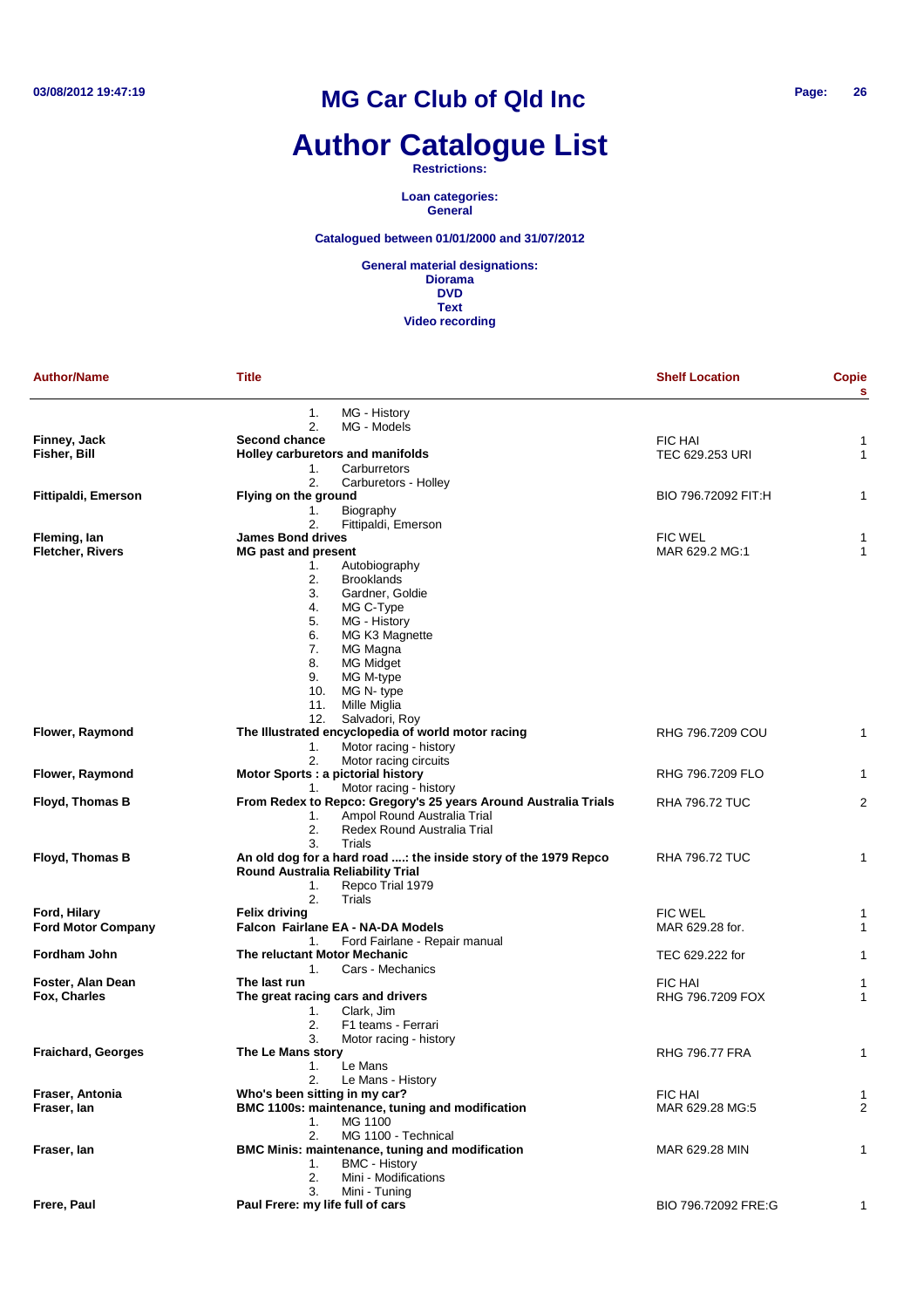# **Author Catalogue List**

**Restrictions:**

**Loan categories: General**

**Catalogued between 01/01/2000 and 31/07/2012**

| <b>Author/Name</b> | <b>Title</b>                          |                                 | <b>Shelf Location</b> | <b>Copie</b><br>s |
|--------------------|---------------------------------------|---------------------------------|-----------------------|-------------------|
|                    | 1.                                    | Autobiography                   |                       |                   |
|                    | 2.                                    | Biography                       |                       |                   |
|                    | 3.                                    | Ferrari, Enzo                   |                       |                   |
|                    | 4.                                    | Journalism                      |                       |                   |
|                    | 5.                                    | Mille Miglia                    |                       |                   |
|                    | 6.                                    | Motoring journalism             |                       |                   |
| Frere, Paul        | Starting grid to chequered flag       |                                 | BIO 796.720924 FRE:F  | 1                 |
|                    | 1.<br>2.                              | Autobiography<br>Collins, Peter |                       |                   |
|                    | 3.                                    | Fangio, Juan Manual             |                       |                   |
|                    | 4.                                    | Frere, Paul                     |                       |                   |
|                    | 5.                                    | Hawthorn, John Michael          |                       |                   |
|                    | 6.                                    | Hill, Phil                      |                       |                   |
|                    | 7.                                    | Le Mans                         |                       |                   |
|                    | 8.                                    | Moss, Stirling                  |                       |                   |
|                    | 9.                                    | Trintignant, Maurice            |                       |                   |
|                    | 10.                                   | Trips, Wolfgang von             |                       |                   |
| Friedman, Howard   | Classic car buying on a budget        |                                 | GEN 629.222 FRI       | 4                 |
|                    | 1.                                    | Cars - Purchase                 |                       |                   |
|                    | 2.                                    | Classic cars                    |                       |                   |
| Frostick, Michael  | Drivers in action                     |                                 | BIO 796.72092 FRO     | 1                 |
|                    | 1.                                    | Ascari, Alberto                 |                       |                   |
|                    | 2.                                    | Bira, B                         |                       |                   |
|                    | 3.                                    | Chiron, Louis                   |                       |                   |
|                    | 4.                                    | Farina, Giuseppe                |                       |                   |
|                    | 5.                                    | Gonzales, Froilan               |                       |                   |
|                    | 6.                                    | Hawthorn, John Michael          |                       |                   |
|                    | 7.                                    | Moss, Stirling                  |                       |                   |
|                    | 8.                                    | Parnell, Reg                    |                       |                   |
|                    | 9.                                    | Trintignant, Maurice            |                       |                   |
| <b>FRU</b>         | 10.<br><b>SMITHS EXCHANGE SERVICE</b> | Villoresi, Luigi                | TEC 629.222 FRU       | 1                 |
|                    | 1.                                    | SMITHS EXCHANGE SERVICE         |                       |                   |
| Fryatt, Nigel      | British sports cars: road tests       |                                 | MAR 629.222 FRY       | 1                 |
|                    | 1.                                    | AC Ace                          |                       |                   |
|                    | 2.                                    | Aston Martin DB4                |                       |                   |
|                    | 3.                                    | <b>Austin-Healey Sprite</b>     |                       |                   |
|                    | 4.                                    | Austin-Healey 3000              |                       |                   |
|                    | 5.                                    | Cars - History - 20th century   |                       |                   |
|                    | 6.                                    | Cars, British                   |                       |                   |
|                    | 7.                                    | Daimler SP250                   |                       |                   |
|                    | 8.                                    | Jaguar XK120                    |                       |                   |
|                    | 9.                                    | Jaguar E-type V12               |                       |                   |
|                    | 10.                                   | Jensen-Healey                   |                       |                   |
|                    | 11.                                   | Lotus Esprit Turbo              |                       |                   |
|                    | 12.                                   | Lotus Elan S4                   |                       |                   |
|                    | 13.                                   | Lotus Seven Twin Cam SS         |                       |                   |
|                    | 14. MG A                              |                                 |                       |                   |
|                    | 15.                                   | MGB GT<br>MG TC                 |                       |                   |
|                    | 16.<br>17.                            | Morgan Plus 8                   |                       |                   |
|                    | 18.                                   | <b>Reliant Scimitar GTE</b>     |                       |                   |
|                    | 19.                                   | Road tests                      |                       |                   |
|                    | 20.                                   | Sunbeam Tiger 260               |                       |                   |
|                    | 21.                                   | Triumph TR2                     |                       |                   |
|                    | 22.                                   | Triumph TR7 Drophead            |                       |                   |
|                    | 23.                                   | TVR Tasmin                      |                       |                   |
| <b>Gal Matic</b>   | <b>Gal Matic</b>                      |                                 | GEN 796.7 gal         | 1                 |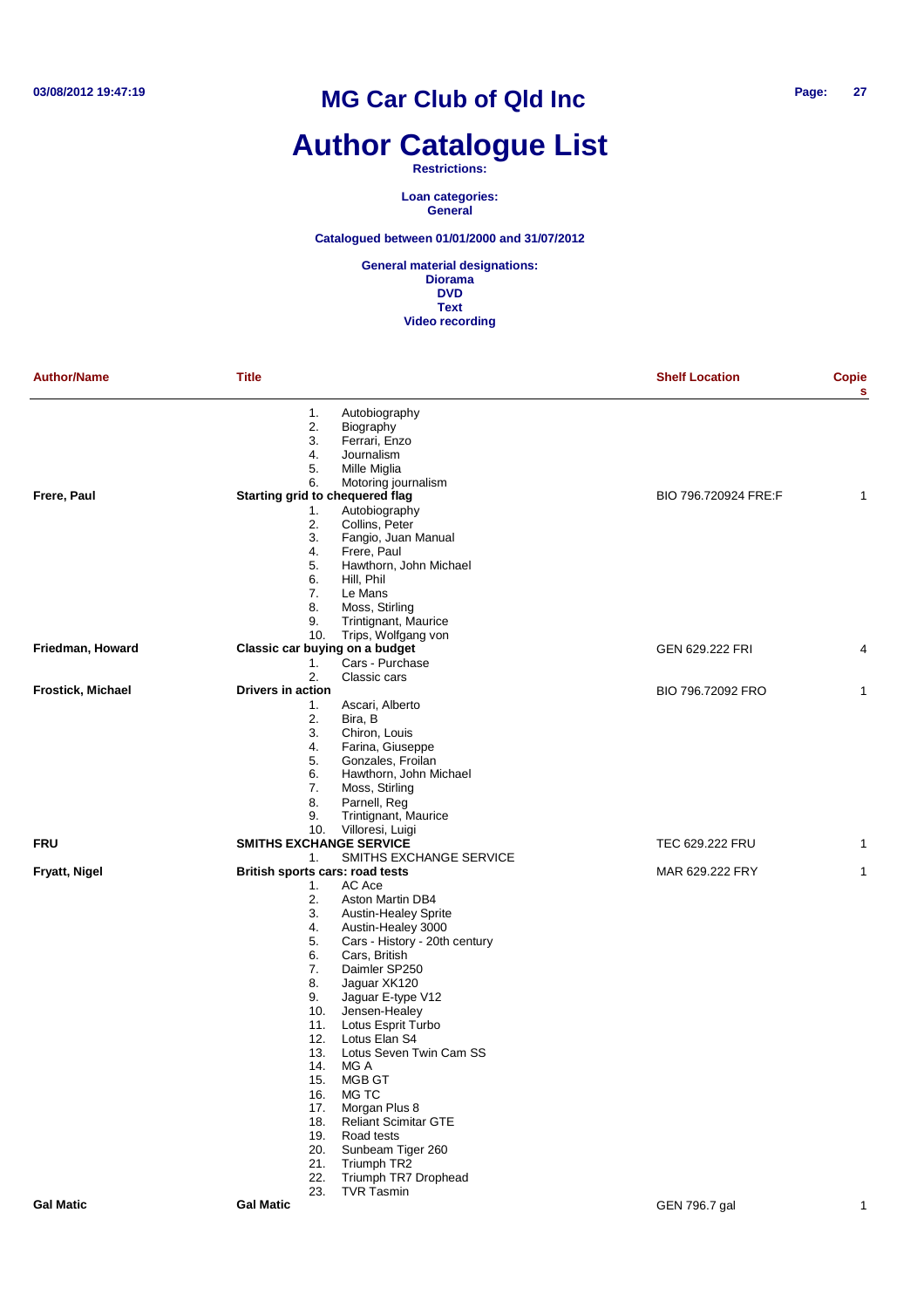# **Author Catalogue List**

**Restrictions:**

**Loan categories: General**

#### **Catalogued between 01/01/2000 and 31/07/2012**

**General material designations: Diorama DVD Text Video recording**

| <b>Author/Name</b>           | Title                           |                                                                         | <b>Shelf Location</b> | <b>Copie</b><br>s |
|------------------------------|---------------------------------|-------------------------------------------------------------------------|-----------------------|-------------------|
| <b>Galeron Jean Francois</b> | FORMULA 1 2000                  |                                                                         | RHF 796.72 Gal        | 1                 |
|                              | 1.                              | Formula 1                                                               |                       |                   |
| Galisteu, Adriane            | Adriane: my life with Ayrton    |                                                                         | <b>GEN 796.72 GAL</b> | 1                 |
| Gardiner, Tony               | 1.                              | Senna, Ayrton                                                           | RHG 796.7209 GAR      |                   |
|                              | 1.                              | Those were the days motor racing at Goodwood in the Sixties<br>Goodwood |                       | 1                 |
|                              | 2.                              | Goodwood - History                                                      |                       |                   |
|                              | 3.                              | Motor racing - history                                                  |                       |                   |
| Gardner, Frank               | Drive to survive                |                                                                         | <b>GEN 796.7 GAR</b>  | 3                 |
|                              | 1.                              | Defensive driving                                                       |                       |                   |
|                              | 2.                              | Driving technique                                                       |                       |                   |
| Gardner, Frank               | Racing drivers' manual          |                                                                         | <b>RHG 796.7 GAR</b>  | 1                 |
|                              | 1.                              | Performance driving                                                     |                       |                   |
| Garnier, Peter               | Donald Healey: My world of cars |                                                                         | BIO 796.720924 HEA:G  | 1                 |
|                              | 1.                              | Biography                                                               |                       |                   |
|                              | 2.                              | Healey, Donald                                                          |                       |                   |
|                              | 3.                              | Mille Miglia                                                            |                       |                   |
|                              | 4.                              | Monte Carlo Rally                                                       |                       |                   |
| Garnier, Peter (Comp)        | <b>MG sports cars</b>           |                                                                         | MAR 629.2 MG:1        | 2                 |
|                              | 1.                              | MG A                                                                    |                       |                   |
|                              | 2.                              | MG B                                                                    |                       |                   |
|                              | 3.                              | MG K3 Magnette                                                          |                       |                   |
|                              | 4.                              | MG Magna                                                                |                       |                   |
|                              | 5.                              | <b>MG Midget</b>                                                        |                       |                   |
|                              | 6.                              | MG Midget J2                                                            |                       |                   |
|                              | 7.                              | MG N-type                                                               |                       |                   |
|                              | 8.                              | MG P-type                                                               |                       |                   |
|                              | 9.                              | MG - Record attempts                                                    |                       |                   |
|                              | 10.                             | Road tests                                                              |                       |                   |
| Garrett, Richard             | Anatomy of a Grand Prix driver  |                                                                         | BIO 796.72092 GAR     | 1                 |
|                              | 1.                              | Amon, Chris                                                             |                       |                   |
|                              | 2.                              | Andretti, Mario                                                         |                       |                   |
|                              | 3.                              | Attwood, Richard                                                        |                       |                   |
|                              | 4.                              | Beltoise, Jean-Pierre                                                   |                       |                   |
|                              | 5.                              | Bell, Derek                                                             |                       |                   |
|                              | 6.                              | Biography                                                               |                       |                   |
|                              | 7.                              | Bonnier, Joakim                                                         |                       |                   |
|                              | 8.                              | Courage, Piers                                                          |                       |                   |
|                              | 9.                              | Elford, Vic                                                             |                       |                   |
|                              | 10.                             | Gurney, Dan                                                             |                       |                   |
|                              | 11.                             | Hill, Graham                                                            |                       |                   |
|                              | 12.                             | Hulme, Denny                                                            |                       |                   |
|                              | 13.                             | Ickx, Jackie                                                            |                       |                   |
|                              | 14.                             | McLaren, Bruce                                                          |                       |                   |
|                              | 15.                             | Moss, Stirling                                                          |                       |                   |
|                              | 16.                             | Oliver, Jack                                                            |                       |                   |
|                              | 17.                             | Rindt, Jochen                                                           |                       |                   |
|                              | 18.<br>19.                      | Siffert, Jo<br>Stewart, Jackie                                          |                       |                   |
|                              | 20.                             | <b>World Champion Drivers</b>                                           |                       |                   |
| Garrett, Richard             |                                 | Fast and furious: the story of the world championship of drivers        | <b>RHF 796.72 GAR</b> | 2                 |
|                              | 1.                              | Amon, Chris                                                             |                       |                   |
|                              | 2.                              | Brabham, Jack                                                           |                       |                   |
|                              | 3.                              | Clark, Jim                                                              |                       |                   |
|                              | 4.                              | Gurney, Dan                                                             |                       |                   |
|                              | 5.                              | Hill, Graham                                                            |                       |                   |
|                              | 6.                              | Hulme, Denny                                                            |                       |                   |
|                              |                                 |                                                                         |                       |                   |

7. Le Mans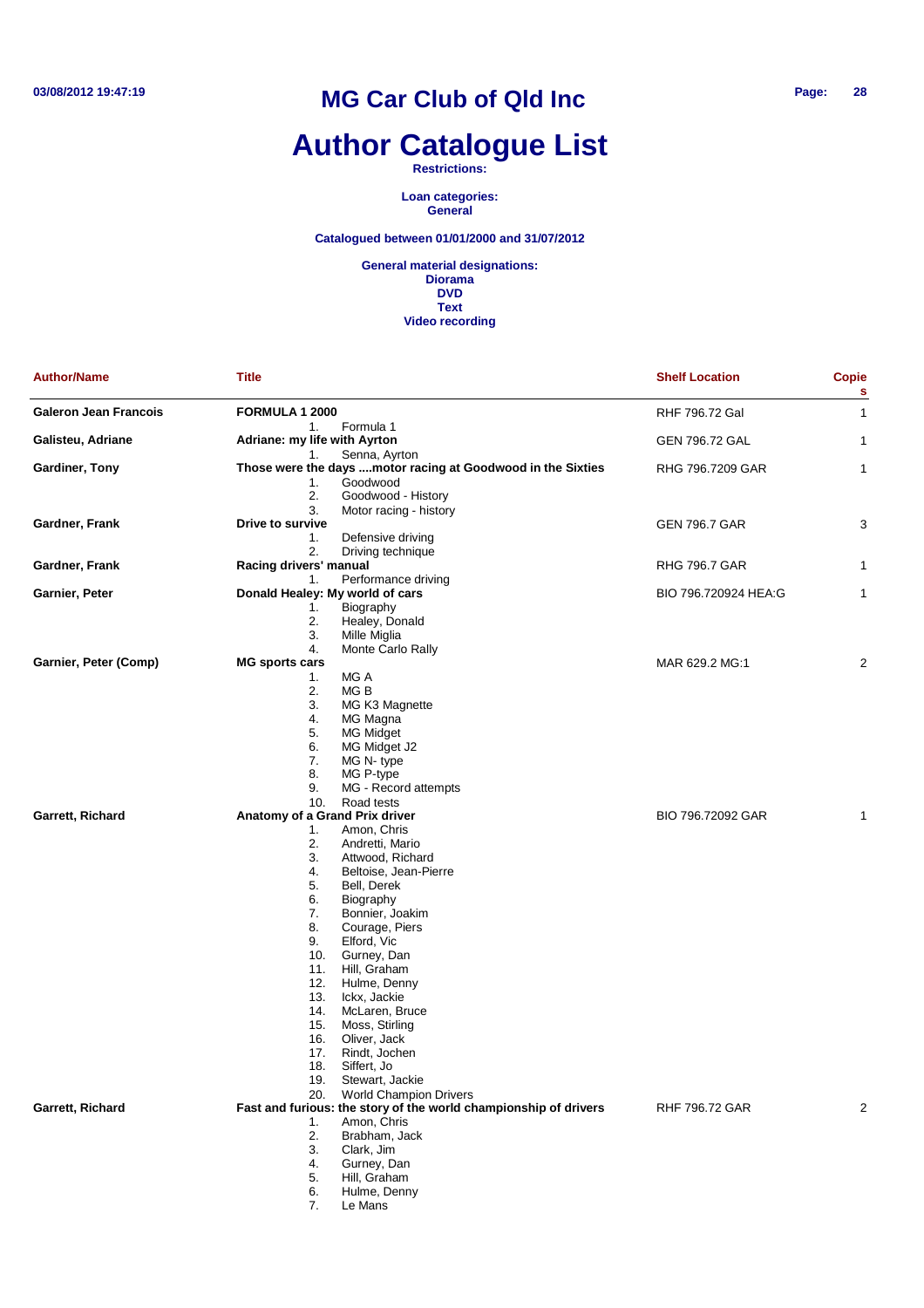# **Author Catalogue List**

**Restrictions:**

**Loan categories: General**

**Catalogued between 01/01/2000 and 31/07/2012**

| <b>Author/Name</b> | <b>Title</b>                  |                                            | <b>Shelf Location</b> | <b>Copie</b><br>s |
|--------------------|-------------------------------|--------------------------------------------|-----------------------|-------------------|
|                    | 8.                            | McLaren, Bruce                             |                       |                   |
|                    | 9.                            | Stewart, Jackie                            |                       |                   |
|                    | 10.                           | Surtees, John                              |                       |                   |
|                    | 11.                           | <b>World Champion Drivers</b>              |                       |                   |
| Garton, Mike       | <b>Tuning BMC sports cars</b> |                                            | TEC 629.25 GAR        | 1                 |
|                    | 1.                            | <b>BMC A series engines</b>                |                       |                   |
|                    | 2.                            | Engine tuning                              |                       |                   |
|                    | 3.<br>4.                      | Engine tuning - MGB<br>Engine tuning - MGA |                       |                   |
| Gauld, Graham      |                               | Jim Clark: portrait of a great driver      | BIO 796.72092 CLA:G   | 1                 |
|                    | 1.                            | Biography                                  |                       |                   |
|                    | 2.                            | Chapman, Colin                             |                       |                   |
|                    | 3.                            | Clark, Jim                                 |                       |                   |
|                    | 4.                            | Hill, Graham                               |                       |                   |
|                    | 5.                            | Stewart, Jackie                            |                       |                   |
|                    | 6.                            | Surtees, John                              |                       |                   |
| Georgano, G N      |                               | Sports cars: history and development       | MAR 629.222 GEO       | 2                 |
|                    | 1.<br>2.                      | A.C.<br>Alfa Romeo                         |                       |                   |
|                    | 3.                            | Allard                                     |                       |                   |
|                    | 4.                            | Alvis                                      |                       |                   |
|                    | 5.                            | <b>Aston Martin</b>                        |                       |                   |
|                    | 6.                            | Auburn                                     |                       |                   |
|                    | 7.                            | Audi                                       |                       |                   |
|                    | 8.                            | Austin-Healey                              |                       |                   |
|                    | 9.                            | Bentley                                    |                       |                   |
|                    | 10.                           | <b>BMW</b>                                 |                       |                   |
|                    | 11.                           | Bugatti                                    |                       |                   |
|                    | 12.<br>13.                    | Chevrolet<br>Datsun                        |                       |                   |
|                    | 14.                           | Delahaye                                   |                       |                   |
|                    | 15.                           | F1 teams - Ferrari                         |                       |                   |
|                    | 16.                           | Fiat                                       |                       |                   |
|                    | 17.                           | Ford                                       |                       |                   |
|                    | 18.                           | Frazer Nash                                |                       |                   |
|                    | 19.                           | Hispano-Suiza                              |                       |                   |
|                    | 20.                           | Jaguar                                     |                       |                   |
|                    | 21.<br>22.                    | Lago Talbot<br>Lamborghini                 |                       |                   |
|                    | 23.                           | Lancia                                     |                       |                   |
|                    | 24.                           | Le Mans                                    |                       |                   |
|                    | 25.                           | Lotus                                      |                       |                   |
|                    | 26.                           | Maserati                                   |                       |                   |
|                    | 27.                           | Mercedes-Benz                              |                       |                   |
|                    | 28.                           | MG A                                       |                       |                   |
|                    | 29.                           | MG B                                       |                       |                   |
|                    | 30.                           | MG C                                       |                       |                   |
|                    |                               | 31. MG Magnette                            |                       |                   |
|                    | 32.<br>33.                    | <b>MG Midget</b><br>MG Mark III Tigress    |                       |                   |
|                    | 34.                           | MG Metro Turbo                             |                       |                   |
|                    | 35.                           | MG TD                                      |                       |                   |
|                    | 36.                           | MG TF                                      |                       |                   |
|                    | 37.                           | Morgan                                     |                       |                   |
|                    | 38.                           | Porsche                                    |                       |                   |
|                    | 39.                           | Renault                                    |                       |                   |
|                    | 40.                           | Riley                                      |                       |                   |
|                    | 41.                           | Rover                                      |                       |                   |
|                    |                               |                                            |                       |                   |
|                    |                               |                                            |                       |                   |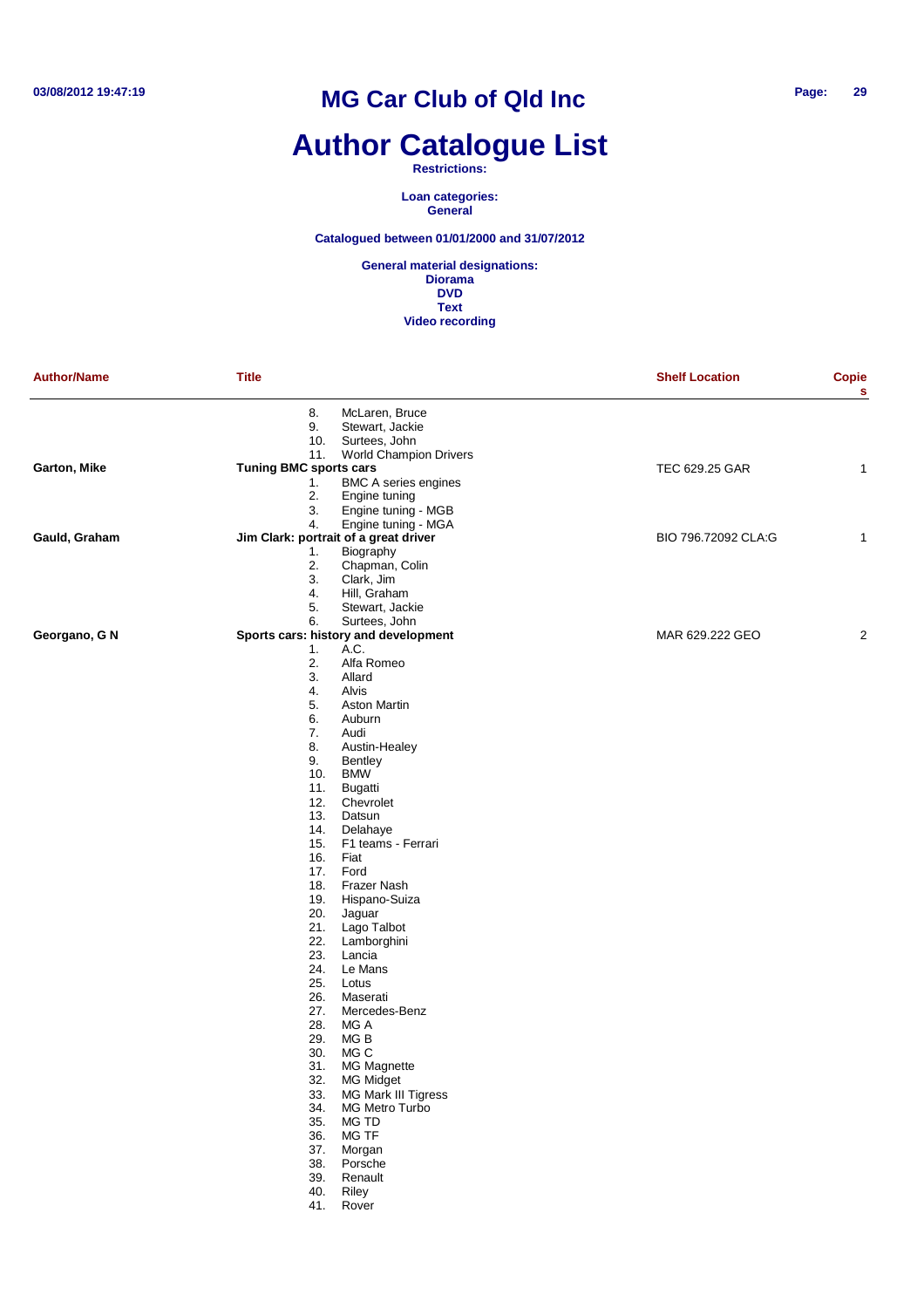# **Author Catalogue List**

**Restrictions:**

**Loan categories: General**

**Catalogued between 01/01/2000 and 31/07/2012**

**General material designations: Diorama DVD Text Video recording**

| <b>Author/Name</b> | <b>Title</b>              |                                                                                              | <b>Shelf Location</b> | <b>Copie</b><br>s |
|--------------------|---------------------------|----------------------------------------------------------------------------------------------|-----------------------|-------------------|
|                    | 42.                       | Salmson                                                                                      |                       |                   |
|                    | 43.                       | Sports cars - History                                                                        |                       |                   |
|                    | 44.                       | Sunbeam                                                                                      |                       |                   |
|                    | 45.                       | Triumph                                                                                      |                       |                   |
| Georgano, G N      | Vintage cars 1886 to 1930 |                                                                                              | HIS 629.20904 GEO     | 1                 |
| Gibson Martin, W A | 1.                        | Vintage cars<br>The book of the Wolseley: a complete guide to all 9hp, 10hp and 12hp         | MAR 629.28 WOL        | 1                 |
|                    |                           | models from 1832 to 1938 and all 1948 models                                                 |                       |                   |
|                    | 1.                        | Wolseley - Service manual                                                                    |                       |                   |
| Gilbert, Adrian    |                           | 1998 Formula One Yearbook: chronicel of the Grand Prix year                                  | <b>RHF 796.72 GIL</b> | 1                 |
|                    | 1.                        | Grand Prix - History                                                                         |                       |                   |
|                    | 2.                        | Lotus                                                                                        |                       |                   |
|                    | 3.                        | Monza                                                                                        |                       |                   |
|                    | 4.                        | von Trips, Wolfgang                                                                          |                       |                   |
| Gill, Barrie       |                           | The facts about a Grand Prix team featuring Elf Team Tyrrell                                 | <b>RHF 796.72 GIL</b> | $\mathbf{1}$      |
|                    | 1.                        | F1 - History                                                                                 |                       |                   |
|                    | 2.                        | Tyrrell, Ken                                                                                 |                       |                   |
|                    | 3.                        | F1 teams - Tyrrell                                                                           |                       |                   |
| Gill, Barrie       |                           | The men: the world's Grand Prix drivers examined in depth                                    | BIO 796.72092 GIL     | 1                 |
|                    | 1.                        | Amon, Chris                                                                                  |                       |                   |
|                    | 2.                        | Attwood, Richard                                                                             |                       |                   |
|                    | 3.                        | Beltoise, Jean-Pierre                                                                        |                       |                   |
|                    | 4.                        | Biography                                                                                    |                       |                   |
|                    | 5.                        | Brabham, Jack                                                                                |                       |                   |
|                    | 6.                        | Courage, Piers                                                                               |                       |                   |
|                    | 7.                        | Formula 1 drivers                                                                            |                       |                   |
|                    | 8.                        | Gardner, Frank                                                                               |                       |                   |
|                    | 9.                        | Gurney, Dan                                                                                  |                       |                   |
|                    | 10.                       | Hill, Graham                                                                                 |                       |                   |
|                    | 11.                       | Hobbs, David                                                                                 |                       |                   |
|                    | 12.<br>13.                | Hulme, Denny                                                                                 |                       |                   |
|                    | 14.                       | Ickx, Jackie<br>McLaren, Bruce                                                               |                       |                   |
|                    | 15.                       | Redman, Brian                                                                                |                       |                   |
|                    | 16.                       | Rindt, Jochen                                                                                |                       |                   |
|                    | 17.                       | Rodriguez, Pedro                                                                             |                       |                   |
|                    | 18.                       | Siffert, Jo                                                                                  |                       |                   |
|                    | 19.                       | Stewart, Jackie                                                                              |                       |                   |
|                    | 20.                       | Surtees, John                                                                                |                       |                   |
| Gilltrap, Maree    |                           | Gilltraps' Australian cars from 1879: a history of cars built in Australia                   | HIS 796.70994 GIL     | 1                 |
|                    | 1.                        | Albani Six                                                                                   |                       |                   |
|                    | 2.                        | Ascort                                                                                       |                       |                   |
|                    | 3.                        | Australis                                                                                    |                       |                   |
|                    | 4.                        | <b>Bolwell</b>                                                                               |                       |                   |
|                    | 5.                        | <b>Buchanan</b>                                                                              |                       |                   |
|                    | 6.                        | <b>Buckle</b>                                                                                |                       |                   |
|                    | 7.                        | Cars, Australian - History                                                                   |                       |                   |
|                    | 8.                        | Goggomobile                                                                                  |                       |                   |
|                    | 9.                        | Hartnett - History                                                                           |                       |                   |
|                    | 10.                       | Tarrant                                                                                      |                       |                   |
|                    | 11.                       | Zeta                                                                                         |                       |                   |
| Gilltrap, Terry    |                           | Gilltraps' Australian cars from 1879: a history of cars built in Australia HIS 796.70994 GIL |                       | 1                 |
|                    | 1.                        | Albani Six                                                                                   |                       |                   |
|                    | 2.                        | Ascort                                                                                       |                       |                   |
|                    | 3.                        | Australis                                                                                    |                       |                   |
|                    | 4.                        | <b>Bolwell</b>                                                                               |                       |                   |
|                    | 5.                        | Buchanan                                                                                     |                       |                   |

6. Buckle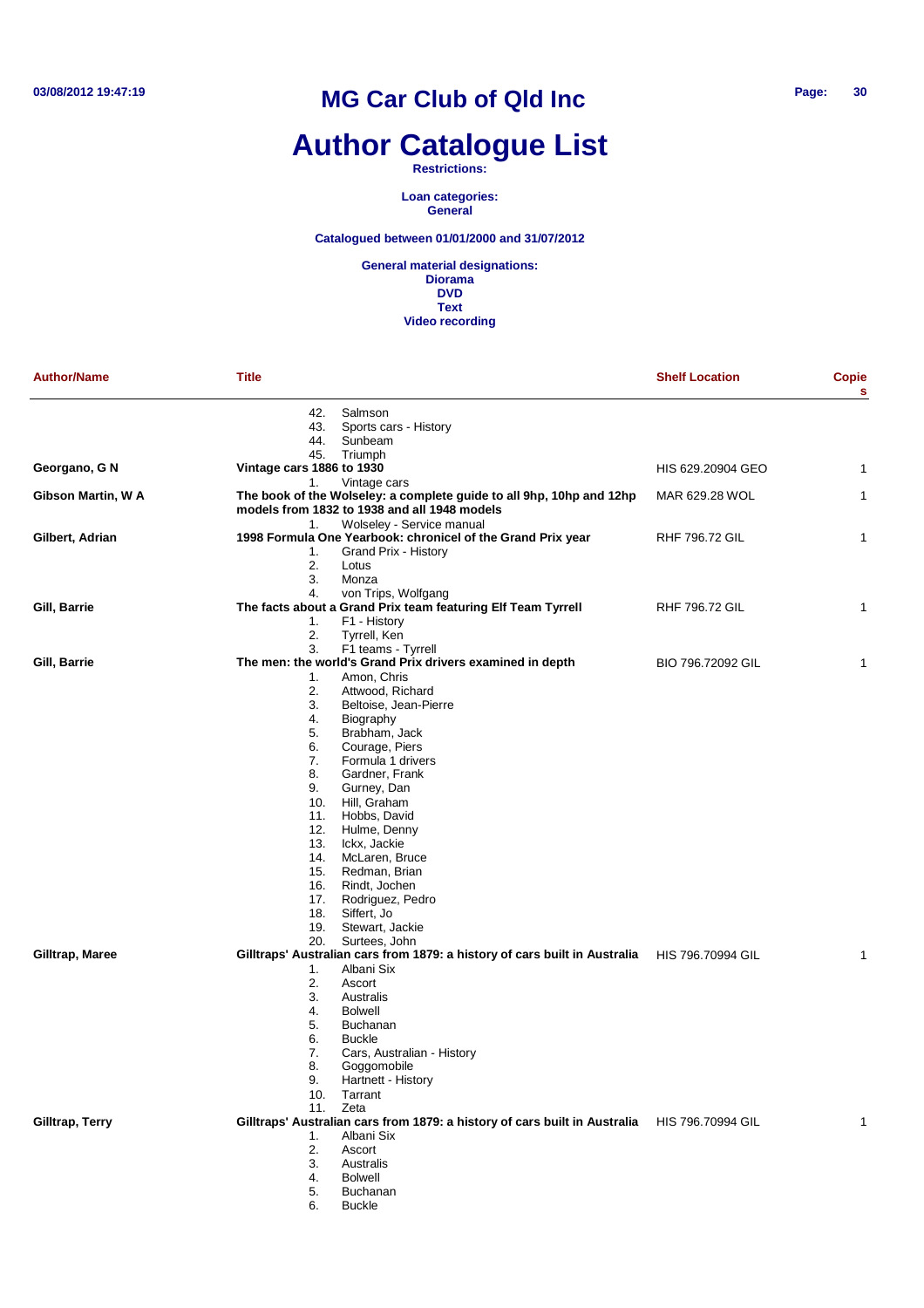# **Author Catalogue List**

#### **Restrictions:**

**Loan categories: General**

#### **Catalogued between 01/01/2000 and 31/07/2012**

| <b>Author/Name</b> | <b>Title</b>                                                                                                                                                                                                                                                                                                         | <b>Shelf Location</b> | Copie |
|--------------------|----------------------------------------------------------------------------------------------------------------------------------------------------------------------------------------------------------------------------------------------------------------------------------------------------------------------|-----------------------|-------|
|                    | 7.<br>Cars, Australian - History<br>Goggomobile<br>8.<br>9.<br>Hartnett - History<br>Tarrant<br>10.                                                                                                                                                                                                                  |                       |       |
| Glenn, Harold T    | 11.<br>Zeta<br><b>Exploring Automechanics</b>                                                                                                                                                                                                                                                                        | TEC 629.222 gle       | 1     |
| Glenn, Harold T    | Cars - Mechanics<br>1.<br>Glenn's MG, Morris and Magnette: repair and tune-up guide<br>MG Magnette - Service manual<br>1.                                                                                                                                                                                            | MAR 629.28 MG:5       | 1     |
| Glover lan         | 2.<br>MG Magnette - Technical<br><b>Great Treks 4WD</b><br>1.<br>4WD vehicles                                                                                                                                                                                                                                        | GEN 796.7 glo         | 1     |
| Golenbock, Peter   | 2.<br>4WD driving<br>The last lap: the life and times of NASCAR's legendary heroes<br>Allison, Bobby<br>1.<br>2.<br>Allison, Davey<br>3.<br>Baker, Elzie Wylie<br>4.<br>Biography<br>Earnhardt, Dale<br>5.<br>6.<br>Kulwicki, Alan<br>7.<br>Muhlmann, Max<br><b>NASCAR</b><br>8.<br>Petty, Richard<br>9.             | BIO 796.720973 GOL    | 1     |
| Golenbock, Peter   | 10.<br>Turner, Curtis<br>Nascar confidential                                                                                                                                                                                                                                                                         | RHG 796.72 GOL        | 1     |
| Goode, John        | <b>NASCAR</b><br>1.<br>Australian cars and motoring<br>1.<br>Cars, Australian - History<br>2.<br>Motoring, Australian                                                                                                                                                                                                | HIS 796.70994 GOO     | 1     |
| Goode, John (Ed)   | 3.<br>Motoring, Australian - History<br>Australian Motor Sports Review 1958-1959<br>Austin 7<br>1.<br>2.<br>Jones, Stan<br>3.<br>Maybach<br>4.<br>Motor racing, history - Australia<br>5.<br>Motor sport - hillclimbs<br>6.                                                                                          | RHA 796.7209 GOO      |       |
| Goodge, G H W      | Walton, Bruce<br>500 motor wrinkles<br>Bodywork repairs<br>1.<br>2.<br><b>Brakes - Technical</b><br>3.<br>Cars - Electrical system<br>Driving technique<br>4.<br>5.<br><b>Tyres</b>                                                                                                                                  | TEC 629.2 GOO         | 1     |
| Goodwin, Geoffrey  | Drivecraft: a basic textbook for every instructor, learner and driver<br>Defensive driving<br>1.<br>2.<br>Driving technique                                                                                                                                                                                          | GEN 796.7 GOO         | 1     |
| Gordon, Harry      | 3.<br>Motoring<br>Young men in a hurry: the story of Australia's fastest decade<br>1.<br>Biography<br>2.<br>Brabham, Jack<br>3.<br>Breasley, Arthur<br>4.<br>Cerutty, Percy<br>5.<br>Delany, Ronnie<br>Elliott, Herb<br>6.<br>Fraser, Dawn<br>7.<br>8.<br>Hopman, Harry<br>Konrads, John<br>9.<br>Landy, John<br>10. | BIO 920.0994 GOR      | 1     |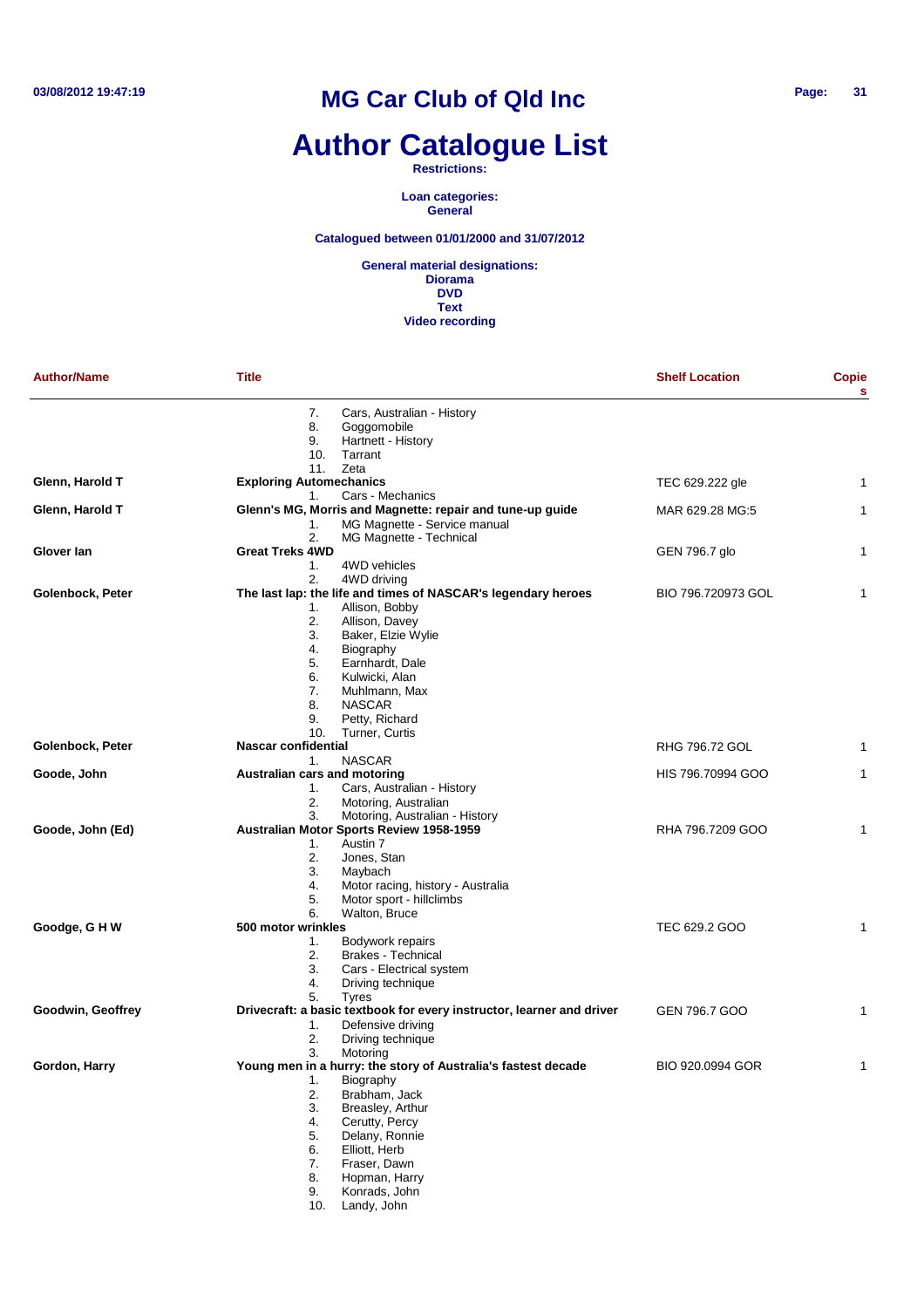# **Author Catalogue List**

#### **Restrictions:**

**Loan categories: General**

#### **Catalogued between 01/01/2000 and 31/07/2012**

| <b>Author/Name</b>         | <b>Title</b>                                                                             | <b>Shelf Location</b> | Copie<br>s |
|----------------------------|------------------------------------------------------------------------------------------|-----------------------|------------|
|                            | Mackenzie, Stuart<br>11.<br>Marshall, John<br>12.<br>13.<br>Mockridge, Russell           |                       |            |
| Gough, SC                  | Thomson, Peter<br>14.<br>Diesel fuel system fundamentals: metric edition                 | TEC 629.2506 ASM      | 1          |
|                            | Diesel engines<br>1.                                                                     | GEN 827 GRA           | 1          |
| Granados, Paula            | <b>Classic motoring from Punch</b><br>Anecdotes - Motoring<br>1.<br>2.<br>Wit and humour |                       |            |
| Granatelli, Anthony (Andy) | They call me Mister 500                                                                  | RHG 796.720973 GRA:G  | 1          |
|                            | Autobiography<br>1.                                                                      |                       |            |
|                            | 2.<br>Granatelli, Andy                                                                   |                       |            |
|                            | 3.<br>Indianapolis                                                                       |                       |            |
|                            | Indianapolis - History<br>4.                                                             |                       |            |
| <b>Grant Gary</b>          | The History Of The Geelong Speed trials 1956-1985                                        | RHA 796.72 Gra        | 1          |
|                            | Speed trials geelong<br>1.<br>The record breakers                                        | BIO 796.72 CAN: V     | 1          |
| Gray, Tony                 | Campbell, Malcolm<br>1.                                                                  |                       |            |
|                            | Campbell, Donald<br>2.                                                                   |                       |            |
|                            | World speed records<br>3.                                                                |                       |            |
| Green, Andrea              | MGs on patrol: the MG Police cars and the men and women who used                         | MAR 629.2 MG:1        | 1          |
|                            | them                                                                                     |                       |            |
|                            | MG - Poloice cars<br>1.                                                                  |                       |            |
| Green, Barry               | Longford: fast track back                                                                | <b>RHA 796.72 GRE</b> | 1          |
|                            | Hill, Graham<br>1.                                                                       |                       |            |
|                            | 2.<br>Longford<br>3.<br>Motor racing circuits                                            |                       |            |
| Green, Evan                | A boot full of right arms: adventures in the London-Sahara-Munich                        | <b>RHF 796.72 GRE</b> | 2          |
|                            | World Cup Rally and other motoring marathons                                             |                       |            |
|                            | Rallying<br>1.                                                                           |                       |            |
|                            | 2.<br>World Cup Rally                                                                    |                       |            |
| Green, Evan                | Dust and glory                                                                           | <b>FIC GRE</b>        | 2          |
|                            | Motor sport - Fiction<br>1.                                                              |                       |            |
| Green, Evan                | Evan Green's world of motor sport                                                        | RHG 796.7209 GRE      | 3          |
|                            | Formula 1<br>1.                                                                          |                       |            |
|                            | <b>Grand Prix</b><br>2.<br>3.<br>Motor racing circuits                                   |                       |            |
|                            | 4.<br>Motor racing, history - Australia                                                  |                       |            |
|                            | 5.<br>Motor sport, History - Australia                                                   |                       |            |
|                            | 6.<br>Motor sport - rallies                                                              |                       |            |
|                            | 7.<br>Rally cars                                                                         |                       |            |
|                            | Rallies<br>8.                                                                            |                       |            |
| Green, Evan                | Journeys with Gelignite Jack                                                             | <b>RHG 796.7 GRE</b>  | 1          |
|                            | Motoring, Australian<br>1.                                                               |                       |            |
| Green, Malcolm             | 2.<br>Murray, Jack<br><b>MG Britain's Favourite Sports Car</b>                           | MAR 629.2 MG:1        | 1          |
|                            | MG<br>1.                                                                                 |                       |            |
| Green, Malcolm             | <b>MGA restoration guide</b>                                                             | MAR 629.28 MG:5       | 1          |
|                            | 1.<br><b>MGA</b> - Restoration                                                           |                       |            |
| Gregory's                  | <b>4WD Great Treks</b>                                                                   | GEN 796.7 .gre        | 3          |
|                            | 1.<br>4WD driving                                                                        |                       |            |
| Gregory's                  | Corolla 1985-89 Service and Repair Manual                                                | MAR 629.28 gre        | 1          |
|                            | Toyota Corolla - Workshop manual<br>1.                                                   |                       |            |
|                            | 2.<br>Toyota - Engine repair manual                                                      |                       |            |
| Gregory's                  | <b>Falcon Fairlane Service And Repair Manual</b><br>Ford Falcon - Repair manual<br>1.    | W/M 629.28 gre        | 1          |
|                            | Ford Fairlane - Repair manual<br>2.                                                      |                       |            |
|                            | 3.<br>Ford Falcon - Workshop manual                                                      |                       |            |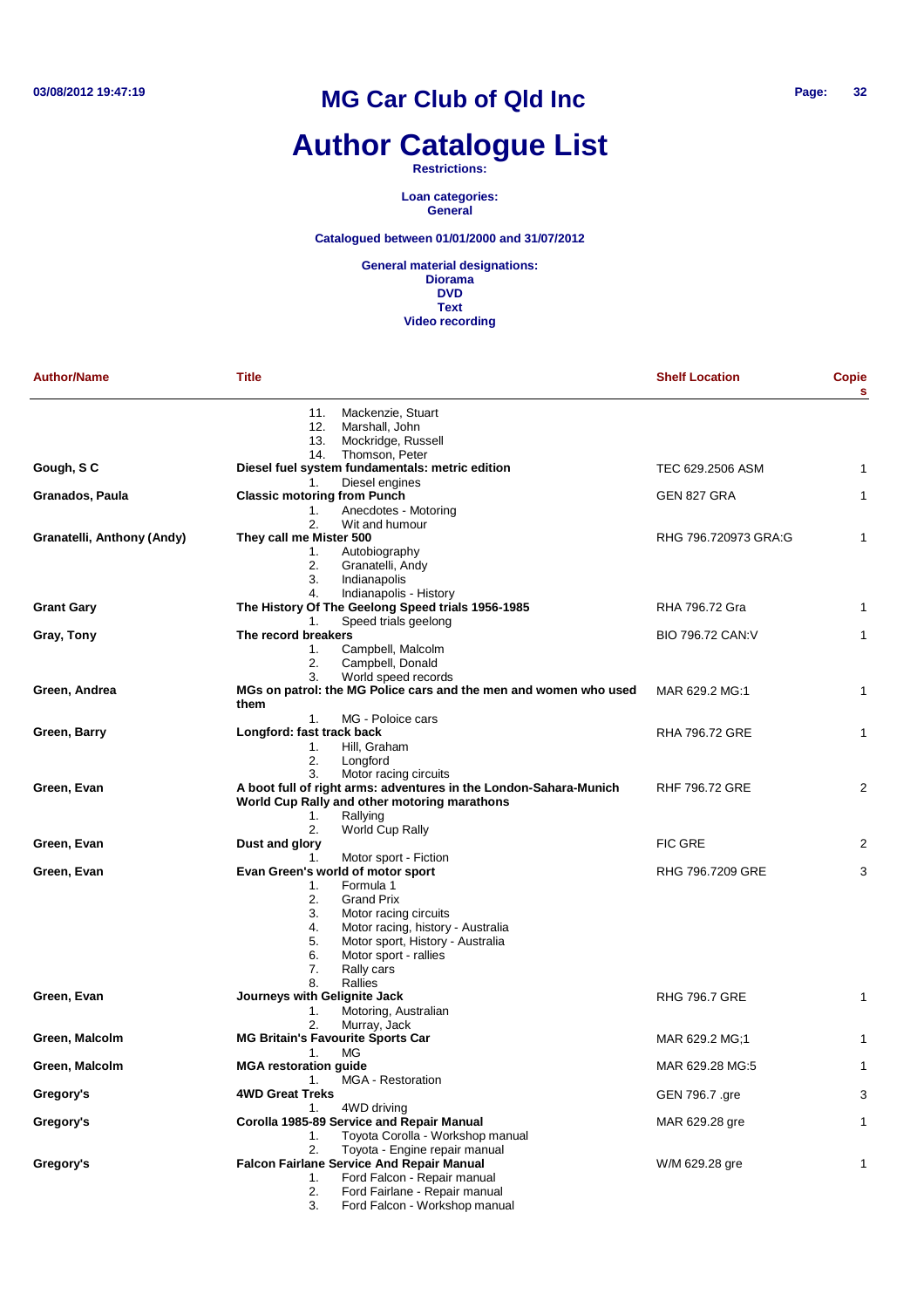# **Author Catalogue List**

**Restrictions:**

**Loan categories: General**

#### **Catalogued between 01/01/2000 and 31/07/2012**

| <b>Author/Name</b>                    | Title                                                                                                                                                                                                                                                                                                                                                                                                                                             | <b>Shelf Location</b>            | <b>Copie</b><br>s |
|---------------------------------------|---------------------------------------------------------------------------------------------------------------------------------------------------------------------------------------------------------------------------------------------------------------------------------------------------------------------------------------------------------------------------------------------------------------------------------------------------|----------------------------------|-------------------|
| Gregory's                             | <b>Gemini T E Series Service and Repair</b><br>Car repairs<br>1.                                                                                                                                                                                                                                                                                                                                                                                  | GEN 629.28 gre                   | 1                 |
| Groene, Gordon                        | Living aboard your RV: a guide to the fulltime life on wheels<br>Motorhomes<br>1.<br>2.<br>Recreational vehicle living                                                                                                                                                                                                                                                                                                                            | GEN 643.2 GRO                    | 1                 |
| Groene, Janet                         | Living aboard your RV: a guide to the fulltime life on wheels<br>1.<br>Motorhomes<br>2.<br>Recreational vehicle living                                                                                                                                                                                                                                                                                                                            | GEN 643.2 GRO                    | 1                 |
| Gunn, John (Ed)                       | The world on wheels<br>Cars - History<br>1.                                                                                                                                                                                                                                                                                                                                                                                                       | HIS 629.20904 GUN                | 1                 |
| Haddad, William                       | Hard driving: my years with John Delorean<br>1.<br>DeLorean Motor Company<br>2.<br>DeLorean, John Z                                                                                                                                                                                                                                                                                                                                               | MAR 629.2 HAD                    | $\overline{c}$    |
| Hailey, Arthur                        | Wheels                                                                                                                                                                                                                                                                                                                                                                                                                                            | <b>FIC HAI</b>                   | 4                 |
| Haines, George                        | How to be a motorist and stay happy<br>Anecdotes - Motoring<br>1.<br>2.<br>Wit and humour                                                                                                                                                                                                                                                                                                                                                         | GEN 827 HAI                      | 1                 |
|                                       | The death car                                                                                                                                                                                                                                                                                                                                                                                                                                     |                                  |                   |
| Haining, Peter<br>Haining, Peter (Ed) | Death on wheels                                                                                                                                                                                                                                                                                                                                                                                                                                   | <b>FIC HAI</b><br><b>FIC HAI</b> | 1<br>1            |
|                                       | Motor sport - Fiction<br>1.                                                                                                                                                                                                                                                                                                                                                                                                                       |                                  |                   |
| Haining, Peter (Ed)                   | The MG Log: a celebration of the world's favourite sports car<br>MG - Models<br>1.                                                                                                                                                                                                                                                                                                                                                                | MAR 629.2 MG:1                   | 1                 |
| <b>Halfords</b>                       | Halfords Essential Guide Fiesta F to N rego UK                                                                                                                                                                                                                                                                                                                                                                                                    | MAR 629.28 hal                   | 1                 |
| Hall, Colin                           | How to build your own custom street car<br>Cars - Construction<br>1.                                                                                                                                                                                                                                                                                                                                                                              | TEC 629.28 HAL                   | 1                 |
| Hall, Timothy                         | Performance cars down under                                                                                                                                                                                                                                                                                                                                                                                                                       | MAR 629.222 HAL                  | 1                 |
|                                       | 1.<br><b>Aston Martin</b><br>2.<br>Austin-Healey<br>3.<br>Bertone<br><b>BMW</b><br>4.<br>5.<br><b>Bolwell</b><br>6.<br><b>Bristol</b><br>7.<br>Bugatti<br>8.<br>De Tomaso<br>9.<br>F1 teams - Ferrari<br>10.<br>Fiat<br>11.<br>Ford<br>12.<br>Holden<br>13.<br>Invicta<br>14.<br>Jaguar<br>15.<br>Jensen<br>16.<br>Lamborghini<br>17.<br>Lancia<br>18.<br>Lotus<br>19.<br>Mercedes-Benz<br>20.<br>MG<br>21.<br>Performance cars<br>22.<br>Porsche |                                  |                   |
| Hall, Timothy                         | 23.<br>Rallying<br>Superbikes down under                                                                                                                                                                                                                                                                                                                                                                                                          | GEN 629.2275 HAL                 |                   |
| <b>Hamilton, Maurice</b>              | <b>Superbikes</b><br>1.<br>Autocourse 1984-85                                                                                                                                                                                                                                                                                                                                                                                                     | RHF 796.7209 Ham                 | 1                 |
|                                       | 1.<br>F1 - History                                                                                                                                                                                                                                                                                                                                                                                                                                |                                  |                   |
| <b>Hamilton, Maurice</b>              | Frank Williams: the inside story of the man behind Williams-Renault<br>1.<br>Biography                                                                                                                                                                                                                                                                                                                                                            | BIO 796.720924 WIL:H             | 1                 |
|                                       |                                                                                                                                                                                                                                                                                                                                                                                                                                                   |                                  |                   |
| <b>Hamilton, Maurice</b>              | Williams, Frank<br>2.<br>Racing Stewart: the birth of a Grand Prix team<br>F1 teams<br>1.                                                                                                                                                                                                                                                                                                                                                         | RHF 796.7209 HAM                 | 1                 |
|                                       |                                                                                                                                                                                                                                                                                                                                                                                                                                                   |                                  |                   |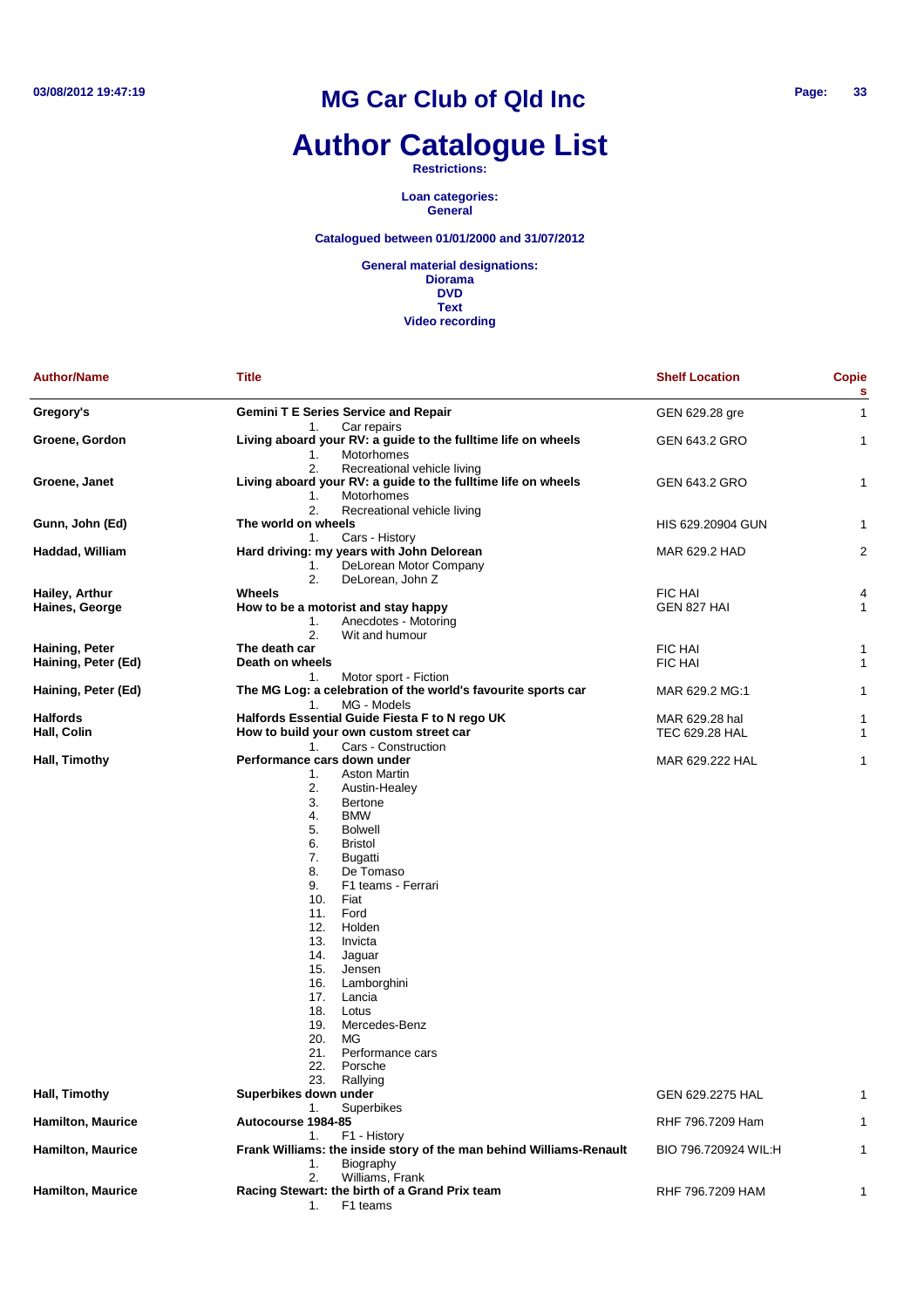# **Author Catalogue List**

#### **Restrictions:**

**Loan categories: General**

#### **Catalogued between 01/01/2000 and 31/07/2012**

| <b>Author/Name</b>    | Title                                                                                                              | <b>Shelf Location</b> | <b>Copie</b><br>s |
|-----------------------|--------------------------------------------------------------------------------------------------------------------|-----------------------|-------------------|
|                       | 2.<br>F1 teams - Stewart<br>3.<br>F1 - History                                                                     |                       |                   |
| Hammill, Des          | Stewart, Jackie<br>4.<br>The 1275cc A Series High Performance Manual                                               | TEC 629.25 HAN        | 1                 |
| Hammill, Des          | <b>BMC A series engines</b><br>1.<br>How to build and power tune SU carburettors                                   | TEC 629.253 HAM       | 1                 |
|                       | Carburetters - Tuning<br>1.<br>2.<br>SU (carburettors)                                                             |                       |                   |
| Hammill, Des          | How to power tune the BMC/BL/Rover 1275 A-series engine for road<br>and track                                      | TEC 629.25 HAM        | 1                 |
|                       | 1.<br>BMC A series engines - Tuning                                                                                |                       |                   |
| Hammill, Des          | 2.<br>Engine tuning<br>How to power tune the BMC/BL/Rover 998 A-series engine for road and TEC 629.25 HAM<br>track |                       | 1                 |
|                       | 1.<br>A-Series engine<br>2.<br>Engine tuning                                                                       |                       |                   |
| Hanrahan, Brian (Ed)  | Motor racing: the Australian way                                                                                   | RHA 796.7209 HAN      |                   |
|                       | Bond, Colin<br>1.                                                                                                  |                       |                   |
|                       | 2.<br>Brabham, Jack                                                                                                |                       |                   |
|                       | 3.<br>Cooper, Garrie                                                                                               |                       |                   |
|                       | 4.<br>Geoghegan, Leo<br>5.<br>Harvey, John                                                                         |                       |                   |
|                       | 6.<br>Irving, Phil                                                                                                 |                       |                   |
|                       | 7.<br>Jane, Bob                                                                                                    |                       |                   |
|                       | 8.<br>Matich, Frank                                                                                                |                       |                   |
|                       | 9.<br>Moffat, Allan                                                                                                |                       |                   |
|                       | 10.<br>Motor racing, history - Australia                                                                           |                       |                   |
|                       | 11.<br>Motor sport, History - Australia                                                                            |                       |                   |
|                       | 12.<br>Rallying                                                                                                    |                       |                   |
|                       | 13.<br>Rallycrosse<br>14.                                                                                          |                       |                   |
| Hanrahan, Bryan       | Watson, Bob<br>In praise of veteran and vintage cars in Australia                                                  | HIS 629.20904 HAN     | 1                 |
|                       | 1.<br>Veteran cars                                                                                                 |                       |                   |
|                       | 2.<br>Vintage cars                                                                                                 |                       |                   |
| Hanrahan, Bryan (Ed)  | Allan Moffat's scrapbook                                                                                           | BIO 796.720924 MOF:H  | 2                 |
|                       | Australian Touring Car Championship<br>1.                                                                          |                       |                   |
|                       | 2.<br>Moffat, Allan                                                                                                |                       |                   |
| Hanrahan, Bryan (Ed)  | <b>Great Australian motor racing pictures</b>                                                                      | RHA 796.7209 HAN      | 1                 |
|                       | 1.<br>Australian Motor sport                                                                                       |                       |                   |
| Hansen, J D           | 2.<br>Motorsport photography<br>Imp - tuning and modification                                                      | MAR 629.28 HIL        | 1                 |
|                       | Hillman Imp<br>1.                                                                                                  |                       |                   |
|                       | 2.<br>Hillman Imp - Tuning and Modification                                                                        |                       |                   |
| Hansen, Ronald        | The life story of Juan Manuel Fangio                                                                               | BIO 796.72092 FAN:H   | 1                 |
|                       | Biography<br>1.                                                                                                    |                       |                   |
|                       | Fangio, Juan Manual<br>2.                                                                                          |                       |                   |
|                       | 3.<br>Formula 1 drivers                                                                                            |                       |                   |
| Hardcastle, David     | Tuning Rover V8 engines: how to get the best performance for road and MAR 629.28 ROV<br>competition use            |                       |                   |
|                       | Rover<br>1.                                                                                                        |                       |                   |
|                       | 2.<br>Rover <sub>V8</sub>                                                                                          |                       |                   |
|                       | 3.<br>Rover V8 engine - Tuning                                                                                     |                       |                   |
| Harding, Anthony (Ed) | Car facts and feats: a record of everyday motoring and automotive<br>achievement                                   | HIS 796.7203 HAR      | 1                 |
|                       | 1.<br>Motor racing - history                                                                                       |                       |                   |
|                       | 2.<br>Motor sport - rallies                                                                                        |                       |                   |
|                       | Motor sport - hillclimbs<br>3.<br>Motoring - History<br>4.                                                         |                       |                   |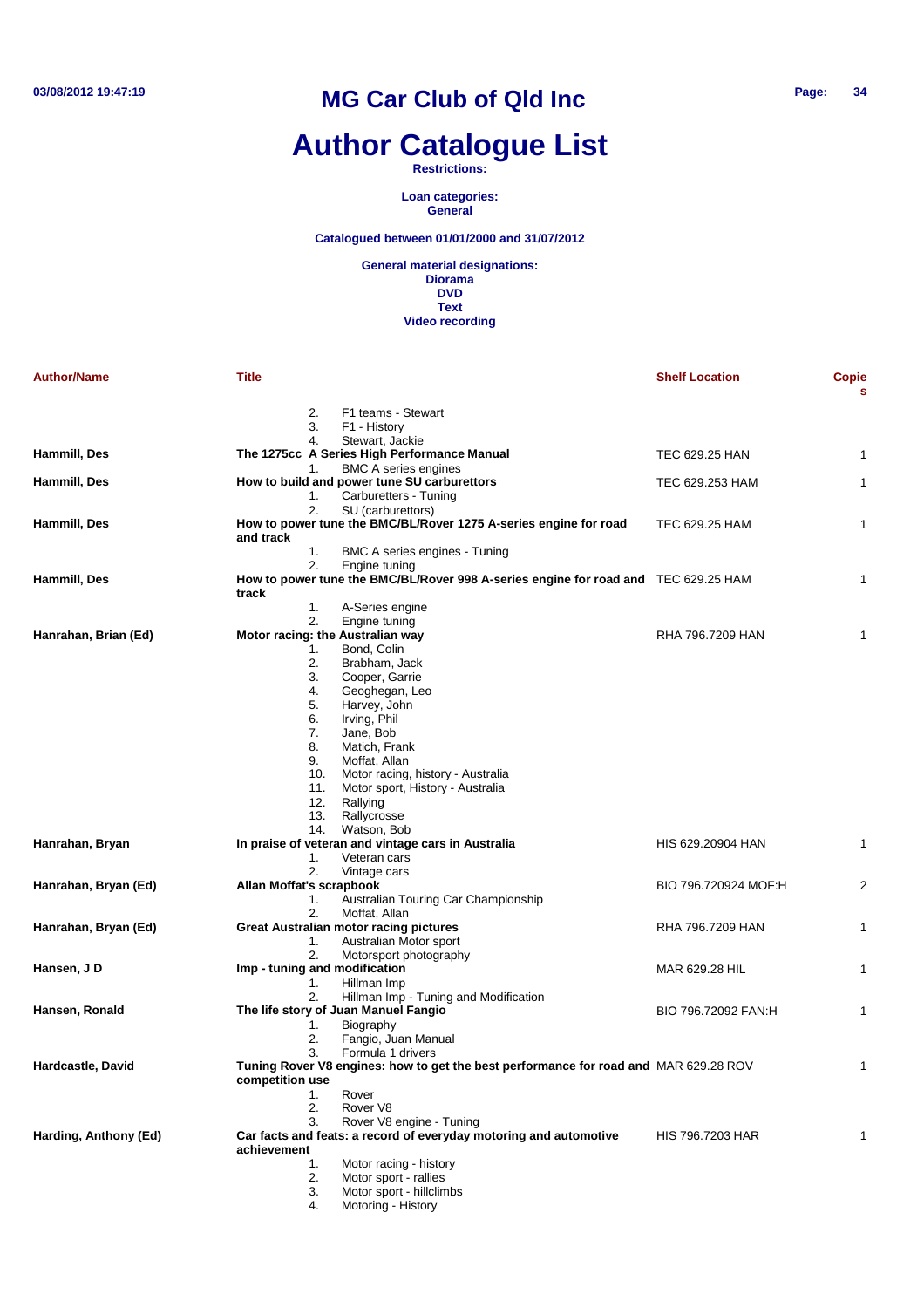# **Author Catalogue List**

**Restrictions:**

**Loan categories: General**

#### **Catalogued between 01/01/2000 and 31/07/2012**

| <b>Author/Name</b>     | <b>Title</b>                                            | <b>Shelf Location</b> | <b>Copie</b><br>s |
|------------------------|---------------------------------------------------------|-----------------------|-------------------|
|                        | 5.<br>World speed records                               |                       |                   |
| Harding, Anthony (Ed)  | The Motorist Bedside book<br>Motoring<br>1.             | GEN 796.2 har         | 1                 |
| Harding, Anthony (Ed)  | <b>Motorist's miscellany</b>                            | HIS 796.7203 HAR      | 1                 |
| Harding, Anthony (Ed)  | The vintage car guide                                   | HIS 629.209042 CLU    | 1                 |
|                        | МG<br>1.                                                |                       |                   |
|                        | 2.<br>Vintage cars                                      |                       |                   |
| Hark, Ina Rae          | The road movie book                                     | GEN 791.43 COH        | 1                 |
|                        | Road films<br>1.                                        |                       |                   |
| Hartgerink, Nick       | Gardner: a dream come true                              | RHG 796.75 GAR:H      | 1                 |
|                        | Gardner, Wayne<br>1.                                    |                       |                   |
| Hartnett, Sir Laurence | 2.<br>Motorcycle racing<br>Big wheels and little wheels | BIO 629.2092 HAR:H    | 2                 |
|                        | Hartnett - History<br>1.                                |                       |                   |
|                        | 2.<br>Hartnett, Sir Laurence                            |                       |                   |
|                        | 3.<br>Holden - History                                  |                       |                   |
| Harvey, Chris          | <b>GREAT MARQUES M G</b>                                | MAR 629.2 mg          | 1                 |
|                        | MG<br>1.                                                |                       |                   |
| Harvey, Chris          | <b>Great marques of Britain</b>                         | MAR 629.2 WOO         | 1                 |
|                        | Aston Martin<br>1.                                      |                       |                   |
|                        | 2.<br>Austin-Healey                                     |                       |                   |
|                        | 3.<br>Austin                                            |                       |                   |
|                        | 4.<br>Bentley                                           |                       |                   |
|                        | 5.<br>Jaguar                                            |                       |                   |
|                        | 6.<br>Lotus                                             |                       |                   |
|                        | 7.<br>MG - History                                      |                       |                   |
|                        | 8.<br>МG                                                |                       |                   |
|                        | 9.<br><b>Morris</b>                                     |                       |                   |
|                        | 10.<br>Rolls-Royce<br>11.<br>Triumph                    |                       |                   |
| Harvey, Chris          | МG                                                      | MAR 629.2 MG:1        | 6                 |
|                        | MG - History<br>1.                                      |                       |                   |
| Harvey, Chris          | <b>MG and Austin Healey Spridgets</b>                   | MAR 629.2 MG:5        | 1                 |
|                        | 1.<br><b>Austin-Healey Sprite</b>                       |                       |                   |
|                        | 2.<br>MG Midget                                         |                       |                   |
|                        | 3.<br>Road tests                                        |                       |                   |
| Harvey, Chris          | MG: great marques poster book                           | MAR 629.2 MG:1        | 3                 |
|                        | MG A<br>1.                                              |                       |                   |
|                        | 2.<br>MG B                                              |                       |                   |
|                        | 3.<br>MGB GT V8                                         |                       |                   |
|                        | 4.<br>MG C-Type                                         |                       |                   |
|                        | 5.<br>MG C                                              |                       |                   |
|                        | 6.<br>MG - History                                      |                       |                   |
|                        | 7.<br>MG J <sub>2</sub><br>8.                           |                       |                   |
|                        | MG K3 Magnette<br>9.<br>MG M-type                       |                       |                   |
|                        | 10.<br>MG Metro                                         |                       |                   |
|                        | MG N-type<br>11.                                        |                       |                   |
|                        | MG - Old Number One<br>12.                              |                       |                   |
|                        | 13.<br>MG PA                                            |                       |                   |
|                        | MG - Saloons<br>14.                                     |                       |                   |
|                        | 15.<br>MG TC                                            |                       |                   |
|                        | 16.<br>MG TD                                            |                       |                   |
|                        | 17.<br>MG TF                                            |                       |                   |
|                        | 18.<br>MG TA                                            |                       |                   |
|                        | MG Z Magnette<br>19.                                    |                       |                   |
| Harvey, Chris          | MG the A, B and C                                       | MAR 629.2 MG:6        | 1                 |
|                        | MG A<br>1.                                              |                       |                   |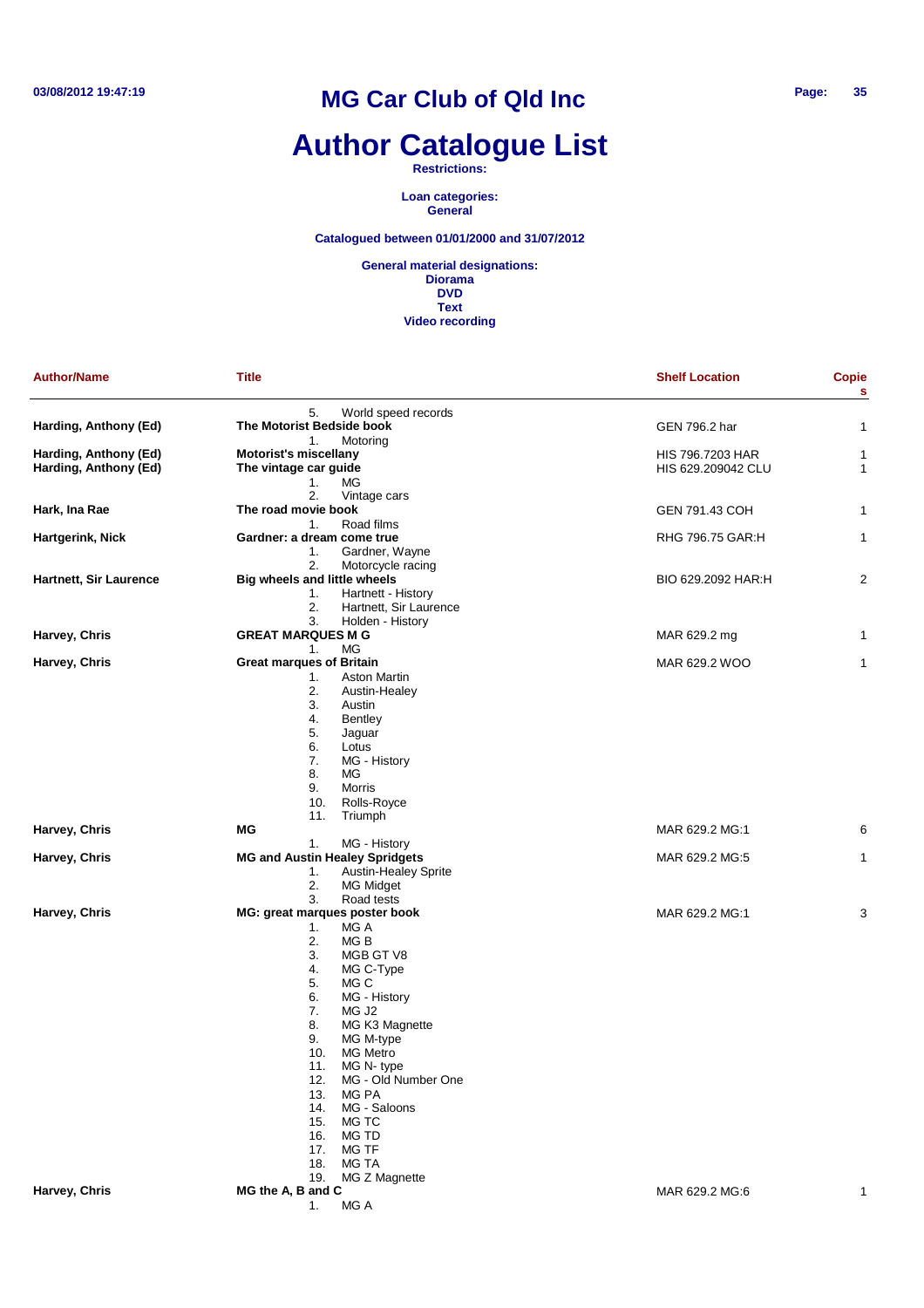# **Author Catalogue List**

**Restrictions:**

**Loan categories: General**

#### **Catalogued between 01/01/2000 and 31/07/2012**

| <b>Author/Name</b>  | <b>Title</b>                                           | <b>Shelf Location</b>                                                                                  | Copie<br>s     |
|---------------------|--------------------------------------------------------|--------------------------------------------------------------------------------------------------------|----------------|
|                     | 2.<br>MG B<br>3.<br>MGB GT                             |                                                                                                        |                |
|                     | MG C<br>4.                                             |                                                                                                        |                |
| Harvey, Chris       | <b>MG: the immortal T series</b>                       | MAR 629.2 MG:4                                                                                         | 2              |
|                     | 1.                                                     | MG T-Series                                                                                            |                |
| Hassall, David (Ed) | <b>Bathurst 1982/3</b>                                 | RHA 796.72 BAT                                                                                         |                |
|                     | <b>Bathurst</b><br>1.                                  |                                                                                                        |                |
| Hassall, David (Ed) | Bathurst 1983/4<br>1.                                  | RHA 796.72 BAT<br>Australian Touring Car Championship                                                  | $\overline{2}$ |
|                     | 2.<br><b>Bathurst</b>                                  |                                                                                                        |                |
|                     | 3.                                                     | Johnson, Dick                                                                                          |                |
|                     | 4.                                                     | Moffat, Allan                                                                                          |                |
| Hassall, David (Ed) | Bathurst, James Hardie, 1982/83                        | RHA 796.72 BAT                                                                                         | 1              |
|                     | <b>Bathurst</b><br>1.                                  |                                                                                                        |                |
| Hassall, David (Ed) | Raceyear 1983<br>1.                                    | RHA 796.7209 RAC<br>Australian Touring Car Championship                                                | 4              |
|                     | 2.                                                     | Costanzo, Alfredo                                                                                      |                |
|                     | 3.                                                     | Formula 1                                                                                              |                |
|                     | 4.                                                     | <b>Grand Prix</b>                                                                                      |                |
|                     | 5.                                                     | Grand Prix racing                                                                                      |                |
|                     | Le Mans<br>6.                                          |                                                                                                        |                |
|                     | 7.<br>8.                                               | Motor racing, history - Australia<br>Motor sport - rallies                                             |                |
|                     | 9.                                                     | Off road racing - Australia                                                                            |                |
|                     | 10.                                                    | Schuppan, Vern                                                                                         |                |
| <b>Havoc</b>        | Havoc [Video recording]                                | GEN 795.7 hav                                                                                          | 1              |
| <b>Havoc</b>        | Havoc 14 [Video recording]                             | GEN 796.72 hav                                                                                         | 1              |
| Hawke, Mike         | 75 years of the J2                                     | MAR 629.2 MG:3                                                                                         | 1              |
| Hawke, Mike         | MG J2<br>1.<br>How they Ran (j1s & j2s in Competition) | MAR 629.2 Mg;4                                                                                         |                |
|                     | <b>MG</b><br>1.                                        |                                                                                                        |                |
| Hawthorn, Mike      | Challenge me the race                                  | BIO 796.72092 HAW:H                                                                                    | 1              |
|                     | 1.                                                     | Autobiography                                                                                          |                |
|                     | 2.                                                     | Formula 1 drivers                                                                                      |                |
|                     | 3.                                                     | Grand Prix racing                                                                                      |                |
| Hawthorn, Mike      | 4.                                                     | Hawthorn, John Michael<br>Champion year: my battle for the drivers' world title<br>BIO 796.72092 HAW:H | 2              |
|                     | 1.                                                     | Autobiography                                                                                          |                |
|                     | 2.                                                     | Collins, Peter                                                                                         |                |
|                     | 3.                                                     | Formula 1                                                                                              |                |
|                     | 4.                                                     | Formula 1 drivers                                                                                      |                |
|                     | 5.                                                     | Grand Prix - History<br>Grand Prix racing                                                              |                |
|                     | 6.<br>7.                                               | Hawthorn, John Michael                                                                                 |                |
|                     | 8.                                                     | Motor racing circuits                                                                                  |                |
| Hay, Jack (Ed)      | You and your car                                       | <b>TEC 629.2 HAY</b>                                                                                   | 1              |
|                     | 1.                                                     | Cars - Construction                                                                                    |                |
|                     | 2.                                                     | Cars - Maintenance                                                                                     |                |
| Haynes, J H         | 3.<br>Motoring                                         | Alfasud Owners workshop manual: 1974-1984<br>MAR 629.28 ALF                                            | 1              |
|                     | 1.                                                     | Alfa Romeo - Alfasud - Workshop manual                                                                 |                |
| Haynes, J H         | <b>Austin &amp; Mg Metro</b>                           | MAR 629.2 MG;7                                                                                         |                |
|                     | 1.                                                     | <b>MG Metro</b>                                                                                        |                |
| Haynes, J H         |                                                        | BL Princess and 18-22 Series Owners Workshop Manual<br>MAR 629.28 AUS                                  | 1              |
|                     | 1.                                                     | Workshop manual                                                                                        |                |
|                     | 2.                                                     | Workshop manual - Austin 1800                                                                          |                |
| Haynes, J H         | <b>BMC 'A' Series tuning manual</b><br>1.              | TEC 629.25 HAY<br>Austin Healey Sprite - Service guide                                                 | 2              |
|                     |                                                        |                                                                                                        |                |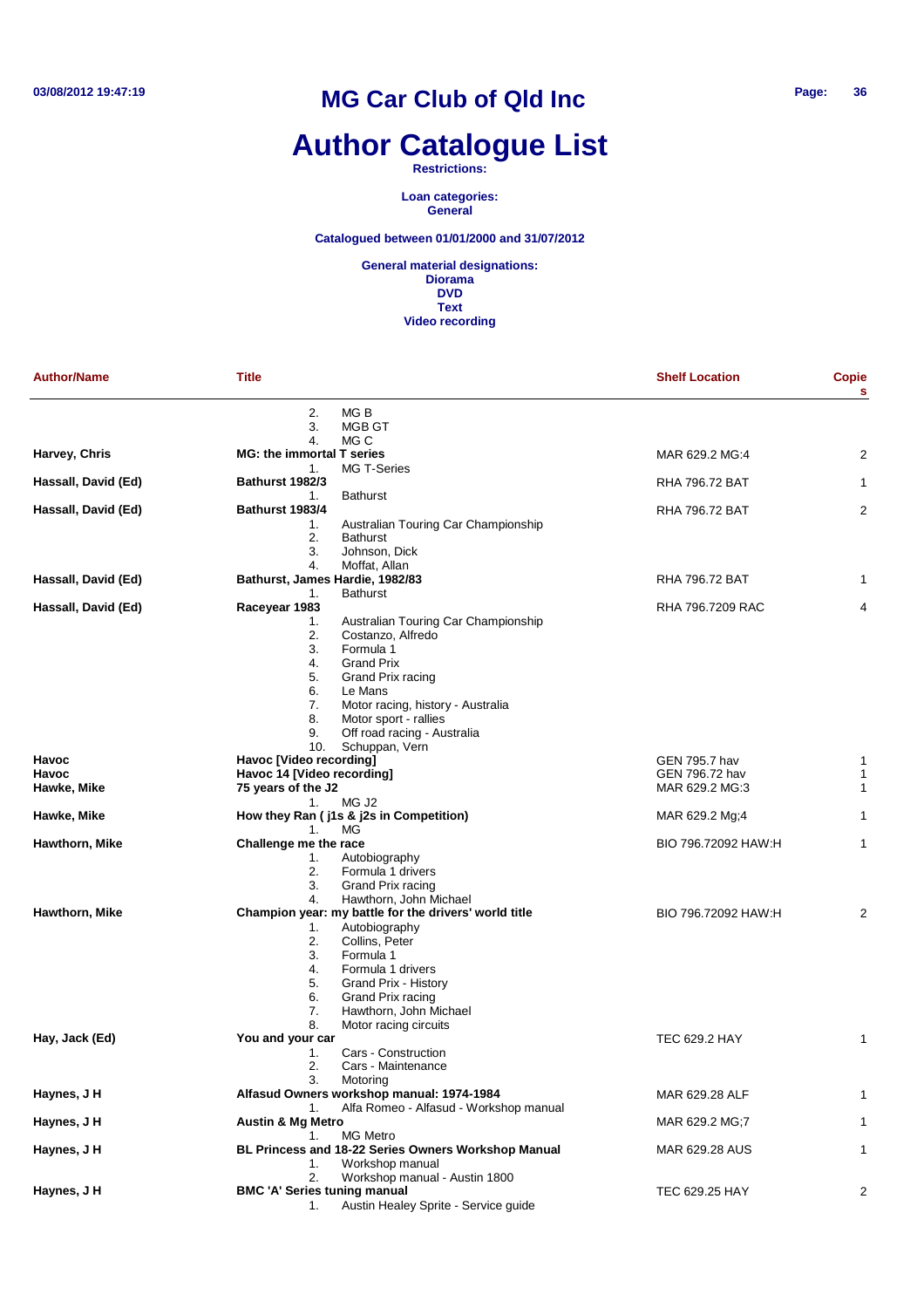### **Author Catalogue List**

#### **Restrictions:**

**Loan categories: General**

#### **Catalogued between 01/01/2000 and 31/07/2012**

| <b>Author/Name</b>        | <b>Title</b>                                                                                                                  | <b>Shelf Location</b> | <b>Copie</b><br>s |
|---------------------------|-------------------------------------------------------------------------------------------------------------------------------|-----------------------|-------------------|
|                           | <b>BMC</b><br>2.<br>3.<br>BMC A series engines - Tuning                                                                       |                       |                   |
|                           | 4.<br>MG Midget - Service guide                                                                                               |                       |                   |
|                           | 5.<br><b>Morris</b>                                                                                                           |                       |                   |
| Haynes, J H               | Morris - Service manual<br>6.<br>Ford Cortina IV 1600 and 2000 Owners Workshop Manual<br>Ford Cortina - Workshop manual<br>1. | MAR 629.28 FOR        | 1                 |
| Haynes, J H               | Ford Falcon/Fairlane 1988 thru 1993                                                                                           | MAR 629.28 FOR        | 1                 |
|                           | Ford Falcon - Repair manual<br>1.                                                                                             |                       |                   |
|                           | Ford Fairlane - Repair manual<br>2.                                                                                           |                       |                   |
| Haynes, J H               | Ford Laser & Mazda 323 Repair Manual                                                                                          | MAR 629.28 hay        | 1                 |
| Haynes, J H               | MG Midget & AH Sprite Owners Workshop Manual                                                                                  | MAR 629.28 MG:5       | 1                 |
|                           | Austin Healey Sprite - Workshop manual<br>1.                                                                                  |                       |                   |
| Haynes, J H               | 2.<br>MG Midget - Workshop manual<br><b>MGB Owner's Workshop manual</b>                                                       |                       | 1                 |
|                           | MGB - Workshop manual<br>1.                                                                                                   | MAR 629.28 MG:6       |                   |
|                           | 2.<br>MGB GT - Workshop manual                                                                                                |                       |                   |
| Haynes, J H               | Midget & Sprite Owners Handbook & Service Guide                                                                               | MAR 629.2 MG:5        | 1                 |
|                           | Austin Healey Sprite - Service guide<br>1.                                                                                    |                       |                   |
|                           | 2.<br>MG Midget                                                                                                               |                       |                   |
| Haynes, J H               | Mini 69 to 91                                                                                                                 | MAR 629.28 hay        | 1                 |
|                           | 1.<br>Mini                                                                                                                    |                       |                   |
|                           | Workshop manual - Mini<br>2.                                                                                                  |                       |                   |
| Haynes, J H               | Toyota Landcruiser 1975 -1977 Owners workshop manual                                                                          | MAR 629.28 TOY        | 1                 |
|                           | Toyota Landcruiser - Workshop manual<br>1.                                                                                    |                       |                   |
| Haynes, J H               | Weber carburettors: owner's workshop manual                                                                                   | TEC 629.253 HAY       | 1                 |
|                           | Weber carburettors<br>1.                                                                                                      |                       |                   |
| Hayward, Elizabeth        | 2.<br>Weber carburettors - Workshop manual<br>Flying on the ground                                                            | BIO 796.72092 FIT:H   | 1                 |
|                           | Biography<br>1.                                                                                                               |                       |                   |
|                           | Fittipaldi, Emerson<br>2.                                                                                                     |                       |                   |
| <b>Hazell Quinton Ltd</b> | <b>STEERING &amp; SUSPENSION INCLUDING SPRING COMPONENTS FOR</b>                                                              | TEC 629.222 haz       | 1                 |
|                           | ALL MODELS CATALOGUE                                                                                                          |                       |                   |
|                           | Cars - Steering systems<br>1.                                                                                                 |                       |                   |
| <b>Hazleton, Lesley</b>   | Confessions of a fast woman                                                                                                   | <b>GEN 910.4 HAZ</b>  | 1                 |
|                           | 1.<br><b>Memoirs</b>                                                                                                          |                       |                   |
|                           | 2.<br>Motoring                                                                                                                |                       |                   |
|                           | Personal narratives<br>3.                                                                                                     |                       |                   |
|                           | 4.<br>Women and cars                                                                                                          |                       |                   |
| <b>Hazleton, Lesley</b>   | Driving to Detroit: memoirs of a fast woman                                                                                   | <b>GEN 910.4 HAZ</b>  | 1                 |
|                           | <b>Memoirs</b><br>1.<br>2.                                                                                                    |                       |                   |
|                           | Motoring<br>Personal narratives<br>3.                                                                                         |                       |                   |
|                           | Women and cars<br>4.                                                                                                          |                       |                   |
| Healey, Brian             | Donald Healey: My world of cars                                                                                               | BIO 796.720924 HEA:G  | 1                 |
|                           | Biography<br>1.                                                                                                               |                       |                   |
|                           | 2.<br>Healey, Donald                                                                                                          |                       |                   |
|                           | 3.<br>Mille Miglia                                                                                                            |                       |                   |
|                           | 4.<br>Monte Carlo Rally                                                                                                       |                       |                   |
| <b>Healey, Geoffrey</b>   | The Healey story                                                                                                              | MAR 629.2 HEA         | 1                 |
|                           | Biography<br>1.                                                                                                               |                       |                   |
|                           | 2.<br>Healey, Donald                                                                                                          |                       |                   |
|                           | 3.<br>Healey cars - history                                                                                                   |                       |                   |
| <b>Healey, Geoffrey</b>   | <b>More Healeys</b>                                                                                                           | MAR 629.2 MG:5        | 1                 |
| Heilig, John              | <b>Austin-Healey Sprite</b><br>1.<br><b>MG sports cars</b>                                                                    | MAR 629.2 MG:1        | 1                 |
|                           | MG<br>1.                                                                                                                      |                       |                   |
| Henderson, Dr Michael     | Motor racing in safety: the human factors                                                                                     | RHG 796.72 HEN        | $\mathbf{1}$      |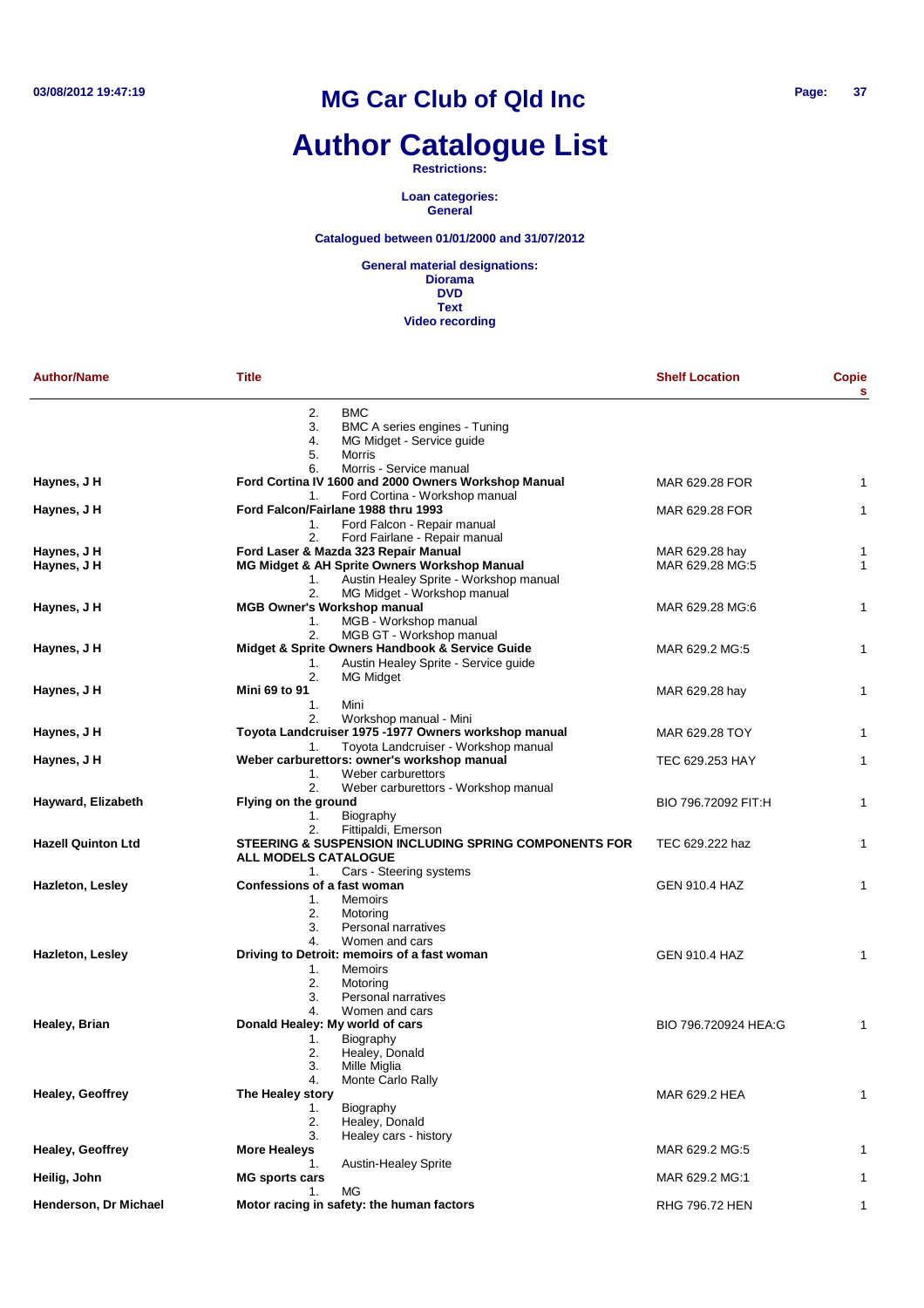## **Author Catalogue List**

**Restrictions:**

**Loan categories: General**

**Catalogued between 01/01/2000 and 31/07/2012**

| <b>Author/Name</b> | <b>Title</b>                  |                                                                | <b>Shelf Location</b> | <b>Copie</b><br>S |
|--------------------|-------------------------------|----------------------------------------------------------------|-----------------------|-------------------|
|                    | 1.                            | Motor sport - Safety                                           |                       |                   |
| Hennessey, R A S   | 2.<br><b>Transport</b>        | Motor racing - Safety                                          | <b>HIS 338.4 HEN</b>  | 1                 |
|                    | 1.                            | Transport - History                                            |                       |                   |
| Henry, Alan        | <b>Audi Quattro</b><br>1.     | Audi Quattro                                                   | MAR 629.2 AUD         | 1                 |
| Henry, Alan        | 1.                            | <b>Benetton Formula 1 Racing Team</b><br>Benetton - F1 teams   | RHF 796.7209 HEN      | 1                 |
| Henry, Alan        | Damon Hill: from zero to hero |                                                                | BIO 796.72092 HIL:H   | 1                 |
|                    | 1.                            | Biography                                                      |                       |                   |
|                    | 2.<br>3.                      | Formula 1 drivers                                              |                       |                   |
|                    | 4.                            | Hill, Damon<br><b>World Champion Drivers</b>                   |                       |                   |
| Henry, Alan        |                               | Driving forces: fifty men who shaped the world of motor racing | BIO 796.72092 HEN     | 1                 |
|                    | 1.                            | Agajanian, J C                                                 |                       |                   |
|                    | 2.                            | Balestre, Jean-Marie                                           |                       |                   |
|                    | 3.                            | Barnard, John                                                  |                       |                   |
|                    | 4.<br>5.                      | Brabham, Jack<br>Broadley, Eric                                |                       |                   |
|                    | 6.                            | Brown, David                                                   |                       |                   |
|                    | 7.                            | Bugatti, Ettore                                                |                       |                   |
|                    | 8.                            | Chapman, Colin                                                 |                       |                   |
|                    | 9.                            | Chinetti, Luigi                                                |                       |                   |
|                    | 10.<br>11.                    | Cooper, Charles<br>Cooper, John                                |                       |                   |
|                    | 12.                           | Cunningham, Briggs                                             |                       |                   |
|                    | 13.                           | Dennis, Ron                                                    |                       |                   |
|                    | 14.                           | Duckworth, Keith                                               |                       |                   |
|                    | 15.                           | Ecclestone, Bernie                                             |                       |                   |
|                    | 16.                           | Ferrari, Enzo                                                  |                       |                   |
|                    | 17.<br>18.                    | Fittipaldi, Emerson<br>Forghieri, Mauro                        |                       |                   |
|                    | 19.                           | France, Bill                                                   |                       |                   |
|                    | 20.                           | Gordini, Amedee                                                |                       |                   |
|                    | 21.                           | Granatelli, Andy                                               |                       |                   |
|                    | 22.                           | Gurney, Dan                                                    |                       |                   |
|                    | 23.                           | Herd, Robin                                                    |                       |                   |
|                    | 24.<br>25.                    | Jordan, Eddie<br>Larrousse, Gerard                             |                       |                   |
|                    | 26.                           | Ligier, Guy                                                    |                       |                   |
|                    | 27.                           | Lister, Brian                                                  |                       |                   |
|                    | 28.                           | Lyons, William                                                 |                       |                   |
|                    | 29.                           | Maserati brothers                                              |                       |                   |
|                    | 30.<br>31.                    | Mays, Raymond<br>McLaren, Bruce                                |                       |                   |
|                    | 32.                           | Mehl, Leo                                                      |                       |                   |
|                    | 33.                           | Mosley, Max                                                    |                       |                   |
|                    | 34.                           | Motor racing drivers                                           |                       |                   |
|                    | 35.                           | Motor racing constructors                                      |                       |                   |
|                    | 36.                           | Motor sport administrators                                     |                       |                   |
|                    | 37.<br>38.                    | Neubauer, Alfred<br>Oliver, Jack                               |                       |                   |
|                    | 39.                           | Owen, Alfred                                                   |                       |                   |
|                    | 40.                           | Parnell, Reg                                                   |                       |                   |
|                    | 41.                           | Penske, Roger                                                  |                       |                   |
|                    | 42.                           | Porsche, Ferdinand Anton Ernst                                 |                       |                   |
|                    | 43.<br>44.                    | Reventlow, Lance<br>Shelby, Carroll                            |                       |                   |
|                    |                               |                                                                |                       |                   |
|                    |                               |                                                                |                       |                   |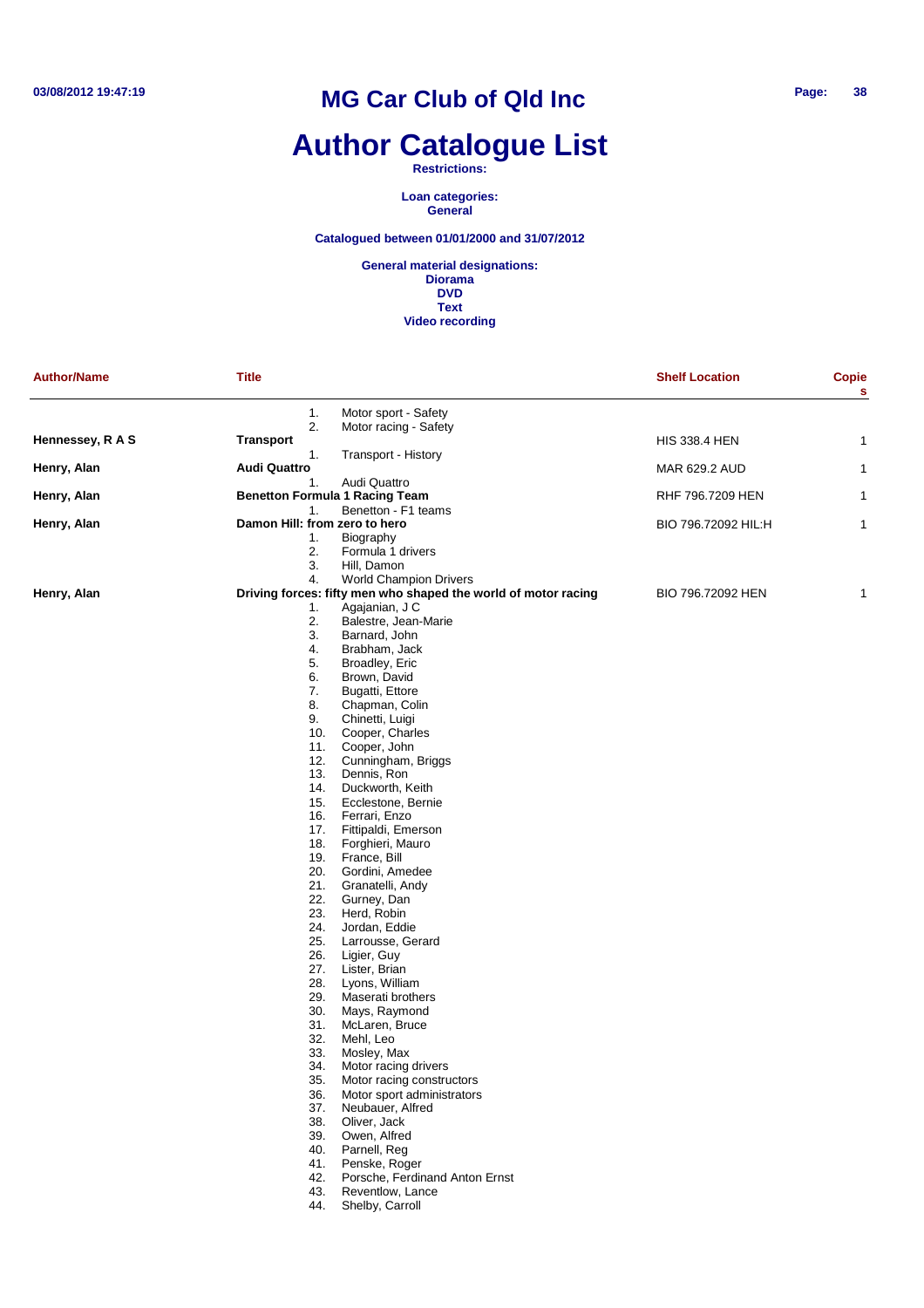## **Author Catalogue List**

#### **Restrictions:**

**Loan categories: General**

### **Catalogued between 01/01/2000 and 31/07/2012**

| <b>Author/Name</b>     | Title                                                                            | <b>Shelf Location</b> | Copie<br>s |
|------------------------|----------------------------------------------------------------------------------|-----------------------|------------|
|                        | 45.<br>Surtees, John                                                             |                       |            |
|                        | 46.<br>Tauranac, Ron                                                             |                       |            |
|                        | 47.<br>Team owners                                                               |                       |            |
|                        | 48.<br>Tyrrell, Ken                                                              |                       |            |
|                        | 49.<br>Vandervell, Tony<br>Walker, Rob                                           |                       |            |
|                        | 50.<br>51.<br>Walkinshaw, Tom                                                    |                       |            |
|                        | Warr, Peter<br>52.                                                               |                       |            |
|                        | 53.<br>Williams, Frank                                                           |                       |            |
|                        | Wolf, Walter<br>54.                                                              |                       |            |
|                        | 55.<br>Wyer, John                                                                |                       |            |
| Henry, Alan            | <b>Grand Prix champions</b>                                                      | BIO 796.72092 HEN     | 1          |
|                        | Formula 1 drivers<br>1.                                                          |                       |            |
| Henry, Alan            | The Powerbrokers: the battle for F1's billions                                   | RHF 796.72 HEN        | 1          |
|                        | F1 - Management<br>1.                                                            |                       |            |
|                        | 2.<br>F1 - History                                                               |                       |            |
| Henry, Alan            | <b>Remembering Senna</b>                                                         | BIO 796.72092 SEN:H   | 3          |
|                        | Biography<br>1.                                                                  |                       |            |
|                        | 2.<br>Senna, Ayrton                                                              |                       |            |
| Henry, Alan            | Wheel to wheel: the great duels of Formula One<br>Clark, Jim                     | <b>RHF 796.72 HEN</b> | 3          |
|                        | 1.<br>2.<br>Fangio, Juan Manual                                                  |                       |            |
|                        | 3.<br>Formula 1 drivers                                                          |                       |            |
|                        | Hill, Graham<br>4.                                                               |                       |            |
|                        | 5.<br>Hill, Damon                                                                |                       |            |
|                        | 6.<br>Hunt, James                                                                |                       |            |
|                        | 7.<br>Lauda, Niki                                                                |                       |            |
|                        | 8.<br>Mansell, Nigel                                                             |                       |            |
|                        | 9.<br>Moss, Stirling                                                             |                       |            |
|                        | 10.<br>Piquet, Nelson                                                            |                       |            |
|                        | Pironi, Didier<br>11.                                                            |                       |            |
|                        | Prost, Alain<br>12.                                                              |                       |            |
|                        | Rindt, Jochen<br>13.                                                             |                       |            |
|                        | 14.<br>Schumacher, Michael                                                       |                       |            |
|                        | 15.<br>Senna, Ayrton<br>Stewart, Jackie<br>16.                                   |                       |            |
|                        | 17.<br>Villeneuve, Jacques                                                       |                       |            |
|                        | Villeneuve, Gilles<br>18.                                                        |                       |            |
| <b>Henry Alan</b>      | Four Seasons At Ferrari The Lauda Years                                          | BIO 796.72092 Hen     | 1          |
|                        | Formula 1 drivers<br>1.                                                          |                       |            |
| Henry, Alan (Ed)       | Jackie Stewart's principles of performance driving                               | <b>GEN 796.72 HEN</b> | 1          |
|                        | Driving technique<br>1.                                                          |                       |            |
|                        | 2.<br>Performance driving                                                        |                       |            |
|                        | 3.<br>Stewart, Jackie                                                            |                       |            |
| <b>Hickling, Harry</b> | To finish is to win: the first ever Pre-War MG to travel from Peking to<br>Paris | MAR 629.2 MG:4        | 1          |
|                        | MG SA<br>1.                                                                      |                       |            |
|                        | 2.<br>Paris to Peking                                                            |                       |            |
|                        | 3.<br>Pre-War MG                                                                 |                       |            |
| Hill, Damon            | Damon Hill: my championship year                                                 | BIO 796.72092 HIL:H   | 1          |
|                        | Autobiography<br>1.                                                              |                       |            |
|                        | Formula 1 drivers<br>2.<br>3.                                                    |                       |            |
|                        | Hill, Damon<br>World Drivers Championship<br>4.                                  |                       |            |
| Hill, Damon            | My championship year                                                             | BIO 796.72092 HIL:H   |            |
|                        | Autobiography<br>1.                                                              |                       |            |
|                        | Formula 1<br>2.                                                                  |                       |            |
|                        | 3.<br>Hill, Damon                                                                |                       |            |
|                        |                                                                                  |                       |            |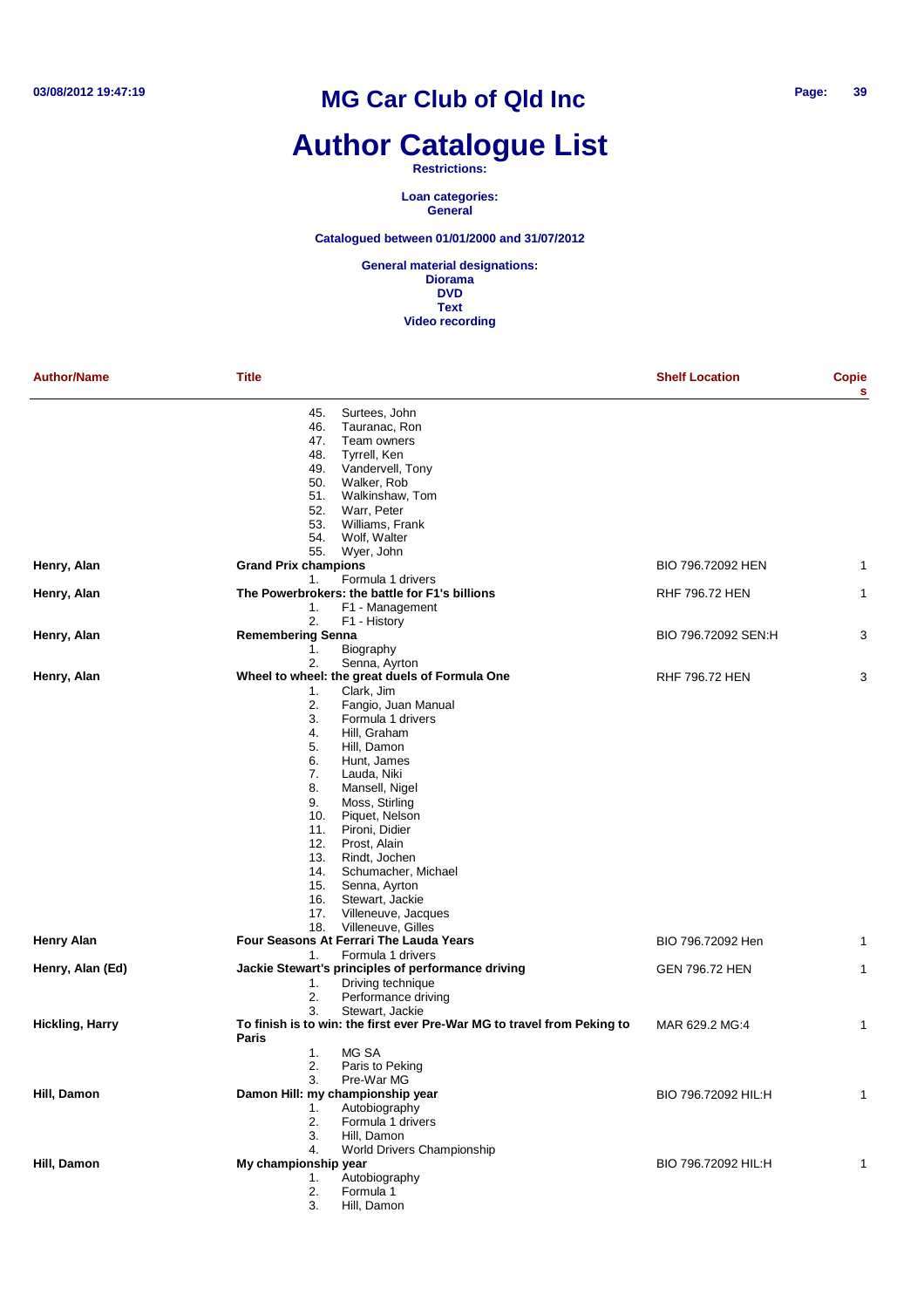## **Author Catalogue List**

**Restrictions:**

**Loan categories: General**

### **Catalogued between 01/01/2000 and 31/07/2012**

| <b>Author/Name</b>         | <b>Title</b>                 |                                                                     | <b>Shelf Location</b> | Copie<br>s     |
|----------------------------|------------------------------|---------------------------------------------------------------------|-----------------------|----------------|
|                            | 4.                           | <b>World Champion Drivers</b>                                       |                       |                |
| Hill, Graham               | Graham                       |                                                                     | BIO 796.72092 HIL:E   | 1              |
|                            | 1.                           | Autobiography                                                       |                       |                |
|                            | 2.                           | Formula 1 drivers                                                   |                       |                |
|                            | 3.                           | Hill, Graham                                                        |                       |                |
|                            | 4.                           | <b>World Champion Drivers</b>                                       |                       |                |
| Hill, Graham               | Life at the limit            |                                                                     | BIO 796.72092 HIL:H   | 1              |
|                            | 1.                           | Formula 1 drivers                                                   |                       |                |
|                            | 2.                           | Hill, Graham                                                        |                       |                |
|                            | 3.                           | <b>World Champion Drivers</b>                                       |                       |                |
| Hill, Tim                  | Formula One: Unseen archives |                                                                     | RHF 796.7209 HIL      | 1              |
|                            | 1.                           | F1 - History                                                        |                       |                |
| Hillier, V A W             |                              | Fundamentals of motor vehicle technology                            | TEC 629.222 HIL       | 1              |
|                            | 1.                           | <b>Bearings</b>                                                     |                       |                |
|                            | 2.                           | <b>Brakes - Technical</b>                                           |                       |                |
|                            | 3.                           | Cars - Construction                                                 |                       |                |
|                            | 4.                           | Cars - Transmission                                                 |                       |                |
|                            | 5.                           | Cars - Electrical system                                            |                       |                |
|                            | 6.                           | Cars - Ignition systems                                             |                       |                |
|                            | 7.                           | Cars - Fuel systems                                                 |                       |                |
|                            | 8.                           | Cars - Cooling systems                                              |                       |                |
|                            | 9.                           | Cars - Steering systems                                             |                       |                |
|                            | 10.                          | Cars - Suspension systems                                           |                       |                |
|                            | 11.                          | Cars - Braking systems                                              |                       |                |
|                            | 12.                          | Clutches                                                            |                       |                |
|                            | 13.                          | Engines - Technology                                                |                       |                |
|                            | 14.                          | Gas turbine engines                                                 |                       |                |
|                            | 15.                          | Ignition systems                                                    |                       |                |
|                            | 16.                          | <b>Internal Combustion Engine</b>                                   |                       |                |
|                            | 17.                          | Motor engineering and design                                        |                       |                |
|                            | 18.                          | Superchargers                                                       |                       |                |
|                            | 19.                          | <b>Tyres</b>                                                        |                       |                |
|                            | 20.                          | Wankel engine                                                       |                       |                |
|                            | 21.                          | Wheels                                                              |                       |                |
| Hillstead, A F C           | <b>Those Bentley days</b>    |                                                                     | MAR 629.2 BEN         | 1              |
|                            | 1.                           | Bentley                                                             |                       |                |
|                            | 2.                           | Bentley - History                                                   |                       |                |
| Hilton, Christopher        | <b>Alain Prost</b>           |                                                                     | BIO 796.72092 PRO:H   | $\overline{2}$ |
|                            | 1.                           | Biography                                                           |                       |                |
|                            | 2.                           | Formula 1 drivers                                                   |                       |                |
|                            | 3.                           | Prost, Alain                                                        |                       |                |
| <b>Hilton, Christopher</b> |                              | Ayrton Senna: incorporating 'The Second Coming"                     | BIO 796.72092 SEN:H   | 1              |
|                            | 1.                           | Biography                                                           |                       |                |
|                            | 2.                           | Formula 1                                                           |                       |                |
|                            | 3.                           | Formula 1 drivers                                                   |                       |                |
|                            | 4.                           | Senna, Ayrton                                                       |                       |                |
|                            | 5.                           | <b>World Champion Drivers</b>                                       |                       |                |
| Hilton, Christopher        |                              | Ayrton Senna : the hard edge of genius                              | BIO 796.72092 SEN:H   | 1              |
|                            | 1.                           | Berger, Gerhard                                                     |                       |                |
|                            | 2.                           | Biography                                                           |                       |                |
|                            | 3.                           | Brundle, Martin                                                     |                       |                |
|                            | 4.                           | Prost, Alain                                                        |                       |                |
|                            | 5.                           | Senna, Ayrton                                                       |                       |                |
|                            |                              | Champions: poirtraits and memories of the seven British drivers who | BIO 796.72092 CHA     |                |
| <b>Hilton, Christopher</b> |                              | have won the Formula 1 world championship                           |                       | 1              |
|                            |                              |                                                                     |                       |                |
|                            | 1.                           | Biography                                                           |                       |                |
|                            | 2.                           | Clark, Jim                                                          |                       |                |
|                            | 3.                           | Formula 1 drivers                                                   |                       |                |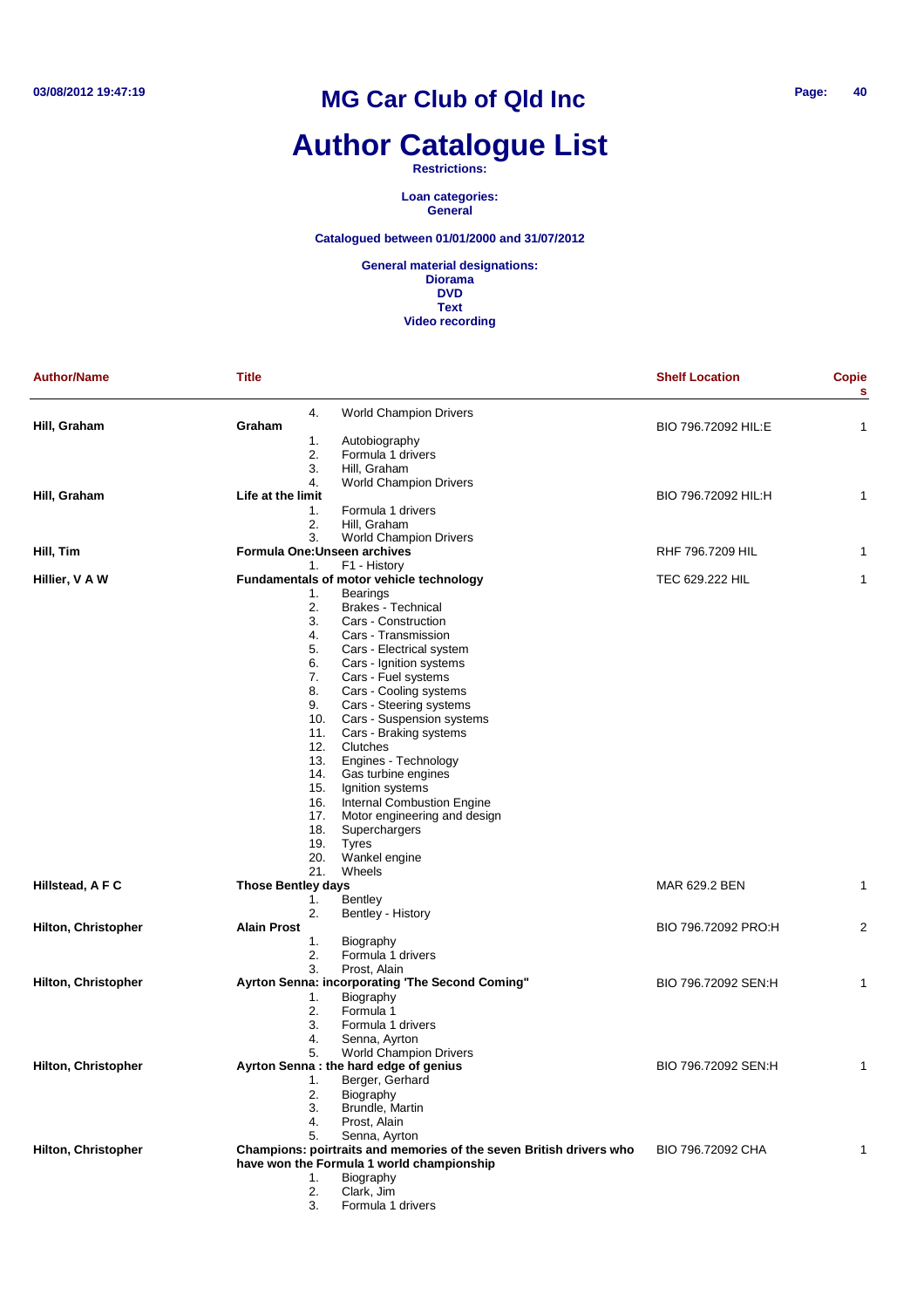## **Author Catalogue List**

**Restrictions:**

**Loan categories: General**

**Catalogued between 01/01/2000 and 31/07/2012**

| <b>Author/Name</b>         | <b>Title</b>                                                                 | <b>Shelf Location</b> | <b>Copie</b><br>s |
|----------------------------|------------------------------------------------------------------------------|-----------------------|-------------------|
|                            | 4.<br>Hawthorn, John Michael                                                 |                       |                   |
|                            | 5.<br>Hill, Graham                                                           |                       |                   |
|                            | 6.<br>Hunt, James<br>7.<br>Mansell, Nigel                                    |                       |                   |
|                            | 8.<br>Stewart, Jackie                                                        |                       |                   |
|                            | 9.<br>Surtees, John                                                          |                       |                   |
|                            | <b>World Champion Drivers</b><br>10.                                         |                       |                   |
| <b>Hilton, Christopher</b> | Gerhard Berger: the human face of Formula 1                                  | BIO 796.72092 BER:H   | 2                 |
|                            | 1.<br>Berger, Gerhard                                                        |                       |                   |
|                            | 2.<br>Biography                                                              |                       |                   |
|                            | 3.<br>Formula 1 drivers                                                      |                       |                   |
| Hilton, Christopher        | Jean Alesi: Beating the odds                                                 | BIO 796.72092 ALE:H   | 1                 |
|                            | 1.<br>Alesi, Jean                                                            |                       |                   |
|                            | 2.<br>Formula 1 drivers                                                      |                       |                   |
| <b>Hilton, Christopher</b> | Murray Walker: the very last word<br>Biography                               | BIO 796.092 WAL:H     | 1                 |
|                            | 1.<br>2.<br>Brundle, Martin                                                  |                       |                   |
|                            | 3.<br>Hunt, James                                                            |                       |                   |
|                            | 4.<br>Schumacher, Michael                                                    |                       |                   |
|                            | 5.<br>Walker, Murray                                                         |                       |                   |
| <b>Hilton, Christopher</b> | Nigel Mansell: the absorbing biography of Britain's No 1 racing driver       | BIO 796.72092 MAN:H   | 1                 |
|                            | Biography<br>1.                                                              |                       |                   |
|                            | 2.<br>Formula 1 drivers                                                      |                       |                   |
|                            | 3.<br>Mansell, Nigel                                                         |                       |                   |
|                            | 4.<br><b>World Champion Drivers</b>                                          |                       |                   |
| <b>Hilton, Christopher</b> | Nigel Mansell: world champion - the full story of the man and his<br>tirumph | BIO 796.72092 MAN:H   | 2                 |
|                            | 1.<br>Biography                                                              |                       |                   |
|                            | 2.<br>Formula 1 drivers                                                      |                       |                   |
|                            | 3.<br>Mansell, Nigel                                                         |                       |                   |
|                            | 4.<br><b>World Champion Drivers</b>                                          |                       |                   |
| Hochman, Louis             | Hot rod handbook                                                             | TEC 629.228 HOC       | 1                 |
| Hodge, Herbert             | Hot rods<br>1.<br>Taxi                                                       | <b>FIC MOS</b>        | 1                 |
| Hodge, Ivan                | A tale of two journeys                                                       | <b>GEN 910.4 HOD</b>  | 1                 |
|                            | Motoring - History<br>1.                                                     |                       |                   |
|                            | 2.<br>Personal narratives                                                    |                       |                   |
|                            | 3.<br>Travel                                                                 |                       |                   |
|                            | 4.<br>Volkswagens                                                            |                       |                   |
| Hodges, David              | Grand Prix: the cars, the drivers, the circuits                              | RHF 796.72 HOD        | 1                 |
|                            | F1 teams - Alfa Romeo<br>1.                                                  |                       |                   |
|                            | 2.<br>Amon, Chris                                                            |                       |                   |
|                            | 3.<br>Andretti, Mario                                                        |                       |                   |
|                            | 4.<br>F1 teams - Arrows                                                      |                       |                   |
|                            | 5.<br>Ascari, Alberto                                                        |                       |                   |
|                            | 6.<br>Brabham, Jack                                                          |                       |                   |
|                            | 7.<br>F1 teams - Brabham                                                     |                       |                   |
|                            | F1 teams - BRM<br>8.                                                         |                       |                   |
|                            | 9.<br>Brooks, Tony<br>Clark, Jim<br>10.                                      |                       |                   |
|                            | 11.<br>F1 teams - Cooper                                                     |                       |                   |
|                            | 12.<br>Coyote                                                                |                       |                   |
|                            | 13. F1 teams - Eagle                                                         |                       |                   |
|                            | 14.<br>F1 teams - Ensign                                                     |                       |                   |
|                            | 15. F1 teams - Porsche                                                       |                       |                   |
|                            | 16. F1 teams - Renault                                                       |                       |                   |
|                            | 17. F1 teams                                                                 |                       |                   |
|                            | F1 teams - Lotus<br>18.                                                      |                       |                   |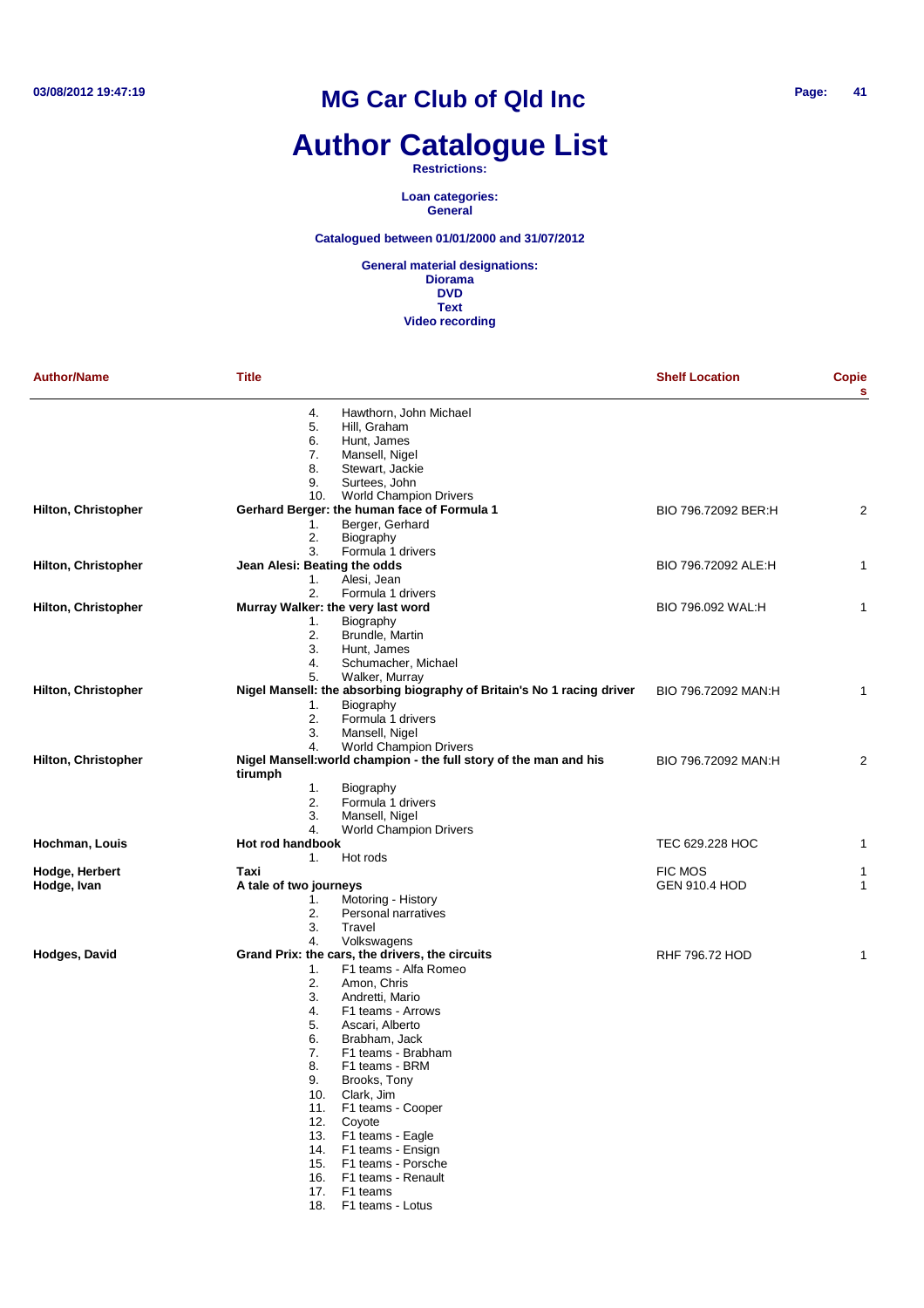### **Author Catalogue List**

#### **Restrictions:**

**Loan categories: General**

### **Catalogued between 01/01/2000 and 31/07/2012**

| <b>Author/Name</b> | <b>Title</b>          |                                              | <b>Shelf Location</b> | Copie<br>s |
|--------------------|-----------------------|----------------------------------------------|-----------------------|------------|
|                    | 19.                   | Fangio, Juan Manual                          |                       |            |
|                    | 20.                   | F1 teams - Ferrari                           |                       |            |
|                    | 21.                   | Fittipaldi, Emerson                          |                       |            |
|                    | 22.                   | F1 - History                                 |                       |            |
|                    | 23.                   | Foyt, A J                                    |                       |            |
|                    | 24.<br>25.            | Gurney, Dan                                  |                       |            |
|                    | 26.                   | Hawthorn, John Michael<br>F1 teams - Hesketh |                       |            |
|                    | 27.                   | Hill, Graham                                 |                       |            |
|                    | 28.                   | Hill, Phil                                   |                       |            |
|                    | 29.                   | F1 teams - Honda                             |                       |            |
|                    | 30.                   | Hunt, James                                  |                       |            |
|                    | 31.                   | Ickx, Jackie                                 |                       |            |
|                    | 32.                   | Jones, Alan                                  |                       |            |
|                    | 33.                   | Lauda, Niki                                  |                       |            |
|                    | 34.                   | F1 teams - Ligier                            |                       |            |
|                    | 35.                   | F1 teams - Lola                              |                       |            |
|                    | 36.                   | Lotus                                        |                       |            |
|                    | 37.                   | F1 teams - March                             |                       |            |
|                    | 38.                   | F1 teams - Matra                             |                       |            |
|                    | 39.<br>40.            | F1 teams - McLaren<br>Moss, Stirling         |                       |            |
|                    | 41.                   | Motor racing circuits                        |                       |            |
|                    | 42.                   | Parnelli                                     |                       |            |
|                    | 43.                   | F1 teams - Penske                            |                       |            |
|                    | 44.                   | Peterson, Ronnie                             |                       |            |
|                    | 45.                   | Pironi, Didier                               |                       |            |
|                    | 46.                   | Porsche                                      |                       |            |
|                    | 47.                   | Regazzoni, Clay                              |                       |            |
|                    | 48.                   | Renault                                      |                       |            |
|                    | 49.                   | Rindt, Jochen                                |                       |            |
|                    | 50.                   | Scheckter, Jody                              |                       |            |
|                    | 51.                   | F1 teams - Shadow                            |                       |            |
|                    | 52.                   | Stewart, Jackie                              |                       |            |
|                    | 53.<br>54.            | Surtees, John<br>F1 teams - Surtees          |                       |            |
|                    | 55.                   | F1 teams - Tyrrell                           |                       |            |
|                    | 56.                   | Villeneuve, Gilles                           |                       |            |
|                    | 57.                   | Williams racing team                         |                       |            |
|                    | 58.                   | F1 teams - Wolf                              |                       |            |
| Hodges, David      | Inside 100 great cars |                                              | TEC 629.2 HOD         | 1          |
|                    | 1.                    | AC Cobra                                     |                       |            |
|                    | 2.                    | Alfa Romeo                                   |                       |            |
|                    | 3.                    | MG A                                         |                       |            |
|                    | 4.                    | MG T-Series                                  |                       |            |
| Hodges, David      | <b>Sports cars</b>    |                                              | MAR 629.222 POS       | 2          |
|                    | 1.                    | Alfa Romeo - History                         |                       |            |
|                    | 2.                    | MG 18/80                                     |                       |            |
|                    | 3.                    | MG A                                         |                       |            |
|                    | 4.                    | MGB<br>MG K3 Magnette                        |                       |            |
|                    | 5.<br>6.              | MG M-type                                    |                       |            |
|                    | 7.                    | MG Midget J2                                 |                       |            |
|                    | 8.                    | MG T-Series                                  |                       |            |
|                    | 9.                    | Sports cars - History                        |                       |            |
| Holden             |                       | THE HOLDEN RACING TEAM STORY [DVD]           | MAR 629.2 Hol         | 1          |
|                    | 1.                    | Holden                                       |                       |            |
| Holder, Bill       | Stock car racing      |                                              | RHG 796.720973 HOL    | 1          |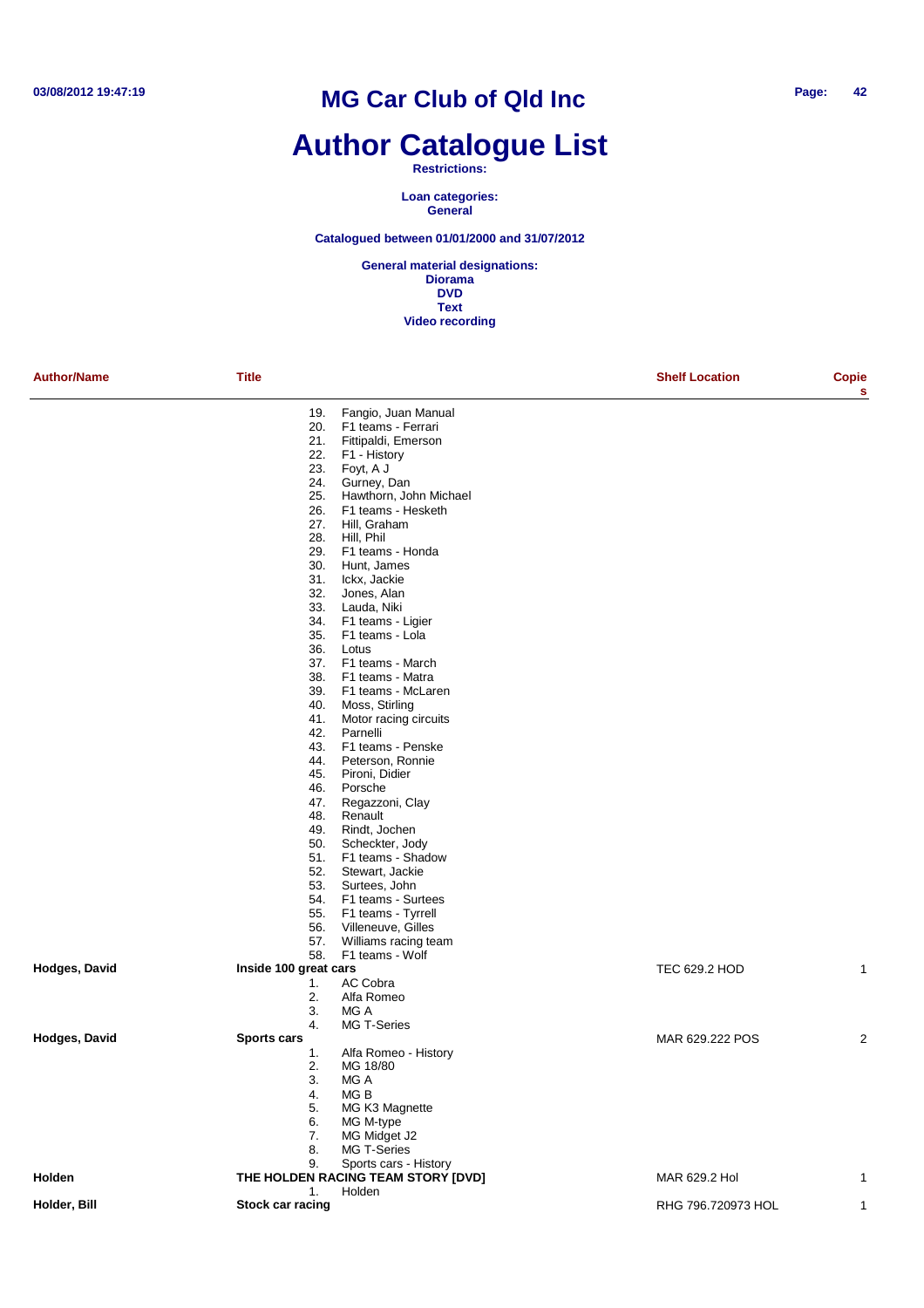# **Author Catalogue List**

#### **Restrictions:**

**Loan categories: General**

### **Catalogued between 01/01/2000 and 31/07/2012**

| <b>Author/Name</b>                                                     | <b>Title</b>                                                                                                      |                                                                                                                                                                                                                                                                              | <b>Shelf Location</b> | <b>Copie</b><br>s |
|------------------------------------------------------------------------|-------------------------------------------------------------------------------------------------------------------|------------------------------------------------------------------------------------------------------------------------------------------------------------------------------------------------------------------------------------------------------------------------------|-----------------------|-------------------|
|                                                                        | 1.<br>2.<br>3.                                                                                                    | Motor racing, history - US<br>Motor racing - US<br>Stock car racing                                                                                                                                                                                                          |                       |                   |
| Horler, Terry                                                          | 1.<br>2.<br>3.                                                                                                    | Original Sprite and Midget: the restorer's guide<br>Austin-Healey Sprite<br>MG Midget - Restoration<br>MG - Restoration                                                                                                                                                      | MAR 629.28 MG:5       | $\overline{2}$    |
| <b>Horler Terry</b>                                                    | <b>Mg Midgets</b>                                                                                                 | THE MIDGET AND SPRITE Buyers Guide to Austin Healy Sprites and                                                                                                                                                                                                               | MAR 629.2 mg:5        | $\overline{2}$    |
| Horrobin, Peter                                                        | 1.<br>1.                                                                                                          | MG Midget - Workshop manual<br>The complete catalogue of British cars<br>Cars, British - History                                                                                                                                                                             | HIS 629.20904 CUL     | $\mathbf{1}$      |
| Horsley, Fred                                                          | 2.<br>1.                                                                                                          | MG - History<br>Hot rod handbook: revised edition of hot rod it - and run for fun<br>Hot rods                                                                                                                                                                                | TEC 629.228 HOR       | $\mathbf{1}$      |
| Horton, Chris                                                          | 1.<br>2.<br>3.                                                                                                    | MGB and MGC and MGB GT V8: 1962-1980<br>MG B<br>MGB GT V8<br>MG C                                                                                                                                                                                                            | MAR 629.2 MG:6        | $\mathbf{1}$      |
| <b>Hough Richard</b>                                                   | <b>Racing Cars</b><br>1.                                                                                          | Motor racing drivers                                                                                                                                                                                                                                                         | RHG 796.7209 hOU      | 1                 |
| Hough Richard & Frostick Micheal A HISTORY OF THE WORLD'S CLASSIC CARS | 1.                                                                                                                | Cars - History - 20th century                                                                                                                                                                                                                                                | HIS 796.7 hou         | 1                 |
| Houghton, P S                                                          | Grinding wheels and machines<br>1.                                                                                | Grinding                                                                                                                                                                                                                                                                     | TEC 681 HOU           | $\mathbf{1}$      |
| Houston, Donald                                                        | 1.<br>2.<br>3.                                                                                                    | MGA /MGB service, repair handbook: all models 1956-1973<br>MGA - Handbook<br>MGB - Handbook<br>MG - Technical                                                                                                                                                                | MAR 629.28 MG:6       | 1                 |
| <b>Houston, Donald</b>                                                 | Racing cars, racing cars<br>1.<br>2.<br>3.<br>4.<br>5.<br>6.<br>7.<br>8.<br>9.<br>10.<br>11.<br>12.<br>13.<br>14. | Alfa Romeo<br>Brabham, Jack<br>Bugatti<br>Clark, Jim<br>F1 teams - Cooper<br>Fangio, Juan Manual<br>F1 teams - Ferrari<br>Grand Prix - History<br>Indianapolis<br>F1 teams - Lotus<br>MG<br>Moss, Stirling<br>Motor sport, History - US<br>Motor sport, History - Gt Britain | HIS 796.7209 HOU      | 1                 |
| Howard, Graham                                                         | 1.<br>2.                                                                                                          | Australian Touring Car Championship: 25 fabulous years<br>Australian Touring Car Championship<br>Australian Touring Car Championship - History<br>Motor racing circuits                                                                                                      | RHA 796.72 HOW        | $\overline{2}$    |
| Howard, Tony                                                           | 3.<br>racing<br>1.<br>2.                                                                                          | Countdown to a Grand Prix: the inside story of the world of motor<br>Formula 1<br>F1 - History                                                                                                                                                                               | <b>RHF 796.72 HOW</b> | 1                 |
| Hugh, Andy                                                             | 3.<br>Sprite Midget repairn manual<br>1.                                                                          | <b>Grand Prix</b><br>Austin Healey Sprite - Workshop manual                                                                                                                                                                                                                  | MAR 629.28 MG:5       | 1                 |
| Hughes, Mark                                                           | 2.<br><b>Ferrari Testarossa</b><br>1.                                                                             | MG Midget - Workshop manual<br>Ferrari                                                                                                                                                                                                                                       | MAR 629.2 Hug         | 1                 |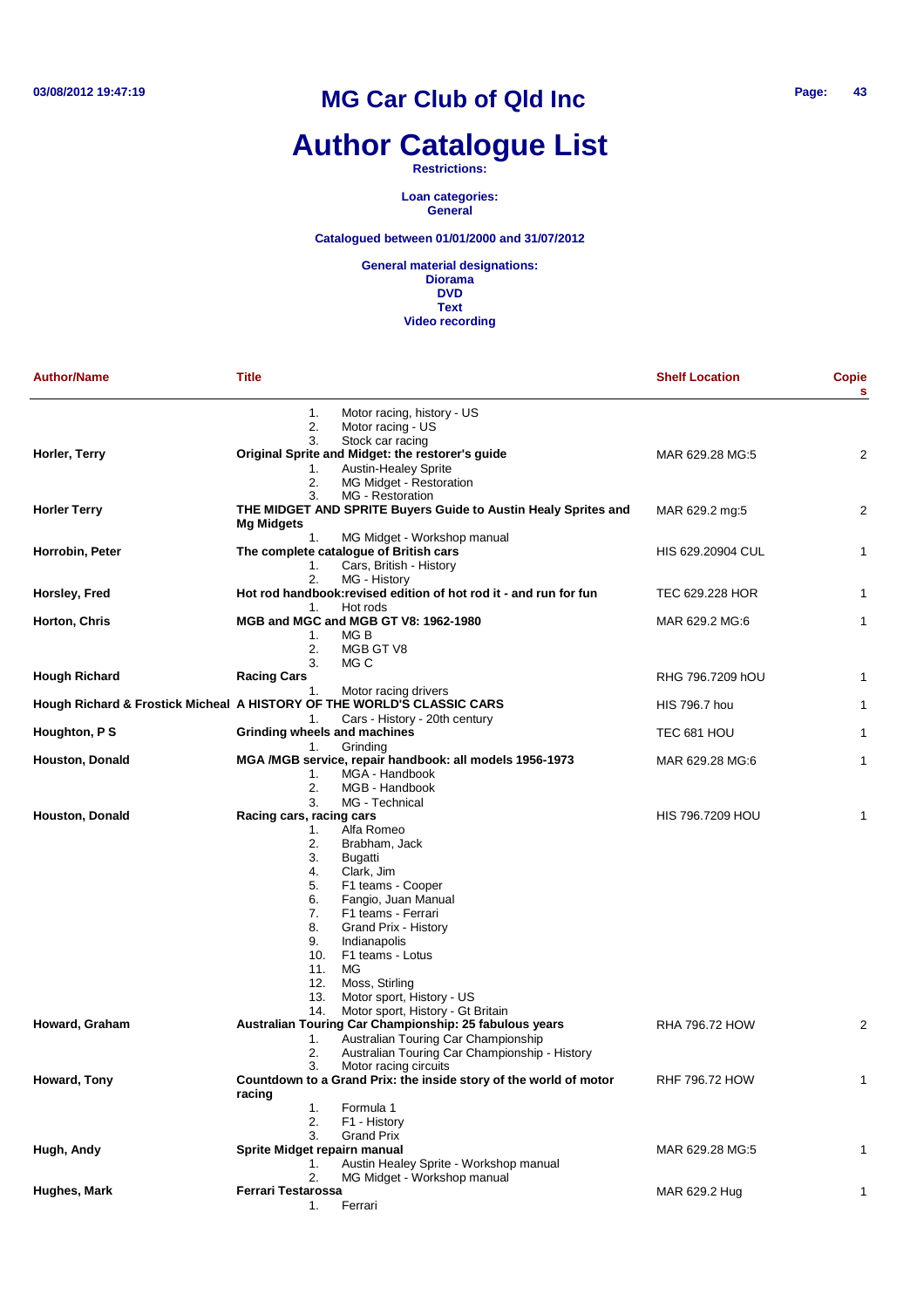# **Author Catalogue List**

**Restrictions:**

**Loan categories: General**

**Catalogued between 01/01/2000 and 31/07/2012**

| <b>Author/Name</b>                              | <b>Title</b>                                                                                                                                                                                                                                                                                                                                                                                                                                                                                              | <b>Shelf Location</b>                                     | Copie<br>s  |
|-------------------------------------------------|-----------------------------------------------------------------------------------------------------------------------------------------------------------------------------------------------------------------------------------------------------------------------------------------------------------------------------------------------------------------------------------------------------------------------------------------------------------------------------------------------------------|-----------------------------------------------------------|-------------|
| Hughes, Mark                                    | Lotus file: Seven, Elite, Elan, Europa<br>Lotus - History<br>1.<br>2.<br>Lotus Motor Company<br>3.<br>Lotus Seven<br>4.<br>Lotus Elite<br>5.<br>Lotus Elan                                                                                                                                                                                                                                                                                                                                                | RHG 629.2222 LOT                                          | 1           |
| Hughes, Mark                                    | 6.<br>Lotus Europa<br><b>Speed addicts</b>                                                                                                                                                                                                                                                                                                                                                                                                                                                                | <b>RHF 796.72 HUG</b>                                     | 2           |
| Hull, Peter                                     | Formula 1 drivers<br>1.<br>Lord Nuffield: an illustrated life of William Richard Morris, Viscount<br><b>Nuffield</b>                                                                                                                                                                                                                                                                                                                                                                                      | BIO 629.2 MOR:H                                           | 1           |
| Hull, Peter<br>Hunt, James                      | 1.<br>Biography<br>2.<br>Morris, Sir William (Lord Nuffield)<br>Prescott Speed Hillclimb 1938=1988<br><b>Against all odds</b><br>1.<br>Biography<br>2.<br>Formula 1 drivers<br>3.<br>Hunt, James                                                                                                                                                                                                                                                                                                          | RHG 796.7209 Hul<br>BIO 796.72092 HUN:Y                   | 1<br>1      |
| Hutchins, Pat                                   | 4.<br><b>World Champion Drivers</b><br><b>Follow that bus</b>                                                                                                                                                                                                                                                                                                                                                                                                                                             | CHI FIC HUT                                               | 1           |
| Hutton, Ray                                     | Fiction, Children's<br>1.<br>Sports cars on road and track<br>Alfa Romeo<br>1.<br>2.<br>Aston Martin<br>3.<br><b>BMW</b><br>4.<br><b>Bugatti</b><br>5.<br>Chaparral<br>6.<br>F1 teams - Ferrari<br>7.<br>Jaguar<br>8.<br>Lotus<br>9.<br>Mercedes-Benz<br>10.<br>MG A<br>MG B<br>11.<br>12.<br>MG - History<br>13.<br>MG J-Type<br>14.<br>MG K3 Magnette<br>15.<br>MG Midget<br>MG TC<br>16.<br>MG TD<br>17.<br>MG TF<br>18.<br>19.<br>Porsche<br>20.<br>Sports cars - History<br>21.<br>Sports car racing | MAR 629.222 HUT                                           | 1           |
| Huxley, Aldous<br>Huxtable, E A<br>lacocca, Lee | <b>Lord Hovenden</b><br>The Australian Driver's Handbook<br>lacocca: an autobiography<br>Autobiography<br>1.<br>2.<br>Chrysler Motor Company - History<br>3.<br>Ford Motor Company - History<br>lacocca, Lilo "Lee"<br>4.                                                                                                                                                                                                                                                                                 | <b>FIC WEL</b><br><b>GEN 796.7 HUX</b><br>BIO 629.2 IAC:I | 1<br>1<br>2 |
| Ian Bridge & Leif Forsberg                      | <b>Our Mount Cotton</b>                                                                                                                                                                                                                                                                                                                                                                                                                                                                                   | GEN 796.7 ian                                             |             |
| lan V Hogg & John Weeks                         | Mount Morgan - Travel and description<br>1.<br>The Illustrated History Of Military Vehicles                                                                                                                                                                                                                                                                                                                                                                                                               | GEN 796.72 ian                                            |             |
| Illoinen, Esa                                   | <b>Military Vehicles</b><br>1.<br>Lola: all the sports and single-seater racing cars 1978-1997                                                                                                                                                                                                                                                                                                                                                                                                            | RHG 629.228 STA                                           |             |
| <b>Imperial War Museum</b>                      | Lola - History<br>1.<br><b>Imperial War Museum Duxford</b><br>World War II<br>1.                                                                                                                                                                                                                                                                                                                                                                                                                          | GEN 827 Imp                                               | 1           |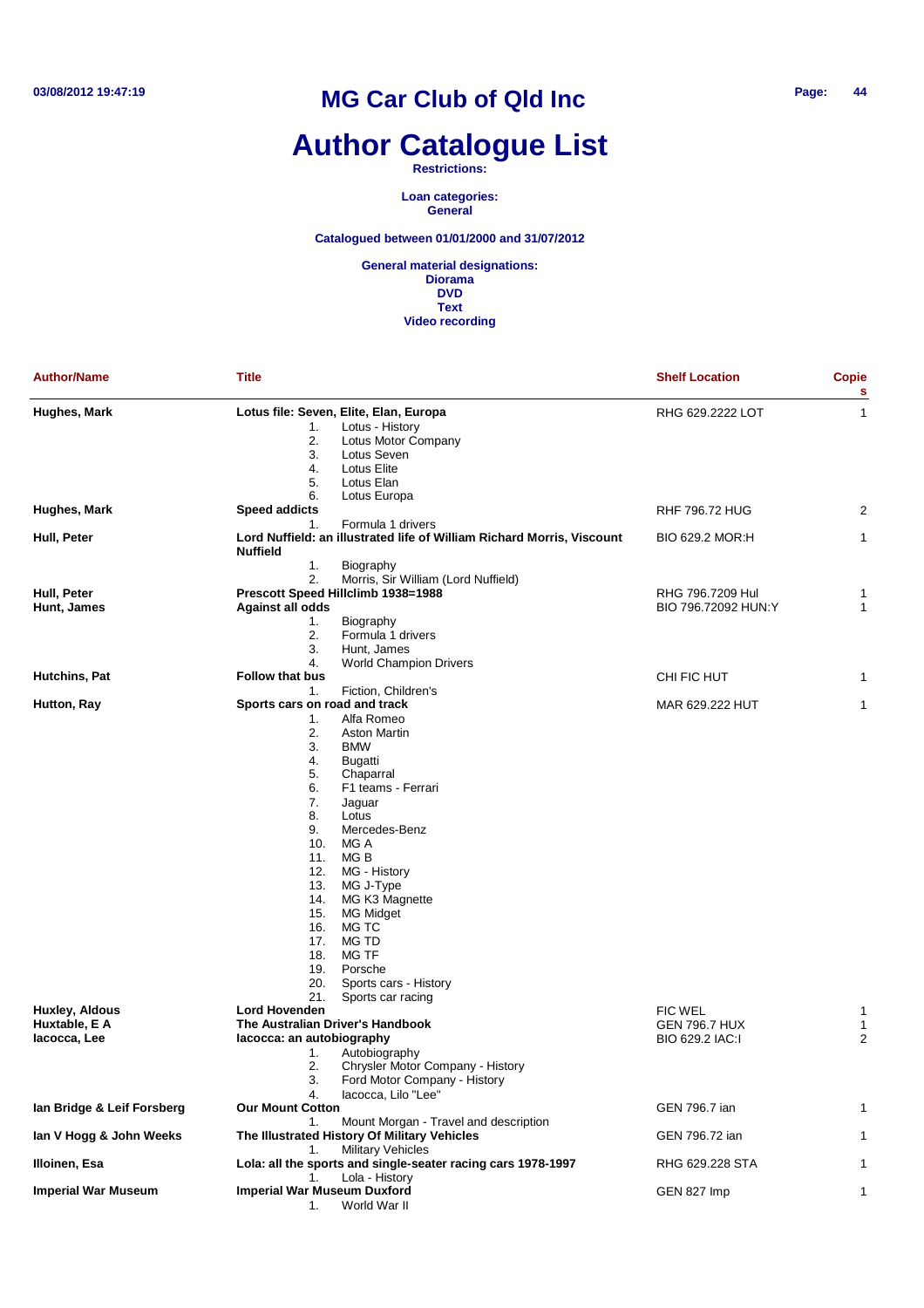### **Author Catalogue List**

**Restrictions:**

**Loan categories: General**

**Catalogued between 01/01/2000 and 31/07/2012**

| <b>Author/Name</b>           | Title                                                                                                    | <b>Shelf Location</b>  | <b>Copie</b><br>s |
|------------------------------|----------------------------------------------------------------------------------------------------------|------------------------|-------------------|
| <b>Infinty Entertainment</b> | Ignition 029 DVD [DVD]                                                                                   | GEN 796.7 inf          | $\mathbf{1}$      |
| <b>Infinty Entertainment</b> | Ignition Sex-Spec 020 DVD [DVD]                                                                          | GEN 796.7 inf          | 1                 |
| instant Vision Ltd           | Best Of British The History of MG [DVD]                                                                  | MAR 629.2 MG:1         | $\mathbf{1}$      |
|                              | MG - History<br>1.<br>2.<br>МG                                                                           |                        |                   |
| instant Vision Ltd           | <b>Classic Vintage Sports cars (Post Vintage Thoroughbreds) [DVD]</b><br>Racing car specials<br>1.<br>2. | MAR 629.2 ivl          | 1                 |
| Ireland, Innes               | Vintage cars<br>Formula 1 racing                                                                         | <b>RHG 796.72 ROB</b>  | 1                 |
| Jackson, Dale                | The glove box book: car safety for women                                                                 | GEN 326.88 JAC         | $\mathbf{1}$      |
|                              | Cars - Safety<br>1.<br>2.<br>Crime prevention                                                            |                        |                   |
|                              | 3.<br>Women and cars                                                                                     |                        |                   |
| Jacobs, Hannah               | Building a car                                                                                           | TEC 629.222 JAC        | $\mathbf{1}$      |
|                              | Cars - Production<br>1.                                                                                  |                        |                   |
| Jacobsen, Mike               | Dick Johnson: the real story of a folk hero<br>Biography<br>1.<br>2.<br>Johnson, Dick                    | BIO 796.720924 JOH:T   | $\overline{2}$    |
| James, Andrew Lloyd          | Marque: a hundred years of motoring                                                                      | HIS 629.20904 WHE      | $\overline{2}$    |
|                              | 1.<br>Cars - History                                                                                     |                        |                   |
|                              | 2.<br>Cars - History - 20th century                                                                      |                        |                   |
| James, Bill                  | Top Deck daze: adventures on the frog and toad                                                           | <b>BIO 910.4 TUR:J</b> | 2                 |
|                              | Biography<br>1.                                                                                          |                        |                   |
|                              | 2.<br>Flight Centre - History                                                                            |                        |                   |
|                              | 3.<br>Motoring, Australian                                                                               |                        |                   |
|                              | 4.<br>Personal narratives                                                                                |                        |                   |
|                              | 5.<br>Top Deck Travel - History<br>6.<br>Travel                                                          |                        |                   |
|                              | 7.<br>Turner, Graham                                                                                     |                        |                   |
|                              | 8.<br>Wit and humour                                                                                     |                        |                   |
| Jarman, Lytton               | The bullnose and flatnose Morris                                                                         | MAR 629.222 MOR        | 1                 |
|                              | 1.<br>MG - History                                                                                       |                        |                   |
|                              | 2.<br>Morris - Bullnose                                                                                  |                        |                   |
|                              | 3.<br>Morris cars - History                                                                              |                        |                   |
|                              | 4.<br>Morris - Cowley                                                                                    |                        |                   |
| Jarrott, Charles             | The Paris-Vienna race                                                                                    | <b>FIC WEL</b>         | 1                 |
| Jenkinson, Denis             | Jenks: a passion for motor sport                                                                         | BIO 796.72 JEN:J       | 1                 |
|                              | Autobiography<br>1.                                                                                      |                        |                   |
|                              | 2.<br>Biography                                                                                          |                        |                   |
|                              | 3.<br>Jenkinson, Denis                                                                                   |                        |                   |
| Jenkinson, Denis             | The racing driver                                                                                        | <b>RHG 796.72 JEN</b>  | 1                 |
|                              | Behra, Jean<br>1.                                                                                        |                        |                   |
|                              | 2.<br>Brooks, Tony                                                                                       |                        |                   |
|                              | 3.<br>Collins, Peter                                                                                     |                        |                   |
|                              | 4.<br>Fangio, Juan Manual                                                                                |                        |                   |
|                              | 5.<br>Hamilton, Duncan                                                                                   |                        |                   |
|                              | 6.<br>Hawthorn, John Michael                                                                             |                        |                   |
|                              | 7.<br>Jenkinson, Denis                                                                                   |                        |                   |
|                              | 8.<br>Mille Miglia<br>Moss, Stirling                                                                     |                        |                   |
|                              | 9.<br>Performance driving<br>10.                                                                         |                        |                   |
| Jennings, Charles            | The fast set: three extraordinary men and their race for the land speed                                  | BIO 796.720924 JEN     | 1                 |
|                              | record                                                                                                   |                        |                   |
|                              | 1.<br>Biography                                                                                          |                        |                   |
|                              | 2.<br>Campbell, Malcolm                                                                                  |                        |                   |
|                              | 3.<br>Campbell, Donald                                                                                   |                        |                   |
|                              | Eyston, Capt George<br>4.                                                                                |                        |                   |
|                              | Segrave, Henry<br>5.                                                                                     |                        |                   |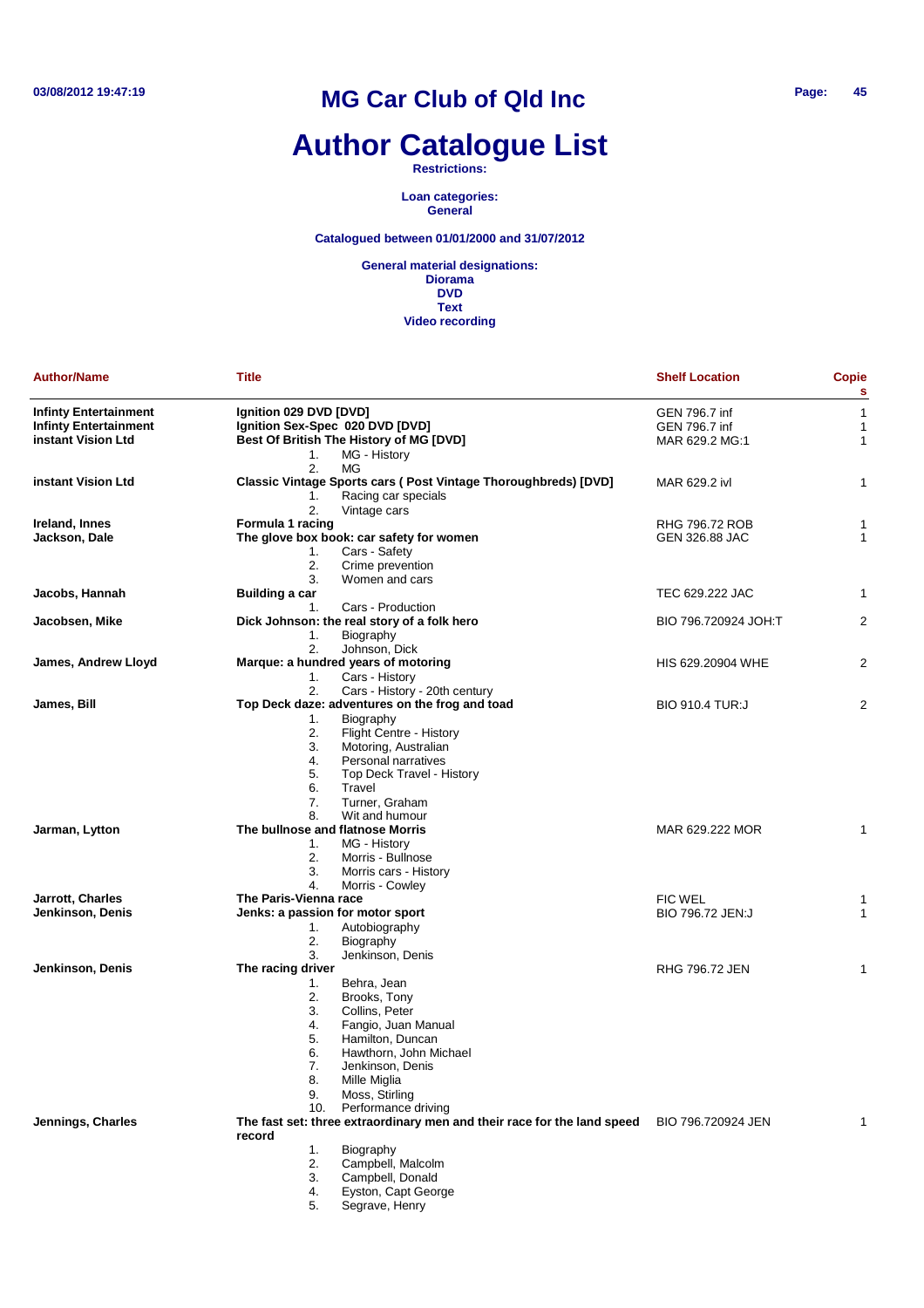# **Author Catalogue List**

**Restrictions:**

**Loan categories: General**

#### **Catalogued between 01/01/2000 and 31/07/2012**

| <b>Author/Name</b> | <b>Title</b>                                                                                                           | <b>Shelf Location</b> | <b>Copie</b><br>$\mathbf{s}$ |
|--------------------|------------------------------------------------------------------------------------------------------------------------|-----------------------|------------------------------|
| Joel, Holger       | 6.<br>World speed records<br>1998 Formula One Yearbook: chronicel of the Grand Prix year<br>Grand Prix - History<br>1. | <b>RHF 796.72 GIL</b> | 1                            |
|                    | 2.<br>Lotus<br>3.<br>Monza                                                                                             |                       |                              |
|                    | von Trips, Wolfgang<br>4.                                                                                              |                       |                              |
| Johnson, Alan      | How to pinstripe                                                                                                       | TEC 629.28 JOH        | 1                            |
|                    | Automobiles - Design<br>1.<br>Don't tell me I can't do that: an autobiography                                          | BIO 796.720924 JOH:S  | 4                            |
| Johnson, Dick      | 1.<br>Autobiography                                                                                                    |                       |                              |
|                    | 2.<br>Johnson, Dick                                                                                                    |                       |                              |
| Johnson, Richard A | Six men who built the modern auto industry                                                                             | BIO 629.2 JOH         | 2                            |
|                    | Ford, Henry<br>1.                                                                                                      |                       |                              |
|                    | 2.<br>Honda                                                                                                            |                       |                              |
|                    | 3.<br>lacocca, Lilo "Lee"                                                                                              |                       |                              |
| Johnson, Roland    | Automotive woodworking: restoration, repair and replacement                                                            | TEC 629.28 JOH        | 1                            |
|                    | Bodywork repairs<br>1.                                                                                                 |                       |                              |
|                    | 2.<br>Car restoration                                                                                                  |                       |                              |
| Jones, Alan        | <b>Driving ambition</b>                                                                                                | BIO 796.72092 JON:B   | 1                            |
|                    | Formula 1 drivers<br>1.                                                                                                |                       |                              |
|                    | 2.<br>Jones, Alan                                                                                                      |                       |                              |
|                    | 3.<br><b>World Champion Drivers</b><br>The complete encyclopedia of Formula One                                        |                       |                              |
| Jones, Bruce (Ed)  | Formula 1<br>1.                                                                                                        | RHF 796.7203 JON      | 1                            |
| Jones, Bruce (Ed)  | The ultimate encyclopedia of Formula One: the definitive guide to                                                      | RHF 796.7203 JON      | $\mathbf{1}$                 |
|                    | <b>Grand Prix motor racing</b>                                                                                         |                       |                              |
|                    | Formula 1 drivers<br>1.                                                                                                |                       |                              |
|                    | 2.<br>Formula 1 - Technology                                                                                           |                       |                              |
|                    | 3.<br>Formula 1 - Culture                                                                                              |                       |                              |
|                    | 4.<br>Formula 1 - Records                                                                                              |                       |                              |
|                    | 5.<br>Motor racing - history                                                                                           |                       |                              |
|                    | Motor racing circuits<br>6.                                                                                            |                       |                              |
|                    | 7.<br>World Drivers Championship                                                                                       |                       |                              |
| Judd, Bob          | <b>Braking point</b>                                                                                                   | FIC JUD               | 1                            |
|                    | 1.<br>Motor sport - Fiction                                                                                            |                       |                              |
| Judd, Bob          | Formula One                                                                                                            | FIC JUD               | 6                            |
|                    | 1.<br>Motor sport - Fiction                                                                                            |                       |                              |
| Judd, Bob          | Indy                                                                                                                   | FIC JUD               | 3                            |
|                    | 1.<br>Motor sport - Fiction                                                                                            |                       |                              |
| Judd, Bob          | Monza                                                                                                                  | FIC JUD               | 4                            |
|                    | 1.<br>Motor sport - Fiction                                                                                            |                       |                              |
| Judge, Arthur W    | Automobile engines in theory, design, construction, operation and                                                      | TEC 629.25 JUD        | 1                            |
|                    | testing                                                                                                                |                       |                              |
|                    | 1.<br>Internal Combustion Engine<br>2.<br>Superchargers                                                                |                       |                              |
| Judge, Arthur W    | The Modern Motor Engineer                                                                                              | TEC 629.222 jud       | 1                            |
|                    | <b>Automobile Electrics</b><br>1.                                                                                      |                       |                              |
|                    | 2.<br>Engineering                                                                                                      |                       |                              |
| Kapadia, Behram    | The turbo decade                                                                                                       | RHG 796.7209 KAP      | 2                            |
|                    | Turbocharging<br>1.                                                                                                    |                       |                              |
| Keen, Hilda        | The last great Redex trial with "Gelignite" Jack Murray, "Wild" Bill<br>McLachlan and friends [Video recording]        | <b>RHA 796.72 CRU</b> | 1                            |
|                    | McLachlan, Bill<br>1.                                                                                                  |                       |                              |
|                    | 2.<br>Murray, Jack                                                                                                     |                       |                              |
|                    | 3.<br>Redex Round Australia Trial                                                                                      |                       |                              |
|                    | 4.<br>Video                                                                                                            |                       |                              |
| Kelley, David W    | How to talk your way out of a traffic ticket                                                                           | GEN 796.7 KEL         | 1                            |
|                    | Motoring<br>1.                                                                                                         |                       |                              |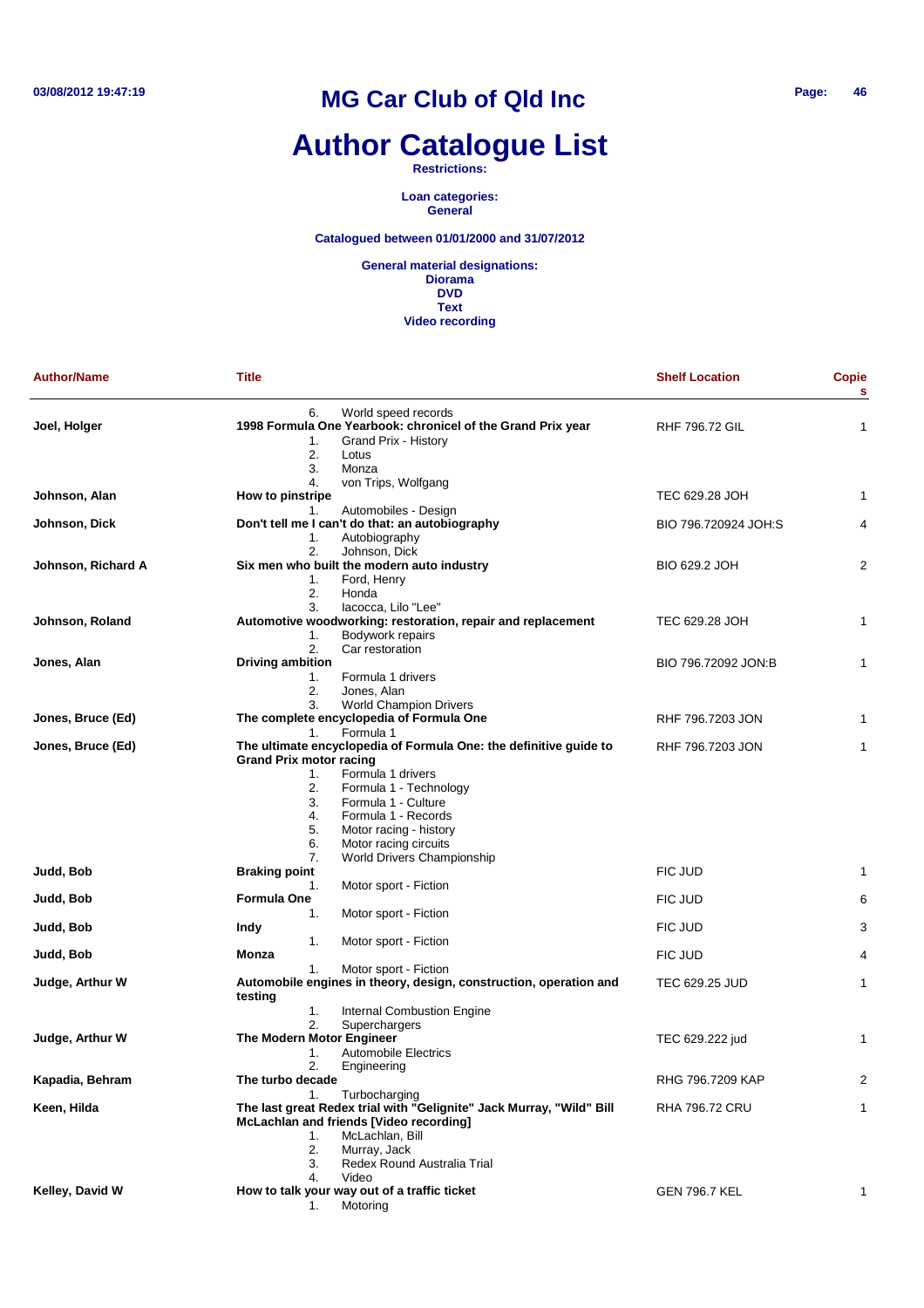## **Author Catalogue List**

**Restrictions:**

**Loan categories: General**

#### **Catalogued between 01/01/2000 and 31/07/2012**

| <b>Author/Name</b>  | <b>Title</b>                             | <b>Shelf Location</b> | <b>Copie</b><br>s |
|---------------------|------------------------------------------|-----------------------|-------------------|
|                     | 2.<br>Traffic infringements              |                       |                   |
| Kennedy, Ewan       | Peugeot: the Australian story            | MAR 629.2 PEU         | 1                 |
|                     | Peugeot<br>1.                            |                       |                   |
|                     | 2.<br>Peugeot - Australia                |                       |                   |
| Kennedy, Ewan       | Subaru WRX                               | MAR 629.2 ken         | 1                 |
|                     | 1.<br>Subaru - History                   |                       |                   |
|                     | Subaru - Service and repair manual<br>2. |                       |                   |
| Kent Cams           | <b>Kent Cams</b>                         | TEC 629.222 ken       | 3                 |
|                     | 1.<br>cams                               |                       |                   |
| Kent Roy            | The Best of CAR the 60s & 70s            | GEN 796.7 ken         | 1                 |
| Kenyon, W           | <b>Basic welding and fabrication</b>     | <b>TEC 681 KEN</b>    | 1                 |
|                     | 1.<br>Fabrication                        |                       |                   |
|                     | 2.<br>Welding                            |                       |                   |
| Kerrod, Robin       | Force and motion                         | GEN 531.11 KER        | 1                 |
|                     | Force<br>1.                              |                       |                   |
|                     | 2.<br>G Forces                           |                       |                   |
|                     | 3.<br>Motion                             |                       |                   |
|                     | 4.<br>Physics                            |                       |                   |
| Kidby, Lang         | The great Peking to Paris Expedition     | <b>HIS 796.72 BRO</b> | 1                 |
|                     | 1.<br>Cars                               |                       |                   |
|                     | 2.<br>Rallies                            |                       |                   |
|                     | Ford Falcon/Fairlane 1988 thru 1993      |                       |                   |
| Killingsworth, Jeff |                                          | MAR 629.28 FOR        | 1                 |
|                     | Ford Falcon - Repair manual<br>1.        |                       |                   |
|                     | 2.<br>Ford Fairlane - Repair manual      |                       |                   |
| King, Stephen       | <b>Trucks</b>                            | <b>FIC HAI</b>        | 1                 |
| Kinrade, Nigel      | NASCAR racers - today's top drivers      | BIO 796.720924 NAS    | 1                 |
|                     | Biography<br>1.                          |                       |                   |
|                     | 2.<br><b>NASCAR</b>                      |                       |                   |
| Kipling, Rudyard    | <b>Steam tactics</b>                     | FIC WEL               | 1                 |
| Kirbus, Federico B  | The life story of Juan Manuel Fangio     | BIO 796.72092 FAN:H   | 1                 |
|                     | Biography<br>1.                          |                       |                   |
|                     | 2.<br>Fangio, Juan Manual                |                       |                   |
|                     | Formula 1 drivers<br>3.                  |                       |                   |
| Kittler, Eberhard   | Huschke von Hanstein: the racing baron   | BIO 796.720924 HAN:K  | 1                 |
|                     | Biography<br>1.                          |                       |                   |
|                     | 2.<br>Von Hanstein, Huschke              |                       |                   |
| Klancher, Lee       | How to build your dream garage           | TEC 690 KLA           | 1                 |
|                     | garage<br>1.                             |                       |                   |
| Klynsmith, Dirk     | Through my eyes                          | RHA 796.72 KLY        | 2                 |
|                     | 1.<br>Motorsport photography             |                       |                   |
|                     | 2.<br>Photography                        |                       |                   |
| Knowles, David A    | MG 1945-1964 Photo Archive               | MAR 629.2 MG:5        | 1                 |
|                     | MG B<br>1.                               |                       |                   |
|                     | 2.<br>MG - Models                        |                       |                   |
|                     | 3.<br>MG - Photographs                   |                       |                   |
|                     | MG TC<br>4.                              |                       |                   |
|                     | 5.<br>MG TD                              |                       |                   |
|                     | 6.<br>MG TF                              |                       |                   |
| Knowles, David A    | MG 1965-1980 Photo Archive               | MAR 629.2 MG:6        | 2                 |
|                     | MG B                                     |                       |                   |
|                     | 1.                                       |                       |                   |
|                     | 2.<br>MG C                               |                       |                   |
|                     | 3.<br><b>MG Midget</b>                   |                       |                   |
|                     | MG - Photographs<br>4.                   |                       |                   |
| Knowles, David A    | MG: the untold story                     | MAR 629.2 MG:1        | 1                 |
|                     | MG - History<br>1.                       |                       |                   |
| Knowles, David A    | <b>MG X Power SV</b>                     | MAR 629.2 MG:7        | 1                 |
|                     | MG - History<br>1.                       |                       |                   |
|                     | 2.<br>MG XPower SV                       |                       |                   |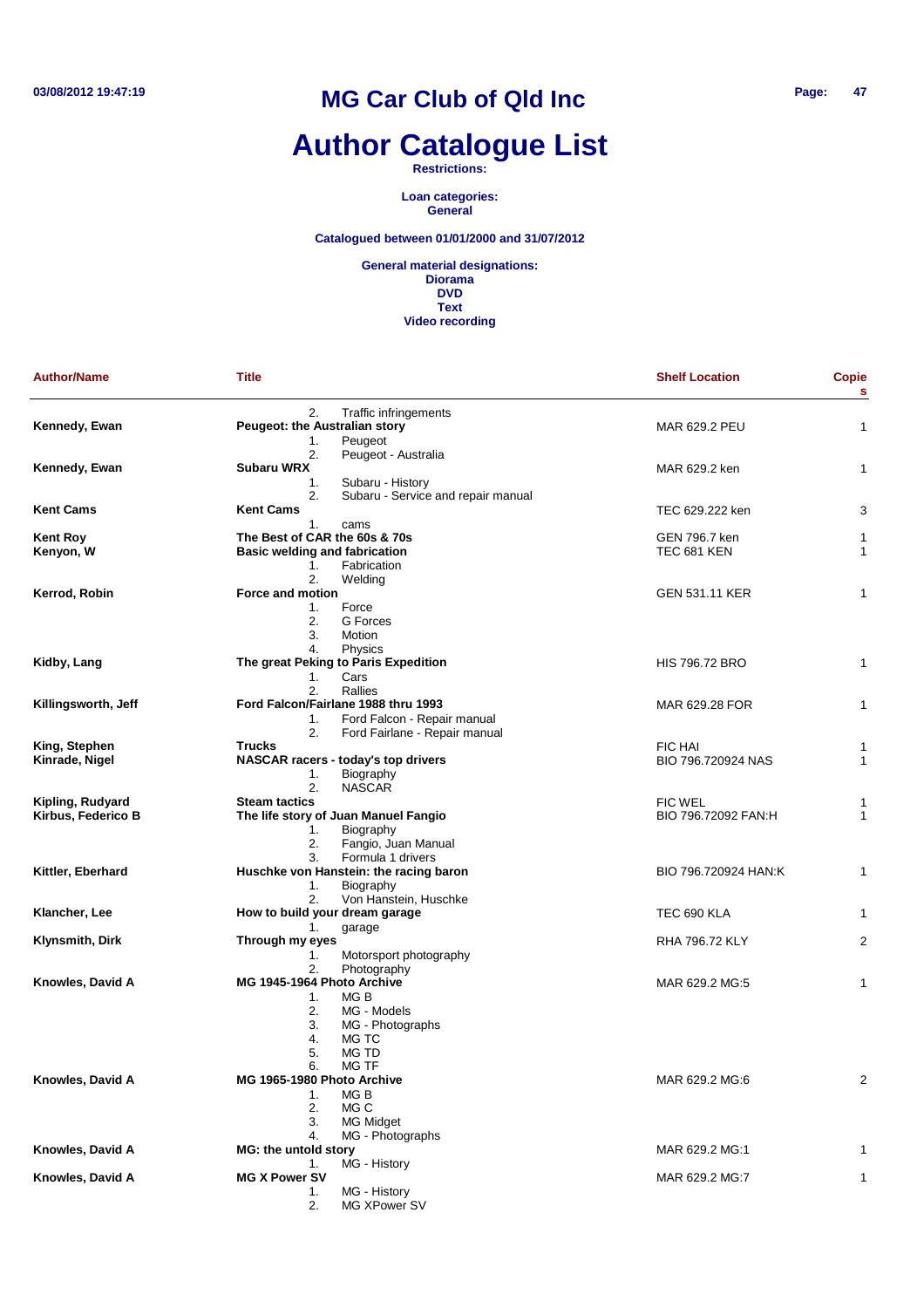# **Author Catalogue List**

**Restrictions:**

**Loan categories: General**

**Catalogued between 01/01/2000 and 31/07/2012**

| <b>Author/Name</b>    | <b>Title</b>                                                                                                                                                                                                                                                                                                                                                | <b>Shelf Location</b> | <b>Copie</b><br>s |
|-----------------------|-------------------------------------------------------------------------------------------------------------------------------------------------------------------------------------------------------------------------------------------------------------------------------------------------------------------------------------------------------------|-----------------------|-------------------|
| Knowles, David A      | <b>MGB including MGC and MGB GT V8</b><br>MG B<br>1.<br>2.<br>MGB GT<br>3.<br>MGB GT V8                                                                                                                                                                                                                                                                     | MAR 629.2 MG:6        | 1                 |
| Knowles, David A      | 4.<br>MG C<br>MGF                                                                                                                                                                                                                                                                                                                                           | MAR 629.2 MG:7        | 1                 |
|                       | <b>MGF</b><br>1.                                                                                                                                                                                                                                                                                                                                            |                       |                   |
| Knudson, Richard (Ed) | The classic MG yearbook 1973<br>Lord Montagu of Beaulieu<br>1.<br>2.<br>MG - Australia<br>3.<br>MG J4<br>4.<br>MG K3 Magnette<br>5.<br>Motor sport - hillclimbs                                                                                                                                                                                             | MAR 629.2 MG:1        | 2                 |
| Knudson, Richard (Ed) | 6.<br>Silverstone<br>The classic MG yearbook 1974<br>MG - History<br>1.<br>2.<br>MG NE<br>3.<br>Motor sport - hillclimbs<br>Old Number One<br>4.<br>5.<br>Silverstone                                                                                                                                                                                       | MAR 629.2 MG:1        | 1                 |
| Knudson, Richard (Ed) | <b>MG International 1977</b><br>Cobban, Gordon<br>1.<br>2.<br>MG B<br>3.<br>MG - History<br>4.<br>MG TC<br><b>MG TD</b><br>5.                                                                                                                                                                                                                               | MAR 629.2 MG:1        | 2                 |
| Knudson, Richard (Ed) | The T series handbook: essential information from the pages of the<br>sacred Octagon<br>MG TC<br>1.<br>2.<br>MG TD<br>3.<br><b>MG TF</b>                                                                                                                                                                                                                    | MAR 629.28 MG:4       | 1                 |
| Knudson, Richard L    | <b>MG competition cars and drivers</b><br>MG A<br>1.<br>2.<br>MG C-Type<br>3.<br>MG J3<br>MG Specials<br>4.<br>MG TA<br>5.                                                                                                                                                                                                                                  | MAR 629.2 MG:9        | 1                 |
| Knudson, Richard L    | <b>MG Mania: "The insomnia crew"</b><br>Biography<br>1.<br>2.<br>Cars - Mechanics<br>3.<br>MG - History<br>4.<br>Stone, Henry                                                                                                                                                                                                                               | BIO 629.2 STO:K       | 1                 |
| Knudson, Richard L    | MG record breakers from Abingdon photo archive<br>Enever, Syd<br>1.<br>Eyston, Capt George<br>2.<br>3.<br>Gardner, Goldie<br>Hill, Phil<br>4.<br>5.<br>MG EX 120<br><b>MG EX 127</b><br>6.<br><b>MG EX 135</b><br>7.<br><b>MG EX 179</b><br>8.<br><b>MG EX 181</b><br>9.<br>MG - Photographs<br>10.<br>MG - Record attempts<br>11.<br>12.<br>Moss, Stirling | MAR 629.2 MG:9        | 1                 |
| Knudson, Richard L    | <b>MG Saloons and coupes</b>                                                                                                                                                                                                                                                                                                                                | MAR 629.2 MG:1        | 1                 |
| Knudson, Richard L    | 1.<br>MG - History<br>MG World/75                                                                                                                                                                                                                                                                                                                           | MAR 629.2 MG:1        | 1                 |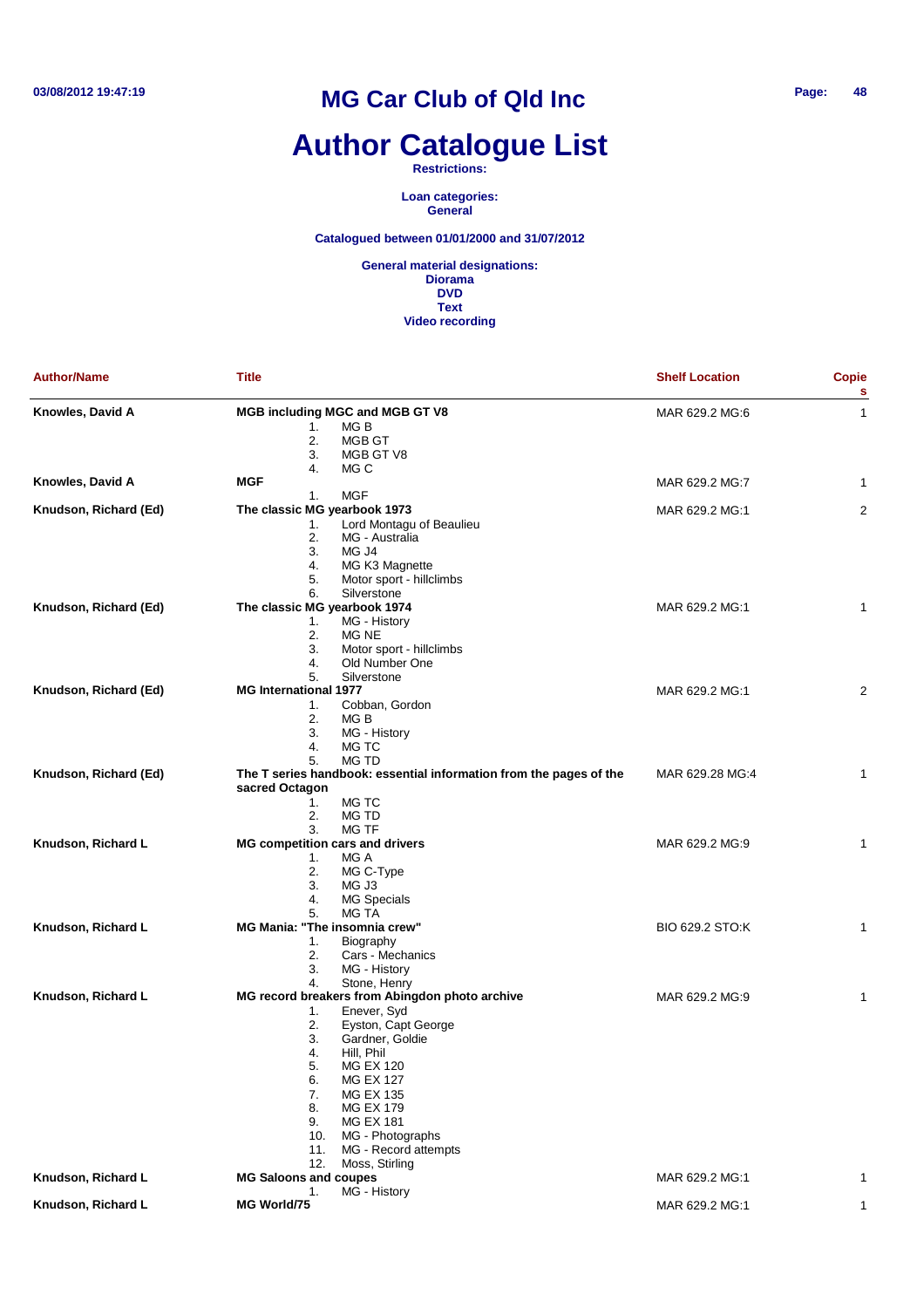# **Author Catalogue List**

**Restrictions:**

**Loan categories: General**

**Catalogued between 01/01/2000 and 31/07/2012**

| <b>Author/Name</b>  | <b>Title</b>                    |                                                                | <b>Shelf Location</b> | <b>Copie</b><br>s |
|---------------------|---------------------------------|----------------------------------------------------------------|-----------------------|-------------------|
|                     | 1.                              | MG C-Type                                                      |                       |                   |
|                     | 2.                              | MG K3 Magnette                                                 |                       |                   |
|                     | 3.                              | MG                                                             |                       |                   |
|                     | 4.                              | MG TF                                                          |                       |                   |
| Krar, SF            | Technology of machine tools     |                                                                | TEC 681 KRA           | 1                 |
|                     | 1.                              | Machine tools                                                  |                       |                   |
|                     | 2.                              | Tools                                                          |                       |                   |
| Lacey, Robert       | Ford: the men and the machine   | Bennett, Harry                                                 | MAR 629.2 LAC         | 3                 |
|                     | 1.<br>2.                        | Couzens, James                                                 |                       |                   |
|                     | 3.                              | Dodge, John F                                                  |                       |                   |
|                     | 4.                              | Ford Motor Company                                             |                       |                   |
|                     | 5.                              | Ford, Henry                                                    |                       |                   |
|                     | 6.                              | Ford family                                                    |                       |                   |
|                     | 7.                              | lacocca, Lilo "Lee"                                            |                       |                   |
| Lahue, Kalton (Ed)  |                                 | <b>Basic clutches and transmissions</b>                        | TEC 629.244 LAH       | 1                 |
|                     | 1.                              | Cars - Transmission                                            |                       |                   |
|                     | 2.                              | Clutches                                                       |                       |                   |
| Lake, Barry         | <b>MG Downunder</b>             |                                                                | MAR 629.2 MG:9        | 1                 |
|                     | 1.                              | MG - History                                                   |                       |                   |
|                     | 2.<br>3.                        | MG - Photographs<br>Road tests                                 |                       |                   |
| Laming. Tim         | 80 years of air to air combat   |                                                                | <b>HIS 620 EIG</b>    | 1                 |
|                     | 1.                              | <b>AJB</b>                                                     |                       |                   |
|                     | 2.                              | RAF - History                                                  |                       |                   |
| Lamm, John          |                                 | Cars to remember: thirty-seven great automobiles in retrospect | HIS 629.20904 NEE     | $\mathbf{1}$      |
|                     | 1.<br>2.                        | Cars - History<br>MG TC                                        |                       |                   |
| Langdon, David      | How to play golf and stay happy |                                                                | GEN 827 LAN           | $\mathbf{1}$      |
|                     | $1_{-}$                         | Wit and humour                                                 |                       |                   |
| Lansdale, Joe R     | <b>Not from Detroit</b>         |                                                                | <b>FIC HAI</b>        | 1                 |
| Lauda, Niki         |                                 | For the record: my years with Ferrari                          | BIO 796.72092 LAU:L   | $\overline{2}$    |
|                     | 1.                              | Autobiography                                                  |                       |                   |
|                     | 2.                              | F1 teams - Ferrari                                             |                       |                   |
|                     | 3.                              | Formula 1 drivers                                              |                       |                   |
|                     | 4.                              | Lauda, Niki                                                    |                       |                   |
| Lauda, Niki         |                                 | To hell and back: an autobiography                             | BIO 796.72092 LAU:L   | 2                 |
|                     | 1.<br>2.                        | Autobiography<br>Formula 1 drivers                             |                       |                   |
|                     | 3.                              | Lauda, Niki                                                    |                       |                   |
|                     | 4.                              | <b>World Champion Drivers</b>                                  |                       |                   |
| Lavery, John M (Ed) | MG World/75                     |                                                                | MAR 629.2 MG:1        | 1                 |
|                     | 1.                              | MG C-Type                                                      |                       |                   |
|                     | 2.                              | MG K3 Magnette                                                 |                       |                   |
|                     | 3.                              | МG                                                             |                       |                   |
|                     | 4.                              | <b>MG TF</b>                                                   |                       |                   |
| Lawlor, John        | How to talk car                 |                                                                | GEN 629.203 LAW       | 1                 |
|                     | 1.                              | Cars - Dictionaries                                            |                       |                   |
| Lawrence David r    | Let there b 'y"s [DVD]          |                                                                | TEC 629.28 law        | 1                 |
|                     | 1.                              | MG                                                             |                       | 1                 |
| Lawrence, Mike      | 1.                              | Brabham Ralt Honda: the Ron Tauranac Story<br>Biography        | BIO 629.228 TAU:L     |                   |
|                     | 2.                              | Brabham racing cars - History                                  |                       |                   |
|                     | 3.                              | Honda                                                          |                       |                   |
|                     | 4.                              | Ralt                                                           |                       |                   |
|                     | 5.                              | Ralt racing cars - History                                     |                       |                   |
|                     | 6.                              | Tauranac, Ron                                                  |                       |                   |
| Lawrence, Mike      |                                 | <b>Colin Chapman: Wayward genius</b>                           | BIO 796.720924 CHA:L  | 1                 |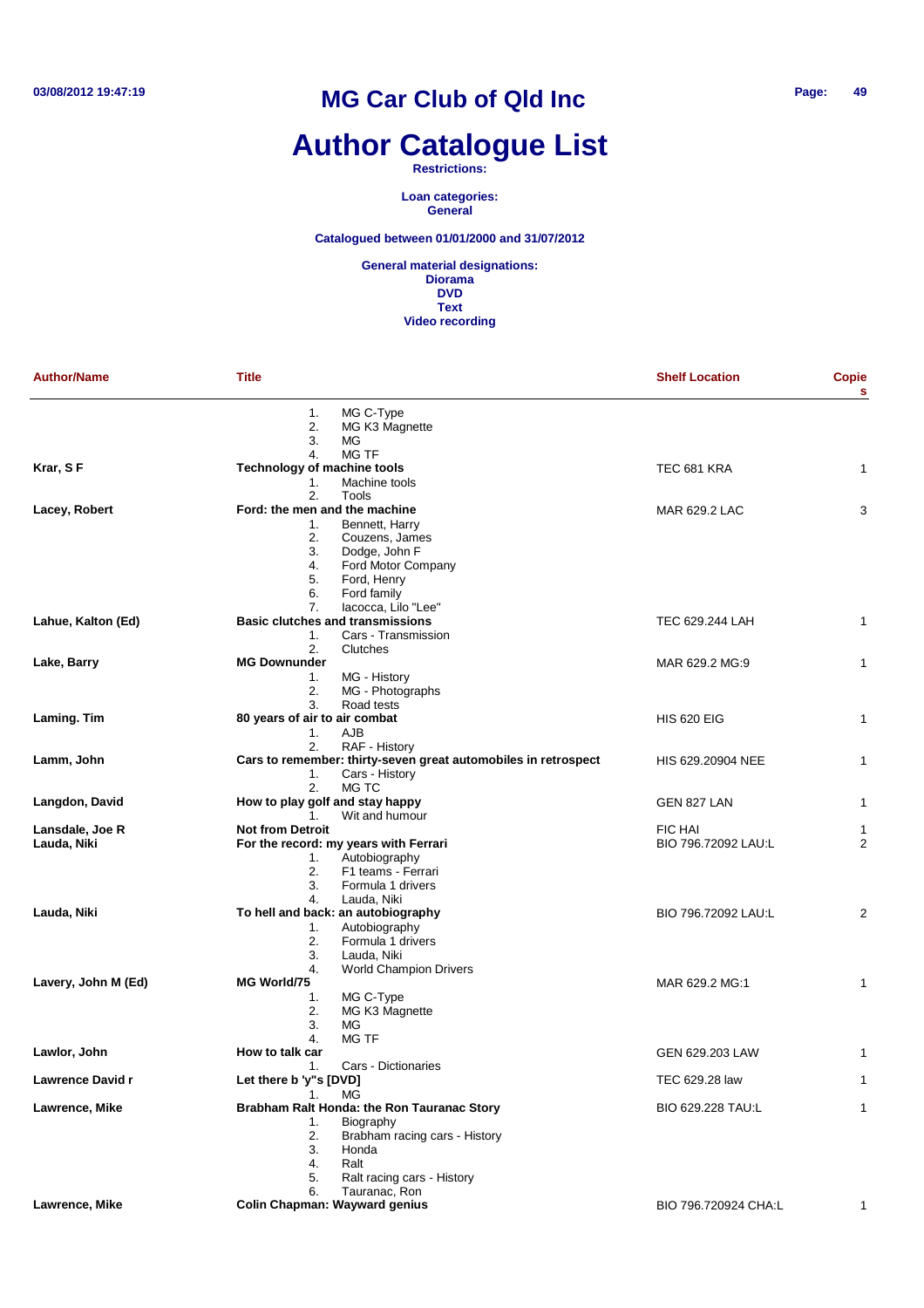# **Author Catalogue List**

**Restrictions:**

**Loan categories: General**

**Catalogued between 01/01/2000 and 31/07/2012**

| <b>Author/Name</b>              | <b>Title</b>                                                                                                                                                                                                                | <b>Shelf Location</b>                 | <b>Copie</b><br>s |
|---------------------------------|-----------------------------------------------------------------------------------------------------------------------------------------------------------------------------------------------------------------------------|---------------------------------------|-------------------|
|                                 | 1.<br>Biography<br>2.<br>Chapman, Colin                                                                                                                                                                                     |                                       |                   |
| Lawrence, Mike                  | Cooper                                                                                                                                                                                                                      | <b>RHF 796.72 LAW</b>                 | 1                 |
| Lawrence, Paul                  | Cooper racing cars - History<br>1.<br>Nowhere to hide: the story of Royale Racing Cars<br>Royale racing cars<br>1.                                                                                                          | RHG 796.7209 LAW                      | 1                 |
| <b>Lawson Derek</b>             | <b>FORMULA 5000 MOTOR RACING</b><br>formula 5000<br>1.                                                                                                                                                                      | <b>RHF 796.72 Law</b>                 | 1                 |
| Legg, A K                       | Austin MG and Vanden Plas Metro Owners workshop manual<br>MG Metro - Workshop manual<br>1.                                                                                                                                  | MAR 629.28 MG:7                       | 1                 |
| Legg, A K                       | Weber carburettors: owner's workshop manual<br>Weber carburettors<br>1.                                                                                                                                                     | TEC 629.253 HAY                       | 1                 |
| Leslie Amanda<br>Lewis, Peter   | 2.<br>Weber carburettors - Workshop manual<br><b>YELLOW TRUCK LETS LOOK INSIDE</b><br>Alf Francis: Racing mechanic<br>Francis, Alf<br>1.<br>2.<br>Mechanics, Racing<br>3.<br>Moss, Stirling                                 | CHI 741.6 les<br>BIO 796.720924 FRA:L | 1<br>1            |
| Lewis, Peter                    | Dicing with death                                                                                                                                                                                                           | RHG 796.7209 LEW                      | 1                 |
| Leyland, Mal                    | Biography<br>1.<br>Off the beaten track<br>1.<br>Australia - Travel                                                                                                                                                         | <b>GEN 910.4 LEY</b>                  | 1                 |
| Leyland, Mike                   | 2.<br>Motoring, Australian<br>Off the beaten track<br>Australia - Travel<br>1.                                                                                                                                              | <b>GEN 910.4 LEY</b>                  | 1                 |
| Lilly, Jeff                     | 2.<br>Motoring, Australian<br>How to restore metal auto trim                                                                                                                                                                | TEC 629.28 LIL                        | 1                 |
| Lincoln, John Ware              | Car restoration<br>1.<br>Methanol and other ways around the gas pump<br>Alcohol fuel<br>1.<br>2.<br>Alternative fuels<br>3.<br>Fuel and fuels<br>4.<br>Gasogen<br>5.<br><b>Internal Combustion Engine</b><br>6.<br>Methanol | TEC 629.253 LIN                       | 1                 |
| Lines, Cliff                    | Looking at cars<br>Cars - History<br>1.<br>2.<br>Cars - Production<br>3.<br>Children's picture books                                                                                                                        | <b>GEN 741.6 LIN</b>                  | 1                 |
| Lis, Alan                       | <b>Competition car controls</b><br>Car safety<br>1.<br>Motor racing - Safety<br>2.<br>Race car design - Safety<br>3.                                                                                                        | RHG 629.2042 BAM                      | 1                 |
| Lockwood, N                     | Designing and building a sports car<br>Sports cars - Design and manufacture                                                                                                                                                 | TEC 629.2222 LOC                      | 1                 |
| Lord, David (Ed)                | 1.<br>The glory of sport: indelible stories from ten of the world's best<br>sportswriters<br>1.                                                                                                                             | <b>GEN 796 LOR</b>                    | 1                 |
| <b>Lord Montagu of Beaulieu</b> | Hunt, James<br>2.<br>Sport - Anecdotes<br>The Gordon Bennett races<br>Motor racing - history<br>1.<br>The Gordon Bennett Races<br>2.                                                                                        | <b>RHG 796.7 LOR</b>                  | 1                 |
| Lovewell, Sandra L              | The Gordon Bennett Cup<br>3.<br>Daisy, Daisy adventures of an MG before and during World War II<br>Biography<br>1.<br><b>MG Midget</b><br>2.<br>3.<br>Personal narratives<br>4.<br>Travel                                   | <b>BIO 910.4 LOV:L</b>                | 1                 |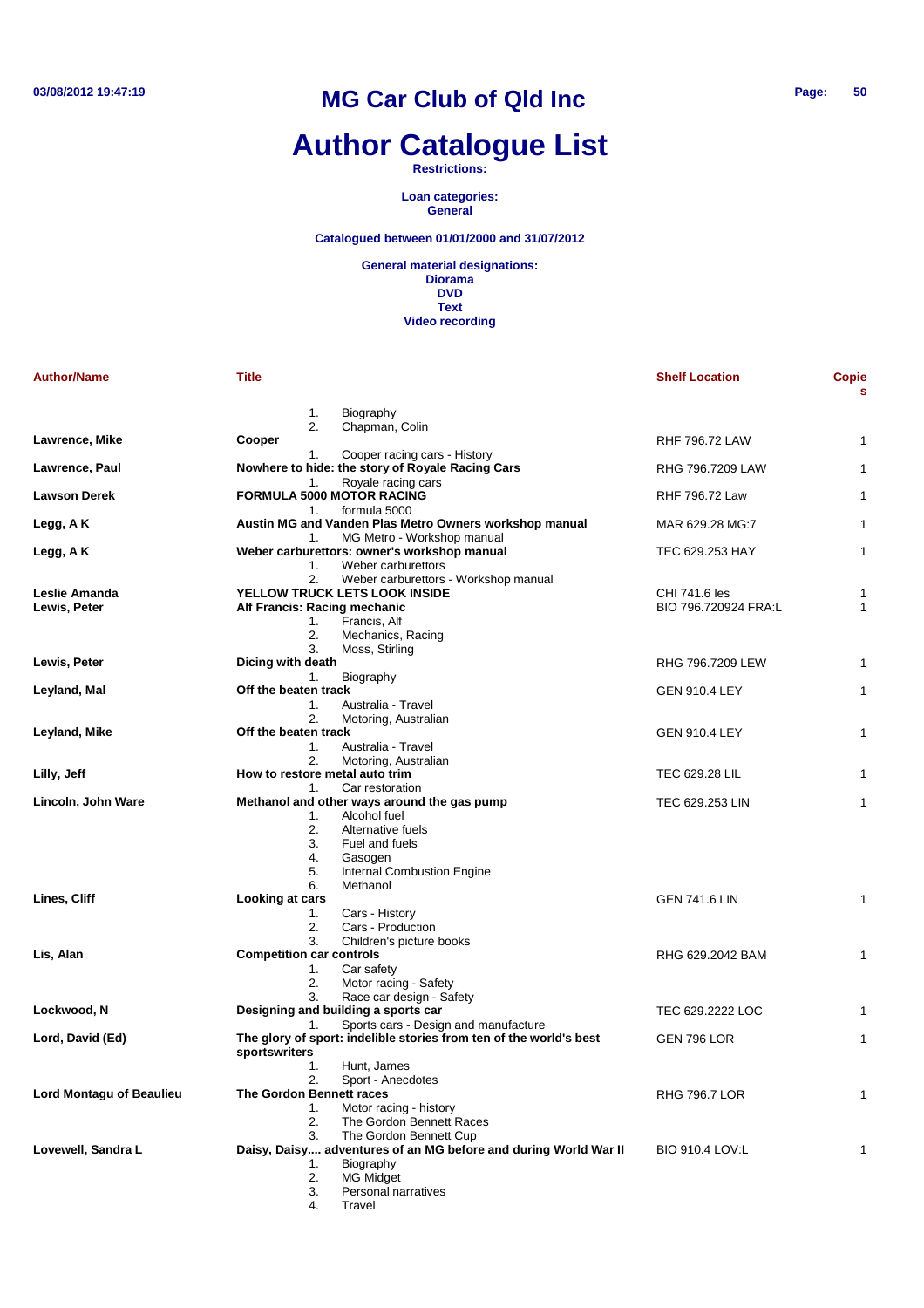### **Author Catalogue List**

**Restrictions:**

**Loan categories: General**

**Catalogued between 01/01/2000 and 31/07/2012**

| <b>Author/Name</b>                                 | <b>Title</b>                                                                                                                                                                                                                                                                                                                                       | <b>Shelf Location</b>              | <b>Copie</b><br>s |
|----------------------------------------------------|----------------------------------------------------------------------------------------------------------------------------------------------------------------------------------------------------------------------------------------------------------------------------------------------------------------------------------------------------|------------------------------------|-------------------|
| <b>LUC</b>                                         | <b>LUCAS MOTORING ESSENTIALS</b><br>1.<br>LUCAS MOTORING ESSENTIALS                                                                                                                                                                                                                                                                                | TEC 629.222 LUC                    | $\mathbf{1}$      |
| luc                                                | <b>LUCAS PARTS FOR CARS 1980</b>                                                                                                                                                                                                                                                                                                                   | TEC 629.222 luc                    | $\mathbf{1}$      |
| <b>Lucas Electrical</b>                            | LUCAS PARTS FOR CARS 1980<br>1.<br>LUCAS ACCCCESSORIES FOR CARS, COMMERCIAL VEHICLES<br><b>MOTORCYCLES AND CARAVANS</b>                                                                                                                                                                                                                            | TEC 629.222 LUC                    | $\mathbf{1}$      |
| <b>Lucas Electrical</b>                            | Lucas Accessories<br>1.<br>LUCAS ACCESSORIES FOR CARS, CARAVANS AND COMMERCIAL<br><b>VEHICLES</b>                                                                                                                                                                                                                                                  | TEC 629.222 Luc                    | $\overline{2}$    |
| <b>Lucas Electrical</b>                            | 1.<br>Lucas Accessories<br><b>LUCAS B90 EXCHANGE UNITS</b><br>LUCAS B90 EXCHANGE UNITS<br>1.                                                                                                                                                                                                                                                       | 629.222 luc                        | $\mathbf{1}$      |
| <b>Lucas Electrical</b>                            | <b>LUCAS BULB SPECIFICATIONS</b><br>1.<br>bulbs                                                                                                                                                                                                                                                                                                    | TEC 629.222 luc                    | $\mathbf{1}$      |
| <b>Lucas Electrical</b>                            | LUCAS BULB SPECIFICATIONS<br>2.<br><b>LUCAS CABLE PRODUCTS</b><br>LUCAS CABLE PRODUCTS<br>1.                                                                                                                                                                                                                                                       | TEC 629.222 luc                    | $\mathbf{1}$      |
| <b>Lucas Electrical</b>                            | <b>LUCAS CABLES AND SUNDRIES</b>                                                                                                                                                                                                                                                                                                                   | REF 629.222 lue                    | $\mathbf{1}$      |
| <b>Lucas Electrical</b>                            | LUCAS CABLES AND SUNDRIES<br>1.<br><b>LUCAS CABLES FOR CARS MOTORCYCLES AND COMMERCIAL</b><br><b>VEHICLES</b>                                                                                                                                                                                                                                      | TEC 629.222 luc                    | $\mathbf{1}$      |
| <b>Lucas Electrical</b>                            | 1.<br>Lucas ignition systems<br>2.<br>LUCAS CABLES FOR CARS MOTORCYCLES AND COMMERCIAL VEHICLES<br><b>LUCAS CAV GIRLING CONFIRMED SPECIFICATIONS &amp; SERVICE</b><br><b>PARTS 1973 AUSTIN MORRIS MG MINI VANDAN PLUS WOLSELEY</b><br>1.<br>Lucas ignition systems<br>LUCAS CAV GIRLING CONFIRMED SPECIFICATIONS & SERVICE PARTS 1973 AUSTIN<br>2. | TEC 629.222 luc                    | 1                 |
| <b>Lucas Electrical</b>                            | MORRIS MG MINI VANDAN PLUS WOLSELEY<br><b>LUCAS CAV GIRLING EQUIPMENT AND SERVICE PARTS</b><br>LUCAS CAV GIRLING CONFIRMED SPECIFICATIONS & SERVICE PARTS 1973 AUSTIN<br>1.                                                                                                                                                                        | TEC 629.222 luc                    | 1                 |
| <b>Lucas Electrical</b>                            | MORRIS MG MINI VANDAN PLUS WOLSELEY<br><b>LUCAS CAV GIRLING SPECIFICATIONS &amp; SERVICE PARTS</b>                                                                                                                                                                                                                                                 | TEC 629.222 LUC                    | $\mathbf{1}$      |
| <b>Lucas Electrical</b>                            | LUCAS CAV GIRLING SPECIFICATIONS & SERVICE PARTS<br>1.<br><b>LUCAS ELECTRONIC I GNITION MANUAL</b>                                                                                                                                                                                                                                                 | TEC 629.222 LUC                    | $\mathbf{1}$      |
| <b>Lucas Electrical</b>                            | Lucas ignition systems<br>1.<br><b>LUCAS FAN BELTS AND COOLING PARTS FOR CARS</b><br>LUCAS FAN BELTS AND COOLING PARTS FOR CARS<br>1.                                                                                                                                                                                                              | TEC 629.222 luc                    | $\mathbf{1}$      |
| <b>Lucas Electrical</b><br><b>Lucas Electrical</b> | <b>LUCAS FAST MOVERS CFARS &amp; LIGHT COMMERCIAL VEHICLES</b><br><b>LUCAS IGNITION PRODUCTS &amp; HT LEADS</b><br>Lucas ignition systems<br>1.                                                                                                                                                                                                    | TEC 629.222 LUC<br>TEC 629.222 luc | 1<br>1            |
| <b>Lucas Electrical</b>                            | <b>LUCAS LIGHTING EQUIPMENT</b><br>Lucas Accessories<br>1.                                                                                                                                                                                                                                                                                         | TEC 629.222 Luc                    | $\overline{2}$    |
| <b>Lucas Electrical</b>                            | <b>LUCAS NEW NUMBERS FOR OLD</b><br>LUCAS NEW NUMBERS FOR OLD<br>1.                                                                                                                                                                                                                                                                                | TEC 629.222 luc                    | 1                 |
| <b>Lucas Electrical</b>                            | <b>LUCAS PARTS</b><br>Lucas Accessories<br>1.                                                                                                                                                                                                                                                                                                      | TEC 629.222 Luc                    | $\overline{2}$    |
| <b>Lucas Electrical</b>                            | <b>LUCAS PARTS CATALOGUE CARS 1966-1976</b><br>LUCAS PARTS CATALOGUE CARS 1966-1976<br>1.                                                                                                                                                                                                                                                          | TEC 629.222 LUC                    | 1                 |
| <b>Lucas Electrical</b>                            | <b>LUCAS PARTS FOR CARS</b><br><b>LUCAS PARTS FOR CARS</b><br>1.                                                                                                                                                                                                                                                                                   | TEC 629.222 LUC                    | 1                 |
| <b>Lucas Electrical</b>                            | <b>Lucas Popular Ignition Parts</b><br>Lucas ignition systems<br>1.                                                                                                                                                                                                                                                                                | TEC 629.222 luc                    | $\mathbf{1}$      |
| <b>Lucas Electrical</b>                            | <b>LUCAS POPULAR SENSORS</b><br>1.<br>Lucas Accessories                                                                                                                                                                                                                                                                                            | TEC 629.222 luc                    | $\mathbf{1}$      |
| <b>Lucas Electrical</b>                            | 2.<br>Lucas Sensors<br><b>LUCAS PREPERATION FOR SERVICE AND MAINTENANCE OF LUCAS</b><br><b>LEAD ACID FREE BATTERIES</b><br>1.<br>Lucas ignition systems                                                                                                                                                                                            | TEC 629.222 luc                    | 1                 |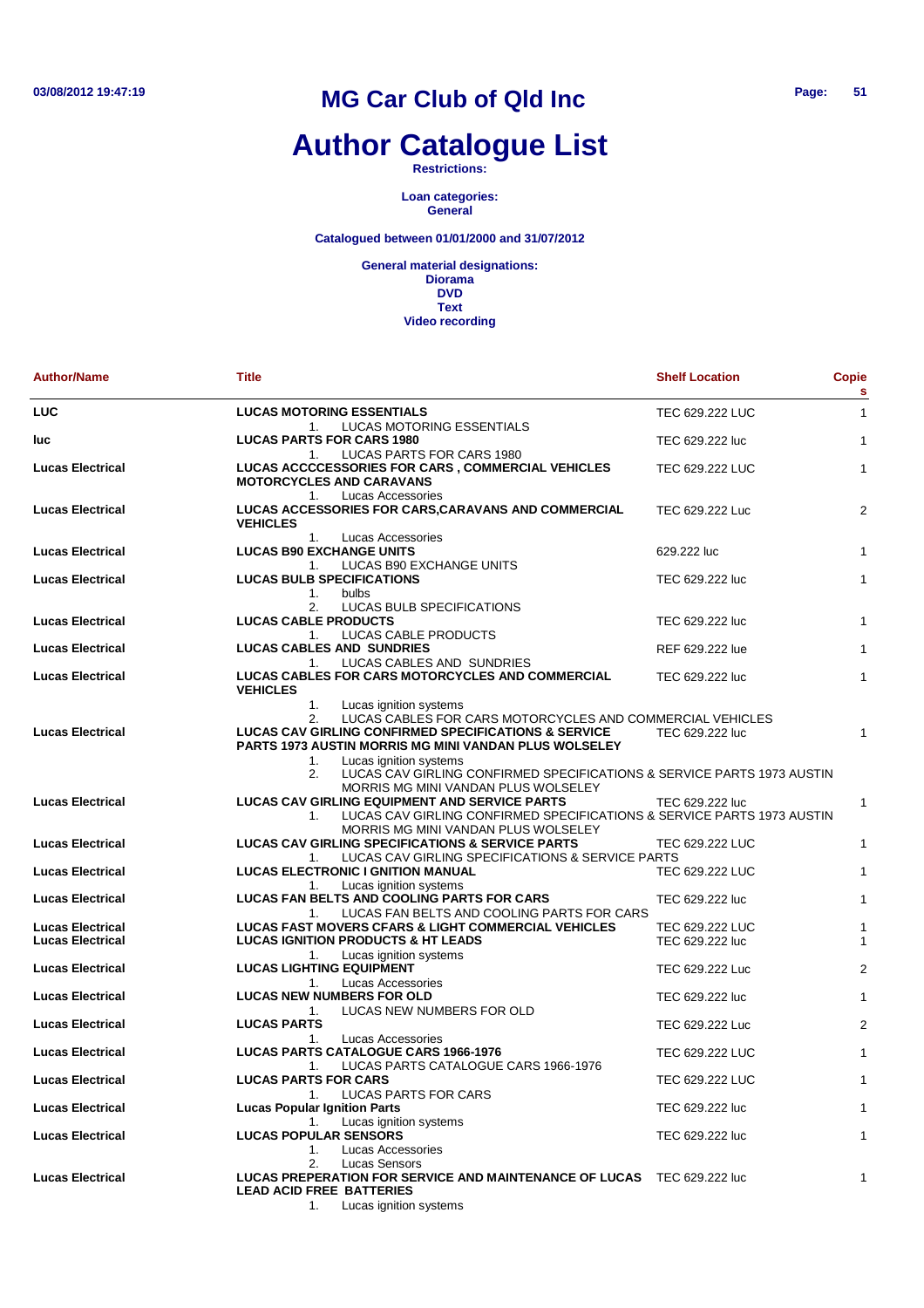### **Author Catalogue List**

**Restrictions:**

**Loan categories: General**

**Catalogued between 01/01/2000 and 31/07/2012**

| <b>Author/Name</b>                                                    | Title                                                                                                                                                                                      | <b>Shelf Location</b>                       | <b>Copie</b><br>s |
|-----------------------------------------------------------------------|--------------------------------------------------------------------------------------------------------------------------------------------------------------------------------------------|---------------------------------------------|-------------------|
| <b>Lucas Electrical</b><br><b>Lucas Electrical</b>                    | <b>LUCAS RADIO INTERFERENCE SUPPRESSION</b><br><b>LUCAS REGULATORS</b><br><b>LUCAS REGULATORS</b><br>1.                                                                                    | TEC 629.222 LUC<br>TEC 629.222 luc          | 1<br>1            |
| <b>Lucas Electrical</b>                                               | <b>LUCAS SILICONE SPEEDLEADS</b><br>LUCAS SILICONE SPEEDLEADS<br>1.                                                                                                                        | TEC 629.222 luf                             | 1                 |
| <b>Lucas Electrical</b><br><b>Lucas Electrical</b>                    | LUCAS SPOOLED CABLES AND CABLE SUNDRIES<br><b>LUCAS STARTERS RELAYS BRUSHES</b><br>Lucas Accessories<br>1.                                                                                 | TEC 629.222 lud<br>TEC 629.222 luc          | 1<br>1            |
| <b>Lucas Electrical</b>                                               | <b>LUCAS SWITCHGEAR SWITCHES RELAYS TIMERS</b><br>Lukey, Len<br>1.                                                                                                                         | TEC 629.222 luc                             | 1                 |
| <b>Lucas Electrical</b>                                               | <b>LUCAS WIPER ARMS BLADES AND REFILLS</b><br>LUCAS WIPER ARMS BLADES AND REFILLS<br>1.                                                                                                    | TEC 629.222 luc                             | 1                 |
| <b>Lucas Electrical</b><br>MacInnes, Hugh                             | <b>LUCAS WORKSHOP INSTRUCTIONS</b><br><b>Turbochargers</b><br>Turbocharging<br>1.                                                                                                          | TEC luc<br>TEC 629.259 MAC                  | 1<br>2            |
| <b>Mackay "Silentruba" Products</b><br><b>Radiator Hose Catalogue</b> | Mackay "Silentruba" Products Radiator Hose Catalogue                                                                                                                                       | TEC 629.222 mac                             | 1                 |
| <b>Magna Pacific</b><br><b>Maguglin, Robert</b>                       | 1.<br>hoses<br>Land Speed [DVD]<br>Howard Hughes: his achievements and legacy: the authorised pictorial<br>biography<br>1.<br>Aviators                                                     | <b>GEN 796.7 MAG</b><br>BIO 629.13092 HUG:M | 1<br>1            |
|                                                                       | 2.<br>Biography<br>Hughes, Howard<br>3.                                                                                                                                                    |                                             |                   |
| Malks, Josh B                                                         | How to keep your collector car alive<br>Car maintenance<br>1.                                                                                                                              | TEC 629.28 MAL                              | 1                 |
| Mansell, Nigel                                                        | 2.<br>Collector cars<br>Driven to win: an autobiography<br>Autobiography<br>1.<br>2.<br>Formula 1 drivers<br>3.<br>Mansell, Nigel                                                          | BIO 796.72092 MAN:A                         | 1                 |
| <b>Mansell, Nigel</b>                                                 | <b>World Champion Drivers</b><br>4.<br>Driven to win: an autobiography<br>Autobiography<br>1.<br>2.<br>Formula 1 drivers<br>3.<br>Mansell, Nigel                                           | BIO 796.72092 MAN:A                         | 1                 |
| Mansell, Nigel                                                        | 4.<br>Motor racing drivers<br>Mansell and Williams: the challenge for the championship<br>Biography<br>1.<br>Formula 1 drivers<br>2.<br>Mansell, Nigel<br>3.<br>Williams racing team<br>4. | BIO 796.72092 MAN:A                         | 3                 |
| <b>Mansell, Nigel</b>                                                 | World Drivers Championship<br>5.<br>Nigel Mansell: my autobiography<br>Autobiography<br>1.<br>2.<br>Biography<br>3.<br>Formula 1 drivers<br>Mansell, Nigel<br>4.                           | BIO 796.72092 MAN:A                         | 1                 |
| Mansell, Nigel                                                        | <b>World Champion Drivers</b><br>5.<br><b>Nigel Mansell's Indy Car Racing</b><br>Biography<br>1.<br>2.<br>Indianapolis<br>3.<br>Indy Car Racing                                            | BIO 796.72092 MAN:M                         | 2                 |
| Mansell, Nigel                                                        | Mansell, Nigel<br>4.<br>The official 2001-2002 Formula One Record Book<br>World Drivers Championship                                                                                       | <b>RHF 796.72 MAN</b>                       |                   |
| Manso, Peter                                                          | 1.<br>Faster! a racer's diary<br>Autobiography<br>1.                                                                                                                                       | BIO 796.72092 STE:M                         | 1                 |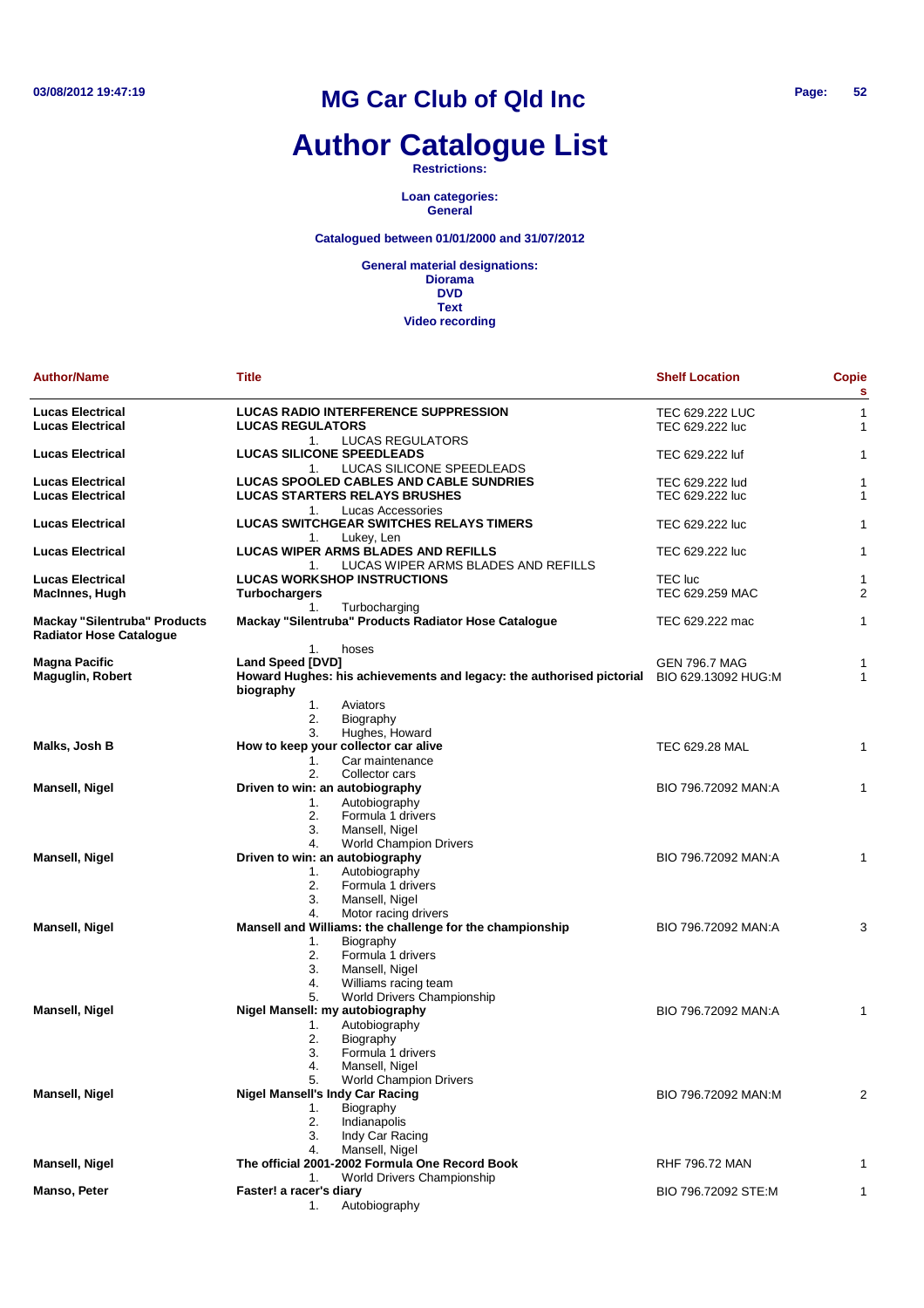### **Author Catalogue List**

#### **Restrictions:**

**Loan categories: General**

#### **Catalogued between 01/01/2000 and 31/07/2012**

| <b>Author/Name</b>                                  | Title                                                                                                                                              | <b>Shelf Location</b>                   | <b>Copie</b><br>s   |
|-----------------------------------------------------|----------------------------------------------------------------------------------------------------------------------------------------------------|-----------------------------------------|---------------------|
|                                                     | 2.<br><b>Diaries</b><br>3.<br>Formula 1 drivers<br>4.<br>Stewart, Jackie                                                                           |                                         |                     |
| <b>Mansour, Norman</b>                              | 5.<br><b>World Champion Drivers</b><br>Understanding automotive electronics<br>Automobile Electrics<br>1.                                          | <b>TEC 629.27 RIB</b>                   | 1                   |
| <b>Manton Glenn</b>                                 | 2.<br>Automobile Electronics<br>Peter Brock Life Life follow Your Dreams [DVD]                                                                     | BIO 796.720924 man                      | 1                   |
| Manuel, D L                                         | Brock, Peter<br>1.<br>Men and machines: the Brambles story<br><b>BHP - History</b><br>1.                                                           | <b>HIS 388 MAN</b>                      | 1                   |
| <b>Mark Buchanan</b>                                | 2.<br>Brambles - History<br>Leaded<br>leaded magazine best of<br>1.                                                                                | GEN 796.7 buc                           | 1                   |
| <b>Mark Peters</b>                                  | Cars<br>1.<br>Children's picture books                                                                                                             | 741.6 Pet                               | 1                   |
| Marks, Neil                                         | Tales from the locker room<br>Short stories<br>1.                                                                                                  | GEN 796 MAR                             | 1                   |
| Marriott, Michael                                   | Two-up: by scooter to Australia<br>1.<br>Adventure and travel                                                                                      | <b>GEN 796.7 MAR</b>                    | 1                   |
| Marroptt, Michael                                   | 2.<br>Motor scooters<br>The Boys' book of racing and sports cars<br>Grand Prix - History<br>1.<br>2.<br>Motor racing - history                     | RHG 796.7209 MAR                        | 1                   |
| Marsh, Rod                                          | 3.<br>Sports cars - History<br>The inside edge                                                                                                     | GEN 796.35 MAR                          | 1                   |
| Marsh, Tony<br><b>Marshall, David</b>               | Cricket - Anecdotes<br>1.<br><b>Hill climbing</b><br>BMC 1100s: maintenance, tuning and modification<br>1.<br>MG 1100                              | RHG 796.72 ROB<br>MAR 629.28 MG:5       | 1<br>$\overline{2}$ |
| Marshall, David                                     | 2.<br>MG 1100 - Technical<br>BMC Minis: maintenance, tuning and modification<br>1.<br><b>BMC - History</b><br>2.<br>Mini - Modifications           | MAR 629.28 MIN                          | 1                   |
| <b>Mat Oxley</b>                                    | 3.<br>Mini - Tuning<br>Valentino Rossi Portrait of a Motogenius<br>Motorcycle racing<br>1.                                                         | BIO 796.720924 mat                      | $\mathbf{1}$        |
| Matheson, Mick                                      | The great Peking to Paris Expedition<br>Cars<br>1.<br>2.<br>Rallies                                                                                | <b>HIS 796.72 BRO</b>                   | $\mathbf{1}$        |
| <b>Matheson, Richard</b><br><b>Matthews, Rupert</b> | Duel<br>Super cutaways: cars and trucks<br>Cars - Construction<br>1.                                                                               | <b>FIC HAI</b><br>CHI 629.222 MAT       | 1<br>$\mathbf{1}$   |
| May, C A N                                          | More wheelspin: post-war competition motoring from the driver's seat<br>Rallies<br>1.<br>2.<br>Trials                                              | RHG 796.72 MAY                          | $\mathbf{1}$        |
| May, T                                              | Automotive mechanics: metric edition<br>1.<br>Cars - Suspension systems<br>2.<br>Cars - Braking systems<br><b>Internal Combustion Engine</b><br>3. | TEC 629.2 MAY                           | 1                   |
| <b>Maynard, Micheline</b>                           | <b>Collision Course: inside the battle for General Motors</b><br><b>General Motors</b><br>1.                                                       | <b>HIS 338.7 MAY</b>                    | 1                   |
| Mays, Raymond<br>Mays, Raymond                      | <b>Background to success</b><br><b>BRM</b><br>1.<br>F1 teams - BRM                                                                                 | RHG 796.72 ROB<br><b>RHF 796.72 MAY</b> | 1<br>1              |
| Mc Fadyen, Peter                                    | 2.<br>F1 - History<br>Motor racing at Oulton Park in the 1970s<br>Motor racing - history<br>1.                                                     | RHG 796.7209 MCF                        | 1                   |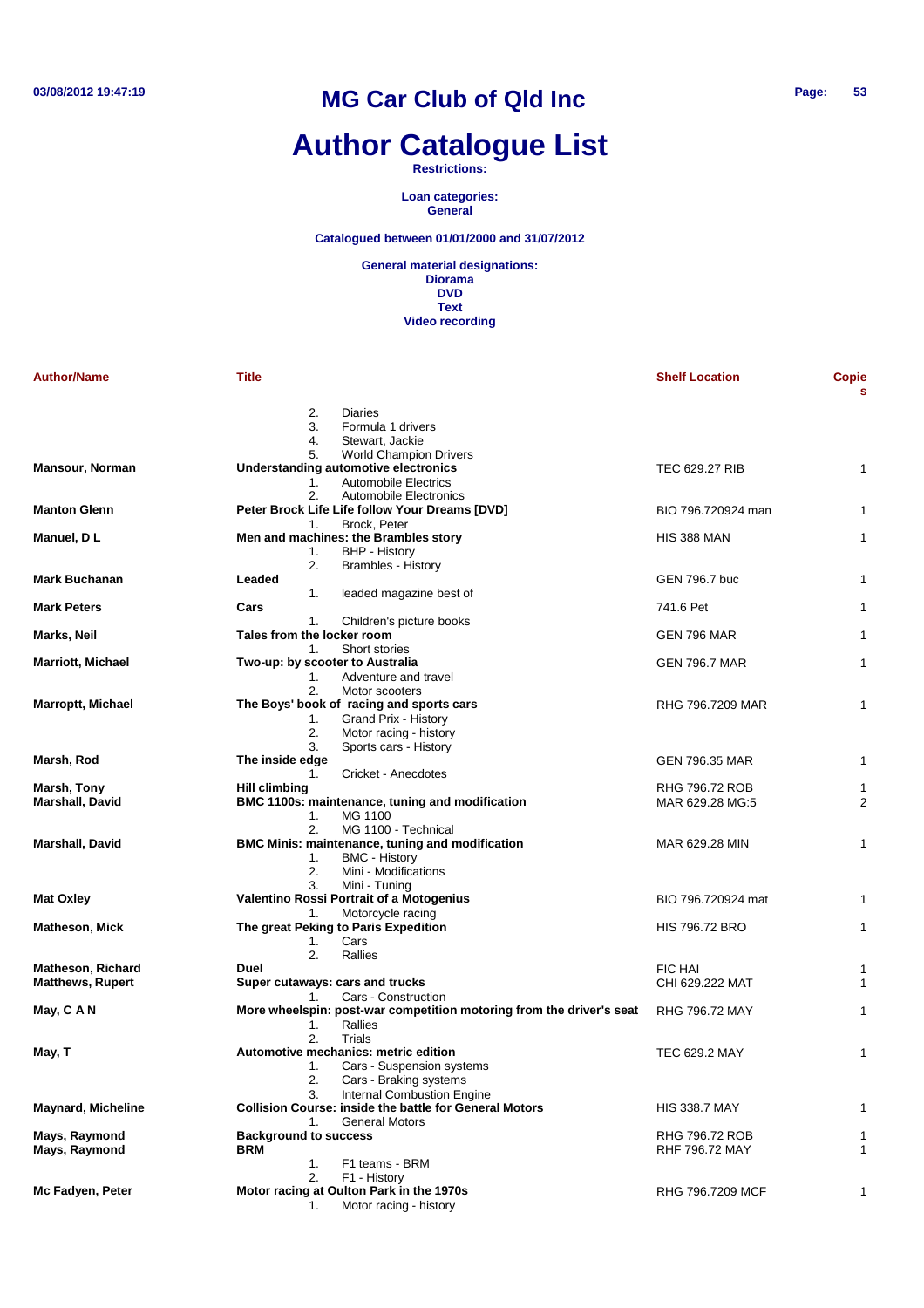# **Author Catalogue List**

**Restrictions:**

**Loan categories: General**

**Catalogued between 01/01/2000 and 31/07/2012**

| <b>Author/Name</b>      | <b>Title</b>                     |                                                                                              | <b>Shelf Location</b> | <b>Copie</b><br>s |
|-------------------------|----------------------------------|----------------------------------------------------------------------------------------------|-----------------------|-------------------|
|                         | 2.                               | <b>Oulton Park</b>                                                                           |                       |                   |
| <b>McBeath, Simon</b>   | <b>Competition car downforce</b> |                                                                                              | TEC 796.72 MCB        | 1                 |
|                         | 1.                               | Aerodynamics                                                                                 |                       |                   |
|                         | 2.                               | Downforce                                                                                    |                       |                   |
| <b>McCarthy, Mike</b>   | The classic Porsche              |                                                                                              | MAR 629.2222 POR      | 1                 |
|                         | 1.                               | Porsche                                                                                      |                       |                   |
|                         | 2.<br>3.                         | Porsche Motor Company                                                                        |                       |                   |
|                         | 4.                               | Porsche - History<br>Porsche, Ferdinand Anton Ernst                                          |                       |                   |
|                         |                                  |                                                                                              | <b>HIS 796.7 MON</b>  | 1                 |
| McComb, F Wilson        | 1.                               | Behind the wheel: the magic and manners of early motoring<br>Campbell von Laurentz, Baroness |                       |                   |
|                         | 2.                               | Motoring - History                                                                           |                       |                   |
| <b>McComb, F Wilson</b> | The MG                           |                                                                                              | MAR 629.2 MG:1        | 1                 |
|                         | 1.                               | MG - History                                                                                 |                       |                   |
| McComb, F Wilson        | <b>MG by McComb</b>              |                                                                                              | MAR 629.2 MG:1        | 1                 |
|                         | 1.                               | Kimber, Cecil                                                                                |                       |                   |
|                         | 2.                               | MG - Models                                                                                  |                       |                   |
|                         | 3.                               | MG - Record attempts                                                                         |                       |                   |
| McComb, F Wilson        |                                  | Veteran cars: the formative years of motoring                                                | HIS 629.209041 MCC    | 1                 |
|                         | 1.                               | Cars - History                                                                               |                       |                   |
|                         | 2.                               | Veteran cars                                                                                 |                       |                   |
| McDiarmid, Mac          | Triumph: the legend              |                                                                                              | HIS 629.2275 MCD      | 1                 |
|                         |                                  |                                                                                              |                       |                   |
|                         | 1.<br>2.                         | Motorcycles<br>Triumph Motorcycles                                                           |                       |                   |
|                         | A H McDonald Industrial Pioneer  |                                                                                              | BIO 629.225 MCD:M     | 1                 |
| McDonald, Kenneth Neal  |                                  | Biography                                                                                    |                       |                   |
|                         | 1.<br>2.                         |                                                                                              |                       |                   |
|                         | 3.                               | Industrial engines<br>MacDonald and Co.                                                      |                       |                   |
|                         |                                  |                                                                                              |                       |                   |
| McDonough, ed           | 4.<br>Vanwall : Green for glory  | Tractors                                                                                     |                       |                   |
|                         |                                  |                                                                                              | RHF 796.72 MCD        | 1                 |
|                         | 1.                               | Vanwall                                                                                      |                       |                   |
| McGovern, Petronella    | A tale of two journeys           |                                                                                              | <b>GEN 910.4 HOD</b>  | 1                 |
|                         | 1.<br>2.                         | Motoring - History<br>Personal narratives                                                    |                       |                   |
|                         | 3.                               | Travel                                                                                       |                       |                   |
|                         | 4.                               |                                                                                              |                       |                   |
|                         |                                  | Volkswagens<br>Le Mans:24 heures du Mans: The Australian assault                             | RHA 796.72 LEM        |                   |
| McKay, Peter            |                                  | Le Mans                                                                                      |                       | 2                 |
|                         | 1.<br>Motormania                 |                                                                                              |                       |                   |
| McKenzie, W A           |                                  |                                                                                              | <b>GEN 796.7 MACK</b> | 1                 |
|                         | 1.                               | <b>Alpine Trial</b>                                                                          |                       |                   |
|                         | 2.<br>3.                         | Anecdotes - Motoring<br>Appleyard, lan                                                       |                       |                   |
|                         | 4.                               |                                                                                              |                       |                   |
|                         | 5.                               | Appleyard, Pat<br><b>Bluebird</b>                                                            |                       |                   |
|                         | 6.                               | F1 teams - BRM                                                                               |                       |                   |
|                         |                                  |                                                                                              |                       |                   |
|                         | 7.<br>8.                         | Campbell, Malcolm                                                                            |                       |                   |
|                         |                                  | Caracciola, Rudolf                                                                           |                       |                   |
|                         | 9.                               | Collins, Peter                                                                               |                       |                   |
|                         | 10.                              | Courtney, Captain FT<br>Fangio, Juan Manual                                                  |                       |                   |
|                         | 11.                              | Hawthorn, John Michael                                                                       |                       |                   |
|                         | 12.                              |                                                                                              |                       |                   |
|                         | 13.                              | Le Mans                                                                                      |                       |                   |
|                         | 14.                              | Mille Miglia                                                                                 |                       |                   |
|                         | 15.                              | Moss, Stirling                                                                               |                       |                   |
|                         | 16.                              | Noble, Dudley                                                                                |                       |                   |
|                         | 17.                              | <b>Orient Express Race</b>                                                                   |                       |                   |
| McKimmie, Ken           | <b>MG odyssey</b>                |                                                                                              | MAR 629.2 MG:5        | 1                 |
|                         | 1.                               | Australia - Travel                                                                           |                       |                   |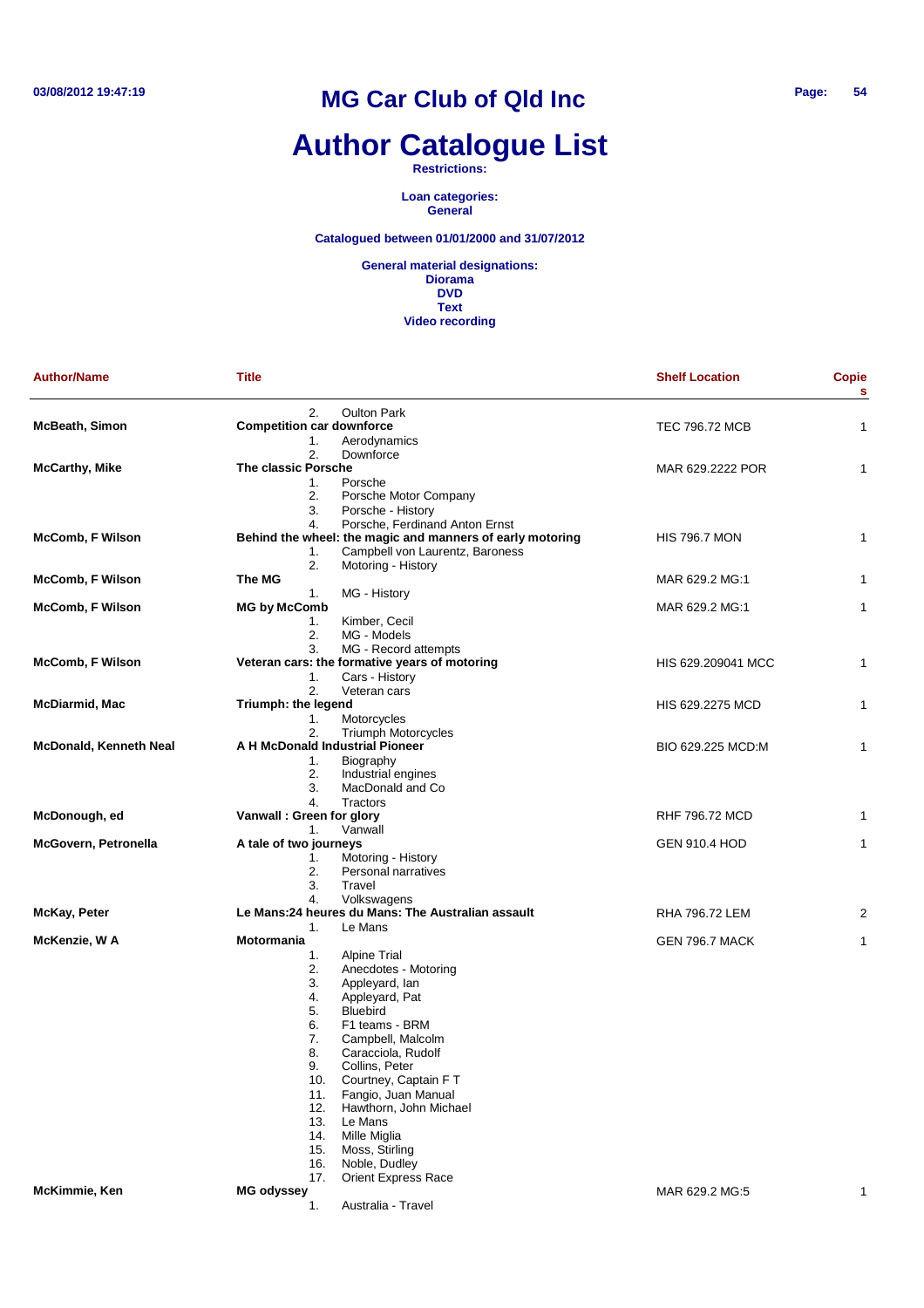# **Author Catalogue List**

#### **Restrictions:**

**Loan categories: General**

### **Catalogued between 01/01/2000 and 31/07/2012**

| <b>Author/Name</b>      | <b>Title</b>                                                            | <b>Shelf Location</b> | <b>Copie</b><br>s |
|-------------------------|-------------------------------------------------------------------------|-----------------------|-------------------|
|                         | 2.<br>MG Magnette<br>3.<br>MG - National rallies                        |                       |                   |
| <b>McLaren, Bruce</b>   | 4.<br>Personal narratives<br>From the cockpit                           | BIO 796.72092 MCL:M   | $\overline{2}$    |
|                         | 1.<br>Autobiography                                                     |                       |                   |
|                         | 2.<br>Formula 1                                                         |                       |                   |
|                         | 3.<br>Formula 1 drivers                                                 |                       |                   |
|                         | 4.<br>McLaren, Bruce                                                    |                       |                   |
| Mclellan John           | The Art of Abingdon                                                     | MAR 629.2 MG;1        | 1                 |
|                         | МG<br>1.                                                                |                       |                   |
| <b>McLelland, Ross</b>  | Going 4WD<br>1.<br>4WD vehicles                                         | TEC 629.223 MCL       | $\mathbf{1}$      |
|                         | 2.<br>4WD driving                                                       |                       |                   |
| <b>McLelland, Ross</b>  | <b>Outback touring</b>                                                  | <b>GEN 910.4 MCL</b>  | 3                 |
|                         | 1.<br>Australia - Travel                                                |                       |                   |
|                         | 2.<br>Motoring, Australian                                              |                       |                   |
|                         | 3.<br>Survival techniques                                               |                       |                   |
| <b>McLintock, Dewar</b> | Prototype and dream cars: a tribute to craftsmanship and invention      | <b>HIS 629.2 MCL</b>  | 1                 |
|                         | Alfa Romeo<br>1.                                                        |                       |                   |
|                         | 2.<br><b>Chevrolet Corvette</b>                                         |                       |                   |
|                         | 3.<br>Concept cars                                                      |                       |                   |
| McNamara, Julian        | 4.<br>Prototypes<br><b>Performance saloons</b>                          | MAR 629.222 MCN       |                   |
|                         | Alfa Romeo<br>1.                                                        |                       | 1                 |
|                         | 2.<br>Alvis                                                             |                       |                   |
|                         | 3.<br><b>Aston Martin</b>                                               |                       |                   |
|                         | 4.<br>Audi                                                              |                       |                   |
|                         | 5.<br>Bentley                                                           |                       |                   |
|                         | 6.<br><b>BMC</b>                                                        |                       |                   |
|                         | 7.<br><b>BMW</b>                                                        |                       |                   |
|                         | 8.<br><b>Bristol</b>                                                    |                       |                   |
|                         | 9.<br><b>British Leyland</b>                                            |                       |                   |
|                         | 10.<br>Bugatti                                                          |                       |                   |
|                         | 11.<br>Chevrolet<br>12.<br>Chrysler                                     |                       |                   |
|                         | 13.<br>Citroen Motor Company                                            |                       |                   |
|                         | 14.<br>Fiat                                                             |                       |                   |
|                         | 15.<br>Ford                                                             |                       |                   |
|                         | 16.<br>Honda                                                            |                       |                   |
|                         | 17.<br>Jaguar                                                           |                       |                   |
|                         | 18.<br>Lagonda                                                          |                       |                   |
|                         | 19.<br>Lancia                                                           |                       |                   |
|                         | 20.<br>Maserati                                                         |                       |                   |
|                         | 21.<br>Mercedes-Benz                                                    |                       |                   |
|                         | 22.<br>MG 18/80<br>23.<br>MG Magna                                      |                       |                   |
|                         | 24.<br><b>MG Magnette</b>                                               |                       |                   |
|                         | 25.<br>MG Midget                                                        |                       |                   |
|                         | 26.<br><b>MG Metro Turbo</b>                                            |                       |                   |
|                         | <b>MG Maestro</b><br>27.                                                |                       |                   |
|                         | 28.<br>MG T-Series                                                      |                       |                   |
|                         | 29.<br>Peugeot                                                          |                       |                   |
|                         | 30.<br>Renault                                                          |                       |                   |
|                         | 31.<br>Rolls-Royce                                                      |                       |                   |
|                         | 32.<br>Saab                                                             |                       |                   |
|                         | Vauxhall<br>33.                                                         | BIO 796.72 CAM:C      |                   |
| Meech, Michael          | Bluebirds: the story of the Campbell dynasty<br>Campbell, Malcolm<br>1. |                       | 1                 |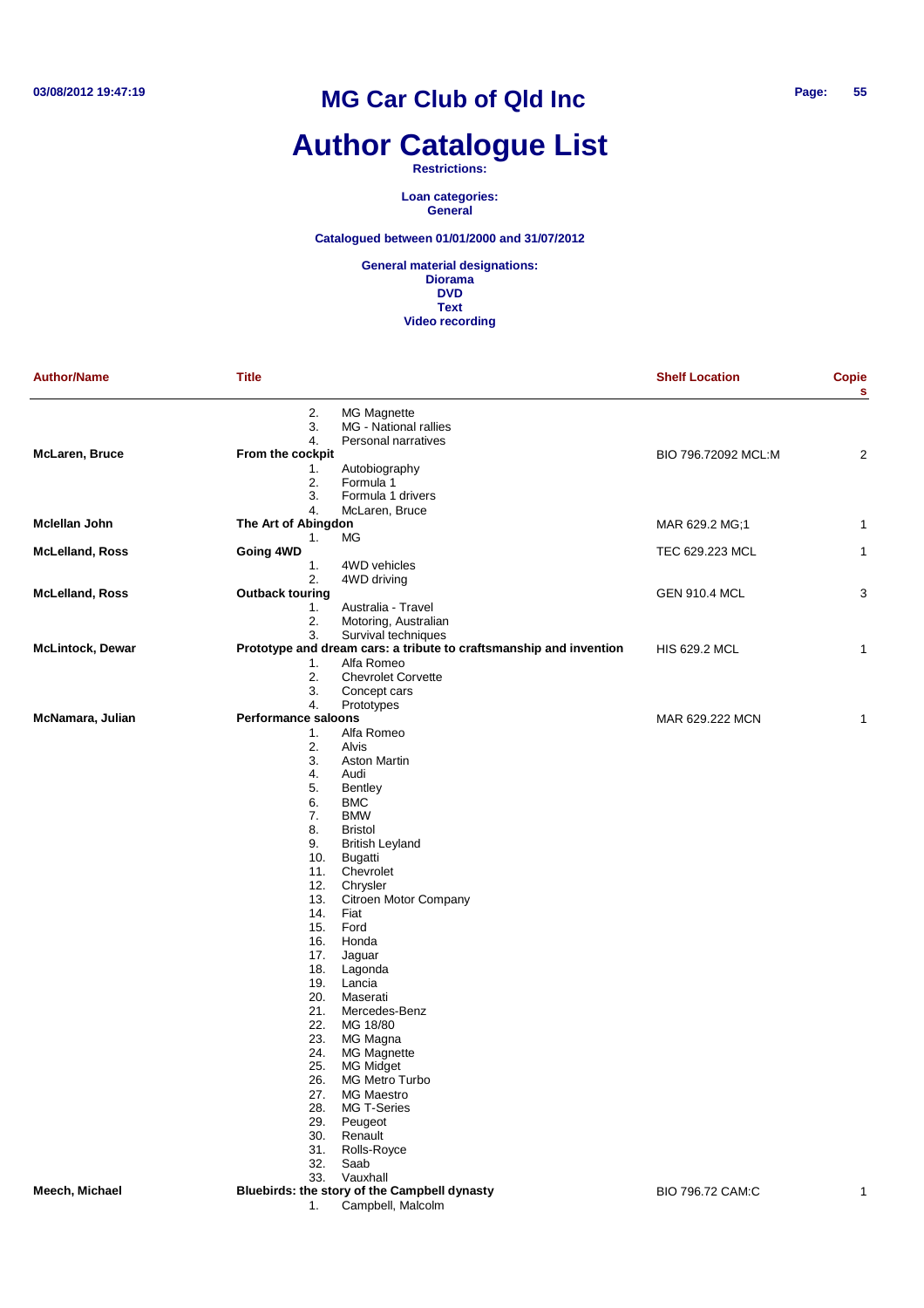## **Author Catalogue List**

**Restrictions:**

**Loan categories: General**

**Catalogued between 01/01/2000 and 31/07/2012**

| <b>Author/Name</b>       | <b>Title</b>                                              | <b>Shelf Location</b> | <b>Copie</b><br>s |
|--------------------------|-----------------------------------------------------------|-----------------------|-------------------|
|                          | Campbell, Donald<br>2.<br>Campbell, Gina<br>3.            |                       |                   |
|                          | World speed records<br>4.                                 |                       |                   |
| <b>Meisl, Charles</b>    | Porsche: the man and his cars                             | BIO 796.720924 POR:M  | 1                 |
|                          | Biography<br>1.<br>2.<br>Porsche, Ferdinand Anton Ernst   |                       |                   |
| Melchior, Ib             | The racer                                                 | <b>FIC HAI</b>        | 1                 |
| Mercedes-Benz            | <b>Mercedes-Benz Engineering Features</b>                 | GEN 796.7 mer         | 1                 |
| Merrill, Jean            | The pushcart war                                          | CHI 796.7 MER         | 1                 |
|                          | 1.<br>Motoring - History                                  |                       |                   |
|                          | 2.<br>Wit and humour                                      |                       |                   |
| <b>Meynell, Laurence</b> | Rolls: Man of speed                                       | BIO 629.2 ROL:M       | 1                 |
|                          | Biography<br>1.                                           |                       |                   |
|                          | 2.<br>Rolls-Royce                                         |                       |                   |
|                          | 3.<br>Rolls, Charles Stewart                              |                       |                   |
| <b>MG Car Club UK</b>    | MG Twin Cam (the first fifty years)                       | MAR 629.2 MG;5        | 1                 |
| <b>MG Car Club UK</b>    | T Register Yearbook 1996                                  | MAR 629.2 MG;4        | 1                 |
|                          | 1.<br>MG TA                                               |                       |                   |
| <b>MG Car Club UK</b>    | Triple M Year Book 2007                                   | MAR 629.2 Mg;3        | 1                 |
| <b>MG Car Club UK</b>    | Vintage Register Yearbook 2007                            | MAR 629.2 MG;2        | 1                 |
|                          | МG<br>1.                                                  |                       |                   |
|                          | 2.<br>Vintage cars                                        |                       |                   |
| <b>MG Rover</b>          | <b>MGF Factory Service Manual [DVD]</b>                   | TEC 629.28 .mgr       | 1                 |
|                          | 1.<br><b>MGF</b>                                          |                       |                   |
| <b>MG Rover</b>          | <b>MGF/ROVER Factory Service Manual</b>                   | TEC 629.28 .mgs       | 1                 |
| Miller, Peter            | Aces wild: the story of the British Grand Prix            | <b>RHF 796.72 MIL</b> | 1                 |
|                          | Amon, Chris<br>1.                                         |                       |                   |
|                          | 2.<br>Beltoise, Jean-Pierre                               |                       |                   |
|                          | 3.<br>Brabham, Jack                                       |                       |                   |
|                          | 4.<br>F1 teams - Brabham                                  |                       |                   |
|                          | 5.<br><b>British Grand Prix</b>                           |                       |                   |
|                          | 6.<br>F1 teams - BRM                                      |                       |                   |
|                          | 7.<br>Brooks, Tony                                        |                       |                   |
|                          | 8.<br>Cevert, Francois                                    |                       |                   |
|                          | 9.<br>Clark, Jim                                          |                       |                   |
|                          | 10.<br>F1 teams - Cooper                                  |                       |                   |
|                          | 11.<br>Fangio, Juan Manual                                |                       |                   |
|                          | 12.<br>Hulme, Denny<br>13.                                |                       |                   |
|                          | Ickx, Jackie<br>14.<br>F1 teams - Lotus                   |                       |                   |
|                          | 15.<br>McLaren, Bruce                                     |                       |                   |
|                          | 16.<br>Moss, Stirling                                     |                       |                   |
|                          | 17.<br>Rindt, Jochen                                      |                       |                   |
|                          | 18.<br>Siffert, Jo                                        |                       |                   |
|                          | 19.<br>Stewart, Jackie                                    |                       |                   |
|                          | 20.<br>Surtees, John                                      |                       |                   |
|                          | 21.<br>F1 teams - Tyrrell                                 |                       |                   |
|                          | World Drivers Championship<br>22.                         |                       |                   |
| Mills, Burt              | Adventures in restoring antique cars                      | TEC 629.28 MIL        | 1                 |
|                          | Car restoration<br>$\mathbf{1}$ .                         |                       |                   |
| Mills, Burt              | Auto restoration: from junker to jewel                    | TEC 629.28 MIL        | 1                 |
|                          | Car restoration<br>1.                                     |                       |                   |
| Milson, Fred (Ed)        | Car accessories: a step by step guide to car improvements | TEC 629.28 MIL        | 1                 |
|                          | Car safety<br>1.                                          |                       |                   |
|                          | 2.<br>Car accessories                                     |                       |                   |
|                          | 3.<br>Car security                                        |                       |                   |
|                          | Seat belts<br>4.                                          |                       |                   |
|                          | Soundproofing<br>5.                                       |                       |                   |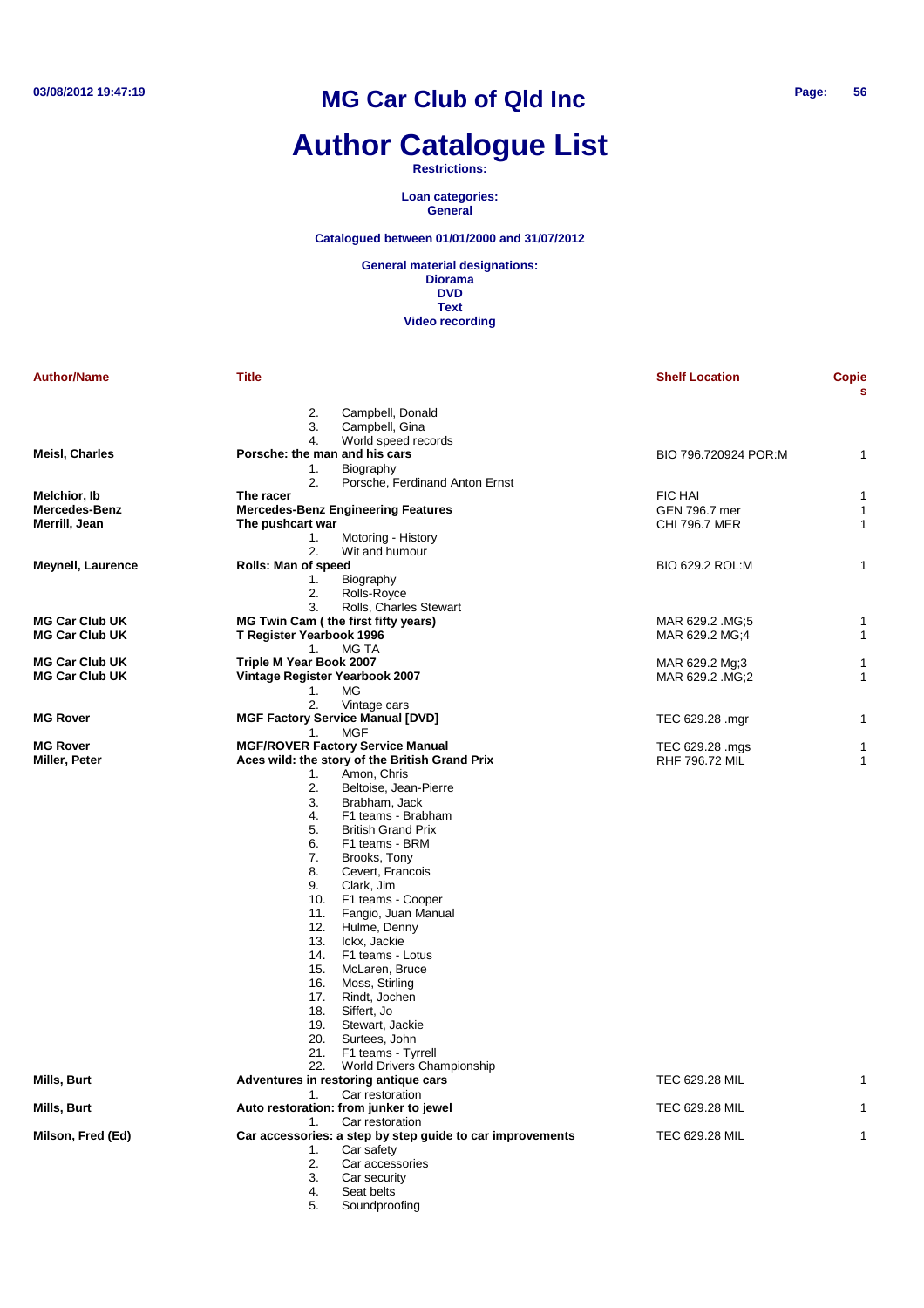## **Author Catalogue List**

**Restrictions:**

**Loan categories: General**

### **Catalogued between 01/01/2000 and 31/07/2012**

| <b>Author/Name</b>               | <b>Title</b>                                                | <b>Shelf Location</b> | <b>Copie</b><br>s |
|----------------------------------|-------------------------------------------------------------|-----------------------|-------------------|
| Milson, Fred (Ed)                | <b>Car electrics</b>                                        | TEC 629.27 MIL        | $\overline{2}$    |
|                                  | <b>Automobile Electrics</b><br>1.                           |                       |                   |
| Milson, Fred (Ed)                | Steering and suspension: a DIY guide to services and repair | <b>TEC 629.27 MIL</b> | 3                 |
|                                  | Cars - Steering systems<br>1.                               |                       |                   |
|                                  | 2.<br>Cars - Suspension systems                             |                       |                   |
| Mineau, Wayne (Ed)               | <b>Stirling Moss's Book of motor sport</b>                  | RHG 796.72 MIN        | 1                 |
|                                  | Motor racing techniques<br>1.                               |                       |                   |
|                                  | 2.<br>Performance driving                                   |                       |                   |
| Moffat, Allan                    | Allan Moffat's scrapbook                                    | BIO 796.720924 MOF:H  | 2                 |
|                                  | Australian Touring Car Championship<br>1.                   |                       |                   |
|                                  | Moffat, Allan<br>2.                                         |                       |                   |
| Molloy, E (Ed)                   | Automobile repair Vol 1 - garage methods and equipment      | TEC 629.28 MOL        | 1                 |
|                                  | Cars - Electrical system<br>1.                              |                       |                   |
| Molloy, E (Ed)                   | Automobile repair Vol 3 - Commercial vehicles               | TEC 629.28 MOL        | 1                 |
| Molloy, E (Ed)                   | Automobile repair Vol 4 tractors                            | TEC 629.28 MOL        | 1                 |
|                                  | 1.<br>Tractors                                              |                       |                   |
| Molloy, E (Ed)                   | Automobuile repair Vol 2 - Cars                             | TEC 629.28 MOL        | 1                 |
|                                  | Car repairs<br>1.                                           |                       |                   |
| <b>Molter, Gunther</b>           | Juan Manual Fangio                                          | BIO 796.72092 FAN:M   | 1                 |
|                                  | 1.<br>Biography                                             |                       |                   |
|                                  |                                                             |                       |                   |
|                                  | 2.<br>Fangio, Juan Manual                                   |                       |                   |
|                                  | Formula 1 drivers<br>3.                                     |                       |                   |
|                                  | <b>World Champion Drivers</b><br>4.                         |                       |                   |
| Moncet, Jean-Louis               | Life in the fast lane: an autobiography                     | BIO 796.72092 PRO:M   | 1                 |
|                                  | Autobiography<br>1.                                         |                       |                   |
|                                  | 2.<br>Formula 1 drivers                                     |                       |                   |
|                                  | Prost, Alain<br>3.                                          |                       |                   |
|                                  | <b>World Champion Drivers</b><br>4.                         |                       |                   |
| <b>Monnich, Horst</b>            | The BMW Story: a company in its time                        | MAR 629.22 MON        | 1                 |
|                                  | <b>BMW Motor Company</b><br>1.                              |                       |                   |
|                                  | Daimler<br>2.                                               |                       |                   |
|                                  | 3.<br>Motorcycles                                           |                       |                   |
|                                  | Popp, Franz Josef<br>4.                                     |                       |                   |
| <b>Montagu, Lord of Beaulieu</b> | Antique cars                                                | HIS 629.209041 MON    | 2                 |
|                                  | 1.<br>Cars - History                                        |                       |                   |
|                                  | 2.<br>Veteran cars                                          |                       |                   |
|                                  | 3.<br>Vintage cars                                          |                       |                   |
| <b>Montagu, Lord of Beaulieu</b> | Behind the wheel: the magic and manners of early motoring   | <b>HIS 796.7 MON</b>  | 1                 |
|                                  | Campbell von Laurentz, Baroness<br>1.                       |                       |                   |
|                                  | 2.<br>Motoring - History                                    |                       |                   |
| Moody, Roger                     | <b>Grand prix</b>                                           | RHF 796.7209 SYK      | 1                 |
|                                  | Formula 1<br>1.                                             |                       |                   |
| <b>Mortimer, Charles</b>         | Racing a sports car                                         | RHG 796.7209 MOR      | 1                 |
|                                  | Mortimer, Charles<br>1.                                     |                       |                   |
|                                  |                                                             |                       |                   |
|                                  | 2.<br>Mortimer, Jean                                        |                       |                   |
|                                  | 3.<br>Sports cars, British                                  |                       |                   |
|                                  | 4.<br>Sports car racing                                     |                       |                   |
|                                  | 5.<br>Sport - Anecdotes                                     |                       |                   |
| Mosey, Chris                     | Car wars: battles on the road to nowhere                    | <b>HIS 388 MOS</b>    | 1                 |
|                                  | cars - history<br>1.                                        |                       |                   |
| <b>Moss Spare Parts</b>          | Moss Parts Catalogue (Spridget and Midget 1959-1963)        | TEC 629.28 Mos        | 1                 |
|                                  | Austin Healey Sprite - Service guide<br>1.                  |                       |                   |
|                                  | 2.<br>MG Midget                                             |                       |                   |
|                                  | 3.<br>Spare parts                                           |                       |                   |
| <b>Moss Spare Parts</b>          | Moss Parts Catalogue (Sprite Midget 1964-1980)              | TEC 629.28 moss       | 1                 |
|                                  | MG Midget J4<br>1.                                          |                       |                   |
| <b>Moss Spare Parts</b>          | Moss Performance Manual (Mgb Mgbgt Mgc Sprite and Midget)   | TEC 629.28 Mot        | 1                 |
|                                  | Car performance<br>1.                                       |                       |                   |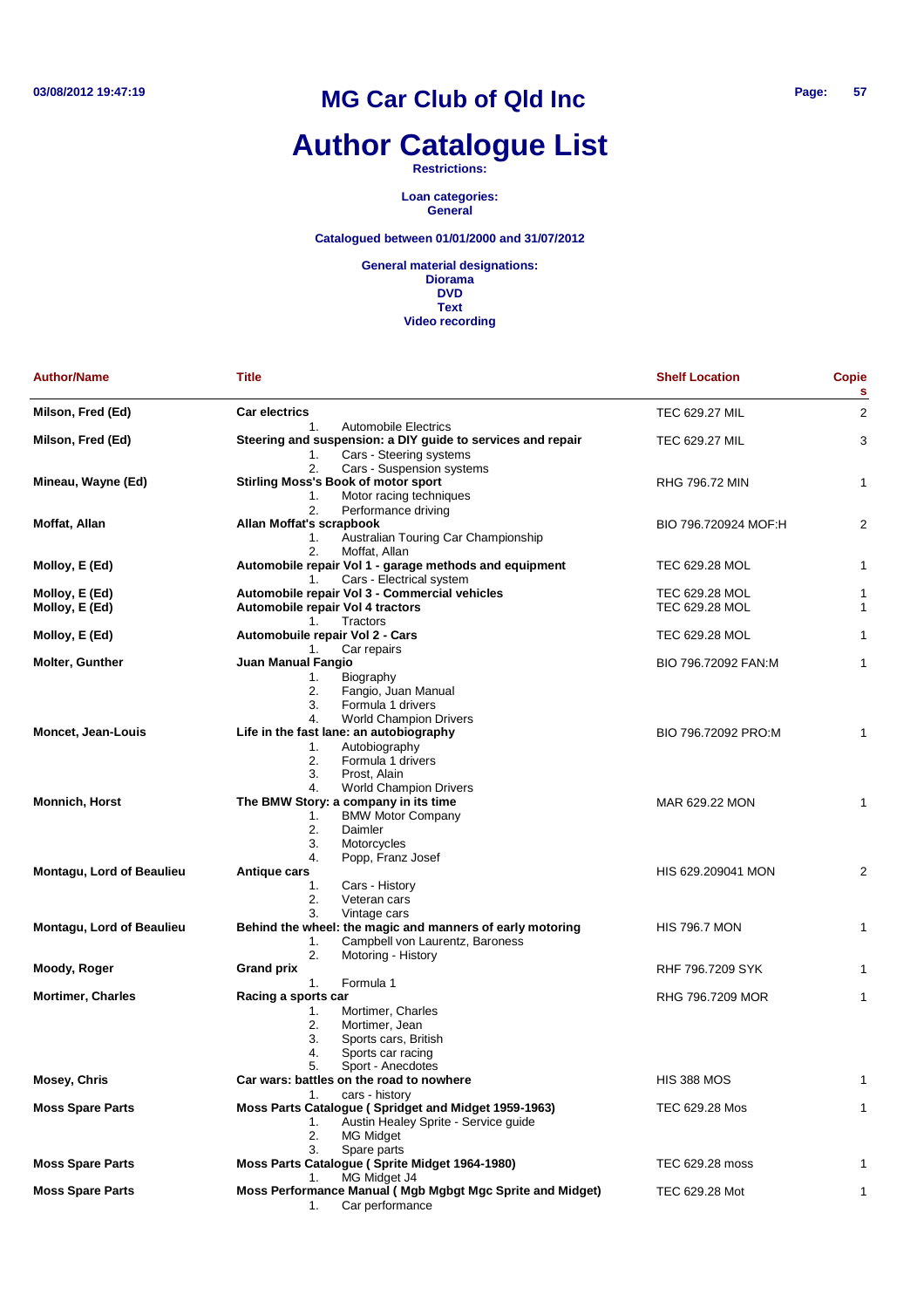## **Author Catalogue List**

**Restrictions:**

**Loan categories: General**

**Catalogued between 01/01/2000 and 31/07/2012**

| <b>Moss Special Tuning (MG Sports Cars)</b><br>TEC 629.22 most<br>1<br>Carburetters - Tuning<br>1.<br><b>Moss, Stirling</b><br>How to watch motor racing<br>RHG 796.72 MOS<br>1<br>Amon, Chris<br>1.<br>2.<br>Brabham, Jack<br>3.<br>Grand Prix<br>4.<br>Rallying<br>5.<br>Stewart, Jackie<br>6.<br>Surtees, John<br>7.<br>World Drivers Championship<br>RHG 796.72 MOS<br><b>Moss, Stirling</b><br>Le Mans '59<br>1<br>1.<br>Le Mans<br>2.<br>Moss, Stirling<br><b>Moss, Stirling</b><br>Stirling Moss - my cars, my career<br>BIO 796.72092 MOS:M<br>1<br>Autobiography<br>1.<br>2.<br>Biography<br>3.<br>Moss, Stirling<br>Moss, Stirling (Ed)<br>My favourite car stories<br><b>FIC MOS</b><br>1<br><b>Moss, Stiring</b><br><b>Stirling Moss's Book of motor sport</b><br>RHG 796.72 MIN<br>1<br>Motor racing techniques<br>1.<br>2.<br>Performance driving<br>Moss, W Stanley<br>Kidnapping a general<br><b>FIC MOS</b><br>1<br><b>Motors Auto Repair Manual</b><br>TEC 629.28 mot<br>motor<br>1<br>Car repairs<br>1.<br>Moylan, Brian<br><b>MG's Abingdon factory</b><br>MAR 629.2 MG:1<br>1<br>Abingdon<br>1.<br>2.<br>МG<br>Moylan, Brian<br>Works rally mechanic: Brian Moylan's tales of the BMC/BL Works Rally RHG 629.228 MOY<br>1<br>Dept from 1955 to 1979<br>1.<br>Aaltonen, Rauno<br>2.<br><b>BMC</b> - Rallying<br>3.<br>Burnell, Eddie<br>Chambers, Marcus<br>4.<br>5.<br>Cowan, Andrew<br>6.<br>Eales, Tommy<br>7.<br>Hopkirk, Paddy<br>8.<br>Makinen, Timo<br>9.<br>Moss, Pat<br>Price, Bill<br>10.<br>11.<br>Rallying - History<br>The story behind the Octagon<br>MAR 629.2 MG:1<br>1<br>MG - History<br>1.<br>Ecurie Ecosse: the story of Scotland's international racing team<br>RHG 796.7209 MUR<br>1<br>1.<br>Ecurie Ecosse<br>2.<br>Le Mans<br>3.<br>Motor racing - history<br>Murray, Spencer (Ed)<br>Creative customizing: advanced metalword and paint<br>TEC 629.262 MUR<br>1<br>1.<br>Automobiles - Painting<br>2.<br>Bodywork repairs<br>3.<br>Spray painting<br>How to tune your car No 3<br>Murray, Spencer (Ed)<br>TEC 629.25 MUR<br>1<br>Engine tuning<br>1.<br>Niki Lauda and the Grand Prix gladiators<br>Mutch, Ronnie<br>BIO 796.72092 LAU:M<br>1<br>Biography<br>1.<br>Formula 1 drivers<br>2.<br>3.<br>Lauda, Niki<br><b>World Champion Drivers</b><br>4.<br>3 | <b>Author/Name</b>      | <b>Title</b>    | <b>Shelf Location</b> | Copie<br>s |
|-----------------------------------------------------------------------------------------------------------------------------------------------------------------------------------------------------------------------------------------------------------------------------------------------------------------------------------------------------------------------------------------------------------------------------------------------------------------------------------------------------------------------------------------------------------------------------------------------------------------------------------------------------------------------------------------------------------------------------------------------------------------------------------------------------------------------------------------------------------------------------------------------------------------------------------------------------------------------------------------------------------------------------------------------------------------------------------------------------------------------------------------------------------------------------------------------------------------------------------------------------------------------------------------------------------------------------------------------------------------------------------------------------------------------------------------------------------------------------------------------------------------------------------------------------------------------------------------------------------------------------------------------------------------------------------------------------------------------------------------------------------------------------------------------------------------------------------------------------------------------------------------------------------------------------------------------------------------------------------------------------------------------------------------------------------------------------------------------------------------------------------------------------------------------------------------------------------------------------------------------------------------------------------------------------------|-------------------------|-----------------|-----------------------|------------|
|                                                                                                                                                                                                                                                                                                                                                                                                                                                                                                                                                                                                                                                                                                                                                                                                                                                                                                                                                                                                                                                                                                                                                                                                                                                                                                                                                                                                                                                                                                                                                                                                                                                                                                                                                                                                                                                                                                                                                                                                                                                                                                                                                                                                                                                                                                           | <b>Moss Spare Parts</b> |                 |                       |            |
|                                                                                                                                                                                                                                                                                                                                                                                                                                                                                                                                                                                                                                                                                                                                                                                                                                                                                                                                                                                                                                                                                                                                                                                                                                                                                                                                                                                                                                                                                                                                                                                                                                                                                                                                                                                                                                                                                                                                                                                                                                                                                                                                                                                                                                                                                                           |                         |                 |                       |            |
|                                                                                                                                                                                                                                                                                                                                                                                                                                                                                                                                                                                                                                                                                                                                                                                                                                                                                                                                                                                                                                                                                                                                                                                                                                                                                                                                                                                                                                                                                                                                                                                                                                                                                                                                                                                                                                                                                                                                                                                                                                                                                                                                                                                                                                                                                                           |                         |                 |                       |            |
|                                                                                                                                                                                                                                                                                                                                                                                                                                                                                                                                                                                                                                                                                                                                                                                                                                                                                                                                                                                                                                                                                                                                                                                                                                                                                                                                                                                                                                                                                                                                                                                                                                                                                                                                                                                                                                                                                                                                                                                                                                                                                                                                                                                                                                                                                                           |                         |                 |                       |            |
|                                                                                                                                                                                                                                                                                                                                                                                                                                                                                                                                                                                                                                                                                                                                                                                                                                                                                                                                                                                                                                                                                                                                                                                                                                                                                                                                                                                                                                                                                                                                                                                                                                                                                                                                                                                                                                                                                                                                                                                                                                                                                                                                                                                                                                                                                                           |                         |                 |                       |            |
|                                                                                                                                                                                                                                                                                                                                                                                                                                                                                                                                                                                                                                                                                                                                                                                                                                                                                                                                                                                                                                                                                                                                                                                                                                                                                                                                                                                                                                                                                                                                                                                                                                                                                                                                                                                                                                                                                                                                                                                                                                                                                                                                                                                                                                                                                                           |                         |                 |                       |            |
|                                                                                                                                                                                                                                                                                                                                                                                                                                                                                                                                                                                                                                                                                                                                                                                                                                                                                                                                                                                                                                                                                                                                                                                                                                                                                                                                                                                                                                                                                                                                                                                                                                                                                                                                                                                                                                                                                                                                                                                                                                                                                                                                                                                                                                                                                                           |                         |                 |                       |            |
|                                                                                                                                                                                                                                                                                                                                                                                                                                                                                                                                                                                                                                                                                                                                                                                                                                                                                                                                                                                                                                                                                                                                                                                                                                                                                                                                                                                                                                                                                                                                                                                                                                                                                                                                                                                                                                                                                                                                                                                                                                                                                                                                                                                                                                                                                                           |                         |                 |                       |            |
|                                                                                                                                                                                                                                                                                                                                                                                                                                                                                                                                                                                                                                                                                                                                                                                                                                                                                                                                                                                                                                                                                                                                                                                                                                                                                                                                                                                                                                                                                                                                                                                                                                                                                                                                                                                                                                                                                                                                                                                                                                                                                                                                                                                                                                                                                                           |                         |                 |                       |            |
|                                                                                                                                                                                                                                                                                                                                                                                                                                                                                                                                                                                                                                                                                                                                                                                                                                                                                                                                                                                                                                                                                                                                                                                                                                                                                                                                                                                                                                                                                                                                                                                                                                                                                                                                                                                                                                                                                                                                                                                                                                                                                                                                                                                                                                                                                                           |                         |                 |                       |            |
|                                                                                                                                                                                                                                                                                                                                                                                                                                                                                                                                                                                                                                                                                                                                                                                                                                                                                                                                                                                                                                                                                                                                                                                                                                                                                                                                                                                                                                                                                                                                                                                                                                                                                                                                                                                                                                                                                                                                                                                                                                                                                                                                                                                                                                                                                                           |                         |                 |                       |            |
|                                                                                                                                                                                                                                                                                                                                                                                                                                                                                                                                                                                                                                                                                                                                                                                                                                                                                                                                                                                                                                                                                                                                                                                                                                                                                                                                                                                                                                                                                                                                                                                                                                                                                                                                                                                                                                                                                                                                                                                                                                                                                                                                                                                                                                                                                                           |                         |                 |                       |            |
|                                                                                                                                                                                                                                                                                                                                                                                                                                                                                                                                                                                                                                                                                                                                                                                                                                                                                                                                                                                                                                                                                                                                                                                                                                                                                                                                                                                                                                                                                                                                                                                                                                                                                                                                                                                                                                                                                                                                                                                                                                                                                                                                                                                                                                                                                                           |                         |                 |                       |            |
|                                                                                                                                                                                                                                                                                                                                                                                                                                                                                                                                                                                                                                                                                                                                                                                                                                                                                                                                                                                                                                                                                                                                                                                                                                                                                                                                                                                                                                                                                                                                                                                                                                                                                                                                                                                                                                                                                                                                                                                                                                                                                                                                                                                                                                                                                                           |                         |                 |                       |            |
|                                                                                                                                                                                                                                                                                                                                                                                                                                                                                                                                                                                                                                                                                                                                                                                                                                                                                                                                                                                                                                                                                                                                                                                                                                                                                                                                                                                                                                                                                                                                                                                                                                                                                                                                                                                                                                                                                                                                                                                                                                                                                                                                                                                                                                                                                                           |                         |                 |                       |            |
|                                                                                                                                                                                                                                                                                                                                                                                                                                                                                                                                                                                                                                                                                                                                                                                                                                                                                                                                                                                                                                                                                                                                                                                                                                                                                                                                                                                                                                                                                                                                                                                                                                                                                                                                                                                                                                                                                                                                                                                                                                                                                                                                                                                                                                                                                                           |                         |                 |                       |            |
|                                                                                                                                                                                                                                                                                                                                                                                                                                                                                                                                                                                                                                                                                                                                                                                                                                                                                                                                                                                                                                                                                                                                                                                                                                                                                                                                                                                                                                                                                                                                                                                                                                                                                                                                                                                                                                                                                                                                                                                                                                                                                                                                                                                                                                                                                                           |                         |                 |                       |            |
|                                                                                                                                                                                                                                                                                                                                                                                                                                                                                                                                                                                                                                                                                                                                                                                                                                                                                                                                                                                                                                                                                                                                                                                                                                                                                                                                                                                                                                                                                                                                                                                                                                                                                                                                                                                                                                                                                                                                                                                                                                                                                                                                                                                                                                                                                                           |                         |                 |                       |            |
|                                                                                                                                                                                                                                                                                                                                                                                                                                                                                                                                                                                                                                                                                                                                                                                                                                                                                                                                                                                                                                                                                                                                                                                                                                                                                                                                                                                                                                                                                                                                                                                                                                                                                                                                                                                                                                                                                                                                                                                                                                                                                                                                                                                                                                                                                                           |                         |                 |                       |            |
|                                                                                                                                                                                                                                                                                                                                                                                                                                                                                                                                                                                                                                                                                                                                                                                                                                                                                                                                                                                                                                                                                                                                                                                                                                                                                                                                                                                                                                                                                                                                                                                                                                                                                                                                                                                                                                                                                                                                                                                                                                                                                                                                                                                                                                                                                                           |                         |                 |                       |            |
|                                                                                                                                                                                                                                                                                                                                                                                                                                                                                                                                                                                                                                                                                                                                                                                                                                                                                                                                                                                                                                                                                                                                                                                                                                                                                                                                                                                                                                                                                                                                                                                                                                                                                                                                                                                                                                                                                                                                                                                                                                                                                                                                                                                                                                                                                                           |                         |                 |                       |            |
|                                                                                                                                                                                                                                                                                                                                                                                                                                                                                                                                                                                                                                                                                                                                                                                                                                                                                                                                                                                                                                                                                                                                                                                                                                                                                                                                                                                                                                                                                                                                                                                                                                                                                                                                                                                                                                                                                                                                                                                                                                                                                                                                                                                                                                                                                                           |                         |                 |                       |            |
|                                                                                                                                                                                                                                                                                                                                                                                                                                                                                                                                                                                                                                                                                                                                                                                                                                                                                                                                                                                                                                                                                                                                                                                                                                                                                                                                                                                                                                                                                                                                                                                                                                                                                                                                                                                                                                                                                                                                                                                                                                                                                                                                                                                                                                                                                                           |                         |                 |                       |            |
|                                                                                                                                                                                                                                                                                                                                                                                                                                                                                                                                                                                                                                                                                                                                                                                                                                                                                                                                                                                                                                                                                                                                                                                                                                                                                                                                                                                                                                                                                                                                                                                                                                                                                                                                                                                                                                                                                                                                                                                                                                                                                                                                                                                                                                                                                                           |                         |                 |                       |            |
|                                                                                                                                                                                                                                                                                                                                                                                                                                                                                                                                                                                                                                                                                                                                                                                                                                                                                                                                                                                                                                                                                                                                                                                                                                                                                                                                                                                                                                                                                                                                                                                                                                                                                                                                                                                                                                                                                                                                                                                                                                                                                                                                                                                                                                                                                                           |                         |                 |                       |            |
|                                                                                                                                                                                                                                                                                                                                                                                                                                                                                                                                                                                                                                                                                                                                                                                                                                                                                                                                                                                                                                                                                                                                                                                                                                                                                                                                                                                                                                                                                                                                                                                                                                                                                                                                                                                                                                                                                                                                                                                                                                                                                                                                                                                                                                                                                                           |                         |                 |                       |            |
|                                                                                                                                                                                                                                                                                                                                                                                                                                                                                                                                                                                                                                                                                                                                                                                                                                                                                                                                                                                                                                                                                                                                                                                                                                                                                                                                                                                                                                                                                                                                                                                                                                                                                                                                                                                                                                                                                                                                                                                                                                                                                                                                                                                                                                                                                                           |                         |                 |                       |            |
|                                                                                                                                                                                                                                                                                                                                                                                                                                                                                                                                                                                                                                                                                                                                                                                                                                                                                                                                                                                                                                                                                                                                                                                                                                                                                                                                                                                                                                                                                                                                                                                                                                                                                                                                                                                                                                                                                                                                                                                                                                                                                                                                                                                                                                                                                                           |                         |                 |                       |            |
|                                                                                                                                                                                                                                                                                                                                                                                                                                                                                                                                                                                                                                                                                                                                                                                                                                                                                                                                                                                                                                                                                                                                                                                                                                                                                                                                                                                                                                                                                                                                                                                                                                                                                                                                                                                                                                                                                                                                                                                                                                                                                                                                                                                                                                                                                                           |                         |                 |                       |            |
|                                                                                                                                                                                                                                                                                                                                                                                                                                                                                                                                                                                                                                                                                                                                                                                                                                                                                                                                                                                                                                                                                                                                                                                                                                                                                                                                                                                                                                                                                                                                                                                                                                                                                                                                                                                                                                                                                                                                                                                                                                                                                                                                                                                                                                                                                                           |                         |                 |                       |            |
|                                                                                                                                                                                                                                                                                                                                                                                                                                                                                                                                                                                                                                                                                                                                                                                                                                                                                                                                                                                                                                                                                                                                                                                                                                                                                                                                                                                                                                                                                                                                                                                                                                                                                                                                                                                                                                                                                                                                                                                                                                                                                                                                                                                                                                                                                                           |                         |                 |                       |            |
|                                                                                                                                                                                                                                                                                                                                                                                                                                                                                                                                                                                                                                                                                                                                                                                                                                                                                                                                                                                                                                                                                                                                                                                                                                                                                                                                                                                                                                                                                                                                                                                                                                                                                                                                                                                                                                                                                                                                                                                                                                                                                                                                                                                                                                                                                                           |                         |                 |                       |            |
|                                                                                                                                                                                                                                                                                                                                                                                                                                                                                                                                                                                                                                                                                                                                                                                                                                                                                                                                                                                                                                                                                                                                                                                                                                                                                                                                                                                                                                                                                                                                                                                                                                                                                                                                                                                                                                                                                                                                                                                                                                                                                                                                                                                                                                                                                                           |                         |                 |                       |            |
|                                                                                                                                                                                                                                                                                                                                                                                                                                                                                                                                                                                                                                                                                                                                                                                                                                                                                                                                                                                                                                                                                                                                                                                                                                                                                                                                                                                                                                                                                                                                                                                                                                                                                                                                                                                                                                                                                                                                                                                                                                                                                                                                                                                                                                                                                                           |                         |                 |                       |            |
|                                                                                                                                                                                                                                                                                                                                                                                                                                                                                                                                                                                                                                                                                                                                                                                                                                                                                                                                                                                                                                                                                                                                                                                                                                                                                                                                                                                                                                                                                                                                                                                                                                                                                                                                                                                                                                                                                                                                                                                                                                                                                                                                                                                                                                                                                                           |                         |                 |                       |            |
|                                                                                                                                                                                                                                                                                                                                                                                                                                                                                                                                                                                                                                                                                                                                                                                                                                                                                                                                                                                                                                                                                                                                                                                                                                                                                                                                                                                                                                                                                                                                                                                                                                                                                                                                                                                                                                                                                                                                                                                                                                                                                                                                                                                                                                                                                                           |                         |                 |                       |            |
|                                                                                                                                                                                                                                                                                                                                                                                                                                                                                                                                                                                                                                                                                                                                                                                                                                                                                                                                                                                                                                                                                                                                                                                                                                                                                                                                                                                                                                                                                                                                                                                                                                                                                                                                                                                                                                                                                                                                                                                                                                                                                                                                                                                                                                                                                                           |                         |                 |                       |            |
|                                                                                                                                                                                                                                                                                                                                                                                                                                                                                                                                                                                                                                                                                                                                                                                                                                                                                                                                                                                                                                                                                                                                                                                                                                                                                                                                                                                                                                                                                                                                                                                                                                                                                                                                                                                                                                                                                                                                                                                                                                                                                                                                                                                                                                                                                                           |                         |                 |                       |            |
|                                                                                                                                                                                                                                                                                                                                                                                                                                                                                                                                                                                                                                                                                                                                                                                                                                                                                                                                                                                                                                                                                                                                                                                                                                                                                                                                                                                                                                                                                                                                                                                                                                                                                                                                                                                                                                                                                                                                                                                                                                                                                                                                                                                                                                                                                                           |                         |                 |                       |            |
|                                                                                                                                                                                                                                                                                                                                                                                                                                                                                                                                                                                                                                                                                                                                                                                                                                                                                                                                                                                                                                                                                                                                                                                                                                                                                                                                                                                                                                                                                                                                                                                                                                                                                                                                                                                                                                                                                                                                                                                                                                                                                                                                                                                                                                                                                                           | Moylan, Brian J         |                 |                       |            |
|                                                                                                                                                                                                                                                                                                                                                                                                                                                                                                                                                                                                                                                                                                                                                                                                                                                                                                                                                                                                                                                                                                                                                                                                                                                                                                                                                                                                                                                                                                                                                                                                                                                                                                                                                                                                                                                                                                                                                                                                                                                                                                                                                                                                                                                                                                           |                         |                 |                       |            |
|                                                                                                                                                                                                                                                                                                                                                                                                                                                                                                                                                                                                                                                                                                                                                                                                                                                                                                                                                                                                                                                                                                                                                                                                                                                                                                                                                                                                                                                                                                                                                                                                                                                                                                                                                                                                                                                                                                                                                                                                                                                                                                                                                                                                                                                                                                           | Murray, David           |                 |                       |            |
|                                                                                                                                                                                                                                                                                                                                                                                                                                                                                                                                                                                                                                                                                                                                                                                                                                                                                                                                                                                                                                                                                                                                                                                                                                                                                                                                                                                                                                                                                                                                                                                                                                                                                                                                                                                                                                                                                                                                                                                                                                                                                                                                                                                                                                                                                                           |                         |                 |                       |            |
|                                                                                                                                                                                                                                                                                                                                                                                                                                                                                                                                                                                                                                                                                                                                                                                                                                                                                                                                                                                                                                                                                                                                                                                                                                                                                                                                                                                                                                                                                                                                                                                                                                                                                                                                                                                                                                                                                                                                                                                                                                                                                                                                                                                                                                                                                                           |                         |                 |                       |            |
|                                                                                                                                                                                                                                                                                                                                                                                                                                                                                                                                                                                                                                                                                                                                                                                                                                                                                                                                                                                                                                                                                                                                                                                                                                                                                                                                                                                                                                                                                                                                                                                                                                                                                                                                                                                                                                                                                                                                                                                                                                                                                                                                                                                                                                                                                                           |                         |                 |                       |            |
|                                                                                                                                                                                                                                                                                                                                                                                                                                                                                                                                                                                                                                                                                                                                                                                                                                                                                                                                                                                                                                                                                                                                                                                                                                                                                                                                                                                                                                                                                                                                                                                                                                                                                                                                                                                                                                                                                                                                                                                                                                                                                                                                                                                                                                                                                                           |                         |                 |                       |            |
|                                                                                                                                                                                                                                                                                                                                                                                                                                                                                                                                                                                                                                                                                                                                                                                                                                                                                                                                                                                                                                                                                                                                                                                                                                                                                                                                                                                                                                                                                                                                                                                                                                                                                                                                                                                                                                                                                                                                                                                                                                                                                                                                                                                                                                                                                                           |                         |                 |                       |            |
|                                                                                                                                                                                                                                                                                                                                                                                                                                                                                                                                                                                                                                                                                                                                                                                                                                                                                                                                                                                                                                                                                                                                                                                                                                                                                                                                                                                                                                                                                                                                                                                                                                                                                                                                                                                                                                                                                                                                                                                                                                                                                                                                                                                                                                                                                                           |                         |                 |                       |            |
|                                                                                                                                                                                                                                                                                                                                                                                                                                                                                                                                                                                                                                                                                                                                                                                                                                                                                                                                                                                                                                                                                                                                                                                                                                                                                                                                                                                                                                                                                                                                                                                                                                                                                                                                                                                                                                                                                                                                                                                                                                                                                                                                                                                                                                                                                                           |                         |                 |                       |            |
|                                                                                                                                                                                                                                                                                                                                                                                                                                                                                                                                                                                                                                                                                                                                                                                                                                                                                                                                                                                                                                                                                                                                                                                                                                                                                                                                                                                                                                                                                                                                                                                                                                                                                                                                                                                                                                                                                                                                                                                                                                                                                                                                                                                                                                                                                                           |                         |                 |                       |            |
|                                                                                                                                                                                                                                                                                                                                                                                                                                                                                                                                                                                                                                                                                                                                                                                                                                                                                                                                                                                                                                                                                                                                                                                                                                                                                                                                                                                                                                                                                                                                                                                                                                                                                                                                                                                                                                                                                                                                                                                                                                                                                                                                                                                                                                                                                                           |                         |                 |                       |            |
|                                                                                                                                                                                                                                                                                                                                                                                                                                                                                                                                                                                                                                                                                                                                                                                                                                                                                                                                                                                                                                                                                                                                                                                                                                                                                                                                                                                                                                                                                                                                                                                                                                                                                                                                                                                                                                                                                                                                                                                                                                                                                                                                                                                                                                                                                                           |                         |                 |                       |            |
|                                                                                                                                                                                                                                                                                                                                                                                                                                                                                                                                                                                                                                                                                                                                                                                                                                                                                                                                                                                                                                                                                                                                                                                                                                                                                                                                                                                                                                                                                                                                                                                                                                                                                                                                                                                                                                                                                                                                                                                                                                                                                                                                                                                                                                                                                                           |                         |                 |                       |            |
|                                                                                                                                                                                                                                                                                                                                                                                                                                                                                                                                                                                                                                                                                                                                                                                                                                                                                                                                                                                                                                                                                                                                                                                                                                                                                                                                                                                                                                                                                                                                                                                                                                                                                                                                                                                                                                                                                                                                                                                                                                                                                                                                                                                                                                                                                                           |                         |                 |                       |            |
|                                                                                                                                                                                                                                                                                                                                                                                                                                                                                                                                                                                                                                                                                                                                                                                                                                                                                                                                                                                                                                                                                                                                                                                                                                                                                                                                                                                                                                                                                                                                                                                                                                                                                                                                                                                                                                                                                                                                                                                                                                                                                                                                                                                                                                                                                                           |                         |                 |                       |            |
|                                                                                                                                                                                                                                                                                                                                                                                                                                                                                                                                                                                                                                                                                                                                                                                                                                                                                                                                                                                                                                                                                                                                                                                                                                                                                                                                                                                                                                                                                                                                                                                                                                                                                                                                                                                                                                                                                                                                                                                                                                                                                                                                                                                                                                                                                                           |                         |                 |                       |            |
|                                                                                                                                                                                                                                                                                                                                                                                                                                                                                                                                                                                                                                                                                                                                                                                                                                                                                                                                                                                                                                                                                                                                                                                                                                                                                                                                                                                                                                                                                                                                                                                                                                                                                                                                                                                                                                                                                                                                                                                                                                                                                                                                                                                                                                                                                                           | Naismith, Barry         | Bathurst 1984/5 | RHA 796.72 BAT        |            |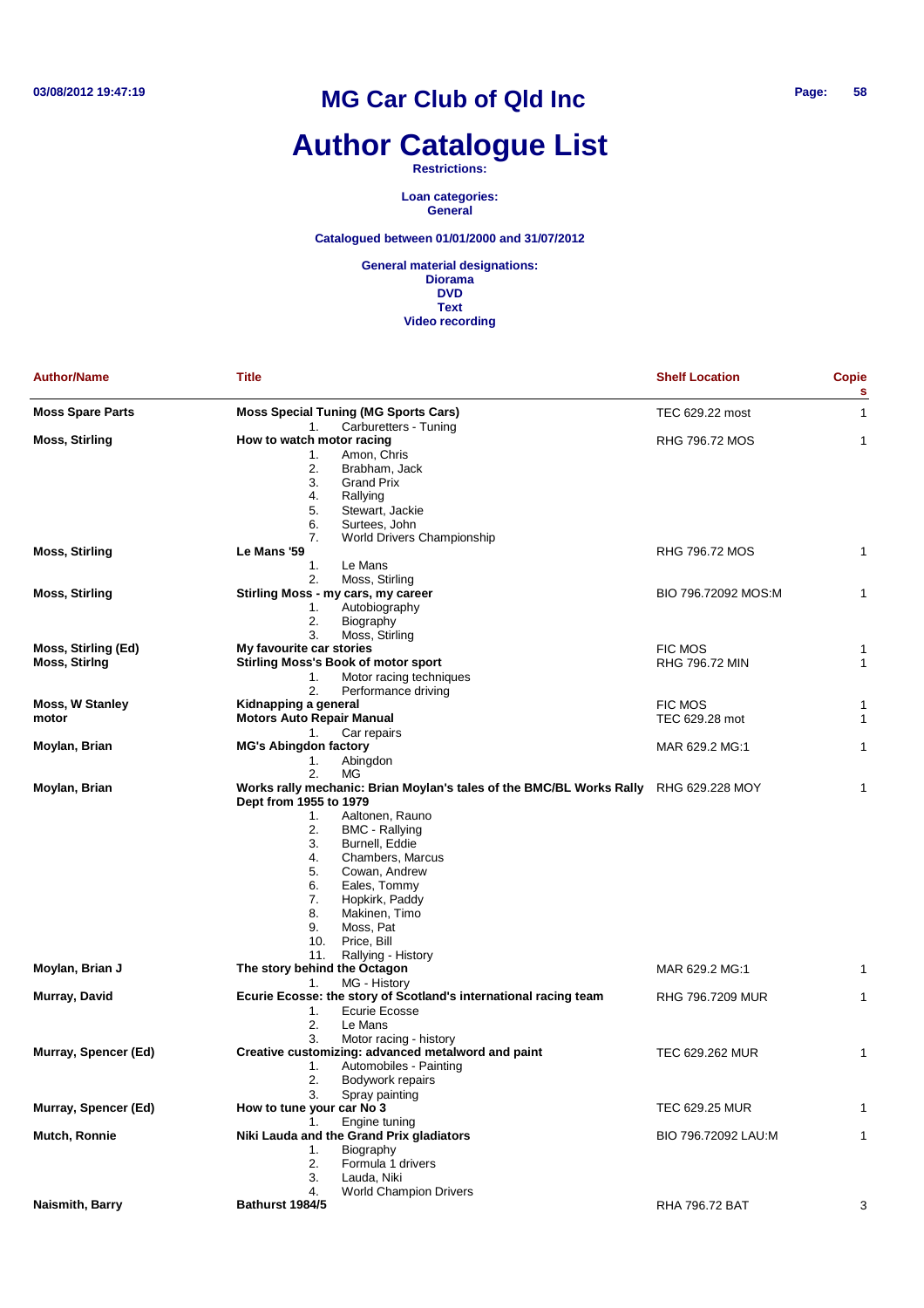# **Author Catalogue List**

**Restrictions:**

**Loan categories: General**

#### **Catalogued between 01/01/2000 and 31/07/2012**

| <b>Author/Name</b>                                                                    | <b>Title</b>                                                                    |                                                                                                                                                                                                                                                                                        | <b>Shelf Location</b> | <b>Copie</b><br>s |
|---------------------------------------------------------------------------------------|---------------------------------------------------------------------------------|----------------------------------------------------------------------------------------------------------------------------------------------------------------------------------------------------------------------------------------------------------------------------------------|-----------------------|-------------------|
|                                                                                       | 1.<br>2.                                                                        | Australian Touring Car Championship<br><b>Bathurst</b>                                                                                                                                                                                                                                 |                       |                   |
| Naismith, Barry                                                                       | <b>Bathurst 1985/6</b><br>1.                                                    | Australian Touring Car Championship                                                                                                                                                                                                                                                    | RHA 796.72 BAT        | 2                 |
| Naismith, Barry                                                                       | 2.<br><b>Bathurst 1986/87</b><br>1.                                             | <b>Bathurst</b><br><b>Bathurst</b>                                                                                                                                                                                                                                                     | <b>RHA 796.72 BAT</b> | 1                 |
| Naismith, Barry                                                                       | <b>Bathurst 1987/88</b><br>1.                                                   | <b>Bathurst</b>                                                                                                                                                                                                                                                                        | <b>RHA 796.72 BAT</b> | $\overline{c}$    |
| Naismith, Barry                                                                       | <b>Bathurst 1988/89</b><br>1.                                                   | <b>Bathurst</b>                                                                                                                                                                                                                                                                        | <b>RHA 796.72 BAT</b> | $\mathbf{1}$      |
| Naismith, Barry                                                                       | Bathurst, James Hardie, 1982/83<br>1.                                           | <b>Bathurst</b>                                                                                                                                                                                                                                                                        | <b>RHA 796.72 BAT</b> | $\mathbf{1}$      |
| Naismith, Barry                                                                       | The Jim Richards story<br>1.<br>2.<br>3.                                        | Biography<br>Motor sport, History - Australia<br>Richards, Jim                                                                                                                                                                                                                         | BIO 796.720924 RIC:N  | $\overline{2}$    |
| Naismith, Barry                                                                       | 1.                                                                              | Le Mans:24 heures du Mans: The Australian assault<br>Le Mans                                                                                                                                                                                                                           | RHA 796.72 LEM        | 2                 |
| Naismith, Barry (Ed)                                                                  | BrockMoffat:On the road to Spa<br>1.<br>2.<br>3.                                | Brock, Peter<br>Moffat, Allan<br>Spa                                                                                                                                                                                                                                                   | <b>RHA 796.72 NAI</b> | $\overline{2}$    |
| Naismith, Barry (Ed)                                                                  | 4.<br>5.<br>Raceyear 1984<br>1.<br>2.<br>3.                                     | Touring car racing<br>Touring car racing - Australia<br>Australian Touring Car Championship<br>Australian Rally Championship<br>Bowe, John                                                                                                                                             | RHA 796.7209 RAC      | 1                 |
| Naismith, Barry (Ed)                                                                  | 4.<br>5.<br>6.<br>7.<br>8.<br>Raceyear 1985<br>1.<br>2.<br>3.<br>4.<br>5.<br>6. | Formula 1<br>Motor sport - rallies<br>Off road racing - Australia<br>Sandown 1000<br>World Rally Championship<br>Australian Touring Car Championship<br>Australian Rally Championship<br><b>Australian Grand Prix</b><br>Formula 1<br><b>Grand Prix</b><br>Off road racing - Australia | RHA 796.7209 RAC      | 2                 |
| The National Physical Laboratory Notes on screw gauges<br><b>Metrology Department</b> | 7.                                                                              | World Rally Championship                                                                                                                                                                                                                                                               | TEC 629.288 NAT       | 1                 |
| <b>National Railway Museum</b>                                                        | 1.<br>2.<br>The Story of The Train                                              | Screw gauges<br>Tools                                                                                                                                                                                                                                                                  | GEN 629.22 nat        | $\overline{2}$    |
| Neely, Bill                                                                           | 1.<br>2.                                                                        | Cars to remember: thirty-seven great automobiles in retrospect<br>Cars - History<br>MG TC                                                                                                                                                                                              | HIS 629.20904 NEE     | $\mathbf{1}$      |
| Nelson, H G                                                                           | Petrol, bait, ammo and ice<br>1.<br>2.<br>3.                                    | Anecdotes - Motoring<br>Sports - Humour<br>Wit and humour                                                                                                                                                                                                                              | GEN 827 NEL           | 1                 |
| Neve, Kenneth                                                                         | A bit behind the times<br>1.                                                    | <b>Vickers Armstrong</b>                                                                                                                                                                                                                                                               | RHG 796.7209 NEV      | 1                 |
| Newbury, Stephen                                                                      | The car design yearbook 3<br>1.                                                 | Cars - Design                                                                                                                                                                                                                                                                          | GEN 629.228 NEW       | 1                 |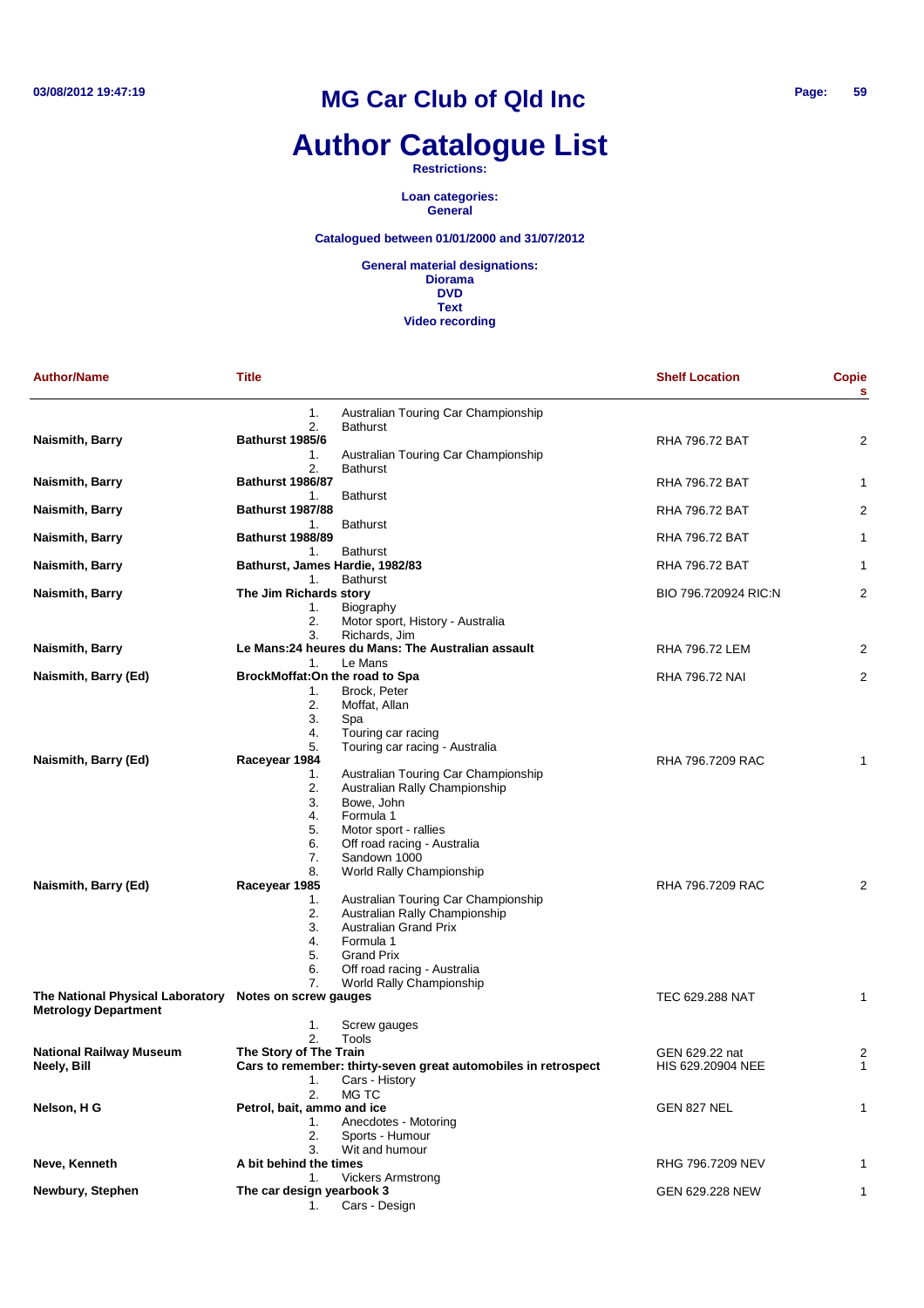# **Author Catalogue List**

**Restrictions:**

**Loan categories: General**

#### **Catalogued between 01/01/2000 and 31/07/2012**

| <b>Author/Name</b>                  | <b>Title</b>                                                                                                                                                                                                                                                                                                                                                                                                                                                                                                                                                                                                                                      | <b>Shelf Location</b>                     | <b>Copie</b><br>S |
|-------------------------------------|---------------------------------------------------------------------------------------------------------------------------------------------------------------------------------------------------------------------------------------------------------------------------------------------------------------------------------------------------------------------------------------------------------------------------------------------------------------------------------------------------------------------------------------------------------------------------------------------------------------------------------------------------|-------------------------------------------|-------------------|
|                                     | 2.<br>Race car design - Safety                                                                                                                                                                                                                                                                                                                                                                                                                                                                                                                                                                                                                    |                                           |                   |
| Newbury, Stephen                    | The car design yearbook 5<br>Cars - Design<br>1.                                                                                                                                                                                                                                                                                                                                                                                                                                                                                                                                                                                                  | GEN 629.228 NEW                           | 1                 |
| <b>Newitt, Simon</b>                | Four wheel driving<br>1.<br>4WD driving                                                                                                                                                                                                                                                                                                                                                                                                                                                                                                                                                                                                           | <b>GEN 796.78 NEW</b>                     | 1                 |
| Newton, K                           | The motor vehicle: a descriptive textbook for students, draughtsmen<br>and owner-drivers<br>1.<br>Cars - Construction<br>Cars - Transmission<br>2.                                                                                                                                                                                                                                                                                                                                                                                                                                                                                                | <b>TEC 629.2 NEW</b>                      | 1                 |
|                                     | 3.<br>Internal Combustion Engine                                                                                                                                                                                                                                                                                                                                                                                                                                                                                                                                                                                                                  |                                           |                   |
| <b>Newton, Richard</b>              | Autocross performance handbook<br>Autocross<br>1.                                                                                                                                                                                                                                                                                                                                                                                                                                                                                                                                                                                                 | <b>RHG 796.72 NEW</b>                     | 1                 |
| Newton, Richard                     | The Cpomplete Trailer Handbook                                                                                                                                                                                                                                                                                                                                                                                                                                                                                                                                                                                                                    | TEC 629.222 New                           | 1                 |
| Newton, Richard                     | trailers<br>1.<br>Wheel and tyre performance handbook<br><b>Tyres</b><br>1.                                                                                                                                                                                                                                                                                                                                                                                                                                                                                                                                                                       | TEC 629.222 NEW                           | 1                 |
| Nicholson, Ian                      | 2.<br>Wheels<br>Principles of wheel alignment                                                                                                                                                                                                                                                                                                                                                                                                                                                                                                                                                                                                     | TEC 629.248 NIC                           | 2                 |
| Nicholson, Jon                      | Automobiles - Wheels - Alignment<br>1.<br>Racing Stewart: the birth of a Grand Prix team<br>F1 teams<br>1.<br>2.<br>F1 teams - Stewart<br>3.<br>F1 - History                                                                                                                                                                                                                                                                                                                                                                                                                                                                                      | RHF 796.7209 HAM                          | 1                 |
| <b>Nick Brittan</b><br>Nickols, lan | Stewart, Jackie<br>4.<br>Motor Racing The International Way Number 2<br>Come motor racing with me<br>Mille Miglia<br>1.<br>2.<br>Motor sport - hillclimbs<br>3.<br>Motor racing techniques                                                                                                                                                                                                                                                                                                                                                                                                                                                        | RHG 796.7203 nic<br><b>RHG 796.72 NIC</b> | 1<br>1            |
| Niki Lauda<br>Noakes, Keith         | Performance driving<br>4.<br>Niki Lauda Second Time Around<br>Build to win: composite material technology for cars and motorcycles<br>1.<br><b>Benetton</b><br>2.<br>Benetton - F1 teams<br>3.<br>F1 teams - Brabham<br>4.<br>carbon fibre<br>5.<br>Composites<br>6.<br>Composites - History<br>7.<br>F1 teams - Cooper<br>8.<br>Ducati<br>9.<br>F1 teams - Ferrari<br>10.<br>Gallina Suzuki<br>11.<br>Heron Suzuki<br>12.<br>Honda<br>13.<br>Kevlar<br>14.<br>F1 teams - Lola<br>15.<br>F1 teams - Lotus<br>F1 teams - McLaren<br>16.<br>17.<br>Reynard<br>18.<br><b>TWR Jaguar</b><br>19.<br>Williams racing team<br>Williams - F1 teams<br>20. | RHF 796.7209 nik<br>TEC 629.228 NOA       | 1<br>1            |
| Noble, A                            | <b>Ayrton Senna</b><br>Biography<br>1.                                                                                                                                                                                                                                                                                                                                                                                                                                                                                                                                                                                                            | BIO 796.72092 SEN:N                       | 1                 |
| Noble, Richard                      | Senna, Ayrton<br>2.<br>Thrust: through the sound barrier<br>Autobiography<br>1.<br>Noble, Richard<br>2.                                                                                                                                                                                                                                                                                                                                                                                                                                                                                                                                           | BIO 796.72 NOB:N                          | 1                 |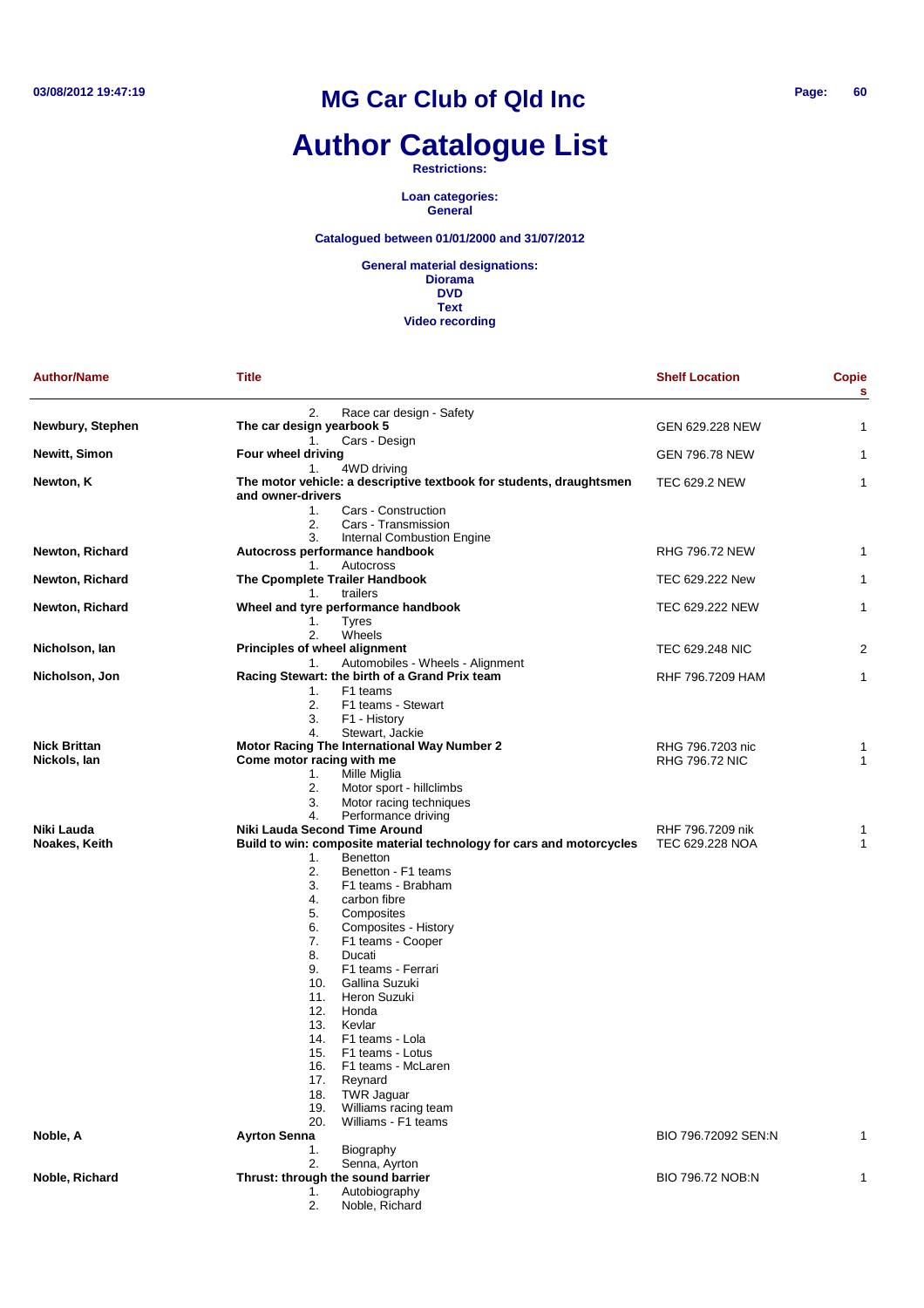### **Author Catalogue List**

**Restrictions:**

**Loan categories: General**

### **Catalogued between 01/01/2000 and 31/07/2012**

| <b>Author/Name</b>   | <b>Title</b>                        |                                                                                    | <b>Shelf Location</b> | <b>Copie</b><br>$\mathbf s$ |
|----------------------|-------------------------------------|------------------------------------------------------------------------------------|-----------------------|-----------------------------|
|                      | 3.                                  | World speed records                                                                |                       |                             |
| Nolan, William F     | <b>Violation</b>                    |                                                                                    | <b>FIC HAI</b>        | 1                           |
| Norbury, Kevin       |                                     | King of the road: Australians and their cars                                       | <b>GEN 796.7 NOR</b>  | $\overline{2}$              |
| Normoyle, Steve (Ed) |                                     | The great race: the official book of the 1997 AMP Bathurst 1000                    | RHA 796.72 NOR        | $\mathbf{1}$                |
|                      | 1.                                  | <b>Bathurst</b>                                                                    |                       |                             |
| Normoyle, Steve (Ed) | 1.                                  | The great race: the official book of the 1998 AMP Bathurst 1000<br><b>Bathurst</b> | RHA 796.72 NOR        | $\mathbf{1}$                |
| Normoyle, Steve (Ed) | 1.                                  | The great race: the official book of the 1995 Tooheys 1000<br><b>Bathurst</b>      | RHA 796.72 NOR        | $\mathbf{1}$                |
| Normoyle, Steve (Ed) |                                     | The great race: the official book of the 1996 AMP Bathurst 1000                    | RHA 796.72 NOR        | 1                           |
| Norwich, William     | 1.<br>Learning to drive             | <b>Bathurst</b>                                                                    | FIC NOR               | $\mathbf{1}$                |
|                      | 1.                                  | Motoring - Fiction                                                                 |                       |                             |
| Novak, William       | lacocca: an autobiography           |                                                                                    | BIO 629.2 IAC:1       | $\overline{2}$              |
|                      | 1.                                  | Autobiography                                                                      |                       |                             |
|                      | 2.                                  | Chrysler Motor Company - History                                                   |                       |                             |
|                      | 3.                                  | Ford Motor Company - History                                                       |                       |                             |
|                      | 4.                                  | lacocca, Lilo "Lee"                                                                |                       |                             |
| Nunn, Richard V      | Easy auto repairs                   |                                                                                    | TEC 629.28 NUN        | $\overline{c}$              |
|                      | 1.                                  | Car maintenance                                                                    |                       |                             |
|                      | 2.                                  | Cars - Ignition systems                                                            |                       |                             |
|                      | 3.                                  | Cars - Fuel systems                                                                |                       |                             |
|                      | 4.                                  | Cars - Cooling systems                                                             |                       |                             |
|                      | 5.                                  | Diagnosis                                                                          |                       |                             |
|                      | 6.                                  | Internal Combustion Engine                                                         |                       |                             |
|                      |                                     |                                                                                    |                       |                             |
|                      | 7.                                  | Troubleshooting                                                                    |                       |                             |
| Nye, Doug            | <b>Classic sports and supercars</b> |                                                                                    | MAR 629.2 NYE         | 1                           |
|                      | 1.                                  | Alfa Romeo                                                                         |                       |                             |
|                      | 2.                                  | Allard J2X                                                                         |                       |                             |
|                      | 3.                                  | AMC Javelin                                                                        |                       |                             |
|                      | 4.                                  | Aston Martin DB4                                                                   |                       |                             |
|                      | 5.                                  | Aston Martin DB2                                                                   |                       |                             |
|                      | 6.                                  | Bentley                                                                            |                       |                             |
|                      | 7.                                  | <b>BMW</b>                                                                         |                       |                             |
|                      | 8.                                  | Bugatti Type 57                                                                    |                       |                             |
|                      | 9.                                  | Cadillac                                                                           |                       |                             |
|                      | 10.                                 | Caterham                                                                           |                       |                             |
|                      | 11.                                 | <b>Chevrolet Corvette</b>                                                          |                       |                             |
|                      | 12.                                 | DeLorean Motor Company                                                             |                       |                             |
|                      | 13.                                 | Dodge Viper                                                                        |                       |                             |
|                      | 14.                                 | Duesenberg                                                                         |                       |                             |
|                      | 15.                                 | Ferrari                                                                            |                       |                             |
|                      | 16.                                 | Ford GT40                                                                          |                       |                             |
|                      | 17.                                 | Ford Mustang                                                                       |                       |                             |
|                      | 18.                                 | <b>Frazer Nash</b>                                                                 |                       |                             |
|                      | 19.                                 | Honda NSX                                                                          |                       |                             |
|                      | 20.                                 | Invicta S-type                                                                     |                       |                             |
|                      |                                     |                                                                                    |                       |                             |
|                      | 21.<br>22.                          | Jaguar E-type V12<br>Jaquar XK150                                                  |                       |                             |
|                      |                                     |                                                                                    |                       |                             |
|                      | 23.                                 | Jaguar XJ220<br>Lamborghini Diablo                                                 |                       |                             |
|                      | 24.                                 | Lamborghini Countach                                                               |                       |                             |
|                      | 25.                                 |                                                                                    |                       |                             |
|                      | 26.                                 | Lotus Esprit Turbo                                                                 |                       |                             |
|                      | 27.                                 | Maserati Ghibli                                                                    |                       |                             |
|                      | 28.                                 | McLaren <sub>F1</sub>                                                              |                       |                             |
|                      | 29.                                 | Mercedes Benz 500SL                                                                |                       |                             |
|                      | 30.                                 | Mercedes Benz 300SL                                                                |                       |                             |
|                      | 31.                                 | <b>Mercer Raceabout</b>                                                            |                       |                             |
|                      |                                     |                                                                                    |                       |                             |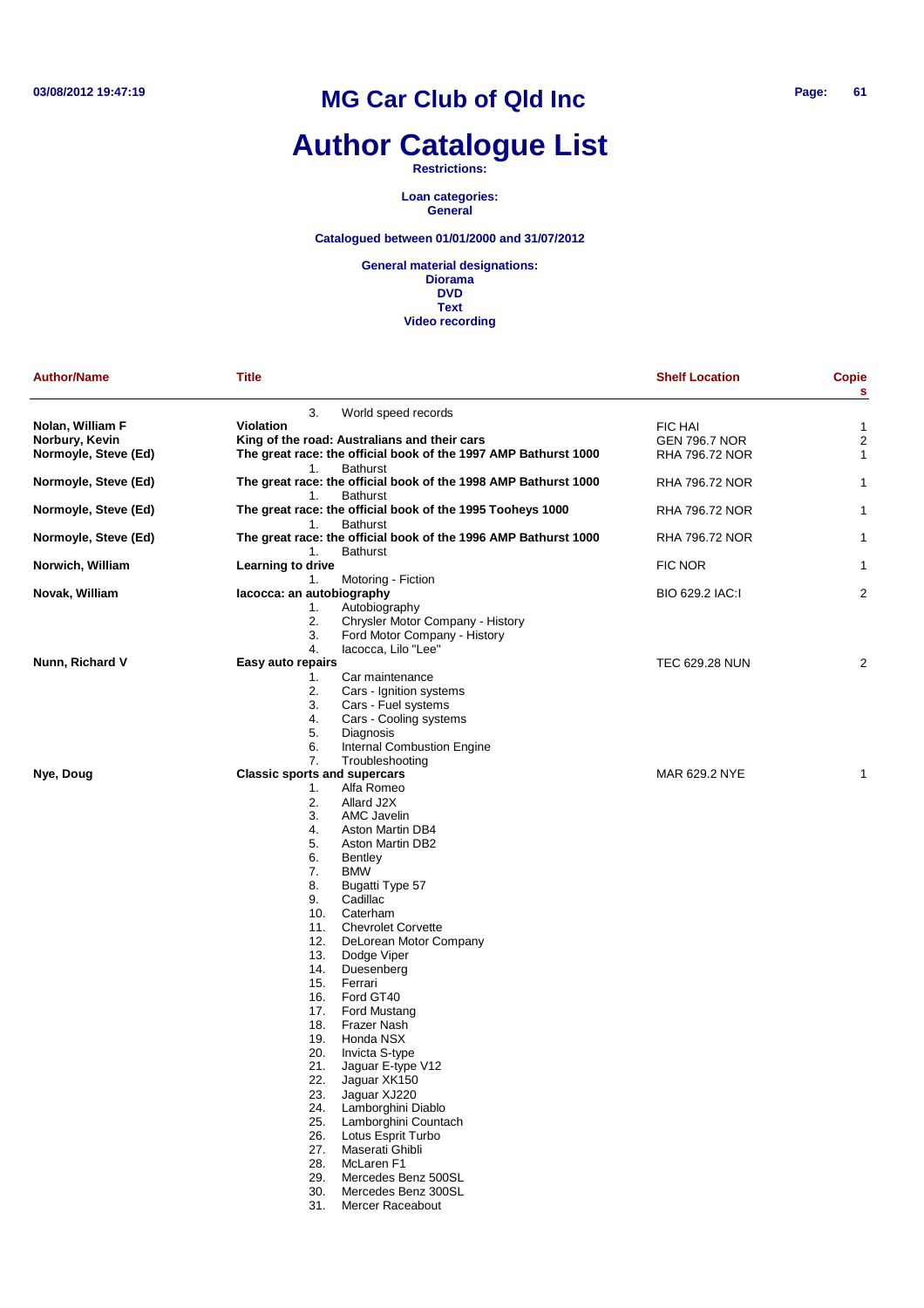### **Author Catalogue List**

#### **Restrictions:**

**Loan categories: General**

### **Catalogued between 01/01/2000 and 31/07/2012**

|           | Title |                                                 | <b>Shelf Location</b> | <b>Copie</b><br>s |
|-----------|-------|-------------------------------------------------|-----------------------|-------------------|
|           | 32.   | Morgan Plus 8                                   |                       |                   |
|           | 33.   | Porsche 911                                     |                       |                   |
|           | 34.   | Porsche 959                                     |                       |                   |
|           | 35.   | Shelby Cobra                                    |                       |                   |
|           | 36.   | Sunbeam Tiger                                   |                       |                   |
|           | 37.   | Vauxhall 30/98                                  |                       |                   |
| Nye, Doug |       | Grand Prix: the cars, the drivers, the circuits | RHF 796.72 HOD        | 1                 |
|           | 1.    | F1 teams - Alfa Romeo                           |                       |                   |
|           | 2.    | Amon, Chris                                     |                       |                   |
|           | 3.    | Andretti, Mario                                 |                       |                   |
|           | 4.    | F1 teams - Arrows                               |                       |                   |
|           | 5.    | Ascari, Alberto                                 |                       |                   |
|           | 6.    | Brabham, Jack                                   |                       |                   |
|           | 7.    | F1 teams - Brabham                              |                       |                   |
|           | 8.    | F1 teams - BRM                                  |                       |                   |
|           | 9.    | Brooks, Tony                                    |                       |                   |
|           | 10.   | Clark, Jim                                      |                       |                   |
|           |       |                                                 |                       |                   |
|           | 11.   | F1 teams - Cooper                               |                       |                   |
|           | 12.   | Coyote                                          |                       |                   |
|           |       | 13. F1 teams - Eagle                            |                       |                   |
|           | 14.   | F1 teams - Ensign                               |                       |                   |
|           |       | 15. F1 teams - Porsche                          |                       |                   |
|           | 16.   | F1 teams - Renault                              |                       |                   |
|           |       | 17. F1 teams                                    |                       |                   |
|           | 18.   | F1 teams - Lotus                                |                       |                   |
|           | 19.   | Fangio, Juan Manual                             |                       |                   |
|           | 20.   | F1 teams - Ferrari                              |                       |                   |
|           | 21.   | Fittipaldi, Emerson                             |                       |                   |
|           | 22.   | F1 - History                                    |                       |                   |
|           | 23.   | Foyt, A J                                       |                       |                   |
|           | 24.   | Gurney, Dan                                     |                       |                   |
|           | 25.   | Hawthorn, John Michael                          |                       |                   |
|           | 26.   | F1 teams - Hesketh                              |                       |                   |
|           | 27.   | Hill, Graham                                    |                       |                   |
|           | 28.   | Hill, Phil                                      |                       |                   |
|           | 29.   | F1 teams - Honda                                |                       |                   |
|           | 30.   | Hunt, James                                     |                       |                   |
|           | 31.   | Ickx, Jackie                                    |                       |                   |
|           | 32.   | Jones, Alan                                     |                       |                   |
|           | 33.   | Lauda, Niki                                     |                       |                   |
|           | 34.   | F1 teams - Ligier                               |                       |                   |
|           | 35.   | F1 teams - Lola                                 |                       |                   |
|           | 36.   | Lotus                                           |                       |                   |
|           | 37.   | F1 teams - March                                |                       |                   |
|           | 38.   | F1 teams - Matra                                |                       |                   |
|           | 39.   | F1 teams - McLaren                              |                       |                   |
|           | 40.   | Moss, Stirling                                  |                       |                   |
|           | 41.   | Motor racing circuits                           |                       |                   |
|           |       | 42. Parnelli                                    |                       |                   |
|           |       | 43. F1 teams - Penske                           |                       |                   |
|           | 44.   | Peterson, Ronnie                                |                       |                   |
|           | 45.   | Pironi, Didier                                  |                       |                   |
|           | 46.   | Porsche                                         |                       |                   |
|           | 47.   | Regazzoni, Clay                                 |                       |                   |
|           | 48.   | Renault                                         |                       |                   |
|           | 49.   | Rindt, Jochen                                   |                       |                   |
|           | 50.   | Scheckter, Jody                                 |                       |                   |
|           |       | 51. F1 teams - Shadow                           |                       |                   |
|           |       |                                                 |                       |                   |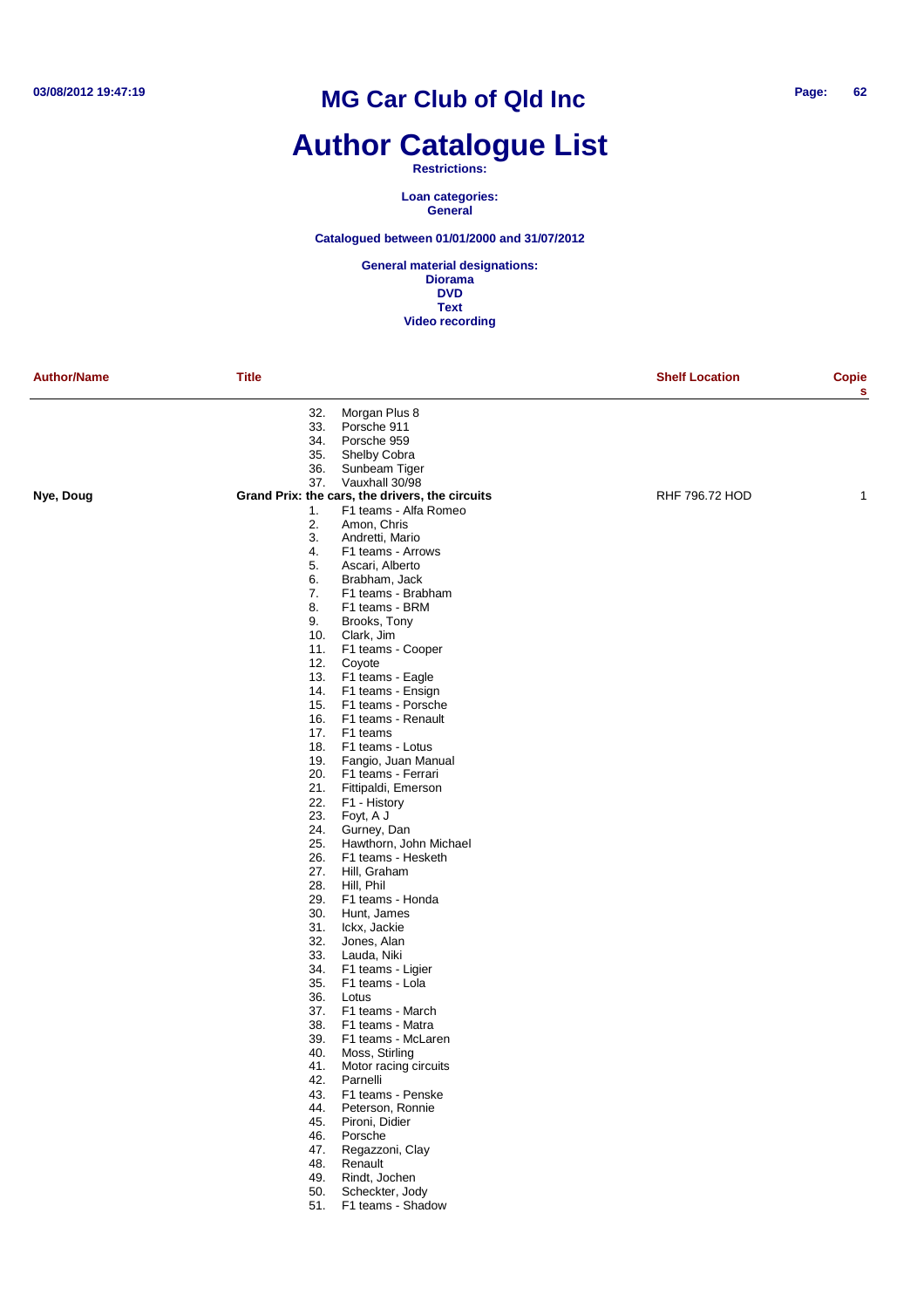# **Author Catalogue List**

#### **Restrictions:**

**Loan categories: General**

### **Catalogued between 01/01/2000 and 31/07/2012**

| <b>Author/Name</b>         | <b>Title</b>                                  |                                                                                                                            | <b>Shelf Location</b> | Copie<br>s     |
|----------------------------|-----------------------------------------------|----------------------------------------------------------------------------------------------------------------------------|-----------------------|----------------|
|                            | 52.<br>53.<br>54.<br>55.<br>56.<br>57.        | Stewart, Jackie<br>Surtees, John<br>F1 teams - Surtees<br>F1 teams - Tyrrell<br>Villeneuve, Gilles<br>Williams racing team |                       |                |
|                            | 58.                                           | F1 teams - Wolf                                                                                                            |                       |                |
| Nye, Doug                  |                                               | Stirling Moss - my cars, my career                                                                                         | BIO 796.72092 MOS:M   | 1              |
|                            | 1.<br>2.<br>3.                                | Autobiography<br>Biography<br>Moss, Stirling                                                                               |                       |                |
| Oastler, Mark              | <b>Peter Brock</b>                            |                                                                                                                            | BIO 796.720924 BRO:O  | 1              |
|                            | 1.<br>2.<br>3.                                | Australian Touring Car Championship<br>Biography<br>Brock, Peter                                                           |                       |                |
| O'Brien, Robert            | <b>Machines</b>                               |                                                                                                                            | TEC 620 OBR           | 1              |
|                            | 1.                                            | Internal Combustion Engine                                                                                                 |                       |                |
| Oldham, Joe (Ed)           | 2.<br>Hi-Performance tuning guide<br>1.<br>2. | <b>Machines</b><br>Camshafts<br>Cars - Ignition systems                                                                    | TEC 629.253 MOT       | 1              |
|                            | 3.                                            | Carburetters - Tuning                                                                                                      |                       |                |
| O'Leary, Mike              | 4.<br>1.                                      | Cars - Handling<br>Mario Andretti: the complete record<br>Andretti, Mario                                                  | BIO 796.72092 AND     | $\mathbf{1}$   |
| Olney, Ross R              | Drag strip danger                             |                                                                                                                            | <b>FIC OLN</b>        | 1              |
|                            | 1.                                            | Motor sport - Fiction                                                                                                      |                       |                |
| Olyslager, Piet            | 1.                                            | Handbook for the MGB Roadster GT Coupe from 1962<br>MGB - Handbook                                                         | MAR 629.28 MG:6.      | $\mathbf{1}$   |
| Organ, John                | 2.                                            | MGB GT - Handbook<br>MGB : a comprehensive owner's manual                                                                  | MAR 629.2 MG:6        | 1              |
|                            | 1.<br>2.<br>3.                                | Engine tuning - MGB<br>MG B<br>MGB - Competition                                                                           |                       |                |
| <b>Ortenburger, Dennis</b> | The legend of the Lotus Seven<br>1.           | Lotus Seven                                                                                                                | MAR 629.222 LOT       | 1              |
| <b>Ortenburger, Dennis</b> | 2.                                            | Lotus<br>The Lotus Seven and the independents                                                                              | MAR 629.28 LOT        | 1              |
|                            | 1.                                            | Lotus Seven                                                                                                                |                       |                |
| O'Toole, Larry             |                                               | How to build your own custom street car                                                                                    | TEC 629.28 HAL        | 1              |
| Ousbey, John Howell        | 1.<br><b>Cellulose spraying</b>               | Cars - Construction                                                                                                        | TEC 629.26 OUS        | 1              |
| Owen, David                | 1.<br>Alfa Romeo                              | Cellulose spraying                                                                                                         | MAR 629.2 ALF         | 1              |
|                            | 1.<br>2.                                      | Alfa Romeo - History<br>Alfa Romeo                                                                                         |                       |                |
| Owen, David                | Great Marques Alfa Romeo<br>1.<br>2.          | Alfa Romeo - History<br>Alfa Romeo                                                                                         | MAR 629.2 owe         | 1              |
| Owen, Paul                 | 1.<br>2.                                      | Bourne to rally: Possum Bourne, the autobiography<br>Biography<br>Bourne, Possum                                           | BIO 796.720924 BOU:B  | 1              |
| Oxley, Mat                 | 3.                                            | Rally drivers<br>Mick Doohan: thunder from Down Under                                                                      | BIO 796.75 DOO:O      | $\overline{2}$ |
|                            | 1.<br>2.                                      | Biography<br>Doohan, Mick                                                                                                  |                       |                |
| Pack, RC                   | 1.                                            | Tuning Solex carburetters for performance<br>Carburetters, Solex                                                           | TEC 629.253 TUN       | $\mathbf{1}$   |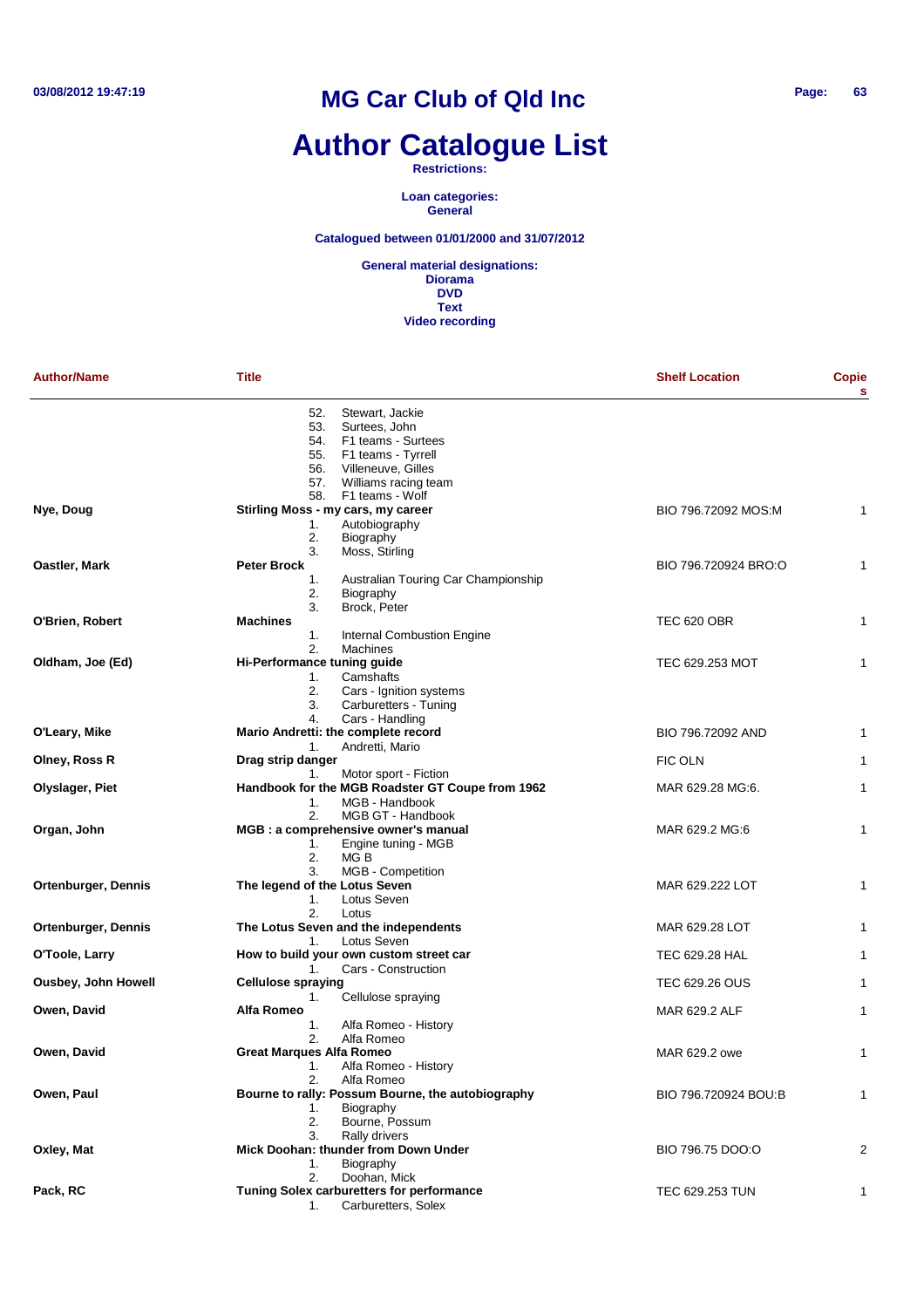## **Author Catalogue List**

**Restrictions:**

**Loan categories: General**

### **Catalogued between 01/01/2000 and 31/07/2012**

| <b>Author/Name</b>       | <b>Title</b>                    |                                                                                        | <b>Shelf Location</b> | <b>Copie</b><br>s |
|--------------------------|---------------------------------|----------------------------------------------------------------------------------------|-----------------------|-------------------|
| Paine, Barry             | The green centre                |                                                                                        | GEN 910.4 PAI         | $\mathbf{1}$      |
|                          | 1.                              | Australia - Travel                                                                     |                       |                   |
|                          | 2.                              | Biology - Australia                                                                    |                       |                   |
| Palmer, Gerald           |                                 | Auto-architect: the autobiography of Gerald Palmer (1911-1999)                         | BIO 629.222 PAL:P     | 1                 |
|                          | 1.                              | Jowett Javelin - History                                                               |                       |                   |
|                          | 2.                              | MG Magnette - History                                                                  |                       |                   |
|                          | 3.                              | Motor engineering and design                                                           |                       |                   |
|                          | 4.                              | Palmer, Gerald                                                                         |                       |                   |
| Parker, Tim (Ed)         |                                 | Alfasud Owners workshop manual: 1974-1984                                              | MAR 629.28 ALF        | 1                 |
|                          | 1.                              | Alfa Romeo - Alfasud - Workshop manual                                                 |                       |                   |
| Parker, Tim (Ed)         | <b>MG by McComb</b>             |                                                                                        | MAR 629.2 MG:1        | 1                 |
|                          | 1.                              | Kimber, Cecil                                                                          |                       |                   |
|                          | 2.                              | MG - Models                                                                            |                       |                   |
|                          | 3.                              | MG - Record attempts                                                                   |                       |                   |
| Parkes, Mike             | GT and prototype driving        |                                                                                        | RHG 796.72 ROB        | 1                 |
| Pashley, Tony            |                                 | How to build motorcycle-engined racing cars                                            | TEC 629.228 PAS       | 1                 |
|                          | 1.                              | Racing cars - Motorcycle engined                                                       |                       |                   |
| Passini, John            | Weber carburettors 1. Theory    |                                                                                        | TEC 629.253 PAS       | 1                 |
|                          | 1.                              | Weber carburettors                                                                     |                       |                   |
| Passini, John            |                                 | Weber carburettors 2. Tuning and maintenance                                           | TEC 629.253 PAT       | 1                 |
|                          | 1.                              | Weber carburettors                                                                     |                       |                   |
| Paternie, Patrick C      | Mini                            |                                                                                        | MAR 629.2 MIN         | 1                 |
|                          | 1.                              | Mini                                                                                   |                       |                   |
| Pearson, John            |                                 | Bluebird and the dead lake: the story of Donald Campbell's Land Speed BIO 796.72 CAM:P |                       | $\mathbf{1}$      |
|                          | Record at Lake Eyre in 1964     |                                                                                        |                       |                   |
|                          | 1.                              | <b>Bluebird</b>                                                                        |                       |                   |
|                          | 2.                              | Campbell, Donald                                                                       |                       |                   |
|                          | 3.                              | World speed records                                                                    |                       |                   |
| Peers, Don               |                                 | SU CARBURETTERS OWNERS WORKSHOP MANUAL                                                 | TEC 629.222 pee       | 1                 |
|                          | 1.                              | SU (carburettors)                                                                      |                       |                   |
| Peers, Don               |                                 | Zenith Stromberg CD Carburettors: owners workshop manual                               | TEC 629.253 PEE       | 1                 |
|                          | 1.                              | Carburetters - Tuning                                                                  |                       |                   |
|                          | 2.                              | Carburetters, Zenith Stromberg                                                         |                       |                   |
| Penberthy, Ian           | МG                              |                                                                                        | MAR 629.2 MG:1        | $\mathbf{1}$      |
|                          | 1.                              | MG - History                                                                           |                       |                   |
| Peniakoff, Vladimir      | Desert raid                     |                                                                                        | <b>FIC MOS</b>        | 1                 |
| <b>Penton Publishing</b> | <b>Service Station Manual</b>   |                                                                                        | TEC 629.222 pen       | $\mathbf{1}$      |
|                          | 1.                              | service station setting up                                                             |                       |                   |
| Pettifer, Julian         |                                 | Automania: man and the motor car                                                       | <b>HIS 796.7 PET</b>  | 1                 |
|                          | 1.                              | Cars - History                                                                         |                       |                   |
|                          | 2.                              | Motoring - History                                                                     |                       |                   |
| Phipps, David (Ed)       |                                 | Autocourse: the review of International motor sport 1966-67                            | RHG 796.7209 PHI      | 1                 |
|                          | 1.                              | Can Am                                                                                 |                       |                   |
|                          | 2.                              | Duckworth, Keith                                                                       |                       |                   |
|                          | 3.                              | Grand Prix - History                                                                   |                       |                   |
|                          | 4.                              | Motor racing - history                                                                 |                       |                   |
|                          | 5.                              | World Rally Championship                                                               |                       |                   |
| <b>Pickering, James</b>  | Cars                            |                                                                                        | <b>CHI 741.6 PIC</b>  | $\mathbf{1}$      |
|                          | 1.                              | Cars - History                                                                         |                       |                   |
|                          | 2.                              | Children's picture books                                                               |                       |                   |
| Piggott, Bill            | Triumph TR2, 3 and 3A in detail |                                                                                        | MAR 629.2 TRI         | 1                 |
|                          | 1.                              | Triumph TR2                                                                            |                       |                   |
|                          | 2.                              | Triumph TR3                                                                            |                       |                   |
|                          | 3.                              | Triumph TR3A                                                                           |                       |                   |
| Pittuck, F W             |                                 | <b>Fundamentals of motor vehicle technology</b>                                        | TEC 629.222 HIL       | 1                 |
|                          | 1.                              | <b>Bearings</b>                                                                        |                       |                   |
|                          | 2.                              | <b>Brakes - Technical</b>                                                              |                       |                   |
|                          | 3.                              | Cars - Construction                                                                    |                       |                   |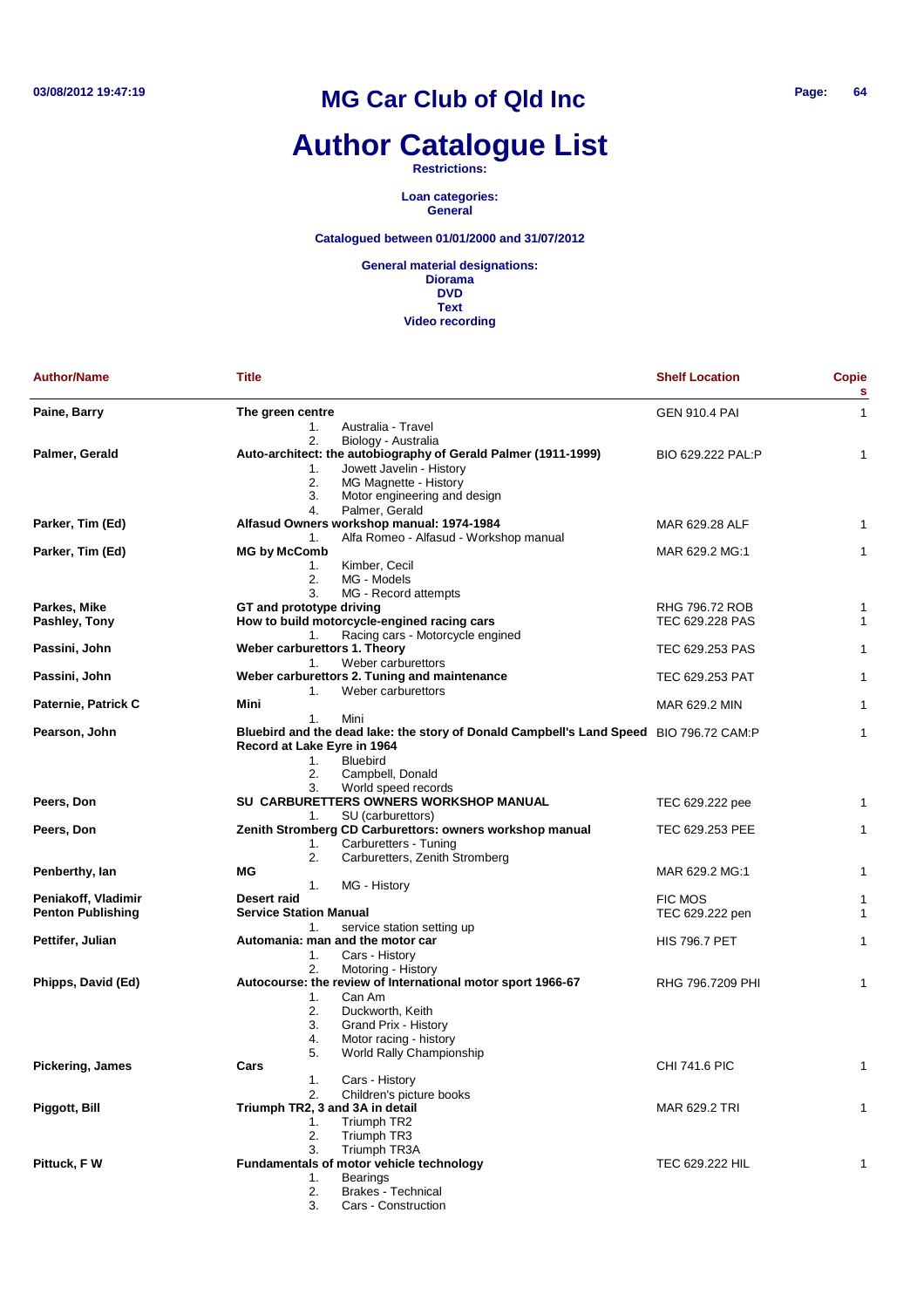### **Author Catalogue List**

#### **Restrictions:**

**Loan categories: General**

### **Catalogued between 01/01/2000 and 31/07/2012**

| <b>Author/Name</b> | <b>Title</b>                                                                 | <b>Shelf Location</b> | Copie<br>s |
|--------------------|------------------------------------------------------------------------------|-----------------------|------------|
|                    | Cars - Transmission<br>4.                                                    |                       |            |
|                    | 5.<br>Cars - Electrical system                                               |                       |            |
|                    | 6.<br>Cars - Ignition systems                                                |                       |            |
|                    | Cars - Fuel systems<br>7.                                                    |                       |            |
|                    | Cars - Cooling systems<br>8.                                                 |                       |            |
|                    | Cars - Steering systems<br>9.                                                |                       |            |
|                    | Cars - Suspension systems<br>10.<br>11.<br>Cars - Braking systems            |                       |            |
|                    | 12.<br>Clutches                                                              |                       |            |
|                    | 13.<br>Engines - Technology                                                  |                       |            |
|                    | 14.<br>Gas turbine engines                                                   |                       |            |
|                    | 15.<br>Ignition systems                                                      |                       |            |
|                    | <b>Internal Combustion Engine</b><br>16.                                     |                       |            |
|                    | 17.<br>Motor engineering and design                                          |                       |            |
|                    | 18.<br>Superchargers                                                         |                       |            |
|                    | 19.<br>Tyres                                                                 |                       |            |
|                    | 20.<br>Wankel engine                                                         |                       |            |
|                    | 21.<br>Wheels                                                                |                       |            |
| Pollard, Jack      | Great motoring stories of Australia and New Zealand                          | HIS 796.70994 POL     | 2          |
|                    | Bathurst - History<br>1.                                                     |                       |            |
|                    | 2.<br>Davison, Lex                                                           |                       |            |
|                    | 3.<br>McLaren, Bruce<br>4.                                                   |                       |            |
|                    | Motoring, Australian - History<br>5.<br>Personal narratives                  |                       |            |
|                    | 6.<br>Short stories                                                          |                       |            |
|                    | 7.<br>Speed records, Australian                                              |                       |            |
|                    | 8.<br>Tarrant, Harley                                                        |                       |            |
| Pollard, Jack      | One for the road                                                             | HIS 796.70994 POL     | 1          |
|                    | Motoring - History<br>1.                                                     |                       |            |
|                    | Motoring, Australian<br>2.                                                   |                       |            |
|                    | 3.<br>Short stories                                                          |                       |            |
| Pollard, Jack      | Raw speed                                                                    | RHA 796.7209 POL      | 2          |
|                    | Doohan, Mick<br>1.                                                           |                       |            |
|                    | 2.<br>Formula 1                                                              |                       |            |
|                    | 3.<br>Gardner, Wayne                                                         |                       |            |
|                    | Jones, Alan<br>4.                                                            |                       |            |
|                    | 5.<br>Motor racing - history                                                 |                       |            |
|                    | 6.<br>Motor racing circuits<br>7.<br>Motor racing, history - Australia       |                       |            |
|                    | 8.<br>Motorcycle racing                                                      |                       |            |
| Pollard, Jack (Ed) | One for the road: stories of racetrack, trials, pioneer, veteran, vintage    | HIS 796.70994 POL     | 1          |
|                    | and outback motoring in Australia and New Zealand                            |                       |            |
|                    | Anecdotes - Motoring<br>1.                                                   |                       |            |
|                    | 2.<br>Davison, Lex                                                           |                       |            |
|                    | 3.<br>McLaren, Bruce                                                         |                       |            |
|                    | 4.<br>Motoring, Australian                                                   |                       |            |
|                    | 5.<br>Motoring, New Zealand                                                  |                       |            |
|                    | 6.<br>larrant                                                                |                       |            |
| Pollard, Michael   | Wheels to rockets:innovations in transport                                   | GEN 609 WIL           | 1          |
|                    | inventions<br>1.                                                             |                       |            |
|                    | 2.<br>Transport - History                                                    |                       |            |
| Pomeroy, Laurence  | The racing car explained                                                     | TEC 629.2 POM         |            |
| Porter, Lindsay    | car design<br>1.<br>Gas Welding (the Video Skill-Guide to) [Video recording] | TEC 629.222 POR       |            |
|                    | Welding<br>1.                                                                |                       |            |
| Porter, Lindsay    | Improve and modify MGB                                                       | MAR 629.28 MG:6       | 2          |
|                    | 1.<br>Car maintenance                                                        |                       |            |
|                    | 2.<br>MG B                                                                   |                       |            |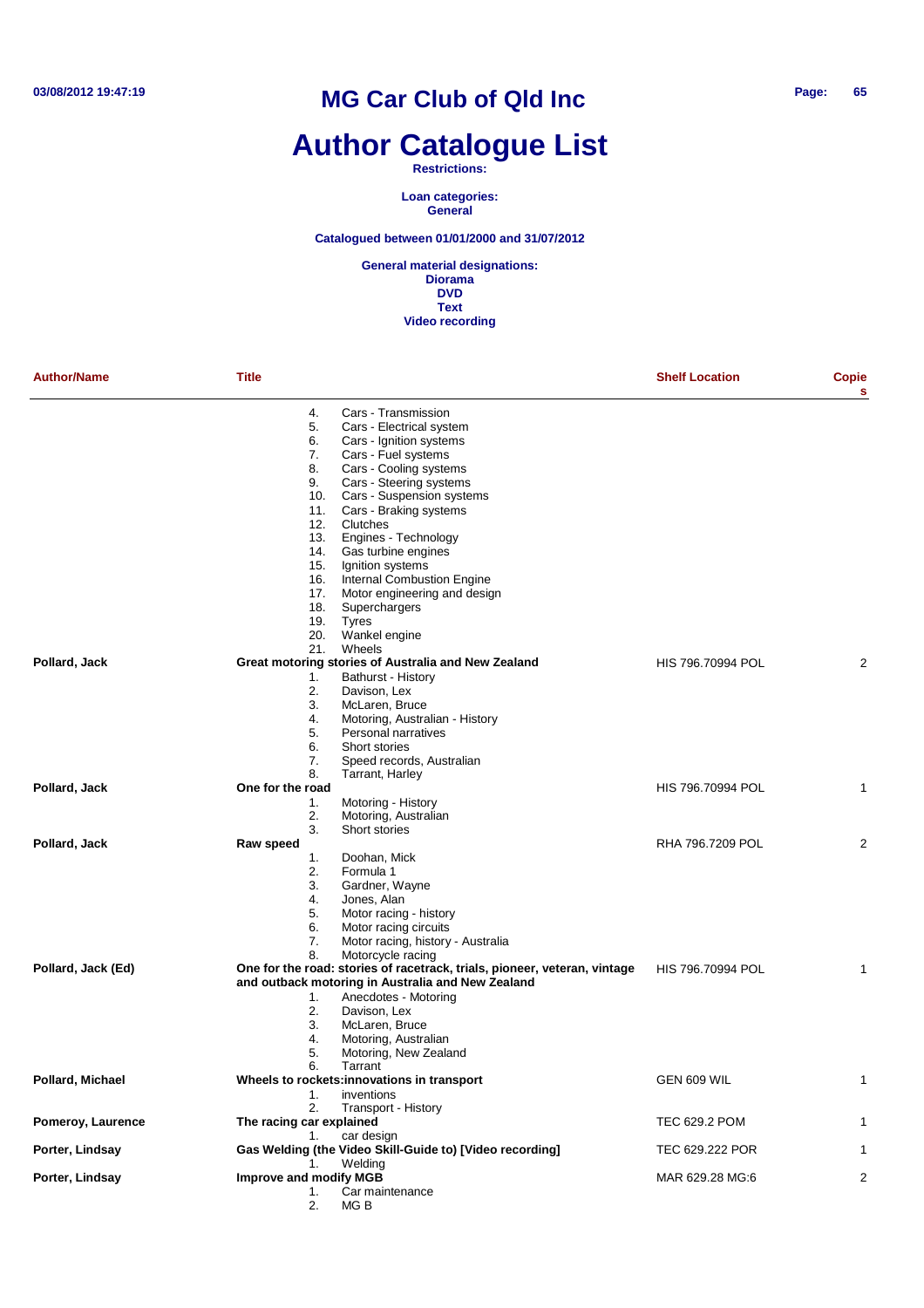### **Author Catalogue List**

**Restrictions:**

**Loan categories: General**

### **Catalogued between 01/01/2000 and 31/07/2012**

| <b>Author/Name</b>             | <b>Title</b>                      |                                                                                                                                                      | <b>Shelf Location</b> | <b>Copie</b><br>$\mathbf{s}$ |
|--------------------------------|-----------------------------------|------------------------------------------------------------------------------------------------------------------------------------------------------|-----------------------|------------------------------|
| Porter, Lindsay                | 3.<br>1.                          | MGB - Workshop manual<br>MG Midget and Austin Healey Sprite Service Guide and owner's manual MAR 629.28 MG:5<br>Austin Healey Sprite - Service guide |                       | 1                            |
|                                | 2.<br>3.<br>4.                    | Austin Healey Sprite - Workshop manual<br>MG Midget - Service guide<br>MG Midget - Workshop manual                                                   |                       |                              |
| Porter, Lindsay                | 1.                                | MG Midget and Austin-Healey Sprite restoration manual<br>Austin-Healey Sprite - Bodywork                                                             | MAR 629.28 MG:5       | $\mathbf{1}$                 |
|                                | 2.                                | MG Midget - Restoration                                                                                                                              |                       |                              |
| Porter, Lindsay                | 1.                                | MG Midget Austin Healey Sprite Super Profile<br>Austin Healey Sprite - Service guide                                                                 | MAR 629.2 MG;5        | 1                            |
| Porter, Lindsay                | 2.<br>MGB                         | MG Midget                                                                                                                                            | MAR 629.2 MG:6        | 1                            |
|                                | 1.                                | MG B                                                                                                                                                 |                       |                              |
| Porter, Lindsay                | 1.<br>2.<br>3.<br>4.              | MGB: Guide to purchase and DIY restoration<br>MGB - Technical<br>MGB V8<br><b>MGB</b> - Restoration<br>MG C                                          | MAR 629.28 MG:6       | $\overline{2}$               |
| Porter, Philip                 | Jaguar                            |                                                                                                                                                      | MAR 629.2 JAG         | 1                            |
| Porter Richard & Chapman Giles | 1.<br>1.                          | Jaguar<br>My DAD Wished (He Had One Of These)<br>Cars                                                                                                | GEN 796.7 Por         | 1                            |
| Posthumus, Cyril               | The British competition car       |                                                                                                                                                      | HIS 629.228 POS       | $\mathbf{1}$                 |
|                                | 1.                                | <b>Bentley</b>                                                                                                                                       |                       |                              |
|                                | 2.                                | Grand Prix - History                                                                                                                                 |                       |                              |
|                                | 3.<br>4.                          | Jaguar<br>Napier                                                                                                                                     |                       |                              |
|                                | 5.                                | Sports cars, British                                                                                                                                 |                       |                              |
|                                | 6.                                | World speed records                                                                                                                                  |                       |                              |
| Posthumus, Cyril               | <b>Sports cars</b>                |                                                                                                                                                      | MAR 629.222 POS       | 2                            |
|                                | 1.<br>2.                          | Alfa Romeo - History<br>MG 18/80                                                                                                                     |                       |                              |
|                                | 3.                                | MG A                                                                                                                                                 |                       |                              |
|                                | 4.                                | MG B                                                                                                                                                 |                       |                              |
|                                | 5.                                | MG K3 Magnette                                                                                                                                       |                       |                              |
|                                | 6.                                | MG M-type                                                                                                                                            |                       |                              |
|                                | 7.<br>8.                          | MG Midget J2<br>MG T-Series                                                                                                                          |                       |                              |
|                                | 9.                                | Sports cars - History                                                                                                                                |                       |                              |
| <b>Potter Tony</b>             | <b>PLANES See How It Works</b>    |                                                                                                                                                      | CHI 741.6 pot         | 1                            |
| Prendergast, William           | Z-car detective                   |                                                                                                                                                      | <b>FIC PRE</b>        | $\overline{2}$               |
| Pressnell, Jon                 |                                   | Morris Minor: exploring the legend                                                                                                                   | MAR 629.2 MOR         | $\mathbf{1}$                 |
|                                | 1.<br>2.                          | <b>Morris Minor</b><br>Morris cars - History                                                                                                         |                       |                              |
|                                | 3.                                | Morris Minor - History                                                                                                                               |                       |                              |
| <b>Preston Malcolm</b>         | <b>Maybach to Holden</b>          |                                                                                                                                                      | GEN 796.7 pre         | $\mathbf{1}$                 |
| <b>Prince Chula of Siam</b>    |                                   | Road star hat trick: being an account of two seasons of B Bira, the                                                                                  | BIO 796.72092 BIR:C   | 1                            |
|                                | racing motorist in 1937 nd 1938   | Prince Bira of Thailand                                                                                                                              |                       |                              |
| <b>Prince Chula of Siam</b>    | 1.<br>Wheels at speed             |                                                                                                                                                      | BIO 796.72092 BIR:C   | 1                            |
|                                | 1.                                | Biography                                                                                                                                            |                       |                              |
|                                | 2.                                | Bira, B                                                                                                                                              |                       |                              |
|                                | 3.                                | Formula 1 drivers                                                                                                                                    |                       |                              |
| <b>Pritchard, Anthony</b>      | 4.<br><b>British racing green</b> | Prince Bira of Thailand                                                                                                                              | RHG 796.720941 PRI    | 1                            |
|                                | 1.                                | A.C.                                                                                                                                                 |                       |                              |
|                                | 2.                                | Alta                                                                                                                                                 |                       |                              |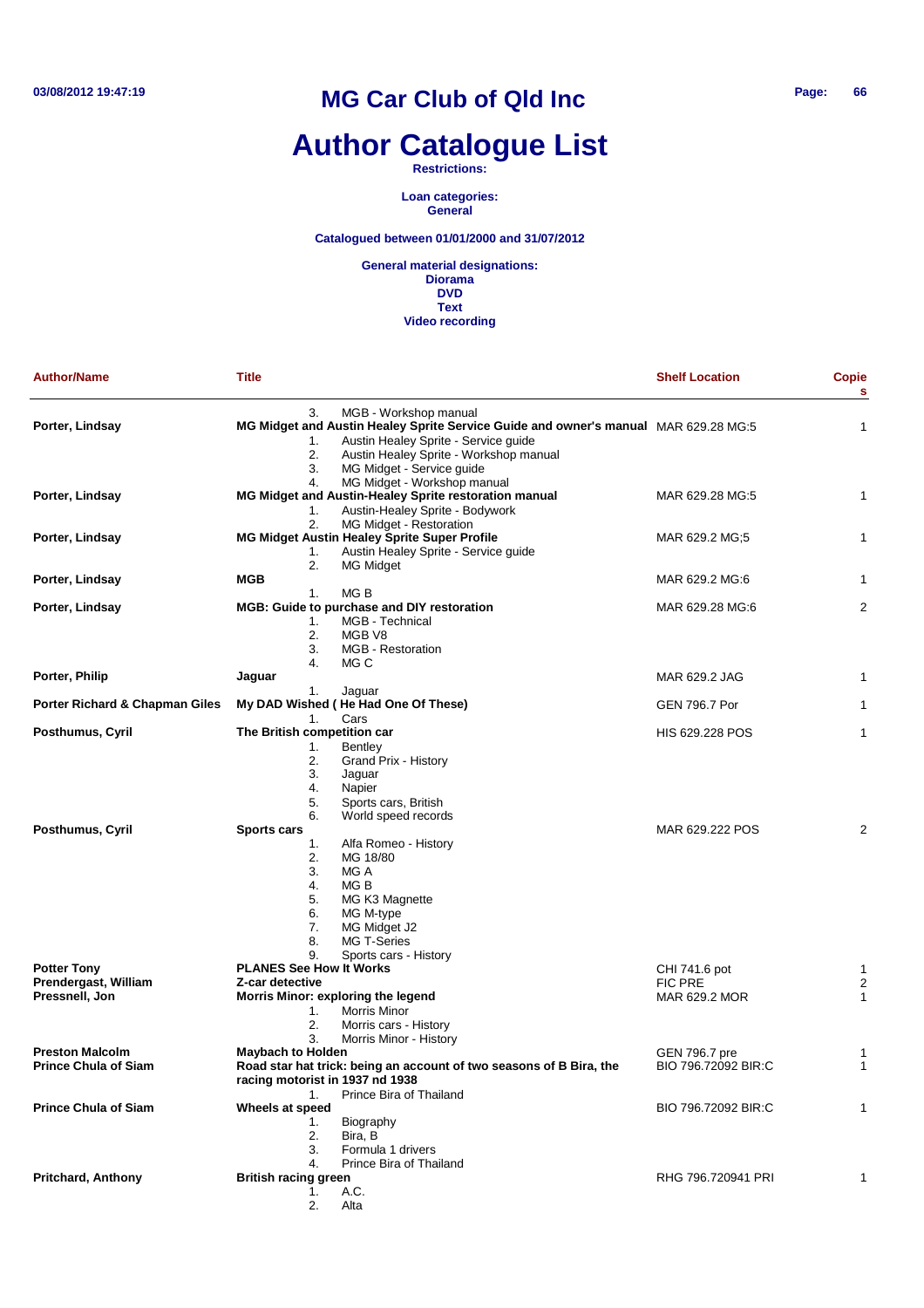### **Author Catalogue List**

#### **Restrictions:**

**Loan categories: General**

#### **Catalogued between 01/01/2000 and 31/07/2012**

| <b>Author/Name</b>        | <b>Title</b>                             |                                           | <b>Shelf Location</b> | Copie<br>s   |
|---------------------------|------------------------------------------|-------------------------------------------|-----------------------|--------------|
|                           | 3.                                       | <b>Aston Martin</b>                       |                       |              |
|                           | 4.                                       | Austin-Healey                             |                       |              |
|                           | 5.                                       | F1 teams - Brabham                        |                       |              |
|                           | 6.                                       | <b>Bristol</b>                            |                       |              |
|                           | 7.                                       | F1 teams - BRM                            |                       |              |
|                           | 8.                                       | Connaught                                 |                       |              |
|                           | 9.                                       | F1 teams - Cooper                         |                       |              |
|                           | 10.                                      | Elva                                      |                       |              |
|                           | 11.                                      | E.R.A.                                    |                       |              |
|                           | 12.                                      | Formula 1                                 |                       |              |
|                           | 13.<br>14.                               | <b>Frazer Nash</b><br><b>HWM</b>          |                       |              |
|                           | 15.                                      | Jaguar                                    |                       |              |
|                           | 16.                                      | Kieft                                     |                       |              |
|                           | 17.                                      | Lister                                    |                       |              |
|                           |                                          | 18. F1 teams - Lola                       |                       |              |
|                           | 19.                                      | Lotus - History                           |                       |              |
|                           |                                          | 20. Motor racing - history                |                       |              |
|                           | 21.                                      | Motor racing constructors                 |                       |              |
|                           | 22.                                      | Motor sport, History - Gt Britain         |                       |              |
|                           | 23.                                      | Sports cars - History                     |                       |              |
|                           | 24.                                      | Sports cars, British                      |                       |              |
|                           | 25.                                      | Tojeiro                                   |                       |              |
| <b>Pritchard, Anthony</b> | 26.<br><b>Competition cars of Europe</b> | Vanwall                                   | RHG 629.228 .PRI      | 2            |
|                           | 1.                                       | Alfa Romeo                                |                       |              |
|                           | 2.                                       | Ascari, Alberto                           |                       |              |
|                           | 3.                                       | Auto Union                                |                       |              |
|                           | 4.                                       | Beltoise, Jean-Pierre                     |                       |              |
|                           | 5.                                       | Bugatti                                   |                       |              |
|                           | 6.                                       | Coppa Acerbo                              |                       |              |
|                           | 7.                                       | Fangio, Juan Manual                       |                       |              |
|                           | 8.                                       | Ferrari                                   |                       |              |
|                           | 9.                                       | <b>Grand Prix</b>                         |                       |              |
|                           | 10.                                      | Lago-Talbot                               |                       |              |
|                           | 11.                                      | Le Mans                                   |                       |              |
|                           | 12.<br>13.                               | Maserati<br>F1 teams - Matra              |                       |              |
|                           | 14.                                      | Mercedes-Benz                             |                       |              |
|                           | 15.                                      | Mille Miglia                              |                       |              |
|                           | 16.                                      | Moss, Stirling                            |                       |              |
|                           | 17.                                      | Nuvolari, Tazio                           |                       |              |
|                           | 18.                                      | Porsche                                   |                       |              |
|                           | 19.                                      | Race of Champions                         |                       |              |
| <b>Pritchard, Anthony</b> |                                          | The world champions: Farina to Fittipaldi | RHF 796.72092 PRI     | $\mathbf{1}$ |
|                           | 1.                                       | Ascari, Alberto                           |                       |              |
|                           | 2.                                       | Brabham, Jack                             |                       |              |
|                           | 3.                                       | Clark, Jim                                |                       |              |
|                           | 4.<br>5.                                 | Fangio, Juan Manual<br>Farina, Giuseppe   |                       |              |
|                           | 6.                                       | Fittipaldi, Emerson                       |                       |              |
|                           | 7.                                       | Formula 1 drivers                         |                       |              |
|                           | 8.                                       | Hawthorn, John Michael                    |                       |              |
|                           | 9.                                       | Hill, Graham                              |                       |              |
|                           | 10.                                      | Hill, Phil                                |                       |              |
|                           | 11.                                      | Hulme, Denny                              |                       |              |
|                           | 12.                                      | Moss, Stirling                            |                       |              |
|                           | 13.                                      | Rindt, Jochen                             |                       |              |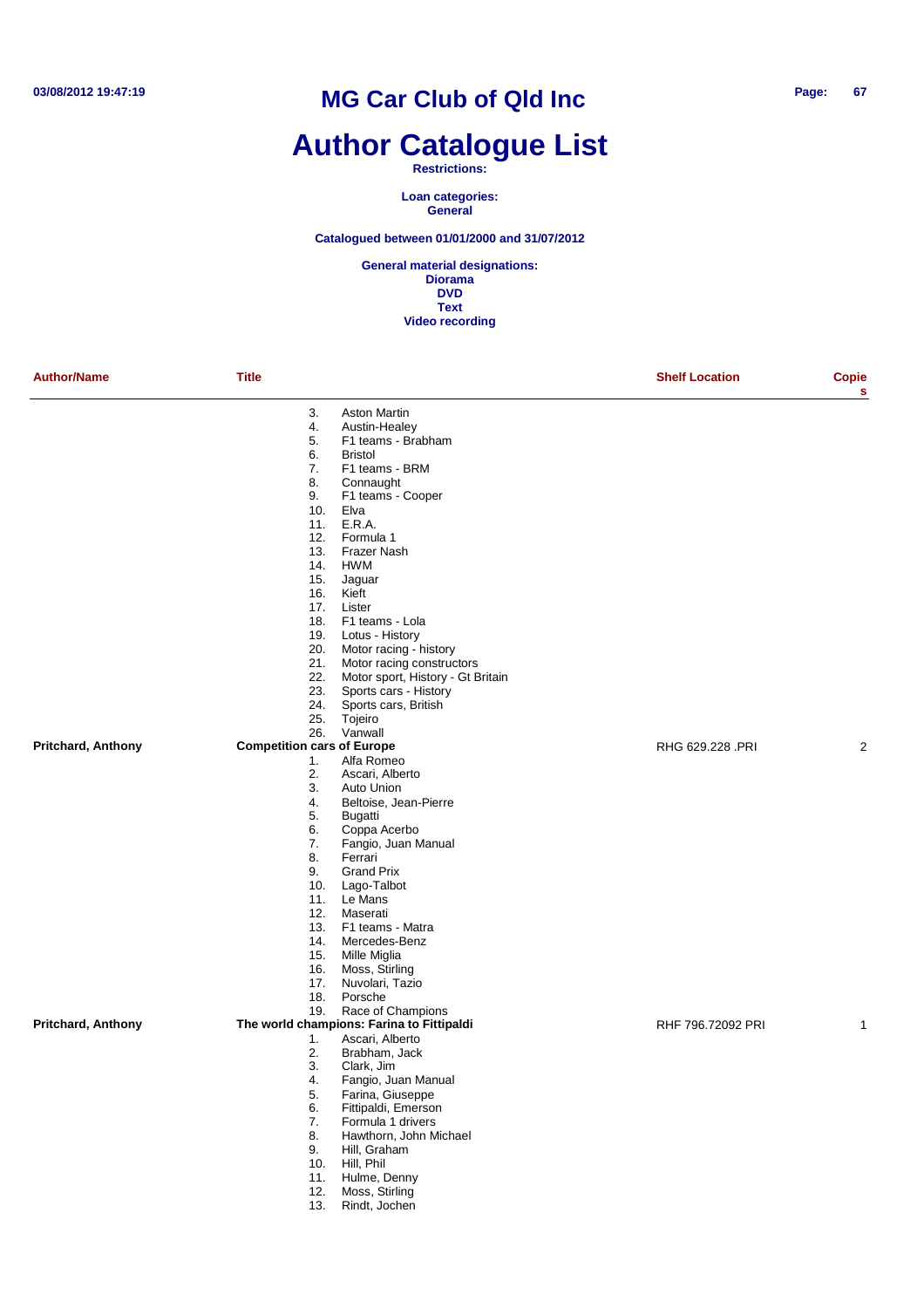# **Author Catalogue List**

#### **Restrictions:**

**Loan categories: General**

#### **Catalogued between 01/01/2000 and 31/07/2012**

**General material designations: Diorama DVD Text Video recording**

| <b>Author/Name</b> | <b>Title</b>                      |                                                               | <b>Shelf Location</b> | Copie<br>s |
|--------------------|-----------------------------------|---------------------------------------------------------------|-----------------------|------------|
|                    | 14.                               | Stewart, Jackie                                               |                       |            |
|                    | 15.                               | Surtees, John                                                 |                       |            |
|                    | 16.                               | <b>World Champion Drivers</b>                                 |                       |            |
| Prost, Alain       |                                   | Life in the fast lane: an autobiography                       | BIO 796.72092 PRO:M   | 1          |
|                    | 1.                                | Autobiography                                                 |                       |            |
|                    | 2.                                | Formula 1 drivers                                             |                       |            |
|                    | 3.                                | Prost, Alain                                                  |                       |            |
|                    | 4.                                | <b>World Champion Drivers</b>                                 |                       |            |
| Pruller, Heinz     |                                   | Jochen Rindt: the story of a world champion                   | BIO 796.72092 RIN:P   | 1          |
|                    | 1.                                | Biography                                                     |                       |            |
|                    | 2.                                | Formula 1 drivers                                             |                       |            |
|                    | 3.                                | Rindt, Jochen                                                 |                       |            |
|                    | 4.<br>How to make your car handle | <b>World Champion Drivers</b>                                 |                       |            |
| Puhn, Fred         |                                   |                                                               | TEC 629.27 PUH        | 1          |
|                    | 1.<br>2.                          | Cars - Suspension systems<br>Cars - Handling                  |                       |            |
| Pulford, J.S.L.    |                                   | The Locke Kings of Brooklands, Weybridge                      | BIO 796.72 LOC:P      | 1          |
|                    | 1.                                | <b>Brooklands</b>                                             |                       |            |
|                    | 2.                                | Brooklands - History                                          |                       |            |
|                    | 3.                                | Geneaology                                                    |                       |            |
|                    | 4.                                | Locke King family                                             |                       |            |
|                    | 5.                                | Motor racing circuits                                         |                       |            |
| Purdy, Ken W       | All but my life                   |                                                               | BIO 796.72092 MOS:K   | 1          |
|                    | 1.                                | Moss, Stirling                                                |                       |            |
| Purdy, Ken W       | Change of plan                    |                                                               | FIC WEL               | 1          |
| Purdy, Ken W       | Ken Pudy's book of automobiles    |                                                               | HIS 629.20904 PUR     | 1          |
|                    | 1.                                | Cars - History                                                |                       |            |
| Purdy, Ken W       | The kings of the road             |                                                               | <b>GEN 796.7 PUR</b>  | 3          |
|                    | 1.                                | Alfa Romeo - History                                          |                       |            |
|                    | 2.                                | Bentley                                                       |                       |            |
|                    | 3.                                | Bugatti, Ettore                                               |                       |            |
|                    | 4.                                | <b>Bugatti</b>                                                |                       |            |
|                    | 5.                                | Daimler, Gottlieb                                             |                       |            |
|                    | 6.                                | Duesenberg                                                    |                       |            |
|                    | 7.                                | Indianapolis                                                  |                       |            |
|                    | 8.                                | Le Mans                                                       |                       |            |
|                    | 9.                                | Mercedes-Benz                                                 |                       |            |
|                    | 10.                               | MG - History                                                  |                       |            |
|                    | 11.                               | Nuvolari, Tazio                                               |                       |            |
|                    | 12.                               | Rolls-Royce                                                   |                       |            |
|                    | 13.                               | Vanderbilt Cup                                                |                       |            |
| QI Trading         |                                   | Welding Skills Series 5 Mig Welding [Video recording]         | TEC 629.222 .QI       | 1          |
|                    | 1.                                | Welding                                                       |                       |            |
| Quested, Andrew    | The Holden Racing Team            |                                                               | RHA 796.720994 QUE    | 1          |
|                    | 1.                                | Holden                                                        |                       |            |
| Quinn, Andrew      |                                   | Aussie Bathurst Supercars - the Golden era 1963-1972          | RHA 629.228 DAV       | 1          |
|                    | 1.                                | Bathurst - History                                            |                       |            |
|                    | 2.                                | Ford Cortina GT500                                            |                       |            |
|                    | 3.                                | Ford Falcon XR GT                                             |                       |            |
|                    | 4.                                | Ford Falcon XW GT-HO                                          |                       |            |
|                    | 5.                                | Ford Falcon GT HO XW Phase II<br>Ford Falcon XY GT HO Phase 2 |                       |            |
|                    | 6.                                | Holden EH S4                                                  |                       |            |
|                    | 7.<br>8.                          | Holden Monaro GTS 327                                         |                       |            |
|                    |                                   |                                                               |                       |            |
|                    | 9.                                | Holden Monaro GTS 350                                         |                       |            |
|                    | 10.                               | Holden LC Torana GTR XU-1<br>Holden LJ Torana XU-1            |                       |            |
|                    | 11.                               |                                                               |                       |            |

12. Valiant VG Pacer Hemi 245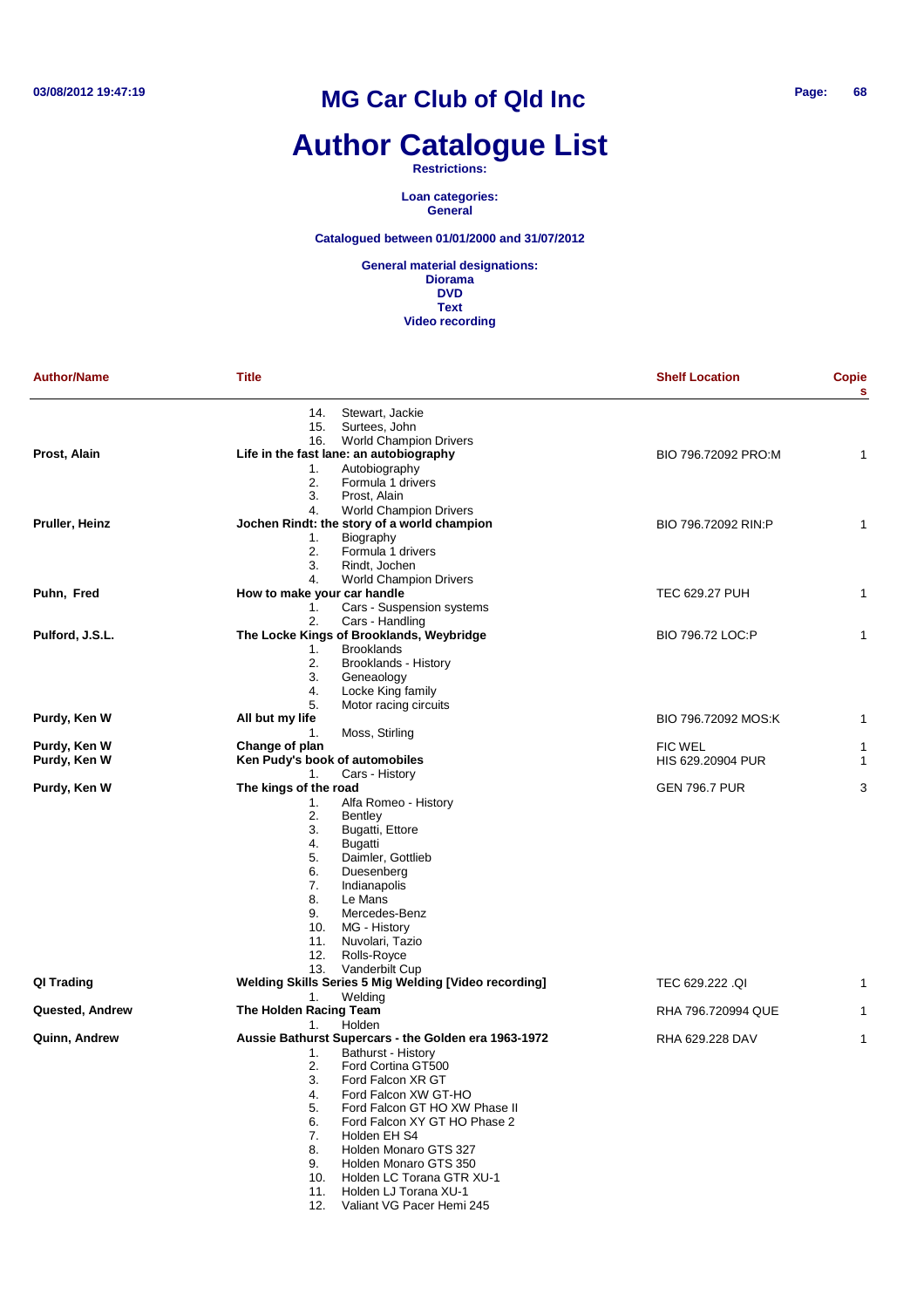### **Author Catalogue List**

**Restrictions:**

**Loan categories: General**

### **Catalogued between 01/01/2000 and 31/07/2012**

| <b>Author/Name</b>                   | Title                           |                                                                                                   | <b>Shelf Location</b> | Copie<br>s     |
|--------------------------------------|---------------------------------|---------------------------------------------------------------------------------------------------|-----------------------|----------------|
|                                      | 13.<br>14.                      | Valiant VH Charger E38<br>Valiant Charger R/T E49                                                 |                       |                |
| <b>Quinton Hazall Automotive Ltd</b> | <b>AUTOMOTIVE CABLES</b>        |                                                                                                   | TEC 629.222 QHA       | 1              |
| <b>Quinton Hazall Automotive Ltd</b> | 1.<br>1.                        | <b>AUTOMOTIVE CABLES</b><br><b>FLEXIBLE MOUNTINGS AND BUSHES</b><br>flexible mountings and bushes | TEC 629.222 QHA       | $\mathbf{1}$   |
| <b>Quinton Hazall Automotive Ltd</b> | 1.                              | MIDAR AUTO ELECTRICS STARTERS DYNAMOS ALTERNATORS<br>STARTERS DYNAMOS ALTERNATORS                 | TEC 629.222 QH        | 1              |
| Quinton Hazall Automotive Ltd        | 1.                              | <b>QH FLEXIABLE MOUNTINGS AND BUSHES</b><br>flexible mountings and bushes                         | TEC 629.222 qh        | $\mathbf{1}$   |
| <b>Quinton Hazall Automotive Ltd</b> | 1.                              | THE QH GUIDE TO CLUTCH PROBLEM DIAGNOSIS<br>Clutches                                              | TEC 629.222 qh        | 1              |
| <b>Quinton Hazall Automotive Ltd</b> | 1.                              | <b>QUINTON HAZELL RANGE OF BRAKE CALLIPERS</b><br><b>Brakes - Technical</b>                       | TEC 629.222 qh        | 1              |
| <b>Quinton Hazall Automotive Ltd</b> | <b>WHEEL BEARING KITS</b><br>1. | WHEEL BEARING KITS                                                                                | TEC 629.222 QHA       | 1              |
| Raby, Philip                         |                                 | MGF and TF: ultimate buyer's guide                                                                | MAR 629.2 MG:7        | $\overline{2}$ |
|                                      | 1.<br>2.                        | <b>MGF</b><br>MG TF(modern)                                                                       |                       |                |
| Radlauer, Edward                     | <b>Karting challenge</b>        |                                                                                                   | GEN 796.76 RAD        | 1              |
| Rawlinson, Colin C                   | 1.<br>The 500cc racing car      | Karting                                                                                           | RHG 629.228 RAW       | 1              |
|                                      | 1.<br>2.                        | 500cc racing cars<br>Half-litre cars                                                              |                       |                |
|                                      | 3.                              | Motor racing constructors                                                                         |                       |                |
| Rees, Chris                          |                                 | Fantasy cars: an A-Z of the world's best contemporary classics                                    | MAR 629.2 REE         | 1              |
|                                      | 1.                              | Alfa Romeo                                                                                        |                       |                |
|                                      | 2.<br>3.                        | <b>Aston Martin</b><br>Audi                                                                       |                       |                |
|                                      | 4.                              | <b>Bentley</b>                                                                                    |                       |                |
|                                      | 5.                              | <b>Bitter</b>                                                                                     |                       |                |
|                                      | 6.                              | <b>BMW</b>                                                                                        |                       |                |
|                                      | 7.                              | <b>Bristol</b>                                                                                    |                       |                |
|                                      | 8.                              | Bugatti                                                                                           |                       |                |
|                                      | 9.<br>10.                       | Caterham<br>Chevrolet                                                                             |                       |                |
|                                      | 11.                             | Citroen                                                                                           |                       |                |
|                                      | 12.                             | De Lorean                                                                                         |                       |                |
|                                      | 13.                             | De Tomaso                                                                                         |                       |                |
|                                      | 14.                             | Dodge                                                                                             |                       |                |
|                                      | 15.<br>16.                      | Ferrari<br>Fiat                                                                                   |                       |                |
|                                      | 17.                             | Ford                                                                                              |                       |                |
|                                      | 18.                             | Honda                                                                                             |                       |                |
|                                      | 19.                             | Jaguar                                                                                            |                       |                |
|                                      | 20.                             | Jeep                                                                                              |                       |                |
|                                      | 21.<br>22.                      | Lamborghini                                                                                       |                       |                |
|                                      | 23.                             | Lancia<br>Lexus                                                                                   |                       |                |
|                                      | 24.                             | Lotus                                                                                             |                       |                |
|                                      | 25.                             | Marcos                                                                                            |                       |                |
|                                      | 26.                             | Maserati                                                                                          |                       |                |
|                                      | 27.<br>28.                      | Mazda<br>McLaren                                                                                  |                       |                |
|                                      | 29.                             | Mercedes                                                                                          |                       |                |
|                                      | 30.                             | <b>MGF</b>                                                                                        |                       |                |
|                                      | 31.                             | MG.                                                                                               |                       |                |
|                                      | 32.                             | Nissan                                                                                            |                       |                |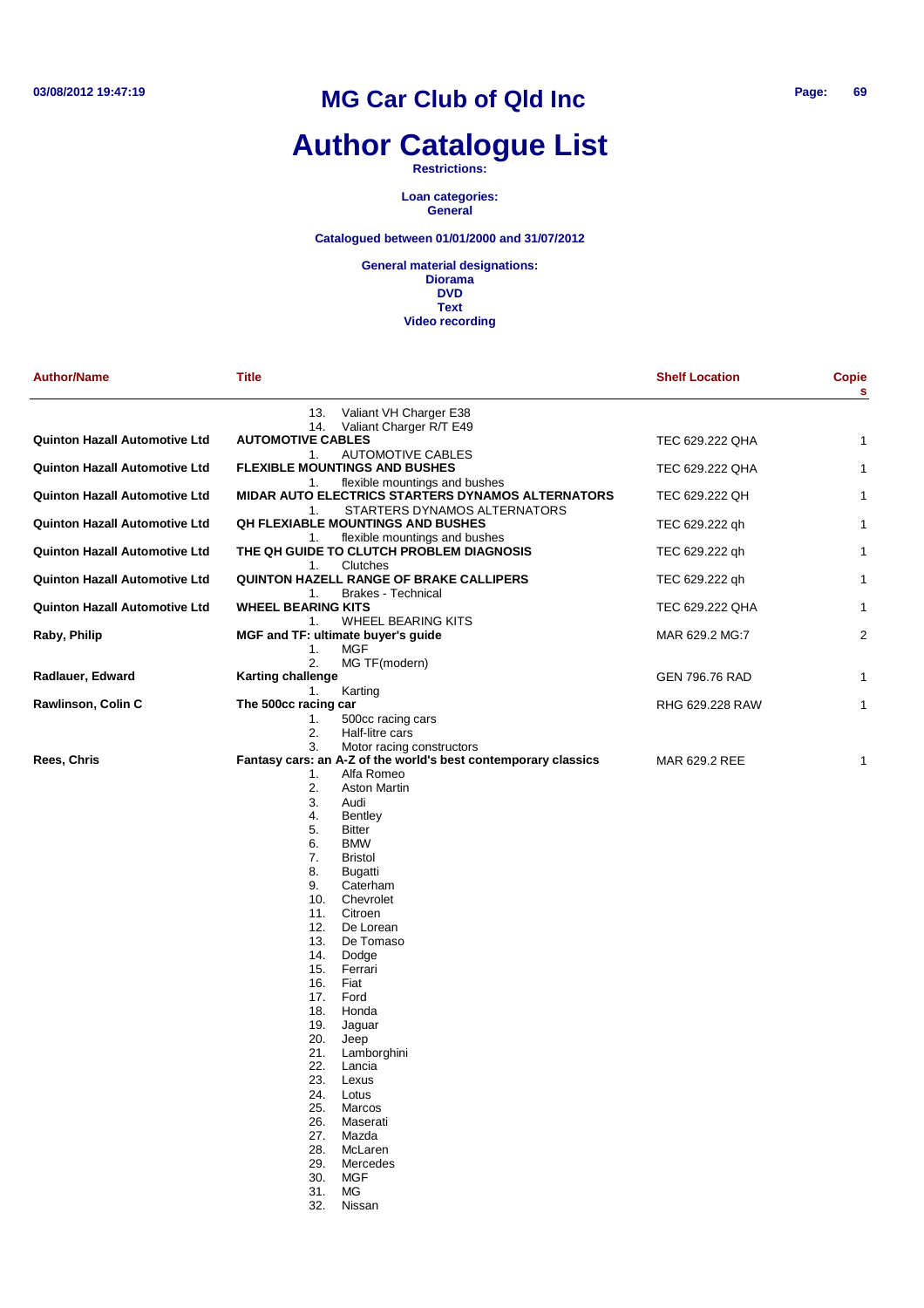### **Author Catalogue List**

**Restrictions:**

**Loan categories: General**

**Catalogued between 01/01/2000 and 31/07/2012**

| <b>Author/Name</b>  | Title                                                                                | <b>Shelf Location</b> | Copie<br>s |
|---------------------|--------------------------------------------------------------------------------------|-----------------------|------------|
|                     | Panther<br>33.                                                                       |                       |            |
|                     | 34.<br>Peugeot                                                                       |                       |            |
|                     | 35.<br>Plymouth                                                                      |                       |            |
|                     | Pontiac<br>36.                                                                       |                       |            |
|                     | Porsche<br>37.                                                                       |                       |            |
|                     | 38.<br>Renault                                                                       |                       |            |
|                     | 39.<br>Rolls-Royce                                                                   |                       |            |
|                     | 40.<br>Rover                                                                         |                       |            |
|                     | 41.<br>Saab                                                                          |                       |            |
|                     | 42.<br>Suzuki                                                                        |                       |            |
|                     | <b>Talbot-Sunbeam Lotus</b><br>43.                                                   |                       |            |
|                     | 44.<br>Toyota                                                                        |                       |            |
|                     | Triumph<br>45.                                                                       |                       |            |
|                     | 46.<br><b>TVR</b>                                                                    |                       |            |
|                     | 47.<br>Vauxhall                                                                      |                       |            |
|                     | 48.<br>Volkswagens                                                                   |                       |            |
|                     | 49.<br>Volvo                                                                         |                       |            |
| Rees, Chris         | The world encyclopaedia of cars: the definitive guide to classic and                 | HIS 629.20904 BUC     | 2          |
|                     | contemporary cars from 1945 to the present day                                       |                       |            |
|                     | 1.<br>Cars - History                                                                 |                       |            |
|                     | 2.<br>Cars - History - 1940-                                                         |                       |            |
|                     | Classic cars<br>3.                                                                   |                       |            |
| Reid, Larry         | TSD rallying with a programmable calculator                                          | <b>RHG 796.72 REI</b> | 1          |
|                     | 1.<br>Calculators                                                                    |                       |            |
|                     | 2.<br>Rallying                                                                       |                       |            |
| <b>Relt Seymour</b> | <b>ALL KINDS OF TRAINS</b>                                                           | CHI 741.6 REi         | 1          |
| Rendall, Ivan       | Ayrton Senna: a tribute                                                              | BIO 796.7209 SEN:R    | 1          |
|                     | 1.<br>Senna, Ayrton                                                                  |                       |            |
| Rendall, Ivan       | The Chequered flag: 100 years of motor racing                                        | RHG 796.7209 REN      | 1          |
|                     | 1.<br>Alfa Romeo - History                                                           |                       |            |
|                     | 2.<br>F1 teams - Brabham                                                             |                       |            |
|                     | 3.<br>F1 teams - BRM                                                                 |                       |            |
|                     | Chapman, Colin<br>4.                                                                 |                       |            |
|                     | 5.<br>Clark, Jim                                                                     |                       |            |
|                     | 6.<br>Cosworth                                                                       |                       |            |
|                     | 7.<br>Ferrari - History                                                              |                       |            |
|                     | 8.<br>Ferrari, Enzo                                                                  |                       |            |
|                     | 9.<br>Formula 1                                                                      |                       |            |
|                     | Grand Prix - History<br>10.                                                          |                       |            |
|                     | 11.<br>Grand Prix racing                                                             |                       |            |
|                     | Indianapolis<br>12.                                                                  |                       |            |
|                     | Lotus - History<br>13.                                                               |                       |            |
|                     | F1 teams - McLaren<br>14.                                                            |                       |            |
|                     | 15.<br>McLaren, Bruce                                                                |                       |            |
|                     | Motor racing - history<br>16.                                                        |                       |            |
|                     | 17.<br>Motor racing circuits                                                         |                       |            |
|                     | 18.<br>Offenhauser                                                                   |                       |            |
|                     | 19. World Drivers Championship                                                       |                       |            |
| Rendall, Ivan       | The power and the glory [Video recording]                                            | RHG 796.7209 REN      | 1          |
|                     | Motor racing - history<br>1.                                                         |                       |            |
| Rendall, Ivan       | The power and the glory: a century of motor racing                                   |                       | 2          |
|                     |                                                                                      | RHG 796.7209 REN      |            |
|                     | Motor racing - history<br>1.                                                         |                       |            |
| Reynolds, John      | Andre Citroen: the man and the motor cars                                            | MAR 629.2 REY         | 1          |
|                     | Citroen Motor Company<br>1.                                                          |                       |            |
|                     | 2.<br>Citroen, Andre                                                                 |                       |            |
| Rhoade, Marcham     | Aspects of Abingdon: The building of the MGB and Midget - How it was MAR 629.28 MG:6 |                       | 2          |
|                     | done and the men who did it                                                          |                       |            |
|                     | MG <sub>B</sub><br>1.                                                                |                       |            |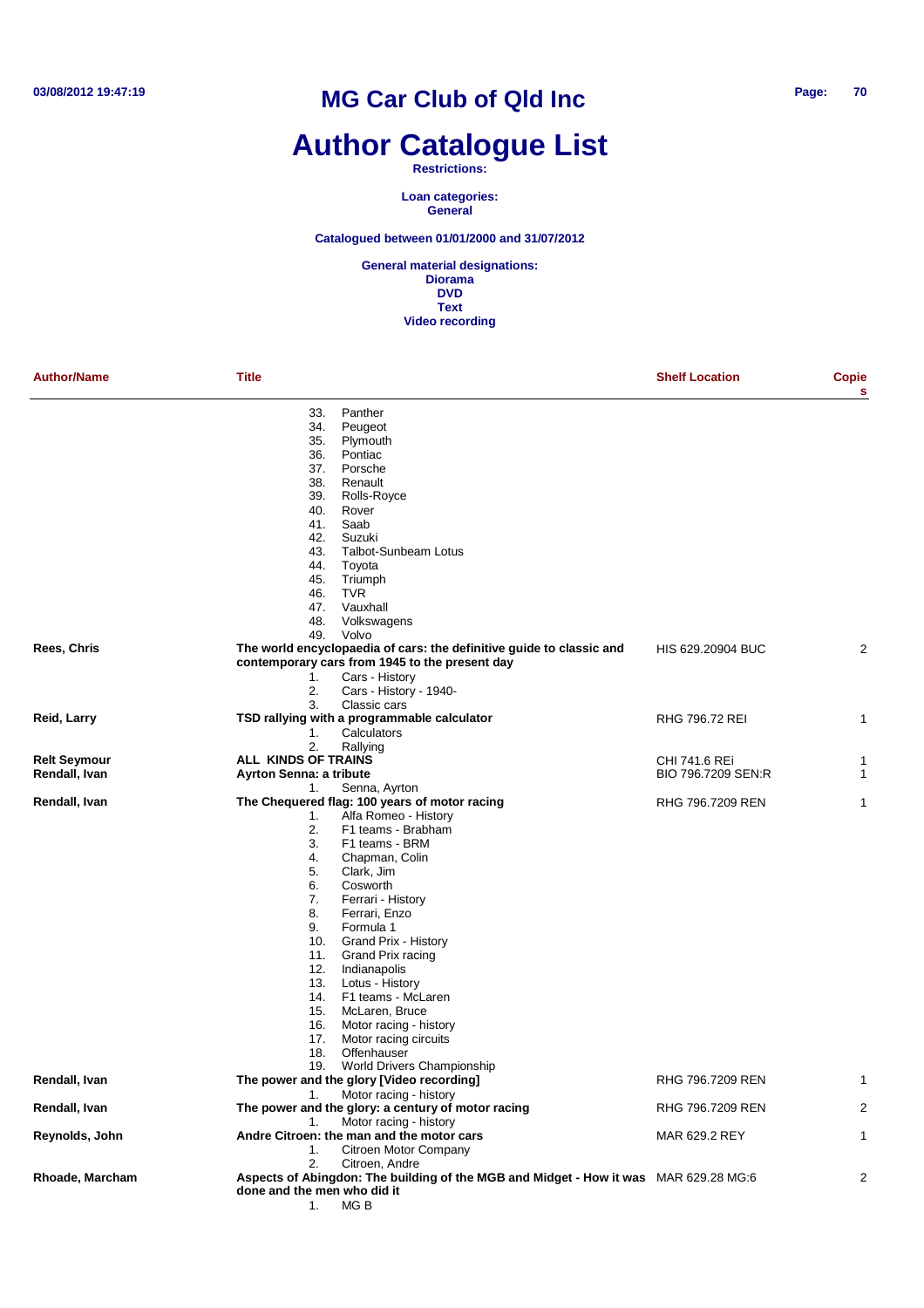# **Author Catalogue List**

**Restrictions:**

**Loan categories: General**

**Catalogued between 01/01/2000 and 31/07/2012**

| <b>Author/Name</b>      | <b>Title</b>                                                                                                                                                                                 | <b>Shelf Location</b> | <b>Copie</b><br>s |
|-------------------------|----------------------------------------------------------------------------------------------------------------------------------------------------------------------------------------------|-----------------------|-------------------|
| <b>Rhodes, Anthony</b>  | 2.<br><b>MG Midget</b><br>Louis Renault: a biography<br>Billancourt<br>1.<br>2.<br>Biography<br>3.<br>Ford, Henry<br>4.<br>Inter-city races<br>5.<br>Renault Motor company                   | MAR 629.2092 REN:R    | 1                 |
| <b>Ribbens, William</b> | 6.<br>Renault, Louis<br>Understanding automotive electronics<br><b>Automobile Electrics</b><br>1.                                                                                            | TEC 629.27 RIB        | 1                 |
| <b>Richardson, Mike</b> | 2.<br>Automobile Electronics<br>Christie's world of automotive toys<br>Toys, Automotive<br>1.                                                                                                | <b>GEN 688.72 RIC</b> | 1                 |
| Richardson, Sue         | 2.<br>Toys, Antique<br>Christie's world of automotive toys<br>Toys, Automotive<br>1.                                                                                                         | <b>GEN 688.72 RIC</b> | 1                 |
| Rigby, Paul             | 2.<br>Toys, Antique<br>Chappelli has the last laugh                                                                                                                                          | GEN 827 CHA           | 1                 |
| Rigby, Paul             | Wit and humour<br>1.<br>Chappelli laughs again: cricket's funniest stories<br>Cricket - Anecdotes<br>1.                                                                                      | GEN 827 CHA           | 1                 |
| Roberts, Peter          | 2.<br>Wit and humour<br>Any colour so long as it's black: the first fifty years of automobile<br>advertising                                                                                 | <b>GEN 659.1 ROB</b>  | 1                 |
| Roberts, Peter          | 1.<br>Advertising<br><b>BRM</b><br>1.<br>F1 teams - BRM                                                                                                                                      | RHF 796.72 MAY        | 1                 |
| Roberts, Peter          | 2.<br>F1 - History<br>Everyone's book of classic cars<br>Cars - History<br>1.<br>2.<br>Cars - History - 20th century<br>3.<br>Cars - History - 1950-1960<br>4.<br>Cars - History - 1930-1940 | HIS 629.2 ROB         | 1                 |
| <b>Roberts, Peter</b>   | Grand Prix racing<br>5.<br>How a car is made: an exciting introduction to the world of cars<br>1.<br>Cars - Construction                                                                     | TEC 629.2 ROB         | 1                 |
| Roberts, Peter          | 2.<br>Motor engineering and design<br>Pictorial history of cars<br>Cars - History<br>1.                                                                                                      | HIS 629.20904 ROB     | $\overline{c}$    |
| Roberts, Peter          | A pictorial history of the motor car<br>Cars - History<br>1.                                                                                                                                 | HIS 629.20904 ROC     | 1                 |
| Roberts, Peter          | Racing cars and the history of motor sport<br>Formula 1<br>1.<br>2.<br>Grand Prix racing<br>3.<br>Indianapolis<br>4.                                                                         | RHG 796.7209 ROB      | 1                 |
| <b>Roberts, Peter</b>   | Motor sport, History - US<br>Racing cars of the world<br>1.<br>F1 teams                                                                                                                      | RHF 796.72 ROB        |                   |
| <b>Roberts, Peter</b>   | 2.<br>Motor racing - history<br>Veteran and vintage cars<br>Duesenberg<br>1.<br>2.<br>Lancia<br>3.<br>Renault<br>4.<br>Vauxhall<br>5.<br>Veteran cars<br>6.<br>Vintage cars                  | HIS 629.20904 ROB     | 1                 |
| Roberts, Peter (Ed)     | <b>Competitive driving</b><br>Motor racing drivers<br>1.                                                                                                                                     | RHG 796.72 ROB        | 1                 |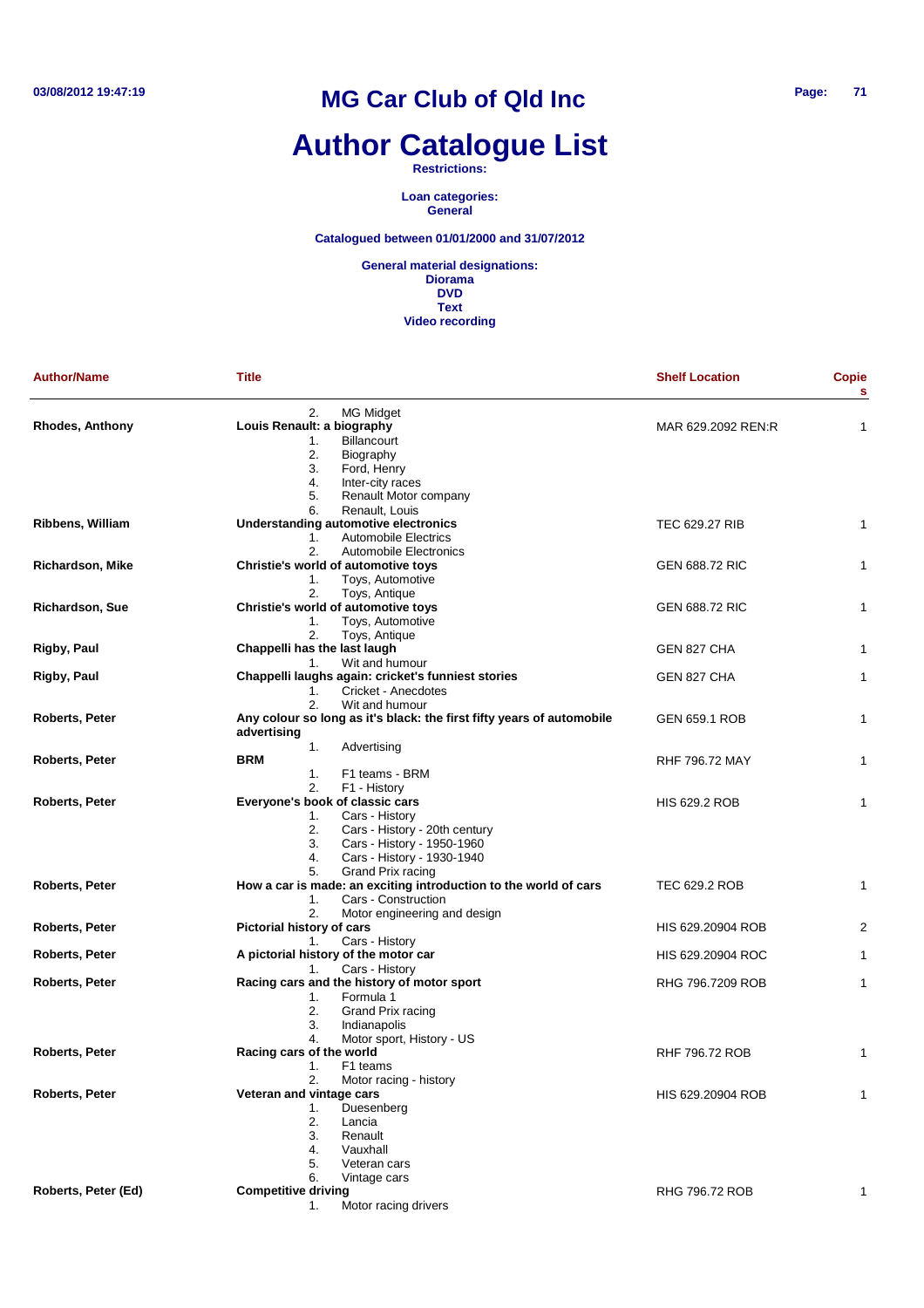# **Author Catalogue List**

**Restrictions:**

**Loan categories: General**

### **Catalogued between 01/01/2000 and 31/07/2012**

| <b>Author/Name</b> | <b>Title</b>                                                                    | <b>Shelf Location</b> | <b>Copie</b><br>s |
|--------------------|---------------------------------------------------------------------------------|-----------------------|-------------------|
|                    | Motor racing techniques<br>2.                                                   |                       |                   |
| Robertson, Austin  | Chappelli has the last laugh                                                    | GEN 827 CHA           | 1                 |
|                    | Wit and humour<br>1.                                                            |                       |                   |
| Robertson, Austin  | Chappelli laughs again: cricket's funniest stories<br>Cricket - Anecdotes<br>1. | GEN 827 CHA           | 1                 |
|                    | 2.<br>Wit and humour                                                            |                       |                   |
| Robertson, Austin  | Smile sport!                                                                    | GEN 827 CHA           | 2                 |
|                    | 1.<br>Sport - Anecdotes                                                         |                       |                   |
|                    | 2.<br>Wit and humour                                                            |                       |                   |
| Robson, Graham     | <b>Cosworth and Ford The Road Cars</b>                                          | GEN 796.7 rob         | 1                 |
|                    | Ford<br>1.                                                                      |                       |                   |
| Robson, Graham     | Ford Escort RS 1800                                                             | MAR 629.2 ROB         | 1                 |
|                    | 1.<br>escort 1800                                                               |                       |                   |
| Robson, Graham     | Jaguar XJS - the complete story<br>Jaguar XJS<br>1.                             | MAR 629.2 JAG         | 1                 |
| Robson, Graham     | MG T-Series: the complete story                                                 | MAR 629.2 MG:4        | 1                 |
|                    | MG - History<br>1.                                                              |                       |                   |
|                    | 2.<br>MG T-Series                                                               |                       |                   |
| Robson, Graham     | The MGA, MGB and MGC: a collector's guide                                       | MAR 629.2 MG:1        | 2                 |
|                    | MG A<br>1.                                                                      |                       |                   |
|                    | 2.<br>MG B                                                                      |                       |                   |
|                    | 3.<br>MG C                                                                      |                       |                   |
| Robson, Graham     | <b>Mini Cooper</b>                                                              | MAR 629.2 MIN         | 1                 |
|                    | 1.<br>Mini                                                                      |                       |                   |
|                    | 2.<br>Mini Cooper<br>The T-series MGs: a collector's guide                      | MAR 629.2 MG:4        |                   |
| Robson, Graham     | <b>MG T-Series</b><br>1.                                                        |                       | 1                 |
| Roebuck, Nigel     | Grand Prix 1985                                                                 | <b>RHF 796.72 ROE</b> | 1                 |
|                    | Formula 1 drivers<br>1.                                                         |                       |                   |
|                    | 2.<br>F1 - History                                                              |                       |                   |
|                    | 3.<br>Lauda, Niki                                                               |                       |                   |
|                    | Prost, Alain<br>4.                                                              |                       |                   |
|                    | 5.<br>Senna, Ayrton                                                             |                       |                   |
|                    | World Drivers Championship<br>6.                                                |                       |                   |
| Roebuck, Nigel     | Grand Prix 1986                                                                 | <b>RHF 796.72 ROE</b> | 2                 |
|                    | Berger, Gerhard<br>1.<br>2.                                                     |                       |                   |
|                    | De Angelis, Elio<br>3.<br>F1 - History                                          |                       |                   |
|                    | Grand Prix - History<br>4.                                                      |                       |                   |
|                    | 5.<br>Mansell, Nigel                                                            |                       |                   |
|                    | 6.<br>Murray, Gordon                                                            |                       |                   |
|                    | Prost, Alain<br>7.                                                              |                       |                   |
|                    | 8.<br>Rosberg, Keke                                                             |                       |                   |
| Roebuck, Nigel     | Grand Prix 1987                                                                 | <b>RHF 796.72 ROE</b> | 1                 |
|                    | 1.<br>F1 teams - Ferrari                                                        |                       |                   |
|                    | 2.<br>F1 - History                                                              |                       |                   |
|                    | 3.<br>Grand Prix racing<br>Motor racing circuits<br>4.                          |                       |                   |
|                    | 5.<br>Piquet, Nelson                                                            |                       |                   |
| Roebuck, Nigel     | <b>GRAND PRIX 1987/88</b>                                                       | <b>RHF 796.72 ROE</b> | 1                 |
|                    | <b>Grand Prix</b><br>1.                                                         |                       |                   |
| Roebuck, Nigel     | Grand Prix: the cars, the drivers, the circuits                                 | RHF 796.72 HOD        | 1                 |
|                    | F1 teams - Alfa Romeo<br>1.                                                     |                       |                   |
|                    | 2.<br>Amon, Chris                                                               |                       |                   |
|                    | 3.<br>Andretti, Mario                                                           |                       |                   |
|                    | 4.<br>F1 teams - Arrows                                                         |                       |                   |
|                    | 5.<br>Ascari, Alberto<br>Brabham, Jack<br>6.                                    |                       |                   |
|                    |                                                                                 |                       |                   |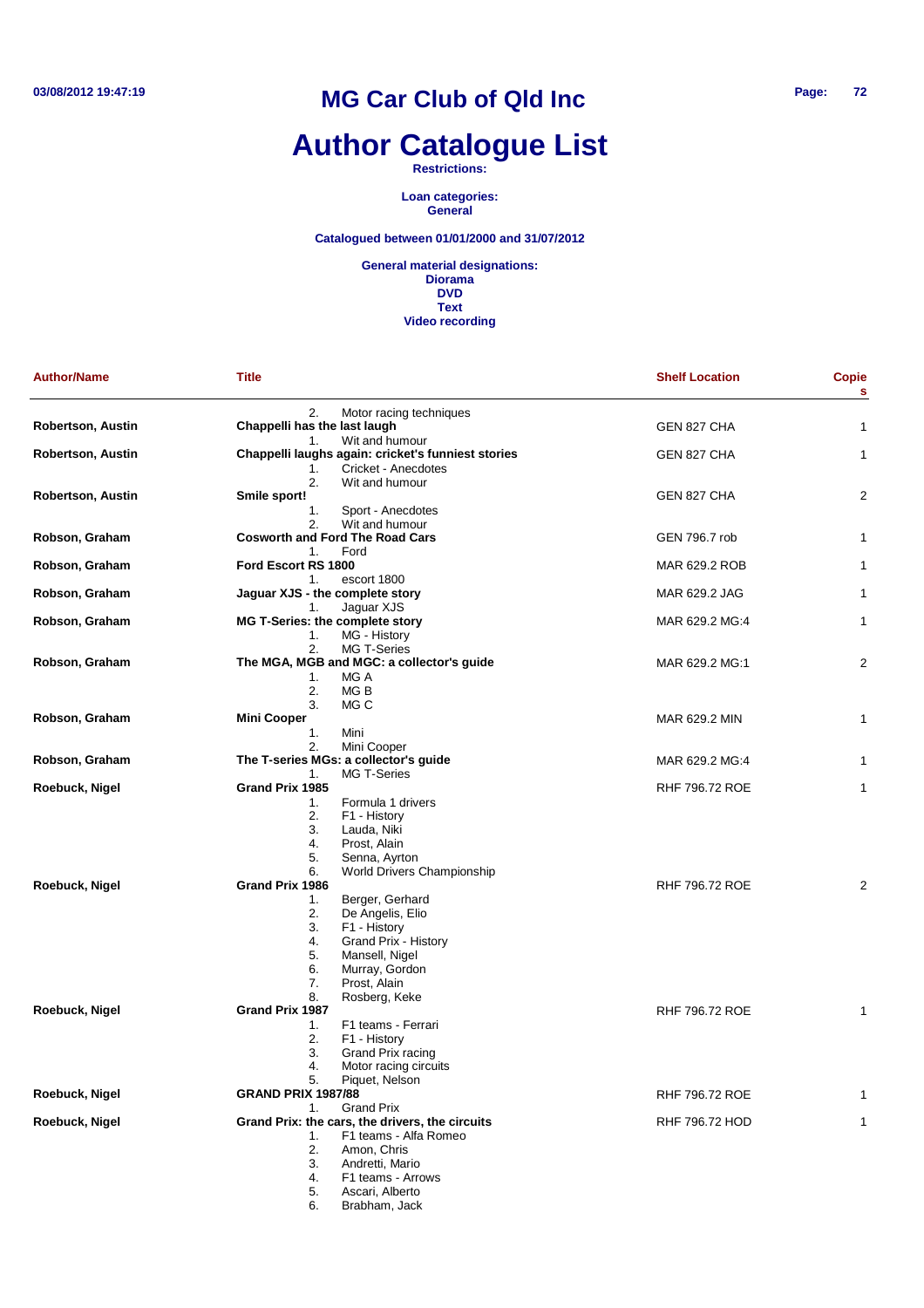## **Author Catalogue List**

#### **Restrictions:**

**Loan categories: General**

#### **Catalogued between 01/01/2000 and 31/07/2012**

| <b>Author/Name</b> | <b>Title</b>       |                                                    | <b>Shelf Location</b> | Copie<br>s     |
|--------------------|--------------------|----------------------------------------------------|-----------------------|----------------|
|                    | 7.                 | F1 teams - Brabham                                 |                       |                |
|                    | 8.                 | F1 teams - BRM                                     |                       |                |
|                    | 9.                 | Brooks, Tony                                       |                       |                |
|                    | 10.<br>11.         | Clark, Jim                                         |                       |                |
|                    | 12.                | F1 teams - Cooper<br>Coyote                        |                       |                |
|                    | 13.                | F1 teams - Eagle                                   |                       |                |
|                    | 14.                | F1 teams - Ensign                                  |                       |                |
|                    | 15.                | F1 teams - Porsche                                 |                       |                |
|                    | 16.                | F1 teams - Renault                                 |                       |                |
|                    | 17.<br>18.         | F1 teams                                           |                       |                |
|                    | 19.                | F1 teams - Lotus<br>Fangio, Juan Manual            |                       |                |
|                    | 20.                | F1 teams - Ferrari                                 |                       |                |
|                    | 21.                | Fittipaldi, Emerson                                |                       |                |
|                    | 22.                | F1 - History                                       |                       |                |
|                    | 23.                | Foyt, A J                                          |                       |                |
|                    | 24.                | Gurney, Dan                                        |                       |                |
|                    | 25.<br>26.         | Hawthorn, John Michael<br>F1 teams - Hesketh       |                       |                |
|                    | 27.                | Hill, Graham                                       |                       |                |
|                    | 28.                | Hill, Phil                                         |                       |                |
|                    | 29.                | F1 teams - Honda                                   |                       |                |
|                    | 30.                | Hunt, James                                        |                       |                |
|                    | 31.                | Ickx, Jackie                                       |                       |                |
|                    | 32.<br>33.         | Jones, Alan<br>Lauda, Niki                         |                       |                |
|                    | 34.                | F1 teams - Ligier                                  |                       |                |
|                    | 35.                | F1 teams - Lola                                    |                       |                |
|                    | 36.                | Lotus                                              |                       |                |
|                    | 37.                | F1 teams - March                                   |                       |                |
|                    | 38.                | F1 teams - Matra                                   |                       |                |
|                    | 39.                | F1 teams - McLaren                                 |                       |                |
|                    | 40.<br>41.         | Moss, Stirling<br>Motor racing circuits            |                       |                |
|                    | 42.                | Parnelli                                           |                       |                |
|                    | 43.                | F1 teams - Penske                                  |                       |                |
|                    | 44.                | Peterson, Ronnie                                   |                       |                |
|                    | 45.                | Pironi, Didier                                     |                       |                |
|                    | 46.                | Porsche                                            |                       |                |
|                    | 47.<br>48.         | Regazzoni, Clay<br>Renault                         |                       |                |
|                    | 49.                | Rindt, Jochen                                      |                       |                |
|                    | 50.                | Scheckter, Jody                                    |                       |                |
|                    | 51.                | F1 teams - Shadow                                  |                       |                |
|                    | 52.                | Stewart, Jackie                                    |                       |                |
|                    | 53.                | Surtees, John                                      |                       |                |
|                    | 54.<br>55.         | F1 teams - Surtees<br>F1 teams - Tyrrell           |                       |                |
|                    | 56.                | Villeneuve, Gilles                                 |                       |                |
|                    | 57.                | Williams racing team                               |                       |                |
|                    | 58.                | F1 teams - Wolf                                    |                       |                |
| Roebuck, Nigel     |                    | Mario Andretti: world champion                     | BIO 796.72092 AND:R   | $\overline{2}$ |
|                    | 1.                 | Andretti, Mario                                    |                       |                |
|                    | 2.                 | Autobiography                                      |                       |                |
|                    | 3.<br>4.           | Formula 1 drivers<br><b>World Champion Drivers</b> |                       |                |
| Rogliatti, Gianni  | <b>Period cars</b> |                                                    | HIS 629.209041 ROG    | $\mathbf{1}$   |
|                    |                    |                                                    |                       |                |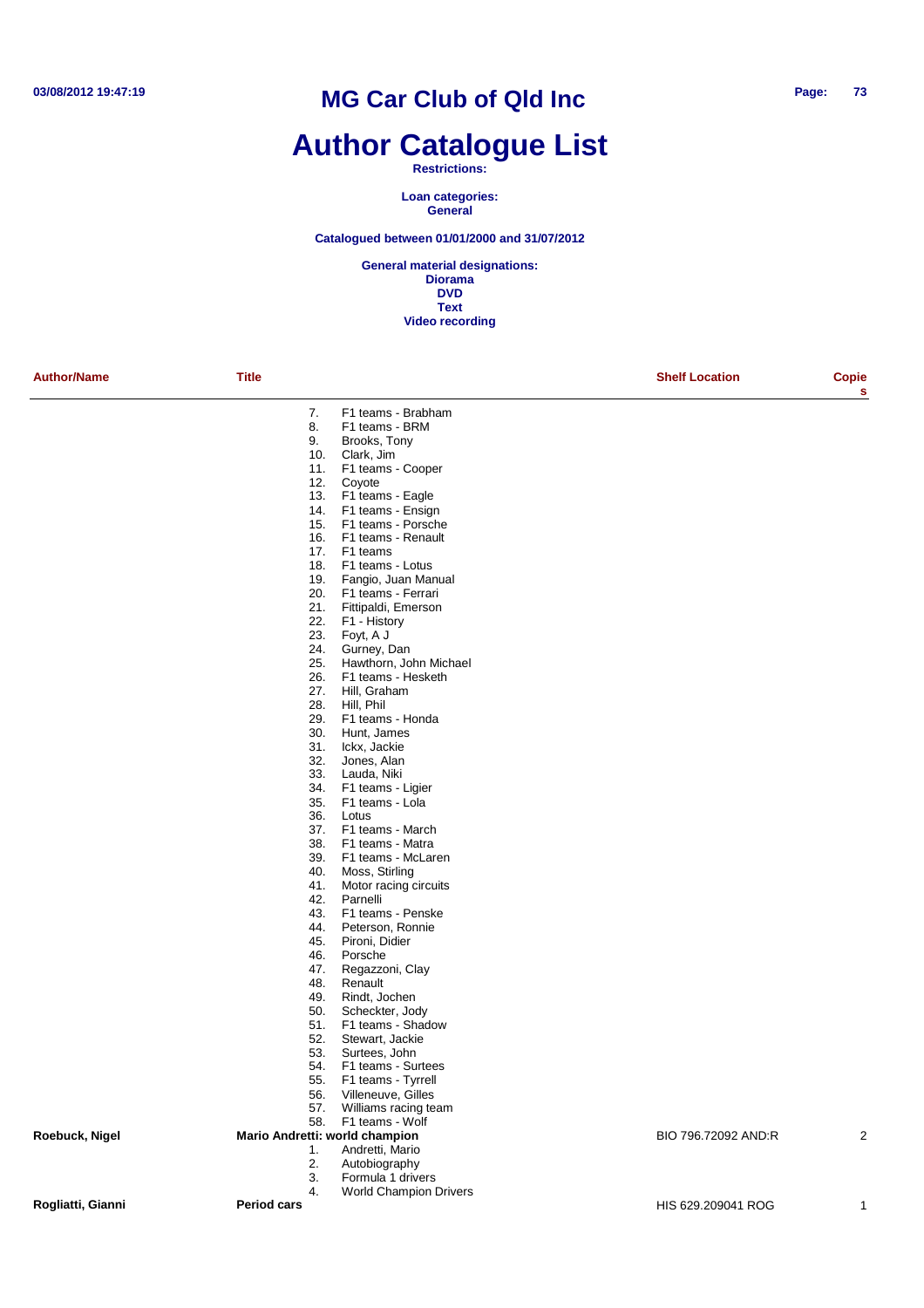# **Author Catalogue List**

**Restrictions:**

**Loan categories: General**

**Catalogued between 01/01/2000 and 31/07/2012**

**General material designations: Diorama DVD Text Video recording**

| <b>Author/Name</b>                           | <b>Title</b>                    |                                                                                        | <b>Shelf Location</b> | Copie<br>s |
|----------------------------------------------|---------------------------------|----------------------------------------------------------------------------------------|-----------------------|------------|
|                                              | 1.                              | Cars - History                                                                         |                       |            |
| Rolt, LTC                                    | 2.<br><b>Motoring history</b>   | Veteran cars                                                                           | <b>HIS 796.7 ROL</b>  | 1          |
|                                              | 1.                              | Motoring - History                                                                     |                       |            |
| Rolt, L T C                                  | A picture history of motoring   |                                                                                        | <b>HIS 796.7 ROL</b>  | 1          |
|                                              | 1.                              | Cars - History                                                                         |                       |            |
|                                              | 2.                              | Kimber, Cecil                                                                          |                       |            |
|                                              | 3.                              | Motor racing drivers                                                                   |                       |            |
|                                              | 4.                              | Motoring - History                                                                     |                       |            |
| Rosengarten Phillip & Stuermer<br>Christop b | <b>Premium Power</b>            |                                                                                        | TEC 629.228 Ros       | 1          |
|                                              | 1.                              | Race car design - Safety                                                               |                       |            |
| Rudeen, Kenneth                              | The swiftest                    |                                                                                        | <b>GEN 796.7 RUD</b>  | 1          |
|                                              | 1.                              | Grand Prix - History                                                                   |                       |            |
|                                              | 2.<br>3.                        | Indianapolis - History<br>Le Mans - History                                            |                       |            |
|                                              | 4.                              | World speed records                                                                    |                       |            |
| Russek, Peter R D                            |                                 | Workshop manual for the Renault R16 range from 1965                                    | MAR 629.28 REN        | 1          |
|                                              | 1.                              | Renault                                                                                |                       |            |
|                                              | 2.                              | Renault 16 - Workshop manual                                                           |                       |            |
|                                              | 3.                              | Workshop manual                                                                        |                       |            |
| Russell, Jim                                 | Racing drivers' school          |                                                                                        | RHG 796.72 ROB        | 1          |
| Russell, Thomas H                            |                                 | Automobile driving self-taught: an exhaustive treatise on the operation, GEN 796.7 RUS |                       | 1          |
|                                              |                                 | management and care of motor cars                                                      |                       |            |
|                                              | 1.                              | Car maintenance                                                                        |                       |            |
|                                              | 2.                              | Driving technique                                                                      |                       |            |
| <b>Rutherford, Douglas</b>                   | The gilt-edged cockpit          |                                                                                        | <b>FIC RUT</b>        | 1          |
|                                              | 1.                              | Motor sport - Fiction                                                                  |                       |            |
| Sakkis, Tony                                 | 1 <sub>1</sub>                  | A guide to motorsport circuits of the world                                            | <b>RHG 796.72 SAK</b> | 1          |
| Salvadori, Roy                               | Mostly with the lid off         | Motor racing circuits                                                                  | RHG 796.72 ROB        | 1          |
| Sapper                                       | The other side of the wall      |                                                                                        | <b>FIC WEL</b>        | 1          |
| Sargent, Frank T                             | The key to metal bumping        |                                                                                        | TEC 629.28 SAR        | 1          |
|                                              | 1.                              | Metal bumping                                                                          |                       |            |
| Saward, Joe                                  | The World atlas of motor racing |                                                                                        | RHG 796.7209 SAW      | 2          |
|                                              | 1.                              | Motor racing - history                                                                 |                       |            |
|                                              | 2.                              | Motor racing circuits                                                                  |                       |            |
|                                              | 3.                              | Motor sport                                                                            |                       |            |
| Scaysbrook Jim                               | PHILLIP ISLAND A HISTORY        |                                                                                        | RHA 796.7209 SCA      | 1          |
| Scaysbrook Jim                               |                                 | Riding Through Time (a century of Aust Motorcycling)                                   | GEN 796.7 sca         | 1          |
|                                              | 1.                              | Motorcycle racing                                                                      |                       |            |
| Schach, Horst                                |                                 | The complete MG TD Restoration manual                                                  | MAR 629.28 MG:4       | 2          |
|                                              | 1.                              | MG TD - Restoration manual<br>Gottlieb Daimler, Wilhelm Maybach, Karl Benz             | BIO 796.720924 sch    | 1          |
| Schildberger Fredrich                        | 1.                              | Cars - History - 20th century                                                          |                       |            |
| <b>Scientific Publications</b>               | HoldenWorkshop Manual no 67     |                                                                                        | MAR 629.28 .sci       | 1          |
| <b>Scientific Publications</b>               | Victa Worshop Manual            |                                                                                        | W/M 629.28 Sci        | 1          |
|                                              | 1.                              | mowers                                                                                 |                       |            |
| Seale, J N                                   | Diesel engines                  |                                                                                        | TEC 629.2506 SEA      | 1          |
|                                              | 1.                              | Diesel engines                                                                         |                       |            |
| Sedgwick, Michael                            |                                 | Classic cars of the 1930s and 1940s                                                    | HIS 629.209043 SED    | 2          |
|                                              | 1.                              | Cars - History - 1930-1940                                                             |                       |            |
|                                              | 2.                              | Classic cars                                                                           |                       |            |
|                                              | 3.                              | MG - History                                                                           |                       |            |
|                                              | 4.                              | MG M-type                                                                              |                       |            |
|                                              | 5.                              | MG PA                                                                                  |                       |            |

6. MG PB

7. MG TC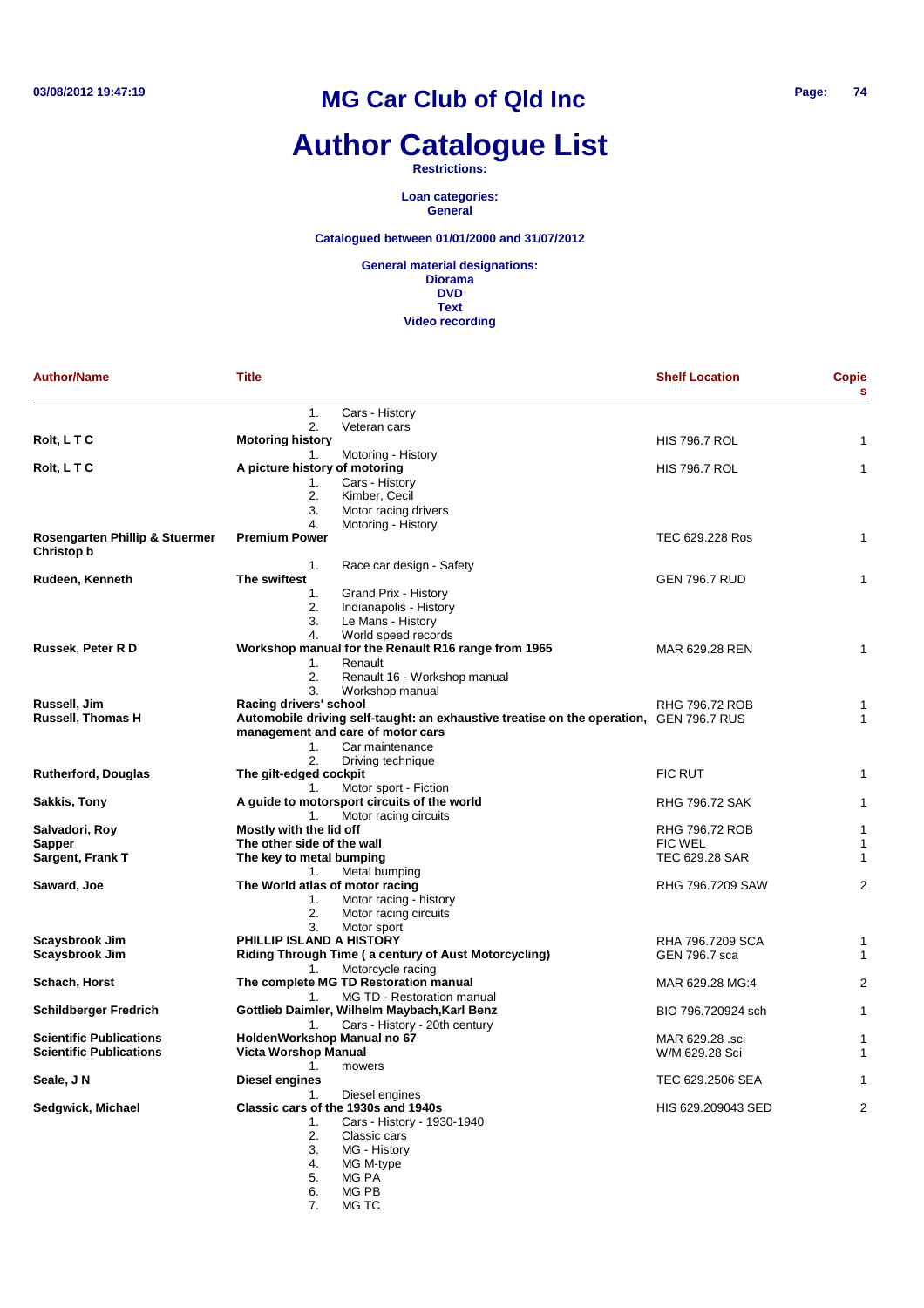# **Author Catalogue List**

**Restrictions:**

**Loan categories: General**

**Catalogued between 01/01/2000 and 31/07/2012**

| <b>Author/Name</b> | Title                                                      | <b>Shelf Location</b> | Copie<br>s     |
|--------------------|------------------------------------------------------------|-----------------------|----------------|
|                    | MG TD<br>8.                                                |                       |                |
|                    | MG WA-Type<br>9.                                           |                       |                |
| Sedgwick, Michael  | Classic cars of the 1950s and 1960s                        | HIS 629.209045 SED    | 2              |
|                    | Cars - History<br>1.                                       |                       |                |
|                    | 2.<br>Cars - History - 1950-1960                           |                       |                |
|                    | 3.<br>Classic cars                                         |                       |                |
|                    | MG 1100<br>4.<br>MG 1300<br>5.                             |                       |                |
|                    | MG A<br>6.                                                 |                       |                |
|                    | MG A Twin Cam<br>7.                                        |                       |                |
|                    | 8.<br>MG B                                                 |                       |                |
|                    | 9.<br>MG - History                                         |                       |                |
|                    | <b>MG Midget</b><br>10.                                    |                       |                |
|                    | MG T-Series<br>11.                                         |                       |                |
|                    | MG Y<br>12.                                                |                       |                |
|                    | MG Z Magnette<br>13.                                       |                       |                |
| Sedgwick, Michael  | Early cars                                                 | HIS 629.209041 SED    | $\overline{2}$ |
|                    | 1.<br>Cars - History                                       |                       |                |
|                    | 2.<br>Motor racing - history                               |                       |                |
| Segal, David G     | 3.<br>Veteran cars<br>Bathurst 1983/4                      | <b>RHA 796.72 BAT</b> | $\overline{2}$ |
|                    | Australian Touring Car Championship<br>1.                  |                       |                |
|                    | 2.<br><b>Bathurst</b>                                      |                       |                |
|                    | 3.<br>Johnson, Dick                                        |                       |                |
|                    | Moffat, Allan<br>4.                                        |                       |                |
| Setright L.J.K     | Drive On a Social History Of The Motor Car                 | HIS 796.7 set         | 1              |
|                    | Cars - History - 20th century<br>1.                        |                       |                |
| Seymour, Miranda   | The Bugatti queen: in search of a motor-racing legend      | BIO 796.720924 DEL:S  | 1              |
|                    | 1.<br>Biography                                            |                       |                |
|                    | 2.<br><b>Bugatti</b>                                       |                       |                |
|                    | 3.<br>Delangle, Helene                                     |                       |                |
|                    | Nice, Helle<br>4.<br>5.<br>World speed records             |                       |                |
| Shacket, Sheldon R | The complete book of electric vehicles                     | TEC 629.2293 SHA      | 1              |
|                    | 1.<br>Cars, Electric                                       |                       |                |
|                    | 2.<br>Electric vehicles                                    |                       |                |
| Shaw, Jeremy       | <b>Nigel Mansell's Indy Car Racing</b>                     | BIO 796.72092 MAN:M   | 2              |
|                    | Biography<br>1.                                            |                       |                |
|                    | 2.<br>Indianapolis                                         |                       |                |
|                    | 3.<br>Indy Car Racing                                      |                       |                |
|                    | 4.<br>Mansell, Nigel                                       |                       |                |
| Shaw, Len          | Rallying in a works MG                                     | RHG 796.7209 SHA      | 1              |
|                    | MG - Rallying<br>1.                                        |                       |                |
|                    | MG Y<br>2.                                                 |                       |                |
|                    | MG Z Magnette<br>3.<br>Rallying - History<br>4.            |                       |                |
| Shepherd, Jim      | Big rev Kev: Kevin Bartlett face to face with Jim Shepherd | BIO 796.720924 BAR:S  |                |
|                    | Bartlett, Kevin<br>1.                                      |                       |                |
|                    | Biography<br>2.                                            |                       |                |
| Shepherd, Jim      | <b>Encyclopedia of Australian Sport</b>                    | GEN 796.09 SHE        | 1              |
|                    | 1.                                                         |                       |                |
|                    | 2.<br>Encyclopedias and dictionaries                       |                       |                |
|                    | Sport - Australia<br>3.                                    |                       |                |
| Sherrell, Michael  | TCs forever! An appreciation and reference                 | MAR 629.28 MG:4       | 2              |
|                    | MG TC<br>1.                                                |                       |                |
|                    | MG TC - Technical<br>2.                                    |                       |                |
| Shirley, Phil      | Deadly obsessions: life and death in Formula One           | RHF 796.7209 SHI      | 1              |
|                    | Anderson, Bob<br>1.                                        |                       |                |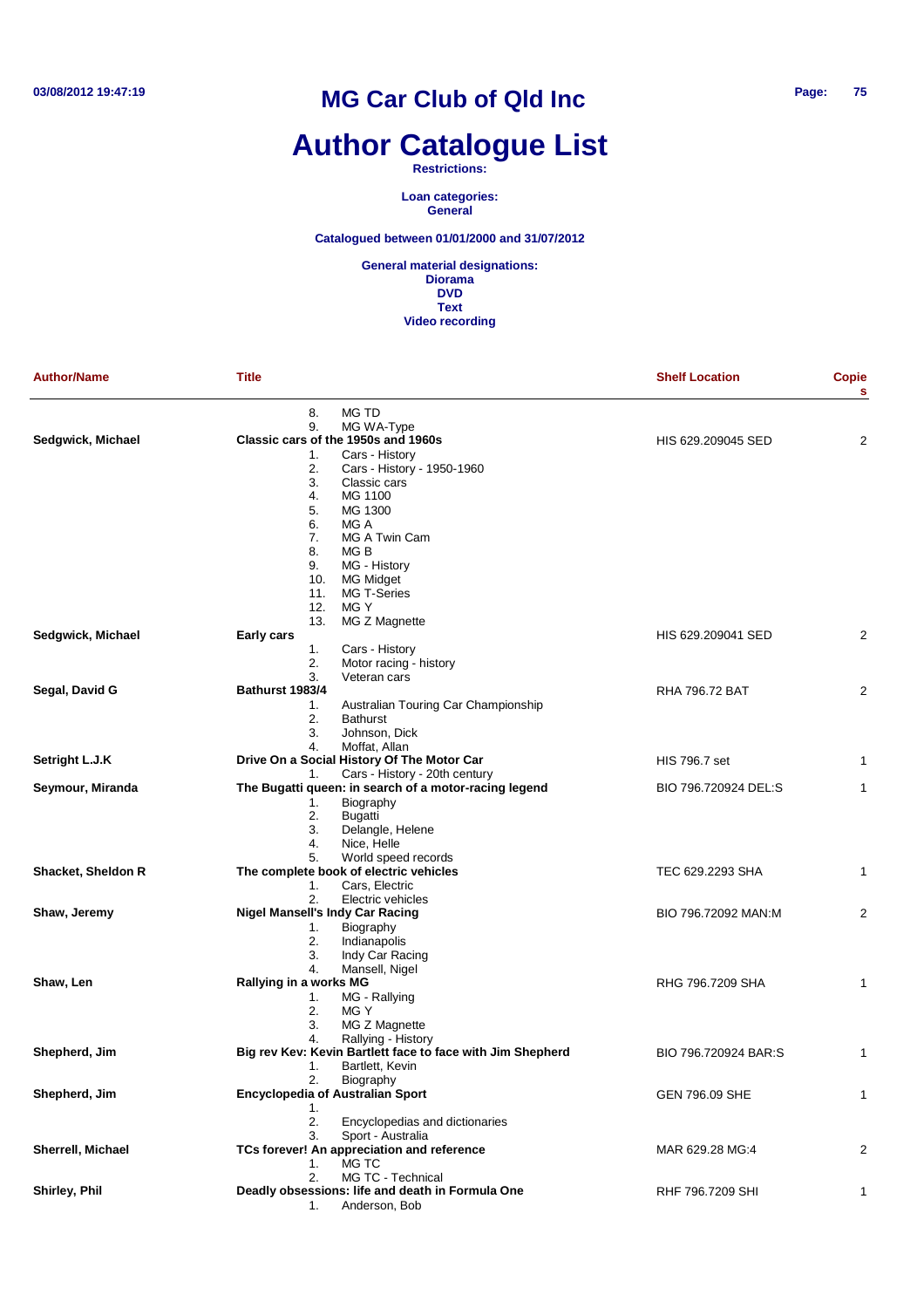# **Author Catalogue List**

#### **Restrictions:**

**Loan categories: General**

#### **Catalogued between 01/01/2000 and 31/07/2012**

**General material designations: Diorama DVD Text Video recording**

**Author/Name Title Shelf Location Copie**

**s**

- 2. Ascari, Alberto 3. Bandini, Lorenzo<br>4. Behra, Jean 4. Behra, Jean<br>5. Bellof. Stefar
- Bellof, Stefan
- 6. Bettenhausen, Tony
- 7. Bianchi, Lucien
- 8. Bonnier, Joakim
- 
- 9. Bonetto, Felice<br>10. Bristow. Chris Bristow, Chris
- 
- 11. Bryan, Jimmy
- 12. Bueb, Ivor
- 13. Castellotti, Eugenio<br>14. Cevert, Francois
- 14. Cevert, Francois<br>15. Clark. Jim
- 15. Clark, Jim<br>16. Collins, Pe
- 16. Collins, Peter<br>17. Courage, Pier
- 17. Courage, Piers<br>18. De Angelis, Elic
- 18. De Angelis, Elio<br>19. de Beaufort, Car
- de Beaufort, Carel Godin
- 20. de Portago, Alfonso<br>21. Depailler. Patrick
- Depailler, Patrick
- 22. Donohue, Mark
- 23. Fagioli, Luigi
- 24. Formula 1 drivers<br>25. F1 History
- F1 History
- 26. Formula 1 Deaths
- 27. Gartner, Jo
- 
- 28. Giunti, Ignazio<br>29. Hansgen, Walt Hansgen, Walt
- 
- 30. Hawkins, Paul<br>31. Hulme, Denny
- 31. Hulme, Denny<br>32. Levenh Pierre
- 32. Levegh, Pierre<br>33. Lewis-Fyans, S
- 33. Lewis-Evans, Stuart<br>34. Mackay-Fraser, Herl
- 34. Mackay-Fraser, Herbert
- 35. Marimon, Onofre<br>36. Mayer, Timmy
- 36. Mayer, Timmy<br>37 McLaren Bruc McLaren, Bruce
- 38. Mitter, Gerhard
- 
- 39. Musso, Luigi<br>40. Paletti, Ricar Paletti, Ricardo
- 
- 41. Peterson, Ronnie<br>42. Prvce. Tom Pryce, Tom
- 43. Ratzenberger, Roland
- 
- 44. Revson, Peter<br>45. Rindt, Jochen
- 45. Rindt, Jochen<br>46. Rodriguez, Pe
- 46. Rodriguez, Pedro<br>47. Rodriguez, Ricard
- 47. Rodriguez, Ricardo<br>48. Rosier, Louis
- 48. Rosier, Louis<br>49. Scarfiotti Luc
- 49. Scarfiotti, Ludovico<br>50. Scheckter, Jody
- 50. Scheckter, Jody<br>51. Schell, Harry
- 51. Schell, Harry<br>52. Schindler, Bi
- 52. Schindler, Bill<br>53. Schlesser Jo
- 53. Schlesser, Jo 54. Scott-Brown, Archie<br>55. Senna, Ayrton
- 55. Senna, Ayrton<br>56. Siffert, Jo
- Siffert, Jo
- 57. Sommer, Raymond
- 58. Spence, Mike
- 59. Stacey, Alan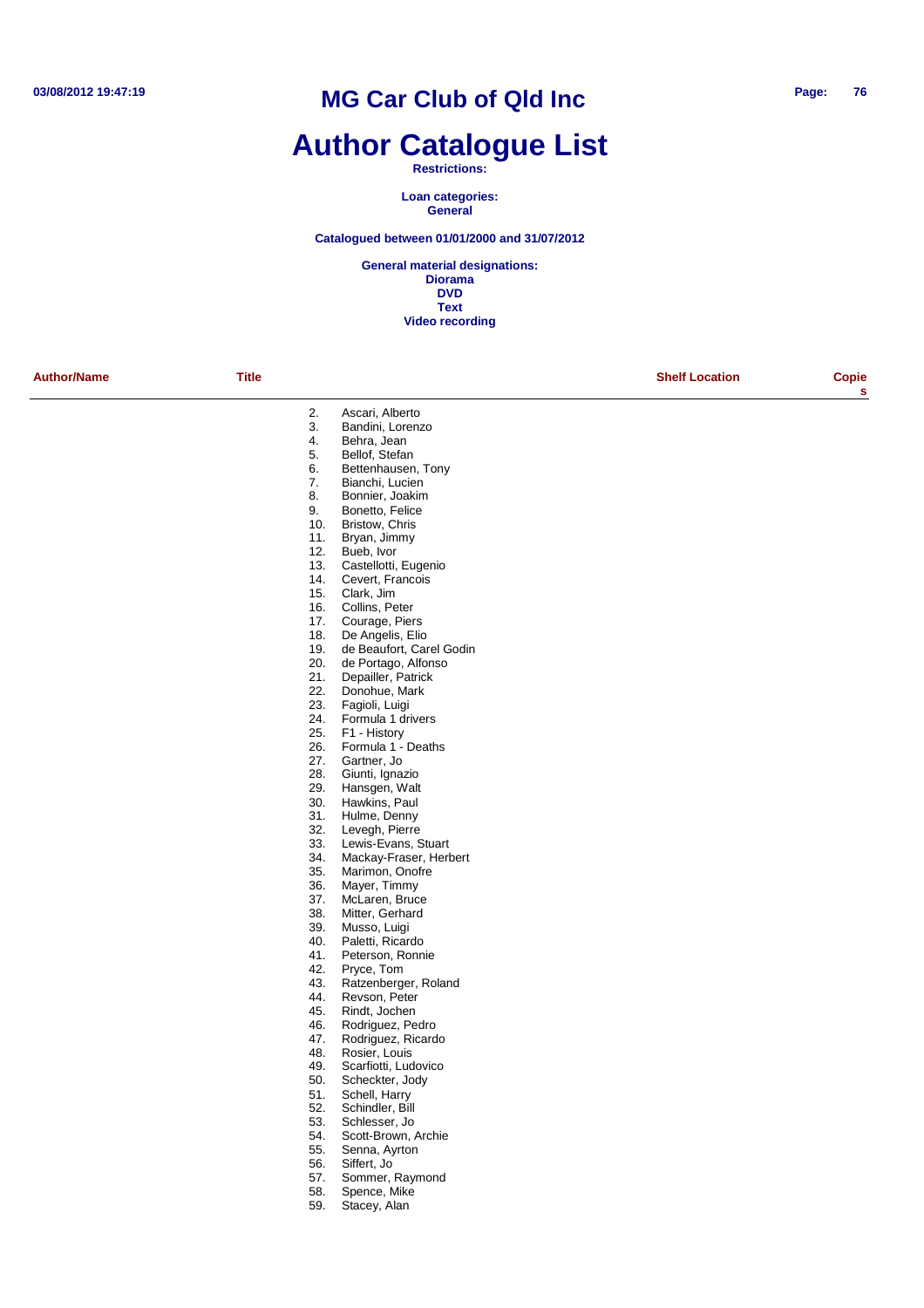# **Author Catalogue List**

#### **Restrictions:**

**Loan categories: General**

#### **Catalogued between 01/01/2000 and 31/07/2012**

| <b>Author/Name</b>    | Title                                                                                                             | <b>Shelf Location</b> | Copie<br>s     |
|-----------------------|-------------------------------------------------------------------------------------------------------------------|-----------------------|----------------|
|                       | Stommelen, Rolf<br>60.                                                                                            |                       |                |
|                       | Swelkert, Bob<br>61.                                                                                              |                       |                |
|                       | 62.<br>Taylor, John                                                                                               |                       |                |
|                       | Teague, Marshall<br>63.                                                                                           |                       |                |
|                       | Unser, Jerry<br>64.                                                                                               |                       |                |
|                       | Villeneuve, Gilles<br>65.                                                                                         |                       |                |
|                       | von Trips, Wolfgang<br>66.                                                                                        |                       |                |
|                       | Vukovich, Bill<br>67.                                                                                             |                       |                |
|                       | Wharton, Ken<br>68.                                                                                               |                       |                |
|                       | 69.<br>Williamson, Roger                                                                                          |                       |                |
|                       | Winklehock, Manfred<br>70.                                                                                        |                       |                |
| Short, Phil           | Hillclimbing and sprinting: the essential manual                                                                  | RHG 796.72 SHO        | 1              |
|                       | Motor sport - hillclimbs<br>1.                                                                                    |                       |                |
|                       | 2.<br>Sprints                                                                                                     |                       |                |
| Simister, John        | <b>Lotus Esprit Turbo</b>                                                                                         | MAR 629.2222 LOT      | 1              |
|                       | Lotus Motor Company<br>1.                                                                                         |                       |                |
|                       | Lotus Esprit Turbo<br>2.                                                                                          | <b>RHA 796.72 SIM</b> | 2              |
| Simpson, Ray          | <b>Australian Touring Car Racing Annual 1988</b>                                                                  |                       |                |
|                       | Australian Touring Car Championship<br>1.                                                                         |                       |                |
|                       | Australian Touring Car Championship - History<br>2.<br>The history of Rob Roy hillclimb 1935-1961 Australia [DVD] |                       |                |
| Sims, Leon            |                                                                                                                   | RHA 769.7209 SIM      | 1              |
|                       | Rob Roy Hillclimb - History<br>1.                                                                                 |                       |                |
| Sims, Leon            | A history of Rob Roy Hillclimb 1937-1961: the hill, the drivers, the cars                                         | RHA 796.7209 SIM      | 1              |
|                       | Motor sport - hillclimbs<br>1.<br>2.                                                                              |                       |                |
|                       | Rob Roy Hillclimb - History<br>Mark Skaife: diary of a champion                                                   | BIO 796.720924 SKA:S  | 1              |
| Skaife, Mark          | Skaife, Mark<br>1.                                                                                                |                       |                |
| SKF                   | REPLACEMENT BEARING DATA                                                                                          | TEC 629.222 SKF       | 1              |
|                       | REPLACEMENT BEARING DATA<br>1.                                                                                    |                       |                |
| Skilleter, Paul       | Jaguar Mk 2 saloons: 2.4, 3.4 and 3.8 litre                                                                       | MAR 629.2 JAG         | 1              |
|                       | Jaguar Mk 2<br>1.                                                                                                 |                       |                |
| Skillman, T S         | Road safety: how to reduce road accidents                                                                         | <b>GEN 796.7 SKI</b>  | 1              |
|                       | Defensive driving<br>1.                                                                                           |                       |                |
|                       | 2.<br>Driving technique                                                                                           |                       |                |
|                       | Road safety<br>3.                                                                                                 |                       |                |
| Slater, John (Comp)   | Confessions of a used-car salesman                                                                                | <b>FIC SLA</b>        | $\mathbf{1}$   |
|                       | Crossword puzzles<br>1.                                                                                           |                       |                |
|                       | 2.<br>Short stories                                                                                               |                       |                |
|                       | 3.<br>Wit and humour                                                                                              |                       |                |
| <b>Slater Steve</b>   | BTCC (British Touring Car Championship) [Video recording]                                                         | RHG 796.72 sla        | 1              |
|                       | Motor racing drivers<br>1.                                                                                        |                       |                |
| Slessor, Tim          | First overland: the story of the Oxford and Cambridge Far Eastern                                                 | <b>GEN 910.4 SLE</b>  | $\overline{2}$ |
|                       | <b>Expedition</b>                                                                                                 |                       |                |
|                       | 1.<br>Motoring - History                                                                                          |                       |                |
|                       | 2.<br>Oxford and Cambridge Far Eastern Expedition                                                                 |                       |                |
|                       | 3.<br>Travel                                                                                                      |                       |                |
| Smith, Brian          | Go Formula Ford                                                                                                   | RHG 796.72 SMI        | 1              |
|                       | Formula Ford<br>1.                                                                                                |                       |                |
| Smith, Carroll        | Carroll Smith's Engineer in your pocket: a practical guide to tuning the TEC 629.228 SMI                          |                       | 1              |
|                       | race car chassis and suspension                                                                                   |                       |                |
|                       | Cars - Suspension systems<br>1.                                                                                   |                       |                |
|                       | 2.<br>Chassis tuning                                                                                              |                       |                |
| <b>Smith, Maurice</b> | The car: its history, how it works, the great marques                                                             | HIS 629.2 SMI         | 1              |
|                       | Cars - History<br>1.                                                                                              |                       |                |
|                       | 2.<br>Cars                                                                                                        |                       |                |
| Smith, Philip H       | Car performance and the choice of conversion equipment                                                            | TEC 629.25 SMI        | 1              |
|                       | Car performance<br>1.                                                                                             |                       |                |
|                       | 2.<br>Performance equipment                                                                                       |                       |                |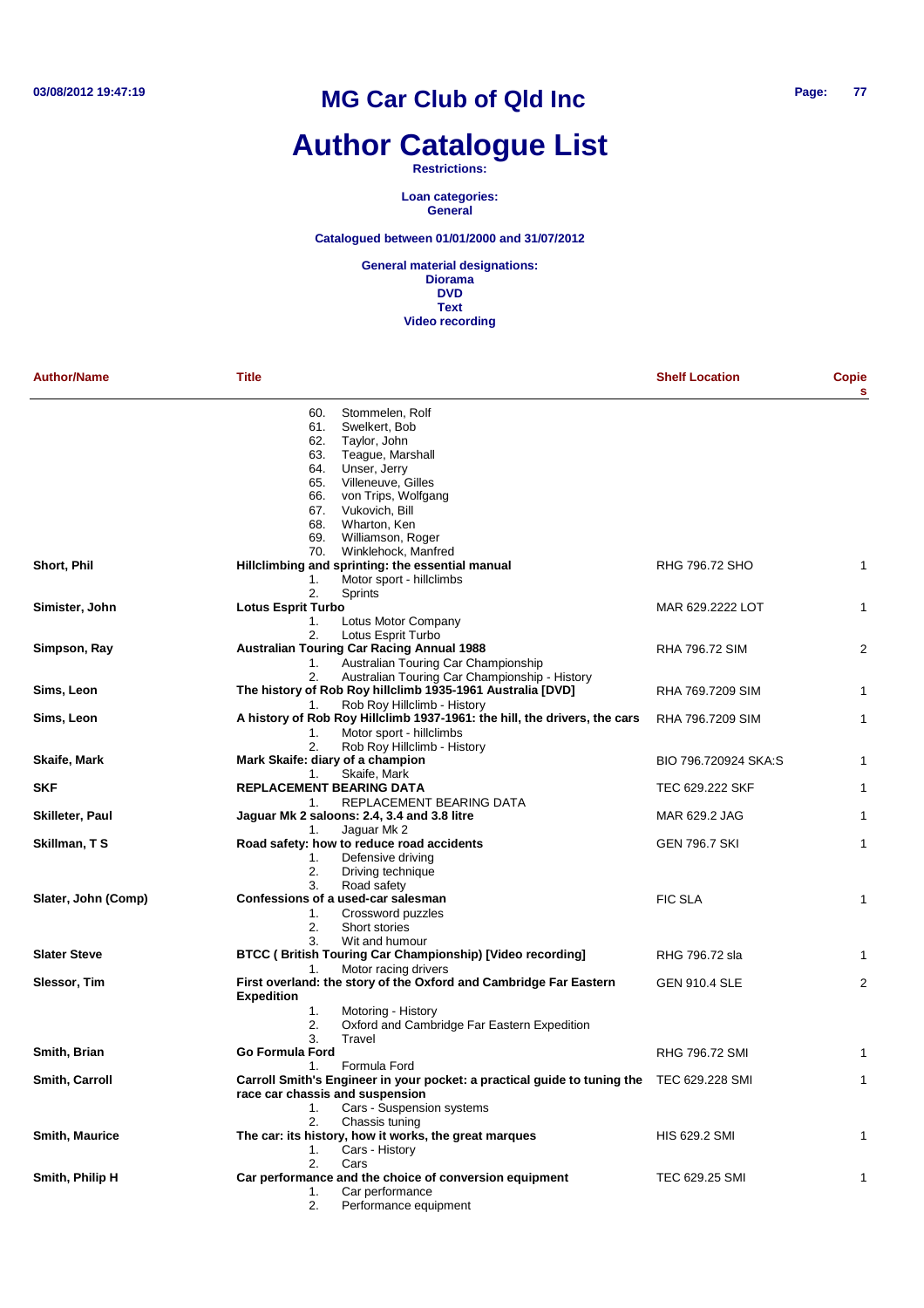# **Author Catalogue List**

**Restrictions:**

**Loan categories: General**

**Catalogued between 01/01/2000 and 31/07/2012**

| <b>Author/Name</b>                           | Title                         |                                                                                        | <b>Shelf Location</b> | <b>Copie</b><br>s |
|----------------------------------------------|-------------------------------|----------------------------------------------------------------------------------------|-----------------------|-------------------|
| Smith, Philip H                              | <b>Exhaust intake</b>         |                                                                                        | TEC 629.253 SMI       | 1                 |
|                                              | 1.                            | Exhaust intake                                                                         |                       |                   |
| Smith, Philip H                              | Tuning and maintenance of MGs |                                                                                        | MAR 629.28 MG:4       | 1                 |
|                                              | 1.                            | MG - OHC motors                                                                        |                       |                   |
|                                              | 2.                            | MG - OHV motors                                                                        |                       |                   |
|                                              | 3.                            | MG P-type                                                                              |                       |                   |
|                                              | 4.                            | <b>MG T-Series</b>                                                                     |                       |                   |
| Smith, Philip H                              | Tuning and maintenance of MGs |                                                                                        | MAR 629.28 MG:4       | 1                 |
|                                              | 1.                            | MG - OHC motors                                                                        |                       |                   |
|                                              | 2.                            | MG - OHV motors                                                                        |                       |                   |
|                                              | 3.                            | MG P-type                                                                              |                       |                   |
|                                              | 4.                            | <b>MG T-Series</b>                                                                     |                       |                   |
| Smith, Philip H                              |                               | Tuning and maintenance of MGs:overhead camshaft engine 1929-1936; MAR 629.28 MG:4      |                       | 2                 |
|                                              |                               | pushrod engines (T series) 1936-1954                                                   |                       |                   |
|                                              | 1.<br>2.                      | Engine tuning<br><b>Internal Combustion Engine</b>                                     |                       |                   |
|                                              | 3.                            | Internal Combustion Engine - Service manual                                            |                       |                   |
|                                              | 4.                            | MG - OHC motors                                                                        |                       |                   |
|                                              | 5.                            | MG - OHV motors                                                                        |                       |                   |
|                                              | 6.                            | MG P-type                                                                              |                       |                   |
|                                              | 7.                            | <b>MG T-Series</b>                                                                     |                       |                   |
| <b>Smith, Stanley Parker</b>                 |                               | The electrical equipment of automobiles: a book on principles for motor TEC 629.27 SMI |                       | 1                 |
|                                              | mechanics and motorists       |                                                                                        |                       |                   |
|                                              | 1.                            | <b>Automobile Electrics</b>                                                            |                       |                   |
|                                              | 2.                            | <b>Batteries</b>                                                                       |                       |                   |
|                                              | 3.                            | Generators                                                                             |                       |                   |
|                                              | 4.                            | Ignition systems                                                                       |                       |                   |
|                                              | 5.                            | Starter motors                                                                         |                       |                   |
| <b>Smiths</b>                                |                               | SMITHS SUPPLEMENTARY INSTRUMENT AND MOUNTING PANELS                                    | TEC 629.222 SMI       | 1                 |
|                                              | 1.                            | SMITHS SUPPLEMENTARY INSTRUMENT AND MOUNTING PANELS                                    |                       |                   |
| <b>Southern Cross Television</b><br>Tasmania | <b>TARGA 2008 [DVD]</b>       |                                                                                        | RHA 796.72 sou        | 1                 |
|                                              | 1.                            | Targa Tasmania                                                                         |                       |                   |
|                                              | 2.                            | Targa Tasmania - History                                                               |                       |                   |
| <b>SP Workshop Manual</b>                    |                               | Ford Falcon v8 Fairlane ZD XR XT XW XY                                                 | MAR 639.28 sp         | 1                 |
| Sparke, Garry                                | Bathurst 1983/4               |                                                                                        | <b>RHA 796.72 BAT</b> | 2                 |
|                                              | 1.                            | Australian Touring Car Championship                                                    |                       |                   |
|                                              | 2.                            | <b>Bathurst</b>                                                                        |                       |                   |
|                                              | 3.                            | Johnson, Dick                                                                          |                       |                   |
|                                              | 4.                            | Moffat, Allan                                                                          |                       |                   |
| Sparke, Penny                                | A century of car design       |                                                                                        | <b>HIS 629.2 SPA</b>  | 1                 |
|                                              | 1.                            | Automobiles - Design                                                                   |                       |                   |
|                                              | 2.                            | Citroen 2CV                                                                            |                       |                   |
|                                              | 3.                            | Ford, Henry                                                                            |                       |                   |
|                                              | 4.                            | Issigonis, Alec                                                                        |                       |                   |
|                                              | 5.                            | Motor museums                                                                          |                       |                   |
| Sparrow, David                               | Renault 5: "Le Car"           |                                                                                        | MAR 629.2 REN         | 1                 |
|                                              | 1.<br>2.                      | Renault<br>Renault 5                                                                   |                       |                   |
| <b>Speller, Steve</b>                        |                               | Ten careful owners: the cars that time forgot                                          | <b>HIS 629.2 SPE</b>  | 1                 |
|                                              | 1.                            | Cars - History                                                                         |                       |                   |
| Spotts, M F                                  | Design of machine elements    |                                                                                        | <b>TEC 620 SPO</b>    | 1                 |
|                                              | 1.                            | <b>Bearings</b>                                                                        |                       |                   |
|                                              | 2.                            | Clutches                                                                               |                       |                   |
|                                              | 3.                            | Engineering                                                                            |                       |                   |
|                                              | 4.                            | Gears                                                                                  |                       |                   |
|                                              | 5.                            | Lubrication                                                                            |                       |                   |
|                                              | 6.                            | <b>Screws</b>                                                                          |                       |                   |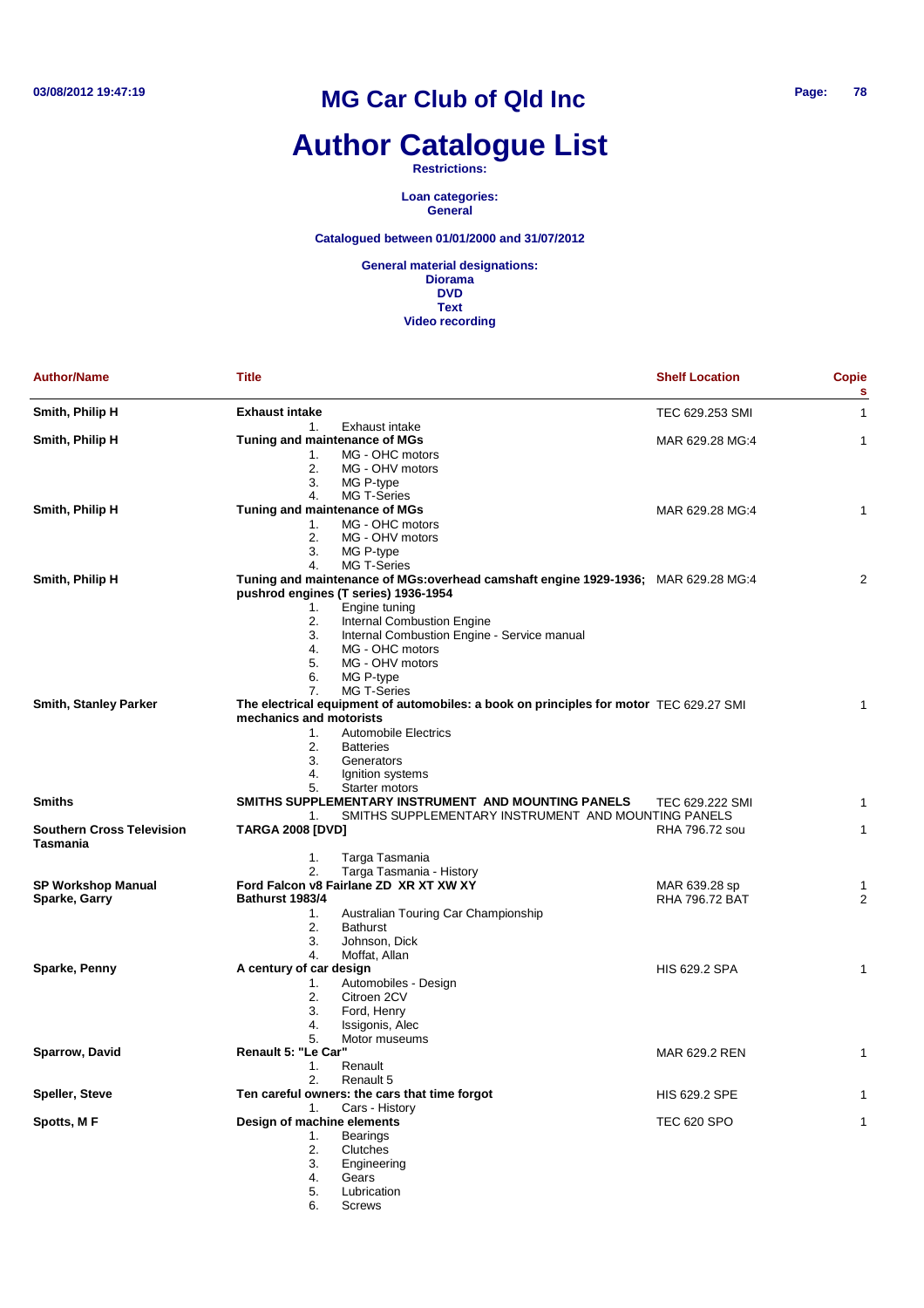# **Author Catalogue List**

**Restrictions:**

**Loan categories: General**

#### **Catalogued between 01/01/2000 and 31/07/2012**

| <b>Author/Name</b>                       | <b>Title</b>                      |                                                                     | <b>Shelf Location</b> | <b>Copie</b><br>s |
|------------------------------------------|-----------------------------------|---------------------------------------------------------------------|-----------------------|-------------------|
|                                          | 7.                                | Springs                                                             |                       |                   |
| Sprinzel, John                           | <b>Against the clock</b>          |                                                                     | RHG 796.72 ROB        | $\mathbf{1}$      |
| <b>Sprinzel John &amp; Coulthard Tom</b> | <b>Spritely Years</b>             |                                                                     | MAR 629.2 spr         | $\mathbf{1}$      |
| Stanford, Don                            | The red MG                        |                                                                     | <b>FIC MOS</b>        | $\mathbf{1}$      |
|                                          |                                   |                                                                     |                       |                   |
| <b>Stansfield Andy</b>                   |                                   | 100 Years Of Motorsport A British Sporting Century                  | RHG 796.7209 sta      | $\mathbf{1}$      |
|                                          | 1.                                | Motor racing - history                                              |                       |                   |
| Stapleton, Daniel                        |                                   | How to power tune Midget and Sprite for road and track              | MAR 629.28 MG:5       | $\mathbf{1}$      |
|                                          | 1.                                | Special tuning - MG Midget                                          |                       |                   |
|                                          | 2.                                | Special tuning - Austin Healey Sprite                               |                       |                   |
| Starkey, John                            |                                   | Lola: all the sports and single-seater racing cars 1978-1997        | RHG 629.228 STA       | 1                 |
|                                          | 1.                                | Lola - History                                                      |                       |                   |
| Steeds, W                                | and owner-drivers                 | The motor vehicle: a descriptive textbook for students, draughtsmen | TEC 629.2 NEW         | $\mathbf{1}$      |
|                                          | 1.                                | Cars - Construction                                                 |                       |                   |
|                                          | 2.                                | Cars - Transmission                                                 |                       |                   |
|                                          | 3.                                | <b>Internal Combustion Engine</b>                                   |                       |                   |
| Steele, Jack                             |                                   | How to find a short and other automobile wiring troubles: 50 case   | TEC 629.27 STE        | 1                 |
|                                          | histories                         |                                                                     |                       |                   |
|                                          | 1.                                | <b>Automobile Electrics</b>                                         |                       |                   |
|                                          | 2.                                | Cars - Electrical system                                            |                       |                   |
| Steil, Tim                               | <b>Fantastic filling stations</b> |                                                                     | <b>GEN 796.7 STE</b>  | 1                 |
|                                          |                                   | Service stations - History                                          |                       |                   |
|                                          | 1.                                |                                                                     |                       |                   |
| Stein, Ralph                             | The great cars                    |                                                                     | <b>HIS 629.2 STE</b>  | $\overline{2}$    |
|                                          | 1.                                | Alfa Romeo - History                                                |                       |                   |
|                                          | 2.                                | Bentley                                                             |                       |                   |
|                                          | 3.                                | Bugatti                                                             |                       |                   |
|                                          | 4.                                | Cars - History                                                      |                       |                   |
|                                          | 5.                                | Delage                                                              |                       |                   |
|                                          | 6.                                | F1 teams - Ferrari                                                  |                       |                   |
|                                          | 7.                                | Hispano-Suiza                                                       |                       |                   |
|                                          | 8.                                | Jaguar                                                              |                       |                   |
|                                          | 9.                                | Lanchester                                                          |                       |                   |
|                                          | 10.                               | Lancia                                                              |                       |                   |
|                                          | 11.                               | Lincoln                                                             |                       |                   |
|                                          | 12.                               | Mercedes-Benz                                                       |                       |                   |
|                                          | 13.                               | MG A                                                                |                       |                   |
|                                          | 14.                               | MG B                                                                |                       |                   |
|                                          | 15.                               | MG C-Type                                                           |                       |                   |
|                                          | 16.                               | MG - History                                                        |                       |                   |
|                                          | 17.                               | MG J-Type                                                           |                       |                   |
|                                          | 18.                               | MG K3 Magnette                                                      |                       |                   |
|                                          | 19.                               | MG Midget                                                           |                       |                   |
|                                          |                                   |                                                                     |                       |                   |
|                                          | 20.                               | MG M-type                                                           |                       |                   |
|                                          | 21.                               | MG Mark III Tigress                                                 |                       |                   |
|                                          | 22.                               | MG P-type                                                           |                       |                   |
|                                          | 23.                               | MG R-Type                                                           |                       |                   |
|                                          | 24.                               | <b>MG T-Series</b>                                                  |                       |                   |
|                                          | 25.                               | Packard                                                             |                       |                   |
|                                          | 26.                               | Rolls-Royce                                                         |                       |                   |
|                                          | 27.                               | Simplex                                                             |                       |                   |
|                                          | 28.                               | Stutz                                                               |                       |                   |
|                                          | 29.                               | Talbot-Lago                                                         |                       |                   |
|                                          | 30.                               | Vauxhall                                                            |                       |                   |
| Stephens, P J                            | <b>Ford specials</b>              |                                                                     | RHG 629.228 STE       | 1                 |
|                                          | 1.                                | Ford specials                                                       |                       |                   |
|                                          | 2.                                | <b>Specials</b>                                                     |                       |                   |
| Stephenson, James H                      |                                   | Farm machines and how to run them                                   | <b>HIS 631.1 STE</b>  | 1                 |
|                                          | 1.                                | Agricultural machinery                                              |                       |                   |
|                                          |                                   |                                                                     |                       |                   |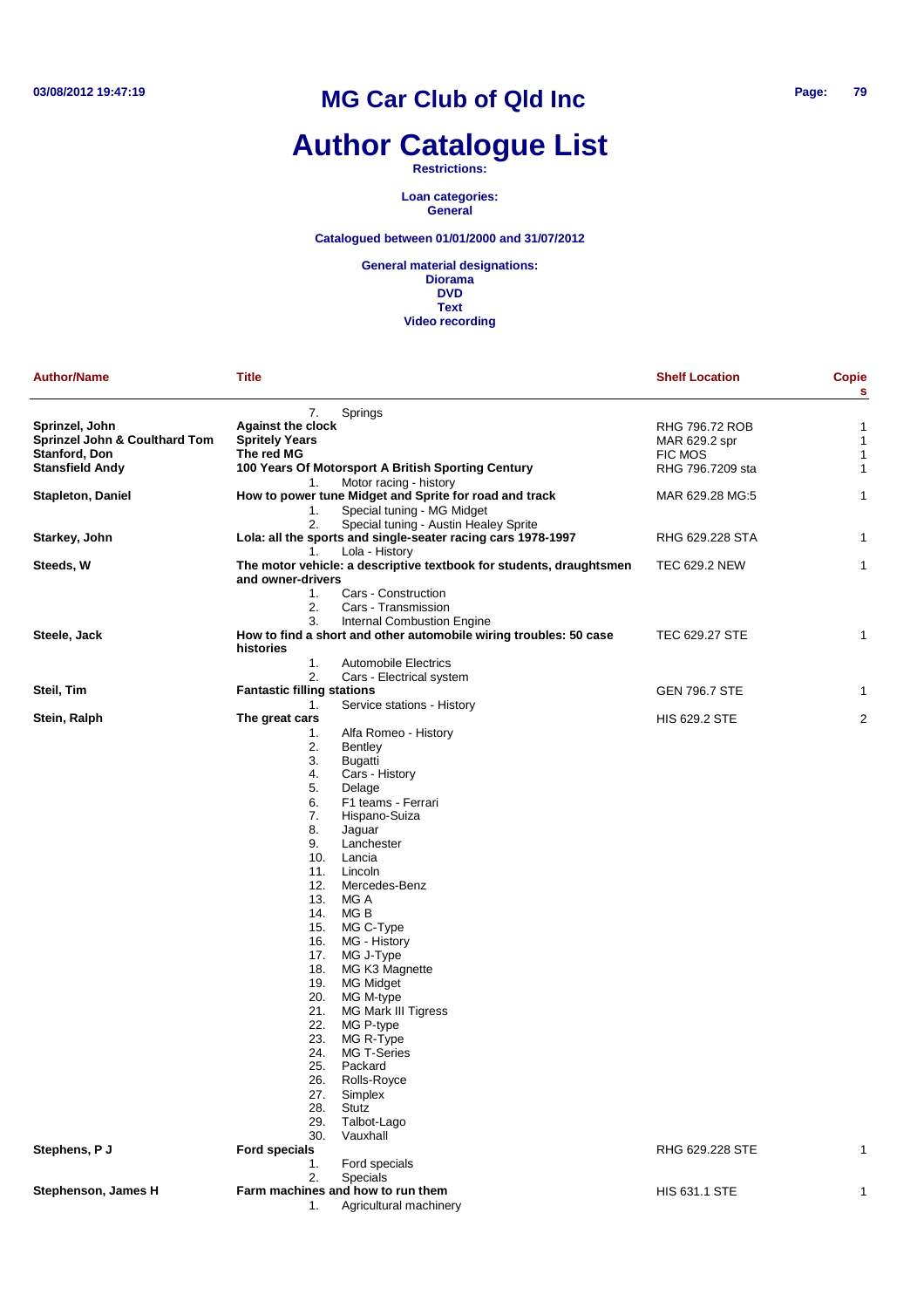# **Author Catalogue List**

**Restrictions:**

**Loan categories: General**

**Catalogued between 01/01/2000 and 31/07/2012**

| <b>Author/Name</b>    | <b>Title</b>                         |                                   | <b>Shelf Location</b> | Copie<br>s   |
|-----------------------|--------------------------------------|-----------------------------------|-----------------------|--------------|
|                       | 2.                                   | Farm engines                      |                       |              |
| <b>Steve Matchett</b> | <b>The Chariot Makers</b>            |                                   | TEC 629.228 mat       | 1            |
|                       | 1.                                   | Formula 1                         |                       |              |
|                       | 2.                                   | Formula 1 - Technology            |                       |              |
| Stevenson, Peter      | The greatest days of racing          |                                   | RHG 796.7209 STE      | 1            |
|                       | 1.                                   | <b>Bentley</b>                    |                       |              |
|                       | 2.                                   | Bruce-Brown, D                    |                       |              |
|                       | 3.                                   | Can Am                            |                       |              |
|                       | 4.                                   | Collins, Peter                    |                       |              |
|                       | 5.                                   | F1 teams - Ferrari                |                       |              |
|                       | 6.                                   | Fiat                              |                       |              |
|                       | 7.                                   | Formula 1                         |                       |              |
|                       | 8.                                   | Hawthorn, John Michael            |                       |              |
|                       | 9.                                   | Hill, Phil                        |                       |              |
|                       | 10.                                  | Mercedes-Benz                     |                       |              |
|                       | 11.                                  | Mille Miglia                      |                       |              |
|                       | 12.                                  | Moss, Stirling                    |                       |              |
|                       | 13.                                  | Motor racing - history            |                       |              |
|                       | 14.                                  | Porsche                           |                       |              |
| <b>Steward, Mark</b>  | Metro                                |                                   | MAR 629.2 MG:7        | 1            |
|                       | 1.                                   | MG Metro Turbo                    |                       |              |
|                       | 2.                                   | <b>MG Metro</b>                   |                       |              |
| Stewart, Jackie       | Faster! a racer's diary              |                                   | BIO 796.72092 STE:M   | 1            |
|                       | 1.                                   | Autobiography                     |                       |              |
|                       | 2.                                   | <b>Diaries</b>                    |                       |              |
|                       | 3.                                   | Formula 1 drivers                 |                       |              |
|                       | 4.                                   | Stewart, Jackie                   |                       |              |
|                       | 5.                                   | <b>World Champion Drivers</b>     |                       |              |
| Stewart, Jackie       | Jackie Stewart on the road           |                                   | <b>GEN 796.7 STE</b>  | 1            |
|                       | 1.                                   | Anecdotes - Motoring              |                       |              |
|                       | 2.                                   | Motoring                          |                       |              |
| Stewart, Jackie       | Jackie Stewart: World champion<br>1. | Amon, Chris                       | BIO 796.72092 STE:D   | 1            |
|                       | 2.                                   | Beltoise, Jean-Pierre             |                       |              |
|                       | 3.                                   | Brabham, Jack                     |                       |              |
|                       | 4.                                   | Courage, Piers                    |                       |              |
|                       | 5.                                   | Formula 1 drivers                 |                       |              |
|                       | 6.                                   | <b>Grand Prix</b>                 |                       |              |
|                       | 7.                                   | Grand Prix racing                 |                       |              |
|                       | 8.                                   | Hill, Graham                      |                       |              |
|                       | 9.                                   | Hulme, Denny                      |                       |              |
|                       | 10.                                  | Ickx, Jackie                      |                       |              |
|                       | 11.                                  | Kyalami                           |                       |              |
|                       | 12.                                  | Lotus - History                   |                       |              |
|                       | 13.                                  | McLaren, Bruce                    |                       |              |
|                       | 14.                                  | Motor sport, History - Gt Britain |                       |              |
|                       | 15.                                  | Oliver, Jack                      |                       |              |
|                       | 16.                                  | Rindt, Jochen                     |                       |              |
|                       | 17.                                  | Siffert, Jo                       |                       |              |
|                       | 18.                                  | Silverstone                       |                       |              |
|                       | 19.                                  | Spa                               |                       |              |
|                       | 20.                                  | Stewart, Jackie                   |                       |              |
|                       | 21.                                  | Surtees, John                     |                       |              |
|                       | 22.                                  | Tyrrell, Ken                      |                       |              |
|                       | 23.                                  | <b>World Champion Drivers</b>     |                       |              |
|                       | 24.                                  | <b>World Drivers Championship</b> |                       |              |
|                       |                                      | 25. Zandvoort                     |                       |              |
| Stone, Bill           | MG sports sedan guide                |                                   | MAR 629.28 MG:5       | $\mathbf{1}$ |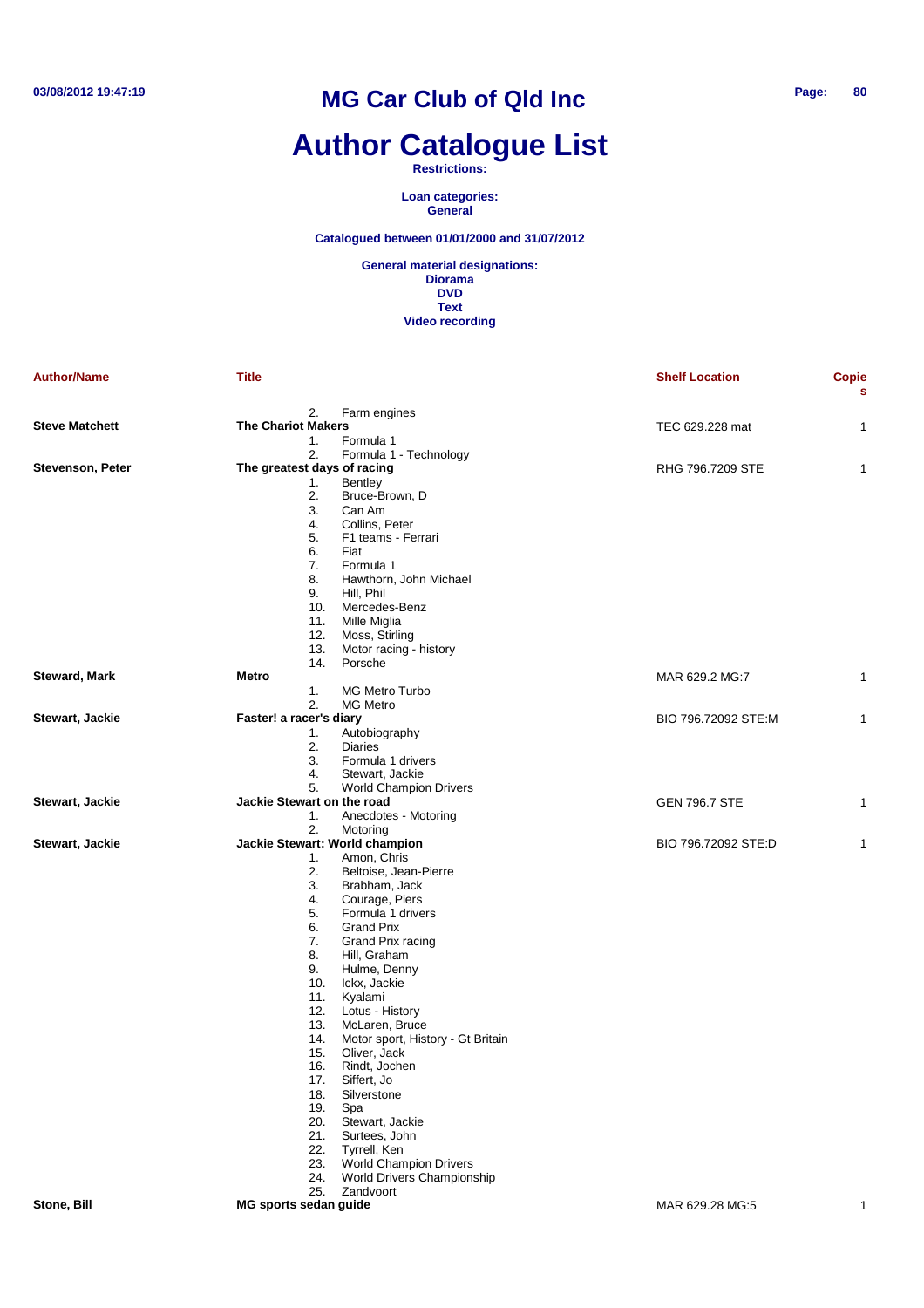# **Author Catalogue List**

**Restrictions:**

**Loan categories: General**

**Catalogued between 01/01/2000 and 31/07/2012**

| <b>Author/Name</b>                                  | <b>Title</b>                                                                                                                                                                                        | <b>Shelf Location</b>                  | Copie<br>s   |
|-----------------------------------------------------|-----------------------------------------------------------------------------------------------------------------------------------------------------------------------------------------------------|----------------------------------------|--------------|
| Stone, Henry                                        | MG 1100<br>1.<br>2.<br>MG 1100 - Technical<br>3.<br>MG - History<br><b>MG Mania: "The insomnia crew"</b><br>1.<br>Biography<br>2.<br>Cars - Mechanics<br>3.<br>MG - History                         | BIO 629.2 STO:K                        | 1            |
| <b>Stone, Matt</b>                                  | 4.<br>Stone, Henry<br>Winning: the racing life of Paul Newman<br>1.<br>Biography                                                                                                                    | BIO 796.720973 NEW:S                   | $\mathbf{1}$ |
| Strasman, Peter G                                   | 2.<br>Newman, Paul<br>BL Princess and 18-22 Series Owners Workshop Manual<br>Workshop manual<br>1.                                                                                                  | MAR 629.28 AUS                         | 1            |
| Strasman, Peter G                                   | 2.<br>Workshop manual - Austin 1800<br>Jaguar and Daimler 12 cylinder owners workshop manual<br>Workshop manual<br>1.<br>2.<br>Workshop manual - Jaguar XJ 12<br>Workshop manual - Jaguar XJS<br>3. | MAR 629.28 JAG                         | 1            |
| <b>Stromberg Motor Devices</b>                      | Workshop manual - Daimler Double Six<br>4.<br>The Stromberg Carburetor<br>Carburretors<br>1.                                                                                                        | TEC 629.222 str                        | $\mathbf{1}$ |
| su carburetters                                     | <b>SU TYPE HIF CARBURETTER</b>                                                                                                                                                                      | TEC 629.222 suc                        | $\mathbf{1}$ |
| Sumner, Philip                                      | SU (carburettors)<br>1.<br>The birth of the motor car<br>Cars - History<br>1.<br>2.<br>Cars - History - 20th century                                                                                | HIS 629.209 SUM                        | $\mathbf{1}$ |
| <b>Sutton, Richard</b>                              | 3.<br>Motoring - History<br>Motor mania: stories from a motoring century<br>Motoring - History                                                                                                      | <b>HIS 796.7 SUT</b>                   | 1            |
| <b>Suzuki Motor Company</b><br><b>Sykes, Stuart</b> | 1.<br>Suzuki LJ80/80v Service Manual<br>Don't tell me I can't do that: an autobiography<br>Autobiography<br>1.                                                                                      | MAR 629.28 Suz<br>BIO 796.720924 JOH:S | 1<br>4       |
| Sykes, Stuart                                       | 2.<br>Johnson, Dick<br><b>Grand prix</b><br>Formula 1<br>1.                                                                                                                                         | RHF 796.7209 SYK                       | $\mathbf{1}$ |
| Sykes, Stuart                                       | Jackie Stewart: a restless life - the biography<br>1.<br>Biography<br>2.<br>Formula 1 drivers<br>3.<br>Stewart, Jackie                                                                              | BIO 796.72092 STE:C                    | $\mathbf{1}$ |
| <b>Talbot, Don</b>                                  | 4.<br><b>World Champion Drivers</b><br>King of the road: Jack McCafferty<br>Biography<br>1.                                                                                                         | <b>BIO 388.3 MCC;T</b>                 | 1            |
| Tarring, J C                                        | 2.<br>McCafferty, Jack<br>The Humber story: 1868-1932<br>Bicycles - History<br>1.                                                                                                                   | MAR 629.22 HUM                         | 1            |
| Taylor, Boswell (Ed)                                | 2.<br>Humber - History<br><b>Motor cars</b>                                                                                                                                                         | <b>HIS 629.2 TAY</b>                   | 1            |
| Taylor, James                                       | Cars - History<br>1.<br>Driving machines: the BMW story<br><b>BMW Motor Company</b><br>1.                                                                                                           | MAR 629.222 BMW                        | 2            |
| Taylor, James L                                     | 2.<br><b>BMW</b><br>Triumph TR7 and TR8 1975-1981: owner's and buyer's guide<br>Triumph TR7<br>1.                                                                                                   | MAR 629.2 TRI                          | 1            |
| <b>Taylor, Simon</b>                                | 2.<br>Triumph TR8<br>Murray Walker's Formula One Heroes<br>Alesi, Jean<br>1.<br>2.<br>Andretti, Mario<br>3.<br>Ascari, Alberto                                                                      | BIO 796.72092 WAL                      | 2            |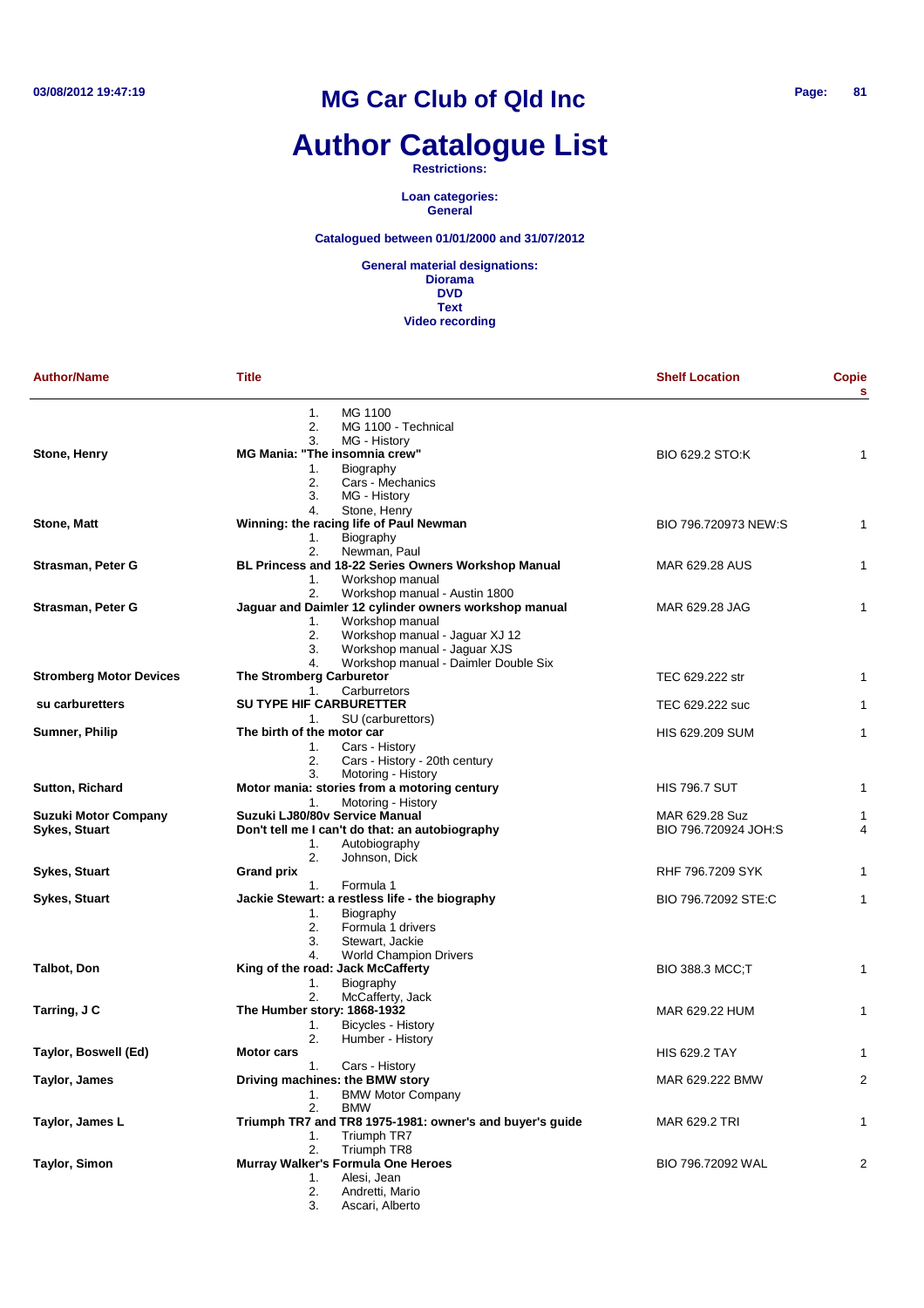## **Author Catalogue List**

#### **Restrictions:**

**Loan categories: General**

#### **Catalogued between 01/01/2000 and 31/07/2012**

**General material designations: Diorama DVD Text Video recording**

| <b>Author/Name</b>        | <b>Title</b>                              |                                                    | <b>Shelf Location</b> | Copie<br>s     |
|---------------------------|-------------------------------------------|----------------------------------------------------|-----------------------|----------------|
|                           | 4.                                        | Berger, Gerhard                                    |                       |                |
|                           | 5.                                        | Biography                                          |                       |                |
|                           | 6.                                        | Brabham, Jack                                      |                       |                |
|                           | 7.                                        | Brundle, Martin                                    |                       |                |
|                           | 8.                                        | Chapman, Colin                                     |                       |                |
|                           | 9.                                        | Clark, Jim                                         |                       |                |
|                           | 10.                                       | Ecclestone, Bernie                                 |                       |                |
|                           | 11.                                       | Fangio, Juan Manual                                |                       |                |
|                           | 12.                                       | Ferrari, Enzo                                      |                       |                |
|                           | 13.                                       | Formula 1 drivers                                  |                       |                |
|                           | 14.<br>15.                                | Gurney, Dan                                        |                       |                |
|                           | 16.                                       | Hailwood, Mike<br>Head, Patrick                    |                       |                |
|                           | 17.                                       | Hill, Phil                                         |                       |                |
|                           | 18.                                       | Hill, Damon                                        |                       |                |
|                           | 19.                                       | Hunt, James                                        |                       |                |
|                           | 20.                                       | Jones, Alan                                        |                       |                |
|                           | 21.                                       | Lauda, Niki                                        |                       |                |
|                           | 22.                                       | Mansell, Nigel                                     |                       |                |
|                           | 23.                                       | Moss, Stirling                                     |                       |                |
|                           | 24.                                       | Motor racing circuits                              |                       |                |
|                           | 25.                                       | Murray, Gordon                                     |                       |                |
|                           | 26.                                       | Peterson, Ronnie                                   |                       |                |
|                           | 27.                                       | Prost, Alain                                       |                       |                |
|                           | 28.                                       | Rosberg, Keke                                      |                       |                |
|                           | 29.                                       | Schumacher, Michael                                |                       |                |
|                           | 30.                                       | Senna, Ayrton                                      |                       |                |
|                           | 31.                                       | Stewart, Jackie                                    |                       |                |
|                           | 32.                                       | Surtees, John                                      |                       |                |
|                           | 33.<br>34.                                | Tyrrell, Ken<br>Villeneuve, Gilles                 |                       |                |
|                           | 35.                                       | <b>World Champion Drivers</b>                      |                       |                |
|                           | 36.                                       | Williams, Frank                                    |                       |                |
| Taylor, Simon             | The Shelsley Walsh Story                  |                                                    | RHG 796.72 TAY        | 1              |
|                           | 1.                                        | Shelsley Walsh Hill Climb                          |                       |                |
| <b>Teitelbaum Micheal</b> | If I Could Drive A Dump Truck             |                                                    | CHI 741.6 tei         | 1              |
| Templeman, Graham         |                                           | The competition car data logging manual            | TEC 629.228 TEM       | 1              |
|                           | 1.                                        | Data logging                                       |                       |                |
| Tews, Robert K            | Easy auto repairs                         |                                                    | <b>TEC 629.28 NUN</b> | $\overline{2}$ |
|                           | 1.                                        | Car maintenance                                    |                       |                |
|                           | 2.                                        | Cars - Ignition systems                            |                       |                |
|                           | 3.                                        | Cars - Fuel systems                                |                       |                |
|                           | 4.                                        | Cars - Cooling systems                             |                       |                |
|                           | 5.                                        | Diagnosis                                          |                       |                |
|                           | 6.                                        | Internal Combustion Engine                         |                       |                |
| <b>Thelwell, Norman</b>   | 7.<br>Belt up: thelwell's motoring manual | Troubleshooting                                    | GEN 827 THE           |                |
|                           |                                           |                                                    |                       | 1              |
|                           | 1.<br>2.                                  | Cartoons<br>Wit and humour                         |                       |                |
| Thiessen, Frank           | <b>Automatic transmissions</b>            |                                                    | TEC 629.244 THI       | 1              |
|                           | 1.                                        | Cars - Transmission                                |                       |                |
| Thomas, Roger F           |                                           | MG Trials cars: an appreciation of the works teams | MAR 629.2 MG:4        | 1              |
|                           | 1.                                        | MG - History                                       |                       |                |
|                           | 2.                                        | MG PA                                              |                       |                |
|                           | 3.                                        | MG PB                                              |                       |                |
|                           | 4.                                        | MG TB                                              |                       |                |
|                           | 5.                                        | MG TA                                              |                       |                |

6. MG - Trials cars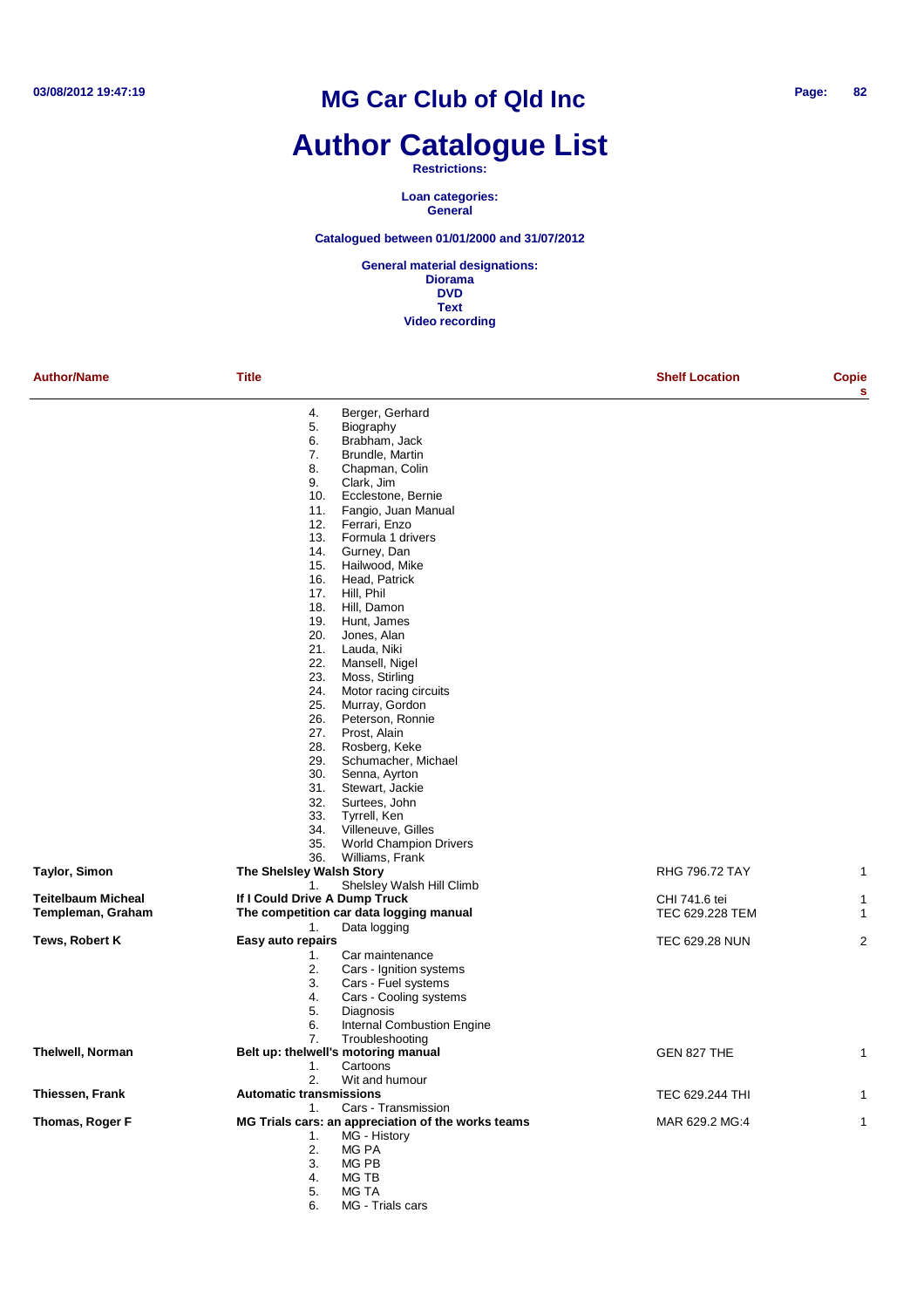# **Author Catalogue List**

**Restrictions:**

**Loan categories: General**

#### **Catalogued between 01/01/2000 and 31/07/2012**

| <b>Author/Name</b>                                         | <b>Title</b>                                                                                                                                     |                                                                                                                                                                                                                                                                                                                                                                           | <b>Shelf Location</b>            | Copie<br>s  |
|------------------------------------------------------------|--------------------------------------------------------------------------------------------------------------------------------------------------|---------------------------------------------------------------------------------------------------------------------------------------------------------------------------------------------------------------------------------------------------------------------------------------------------------------------------------------------------------------------------|----------------------------------|-------------|
| Thomson, D K (Ed)                                          | 7.<br>1.<br>2.                                                                                                                                   | Motor sport - hillclimbs<br><b>Practical Australian motorist illustrated</b><br>Driving technique<br>Internal Combustion Engine                                                                                                                                                                                                                                           | <b>GEN 796.7 THO</b>             | 1           |
| <b>THORBURN GORDON</b>                                     | 3.<br><b>ME AND MY MG</b>                                                                                                                        | Motoring, Australian                                                                                                                                                                                                                                                                                                                                                      | MAR 629.2 MG1                    | 1           |
|                                                            | 1.                                                                                                                                               | МG                                                                                                                                                                                                                                                                                                                                                                        |                                  |             |
| Thornley, John                                             | 1.<br>2.<br>3.<br>4.<br>5.<br>6.<br>7.<br>8.<br>9.<br>10.                                                                                        | Maintaining the breed: the saga of MG racing cars<br>MG C-Type<br><b>MG EX 120</b><br><b>MG EX 127</b><br><b>MG EX135</b><br>MG - History<br>MG J3<br>MG J4<br>MG K3 Magnette<br>MG NE<br>MG - Racing cars                                                                                                                                                                | MAR 629.228 MG:1                 | 4           |
| Thornley, Peter J H                                        | 11.<br>1.<br>2.                                                                                                                                  | MG R<br>Mr MG: a biography of John William Yates Thornley OBE<br>Biography<br>MG - History                                                                                                                                                                                                                                                                                | BIO 629.2 THO:T                  | 1           |
| Thurber, James<br>Thurber, James<br><b>Tibballs, Geoff</b> | 3.<br>The car we had to push<br>A ride with Olympy<br>a century of motor-racing                                                                  | Thornley, John William Yates<br>Motor-racing's strangest races: extraordinary but true stories from over RHG 796.72 TIB                                                                                                                                                                                                                                                   | <b>FIC WEL</b><br><b>FIC MOS</b> | 1<br>1<br>1 |
| Tipler, John                                               | 1.<br>1950-1997<br>1.<br>2.                                                                                                                      | Motor racing - history<br>Formula 1 decades: an illustrated history of Grand Prix champions<br>Formula 1<br>Motor racing circuits                                                                                                                                                                                                                                         | <b>RHF 796.72 TIP</b>            | 2           |
| Tipler, John                                               | 3.<br>4.<br>Lotus 25 and 33<br>1.<br>2.<br>3.<br>4.<br>5.<br>6.<br>7.<br>8.<br>9.<br>10.<br>11.<br>12.<br>13.<br>14.<br>15.<br>16.<br>17.<br>18. | <b>World Champion Drivers</b><br>World Drivers Championship<br>Arundell, Peter<br>Attwood, Richard<br>Brabham, Jack<br>F1 teams - BRM<br>Chapman, Colin<br>Clark, Jim<br>Cooper, Charles<br>Coventry-Climax<br>Ferrari<br>Ginther, Ritchie<br>Gurney, Dan<br>Hill, Graham<br>Ireland, Innes<br>F1 teams - Lotus<br>Lotus 25<br>Lotus 33<br>McLaren, Bruce<br>Parnell, Reg | RHF 629.228 TIP                  | 1           |
| Tipler, John                                               | 19.<br><b>TOURING CARS</b>                                                                                                                       | Surtees, John                                                                                                                                                                                                                                                                                                                                                             | RHG 796.7209 Tlp                 |             |
| <b>Tippette, Giles</b>                                     | 1.<br>The brave men<br>1.                                                                                                                        | <b>British Touring Car Championship</b><br>Diving                                                                                                                                                                                                                                                                                                                         | <b>BIO 920 TIP</b>               |             |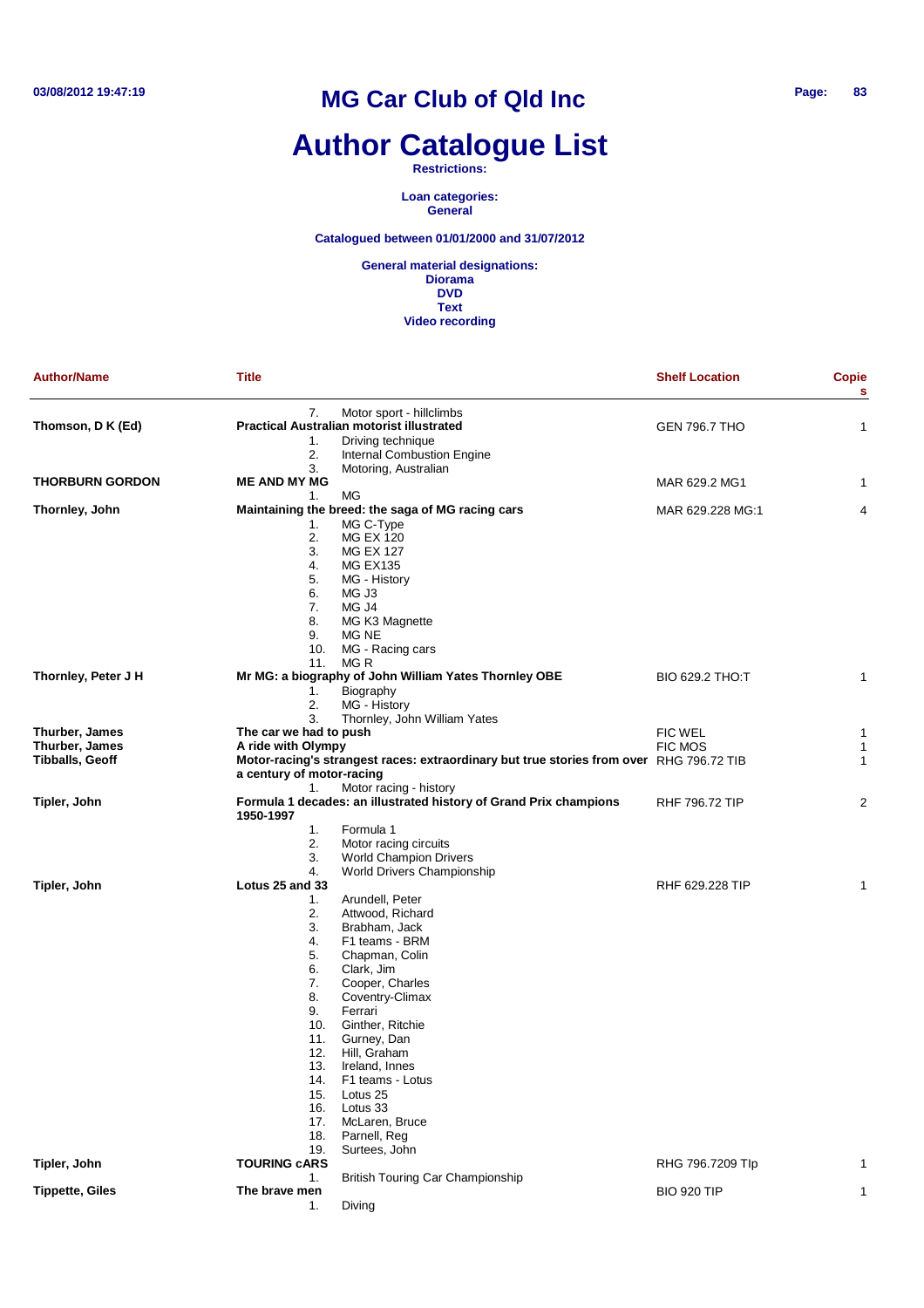# **Author Catalogue List**

**Restrictions:**

**Loan categories: General**

**Catalogued between 01/01/2000 and 31/07/2012**

| <b>Author/Name</b>      | <b>Title</b>              |                                                                             | <b>Shelf Location</b>   | <b>Copie</b><br>s |
|-------------------------|---------------------------|-----------------------------------------------------------------------------|-------------------------|-------------------|
|                         | 2.<br>3.                  | Motor racing drivers<br>Rodeo                                               |                         |                   |
|                         | 4.                        | Short stories                                                               |                         |                   |
| Toboldt, William K (Ed) |                           | Motor service's automotive encyclopedia<br>Automobiles - Wheels - Alignment | TEC 629.203 TOB         | 1                 |
|                         | 1.<br>2.                  | <b>Brakes - Technical</b>                                                   |                         |                   |
|                         | 3.                        | Cars - Construction                                                         |                         |                   |
|                         | 4.                        | Cars - Electrical system                                                    |                         |                   |
|                         | 5.                        | Cars - Fuel systems                                                         |                         |                   |
|                         | 6.                        | Cars - Dictionaries                                                         |                         |                   |
|                         | 7.                        | Engines - Technology                                                        |                         |                   |
| <b>Townsend, Derek</b>  |                           | Jigsaw: the biography of Johannes Bjelke-Petersen                           | <b>BIO 320 BJE:T</b>    | 1                 |
|                         | 1.                        | Queensland - Politics                                                       |                         |                   |
| Townsend, John          | Grand Prix 1985           |                                                                             | RHF 796.72 ROE          | 1                 |
|                         | 1.                        | Formula 1 drivers                                                           |                         |                   |
|                         | 2.<br>3.                  | F1 - History                                                                |                         |                   |
|                         | 4.                        | Lauda, Niki<br>Prost, Alain                                                 |                         |                   |
|                         | 5.                        | Senna, Ayrton                                                               |                         |                   |
|                         | 6.                        | World Drivers Championship                                                  |                         |                   |
| Townsend, John          | Grand Prix 1986           |                                                                             | <b>RHF 796.72 ROE</b>   | 2                 |
|                         | 1.                        | Berger, Gerhard                                                             |                         |                   |
|                         | 2.                        | De Angelis, Elio                                                            |                         |                   |
|                         | 3.                        | F1 - History                                                                |                         |                   |
|                         | 4.                        | Grand Prix - History                                                        |                         |                   |
|                         | 5.                        | Mansell, Nigel                                                              |                         |                   |
|                         | 6.                        | Murray, Gordon                                                              |                         |                   |
|                         | 7.<br>8.                  | Prost, Alain<br>Rosberg, Keke                                               |                         |                   |
| Townsend, John          | Grand Prix 1987           |                                                                             | RHF 796.72 ROE          | 1                 |
|                         | 1.                        | F1 teams - Ferrari                                                          |                         |                   |
|                         | 2.                        | F1 - History                                                                |                         |                   |
|                         | 3.                        | Grand Prix racing                                                           |                         |                   |
|                         | 4.                        | Motor racing circuits                                                       |                         |                   |
|                         | 5.                        | Piquet, Nelson                                                              |                         |                   |
| <b>Tragatsch, Erwin</b> |                           | The illustrated encyclopedia of motorcycles                                 | <b>HIS 629.2275 TRA</b> | 2                 |
|                         | 1.                        | Motorcycles                                                                 |                         |                   |
|                         | 2.                        | Motorcycles - History                                                       |                         |                   |
| <b>Tremayne, David</b>  |                           | Automobile record breakers: from rocket to road car                         | RHG 796.7209 TRE        | 2                 |
|                         | 1.<br>2.                  | Ackroyd, John<br><b>Bonneville Salt Flats</b>                               |                         |                   |
|                         | 3.                        | Campbell, Malcolm                                                           |                         |                   |
|                         | 4.                        | Campbell, Donald                                                            |                         |                   |
|                         | 5.                        | Grand Prix racing                                                           |                         |                   |
|                         | 6.                        | Jet cars                                                                    |                         |                   |
|                         | 7.                        | World speed records                                                         |                         |                   |
| <b>Tremayne, David</b>  |                           | Damon Hill: the legacy of speed                                             | BIO 796.72092 HIL:T     | 1                 |
|                         | 1.                        | Biography                                                                   |                         |                   |
|                         | 2.                        | Formula 1 drivers                                                           |                         |                   |
|                         | 3.                        | Hill, Damon                                                                 |                         |                   |
|                         | 4.                        | World Drivers Championship                                                  |                         |                   |
| <b>Tremayne, David</b>  | The legacy of speed<br>1. | Hill, Damon                                                                 | BIO 796.72092 HIL:T     | 1                 |
| <b>Tremayne, David</b>  |                           | <b>Stewart Formula 1 Racing Team</b>                                        | RHF 796.7209 TRE        | 1                 |
|                         | 1.                        | F1 teams - Stewart                                                          |                         |                   |
| <b>Tremayne, David</b>  |                           | Thrust: through the sound barrier                                           | BIO 796.72 NOB:N        | 1                 |
|                         | 1.                        | Autobiography                                                               |                         |                   |
|                         | 2.                        | Noble, Richard                                                              |                         |                   |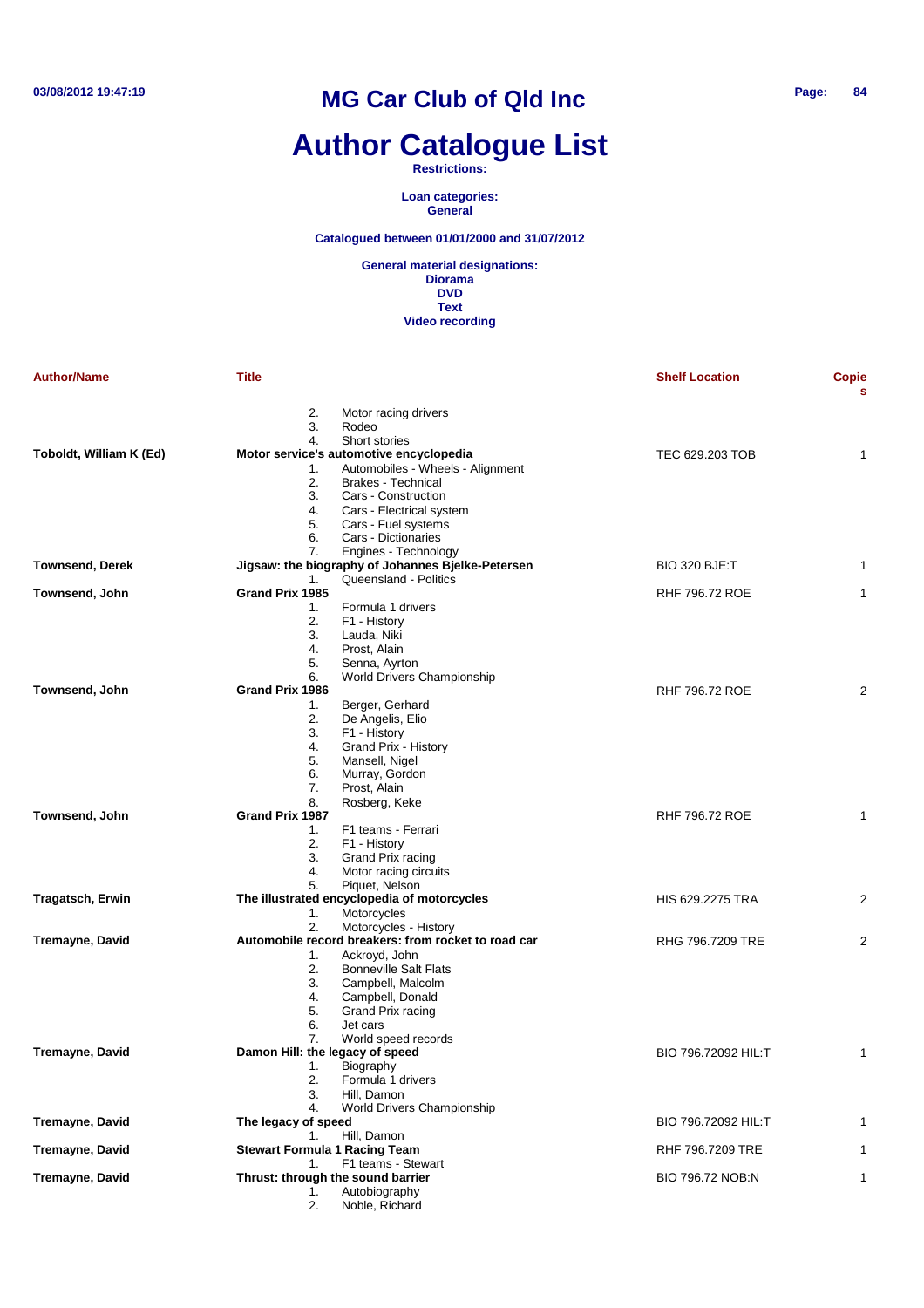# **Author Catalogue List**

**Restrictions:**

**Loan categories: General**

**Catalogued between 01/01/2000 and 31/07/2012**

| <b>Author/Name</b>    | <b>Title</b>                                                                                                                                                                                                                                                                                                                                                                                                                                                                                                                                                                     | <b>Shelf Location</b>    | Copie<br>s     |
|-----------------------|----------------------------------------------------------------------------------------------------------------------------------------------------------------------------------------------------------------------------------------------------------------------------------------------------------------------------------------------------------------------------------------------------------------------------------------------------------------------------------------------------------------------------------------------------------------------------------|--------------------------|----------------|
| Tremayne, David (Ed)  | 3.<br>World speed records<br>Formula 1: 50 golden years<br>Balestre, Jean-Marie<br>1.<br>2.<br>Barnard, John<br>3.<br>Briatore, Flavio<br>4.<br>Chapman, Colin<br>5.<br>Dennis, Ron<br>6.<br>di Montezemolo, Luca<br>7.<br>Duckworth, Keith<br>8.<br>Ecclestone, Bernie<br>9.<br>Ferrari, Enzo<br>10.<br>Formula 1 drivers<br>11.<br>Forghieri, Mauro<br>12.<br>F1 - History<br>13.<br>Head, Patrick<br>14.<br>Mays, Raymond<br>15.<br>Mosley, Max<br>16.<br>Murray, Gordon<br>Neubauer, Alfred<br>17.<br>18.<br>Stanley, Louis<br>Vandervell, Tony<br>19.<br>20.<br>Walker, Rob | RHF 796.7209 TRE         | 1              |
|                       | 21.<br>Walkinshaw, Tom                                                                                                                                                                                                                                                                                                                                                                                                                                                                                                                                                           |                          |                |
|                       | 22.<br>Watkins, Sid<br>23.<br>Williams, Frank                                                                                                                                                                                                                                                                                                                                                                                                                                                                                                                                    |                          |                |
| Tremayne, David (Ed)  | THE WORLD OF FORMULA 1<br>Formula 1                                                                                                                                                                                                                                                                                                                                                                                                                                                                                                                                              | <b>RHF 796.72 TRE</b>    | 1              |
| <b>Trickey, Clive</b> | 1.<br>Modifying production cylinder heads                                                                                                                                                                                                                                                                                                                                                                                                                                                                                                                                        | TEC 629.25 TRI           | $\mathbf{1}$   |
|                       | Cylinder heads<br>1.                                                                                                                                                                                                                                                                                                                                                                                                                                                                                                                                                             |                          |                |
| <b>Trickey, Clive</b> | 2.<br>Internal Combustion Engine<br>Racing engine preparation                                                                                                                                                                                                                                                                                                                                                                                                                                                                                                                    | TEC 629.25 TRI           | 1              |
|                       | Engine tuning<br>1.                                                                                                                                                                                                                                                                                                                                                                                                                                                                                                                                                              |                          |                |
| <b>Trickey, Clive</b> | <b>Tuning the classic Mini</b><br>BMC A series engines - Tuning<br>1.                                                                                                                                                                                                                                                                                                                                                                                                                                                                                                            | <b>TEC 629.25 TRI</b>    | $\mathbf{1}$   |
| Trico                 | <b>TRICO WIPER BLADE CATALOGUE</b>                                                                                                                                                                                                                                                                                                                                                                                                                                                                                                                                               | TEC 629.222 TRI          | $\mathbf{1}$   |
|                       | TRICO WIPER BLADE CATALOGUE<br>1.                                                                                                                                                                                                                                                                                                                                                                                                                                                                                                                                                |                          |                |
| <b>Tuckey, Bill</b>   | Australians and their cars: 100 years of motoring<br>1.<br>Motoring, Australian                                                                                                                                                                                                                                                                                                                                                                                                                                                                                                  | <b>HIS 796.70994 TUC</b> | 1              |
|                       | 2.<br>Motoring, Australian - History                                                                                                                                                                                                                                                                                                                                                                                                                                                                                                                                             |                          |                |
| <b>Tuckey, Bill</b>   | Australia's greatest motor race: the complete history                                                                                                                                                                                                                                                                                                                                                                                                                                                                                                                            | <b>RHA 796.72 TUC</b>    | 3              |
|                       | Bathurst - History<br>1.<br>2.<br><b>Bathurst</b>                                                                                                                                                                                                                                                                                                                                                                                                                                                                                                                                |                          |                |
| <b>Tuckey, Bill</b>   | The book of Australian motor racing<br><b>Australian Grand Prix</b><br>1.<br>2.<br>Davison, Lex<br>3.<br>Geoghegan, Leo<br>Geoghegan, Ian (Pete)<br>4.<br>5.<br>Lakeside<br>6.<br>Motor racing circuits                                                                                                                                                                                                                                                                                                                                                                          | RHA 796.7209 TUC.        | 2              |
| Tuckey, Bill          | Motor sport, History - Australia<br>7.<br>Commodore lion king celebrating 21 years                                                                                                                                                                                                                                                                                                                                                                                                                                                                                               | HIS 629.2 HOL            | 1              |
|                       | Holden - History<br>1.                                                                                                                                                                                                                                                                                                                                                                                                                                                                                                                                                           |                          |                |
| Tuckey, Bill          | Dick Johnson: the real story of a folk hero<br>Biography<br>1.                                                                                                                                                                                                                                                                                                                                                                                                                                                                                                                   | BIO 796.720924 JOH:T     | $\overline{2}$ |
|                       | Johnson, Dick<br>2.                                                                                                                                                                                                                                                                                                                                                                                                                                                                                                                                                              |                          |                |
| <b>Tuckey, Bill</b>   | From Redex to Repco: Gregory's 25 years Around Australia Trials<br>Ampol Round Australia Trial<br>1.<br>Redex Round Australia Trial<br>2.                                                                                                                                                                                                                                                                                                                                                                                                                                        | <b>RHA 796.72 TUC</b>    | 2              |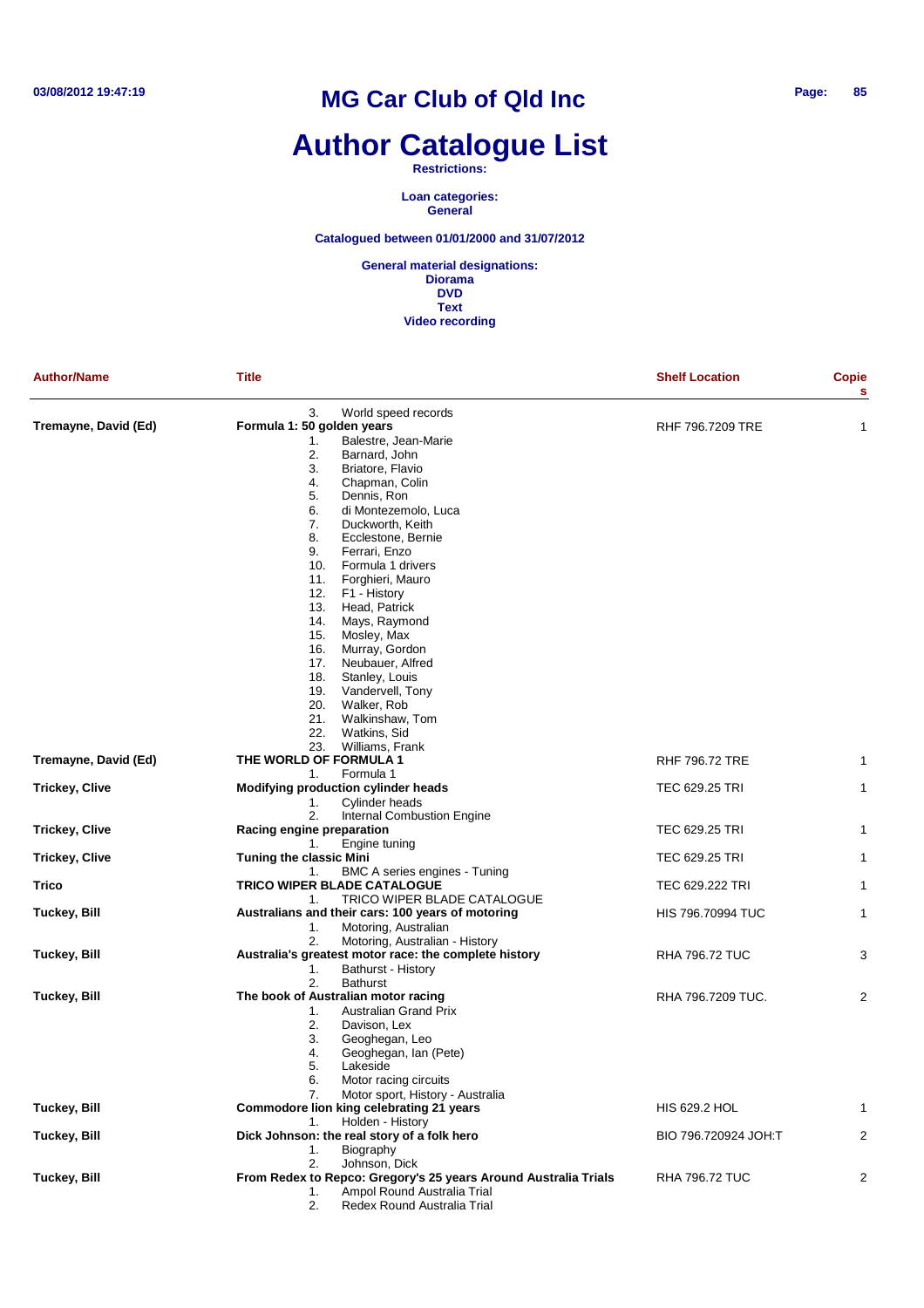# **Author Catalogue List**

**Restrictions:**

**Loan categories: General**

#### **Catalogued between 01/01/2000 and 31/07/2012**

| <b>Author/Name</b>  | <b>Title</b>                                                                                                                         | <b>Shelf Location</b>    | <b>Copie</b><br>s |
|---------------------|--------------------------------------------------------------------------------------------------------------------------------------|--------------------------|-------------------|
|                     | 3.<br>Trials                                                                                                                         |                          |                   |
| <b>Tuckey, Bill</b> | The great race 1987/88                                                                                                               | <b>RHA 796.72 TUC</b>    | 1                 |
| Tuckey, Bill        | <b>Bathurst</b><br>1.<br>James Hardie 1000 1981/82: Australia's greatest motor race<br><b>Bathurst</b><br>1.                         | <b>RHA 796.72 TUC</b>    | 1                 |
| <b>Tuckey, Bill</b> | <b>James Hardie 1000 1984/85</b><br><b>Bathurst</b><br>1.                                                                            | <b>RHA 796.72 TUC</b>    | 2                 |
| Tuckey, Bill        | <b>James Hardie 1000: 1985/86</b><br><b>Bathurst</b><br>1.                                                                           | <b>RHA 796.72 TUC</b>    | 1                 |
| Tuckey, Bill        | <b>James Hardie 1000 1986/87</b><br><b>Bathurst</b><br>1.                                                                            | <b>RHA 796.72 TUC</b>    | 1                 |
| Tuckey, Bill        | An old dog for a hard road : the inside story of the 1979 Repco<br>Round Australia Reliability Trial<br>1.<br>Repco Trial 1979       | <b>RHA 796.72 TUC</b>    | 1                 |
|                     | 2.<br>Trials                                                                                                                         |                          |                   |
| <b>Tuckey, Bill</b> | The rise and fall of Peter Brock<br>Brock, Peter<br>1.                                                                               | BIO 796.720924 BRO:T     | 1                 |
| <b>Tuckey, Bill</b> | 2.<br><b>Holden Dealer Team</b><br>The Sound and the fury: 100 years of motorsport in Australia<br>Ampol Round Australia Trial<br>1. | RHA 796.7209 TUC         | 1                 |
|                     | 2.<br><b>Australian Grand Prix</b><br>3.<br>Brabham, Jack<br><b>CAMS</b><br>4.<br>5.<br>Confederation of Australian Motor Sport      |                          |                   |
|                     | 6.<br>Moffat, Allan<br>7.<br>Motor racing circuits                                                                                   |                          |                   |
|                     | 8.<br>Motor racing, history - Australia<br>9.<br>Motor sport, History - Australia                                                    |                          |                   |
|                     | Motor sport - rallies<br>10.<br>Motor sport - hillclimbs<br>11.                                                                      |                          |                   |
|                     | 12.<br>Redex Round Australia Trial                                                                                                   |                          |                   |
|                     | 13.<br>Round-AustraliaTrials<br>14.<br>V8 Supercars                                                                                  |                          |                   |
| <b>Tuckey, Bill</b> | The unforgiving minute: Dick Johnson: the real story of a folk hero                                                                  | BIO 796.720924 JOH:T     | 1                 |
|                     | Biography<br>1.                                                                                                                      |                          |                   |
|                     | 2.<br>Johnson, Dick                                                                                                                  |                          |                   |
| Tuckey, Bill (Ed)   | Australian motoring year 1982/83                                                                                                     | <b>HIS 796.70994 TUC</b> | 3                 |
|                     | Cars, Australian - History<br>1.                                                                                                     |                          |                   |
|                     | 2.<br>Holden Camira                                                                                                                  |                          |                   |
|                     | 3.<br>Mazda Motor Company                                                                                                            |                          |                   |
|                     | 4.<br>Motoring, Australian                                                                                                           |                          |                   |
|                     | Volvo trucks<br>5.                                                                                                                   |                          |                   |
| Tuckey, Bill (Ed)   | Australian motoring year 1984/85                                                                                                     | <b>HIS 796.70994 TUC</b> | 1                 |
|                     | Cars, Australian - History<br>1.                                                                                                     |                          |                   |
|                     | 2.<br>Ford Motor Company                                                                                                             |                          |                   |
|                     | 3.<br>Ford Motor Company - History                                                                                                   |                          |                   |
|                     | 4.<br>Motoring, Australian                                                                                                           |                          |                   |
|                     | 5.<br>Petrol, Unleaded                                                                                                               |                          |                   |
| Tuckey, Bill (Ed)   | Australian motoring year 1985/86                                                                                                     | <b>HIS 796.70994 TUC</b> | 1                 |
|                     | <b>Australian Grand Prix</b><br>1.                                                                                                   |                          |                   |
|                     | 2.<br>Cars, Australian - History                                                                                                     |                          |                   |
|                     | 3.<br>Group A Touring Cars                                                                                                           |                          |                   |
|                     | Motoring, Australian<br>4.                                                                                                           |                          |                   |
| Tuckey, Bill (Ed)   | Australian motoring year 1986/87                                                                                                     | <b>HIS 796.70994 TUC</b> |                   |
|                     | <b>Australian Grand Prix</b><br>1.                                                                                                   |                          |                   |
|                     | <b>Bathurst</b><br>2.                                                                                                                |                          |                   |
|                     | Cars, Australian - History<br>3.                                                                                                     |                          |                   |
|                     | Motoring, Australian<br>4.                                                                                                           |                          |                   |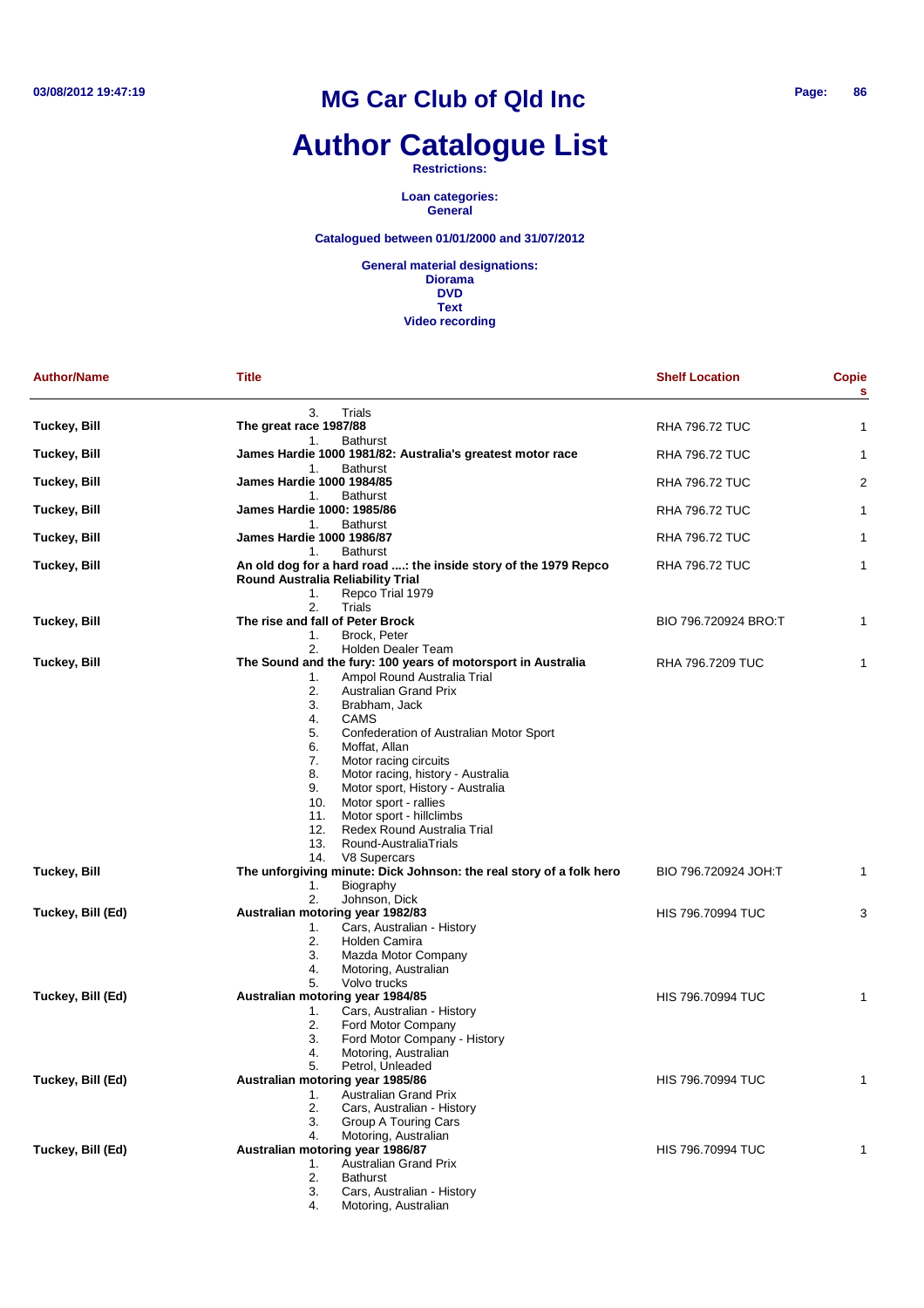# **Author Catalogue List**

**Restrictions:**

**Loan categories: General**

**Catalogued between 01/01/2000 and 31/07/2012**

**General material designations: Diorama DVD Text Video recording**

| <b>Author/Name</b>      | <b>Title</b>                                                                  | <b>Shelf Location</b>    | <b>Copie</b><br>s |
|-------------------------|-------------------------------------------------------------------------------|--------------------------|-------------------|
| Tuckey, Bill (Ed)       | 5.<br>Nissan Motor Company<br>Australian motoring year 1987/88                | <b>HIS 796.70994 TUC</b> | 1                 |
|                         | <b>Australian Grand Prix</b><br>1.                                            |                          |                   |
|                         | 2.<br><b>Bathurst</b>                                                         |                          |                   |
|                         | 3.<br>Cars, Australian - History                                              |                          |                   |
|                         | 4.<br>Falcon EA                                                               |                          |                   |
|                         | 5.<br>Mitsubishi Motor Company                                                |                          |                   |
|                         | 6.<br>Motoring, Australian<br>7.<br>Sarich, Ralph                             |                          |                   |
|                         | Solar powered cars<br>8.                                                      |                          |                   |
| Turner, Nigel           | Automania: man and the motor car                                              | <b>HIS 796.7 PET</b>     | 1                 |
|                         | Cars - History<br>1.                                                          |                          |                   |
|                         | 2.<br>Motoring - History                                                      |                          |                   |
| Turner, Stuart          | <b>BMC Competition Department secrets</b>                                     | RHG 796.7209 CHA         | 1                 |
|                         | <b>BMC - History</b><br>1.                                                    |                          |                   |
|                         | 2.<br><b>BMC</b> - Racing history                                             |                          |                   |
| Turner, Stuart          | HARNESSING HORSEPOWER THE PAT MOSS CARLSSON STORY                             | BIO 796.720924 tur       | $\mathbf 1$       |
|                         | 1.<br>pat moss story                                                          |                          |                   |
| Turner, Stuart          | MGB : a comprehensive owner's manual                                          | MAR 629.2 MG:6           | 1                 |
|                         | 1.<br>Engine tuning - MGB<br>2.<br>MG B                                       |                          |                   |
|                         | 3.<br>MGB - Competition                                                       |                          |                   |
| Turner, Stuart          | Twice lucky: my life in motorsport                                            | BIO 796.720924 TUR:T     | 1                 |
|                         | 1.<br>Autobiography                                                           |                          |                   |
|                         | 2.<br>Turner, Stuart                                                          |                          |                   |
| <b>Tutthill, Peter</b>  | Kieft racing cars: the Bridgend story 1949-1952                               | RHG 796.7209 TUT         | 1                 |
|                         | 1.<br>Kieft racing cars                                                       |                          |                   |
|                         | 2.<br>Moss, Stirling                                                          |                          |                   |
| Tutthill, Peter         | The story of Paramount coachbuilt cars from Derbyshire                        | MAR 629.2 PAR            | 1                 |
|                         | Coachbuilders<br>1.                                                           |                          |                   |
|                         | 2.<br>Paramount cars                                                          |                          |                   |
| Tyler, Jenny            | The birth of the motor car<br>Cars - History<br>1.                            | HIS 629.209 SUM          | 1                 |
|                         | 2.<br>Cars - History - 20th century                                           |                          |                   |
|                         | 3.<br>Motoring - History                                                      |                          |                   |
| Tyler, Jim              | MG Midget and Austin Healey Sprite - restoration, preparation,<br>maintenance | MAR 629.28 MG:5          | 1                 |
|                         | 1.<br>MG Midget - Restoration                                                 |                          |                   |
|                         | MG Midget - Maintenance<br>2.                                                 |                          |                   |
| <b>UBD</b>              | <b>Brisbane Street Directory 2007</b>                                         | GEN 796.7 ubd            | 1                 |
|                         | Street map directory - Brisbane<br>1.                                         |                          |                   |
| <b>Ullyett, Kenneth</b> | <b>The MG Companion</b>                                                       | MAR 629.2 MG:1           | 2                 |
|                         | Enever, Syd<br>1.<br>Gardner, Goldie                                          |                          |                   |
|                         | 2.<br>3.<br>MG 1100                                                           |                          |                   |
|                         | 4.<br>MG A                                                                    |                          |                   |
|                         | 5.<br>MG B                                                                    |                          |                   |
|                         | 6.<br>MG - History                                                            |                          |                   |
|                         | 7.<br>MG J-Type                                                               |                          |                   |
|                         | 8.<br>MG K3 Magnette                                                          |                          |                   |
|                         | 9.<br><b>MG Magnette</b>                                                      |                          |                   |
|                         | MG M-type<br>10.                                                              |                          |                   |
|                         | MG P-type<br>11.                                                              |                          |                   |
|                         | 12.<br>MG Q-type                                                              |                          |                   |
|                         | MG R-Type<br>13.                                                              |                          |                   |
|                         | <b>MG T-Series</b><br>14.<br>15.<br>MG Z Magnette                             |                          |                   |
|                         |                                                                               |                          |                   |

16. Old Number One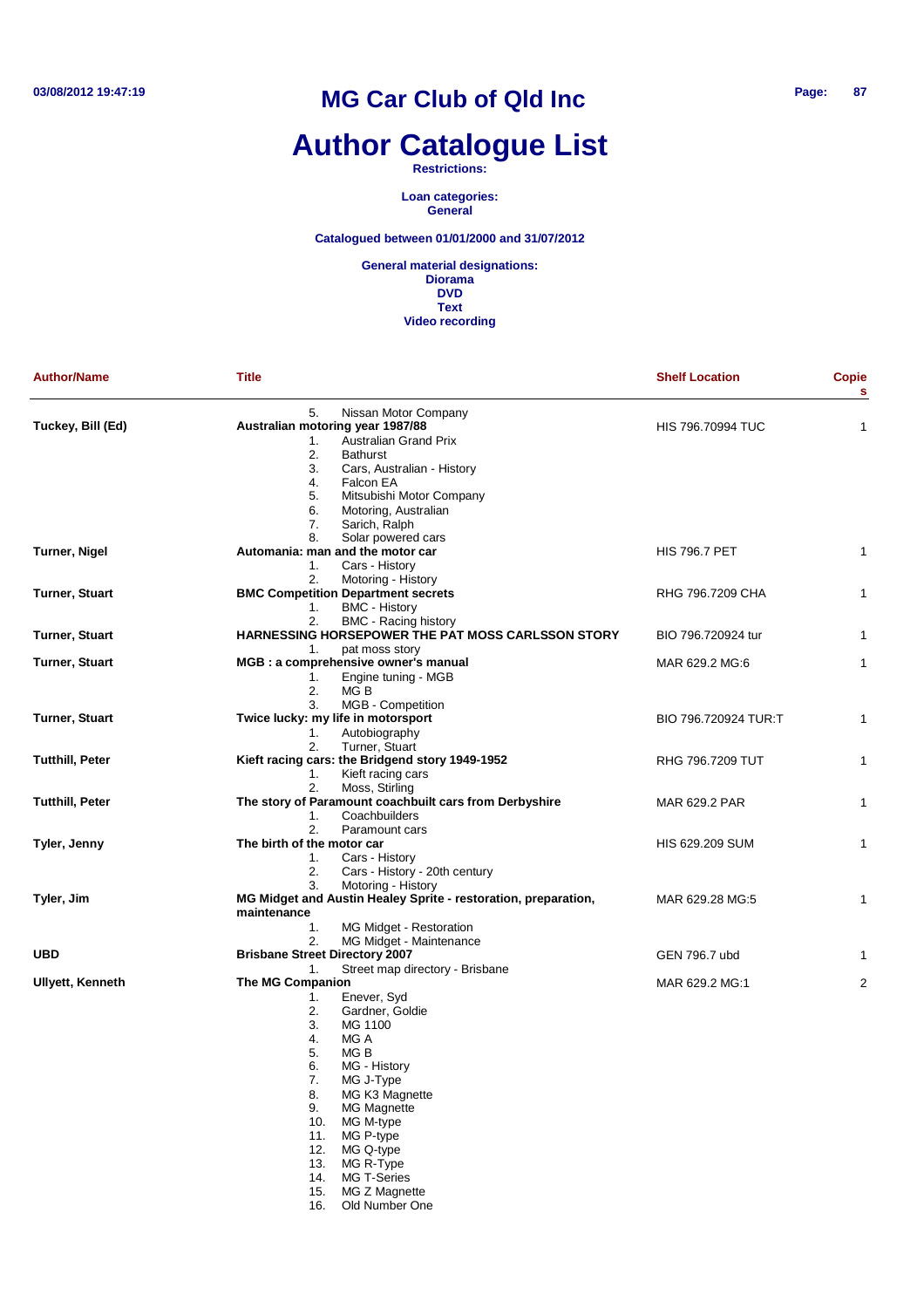# **Author Catalogue List**

**Restrictions:**

**Loan categories: General**

**Catalogued between 01/01/2000 and 31/07/2012**

| <b>Author/Name</b>                | <b>Title</b>                                                                                                                                                         | <b>Shelf Location</b> | <b>Copie</b><br>s |
|-----------------------------------|----------------------------------------------------------------------------------------------------------------------------------------------------------------------|-----------------------|-------------------|
| <b>Ullyett, Kenneth</b>           | 17. Safety Fast (Magazine)<br>The Porsche and Volkswagen companion<br>Porsche - History<br>1.<br>2.<br>Porsche - Service manual<br>3.<br>Volkswagen - Service manual | MAR 629.222 ULL       | 1                 |
| <b>Unipart</b>                    | Volkswagen - History<br>4.<br><b>ELECTRICAL SERVICE PARTS</b>                                                                                                        | TEC 629.222 UNI       | 1                 |
| <b>Unipart</b>                    | <b>HUB BEARING KITS</b>                                                                                                                                              | TEC 629.222 UNI       | 1                 |
| <b>Unipart</b>                    | <b>HUB BEARING KITS</b><br>1.<br>HUB BEARING KITS AND BEARINGS AND OIL SEALS<br>HUB BEARING KITS AND BEARINGS AND OIL SEALS<br>1.                                    | TEC 629.222 .UNI      | 1                 |
| <b>Unipart</b>                    | WATER PUMPS RADIATOR CAPS THERMOSTATS AND GASKETS<br>THERMAL TRANSMITTERS RADIATOR FAN SWITCHES RADIATOR<br><b>HOSES HOSE CLIPS</b>                                  | TEC 629.222 UNI       | 1                 |
|                                   | WATER PUMPS RADIATOR CAPS THERMOSTATS AND GASKETS THERMAL<br>1.                                                                                                      |                       |                   |
| Universal Magazines               | TRANSMITTERS RADIATOR FAN SWITCHES RADIATOR HOSES HOSE CLIPS<br>Beyond the Begining with Robbie Maddision [DVD]<br>Bikes and biking<br>1.                            | <b>GEN 796.7 UNI</b>  | 1                 |
| Urich, Mike                       | Holley carburetors and manifolds<br>1.<br>Carburretors                                                                                                               | TEC 629.253 URI       | 1                 |
| Van Damm, Sheila                  | 2.<br>Carburetors - Holley<br>Rallying                                                                                                                               | FIC MOS               | 1                 |
| Van Damm, Sheila                  | VALENTINO ROSSI WHAT IF I HAD NEVER TRIED                                                                                                                            | BIO 796.720924 VAI    | 1                 |
| Vanderveen, Bart H (Ed)           | <b>British cars of the Early Forties</b>                                                                                                                             | MAR 629.2 van         | 1                 |
|                                   | Earnhardt, Dale<br>1.                                                                                                                                                |                       |                   |
| Vanderveen, Bart H (Ed)           | British cars of the early thirties: 1930-1934                                                                                                                        | HIS 629.209043 VAN    | 1                 |
|                                   | Cars - History<br>1.<br>2.<br>Cars, British - History<br>3.<br>MG - History                                                                                          |                       |                   |
| Vanderveen, Bart H (Ed)           | <b>British cars of the Late Forties</b>                                                                                                                              | MAR 629.2 van         | 1                 |
| varrious                          | 1.<br>early cars<br><b>TECH TIPS FOR MG OWNERS</b>                                                                                                                   | TEC 629.222 var       | 1                 |
| <b>Venables, Donald</b>           | 1.<br>mg tech tips<br><b>Brooklands: the Official Centenary History</b>                                                                                              | <b>HIS 796.72 VEN</b> | 1                 |
|                                   | 1.<br>Brooklands - History                                                                                                                                           |                       |                   |
| Vesey, Mark                       | <b>Racing cars</b>                                                                                                                                                   | CHI 796.7209 DEB      | 1                 |
| Villa, Leo                        | 1 <sub>1</sub><br>Fiction, Children's<br>The record breakers                                                                                                         | BIO 796.72 CAN: V     | 1                 |
|                                   | Campbell, Malcolm<br>1.                                                                                                                                              |                       |                   |
|                                   | 2.<br>Campbell, Donald                                                                                                                                               |                       |                   |
|                                   | World speed records<br>3.                                                                                                                                            |                       |                   |
| Villeneuve, Jacques               | Villeneuve: my first season in Formula 1                                                                                                                             | BIO 796.72092 VIL:V   | 1                 |
|                                   | 1.<br>Biography<br>2.<br>Formula 1 drivers                                                                                                                           |                       |                   |
|                                   | 3.<br>Villeneuve, Jacques                                                                                                                                            |                       |                   |
|                                   | 4.<br>World Drivers Championship                                                                                                                                     |                       |                   |
| <b>Visual Entertainment Group</b> | Dry Hop [Video recording]                                                                                                                                            | RHG 796.7209 Vit      | 1                 |
| <b>Visual Entertainment Group</b> | <b>Pro Thunder [Video recording]</b>                                                                                                                                 | <b>GEN 796.72 Vis</b> | 1                 |
|                                   | Racing car specials<br>1.                                                                                                                                            |                       |                   |
| Vitrikas, Robert P                | MGA: a history and restoration guide                                                                                                                                 | MAR 629.28 MG:5       | 1                 |
|                                   | MG A<br>1.                                                                                                                                                           |                       |                   |
|                                   | 2.<br>MGA - Workshop manual                                                                                                                                          |                       |                   |
|                                   | 3.<br><b>MGA</b> - Restoration                                                                                                                                       |                       |                   |
| <b>Vizard, David</b>              | How to modify your Mini                                                                                                                                              | MAR 629.28 MIN        | 1                 |
|                                   | Mini - Modifications<br>1.<br>2.                                                                                                                                     |                       |                   |
| Vizard, David                     | Mini - Performance engineering<br><b>Tuning BL's A-series engine</b>                                                                                                 | TEC 629.25 VIZ        | 1                 |
|                                   | BMC A series engines - Tuning<br>1.                                                                                                                                  |                       |                   |
|                                   |                                                                                                                                                                      |                       |                   |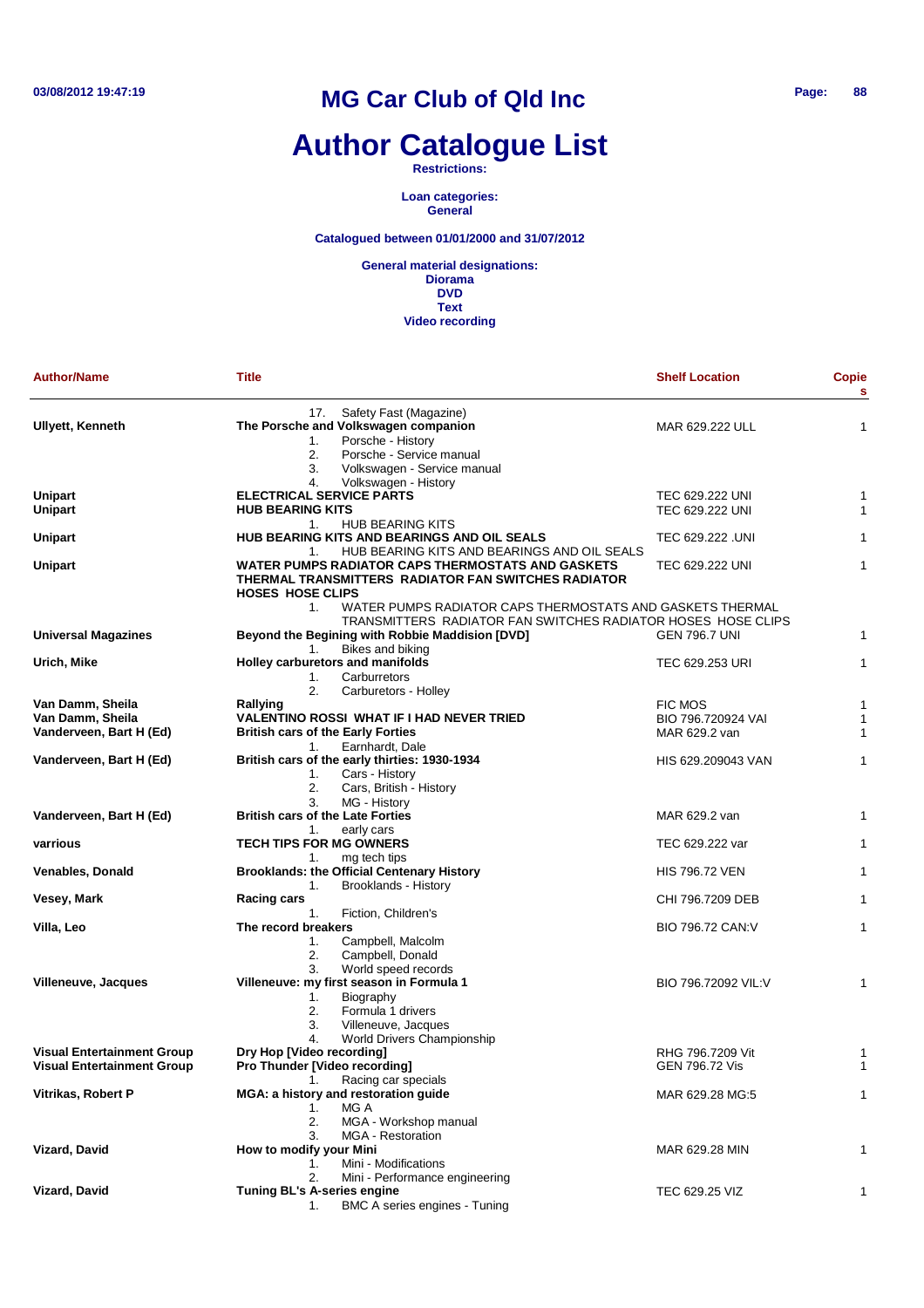# **Author Catalogue List**

**Restrictions:**

**Loan categories: General**

#### **Catalogued between 01/01/2000 and 31/07/2012**

| <b>Author/Name</b>                                           | <b>Title</b>                                                                                                                                                                                         | <b>Shelf Location</b>                 | <b>Copie</b><br>s |
|--------------------------------------------------------------|------------------------------------------------------------------------------------------------------------------------------------------------------------------------------------------------------|---------------------------------------|-------------------|
| Vizard, David                                                | <b>Tuning Escorts and Capris</b><br>1.<br>Engine tuning<br>2.<br>Ford Escort - Tuning                                                                                                                | TEC 629.25 VIZ                        | $\mathbf{1}$      |
| <b>Vizard, David</b>                                         | 3.<br>Ford Capri - Tuning<br><b>Tuning twin cam Fords</b><br>1.<br>Engine tuning<br>2.<br>Ford twin cam - Tuning                                                                                     | TEC 629.25 VIZ                        | 1                 |
| Von Frankenberg, Richard                                     | Porsche: the man and his cars<br>1.<br>Biography<br>Porsche, Ferdinand Anton Ernst<br>2.                                                                                                             | BIO 796.720924 POR:M                  | $\mathbf 1$       |
| Von Hanstein, Ursula                                         | Huschke von Hanstein: the racing baron<br>1.<br>Biography<br>2.<br>Von Hanstein, Huschke                                                                                                             | BIO 796.720924 HAN:K                  | 1                 |
| Wade, G R                                                    | Tuning SU carburetters including full needle charts and Gunson<br><b>Colortune tuning</b><br>Carburetters - Tuning<br>1.                                                                             | TEC 629.253 TUN                       | 1                 |
| Wait, Donald                                                 | 2.<br>SU (carburettors)<br>Panel beating and body repairing<br>Car restoration<br>1.<br>2.<br>Panel beating                                                                                          | TEC 629.28 WAI                        | 2                 |
| Wait, Donald                                                 | Panel beating and car restoration<br>Car restoration<br>1.<br>2.<br>Panel beating                                                                                                                    | <b>TEC 629.28 WAI</b>                 | $\mathbf{1}$      |
| Wait, Donald                                                 | <b>Spray painting</b><br>Automobiles - Painting<br>1.<br>2.<br>Spray painting                                                                                                                        | TEC 629.28 WAI                        | 1                 |
| <b>Wakefield, H Russell</b><br><b>Waldron, David (Trans)</b> | Used car<br>Michael Schumacher: the rise of a genius<br>Biography<br>1.<br>2.<br>Formula 1 drivers<br>3.<br>Grand Prix racing<br>4.<br>Schumacher, Michael<br><b>World Champion Drivers</b><br>5.    | <b>FIC HAI</b><br>BIO 796.72092 SCH:D | 1<br>1            |
| walkeley r                                                   | THE MOTOR CAR AN ILLUSTRATED HISTORY<br>motor car history<br>1.                                                                                                                                      | <b>HIS 796.7 WAK</b>                  | 1                 |
| Walker, Max                                                  | How to hypnotise chooks and other great yarns<br>Short stories<br>1.<br>2.<br>Sport - Anecdotes<br>Wit and humour<br>3.                                                                              | GEN 827 WAL                           | 3                 |
| Walker, Max                                                  | How to kiss a crocodile and other 'snappy' stories<br>Short stories<br>1.<br>2.<br>Sport - Anecdotes<br>3.<br>Wit and humour                                                                         | GEN 827 WAL                           | 2                 |
| Walker, Max                                                  | How to puzzle a python<br>Short stories<br>1.<br>2.<br>Sport - Anecdotes<br>3.<br>Wit and humour                                                                                                     | GEN 827 WAL                           | 3                 |
| Walker, Max                                                  | How to tame lions and other great yarns<br>1.<br>Short stories<br>2.<br>Sport - Anecdotes                                                                                                            | GEN 827 WAL                           | 3                 |
| Walker, Murray                                               | Wit and humour<br>3.<br>Murray Walker's Formula One Heroes<br>Alesi, Jean<br>1.<br>2.<br>Andretti, Mario<br>Ascari, Alberto<br>3.<br>Berger, Gerhard<br>4.<br>Biography<br>5.<br>Brabham, Jack<br>6. | BIO 796.72092 WAL                     | 2                 |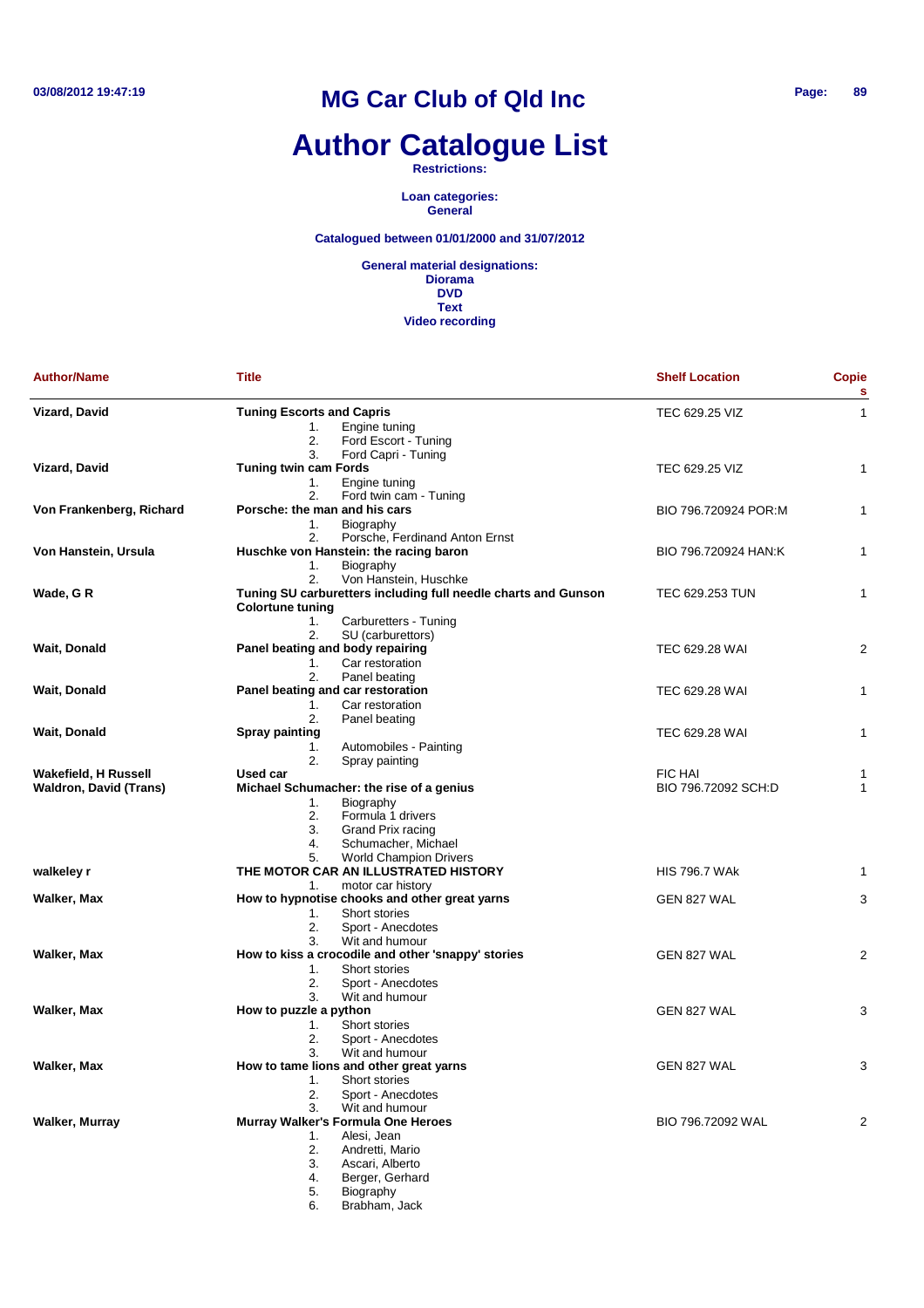## **Author Catalogue List**

#### **Restrictions:**

**Loan categories: General**

#### **Catalogued between 01/01/2000 and 31/07/2012**

| <b>Author/Name</b>    | <b>Title</b>                 |                                                                                                           | <b>Shelf Location</b> | Copie<br>s     |
|-----------------------|------------------------------|-----------------------------------------------------------------------------------------------------------|-----------------------|----------------|
|                       | 7.                           | Brundle, Martin                                                                                           |                       |                |
|                       | 8.                           | Chapman, Colin                                                                                            |                       |                |
|                       | 9.                           | Clark, Jim                                                                                                |                       |                |
|                       | 10.                          | Ecclestone, Bernie                                                                                        |                       |                |
|                       | 11.                          | Fangio, Juan Manual                                                                                       |                       |                |
|                       | 12.                          | Ferrari, Enzo                                                                                             |                       |                |
|                       | 13.<br>14.                   | Formula 1 drivers<br>Gurney, Dan                                                                          |                       |                |
|                       | 15.                          | Hailwood, Mike                                                                                            |                       |                |
|                       | 16.                          | Head, Patrick                                                                                             |                       |                |
|                       | 17.                          | Hill, Phil                                                                                                |                       |                |
|                       | 18.                          | Hill, Damon                                                                                               |                       |                |
|                       | 19.                          | Hunt, James                                                                                               |                       |                |
|                       | 20.                          | Jones, Alan                                                                                               |                       |                |
|                       | 21.                          | Lauda, Niki                                                                                               |                       |                |
|                       | 22.                          | Mansell, Nigel                                                                                            |                       |                |
|                       | 23.                          | Moss, Stirling                                                                                            |                       |                |
|                       | 24.                          | Motor racing circuits                                                                                     |                       |                |
|                       | 25.                          | Murray, Gordon                                                                                            |                       |                |
|                       | 26.<br>27.                   | Peterson, Ronnie<br>Prost, Alain                                                                          |                       |                |
|                       | 28.                          | Rosberg, Keke                                                                                             |                       |                |
|                       | 29.                          | Schumacher, Michael                                                                                       |                       |                |
|                       | 30.                          | Senna, Ayrton                                                                                             |                       |                |
|                       | 31.                          | Stewart, Jackie                                                                                           |                       |                |
|                       | 32.                          | Surtees, John                                                                                             |                       |                |
|                       | 33.                          | Tyrrell, Ken                                                                                              |                       |                |
|                       | 34.                          | Villeneuve, Gilles                                                                                        |                       |                |
|                       | 35.                          | <b>World Champion Drivers</b>                                                                             |                       |                |
|                       | 36.                          | Williams, Frank                                                                                           |                       |                |
| Walker, Murray        |                              | Unless I am very much mistaken: my autobiography                                                          | BIO 796.092 WAL:W     | 4              |
|                       | 1.                           | Biography                                                                                                 |                       |                |
|                       | 2.<br>3.                     | Formula 1 drivers<br>Walker, Murray                                                                       |                       |                |
|                       | 4.                           | World Drivers Championship                                                                                |                       |                |
| <b>Walker Murray</b>  |                              | <b>NIGEL MANSELL Grand Prix Victories [Video recording]</b>                                               | RHF 796.7209 wal      | 1              |
|                       | 1.                           | Mansell, Nigel                                                                                            |                       |                |
| Wallage, John         |                              | Repairing and restoring classic car components                                                            | TEC 629.28 WAL        | 1              |
|                       | 1.                           | Cars - Mechanics                                                                                          |                       |                |
|                       | 2.                           | Cars - Ignition systems                                                                                   |                       |                |
|                       | 3.                           | Cars - Fuel systems                                                                                       |                       |                |
| <b>Wallage, Peter</b> | How to restore car interiors |                                                                                                           | TEC 629.28 WAL        | 1              |
|                       | 1.                           | Car restoration                                                                                           |                       |                |
|                       | 2.<br>3.                     | Car interior - Restoration                                                                                |                       |                |
| <b>Wallage, Peter</b> |                              | Trim - Restoration<br>MG Midget and Austin Healey Sprite Service Guide and owner's manual MAR 629.28 MG:5 |                       | 1              |
|                       | 1.                           | Austin Healey Sprite - Service guide                                                                      |                       |                |
|                       | 2.                           | Austin Healey Sprite - Workshop manual                                                                    |                       |                |
|                       | 3.                           | MG Midget - Service guide                                                                                 |                       |                |
|                       | 4.                           | MG Midget - Workshop manual                                                                               |                       |                |
| Wallage, Peter        |                              | Repairing and restoring classic car components                                                            | TEC 629.28 WAL        |                |
|                       | 1.                           | Cars - Mechanics                                                                                          |                       |                |
|                       | 2.                           | Cars - Ignition systems                                                                                   |                       |                |
|                       | 3.                           | Cars - Fuel systems                                                                                       |                       |                |
| <b>Walters, Doug</b>  | One for the road             |                                                                                                           | GEN 827 WAL           | $\overline{2}$ |
|                       | 1.                           | Cricket - Anecdotes                                                                                       |                       |                |
| Ward, Colin           | 2.                           | Wit and humour                                                                                            |                       |                |
|                       | Going 4WD                    |                                                                                                           | TEC 629.223 MCL       |                |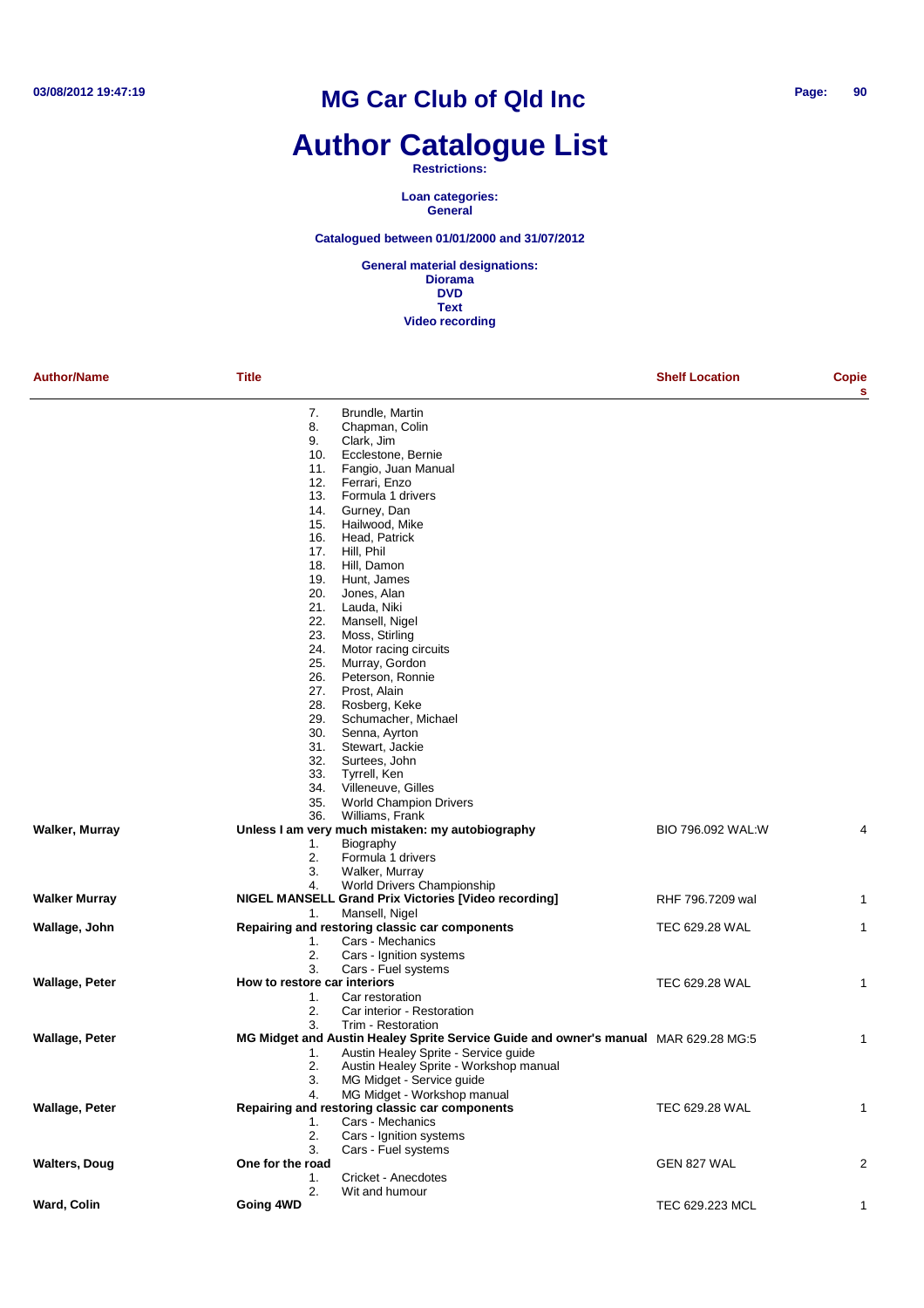# **Author Catalogue List**

#### **Restrictions:**

**Loan categories: General**

#### **Catalogued between 01/01/2000 and 31/07/2012**

| <b>Author/Name</b>     | <b>Title</b>                      |                                                      | <b>Shelf Location</b> | <b>Copie</b><br>s |
|------------------------|-----------------------------------|------------------------------------------------------|-----------------------|-------------------|
|                        | 1.<br>2.                          | 4WD vehicles<br>4WD driving                          |                       |                   |
| Ward, lan              | The sports car                    |                                                      | MAR 629.222 WAR       | 1                 |
|                        | 1.                                | Alfa Romeo - History                                 |                       |                   |
|                        | 2.<br>3.                          | <b>BMW</b><br>Bugatti                                |                       |                   |
|                        | 4.                                | F1 teams - Ferrari                                   |                       |                   |
|                        | 5.                                | Jaguar                                               |                       |                   |
|                        | 6.                                | Lotus                                                |                       |                   |
|                        | 7.                                | MG A                                                 |                       |                   |
|                        | 8.                                | MG B                                                 |                       |                   |
|                        | 9.                                | MG Y                                                 |                       |                   |
|                        | 10.                               | Sports cars - History                                |                       |                   |
| Ward, Ian (Ed)         | Anatomy of the motor car          |                                                      | TEC 629.2 WAR         | 3                 |
|                        | 1.                                | Cars - Construction                                  |                       |                   |
|                        | 2.                                | Cars - Transmission                                  |                       |                   |
|                        | 3.                                | Cars - Fuel systems                                  |                       |                   |
|                        | 4.<br>5.                          | Cars - Braking systems<br>Internal Combustion Engine |                       |                   |
|                        | 6.                                | Starter motors                                       |                       |                   |
| <b>Ward P</b>          | <b>Sprite Midget</b>              |                                                      | MAR 629.2 MG:5        | 1                 |
|                        | 1.                                | Austin Healey Sprite - Service guide                 |                       |                   |
|                        | 2.                                | MG Midget - Maintenance                              |                       |                   |
| Ware, Michael E        | A roadside camera 1895-1915       |                                                      | <b>HIS 796.7 WAR</b>  | 1                 |
|                        | 1.                                | Motoring - History                                   |                       |                   |
| <b>Watkins, Martyn</b> | British sports cars since the war |                                                      | MAR 629.222 WAT       | 1                 |
|                        | 1.                                | A.C.                                                 |                       |                   |
|                        | 2.                                | Allard                                               |                       |                   |
|                        | 3.                                | Alvis                                                |                       |                   |
|                        | 4.                                | <b>Aston Martin</b>                                  |                       |                   |
|                        | 5.<br>6.                          | Austin<br><b>BMC</b>                                 |                       |                   |
|                        | 7.                                | <b>Bristol</b>                                       |                       |                   |
|                        | 8.                                | Cooper                                               |                       |                   |
|                        | 9.                                | Coventry-Climax                                      |                       |                   |
|                        | 10.                               | Elva                                                 |                       |                   |
|                        | 11.                               | Ford                                                 |                       |                   |
|                        | 12.                               | Frazer Nash                                          |                       |                   |
|                        | 13.                               | Hillman                                              |                       |                   |
|                        | 14.                               | Jaguar                                               |                       |                   |
|                        | 15.                               | Jensen                                               |                       |                   |
|                        | 16.                               | Jowitt                                               |                       |                   |
|                        | 17.<br>18.                        | Lea-Francis<br>Lotus                                 |                       |                   |
|                        | 19.                               | MG                                                   |                       |                   |
|                        | 20.                               | Morgan                                               |                       |                   |
|                        | 21.                               | Riley                                                |                       |                   |
|                        | 22.                               | Singer                                               |                       |                   |
|                        | 23.                               | Sports cars, British                                 |                       |                   |
|                        | 24.                               | Standard                                             |                       |                   |
|                        | 25.                               | SU (carburettors)                                    |                       |                   |
|                        |                                   | 26. Triumph                                          |                       |                   |
| <b>Watkins, Martyn</b> | <b>Engines and transmissions</b>  |                                                      | TEC 629.25 WAT        | 1                 |
|                        | 1.                                | Cars - Transmission                                  |                       |                   |
|                        | 2.                                | Engine tuning                                        |                       |                   |
| <b>Watkins, Martyn</b> | Introduction to tuning<br>1.      | Camshafts                                            | TEC 629.25 WAT        | 1                 |
|                        | 2.                                | Cars - Transmission                                  |                       |                   |
|                        |                                   |                                                      |                       |                   |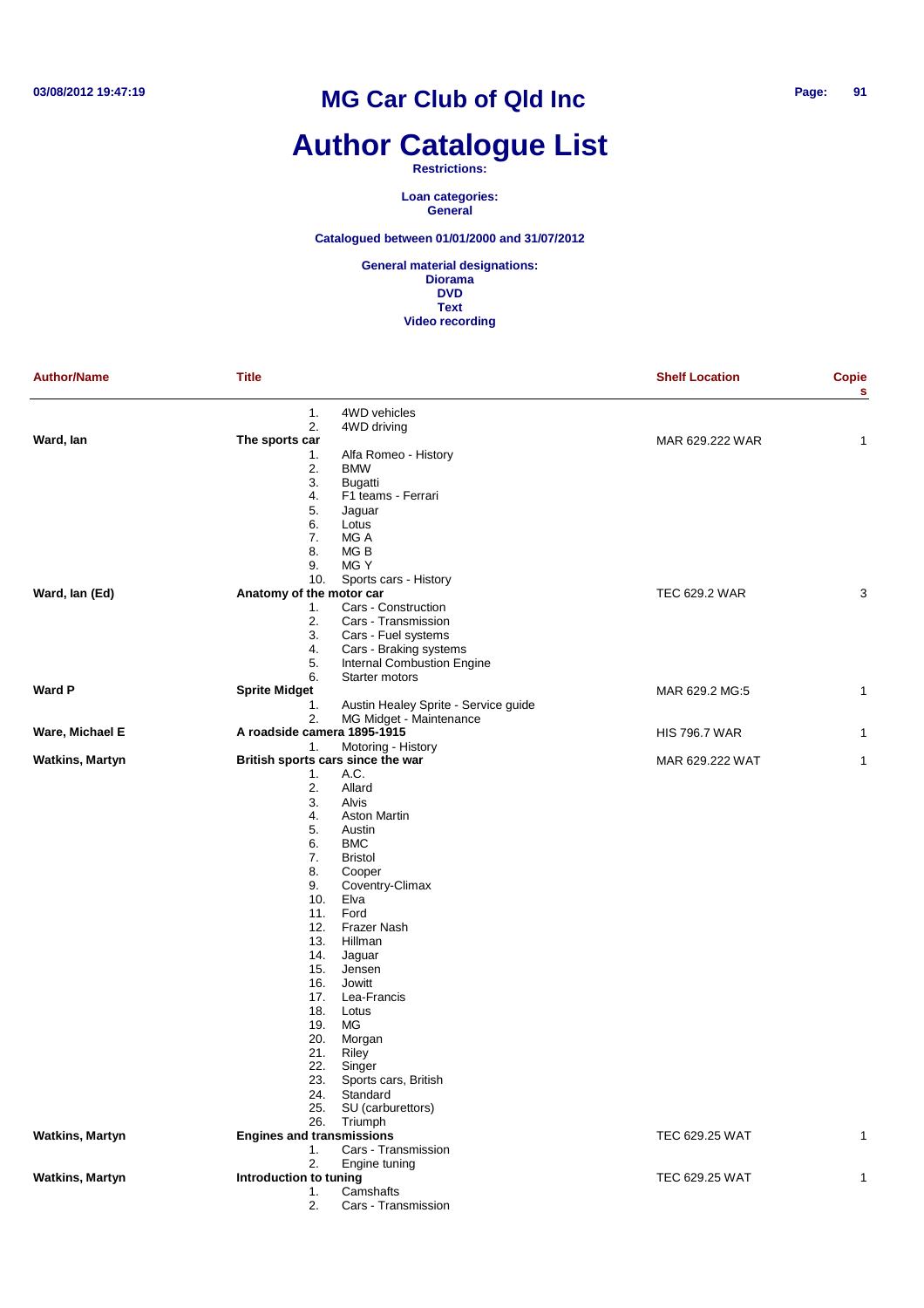# **Author Catalogue List**

#### **Restrictions:**

**Loan categories: General**

#### **Catalogued between 01/01/2000 and 31/07/2012**

**General material designations: Diorama DVD Text Video recording**

| <b>Author/Name</b>       | <b>Title</b>                                                                           | <b>Shelf Location</b> | Copie<br>s   |
|--------------------------|----------------------------------------------------------------------------------------|-----------------------|--------------|
|                          | Cars - Suspension systems<br>3.<br>Carburetters - Tuning<br>4.<br>Cylinder heads<br>5. |                       |              |
|                          | <b>Internal Combustion Engine</b><br>6.                                                |                       |              |
| <b>Watkins, Martyn</b>   | <b>Suspension and brakes</b>                                                           | <b>TEC 629.27 WAT</b> | 1            |
|                          | Cars - Suspension systems<br>1.<br>2.<br>Cars - Braking systems                        |                       |              |
| <b>Watkins, Syd</b>      | Life at the limit: triumph and tragedy in Formula One                                  | RHF 796.7209 WAT      | 1            |
|                          | Ecclestone, Bernie<br>1.                                                               |                       |              |
|                          | 2.<br>Formula 1 drivers                                                                |                       |              |
|                          | 3.<br>F1 - History                                                                     |                       |              |
|                          | 4.<br>Formula 1 - Deaths<br>5.<br>Mansell, Nigel                                       |                       |              |
|                          | 6.<br>Motor racing circuits                                                            |                       |              |
| Watson, Ian              | Thy blood like milk                                                                    | FIC HAI               | 1            |
| Waugh, Evelyn            | Agatha Runcible's motor race                                                           | <b>FIC WEL</b>        | $\mathbf{1}$ |
| Webster, Jack            | In the driving seat: a century of motoring in Scotland                                 | <b>HIS 796.7 WEB</b>  | $\mathbf{1}$ |
|                          | Motoring - History<br>1.<br>Motoring, Scottish - History<br>2.                         |                       |              |
| Webster, Wayne           | Off the road Brock                                                                     | RHA 796.7209 BRO      | 1            |
|                          | Brock, Peter<br>1.                                                                     |                       |              |
|                          | Off road rallying<br>2.                                                                |                       |              |
|                          | Round-AustraliaTrials<br>3.                                                            |                       |              |
| Welcome, John (Ed)       | <b>Best motoring stories</b>                                                           | FIC WEL               | $\mathbf{1}$ |
|                          | Anecdotes - Motoring<br>1.<br>Motoring - Fiction<br>2.                                 |                       |              |
| <b>Welding Institute</b> | Car Bodywork (repair by Welding) [Video recording]                                     | TEC 629.222 wel       | 1            |
|                          | Bodywork repairs<br>1.                                                                 |                       |              |
|                          | Weldina<br>2.                                                                          |                       |              |
| <b>Welding Institute</b> | Manual Metal Arc (stick) Welding [Video recording]                                     | TEC 629.222 wel       | 1            |
|                          | Bodywork repairs<br>1.<br>2.<br>Welding                                                |                       |              |
| <b>Welding Institute</b> | Mig Welding (mild steel with low current sets) [Video recording]                       | TEC 629.222 WEL       | 1            |
|                          | Welding<br>1.                                                                          |                       |              |
| Wells, Ken               | Lola: all the sports and single-seater racing cars 1978-1997                           | RHG 629.228 STA       | 1            |
|                          | Lola - History<br>1.                                                                   |                       |              |
| Wels, Byron G            | <b>Basic auto repairs</b><br>Bodywork repairs<br>1.                                    | TEC 629.28 WEL        | 1            |
|                          | Cars - Electrical system<br>2.                                                         |                       |              |
|                          | 3.<br>Car maintenance                                                                  |                       |              |
|                          | 4.<br>Cars - Cooling systems                                                           |                       |              |
|                          | 5.<br>Cars - Suspension systems                                                        |                       |              |
| Welsh, Robert            | 6.<br>Lubrication<br><b>Racing cars</b>                                                | RHG 796.7209 WEL      | 1            |
|                          | Grand Prix - History<br>1.                                                             |                       |              |
|                          | 2.<br>Indianapolis                                                                     |                       |              |
|                          | 3.<br>Le Mans                                                                          |                       |              |
|                          | Motor racing - history<br>4.                                                           |                       |              |
| <b>Wheeler, Charles</b>  | Tuning Solex carburetters for performance<br>Carburetters, Solex<br>1.                 | TEC 629.253 TUN       | 1            |
| <b>Wherrett, Peter</b>   | A Century of the motor car                                                             | HIS 629.20904 WHE     | 1            |
|                          | Cars - History<br>1.                                                                   |                       |              |
|                          | 2.<br>De Dion Bouton                                                                   |                       |              |
|                          | 3.<br>Duesenberg                                                                       |                       |              |
|                          | Ferrari 275 GTB<br>4.<br>Hispano-Suiza                                                 |                       |              |
|                          | 5.<br>Jaguar X150<br>6.                                                                |                       |              |

7. Mercer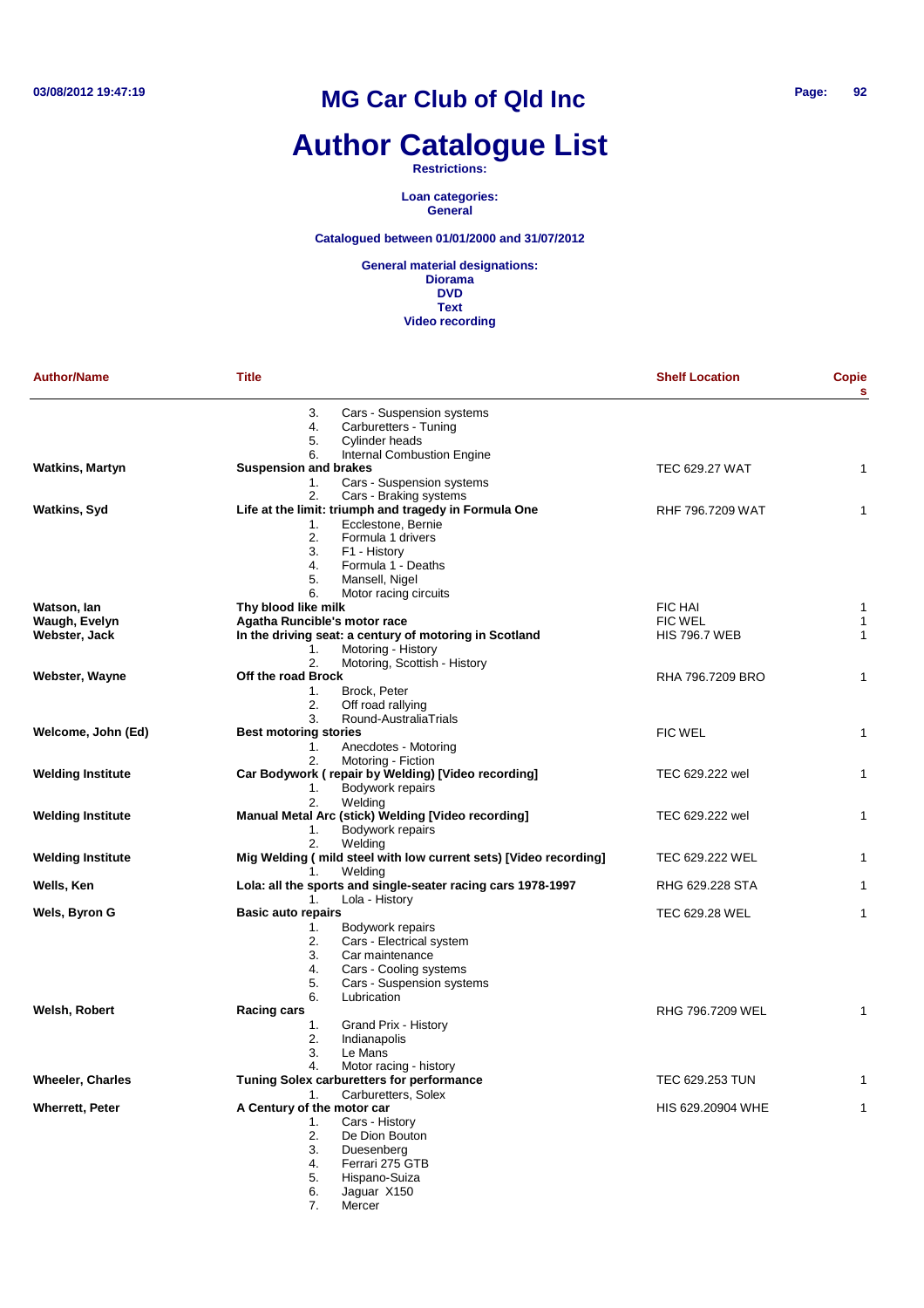# **Author Catalogue List**

#### **Restrictions:**

**Loan categories: General**

#### **Catalogued between 01/01/2000 and 31/07/2012**

| <b>Author/Name</b>                | <b>Title</b>                                                              | <b>Shelf Location</b>            | <b>Copie</b><br>s |
|-----------------------------------|---------------------------------------------------------------------------|----------------------------------|-------------------|
|                                   | 8.<br>Mitubishi Starion<br>9.<br>Morgan                                   |                                  |                   |
|                                   | 10.<br><b>Morris Minor</b>                                                |                                  |                   |
| <b>Wherrett, Peter</b>            | 11.<br>Napier<br>Grit an Epic Journey Across The World                    | GEN 796.7 whe                    | 1                 |
|                                   | Journeys<br>1.                                                            |                                  |                   |
| <b>Wherrett, Peter</b>            | Marque: a hundred years of motoring                                       | HIS 629.20904 WHE                | $\overline{2}$    |
|                                   | 1.<br>Cars - History                                                      |                                  |                   |
|                                   | 2.<br>Cars - History - 20th century<br><b>Motoring skills and tactics</b> |                                  | 1                 |
| <b>Wherrett, Peter</b>            | Defensive driving<br>1.                                                   | <b>GEN 796.7 WHE</b>             |                   |
|                                   | 2.<br>Driving technique                                                   |                                  |                   |
|                                   | 3.<br>Motoring, Australian                                                |                                  |                   |
|                                   | Performance driving<br>4.                                                 |                                  |                   |
| <b>Wherrett, Peter</b>            | The quest for the perfect car: my life in motoring                        | BIO 796.720924 WHE:W             | 1                 |
|                                   | Autobiography<br>1.<br>2.<br>Wherrett, Peter                              |                                  |                   |
| <b>Wherrett, Peter</b>            | <b>Torque</b>                                                             | HIS 796.70994 WHE                | $\overline{2}$    |
|                                   | 1.<br>Motoring - History                                                  |                                  |                   |
|                                   | 2.<br>Motoring, Australian                                                |                                  |                   |
|                                   | 3.<br>Road tests                                                          |                                  |                   |
| Wherry, Joseph H                  | The MG story                                                              | MAR 629.2 MG:1                   | 1                 |
|                                   | MG - History<br>1.                                                        |                                  |                   |
| Whie, Ben                         | NASCAR racers - today's top drivers<br>Biography<br>1.                    | BIO 796.720924 NAS               | 1                 |
|                                   | 2.<br><b>NASCAR</b>                                                       |                                  |                   |
| White, ELD                        | <b>London to Calcutta 1938</b>                                            | <b>GEN 910.4 WRI</b>             | 1                 |
|                                   | Adventure and travel<br>1.                                                |                                  |                   |
|                                   | 2.<br>Journeys                                                            |                                  |                   |
|                                   | 3.<br>Motoring - History                                                  |                                  |                   |
|                                   | 4.<br>Motoring                                                            |                                  |                   |
| White, James Dillon<br>White, T H | Genevieve races<br>The ghost Bentley                                      | <b>FIC MOS</b><br><b>FIC WEL</b> | 1<br>1            |
| Whitmore, John                    | Superdriver: exercises for high-concentration, high-performance           | <b>GEN 796.72 WHI</b>            | $\mathbf{1}$      |
|                                   | driving                                                                   |                                  |                   |
|                                   | Performance driving<br>1.                                                 |                                  |                   |
| Whitten, Peter                    | How to start rallying                                                     | RHA 796.73 WHI                   | 1                 |
|                                   | Rallies<br>1.                                                             |                                  |                   |
| Whyte, Andrew                     | 101 great marques                                                         | MAR 629.2 WHY                    | 1                 |
|                                   | Alfa Romeo<br>1.<br>2.<br><b>BMW</b>                                      |                                  |                   |
|                                   | 3.<br><b>Bugatti</b>                                                      |                                  |                   |
|                                   | 4.<br>Ferrari                                                             |                                  |                   |
|                                   | 5.<br>Jaguar                                                              |                                  |                   |
|                                   | 6.<br>Lotus                                                               |                                  |                   |
|                                   | 7.<br>МG                                                                  |                                  |                   |
|                                   | 8.<br>Morgan                                                              |                                  |                   |
| <b>Whyte, Andrew</b>              | 9.<br>Triumph<br>The centenary of the car                                 | HIS 629.20904 WHY                | 1                 |
|                                   | Cars - History<br>1.                                                      |                                  |                   |
| <b>Wilkins, Miles</b>             | How to restore fibreglass bodywork                                        | TEC 629.26 WIL                   | 2                 |
|                                   | Bodywork repairs<br>1.                                                    |                                  |                   |
|                                   | 2.<br><b>Fibreglass</b>                                                   |                                  |                   |
| <b>Wilkins, Miles</b>             | How to restore paintwork                                                  | <b>TEC 629.26 WIL</b>            | 1                 |
|                                   | Automobiles - Painting<br>1.<br>2.<br>Car restoration                     |                                  |                   |
| <b>Wilkinson, Philip</b>          | Wheels to rockets: innovations in transport                               | GEN 609 WIL                      | 1                 |
|                                   | inventions<br>1.                                                          |                                  |                   |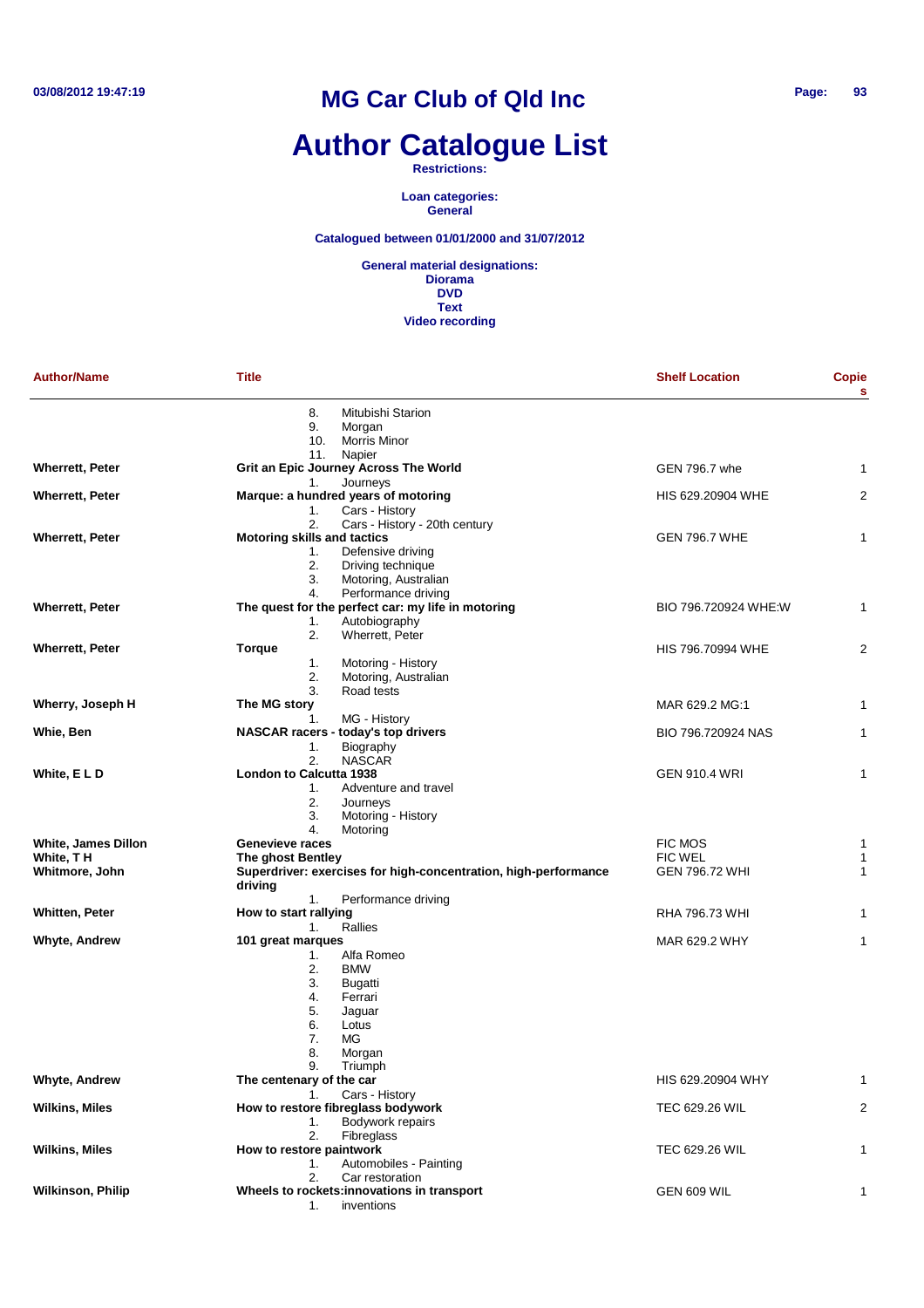# **Author Catalogue List**

**Restrictions:**

**Loan categories: General**

#### **Catalogued between 01/01/2000 and 31/07/2012**

**General material designations: Diorama DVD Text Video recording**

| <b>Author/Name</b>          | <b>Title</b>                                                                  | <b>Shelf Location</b> | <b>Copie</b><br>s |
|-----------------------------|-------------------------------------------------------------------------------|-----------------------|-------------------|
| <b>Wilkinson, Steve</b>     | 2.<br>Transport - History<br>Hillclimbing and sprinting: the essential manual | RHG 796.72 SHO        | 1                 |
|                             | Motor sport - hillclimbs<br>1.<br>2.<br>Sprints                               |                       |                   |
| <b>Williams, Geoffrey</b>   | McLaren - a racing history<br>F1 teams - McLaren<br>1.                        | <b>RHF 796.72 WIL</b> | 1                 |
| <b>Williams, John Price</b> | <b>Making MGs</b>                                                             | MAR 629.23 MG:9       | 1                 |
|                             | 1.<br>MG B                                                                    |                       |                   |
|                             | 2.<br>MG C                                                                    |                       |                   |
|                             | 3.<br>MG - History                                                            |                       |                   |
| <b>Williams, Richard</b>    | 4.<br>MG Magnette<br>The death of Ayrton Senna                                | BIO 796.72092 SEN:W   | 1                 |
|                             | Biography<br>1.                                                               |                       |                   |
|                             | 2.<br>Senna, Ayrton                                                           |                       |                   |
| <b>Williams, Richard</b>    | Enzo Ferrari: a life                                                          | BIO 796.72092 FER:W   | 1                 |
|                             | Biography<br>1.                                                               |                       |                   |
|                             | 2.<br>Ferrari, Enzo                                                           |                       |                   |
|                             | 3.<br>Formula 1 drivers                                                       |                       |                   |
| <b>Williams, Richard</b>    | The last road race: the 1957 Pescara Grand Prix                               | <b>RHF 796.72 WIL</b> | 1                 |
|                             | Fangio, Juan Manual<br>1.<br>2.<br>F1 - History                               |                       |                   |
|                             | 3.<br>Grand Prix racing                                                       |                       |                   |
|                             | 4.<br>Moss, Stirling                                                          |                       |                   |
|                             | 5.<br>Pescara Grand Prix                                                      |                       |                   |
| <b>Williams, Roger</b>      | How to give your MGB V-8 power                                                | MAR 629.222 MG:6      | 3                 |
|                             | MGB - Technical<br>1.                                                         |                       |                   |
| Williams, Roger             | How to improve MGB, MGC and MGB V8                                            | MAR 629.28 MG:6       | 2                 |
|                             | MGB - Technical<br>1.                                                         |                       |                   |
|                             | 2.<br>MGB V8                                                                  |                       |                   |
|                             | MGC - Technical<br>3.                                                         |                       |                   |
| <b>Williams, Roger</b>      | <b>MGB MGB GT</b><br>1.<br>MG B                                               | MAR 629.2 MG:6        | 1                 |
|                             | MGB GT<br>2.                                                                  |                       |                   |
| Williams, Roger             | Your expert guide to MGB and MGB GT problems and how to fix them              | MAR 629.28 MG:6       | 1                 |
|                             | MGB - Workshop manual<br>1.                                                   |                       |                   |
|                             | 2.<br>MGB - Technical                                                         |                       |                   |
|                             | MGB GT - Technical<br>3.                                                      |                       |                   |
| Willis, Terri               | Cars: an environmental challenge                                              | GEN 363.731 WIL       | 1                 |
|                             | Environment<br>1.                                                             |                       |                   |
|                             | 2.<br>Pollution                                                               |                       |                   |
| <b>Wilson Quentin</b>       | The Ultimate Classic Car Book<br>Classic cars<br>1.                           | <b>GEN 796.7 wil</b>  | 1                 |
| <b>Wilson, Stewart</b>      | Almost unknown: the story of Squadron Leader Tony Gaze OAM DFC                | BIO 796.72 GAZ:W      | 1                 |
|                             | Biography<br>1.                                                               |                       |                   |
|                             | 2.<br>Formula 1 drivers                                                       |                       |                   |
|                             | 3.<br>Gaze, Tony                                                              |                       |                   |
| <b>Wilson, Stewart</b>      | Australian Touring Car Championship: 25 fabulous years                        | RHA 796.72 HOW        | 2                 |
|                             | Australian Touring Car Championship<br>1.                                     |                       |                   |
|                             | 2.<br>Australian Touring Car Championship - History                           |                       |                   |
| Wilson, Stewart (Ed)        | 3.<br>Motor racing circuits                                                   | RHA 796.7209 AUS      | 3                 |
|                             | Australian Motor Racing Year 1985/86<br><b>AMSCAR</b><br>1.                   |                       |                   |
|                             | 2.<br>Appendix J Racing, Australian                                           |                       |                   |
|                             | 3.<br>Australian Touring Car Championship                                     |                       |                   |
|                             | Australian Rally Championship<br>4.                                           |                       |                   |
|                             | 5.<br><b>Australian Grand Prix</b>                                            |                       |                   |
|                             | Australian Drivers Championship<br>6.                                         |                       |                   |

7. Australian Off-Road Championship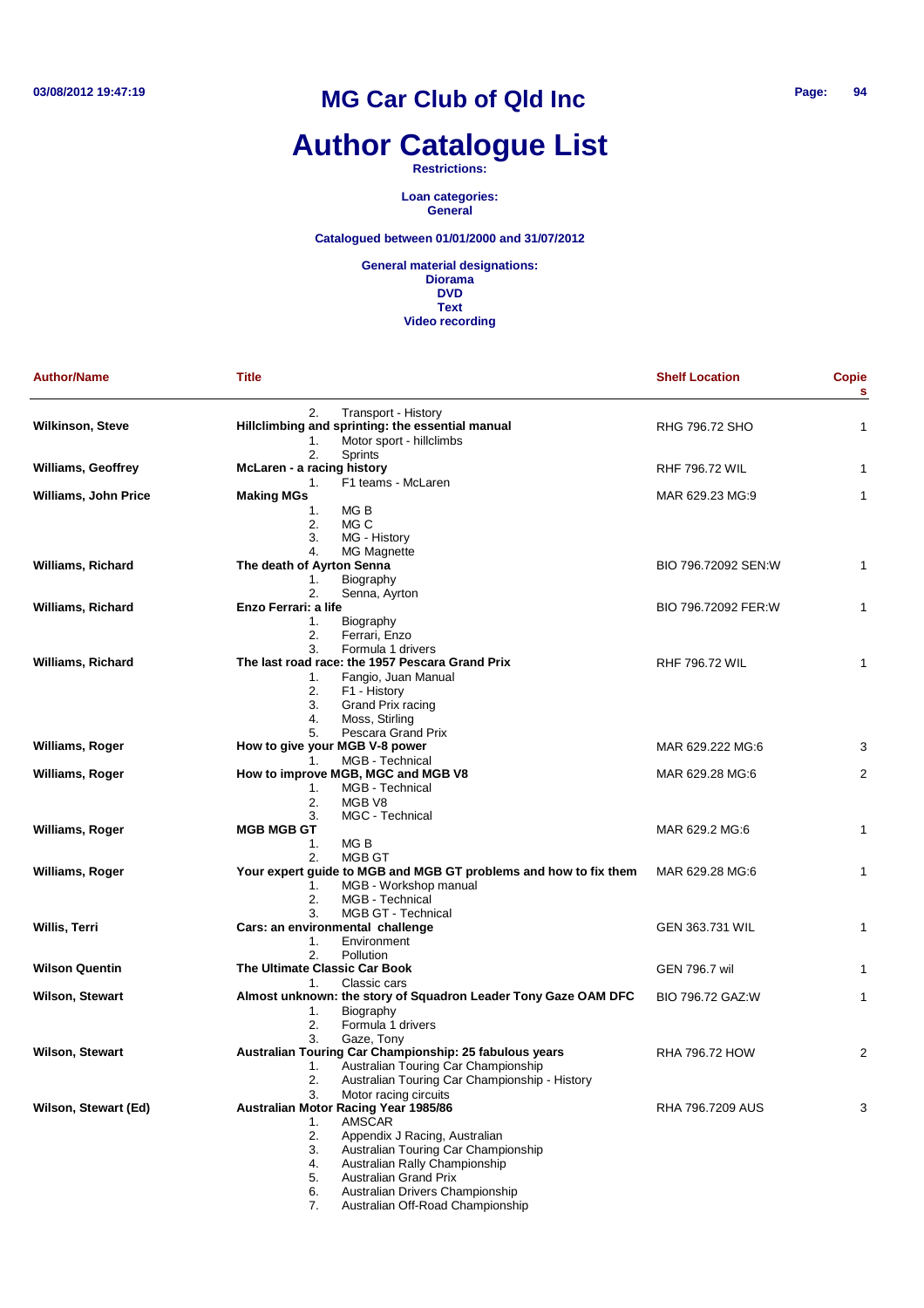# **Author Catalogue List**

#### **Restrictions:**

**Loan categories: General**

#### **Catalogued between 01/01/2000 and 31/07/2012**

**General material designations: Diorama DVD Text Video recording**

| <b>Author/Name</b>         | <b>Title</b>                                   |                                                                                           | <b>Shelf Location</b> | Copie<br>s |
|----------------------------|------------------------------------------------|-------------------------------------------------------------------------------------------|-----------------------|------------|
|                            | 8.                                             | Australian Formula 2 Championship                                                         |                       |            |
|                            | 9.                                             | Australian Endurance Championship                                                         |                       |            |
|                            | 10.                                            | Australian Formula Ford Championship                                                      |                       |            |
|                            | 11.                                            | Australian Sports/GT Championship                                                         |                       |            |
|                            | 12.                                            | <b>BMW 635CSi</b><br>Elfin Sports Cars                                                    |                       |            |
|                            | 13.<br>14.                                     | F1 - History                                                                              |                       |            |
|                            | 15.                                            | Historic motor racing, Australian                                                         |                       |            |
|                            | 16.                                            | K & A Engineering                                                                         |                       |            |
|                            | 17.                                            | Koennecke, Dale                                                                           |                       |            |
|                            | 18.                                            | Schenken, Tim                                                                             |                       |            |
|                            | 19.                                            | World Rally Championship                                                                  |                       |            |
|                            | 20.                                            | World Drivers Championship                                                                |                       |            |
|                            | 21.                                            | Wynn's Safari                                                                             |                       |            |
| Wilson, Stewart (Ed)       | Australian Motor Racing Year 1986/87           |                                                                                           | RHA 796.7209 AUS      | 3          |
|                            | 1.                                             | <b>AMSCAR</b>                                                                             |                       |            |
|                            | 2.                                             | Appendix J Racing, Australian                                                             |                       |            |
|                            | 3.                                             | Australian Touring Car Championship                                                       |                       |            |
|                            | 4.                                             | Australian Rally Championship                                                             |                       |            |
|                            | 5.                                             | Australian Drivers Championship                                                           |                       |            |
|                            | 6.                                             | Australian Sports Car Championship                                                        |                       |            |
|                            | 7.                                             | Australian Off-Road Championship                                                          |                       |            |
|                            | 8.                                             | Australian Formula 2 Championship                                                         |                       |            |
|                            | 9.                                             | Australian Endurance Championship                                                         |                       |            |
|                            | 10.                                            | Australian Formula Ford Championship                                                      |                       |            |
|                            | 11.                                            | <b>Cheetah Racing Cars</b>                                                                |                       |            |
|                            | 12.                                            | Historic motor racing, Australian                                                         |                       |            |
|                            | 13.                                            | Motor sport, History - Australia                                                          |                       |            |
|                            | 14.                                            | Nissan Skyline Turbo                                                                      |                       |            |
|                            | 15.                                            | O'Neil, Laurie                                                                            |                       |            |
|                            | 16.                                            | Sports Sedans, Australian                                                                 |                       |            |
|                            | 17.                                            | World Rally Championship                                                                  |                       |            |
|                            | 18.                                            | World Drivers Championship                                                                |                       |            |
| Winser, Keith (Comp)       |                                                | Story of Australian motoring: the complete history of motoring from the HIS 796.70994 WIN |                       |            |
|                            | first horseless carriages to the cars of today |                                                                                           |                       |            |
|                            | 1.                                             | Cars - History                                                                            |                       |            |
|                            | 2.                                             | Historic motor racing, Australian                                                         |                       |            |
|                            | 3.                                             | Motor sport, History - Australia                                                          |                       |            |
|                            | 4.                                             | Motoring - History                                                                        |                       |            |
|                            | 5.                                             | Motoring, Australian<br>Motoring, Australian - History                                    |                       |            |
| <b>Wise, David Burgess</b> | 6.<br><b>Historic motor cycles</b>             |                                                                                           | HIS 629.2275 WIS      | 1          |
|                            | 1.                                             | Motorcycles - History                                                                     |                       |            |
| Wise, David Burgess        |                                                | The illustrated encyclopedia of the world's automobiles                                   | HIS 629.20904 WIS     | 1          |
|                            | 1.                                             | Cars - History                                                                            |                       |            |
|                            | 2.                                             | Encyclopedias and dictionaries                                                            |                       |            |
|                            | 3.                                             | Veteran cars                                                                              |                       |            |
|                            |                                                | Vintage cars                                                                              |                       |            |
| Wood, Jonathan             | The bullnose Morris                            |                                                                                           | HIS 629.222 WOO       | 1          |
|                            | 1.                                             | Morris - Bullnose                                                                         |                       |            |
|                            | 2.                                             | Morris cars - History                                                                     |                       |            |
| Wood, Jonathan             | Dream machines: cars                           |                                                                                           | MAR 629.2 WOO         | 1          |
|                            | 1.                                             | AC Cobra                                                                                  |                       |            |
|                            | 2.                                             | Allard J2X                                                                                |                       |            |
|                            | 3.                                             | Aston Martin DB2                                                                          |                       |            |
|                            | 4.                                             | Aston Martin DB4 GT Zagato                                                                |                       |            |
|                            | 5.                                             | Aston Martin Vanquish                                                                     |                       |            |

6. Austin Healey 3000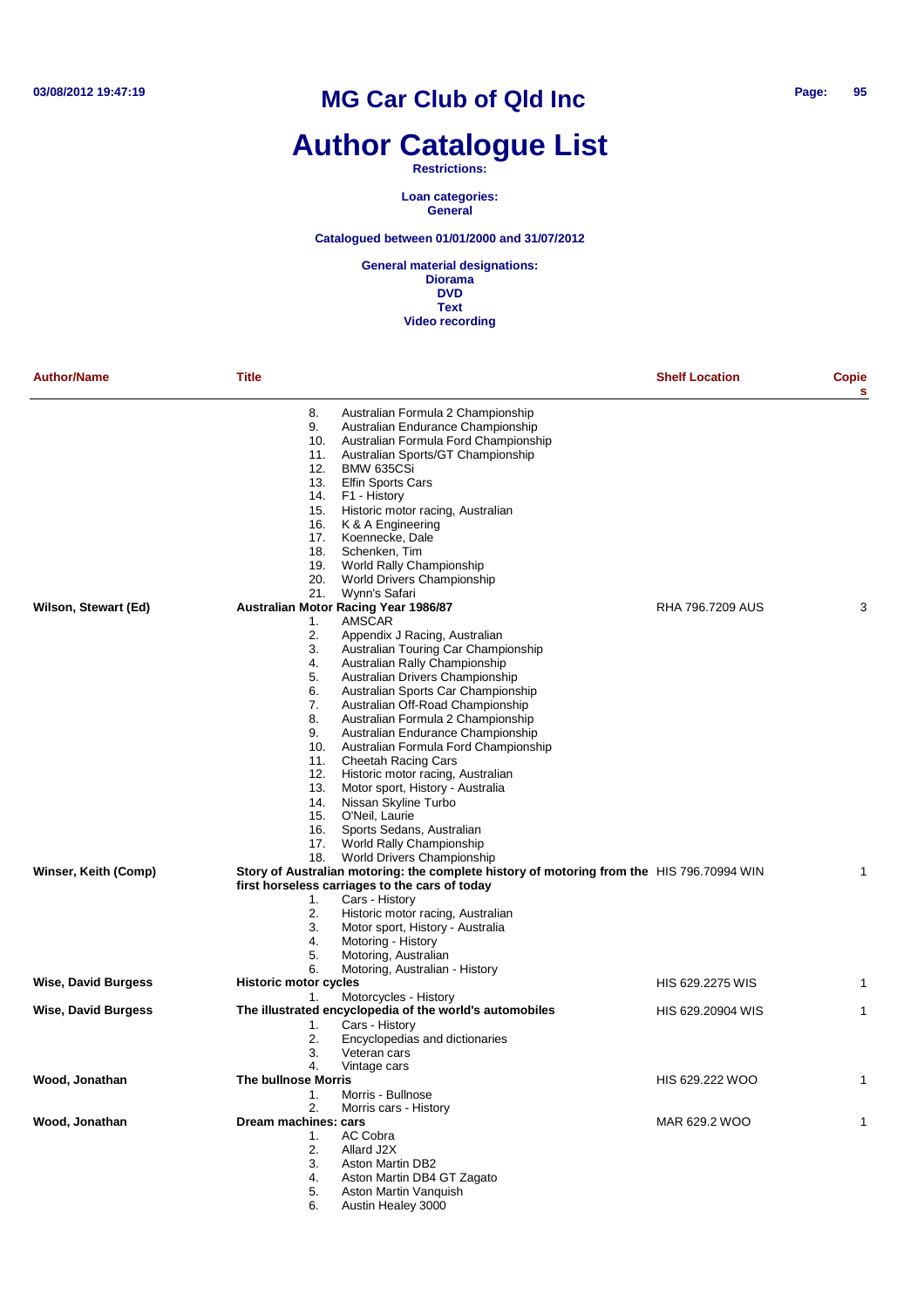# **Author Catalogue List**

#### **Restrictions:**

**Loan categories: General**

#### **Catalogued between 01/01/2000 and 31/07/2012**

| <b>Author/Name</b> | <b>Title</b>                    |                                    | <b>Shelf Location</b> | <b>Copie</b><br>s |
|--------------------|---------------------------------|------------------------------------|-----------------------|-------------------|
|                    | 7.                              | <b>Bentley Continental</b>         |                       |                   |
|                    | 8.                              | BMW <sub>Z8</sub>                  |                       |                   |
|                    | 9.                              | <b>Chevrolet Corvette</b>          |                       |                   |
|                    | 10.                             | <b>Chevrolet Corvette Stingray</b> |                       |                   |
|                    | 11.                             | Dodge Viper                        |                       |                   |
|                    | 12.                             | Facel Vega                         |                       |                   |
|                    | 13.                             | Ferrari 166 Inter                  |                       |                   |
|                    | 14.<br>15.                      | Ferrari 250 GTO                    |                       |                   |
|                    | 16.                             | Ferrari Daytona<br>Ferrari F40     |                       |                   |
|                    | 17.                             | Ferrari F50                        |                       |                   |
|                    | 18.                             | Ford GT40                          |                       |                   |
|                    | 19.                             | Iso Grifo                          |                       |                   |
|                    | 20.                             | Jaguar XK120                       |                       |                   |
|                    | 21.                             | Jaguar E-type V12                  |                       |                   |
|                    | 22.                             | Jaguar XJ220                       |                       |                   |
|                    | 23.                             | Jaguar XKR                         |                       |                   |
|                    | 24.                             | Lamborghini Diablo                 |                       |                   |
|                    | 25.                             | Lamborghini Countach               |                       |                   |
|                    | 26.                             | Lamborghini Miura                  |                       |                   |
|                    | 27.                             | Lotus Esprit Turbo                 |                       |                   |
|                    | 28.                             | McLaren <sub>F1</sub>              |                       |                   |
|                    | 29.<br>30.                      | Mercedes-Benz 300SL                |                       |                   |
|                    | 31.                             | Morgan Aero 8<br>Pontiac GTO       |                       |                   |
|                    | 32.                             | Porsche 911                        |                       |                   |
|                    | 33.                             | Porsche 959                        |                       |                   |
|                    | 34.                             | Porsche 356 Carrera                |                       |                   |
|                    | 35.                             | Porsche GT2                        |                       |                   |
|                    | 36.                             | Shelby Mustang GT-350              |                       |                   |
| Wood, Jonathan     | <b>Great marques of Britain</b> |                                    | MAR 629.2 WOO         | 1                 |
|                    | 1.                              | <b>Aston Martin</b>                |                       |                   |
|                    | 2.                              | Austin-Healey                      |                       |                   |
|                    | 3.                              | Austin                             |                       |                   |
|                    | 4.                              | <b>Bentley</b>                     |                       |                   |
|                    | 5.                              | Jaguar                             |                       |                   |
|                    | 6.                              | Lotus                              |                       |                   |
|                    | 7.                              | MG - History                       |                       |                   |
|                    | 8.<br>9.                        | MG<br>Morris                       |                       |                   |
|                    | 10.                             | Rolls-Royce                        |                       |                   |
|                    | 11.                             | Triumph                            |                       |                   |
| Wood, Jonathan     | The great marques of Germany    |                                    | MAR 629.2 WOO         | 1                 |
|                    | 1.                              | Audi                               |                       |                   |
|                    | 2.                              | <b>BMW</b>                         |                       |                   |
|                    | 3.                              | Mercedes-Benz                      |                       |                   |
|                    | 4.                              | Opel                               |                       |                   |
|                    | 5.                              | Porsche                            |                       |                   |
|                    | 6.                              | Volkswagen                         |                       |                   |
| Wood, Jonathan     | Great marques of Italy          |                                    | MAR 629.2 WOO         | 1                 |
|                    | 1.                              | Alfa Romeo                         |                       |                   |
|                    | 2.                              | Ferrari                            |                       |                   |
|                    | 3.                              | Fiat                               |                       |                   |
|                    | 4.                              | Lamborghini                        |                       |                   |
|                    | 5.                              | Lancia                             |                       |                   |
| Wood, Jonathan     | 6.<br>Jaguar: the legend        | Maserati                           | MAR 629.22 JAG        | $\mathbf{1}$      |
|                    | 1.                              | Jaguar                             |                       |                   |
|                    |                                 |                                    |                       |                   |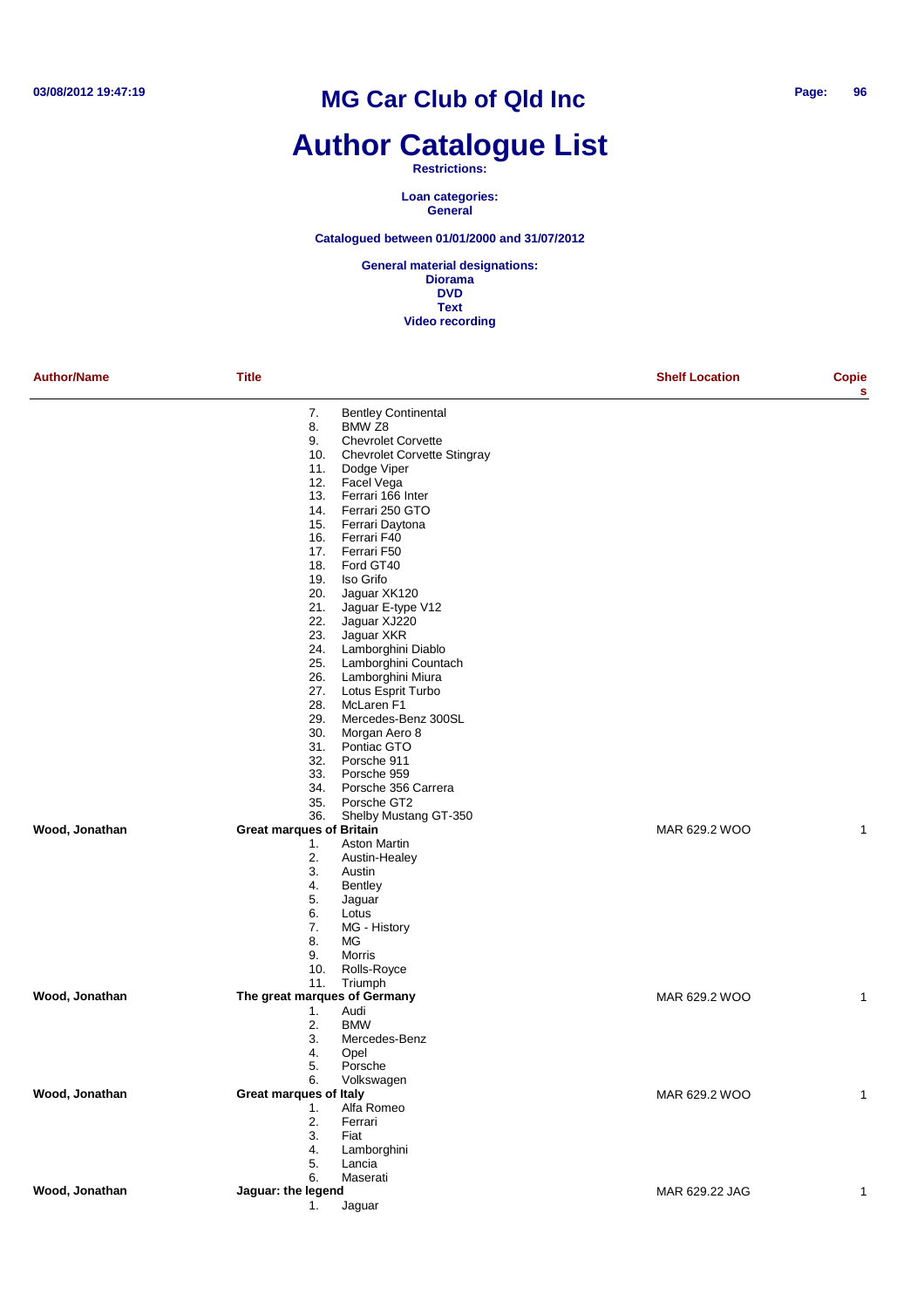# **Author Catalogue List**

**Restrictions:**

**Loan categories: General**

#### **Catalogued between 01/01/2000 and 31/07/2012**

| <b>Author/Name</b>  | <b>Title</b>                        |                                                                                               | <b>Shelf Location</b> | <b>Copie</b><br>s |
|---------------------|-------------------------------------|-----------------------------------------------------------------------------------------------|-----------------------|-------------------|
|                     | 2.                                  | Jaguar - History                                                                              |                       |                   |
| Wood, Jonathan      | The MG                              |                                                                                               | MAR 629.2 MG:1        | 1                 |
|                     | 1.<br><b>MG From A to Z</b>         | MG - History                                                                                  |                       |                   |
| Wood, Jonathan      | 1.                                  | МG                                                                                            | MAR 629.2 MG:1        | 1                 |
| Wood, Jonathan      | <b>MGB: the illustrated history</b> |                                                                                               | MAR 629.2 MG:6        | 1                 |
|                     | 1.                                  | MG B                                                                                          |                       |                   |
|                     | 2.                                  | MG C                                                                                          |                       |                   |
|                     | 3.                                  | MG - History                                                                                  |                       |                   |
| Wood, Jonathan (Ed) | <b>Famous marques of Britain</b>    | <b>Aston Martin</b>                                                                           | MAR 629.2 WOO         | 1                 |
|                     | 1.<br>2.                            | Austin-Healey                                                                                 |                       |                   |
|                     | 3.                                  | Austin                                                                                        |                       |                   |
|                     | 4.                                  | <b>Bentley</b>                                                                                |                       |                   |
|                     | 5.                                  | Jaguar                                                                                        |                       |                   |
|                     | 6.                                  | Lotus                                                                                         |                       |                   |
|                     | 7.                                  | MG - History                                                                                  |                       |                   |
|                     | 8.<br>9.                            | MG<br>MG - Models                                                                             |                       |                   |
|                     | 10.                                 | Morris                                                                                        |                       |                   |
|                     | 11.                                 | Rolls-Royce                                                                                   |                       |                   |
|                     | 12.                                 | Triumph                                                                                       |                       |                   |
| Wood, Jonathan (Ed) | <b>MG by McComb</b>                 |                                                                                               | MAR 629.2 MG:1        | 1                 |
|                     | 1.                                  | Kimber, Cecil                                                                                 |                       |                   |
|                     | 2.                                  | MG - Models                                                                                   |                       |                   |
|                     | 3.                                  | MG - Record attempts                                                                          |                       |                   |
| Wood, Jonathan (Ed) | <b>MG by McComb</b><br>1.           | Kimber, Cecil                                                                                 | MAR 629.2 MG:1        | 1                 |
|                     | 2.                                  | MG - Models                                                                                   |                       |                   |
|                     | 3.                                  | MG - Record attempts                                                                          |                       |                   |
| Wood, Tim           | <b>Racing drivers</b>               |                                                                                               | GEN 741.6 WOO         | 1                 |
|                     | 1.                                  | Children's picture books                                                                      |                       |                   |
|                     | 2.                                  | Motor racing drivers                                                                          |                       |                   |
| Woods, Bill         |                                     | Legends of speed: the story of Australia's great race drivers<br><b>Australian Grand Prix</b> | BIO 796.720924 WOO    | 1                 |
|                     | 1.<br>2.                            | Bartlett, Kevin                                                                               |                       |                   |
|                     | 3.                                  | Beechey, Norm                                                                                 |                       |                   |
|                     | 4.                                  | Bond, Colin                                                                                   |                       |                   |
|                     | 5.                                  | Brabham, Jack                                                                                 |                       |                   |
|                     | 6.                                  | Brabham, Geoff                                                                                |                       |                   |
|                     | 7.                                  | Brock, Peter                                                                                  |                       |                   |
|                     | 8.                                  | Clark, Jim                                                                                    |                       |                   |
|                     | 9.                                  | Firth, Harry                                                                                  |                       |                   |
|                     | 10.<br>11.                          | Gardner, Frank<br>Gaze, Frederick                                                             |                       |                   |
|                     | 12.                                 | Geoghegan, Ian (Pete)                                                                         |                       |                   |
|                     | 13.                                 | Harvey, John                                                                                  |                       |                   |
|                     | 14.                                 | Hill, Graham                                                                                  |                       |                   |
|                     | 15.                                 | Hulme, Denny                                                                                  |                       |                   |
|                     | 16.                                 | Jane, Bob                                                                                     |                       |                   |
|                     | 17.                                 | Johnson, Dick                                                                                 |                       |                   |
|                     | 18.                                 | Le Mans                                                                                       |                       |                   |
|                     | 19.                                 | Lowndes, Craig<br>Matich, Frank                                                               |                       |                   |
|                     | 20.<br>21.                          | McLaren, Bruce                                                                                |                       |                   |
|                     | 22.                                 | Moffat, Allan                                                                                 |                       |                   |
|                     | 23.                                 | Moss, Stirling                                                                                |                       |                   |
|                     | 24.                                 | Motor sport, History - Australia                                                              |                       |                   |